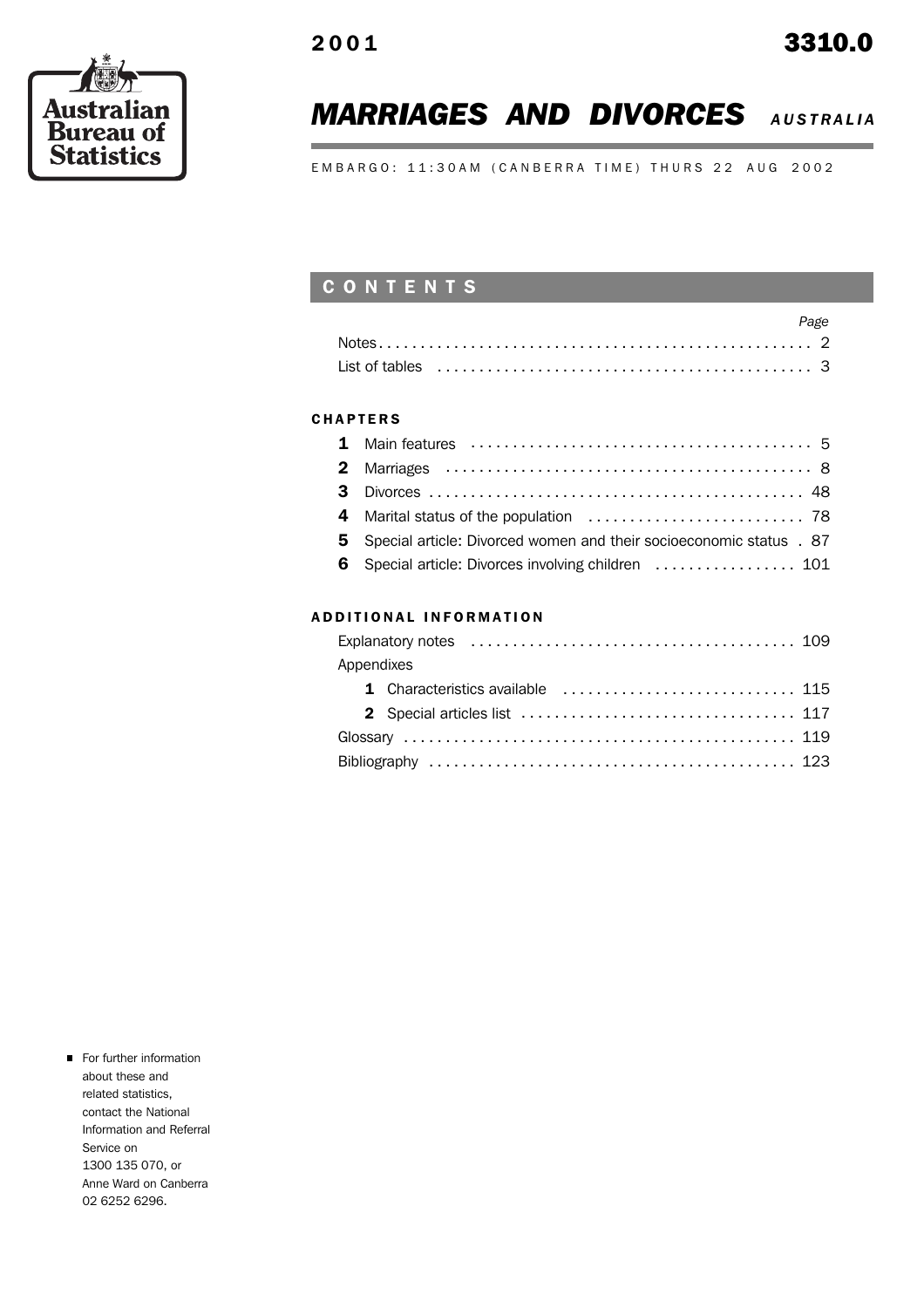# N O T E S

| ABOUT THIS PUBLICATION |               | This Australian Bureau of Statistics (ABS) publication brings together statistics and<br>indicators for marriages and divorces registered in Australia. It also provides details of<br>the marital status of the estimated resident population (ERP) of Australia. |
|------------------------|---------------|--------------------------------------------------------------------------------------------------------------------------------------------------------------------------------------------------------------------------------------------------------------------|
|                        |               | Small values have been randomised to protect confidentiality.                                                                                                                                                                                                      |
| UNAVAILABILITY OF DATA |               | ERP by marital status at 30 June 2001 is not available. The latest available marital<br>status estimates are at 30 June 2000. Chapter 4, marital status of the population, has<br>been reproduced from Marriages and Divorces, Australia, 2000.                    |
|                        |               | Total ERP at 30 June 2001 is available and has been included in table 4.4.                                                                                                                                                                                         |
|                        |               |                                                                                                                                                                                                                                                                    |
| REVISIONS              |               | Estimated resident population data at 30 June 1997 to 2000 are revised.                                                                                                                                                                                            |
| SYMBOLS AND OTHER      | <b>ABS</b>    | Australian Bureau of Statistics                                                                                                                                                                                                                                    |
| USAGES                 | <b>AIFS</b>   | Australian Institute of Family Studies                                                                                                                                                                                                                             |
|                        | <b>ASCCSS</b> | Australian Standard Classification of Countries for Social Statistics                                                                                                                                                                                              |
|                        | <b>ASCRG</b>  | Australian Standard Classification of Religious Groups                                                                                                                                                                                                             |
|                        | <b>AST</b>    | Australian Social Trends                                                                                                                                                                                                                                           |
|                        | ET            | <b>External Territories</b>                                                                                                                                                                                                                                        |
|                        | ERP           | <b>Estimated Resident Population</b>                                                                                                                                                                                                                               |
|                        | <b>FCS</b>    | Family Characteristics Survey                                                                                                                                                                                                                                      |
|                        | <b>SACC</b>   | Standard Australian Classification of Countries                                                                                                                                                                                                                    |
|                        | n.a.          | not available                                                                                                                                                                                                                                                      |
|                        | n.p.          | not available for publication but included in totals where applicable, unless                                                                                                                                                                                      |
|                        |               | otherwise indicated                                                                                                                                                                                                                                                |
|                        | n.y.a.        | not yet available                                                                                                                                                                                                                                                  |
|                        | p             | preliminary figure or series subject to revision                                                                                                                                                                                                                   |
|                        | $\mathbf{r}$  | revised                                                                                                                                                                                                                                                            |
|                        |               | not applicable                                                                                                                                                                                                                                                     |
|                        |               | nil or rounded to zero (including null cells)                                                                                                                                                                                                                      |

Dennis Trewin Australian Statistician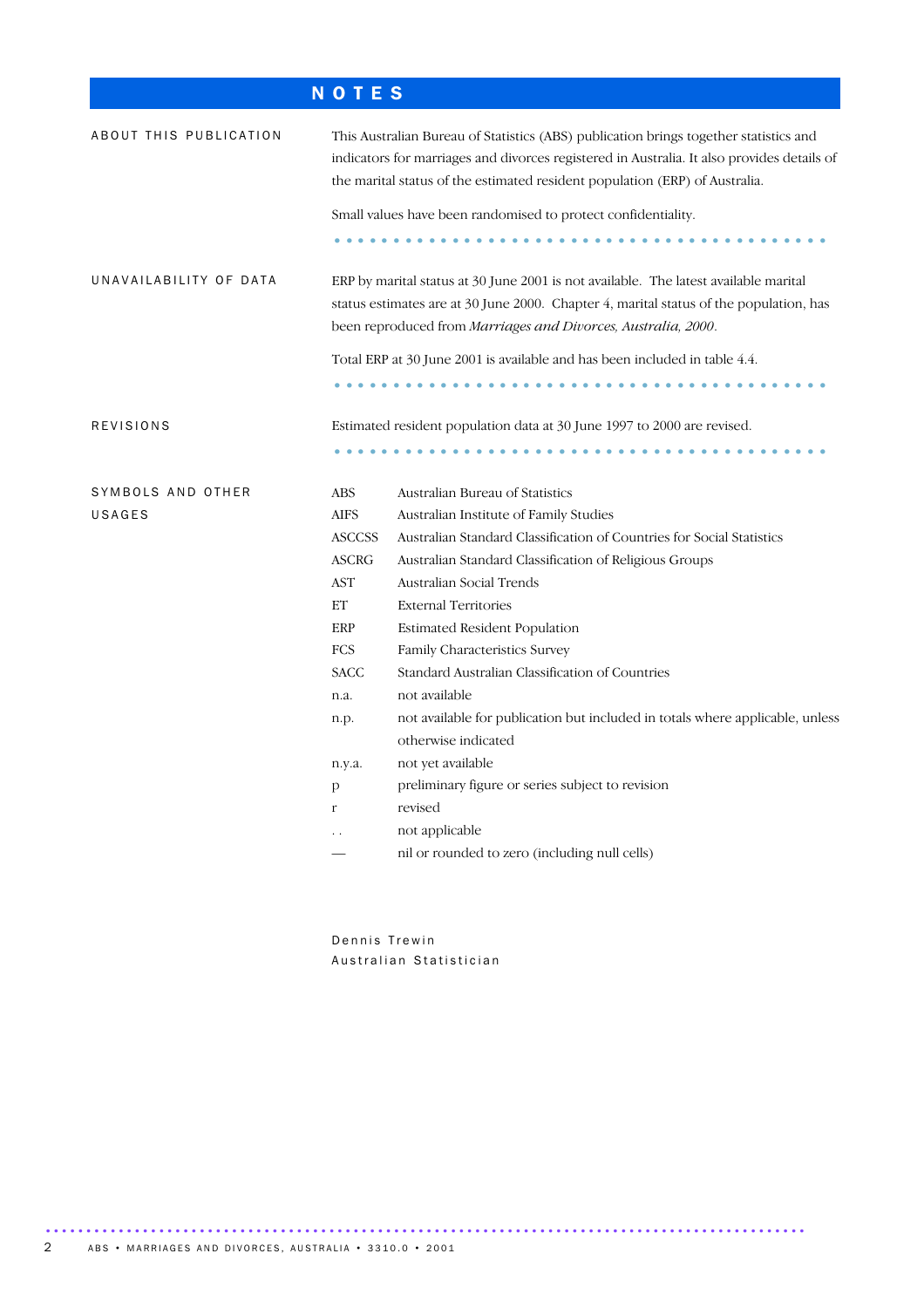L I S T O F T A B L E S . . . ..... . ..... . ..... . ..... . ..... . . .

### CHAPTER 2—MARRIAGES

Page

| National data            |      |                                                                         |    |
|--------------------------|------|-------------------------------------------------------------------------|----|
|                          | 2.1  | Summary, selected years, 1981-2001                                      | 12 |
|                          | 2.2  | International comparison of marriages                                   | 14 |
|                          | 2.3  | Age-specific marriage rates, selected years, 1976-2001                  | 15 |
|                          | 2.4  | Age-specific first marriage and remarriage rates, selected years,       |    |
|                          |      | 1976-2001                                                               | 16 |
|                          | 2.5  | Age of bridegroom and bride, 2001                                       | 17 |
|                          | 2.6  | Age and previous marital status of bridegroom and bride, 2001           | 21 |
|                          | 2.7  | Country of birth of parties, 2001                                       | 23 |
|                          | 2.8  | Country of birth of bridegroom, age at marriage, 2001                   | 25 |
|                          | 2.9  | Country of birth of bride, age at marriage, 2001                        | 27 |
|                          | 2.10 | Country of birth of bridegroom, duration of residence, 2001             | 29 |
|                          | 2.11 | Country of birth of bride, duration of residence, 2001                  | 31 |
|                          | 2.12 | Summary, selected countries of birth of bridegroom, 2001                | 33 |
|                          | 2.13 | Summary, selected countries of birth of bride, 2001                     | 35 |
|                          | 2.14 | Remarriages, previous marital status and interval to remarriage, 2001   | 37 |
|                          | 2.15 | Remarriages, previous marital status and number of children, 2001       | 37 |
|                          | 2.16 | Previous marital status, category of celebrant, number registered, 2001 | 38 |
|                          | 2.17 | Previous marital status, category of celebrant, proportion, 2001        | 39 |
| State and territory data |      |                                                                         |    |
|                          | 2.18 | Summary, 2001                                                           | 40 |
|                          | 2.19 | Marriages registered, selected years, 1981-2001                         | 42 |
|                          | 2.20 | Crude marriage rates, selected years, 1981-2001                         | 42 |
|                          | 2.21 | Previous marital status of bridegroom and bride, 2001                   | 43 |
|                          | 2.22 | Category of celebrant, number registered, 2001                          | 44 |
|                          | 2.23 | Category of celebrant, proportion, 2001                                 | 45 |
|                          | 2.24 | Cohabitation prior to registered marriage, summary, 2001                | 46 |
| CHAPTER 3-DIVORCES       |      |                                                                         |    |
| National data            |      |                                                                         |    |
|                          | 3.1  | Summary, selected years, 1981-2001                                      | 52 |
|                          | 3.2  | International comparison of divorces                                    | 54 |
|                          | 3.3  | Age-specific divorce rates, selected years, 1976-2001                   | 55 |

............................................................................................ .

| 3.3  | Age-specific divorce rates, selected years, 1976-2001               | 55 |
|------|---------------------------------------------------------------------|----|
| 3.4  | Age of divorcing parties at date of marriage, 2001                  | 56 |
| 3.5  | Age of divorcing parties at date decree made absolute, 2001         | 56 |
| 3.6  | Age of parties at date of final separation, duration of marriage to |    |
|      | separation, 2001                                                    | 57 |
| 3.7  | Age of parties at date decree made absolute, duration of marriage   |    |
|      | to divorce, 2001                                                    | 59 |
| 3.8  | Duration of marriage to divorce, applicant, 2001                    | 61 |
| 3.9  | Country of birth of parties, 2001                                   | 62 |
| 3.10 | Country of birth of husband, duration of marriage, 2001             | 64 |
| 3.11 | Country of birth of wife, duration of marriage, 2001                | 66 |

ABS • MARRIAGES AND DIVORCES, AUSTRALIA • 3310.0 • 2001 3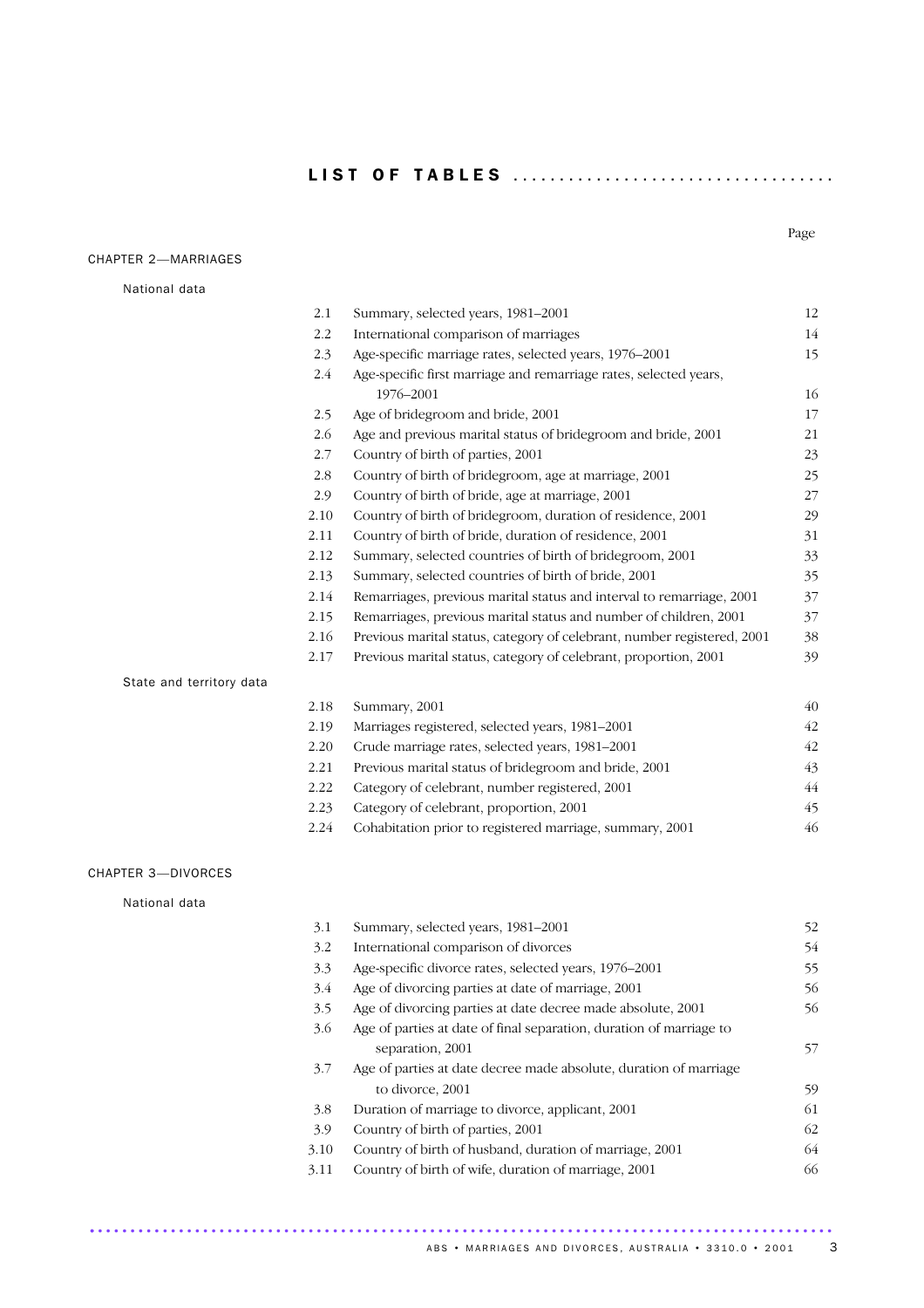### CHAPTER 3—DIVORCES *continued*

| 3.13 |                                                                 | 68                                         |
|------|-----------------------------------------------------------------|--------------------------------------------|
|      | Summary, selected countries of birth of wife, 2001              | 70                                         |
| 3.14 | Number of children of the marriage, selected years, 1981-2001   | 72                                         |
| 3.15 | Number of children of the marriage, duration of marriage, 2001  | 73                                         |
| 3.16 | Number of children of the marriage, age of youngest child, 2001 | 74                                         |
|      |                                                                 |                                            |
| 3.17 | Summary, 2001                                                   | 75                                         |
| 3.18 | Divorces granted, selected years, 1981–2001                     | 77                                         |
| 3.19 | Crude divorce rates, selected years, 1981–2001                  | 77                                         |
|      |                                                                 |                                            |
|      |                                                                 | CHAPTER 4-MARITAL STATUS OF THE POPULATION |

| 4.1 | Estimated resident population aged 15 years and over,       |    |
|-----|-------------------------------------------------------------|----|
|     | marital status and sex, selected years, 30 June, 1976–2000  | 81 |
| 4.2 | Marital status, percentage distribution, age and sex,       |    |
|     | 30 June, 1976, 1990 and 2000 preliminary                    | 82 |
| 4.3 | Estimated resident population, marital status, age and sex, |    |
|     | 30 June, 2000 preliminary                                   | 84 |
| 4.4 | Estimated resident population, states and territories,      |    |
|     | selected years, 1980–2001                                   | 86 |

Page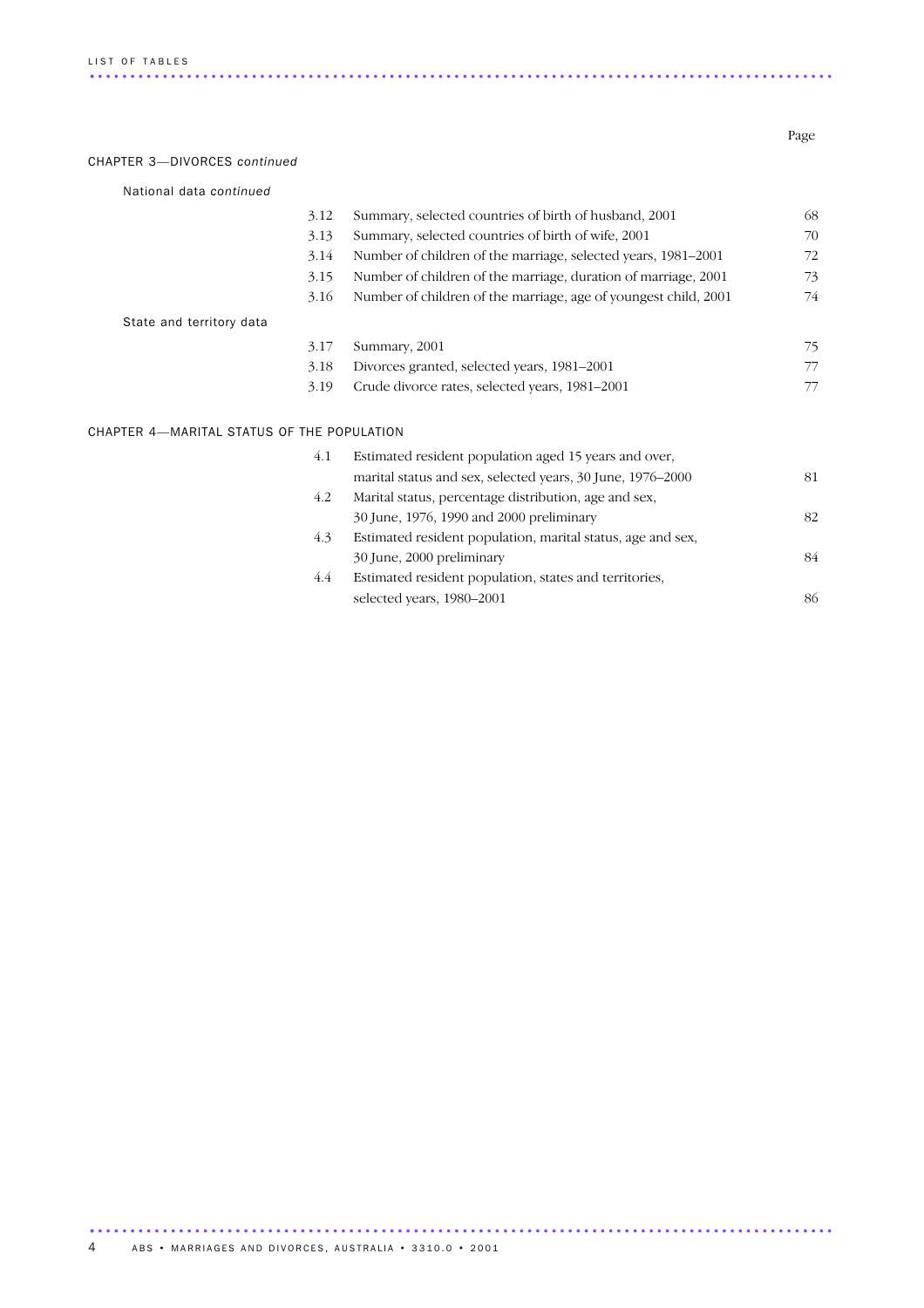### CHAPTER **1 MAIN FEATURES** .......................

### MARRIAGE AND DIVORCE TRENDS

In 2001 there were 103,100 marriages registered in Australia, the lowest number recorded since 1978 (103,000). The 2001 figure was a decrease of 10,300 marriages when compared with 2000 and a decrease of 10,800 marriages when compared with 1981 (see page 8).

While marriage rates per 1,000 unmarried population (aged 15 years and over) are not yet available for 2001, the marriage rate trend since 1981 shows that marriage is declining. Marriage rates for the unmarried population fell in 2000 to 34 per 1,000 unmarried men and 32 per 1,000 unmarried women from 35 and 33, respectively in 1999 and 55 and 53, respectively in 1981 (see page 15).

There were 55,300 divorces granted in Australia in 2001, the highest number granted in the last 20 years. This was an increase of 5,400 on the number of divorces granted in 2000 and an increase of 13,900 on 1981 (see page 48).

Divorce rates for the married population are not yet available for 2001. However, since 1981 divorce rates, while fluctuating, have shown an increasing trend. In 1987 the divorce rate was at a low of 11 divorces per 1,000 married population. Since 1987, divorce rates, while still fluctuating, have shown an upward trend to a high of 13 in 1996. The divorce rate in 2000 was 12 (see page 49).



MARRIAGE RATES(a) AND DIVORCE RATES(b)

(a) Per 1,000 unmarried men or women, aged 15 years and over.

............................................................................................ .

(b) Per 1,000 married men or women, aged 15 years and over.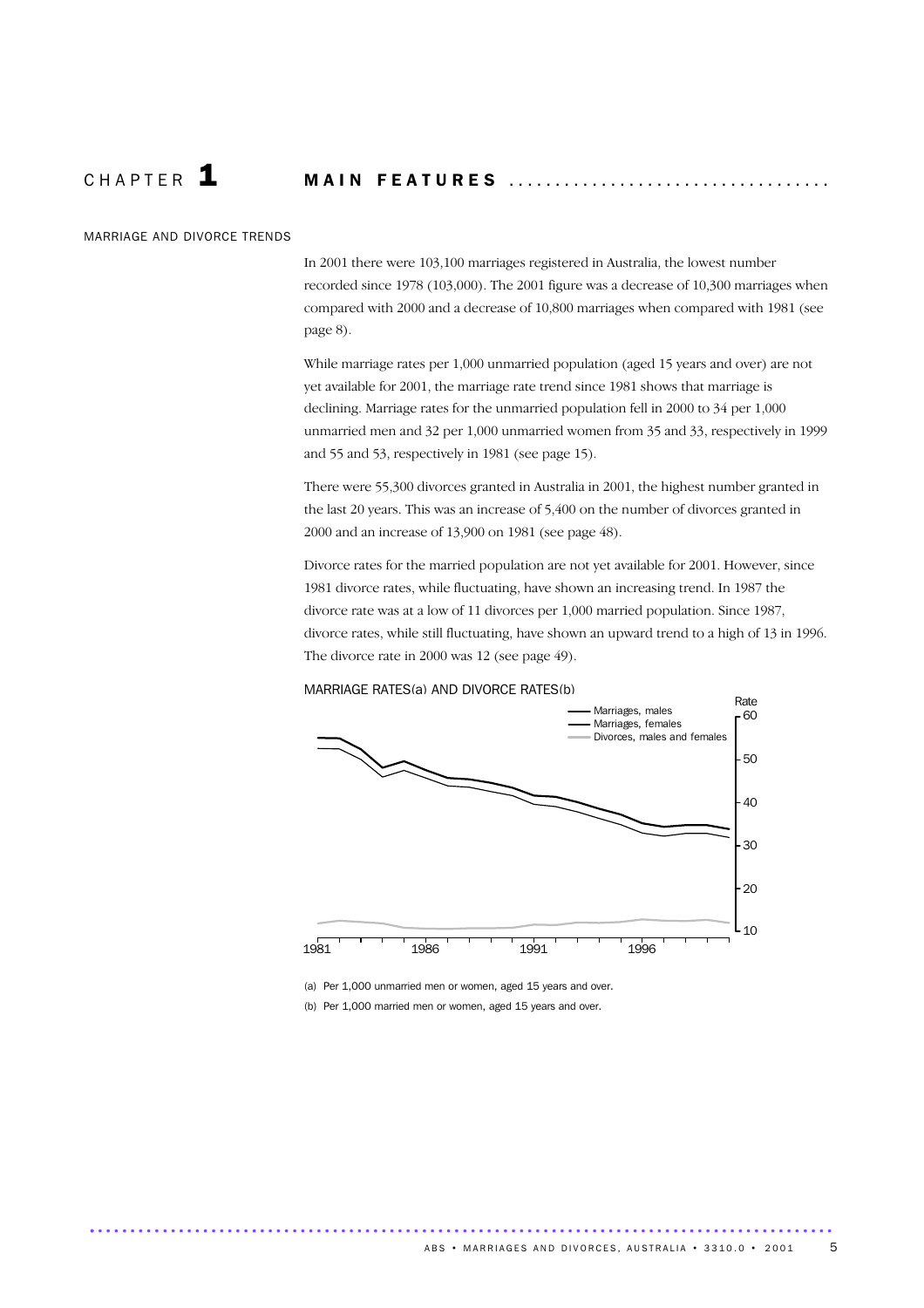### INTRODUCTION OF THE FEDERAL MAGISTRATES SERVICE

In September 2000 the Federal Magistrates Service was introduced. The Federal Magistrates Service was established to provide a simpler and accessible service for litigants and to ease the workload of both the Family Court of Australia and the Federal Court of Australia.

In 2001, the first full year of operation, 51% of all divorces granted were dealt with by the Federal Magistrates Service (see page 48).

### INTERNATIONAL COMPARISONS

The crude marriage rate in Australia of 5.3 per 1,000 population in 2001 was lower than in the United States of America (8.3 per 1,000 in 1998), the same as New Zealand (5.3 in 1998) and above that of the United Kingdom (5.1 in 1998) and Canada (5.1 in 1997) (see page 14).

The crude divorce rate in Australia was 2.8 per 1,000 population in 2001. It was lower than the United States of America (4.2 per 1,000 in 1998) and the United Kingdom (2.9 in 1996) and higher than New Zealand (2.7 in 1998) and Canada (2.3 in 1997) (see page 54).

### LIKELIHOOD TO MARRY AND DIVORCE

The proportion of men and women who will ever marry is declining. If the 1997–1999 first marriage rates were to continue into the future it is estimated that 29% of men and 23% of women will never marry. The corresponding proportions based on 1985–1987 rates were 21% and 14%, respectively (see page 9).

The likelihood of a marriage ending in divorce is increasing. If the 1997–1999 rates for marriage, widowing, divorce, remarriage and mortality were applied to a newly-born group of babies 32% of their marriages would end in divorce. This is an increase on the proportion expected if 1985–1987 rates were applied (28%) (see pages 49).

### AGE AT MARRIAGE AND DIVORCE

The trend towards older age at marriage continued in 2001. The median age at marriage for men was 31 years, rising from 26 years in 1981. For women the median age rose to 29 years in 2001 from 23 years in 1981. The median age at first marriage also rose. In 2001 it was 29 years for men, increasing from 24 years in 1981. For women, the median age at first marriage was 27 years in 2001, increasing from 22 years in 1981 (see page 9).

In line with the increasing age at marriage the median age at divorce also rose. In 2001 the median age at divorce for men was 42 years (up from 36 years in 1981) and 39 years for women (up from 33 years in 1981) (see page 49).

### DURATION OF MARRIAGE FOR DIVORCING COUPLES

In 2001, 17% of couples had divorced within the first five years of marriage, while a further 26% had divorced in the following five-year period. The most common single interval between marriage and divorce was between five and six years (6%). In 2001 the median duration of marriage to divorce was 12 years, up from 10 years in 1981 (see page 50 ).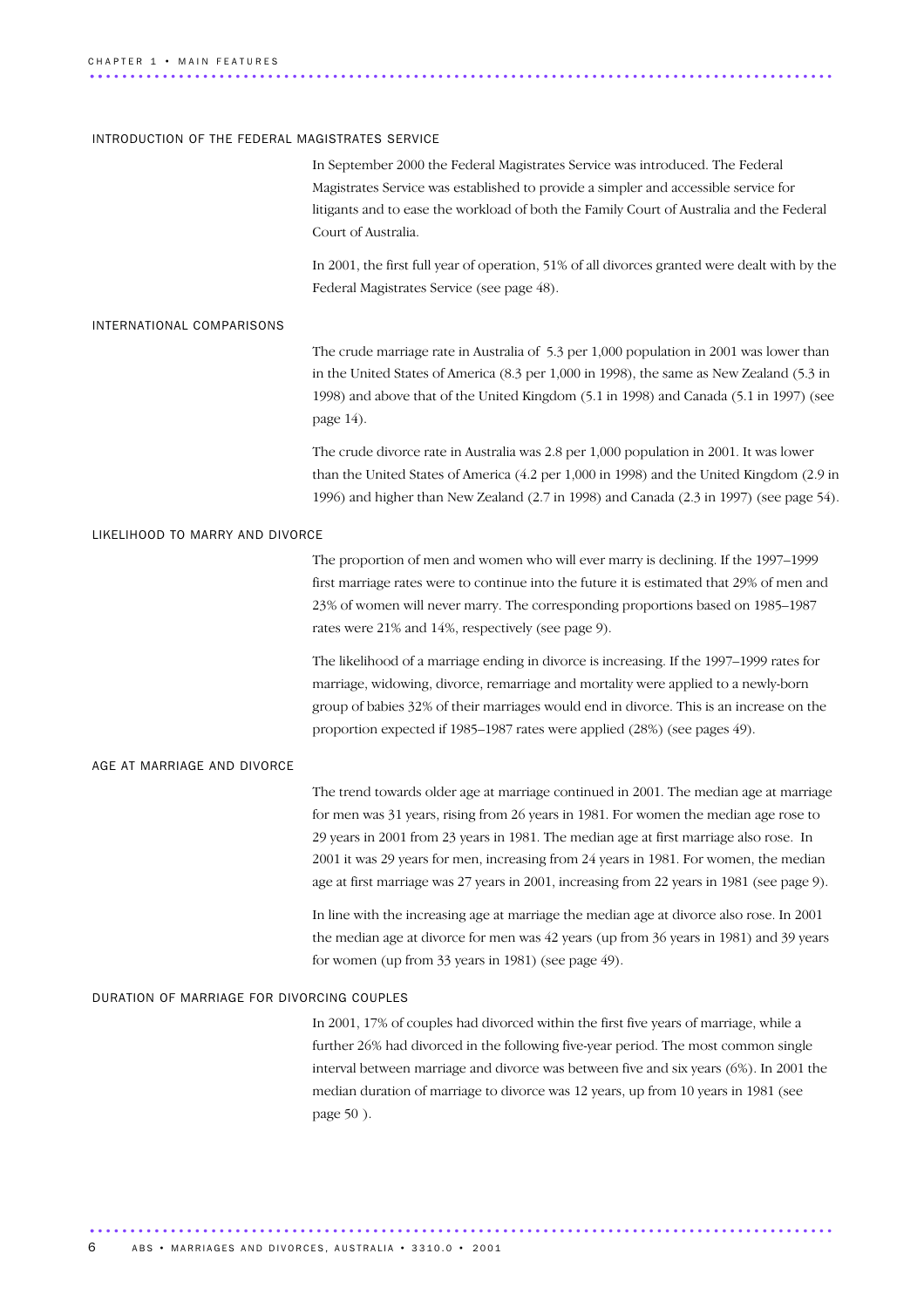### CHILDREN OF REMARRIAGE AND DIVORCE

In 2001, 33% each of grooms and brides who remarried had children (aged under 16 years) from previous marriages. This was double the proportions in 1981 when 16% of grooms and 17% of brides remarrying had children (see page 10).

The proportion of divorces involving children has fallen over the last 20 years. In 2001 51% of divorces granted involved children, down from 61% in 1981. However, because of the increase in the number of divorces (up by 34%) the number of children involved in divorce has increased. In 2001, 53,400 children were involved in divorce, up from 49,600 in 1981 (see page 51).

#### CATEGORY OF CELEBRANT

Marriages performed by civil celebrants now outnumber marriages performed by ministers of religion. In 2001, for the third successive year, 53% of all marriages were performed by civil celebrants, compared with 38% in 1981 (see page 11).

#### COHABITATION PRIOR TO MARRIAGE

The proportion of men and women choosing to cohabit prior to entering a registered marriage continued to rise. In 2001, 72% of couples indicated they had cohabited prior to marriage compared with 31% in 1981 (see page 11).

### MARITAL STATUS OF THE POPULATION

The estimated resident population, aged 15 years and over, by marital status at 30 June 2001 is not yet available. The total population, aged 15 years and over, is 15.5 million people at 30 June 2001. The latest available marital status estimates are at 30 June 2000 (see page 78).

In June 2000 there were 15.2 million people aged 15 years and over in the population, a rise of 14% on 1990. The 2000 population was comprised of 4.9 million never married, 8.3 million married, 932,000 widowed and 1.1 million divorced persons. The largest proportional increase over the past ten years was in the divorced population, increasing by 63% between 1990 and 2000 (see page 78).

Between 1990 and 2000 the median age of the population, aged 15 years and over, increased from 39 years in 1990 to 42 years in 2000. The increase in the median age is evident in each marital status and for both males and females (see page 79).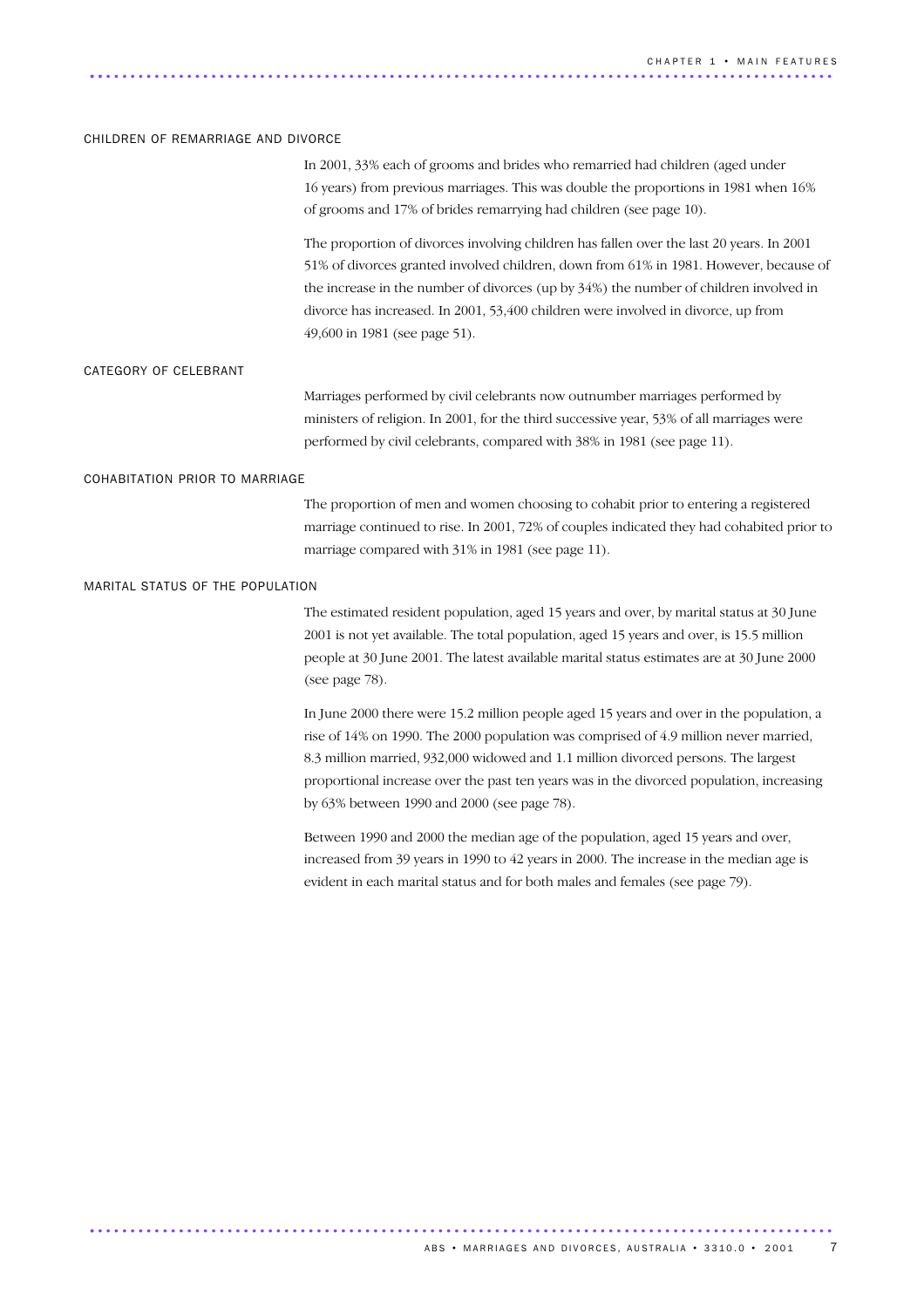## C H A P T E R 2 M A R R I A G E S .........................................

### REGISTERED MARRIAGES

During 2001 there were 103,100 marriages registered in Australia. This was a 9% decrease on the number registered during 2000 (113,400) and the lowest number since 1978 (103,000). This decline was also the largest annual decrease since 1943, where the number of marriages registered declined by 21% from 86,100 in 1942 to 67,700.

All states and territories recorded declines in the number of marriages registered during 2001. When compared with 2000 the number of marriages registered in 2001 fell by 8% in New South Wales, 7% in Victoria, 11% in Queensland, 10% in South Australia, 11% in Western Australia, 16% in Tasmania, 9% in the Northern Territory and 9% in the Australian Capital Territory.

Prior to 2001, the number of marriages registered over the past two decades has fluctuated from a low of 106,100 in 1996 to a high of 117,300 in 1982. Similar fluctuations were experienced by all states and territories.

### MARRIAGES REGISTERED(a)



<sup>(</sup>a) Registration delays in NSW contributed to the decline in 1984.

............................................................................................ .

### INTERNATIONAL COMPARISON

Of the countries selected for comparison (see table 2.2) Iran had the highest crude marriage rate (8.4 marriages per 1,000 population), followed by the United States of America (8.3), Egypt (8.2) and Thailand (7.9). The lowest crude marriage rate was recorded by Sweden (4.0), followed by Italy and Hong Kong (each 4.7) and France (4.8). The Australian crude marriage rate was 5.3 in 2001.

### MARRIAGE TRENDS

The crude marriage rate for 2001 (5.3 marriages per 1,000 population) was 10% lower than the rate for 2000 (5.9). Over the past 20 years, the crude marriage rate has been downward, from 7.6 marriages per 1,000 population in 1981 to the current level.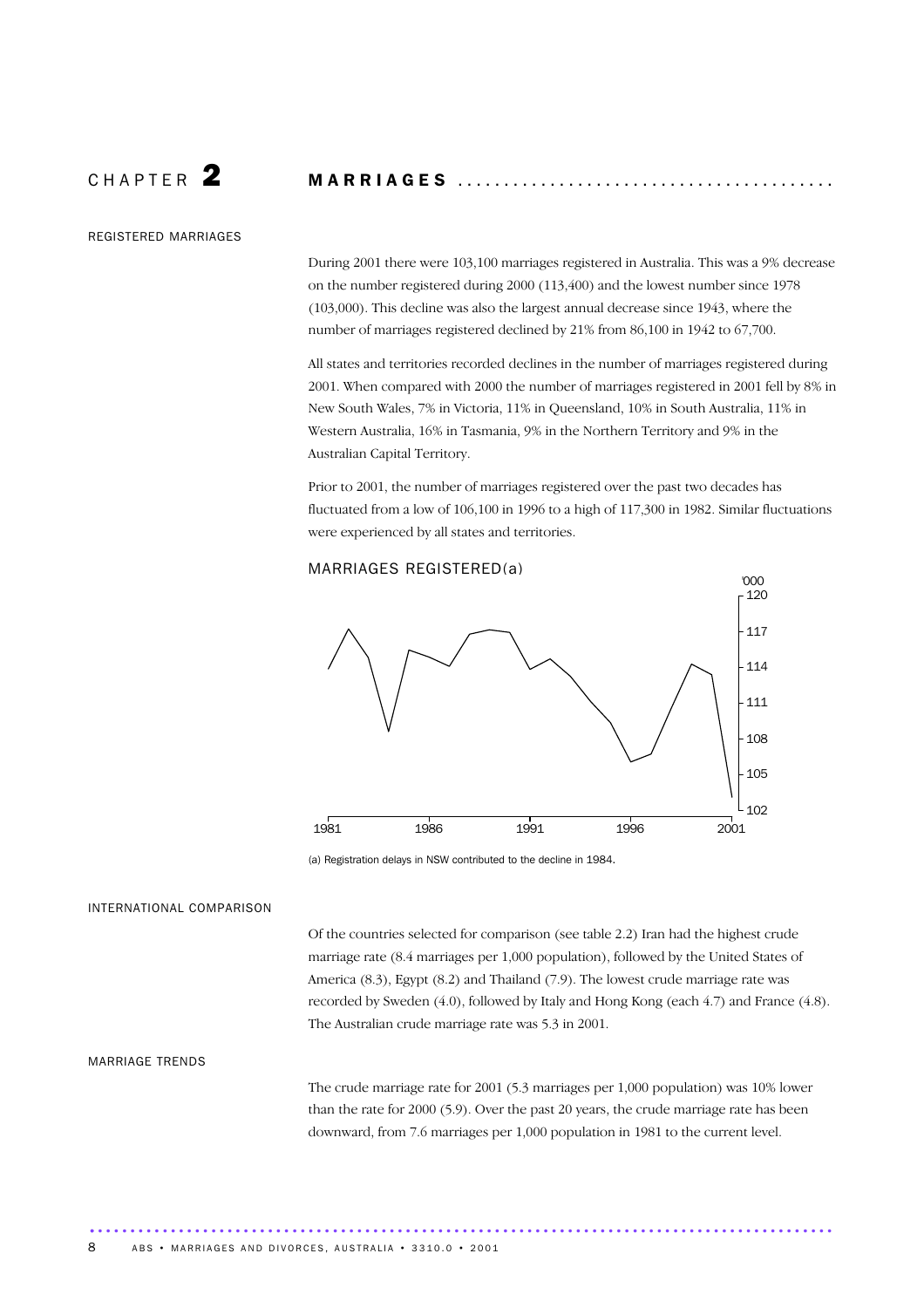### States and territories

Queensland had the highest crude marriage rate of all states and territories in 2001 (5.6 per 1,000 population) 6% above the national rate (5.3) and 13% lower than in 2000 (6.4). For more than 20 years, the Northern Territory has consistently recorded the lowest crude marriage rate in Australia. In 2001 the rate was 3.9 per 1,000 population (26% below the rate for Australia).

### LIKELIHOOD TO MARRY

The proportion of people who will ever marry is declining. This has been estimated from the first marriage rates by age for never married persons for a given year. The calculations are based on net nuptiality tables, which are calculated on the principles of the life tables commonly used for the analysis of mortality data.

According to the net nuptiality tables, the likelihood to marry is estimated at 71% for men and 77% for women, if the 1997–1999 first marriage rates prevail in the future. The corresponding proportions ever marrying, based on the 1985–1987 first marriage rates, were 79% for men and 86% for women, indicating a decline in first marriages over time. For further information see the special article: Lifetime marriage formation and marriage dissolution patterns in Australia in *Marriages and Divorces, Australia, 2000* (cat. no. 3310.0).

### MARRIAGE AGE

An increasing proportion of people are choosing to marry after their 30th birthday. In 1999, for the first time, the median age of men marrying exceeded 30 years of age (30.1 years). The median age at marriage is the age where there are as many marrying above the age as below it. The median age at marriage of men continued to rise in 2001 (30.6 years). Although the median age for women marrying has not yet reached 30 years, it did increase between 2000 and 2001 from 28.3 years to 28.6 years. Twenty years ago the median age for men marrying was 25.9 years and for women 23.3 years.



Men aged 25–29 years marrying women aged 25–29 years (17%) were the most common relative age groups of parties marrying in 2001. The next most common relative age groups were men aged 25–29 years marrying women aged 20–24 (10%) and men aged 20–24 years marrying women aged 20–24 years (9%).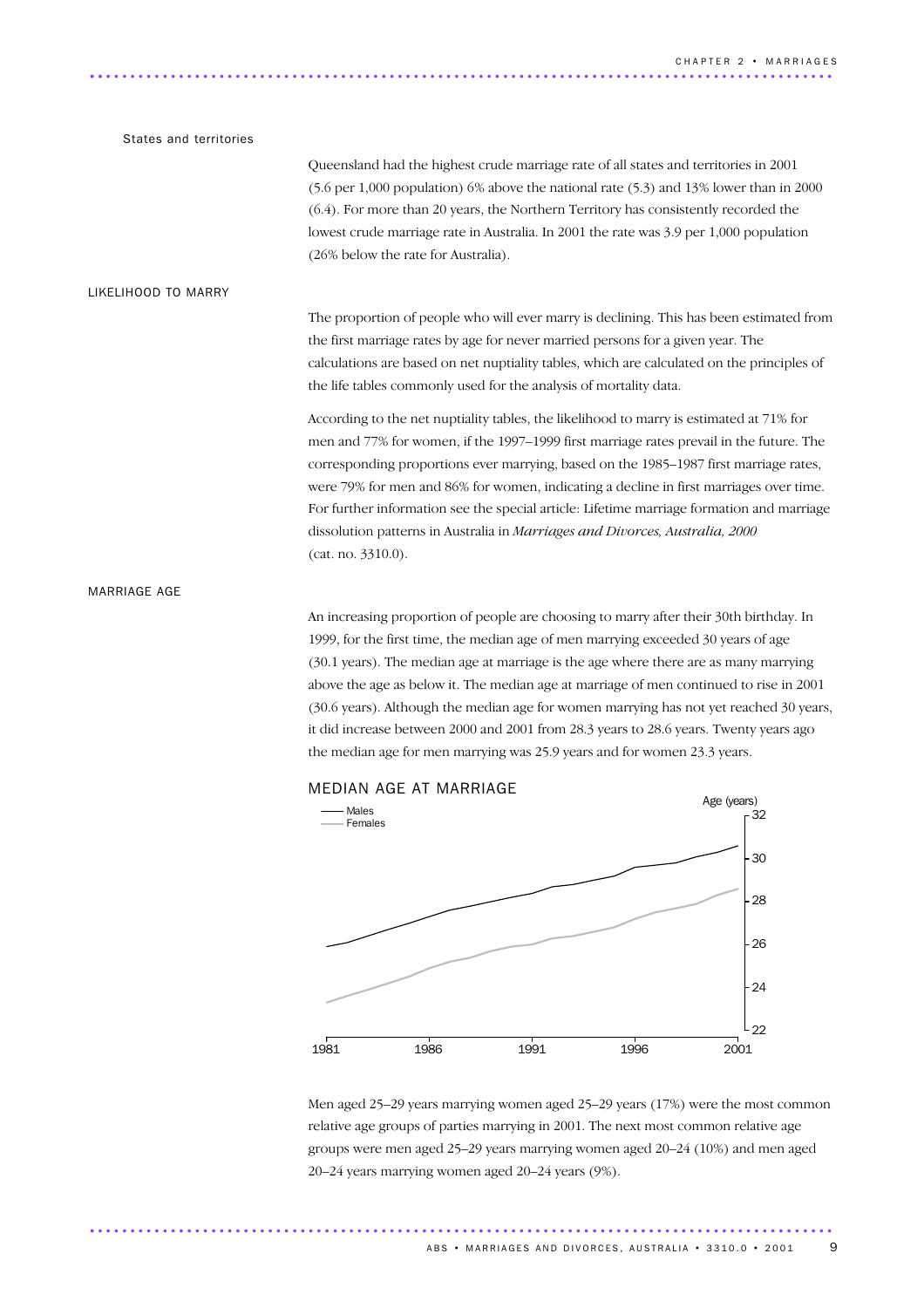### FIRST MARRIAGES

Marriages in which neither party had been previously married made up 67% of marriages in 2001 while a further 18% were first marriages for one partner.

Men and women are choosing to enter their first marriage later in life. For men, the median age at first marriage in 2001 was 28.7 years, increasing from 24.4 years in 1981. For women, the median age at first marriage in 2001 was 26.9 years, increasing from 22.1 years in 1981.

The long-term trend in first marriage rates for both men and women is one of decline. First marriage rates are the number of men and women, in an age group, marrying for the first time per 1,000 population of never married men or women in that age group. While age-specific first marriage rates are not yet available for 2001, first marriage rates fell in all age groups between 1976 and 2000 (1980 data are not available). Up until 1999, the peak age group for men marrying was the same, the 25–29 years age group. In 2000 the peak age group moved to the 30–34 years age group. For women the peak age group moved from 20–24 years to 25–29 years in 1985 and has since remained in that age group.

### REMARRIAGES

There were 18,900 (18%) marriages in 2001 in which one party had been previously married and 15,300 (15%) in which both partners were remarrying.

Remarriage rates for 2001 are not yet available, but the long-term trend shows that the incidence of remarriage is in decline. Between 1976 and 2000 (1980 data are not available) remarriage rates for both men and women fell in all age groups, most by more than 50%. Remarriage rates are the number of remarriages of men or women, of a certain age, per 1,000 widowed and divorced men or women of the same age. During the period the peak age group for men remarrying was the age group 25–29 years until 1999 when it changed to the age group 30–34 years. In 2000 the peak age group for men remarrying had returned to the age group 25–29 years. For women the peak age group moved from 20–24 years to 25–29 years in 1987 and has since remained in that age group.

#### Interval to remarriage

Overall, grooms had a shorter interval between previous and current marriage than did brides, with a median interval to remarriage of 3.5 years for grooms, compared with 4.0 years for brides. The median interval to remarriage varied by marital status of the bride and groom. Previously widowed grooms and brides had a longer interval to remarriage (4.3 and 6.2 years, respectively) than previously divorced grooms and brides (3.4 and 3.8 years, respectively).

### Children

Of the grooms and brides remarrying in 2001, 33% each of grooms and brides had children aged under 16 years from previous marriages. For grooms, 17% had one child and 16% had two or more children. For brides, the proportions were similar, 18% and 15%, respectively. These proportions are higher than 20 years ago. In 1981, 16% of grooms and 17% of brides had children from previous marriages. For both grooms and brides 7% had one children, while 9% of grooms and 10% of brides had two or more children.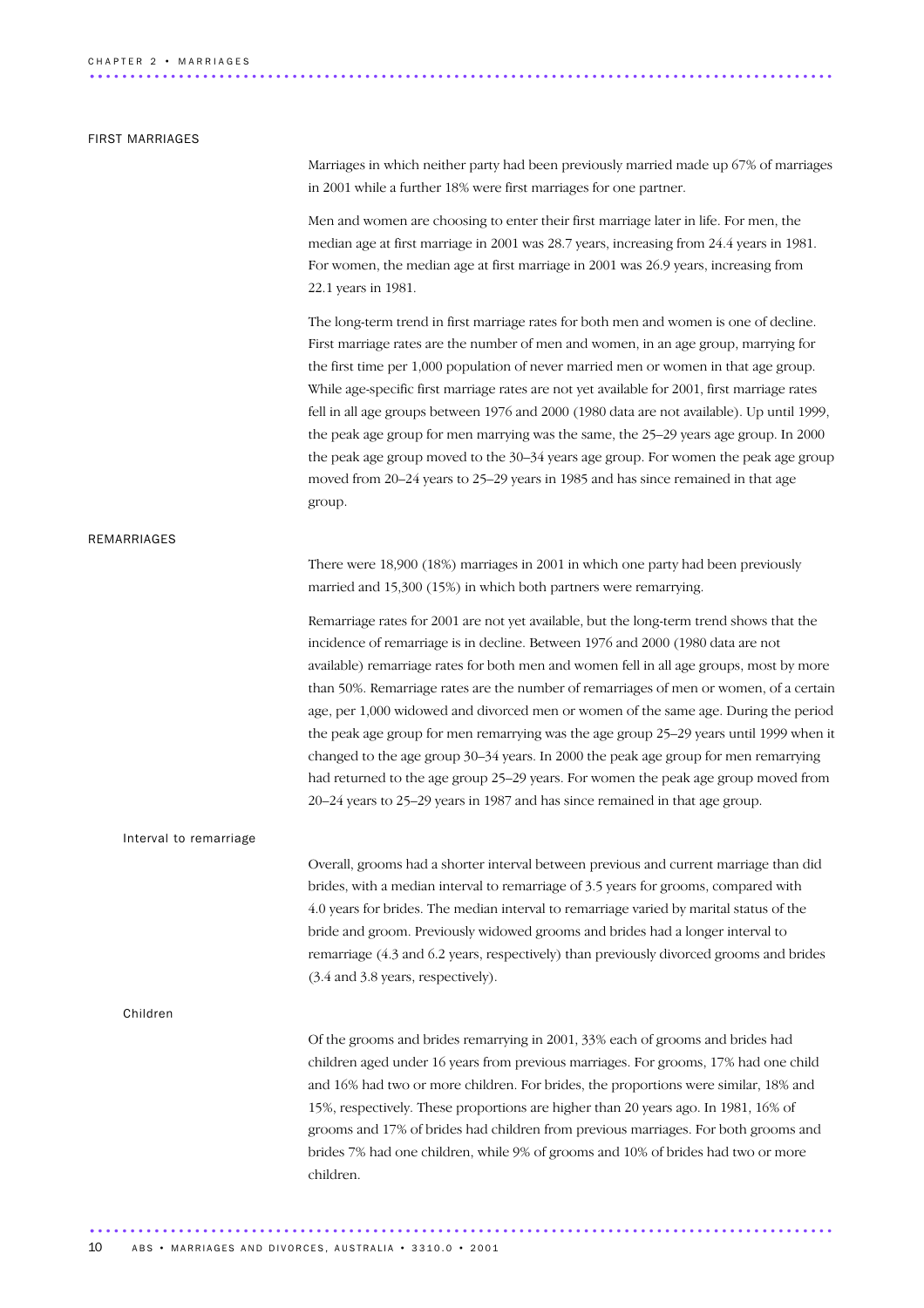### CATEGORY OF CELEBRANT

In 2001, for the third successive year, marriages performed by civil celebrants outnumbered marriages performed by ministers of religion. Civil ceremonies accounted for 53% of all marriages. During the first half of the twentieth century under 10% of all marriages were performed by civil celebrants. By the mid-1970s the proportion had increased to around 30%.

### CATEGORY OF CELEBRANT(a)



(a) Data for 1995 are not available, and have been imputed.

............................................................................................ .

New South Wales was the only state or territory in which marriages performed by ministers of religion marginally outnumbered those by civil celebrants during 2001 (18,200 compared with 17,900). The Northern Territory had the highest proportion of marriages performed by civil celebrants (73%).

### COUNTRY OF BIRTH OF PARTIES MARRYING

Of the marriages registered in Australia in 2001, 62% were marriages where both parties were born in Australia, 8% were marriages to couples born in the same overseas country and 29% were marriages between men and women from different countries. In 1981 the comparative proportions were 66%, 6% and 28%, respectively.

### PRE-MARRIAGE COHABITATION

Of all marriages registered in 2001 (103,100 marriages), 72% of couples (74,200 marriages) indicated they had cohabited prior to formalising their relationship in a registered marriage. According to the 1992 Family Survey (ABS, 1993), the comparative proportions were 58% in 1991 and 31% in 1981.

### States and territories

The majority of couples in all states and territories cohabited prior to marriage in 2001. The Northern Territory had the highest proportion (84%) while New South Wales had the lowest (68%).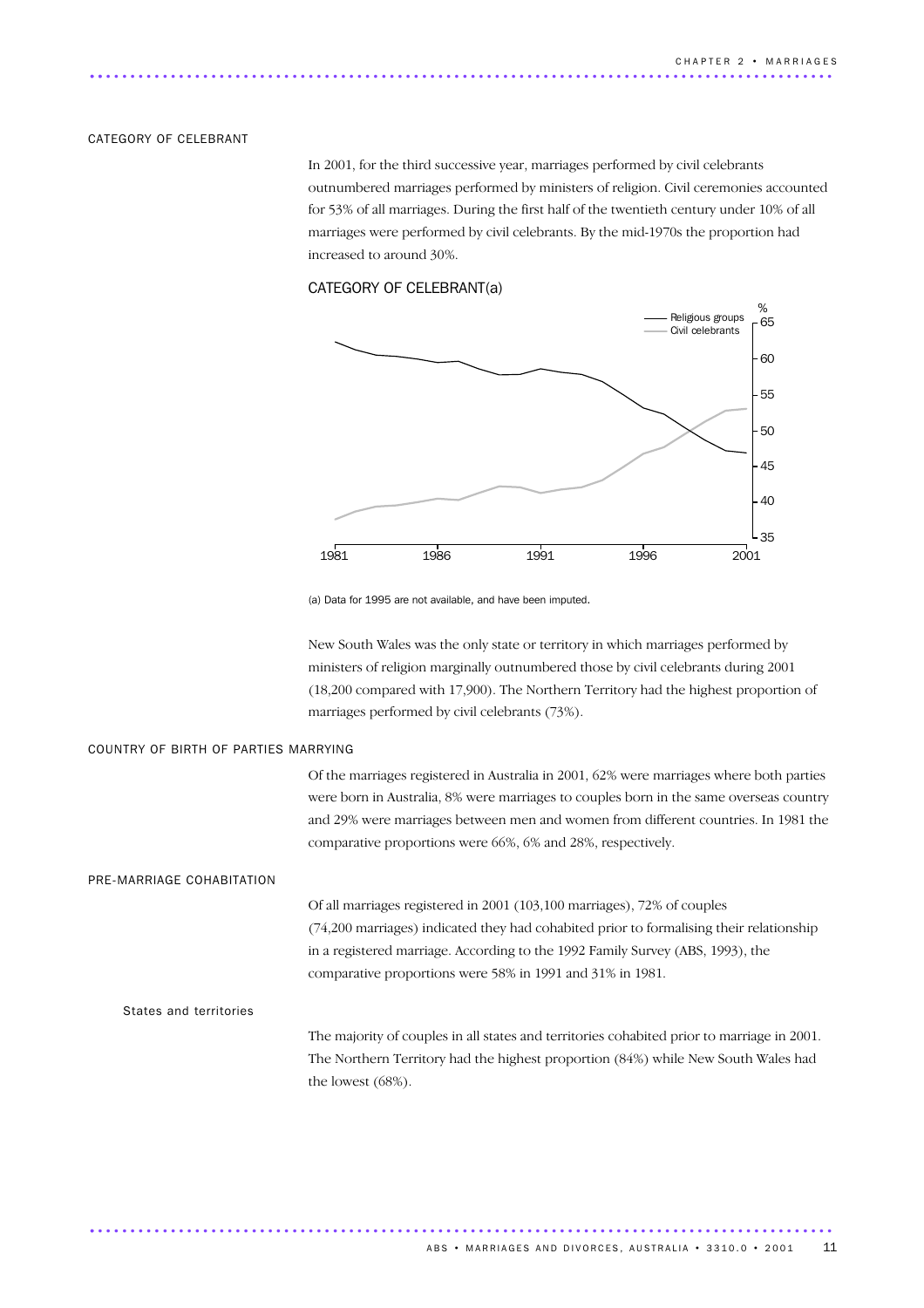# 2.1 SUMMARY(a), Selected years ................................................................................... ..........

|                                                 |      | 1981     | 1991    | 1996          | 1997    | 1998    | 1999    | 2000    | 2001     |
|-------------------------------------------------|------|----------|---------|---------------|---------|---------|---------|---------|----------|
|                                                 |      |          |         | ALL MARRIAGES |         |         |         |         |          |
| <b>Marriages registered</b>                     | no.  | 113 905  | 113869  | 106 103       | 106 735 | 110 598 | 114 316 | 113 429 | 103 130  |
| Crude marriage rate                             | rate | 7.6      | 6.6     | 5.8           | 5.8     | 5.9     | 6.0     | 5.9     | 5.3      |
| Previous marital status                         |      |          |         |               |         |         |         |         |          |
| First marriage both partners                    | no.  | 77 640   | 76811   | 70 438        | 71 042  | 73 743  | 76 440  | 75 503  | 68 987   |
| First marriage one partner                      | no.  | 20 488   | 21 098  | 19657         | 19 965  | 20 705  | 21 386  | 21 185  | 18889    |
| Remarriage both partners                        | no.  | 15 7 7 7 | 15 960  | 16 008        | 15 7 28 | 16 150  | 16 490  | 16 741  | 15 2 5 4 |
| Marriages performed by<br>Ministers of religion |      |          |         |               |         |         |         |         |          |
| Number                                          | no.  | 71 063   | 66849   | 56 462        | 55 866  | 55 807  | 55 720  | 53 521  | 48 372   |
| Proportion                                      | %    | 62.4     | 58.7    | 53.2          | 52.3    | 50.5    | 48.7    | 47.2    | 46.9     |
| Civil celebrants                                |      |          |         |               |         |         |         |         |          |
| Number                                          | no.  | 42842    | 47 0 20 | 49 641        | 50869   | 54 791  | 58 596  | 59 908  | 54 758   |
| Proportion                                      | %    | 37.6     | 41.3    | 46.8          | 47.7    | 49.5    | 51.3    | 52.8    | 53.1     |
|                                                 |      |          |         |               |         |         |         |         |          |

(a) See Glossary for definitions of terms used.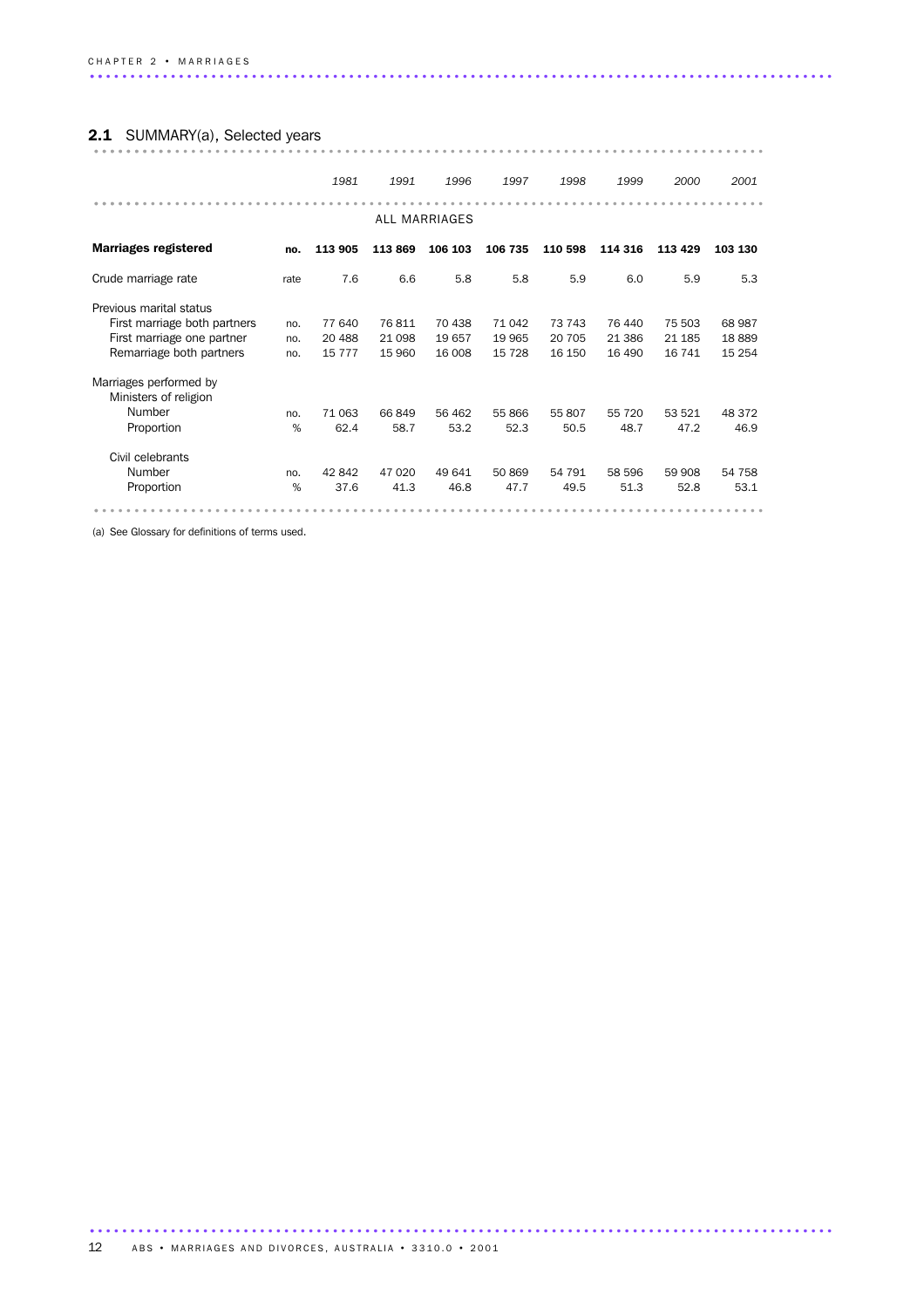# 2.1 SUMMARY(a), Selected years *continued* ................................................................................... ..........

|                                                     |              | 1981        | 1991        | 1996              | 1997        | 1998       | 1999        | 2000        | 2001        |
|-----------------------------------------------------|--------------|-------------|-------------|-------------------|-------------|------------|-------------|-------------|-------------|
|                                                     |              |             |             |                   |             |            |             |             |             |
|                                                     |              |             |             | <b>BRIDEGROOM</b> |             |            |             |             |             |
| Age-specific marriage rates(b)<br>Age group (years) |              |             |             |                   |             |            |             |             |             |
| 19 and under                                        | rate         | 5.5         | 1.8         | 1.0               | 1.0         | 1.0        | 1.1         | 1.0         | 0.9         |
| $20 - 24$                                           | rate         | 69.9        | 40.6        | 28.0              | 26.7        | 26.2       | 25.9        | 24.1        | 21.8        |
| $25 - 29$                                           | rate         | 49.0        | 53.0        | 49.2              | 48.9        | 50.8       | 51.3        | 50.2        | 47.2        |
| $30 - 34$                                           | rate         | 22.0        | 27.6        | 28.5              | 29.5        | 31.0       | 33.0        | 33.5        | 30.6        |
| $35 - 39$                                           | rate         | 13.5        | 14.9        | 15.3              | 15.7        | 16.4       | 17.5        | 17.3        | 16.2        |
| $40 - 44$                                           | rate         | 9.3         | 9.5         | 9.5               | 9.4         | 9.8        | 10.1        | 10.5        | 9.7         |
| $45 - 49$                                           | rate         | 7.1         | 7.4         | 7.3               | 7.3         | 7.5        | 7.6         | 7.6         | 6.9         |
| 50 and over                                         | rate         | 3.9         | 3.4         | 3.5               | 3.4         | 3.5        | 3.6         | 3.6         | 3.3         |
| Marital status at marriage                          |              |             |             |                   |             |            |             |             |             |
| Never married                                       | no.          | 87 460      | 86 831      | 79 621            | 80 4 83     | 83 508     | 86 694      | 85 546      | 77849       |
| Widowed                                             | no.          | 3 1 5 2     | 2 7 0 3     | 2 3 6 6           | 2 3 1 2     | 2 3 4 8    | 2 3 3 6     | 2 3 0 0     | 2 0 8 4     |
| Divorced                                            | no.          | 23 293      | 24 3 35     | 24 116            | 23 940      | 24 742     | 25 286      | 25 583      | 23 197      |
| Total                                               | no.          | 113 905     | 113 869     | 106 103           | 106 735     | 110 598    | 114 316     | 113 429     | 103 130     |
| Median age at marriage                              |              |             |             |                   |             |            |             |             |             |
| Never married                                       | years        | 24.4        | 26.7        | 27.6              | 27.8        | 27.9       | 28.2        | 28.5        | 28.7        |
| Widowed                                             | years        | 59.1        | 61.9        | 62.6              | 62.3        | 61.4       | 62.0        | 62.1        | 61.9        |
| <b>Divorced</b>                                     | years        | 36.0        | 39.7        | 41.6              | 41.8        | 42.0       | 42.2        | 42.7        | 43.1        |
| Total                                               | years        | 25.9        | 28.4        | 29.6              | 29.7        | 29.8       | 30.1        | 30.3        | 30.6        |
|                                                     |              |             |             |                   |             |            |             |             |             |
|                                                     |              |             |             | <b>BRIDE</b>      |             |            |             |             |             |
| Age-specific marriage rates(b)                      |              |             |             |                   |             |            |             |             |             |
| Age group (years)                                   |              |             |             |                   |             |            |             |             |             |
| 19 and under                                        | rate         | 29.5        | 9.2         | 5.5               | 5.0         | 5.2        | 5.1         | 4.9         | 4.2         |
| $20 - 24$                                           | rate         | 80.6        | 62.0        | 46.3              | 44.7        | 44.4       | 43.8        | 41.0        | 37.1        |
| $25 - 29$                                           | rate         | 33.0        | 45.0        | 46.6              | 47.7        | 50.2       | 52.1        | 51.5        | 48.0        |
| $30 - 34$                                           | rate         | 15.5        | 20.4        | 22.1              | 23.1        | 24.4       | 26.3        | 27.3        | 25.3        |
| $35 - 39$<br>$40 - 44$                              | rate         | 10.0<br>7.5 | 11.1<br>7.2 | 11.4<br>7.4       | 11.5<br>7.3 | 12.1       | 13.0<br>8.0 | 13.3<br>8.2 | 12.0<br>7.3 |
| $45 - 49$                                           | rate         | 5.6         | 5.8         | 5.8               | 5.8         | 7.5<br>6.0 |             | 6.2         | 5.6         |
| 50 and over                                         | rate<br>rate | 2.1         | 1.8         | 1.9               | 1.9         | 1.9        | 6.1<br>1.9  | 2.0         | 1.8         |
| Marital status at marriage                          |              |             |             |                   |             |            |             |             |             |
| Never married                                       | no.          | 88 30 8     | 87889       | 80 912            | 81 566      | 84 683     | 87 572      | 86 645      | 79 014      |
| Widowed                                             | no.          | 3727        | 3 0 7 0     | 2 7 4 7           | 2 5 3 5     | 2 6 6 4    | 2662        | 2 5 4 3     | 2 3 3 6     |
| Divorced                                            | no.          | 21870       | 22 910      | 22 444            | 22 634      | 23 251     | 24 082      | 24 241      | 21 780      |
| Total                                               | no.          | 113 905     | 113 869     | 106 103           | 106 735     | 110 598    | 114 316     | 113 429     | 103 130     |
| Median age at marriage                              |              |             |             |                   |             |            |             |             |             |
| Never married                                       | years        | 22.1        | 24.5        | 25.7              | 25.9        | 26.2       | 26.4        | 26.7        | 26.9        |
| Widowed                                             | years        | 52.1        | 53.6        | 53.7              | 54.1        | 54.1       | 53.5        | 53.8        | 54.4        |
| <b>Divorced</b>                                     | years        | 32.9        | 36.1        | 38.0              | 38.2        | 38.4       | 38.6        | 39.1        | 39.5        |
| Total                                               | years        | 23.3        | 26.0        | 27.2              | 27.5        | 27.7       | 27.9        | 28.3        | 28.6        |
|                                                     |              |             |             |                   |             |            |             |             |             |
|                                                     |              |             |             |                   |             |            |             |             |             |

(a) See Glossary for definitions of terms used.

(b) Per 1,000 males or females, respectively, at 30 June. Males and females under 15 years are excluded from the population.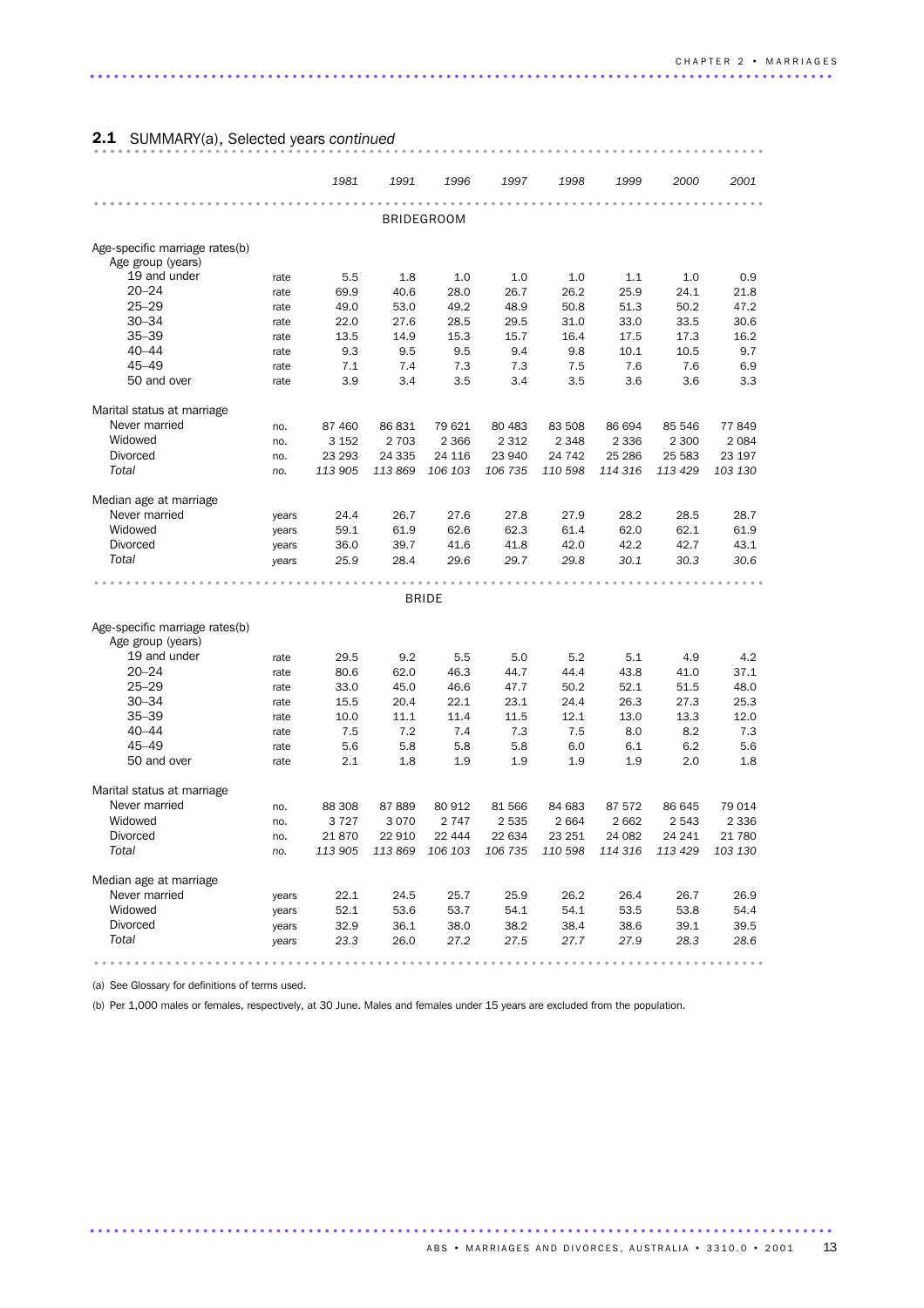### 2.2 INTERNATIONAL COMPARISON OF MARRIAGES

|--|--|--|--|--|--|

|                            | Reference |           |               |
|----------------------------|-----------|-----------|---------------|
|                            | year      | Number    | Crude rate(a) |
| Selected countries         | year      | no.       | rate          |
|                            |           |           |               |
| <b>Australia</b>           | 2001      | 103 130   | 5.3           |
| Canada                     | 1997      | 153 306   | 5.1           |
| Chile                      | 1998      | 73 546    | 5.0           |
| Egypt                      | 1997      | 493 787   | 8.2           |
| France                     | 1999      | 285 400   | 4.8           |
| Germany                    | 1999      | 430 585   | 5.2           |
| Greece                     | 1999      | 67 623    | 6.4           |
| Hong Kong (SAR of China)   | 1998      | 31 673    | 4.7           |
| Indonesia                  | 1986      | 1 249 034 | 7.4           |
| Iran                       | 1997      | 511 277   | 8.4           |
| Ireland                    | 1999      | 18 5 26   | 4.9           |
| Italy                      | 1997      | 273 111   | 4.7           |
| Japan                      | 1998      | 784 595   | 6.2           |
| Korea, Republic of (South) | 1998      | 306853    | 6.6           |
| Netherlands                | 1999      | 88 970    | 5.6           |
| New Zealand                | 1998      | 20 135    | 5.3           |
| Philippines                | 1993      | 474 407   | 7.1           |
| Poland                     | 1999      | 219 398   | 5.7           |
| Singapore                  | 1999      | 25 648    | 6.6           |
| Sweden                     | 1999      | 35 628    | 4.0           |
| Thailand                   | 1995      | 470 751   | 7.9           |
| Turkey                     | 1998      | 485 112   | 7.6           |
| United Kingdom             | 1998      | 304 800   | 5.1           |
| United States of America   | 1998      | 2 244 000 | 8.3           |
| Yugoslavia                 | 1998      | 52 927    | 5.0           |
|                            |           |           |               |

(a) Per 1,000 population.

*Source: United Nations Demographic Yearbook, 1999* and earlier issues.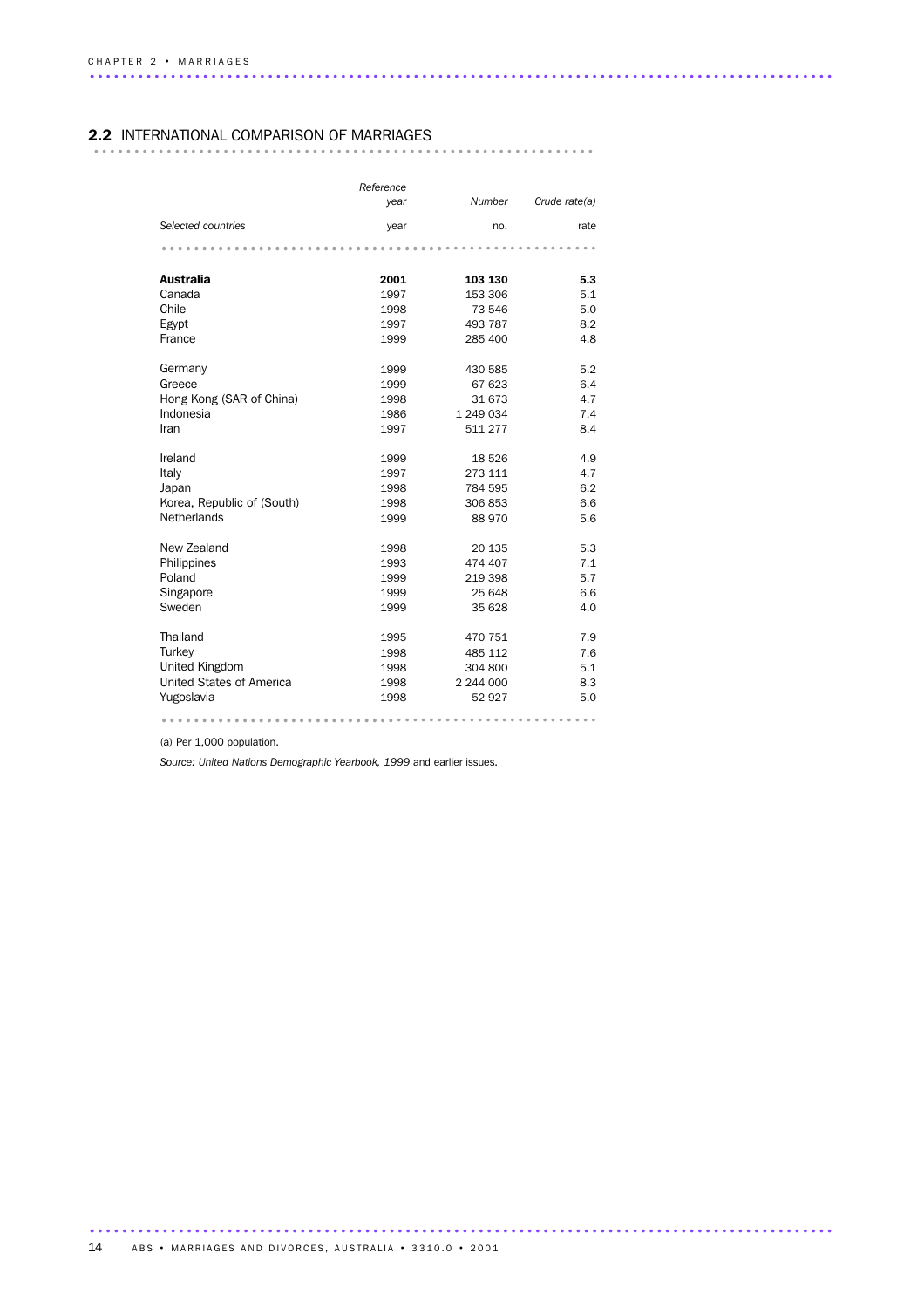# 2.3 AGE-SPECIFIC MARRIAGE RATES(a) ........................................................................... ..................

### *19 and under(b) 20–24 25–29 30–34 35–39 40–44 45–49 50 and over Total* ..................................................................... BRIDEGROOM 1976 9.9 123.3 150.2 118.5 91.5 70.1 54.5 23.7 62.9 1981 5.5 89.5 127.7 105.9 85.8 65.0 48.8 19.8 55.1 1986 2.4 63.6 109.0 94.5 73.9 59.7 50.0 18.4 47.6 1986 2.4 63.6 109.0 94.5 13.5 33.1 33.1 33.1<br>1991 1.9 46.5 95.7 82.1 62.8 48.6 41.1 16.4 41.7 1996 1.0 30.4 77.7 73.0 54.2 40.8 35.6 16.2 35.2 1997 1.0 28.7 74.9 72.7 53.4 39.0 34.3 15.8 34.4 1998 1.0 27.9 76.2 74.8 54.8 39.5 34.0 15.9 34.8<br>1999 1.1 27.4 74.4 75.6 55.4 38.8 33.3 16.1 34.8 1999 1.1 27.4 74.4 75.6 55.4 38.8 33.3 16.1 34.8 2000 1.0 25.5 71.5 74.7 53.3 39.0 31.9 16.3 33.8 2001 n.y.a. n.y.a. n.y.a. n.y.a. n.y.a. n.y.a. n.y.a. n.y.a. n.y.a. ..................................................................... BRIDE 1976 49.1 190.7 166.3 130.0 93.4 66.4 46.5 6.4 61.1 1981 30.8 143.3 135.1 100.0 74.0 54.8 37.1 5.2 52.6 1981 30.8 143.3 133.1 100.0 14.0 34.0 31.1 3.12 3.12<br>1986 15.2 113.0 127.3 91.5 65.2 48.2 35.7 4.8 45.8 1991 9.5 82.6 113.1 80.4 54.2 37.9 30.5 4.6 39.6 1996 5.5 56.4 96.5 73.9 47.8 33.2 26.7 4.7 32.9 1997 5.0 53.1 94.5 74.2 46.5 31.8 26.1 4.7 32.2 1998 5.3 51.9 96.4 76.8 48.6 32.6 26.5 4.9 32.8 1999 5.1 50.6 95.6 78.1 49.1 32.9 25.6 4.9 32.8 2000 4.9 46.9 91.9 79.1 48.8 32.7 25.6 5.1 31.9 2001 n.y.a. n.y.a. n.y.a. n.y.a. n.y.a. n.y.a. n.y.a. n.y.a. n.y.a. .....................................................................

AGE GROUP (YEARS)................................................................

n.y.a. not yet available

(a) Per 1,000 unmarried male or female population aged 15 years and over.

(b) Per 1,000 unmarried male or female population aged 15–19 years.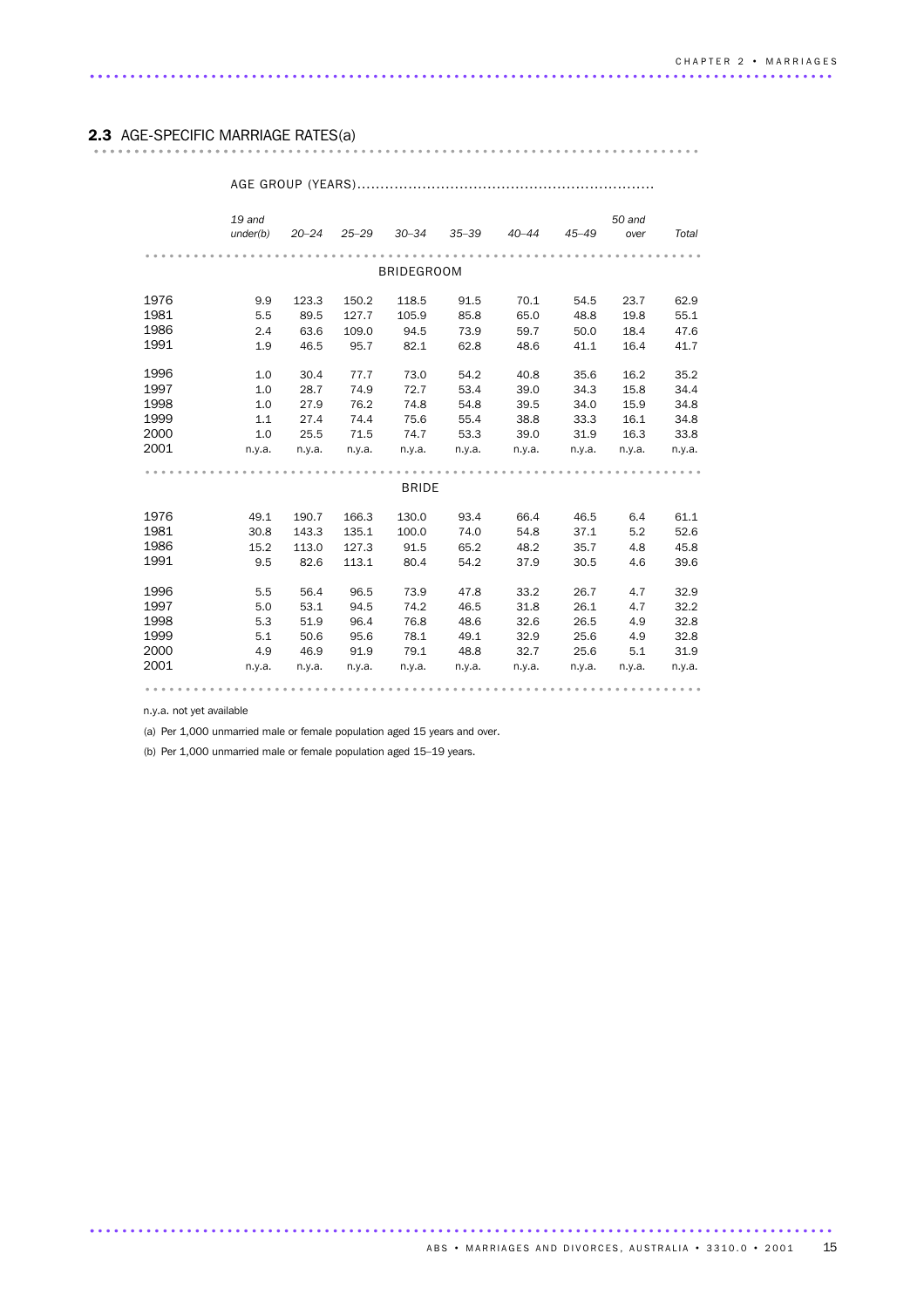# 2.4 AGE-SPECIFIC FIRST MARRIAGE AND REMARRIAGE RATES ............................................................................ .................

|                               | 1976  | 1981  | 1986  | 1991  | 1996  | 1999  | 2000  | 2001             |
|-------------------------------|-------|-------|-------|-------|-------|-------|-------|------------------|
|                               |       |       |       |       |       |       |       |                  |
| First marriage rates(a)       |       |       |       |       |       |       |       |                  |
| <b>Bridegrooms</b>            |       |       |       |       |       |       |       |                  |
| 19 and under(b)               | 9.9   | 5.5   | 2.4   | 1.9   | 1.0   | 1.1   | 1.0   | n.y.a.           |
| $20 - 24$                     | 122.6 | 88.9  | 63.4  | 46.6  | 30.4  | 27.3  | 25.4  | n.y.a.           |
| $25 - 29$                     | 135.9 | 119.2 | 105.1 | 94.0  | 76.5  | 73.7  | 70.7  | n.y.a.           |
| $30 - 34$                     | 81.8  | 78.4  | 77.6  | 73.0  | 66.9  | 71.2  | 71.0  | n.y.a.           |
| $35 - 39$                     | 45.9  | 45.4  | 42.7  | 42.5  | 41.2  | 44.9  | 42.8  | n.y.a.           |
| $40 - 44$                     | 25.5  | 24.0  | 22.2  | 21.7  | 22.0  | 23.6  | 23.6  | n.y.a.           |
| $45 - 49$                     | 15.7  | 13.3  | 13.4  | 12.6  | 12.3  | 13.1  | 12.9  | n.y.a.           |
| 50 and over                   | 6.4   | 5.6   | 4.6   | 3.8   | 4.1   | 4.3   | 4.4   | n.y.a.           |
| <b>Brides</b>                 |       |       |       |       |       |       |       |                  |
| 19 and under(b)               | 49.0  | 30.8  | 15.2  | 9.5   | 5.5   | 5.1   | 4.9   | n.y.a.           |
| $20 - 24$                     | 187.5 | 141.2 | 112.0 | 82.4  | 56.0  | 50.3  | 46.6  | n.y.a.           |
| $25 - 29$                     | 138.8 | 120.7 | 120.2 | 109.6 | 94.6  | 93.8  | 90.2  | n.y.a.           |
| $30 - 34$                     | 86.5  | 71.5  | 74.0  | 69.4  | 67.3  | 72.5  | 74.6  | n.y.a.           |
| $35 - 39$                     | 49.8  | 41.4  | 39.8  | 36.6  | 36.1  | 38.2  | 38.6  | n.y.a.           |
| $40 - 44$                     | 26.3  | 21.9  | 22.9  | 16.8  | 17.9  | 19.2  | 20.1  | n.y.a.           |
| $45 - 49$                     | 15.5  | 14.9  | 12.8  | 11.0  | 11.1  | 10.0  | 11.3  | n.y.a.           |
| 50 and over                   | 3.9   | 2.6   | 2.1   | 2.1   | 2.6   | 2.9   | 2.8   | n.y.a.           |
|                               |       |       |       |       |       |       |       |                  |
| Total first marriage rates(c) |       |       |       |       |       |       |       |                  |
| <b>Bridegrooms</b>            | 742.6 | 686.1 | 644.8 | 616.3 | 556.7 | 597.0 | 587.7 | 549.0            |
| <b>Brides</b>                 | 748.0 | 701.4 | 671.6 | 635.3 | 578.0 | 620.1 | 613.2 | 567.4            |
| Remarriage rates(d)           |       |       |       |       |       |       |       |                  |
| <b>Bridegrooms</b>            |       |       |       |       |       |       |       |                  |
| 19 and under(b)               |       |       |       |       |       |       |       | n.y.a.           |
| $20 - 24$                     | 245.4 | 181.7 | 100.6 | 29.8  | 56.6  | 55.7  | 47.9  | n.y.a.           |
| $25 - 29$                     | 341.8 | 225.7 | 180.4 | 130.9 | 117.2 | 102.9 | 104.4 | n.y.a.           |
| $30 - 34$                     | 294.8 | 194.9 | 162.1 | 131.2 | 115.3 | 108.8 | 102.8 | n.y.a.           |
| $35 - 39$                     | 239.8 | 160.4 | 127.7 | 106.7 | 88.7  | 85.4  | 83.9  | n.y.a.           |
| $40 - 44$                     | 184.6 | 123.4 | 102.8 | 80.0  | 65.2  | 60.8  | 62.1  | n.y.a.           |
| $45 - 49$                     | 138.2 | 95.3  | 85.7  | 65.9  | 53.2  | 49.8  | 47.9  | n.y.a.           |
| $50 - 54$                     | 98.1  | 68.7  | 60.3  | 51.3  | 44.6  | 41.3  | 41.1  |                  |
| 55-59                         | 68.3  | 51.7  | 45.4  | 40.5  | 35.2  | 31.6  | 31.5  | n.y.a.           |
| 60 and over                   | 20.9  | 16.8  | 16.4  | 14.2  | 12.1  | 11.7  | 11.5  | n.y.a.<br>n.y.a. |
|                               |       |       |       |       |       |       |       |                  |
| <b>Brides</b>                 |       |       |       |       |       |       |       |                  |
| 19 and under(b)               | 113.7 | 76.4  | 25.6  | 6.9   | 7.2   |       | 20.5  | n.y.a.           |
| $20 - 24$                     | 295.8 | 222.4 | 172.0 | 96.5  | 105.0 | 101.8 | 96.2  | n.y.a.           |
| $25 - 29$                     | 278.0 | 189.4 | 170.2 | 142.0 | 121.7 | 122.3 | 119.2 | n.y.a.           |
| $30 - 34$                     | 201.0 | 135.1 | 119.4 | 107.3 | 93.9  | 98.0  | 95.5  | n.y.a.           |
| $35 - 39$                     | 136.2 | 96.3  | 83.3  | 72.1  | 62.4  | 64.4  | 63.7  | n.y.a.           |
| $40 - 44$                     | 94.0  | 70.7  | 59.5  | 49.3  | 42.6  | 42.9  | 42.2  | n.y.a.           |
| $45 - 49$                     | 62.7  | 45.7  | 43.9  | 37.9  | 32.1  | 31.8  | 31.7  | n.y.a.           |
| $50 - 54$                     | 31.5  | 25.9  | 24.0  | 23.8  | 22.3  | 20.5  | 21.7  | n.y.a.           |
| 55-59                         | 16.1  | 13.2  | 13.5  | 12.4  | 12.5  | 12.2  | 12.8  | n.y.a.           |
| 60 and over                   | 3.2   | 2.7   | 2.6   | 2.4   | 2.1   | 2.0   | 2.0   | n.y.a.           |
|                               |       |       |       |       |       |       |       |                  |
|                               |       |       |       |       |       |       |       |                  |

n.y.a. not yet available

(a) Per 1,000 population of never married persons, of the appropriate ages, as at 30 June for each year shown. See Glossary.

(b) For the purpose of calculating rates for this row, only persons in the population aged between 15 and 19 years have been included in the calculation.

(c) Addition of the age-specific first marriage rates calculated per 1,000 population as at 30 June for each year shown. See Glossary.

(d) Per 1,000 population of divorced and widowed persons, of the appropriate ages, at 30 June for each year shown. See Glossary.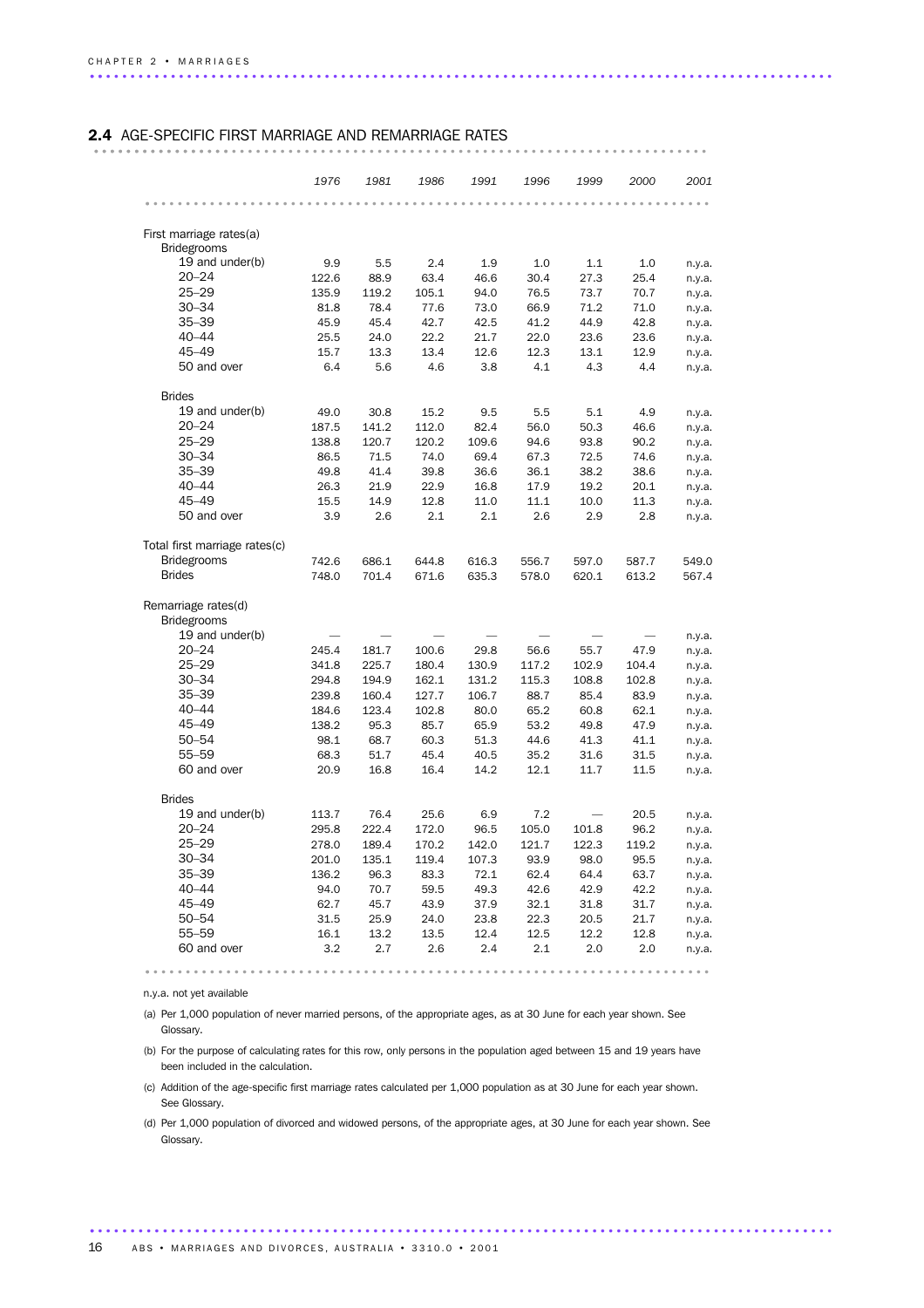# 2.5 AGE OF BRIDEGROOM AND BRIDE ....................................................................................... ......

| Age of bridegroom<br>(years) | 17 and<br>under              | 18                       | 19                       | 20                | 21                                                                                                              | 22             | 23                                                                | 24                       | 25         | 26             | 27                       | 28                        |
|------------------------------|------------------------------|--------------------------|--------------------------|-------------------|-----------------------------------------------------------------------------------------------------------------|----------------|-------------------------------------------------------------------|--------------------------|------------|----------------|--------------------------|---------------------------|
|                              | .                            |                          |                          | $\alpha = \alpha$ | $\begin{array}{cccccccccccccc} \bullet & \bullet & \bullet & \bullet & \bullet & \bullet & \bullet \end{array}$ |                | $\begin{array}{cccccccccccccc} 0 & 0 & 0 & 0 & 0 & 0 \end{array}$ |                          |            |                |                          | $\alpha$ . $\alpha$       |
| 17 and under                 | $\overline{\phantom{m}}$     | $\overline{\phantom{m}}$ | $\overline{\phantom{m}}$ |                   |                                                                                                                 |                | $\overline{\phantom{0}}$                                          | $\overline{\phantom{0}}$ |            |                |                          |                           |
| 18                           | 5                            | 54                       | 28                       | 18                | 14                                                                                                              | 6              | $\overline{7}$                                                    | $\overline{4}$           | 3          | $\overline{a}$ | 3                        | $\ensuremath{\mathsf{3}}$ |
| 19                           | 14                           | 121                      | 122                      | 63                | 48                                                                                                              | 25             | 16                                                                | 11                       | 8          | $\overline{7}$ | $\overline{7}$           | $\ensuremath{\mathsf{3}}$ |
| 20                           | 12                           | 134                      | 177                      | 226               | 140                                                                                                             | 80             | 40                                                                | 28                       | 22         | 17             | 18                       | 10                        |
| 21                           | $\overline{4}$               | 147                      | 197                      | 316               | 407                                                                                                             | 256            | 128                                                               | 78                       | 77         | 35             | 34                       | 23                        |
| 22                           |                              | 142                      | 205                      | 370               | 518                                                                                                             | 626            | 391                                                               | 189                      | 138        | 82             | 46                       | 41                        |
| 23<br>24                     | 6<br>6                       | 116<br>99                | 186<br>125               | 309<br>261        | 491<br>420                                                                                                      | 721<br>618     | 796<br>867                                                        | 513<br>933               | 250<br>614 | 178<br>331     | 127<br>207               | 70<br>131                 |
|                              |                              |                          |                          |                   |                                                                                                                 |                |                                                                   |                          |            |                |                          |                           |
| 25                           | 4                            | 81                       | 130                      | 212               | 372                                                                                                             | 615            | 833                                                               | 1 0 3 5                  | 1074       | 614            | 384                      | 238                       |
| 26                           | 6                            | 63                       | 77                       | 161               | 277                                                                                                             | 503            | 739                                                               | 897                      | 1 0 4 6    | 1077           | 638                      | 443                       |
| 27                           | $\overline{4}$               | 61                       | 68                       | 140               | 247                                                                                                             | 387            | 536                                                               | 699                      | 873        | 1 0 5 2        | 943                      | 590                       |
| 28                           | $\overline{4}$               | 46                       | 46                       | 106               | 188                                                                                                             | 280            | 413                                                               | 542                      | 734        | 816            | 956                      | 883                       |
| 29                           |                              | 19                       | 39                       | 64                | 134                                                                                                             | 229            | 335                                                               | 469                      | 557        | 716            | 790                      | 867                       |
| 30                           |                              | 30                       | 28                       | 52                | 97                                                                                                              | 145            | 236                                                               | 354                      | 432        | 554            | 604                      | 731                       |
| 31                           | $\qquad \qquad -$            | 17                       | 17                       | 35                | 49                                                                                                              | 122            | 163                                                               | 237                      | 279        | 406            | 453                      | 517                       |
| 32                           | $\mathbf{3}$                 | 15                       | 17                       | 37                | 56                                                                                                              | 69             | 127                                                               | 187                      | 247        | 286            | 364                      | 410                       |
| 33                           |                              | 9                        | 18                       | 33                | 47                                                                                                              | 62             | 76                                                                | 133                      | 171        | 227            | 270                      | 330                       |
| 34                           | $\overline{\phantom{0}}$     | $\overline{7}$           | 5                        | 19                | 18                                                                                                              | 40             | 72                                                                | 102                      | 138        | 151            | 230                      | 255                       |
| 35                           | $\qquad \qquad -$            | 4                        | $\overline{7}$           | 15                | 21                                                                                                              | 46             | 63                                                                | 75                       | 94         | 146            | 182                      | 207                       |
| 36                           | $\ensuremath{\mathsf{3}}$    | 5                        | $\sqrt{5}$               | 5                 | 14                                                                                                              | 22             | 36                                                                | 45                       | 90         | 108            | 137                      | 169                       |
| 37                           |                              | 3                        | 4                        | 9                 | 12                                                                                                              | 17             | 23                                                                | 44                       | 63         | 68             | 84                       | 139                       |
| 38                           | $\overline{\phantom{0}}$     |                          | 6                        | $\overline{7}$    | 9                                                                                                               | 11             | 28                                                                | 35                       | 68         | 73             | 88                       | 101                       |
| 39                           | $\overline{\phantom{0}}$     | 3                        | $\overline{4}$           | 4                 | 8                                                                                                               | 9              | 16                                                                | 27                       | 42         | 49             | 62                       | 67                        |
| 40                           |                              | $\overline{\phantom{0}}$ | $\overline{\phantom{0}}$ | 4                 | 14                                                                                                              | 12             | 12                                                                | 16                       | 25         | 39             | 58                       | 58                        |
| 41                           | $\overbrace{\qquad \qquad }$ | $\overline{\phantom{0}}$ | 3                        | 6                 | 5                                                                                                               | $\overline{7}$ | $\overline{7}$                                                    | 16                       | 24         | 29             | 44                       | 56                        |
| 42                           | $\overline{\phantom{0}}$     |                          | $\overline{\phantom{0}}$ | 3                 | 3                                                                                                               | 9              | 9                                                                 | 12                       | 18         | 21             | 28                       | 32                        |
| 43                           | $\overline{\phantom{0}}$     | 3                        | -                        | 3                 | $\overline{\phantom{0}}$                                                                                        | 8              | 6                                                                 | 8                        | 18         | 16             | 30                       | 26                        |
| 44                           |                              |                          | $\overline{\phantom{0}}$ | 3                 |                                                                                                                 | 5              | 6                                                                 | 12                       | 9          | 17             | 14                       | 22                        |
| 45                           |                              | 3                        | 3                        |                   | 5                                                                                                               | 4              | 5                                                                 | 10                       | 8          | $\overline{7}$ | 10                       | 21                        |
| 46                           | $\overline{\phantom{0}}$     | $\overline{\phantom{0}}$ | 3                        | 3                 | $\overline{4}$                                                                                                  | 5              | 6                                                                 | 6                        | 8          | 13             | 18                       | 19                        |
| 47                           |                              |                          | $\overline{\phantom{0}}$ |                   | 4                                                                                                               |                | 3                                                                 | 10                       | 4          | 6              | 10                       | 8                         |
| 48                           |                              |                          | $\overline{\phantom{0}}$ |                   | 3                                                                                                               |                | 4                                                                 | 3                        | 3          | 4              | $\overline{7}$           | 8                         |
| 49                           |                              |                          |                          |                   | 3                                                                                                               |                | 3                                                                 | 3                        | 6          | 4              | 3                        | 10                        |
| 50                           |                              |                          |                          |                   |                                                                                                                 |                |                                                                   | 4                        | 4          |                | 11                       |                           |
| 51                           |                              |                          |                          |                   |                                                                                                                 |                | 3                                                                 | 3                        | 5          | 3              | $\overline{\phantom{0}}$ | 5                         |
| 52                           |                              |                          |                          |                   | -                                                                                                               |                |                                                                   |                          |            |                | 3                        | 5                         |
| 53                           |                              |                          |                          |                   | 3                                                                                                               |                | 4                                                                 |                          | 3          | 4              | 4                        | 9                         |
| 54                           |                              |                          |                          |                   | 3                                                                                                               |                |                                                                   | 4                        | 3          |                | 3                        |                           |
| 55-59                        |                              |                          |                          | 3                 | 4                                                                                                               | 5              |                                                                   | З                        | 4          | 7              | 10                       | 10                        |
| $60 - 64$                    |                              |                          |                          |                   |                                                                                                                 |                |                                                                   | 3                        | 3          | 3              | 3                        | 6                         |
| 65 and over                  |                              |                          | 3                        |                   |                                                                                                                 |                |                                                                   |                          |            | 3              |                          | 3                         |
| Total                        | 71                           | 1 182                    | 1525                     | 2489              | 3643                                                                                                            | 4 952          | 6015                                                              | 6 7 5 4                  | 7 1 6 6    | 7 1 6 9        | 6 882                    | 6 5 2 9                   |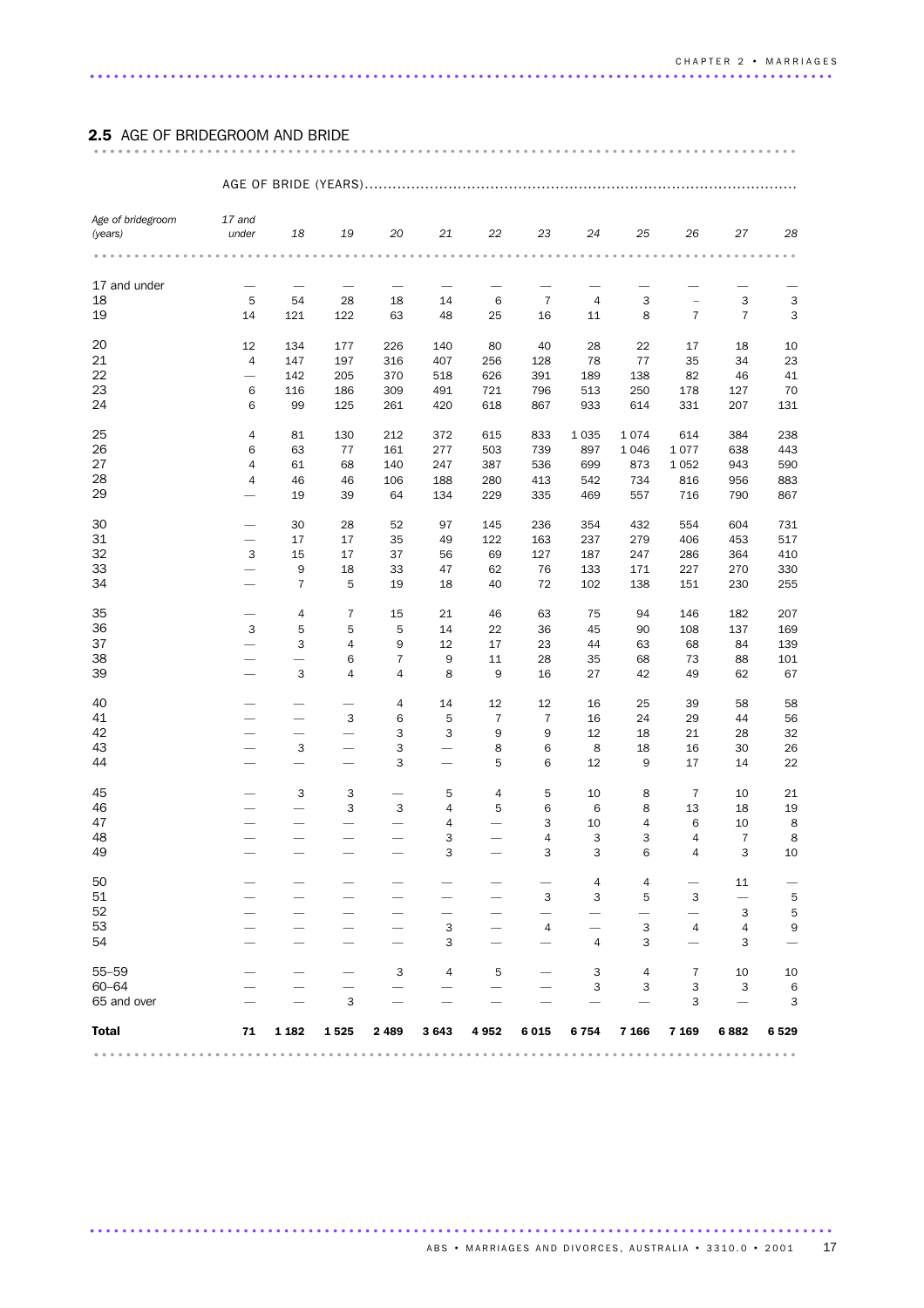# 2.5 AGE OF BRIDEGROOM AND BRIDE *continued* ....................................................................................... ......

### AGE OF BRIDE (YEARS).............................................................................................

| Age of bridegroom<br>(years) | 29                       | 30             | 31                       | 32     | 33                       | 34             | 35                       | 36             | 37             | 38             | 39                       | 40                       |
|------------------------------|--------------------------|----------------|--------------------------|--------|--------------------------|----------------|--------------------------|----------------|----------------|----------------|--------------------------|--------------------------|
|                              |                          |                |                          |        |                          |                |                          |                |                |                |                          |                          |
| 17 and under                 |                          |                |                          |        |                          |                |                          |                |                |                |                          |                          |
| 18                           | $\overline{\phantom{0}}$ |                | $\overline{\phantom{0}}$ |        |                          |                |                          |                |                |                |                          |                          |
| 19                           | 5                        | 3              | 3                        |        | -                        |                |                          | 3              |                | 3              | -                        |                          |
| 20                           | 8                        | 4              | 3                        | 3      |                          | 3              | $\overline{\phantom{0}}$ | 4              | -              |                | -                        |                          |
| 21                           | 9                        | $\overline{7}$ | 9                        | 3      | $\overline{\phantom{0}}$ | 5              |                          | 4              | -              | 3              | $\overline{\phantom{0}}$ | $\overline{\phantom{0}}$ |
| 22                           | 25                       | 15             | 17                       | 12     | 6                        | 9              | 3                        | 3              | 3              | 4              | $\overline{\phantom{0}}$ | $\overline{\phantom{0}}$ |
| 23                           | 58                       | 36             | 21                       | $17\,$ | 9                        | $\overline{4}$ | 10                       | 4              | 3              | 3              | 4                        | 3                        |
| 24                           | 118                      | 78             | 42                       | 37     | 18                       | 11             | 18                       | $\overline{7}$ | $\overline{7}$ | 3              | 5                        | 3                        |
| 25                           | 178                      | 121            | 51                       | 53     | 48                       | 24             | 13                       | 15             | 5              | 11             | 8                        | 4                        |
| 26                           | 252                      | 175            | 100                      | 97     | 57                       | 41             | 27                       | 16             | 18             | $\overline{4}$ | 11                       | $\,6\,$                  |
| 27                           | 402                      | 295            | 159                      | 119    | 72                       | 67             | 48                       | 33             | 16             | 16             | 17                       | 10                       |
| 28                           | 548                      | 374            | 231                      | 161    | 108                      | 96             | 45                       | 34             | 30             | 26             | 10                       | 24                       |
| 29                           | 806                      | 479            | 325                      | 203    | 153                      | 113            | 90                       | 54             | 43             | 29             | 19                       | 14                       |
| 30                           | 778                      | 639            | 427                      | 267    | 172                      | 120            | 99                       | 78             | 36             | 33             | 28                       | 23                       |
| 31                           | 621                      | 553            | 445                      | 299    | 197                      | 155            | 110                      | 80             | 56             | 40             | 28                       | 24                       |
| 32                           | 478                      | 481            | 364                      | 377    | 218                      | 181            | 122                      | 85             | 51             | 50             | 35                       | 26                       |
| 33                           | 372                      | 389            | 347                      | 338    | 263                      | 190            | 129                      | 89             | 82             | 57             | 56                       | 32                       |
| 34                           | 289                      | 300            | 317                      | 289    | 234                      | 184            | 146                      | 119            | 74             | 55             | 44                       | 38                       |
| 35                           | 248                      | 294            | 254                      | 255    | 256                      | 182            | 192                      | 118            | 76             | 66             | 59                       | 37                       |
| 36                           | 198                      | 208            | 209                      | 214    | 199                      | 175            | 168                      | 156            | 97             | 71             | 64                       | 45                       |
| 37                           | 163                      | 161            | 147                      | 174    | 164                      | 163            | 140                      | 147            | 125            | 110            | 69                       | 65                       |
| 38                           | 131                      | 145            | 144                      | 158    | 176                      | 141            | 146                      | 139            | 124            | 122            | 100                      | 67                       |
| 39                           | 101                      | 112            | 112                      | 122    | 117                      | 111            | 111                      | 142            | 114            | 102            | 111                      | 87                       |
| 40                           | 81                       | 100            | 95                       | 101    | 99                       | 104            | 99                       | 114            | 112            | 108            | 97                       | 88                       |
| 41                           | 61                       | 76             | 77                       | 96     | 87                       | 77             | 88                       | 90             | 89             | 103            | 85                       | 79                       |
| 42                           | 55                       | 49             | 64                       | 61     | 66                       | 71             | 64                       | 71             | 84             | 72             | 91                       | 79                       |
| 43                           | 48                       | 36             | 42                       | 40     | 57                       | 60             | 78                       | 81             | 68             | 68             | 89                       | 85                       |
| 44                           | 28                       | 27             | 38                       | 48     | 38                       | 51             | 43                       | 46             | 63             | 69             | 66                       | 73                       |
| 45                           | 27                       | 28             | 28                       | 31     | 37                       | 45             | 46                       | 40             | 54             | 57             | 62                       | 66                       |
| 46                           | 23                       | 27             | 24                       | 29     | 27                       | 22             | 39                       | 32             | 46             | 44             | 48                       | 58                       |
| 47                           | 9                        | 23             | 16                       | 25     | 26                       | 18             | 22                       | 29             | 35             | 42             | 58                       | 45                       |
| 48                           | $\overline{7}$           | 16             | 15                       | 13     | 25                       | 27             | 31                       | 33             | 31             | 38             | 40                       | 40                       |
| 49                           | 13                       | 9              | 14                       | 19     | $\overline{7}$           | 20             | 20                       | 23             | 34             | 25             | 35                       | 40                       |
| 50                           | 11                       | 10             | 9                        | 16     | 13                       | 22             | 16                       | 20             | 26             | 22             | 39                       | 26                       |
| 51                           | 4                        | 8              | 14                       | 11     | 11                       | 10             | 14                       | 15             | 16             | 19             | 19                       | 25                       |
| 52                           | 6                        | 9              | $\overline{7}$           | 5      | 10                       | 11             | 12                       | 11             | 21             | 21             | 26                       | 16                       |
| 53                           | 8                        | $\overline{7}$ | 11                       | 9      | 11                       | 10             | 12                       | 16             | 9              | 11             | 13                       | 18                       |
| 54                           | $\overline{4}$           | 6              | 3                        | 8      | 14                       | $\overline{4}$ | 13                       | $\overline{7}$ | 16             | 20             | 17                       | 25                       |
| $55 - 59$                    | 10                       | 17             | 11                       | 10     | 21                       | 19             | 25                       | 29             | 22             | 34             | 36                       | 30                       |
| $60 - 64$                    | 9                        | 9              | 3                        | 5      | $\overline{7}$           | $\overline{7}$ | 8                        | 11             | $\overline{7}$ | 15             | 11                       | 14                       |
| 65 and over                  | $\overline{\phantom{0}}$ | 3              |                          | 3      | 3                        | 6              | 8                        | $\overline{4}$ | 5              | $\overline{4}$ | 5                        | $\overline{7}$           |
| <b>Total</b>                 | 6 192                    | 5 3 2 8        | 4 1 9 9                  | 3727   | 3 0 2 9                  | 2562           | 2 2 5 7                  | 1998           | 1699           | 1577           | 1507                     | 1 3 2 2                  |
|                              |                          |                |                          |        |                          |                |                          |                |                |                |                          |                          |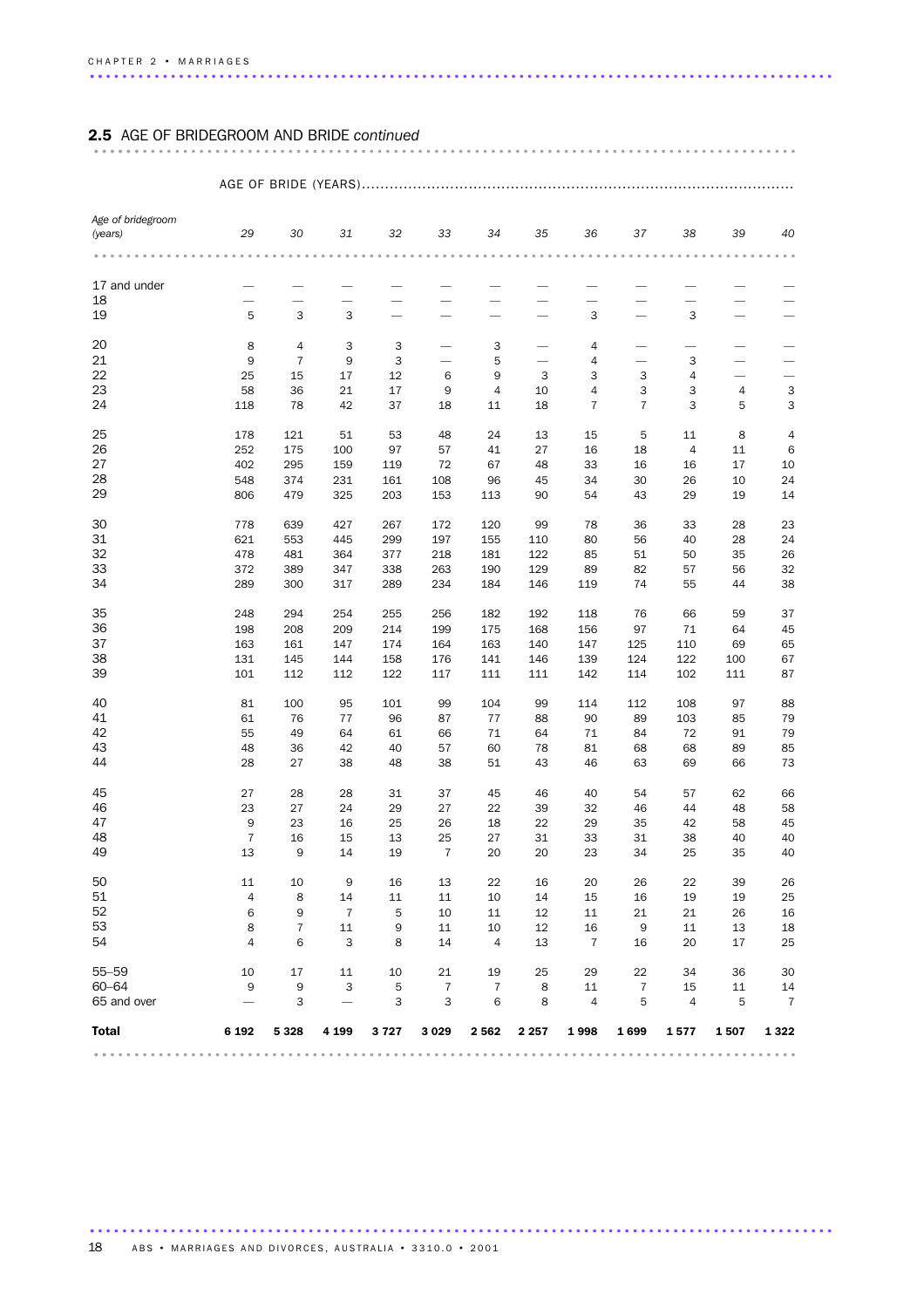# 2.5 AGE OF BRIDEGROOM AND BRIDE *continued* ....................................................................................... ......

### AGE OF BRIDE (YEARS)............................................................................................ *Age of bridegroom (years) 41 42 43 44 45 46 47 48 49 50 51 52* ....................................................................................... ... 17 and under  $\qquad$   $\qquad$   $\qquad$   $\qquad$   $\qquad$   $\qquad$   $\qquad$   $\qquad$   $\qquad$   $\qquad$   $\qquad$   $\qquad$   $\qquad$   $\qquad$   $\qquad$   $\qquad$   $\qquad$   $\qquad$   $\qquad$   $\qquad$   $\qquad$   $\qquad$   $\qquad$   $\qquad$   $\qquad$   $\qquad$   $\qquad$   $\qquad$   $\qquad$   $\qquad$   $\qquad$   $\qquad$   $\qquad$   $\qquad$   $\qquad$  ———————————— ———————————— ———— 3 ——————— ———————————— — 3 —————————— — 3 3 — — 3 —————— — 5 —————————— — 6 — 3 3 —————— 3 353 ——— 3 — — 3 — — 3633 — 3 —————— 28 5788 — — 333 — — — 88743 — 3 3 ———— 30 18 14 10 5 5  $-$  3 3  $-$ 31 12 11 9 7 10 3 4 — — 3 — — 19 11 5 5 6 4 — 3 5 — 3 — 27 18 18 6 9 5 6 4 3 — 3 4 24 25 14 8 9 6 5 — 3 ——— 18 19 18 14 15 7 9 7 7 3 3 — 35 33 19 15 13 15 4 6 6 3 — — 49 31 20 23 15 10 7 6 9 6 — 3 52 39 29 24 16 13 13 13 10 6 3 3 59 56 37 33 28 21 12 16 10 13 7 3 65 55 48 33 26 23 18 14 13 8 — — 67 61 52 50 38 25 18 22 9 9 9 6 87 67 46 30 28 34 29 27 16 14 6 5 61 52 69 60 35 31 30 18 23 20 7 5 72 64 71 45 44 26 32 26 16 12 14 9 57 53 74 58 67 41 34 35 25 22 9 8 48 45 63 67 60 58 48 25 31 16 12 8 33 54 50 43 46 52 50 33 39 20 21 14 50 50 41 53 41 49 45 43 32 21 17 21 30 38 50 35 44 52 51 46 43 47 24 27 39 46 42 49 47 44 52 48 51 51 25 20 35 32 37 51 32 40 37 41 38 41 32 36 21 22 30 29 38 42 35 44 48 36 39 37 17 30 25 27 44 33 46 31 52 38 44 37 26 17 21 20 28 37 29 52 37 43 35 46 55–59 59 65 74 59 64 86 86 95 109 120 109 118 60–64 16 15 17 28 24 38 30 35 51 63 52 53 65 and over 7 14 12 13 12 18 21 25 27 33 31 40 Total 1 125 1 080 1 026 909 854 821 764 724 718 651 507 507 ....................................................................................... ..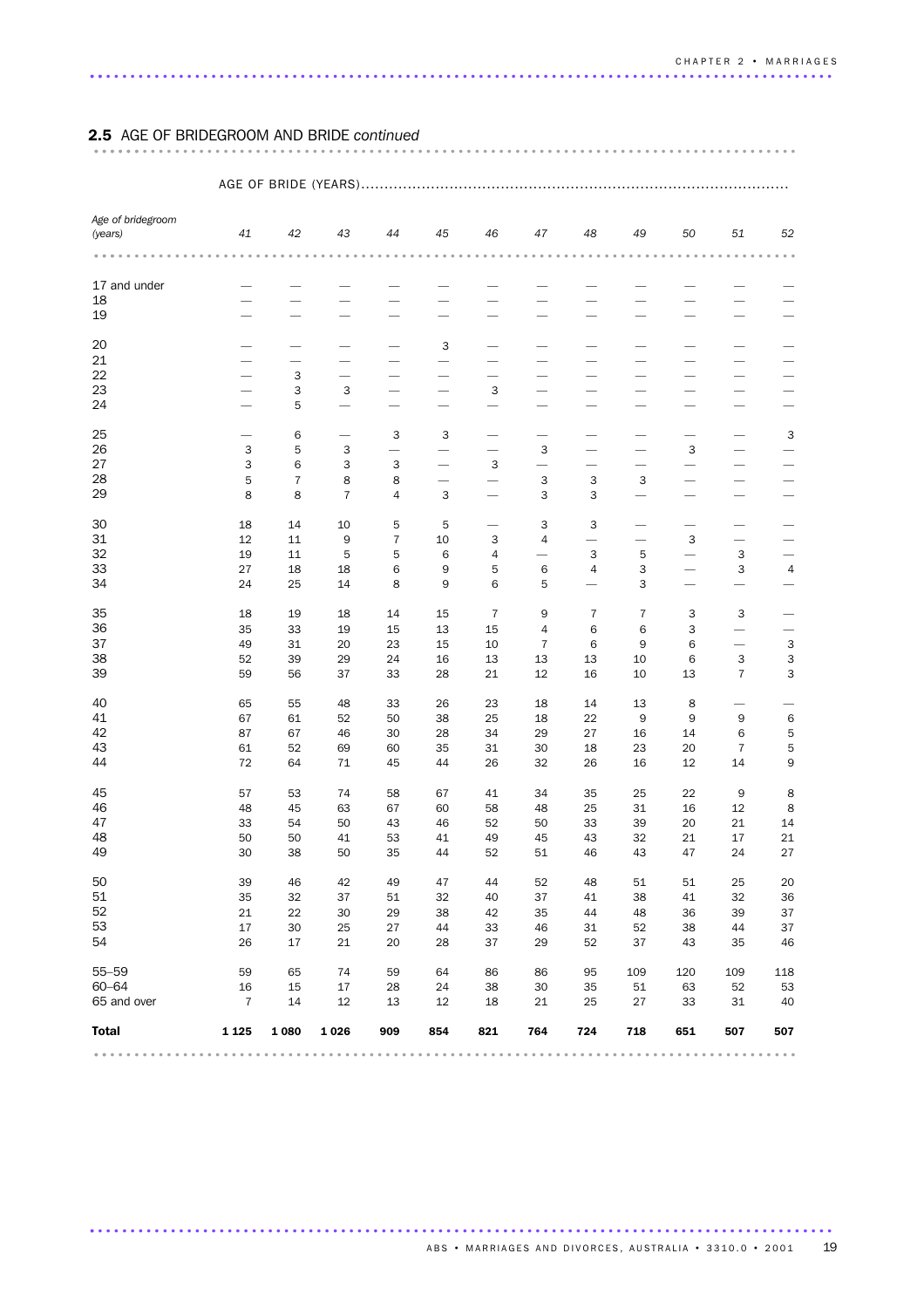# 2.5 AGE OF BRIDEGROOM AND BRIDE *continued* .................................................... .........................................

### AGE OF BRIDE (YEARS)................

| Age of bridegroom |                |                          |                          |                           | 65 and         |                                                                       |
|-------------------|----------------|--------------------------|--------------------------|---------------------------|----------------|-----------------------------------------------------------------------|
| (years)           | 53             | 54                       | $55 - 59$                | 60-64                     | over           | Total                                                                 |
|                   |                |                          |                          |                           |                |                                                                       |
|                   |                |                          |                          |                           |                |                                                                       |
| 17 and under      |                |                          |                          |                           |                |                                                                       |
| 18                |                |                          |                          |                           |                | 149                                                                   |
| 19                |                |                          |                          |                           |                | 459                                                                   |
|                   |                |                          |                          |                           |                |                                                                       |
| 20                |                |                          |                          |                           |                | 936                                                                   |
| 21                |                |                          |                          |                           |                | 1749                                                                  |
| 22                |                |                          |                          | $\overline{\phantom{0}}$  |                | 2846                                                                  |
| 23                |                |                          |                          |                           |                | 3944                                                                  |
| 24                |                |                          |                          |                           |                | 4 9 6 5                                                               |
|                   |                |                          |                          |                           |                |                                                                       |
| 25                |                |                          | 3                        |                           |                | 6 1 4 1                                                               |
| 26                |                |                          |                          |                           |                | 6750                                                                  |
| 27                | 3              |                          |                          | $\overline{\phantom{0}}$  |                | 6875                                                                  |
| 28<br>29          | 3              |                          |                          |                           |                | 6742                                                                  |
|                   |                |                          |                          |                           |                | 6583                                                                  |
| 30                |                |                          |                          |                           |                | 6027                                                                  |
| 31                |                |                          |                          |                           |                | 4965                                                                  |
| 32                |                | 3                        |                          |                           |                | 4 3 4 6                                                               |
| 33                |                |                          | 3                        |                           |                | 3825                                                                  |
| 34                |                |                          | 3                        |                           |                | 3 2 2 7                                                               |
|                   |                |                          |                          |                           |                |                                                                       |
| 35                |                | 3                        | 3                        |                           |                | 3016                                                                  |
| 36                | $\overline{4}$ |                          |                          |                           |                | 2597                                                                  |
| 37                |                | 3                        | 3                        |                           | 3              | 2 2 7 9                                                               |
| 38                |                | -                        | $\overline{\phantom{0}}$ | $\overline{\phantom{0}}$  |                | 2 2 4 1                                                               |
| 39                |                | 3                        |                          |                           |                | 1934                                                                  |
| 40                |                |                          |                          |                           |                |                                                                       |
| 41                | 3              | 3<br>5                   | 4<br>5                   | 3                         |                | 1751<br>1586                                                          |
| 42                | 7              | $\overline{\phantom{0}}$ | 5                        | 3                         |                | 1367                                                                  |
| 43                | 5              | $\overline{7}$           | 8                        |                           |                | 1 3 0 2                                                               |
| 44                | 5              | 4                        | 6                        |                           |                | 1 1 3 0                                                               |
|                   |                |                          |                          |                           |                |                                                                       |
| 45                | 9              | 4                        | 13                       |                           |                | 1 1 0 6                                                               |
| 46                | 6              | 9                        | 17                       | $\ensuremath{\mathsf{3}}$ |                | 1016                                                                  |
| 47                | 13             | 3                        | 12                       | 8                         | 3              | 888                                                                   |
| 48                | 11             | 8                        | 20                       | 3                         |                | 856                                                                   |
| 49                | 8              | 15                       | 22                       | 4                         |                | 827                                                                   |
|                   |                |                          |                          |                           |                |                                                                       |
| 50                | 20             | 15                       | 36                       | 3                         |                | 843                                                                   |
| 51                | 15             | 10                       | 37                       | 6                         |                | 712                                                                   |
| 52<br>53          | 23             | 28                       | - 49                     | 12                        |                | 704                                                                   |
| 54                | 31             | 36                       | 54                       | 11                        | $\overline{4}$ | 727                                                                   |
|                   | 32             | 31                       | 73                       | 12                        |                | 694                                                                   |
| $55 - 59$         | 134            | 125                      | 368                      | 93                        | 38             | 2 1 1 5                                                               |
| 60-64             | 74             | 65                       | 272                      | 199                       | 67             | 1 2 2 4                                                               |
| 65 and over       | 37             | 43                       | 247                      | 322                       | 729            | 1685                                                                  |
|                   |                |                          |                          |                           |                |                                                                       |
| <b>Total</b>      | 446            | 424                      | 1 2 6 2                  | 688                       | 850            | 103 130                                                               |
| .                 | 0.0.0          | $- - - -$                |                          | .                         | .              | $\begin{array}{cccccccccccccc} 0 & 0 & 0 & 0 & 0 & 0 & 0 \end{array}$ |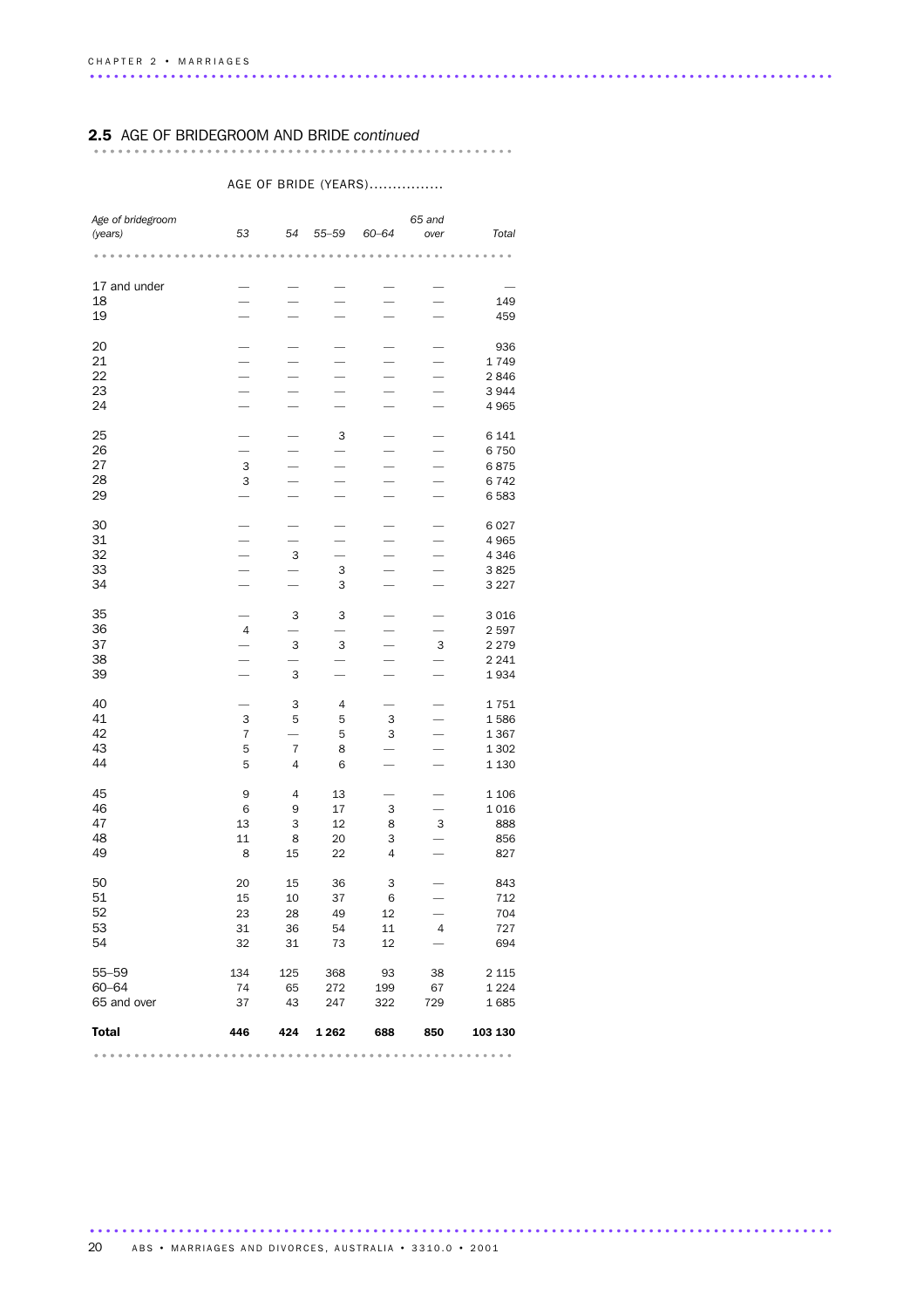| <b>2.6</b> AGE, Previous marital status |  |  |  |  |  |  |  |  |  |  |  |  |  |  |  |  |  |  |  |
|-----------------------------------------|--|--|--|--|--|--|--|--|--|--|--|--|--|--|--|--|--|--|--|
|                                         |  |  |  |  |  |  |  |  |  |  |  |  |  |  |  |  |  |  |  |

|              |                  | BRIDEGROOM               |                          |         |                  |                          | BRIDE    |                 |  |  |
|--------------|------------------|--------------------------|--------------------------|---------|------------------|--------------------------|----------|-----------------|--|--|
|              |                  |                          |                          |         |                  |                          |          |                 |  |  |
| Age (years)  | Never<br>married | Widowed                  | Divorced                 | Total   | Never<br>married | Widowed                  | Divorced | Total           |  |  |
|              |                  |                          |                          |         |                  |                          |          |                 |  |  |
| 17 and under |                  |                          |                          |         | 71               |                          |          | 71              |  |  |
| 18           | 149              |                          | $\overline{\phantom{0}}$ | 149     | 1 1 8 0          |                          | 3        | 1 1 8 2         |  |  |
| 19           | 459              |                          |                          | 459     | 1525             | $\overline{\phantom{0}}$ |          | 1525            |  |  |
|              |                  |                          |                          |         |                  |                          |          |                 |  |  |
| 20           | 936              |                          |                          | 936     | 2479             |                          | 10       | 2489            |  |  |
| 21           | 1749             |                          |                          | 1749    | 3 6 2 2          | 3                        | 18       | 3643            |  |  |
| 22           | 2839             |                          | $\overline{7}$           | 2846    | 4 9 20           | 3                        | 31       | 4952            |  |  |
| 23           | 3933             | -                        | 11                       | 3944    | 5936             |                          | 78       | 6015            |  |  |
| 24           | 4937             |                          | 28                       | 4965    | 6 6 3 3          | $\overline{\phantom{0}}$ | 119      | 6 7 5 4         |  |  |
| 25           | 6082             |                          | 57                       | 6 141   | 6971             | $\overline{\phantom{0}}$ | 194      | 7 1 6 6         |  |  |
| 26           | 6644             |                          | 104                      | 6750    | 6908             | 6                        | 255      | 7 1 6 9         |  |  |
| 27           | 6699             | $\overline{\phantom{0}}$ | 174                      | 6875    | 6 4 3 3          | 9                        | 440      | 6882            |  |  |
| 28           | 6464             |                          | 277                      | 6742    | 5930             | 11                       | 588      | 6529            |  |  |
| 29           |                  |                          |                          |         |                  |                          |          |                 |  |  |
|              | 6 197            | 7                        | 379                      | 6583    | 5 4 3 3          | 22                       | 737      | 6 192           |  |  |
| 30           | 5 5 0 9          | 5                        | 513                      | 6027    | 4517             | 22                       | 789      | 5 3 2 8         |  |  |
| 31           | 4 3 6 0          | 8                        | 597                      | 4 9 6 5 | 3 3 1 0          | 17                       | 872      | 4 199           |  |  |
| 32           | 3648             | 5                        | 693                      | 4 3 4 6 | 2 7 2 3          | 25                       | 979      | 3727            |  |  |
| 33           | 3 0 6 0          | 9                        | 756                      | 3825    | 2 0 8 8          | 23                       | 918      | 3 0 2 9         |  |  |
| 34           | 2 4 3 6          | 17                       | 774                      | 3 2 2 7 | 1619             | 32                       | 911      | 2 5 6 2         |  |  |
|              |                  |                          |                          |         |                  |                          |          |                 |  |  |
| 35           | 2 1 6 6          | 14                       | 836                      | 3016    | 1 3 1 5          | 35                       | 907      | 2 2 5 7         |  |  |
| 36           | 1684             | 16                       | 897                      | 2597    | 1 0 8 5          | 47                       | 866      | 1998            |  |  |
| 37           | 1 3 6 7          | 14                       | 898                      | 2 2 7 9 | 794              | 33                       | 872      | 1699            |  |  |
| 38           | 1 2 4 3          | 20                       | 978                      | 2 2 4 1 | 642              | 42                       | 893      | 1577            |  |  |
| 39           | 981              | 28                       | 925                      | 1934    | 559              | 51                       | 897      | 1507            |  |  |
| 40           | 820              | 24                       | 907                      | 1751    | 427              | 56                       | 839      | 1 3 2 2         |  |  |
| 41           | 680              | 20                       | 886                      | 1586    | 362              | 33                       | 730      | 1 1 2 5         |  |  |
| 42           | 492              | 25                       | 850                      | 1 3 6 7 | 272              | 51                       | 757      | 1 0 8 0         |  |  |
| 43           | 434              | 21                       | 847                      | 1 3 0 2 | 233              | 43                       | 750      | 1026            |  |  |
| 44           | 324              | 21                       | 785                      | 1 1 3 0 | 184              | 36                       | 689      | 909             |  |  |
|              |                  |                          |                          |         |                  |                          |          |                 |  |  |
| 45           | 263              | 26                       | 817                      | 1 1 0 6 | 148              | 49                       | 657      | 854             |  |  |
| 46           | 213              | 23                       | 780                      | 1016    | 127              | 57                       | 637      | 821             |  |  |
| 47           | 171              | 36                       | 681                      | 888     | 95               | 55                       | 614      | 764             |  |  |
| 48           | 133              | 35                       | 688                      | 856     | 74               | 64                       | 586      | 724             |  |  |
| 49           | 135              | 43                       | 649                      | 827     | 73               | 70                       | 575      | 718             |  |  |
| 50           | 91               | 50                       | 702                      | 843     | 67               | 79                       | 505      | 651             |  |  |
| 51           | 82               | 44                       | 586                      | 712     | 40               | 45                       | 422      | 507             |  |  |
| 52           | 53               | 45                       | 606                      | 704     | 34               | 64                       | 409      | 507             |  |  |
| 53           | 52               | 44                       | 631                      | 727     | 19               | 57                       | 370      | 446             |  |  |
| 54           | 61               | 59                       | 574                      | 694     | 28               | 70                       | 326      | 424             |  |  |
|              |                  |                          |                          |         |                  |                          |          |                 |  |  |
| 55           | 35               | 51                       | 416                      | 502     | 26               | 62                       | 260      | 348             |  |  |
| 56           | 41               | 55                       | 381                      | 477     | 14               | 56                       | 197      | 267             |  |  |
| 57           | 23               | 55                       | 349                      | 427     | 15               | 64                       | 166      | 245             |  |  |
| 58           | 21               | 58                       | 294                      | 373     | 12               | 51                       | 136      | 199             |  |  |
| 59           | 30               | 50                       | 256                      | 336     | 9                | 60                       | 134      | 203             |  |  |
| 60           | 8                | 53                       | 249                      | 310     | 8                | 51                       | 96       | 155             |  |  |
| 61           | 14               | 59                       | 181                      | 254     | 8                | 67                       | 86       | 161             |  |  |
| 62           |                  |                          |                          |         |                  |                          |          |                 |  |  |
|              | 14               | 56                       | 168                      | 238     | 5                | 58                       | 88       | 151             |  |  |
| 63           | 14               | 51                       | 152                      | 217     | 7                | 40                       | 68       | 115             |  |  |
| 64           | 18               | 56                       | 131                      | 205     | $\overline{4}$   | 49                       | 53       | 106             |  |  |
|              |                  |                          |                          |         |                  |                          |          | $0 - 0 - 0 - 0$ |  |  |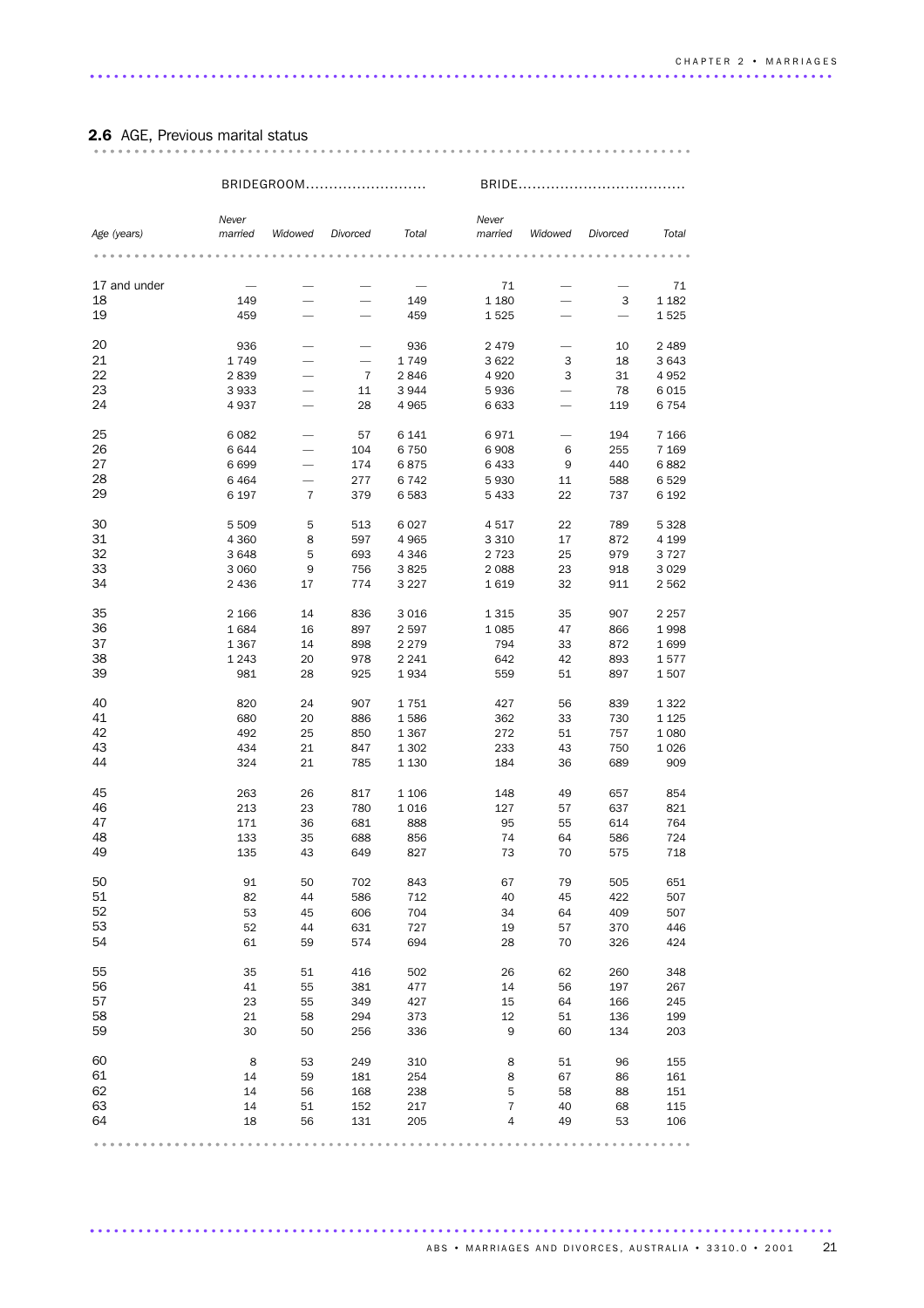|                             |                                 | BRIDEGROOM                 |                            |                             | BRIDE.                   |                            |                          |                            |
|-----------------------------|---------------------------------|----------------------------|----------------------------|-----------------------------|--------------------------|----------------------------|--------------------------|----------------------------|
| Age (years)                 | Never<br>married                | Widowed                    | Divorced                   | Total                       | Never<br>married         | Widowed                    | Divorced                 | Total                      |
| 65<br>66<br>67<br>68        | 10<br>$\overline{7}$<br>5<br>12 | 56<br>74<br>46<br>59       | 128<br>85<br>76<br>77      | 194<br>166<br>127<br>148    | 6<br>3<br>3              | 56<br>56<br>43<br>41       | 44<br>28<br>31<br>24     | 106<br>87<br>76<br>68      |
| 69                          | 4                               | 44                         | 58                         | 106                         |                          | 32                         | 24                       | 56                         |
| 70<br>71<br>72<br>73<br>74  | 5<br>10<br>3<br>6<br>4          | 54<br>45<br>50<br>44<br>41 | 46<br>42<br>34<br>35<br>29 | 105<br>97<br>86<br>85<br>74 | 3<br>3<br>$\overline{4}$ | 34<br>38<br>32<br>26<br>34 | 22<br>16<br>10<br>9<br>9 | 59<br>57<br>43<br>39<br>43 |
| 75 and over<br><b>Total</b> | 19<br>77849                     | 361<br>2 0 8 4             | 117<br>23 197              | 497<br>103 130              | 5<br>79 014              | 174<br>2 3 3 6             | 37<br>21 780             | 216<br>103 130             |
|                             |                                 |                            |                            |                             |                          |                            |                          |                            |

# 2.6 AGE, Previous marital status *continued* ............................................................................. ................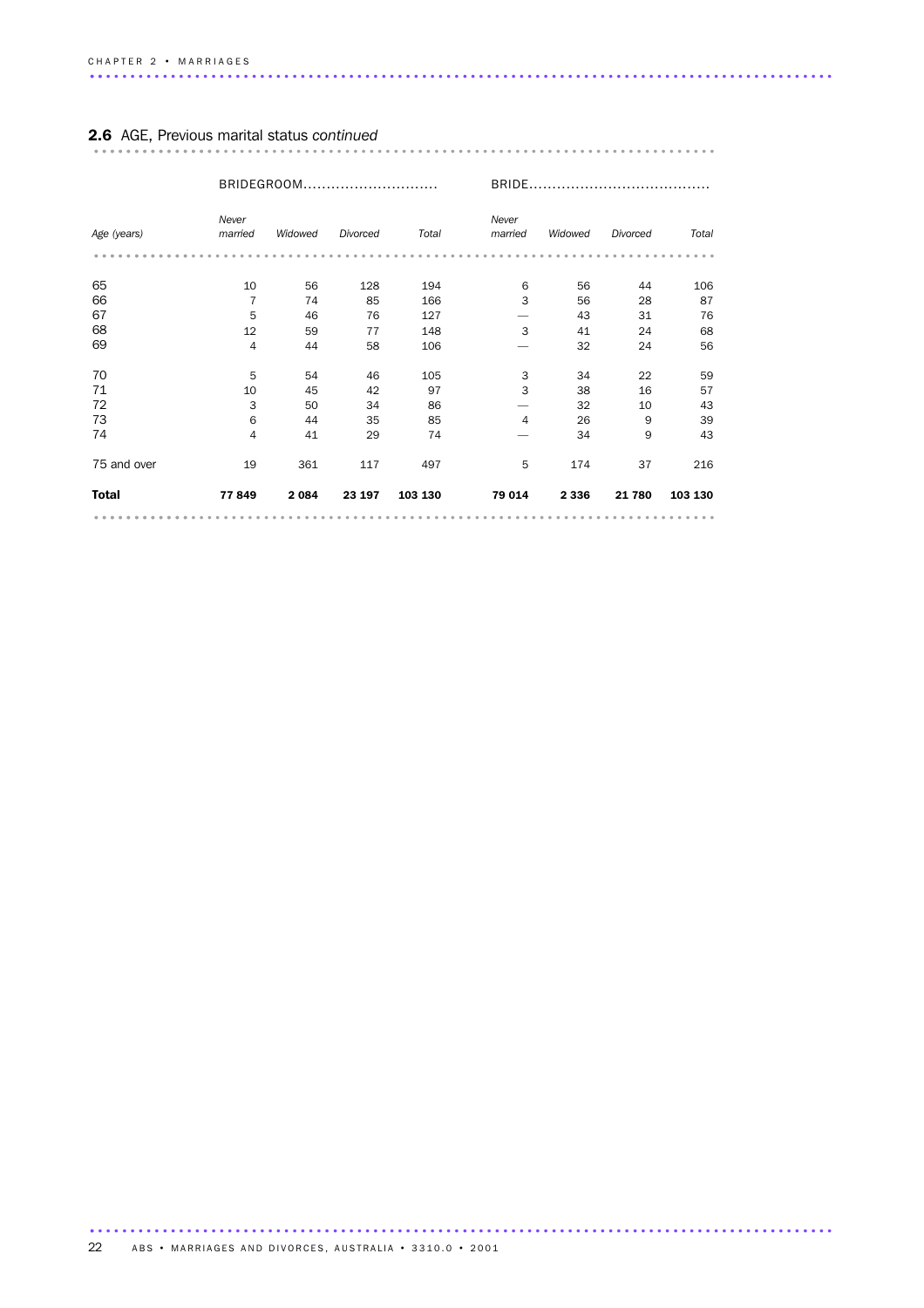# 2.7 COUNTRY OF BIRTH OF PARTIES ................................................................................... ..........

### BRIDEGROOM BORN IN COUNTRY SHOWN AND BRIDE BORN IN..........

#### BRIDE BORN IN COUNTRY SHOWN AND BRIDEGROOM BORN IN ..........

|                                            |               | Same             | Different    |               |           | Same                 | <b>Different</b> |          |
|--------------------------------------------|---------------|------------------|--------------|---------------|-----------|----------------------|------------------|----------|
|                                            |               | overseas         | overseas     |               |           | overseas             | overseas         |          |
|                                            | Australia     | country          | country      | Total(a)      | Australia | country              | country          | Total(a) |
|                                            |               |                  |              |               |           |                      |                  |          |
|                                            |               |                  |              |               |           |                      |                  |          |
| <b>Oceania and Antarctica</b>              |               |                  |              |               | 64 373    |                      |                  | 76 986   |
| Australia (incl. ET)<br>Fiji               | 64 373<br>102 | $\ddotsc$<br>220 | 11 362<br>53 | 75 741<br>376 | 119       | $\sim$ $\sim$<br>220 | 12 612<br>140    | 479      |
| New Zealand                                | 1842          | 550              | 542          | 2934          | 1378      | 550                  | 495              | 2 4 2 3  |
| Papua New Guinea                           | 187           | 8                | 57           | 252           | 175       | 8                    | 58               | 241      |
| Other                                      | 119           | 146              | 87           | 352           | 55        | 146                  | 85               | 286      |
| Total                                      | 66 623        | 924              | 12 101       | 79 655        | 66 100    | 924                  | 13 390           | 80 415   |
|                                            |               |                  |              |               |           |                      |                  |          |
| <b>North-West Europe</b>                   |               |                  |              |               |           |                      |                  |          |
| Austria                                    | 48            | 19               | 35           | 102           | 36        | 19                   | 24               | 79       |
| <b>Denmark</b>                             | 46            | 10               | 25           | 81            | 33        | 10                   | 17               | 60       |
| France                                     | 95            | 9                | 59           | 163           | 94        | 9                    | 47               | 150      |
| Germany                                    | 302           | 147              | 197          | 646           | 286       | 147                  | 142              | 575      |
| Ireland                                    | 198           | 41               | 91           | 330           | 138       | 41                   | 73               | 252      |
| <b>Netherlands</b>                         | 250           | 58               | 112          | 420           | 179       | 58                   | 60               | 297      |
| Switzerland                                | 47            | 32               | 31           | 110           | 52        | 32                   | 33               | 117      |
| United Kingdom                             | 4 3 9 5       | 1539             | 1 1 5 3      | 7 0 8 7       | 3 1 1 4   | 1539                 | 659              | 5 3 1 2  |
| Other                                      | 86            | 53               | 41           | 181           | 113       | 53                   | 54               | 220      |
| Total                                      | 5467          | 1908             | 1744         | 9 1 2 0       | 4 0 4 5   | 1908                 | 1 109            | 7062     |
| <b>Southern and Eastern Europe</b>         |               |                  |              |               |           |                      |                  |          |
| Bosnia and Herzegovina                     | 38            | 75               | 42           | 155           | 22        | 75                   | 32               | 129      |
| Croatia                                    | 70            | 37               | 58           | 165           | 68        | 37                   | 48               | 153      |
| Cyprus                                     | 62            | 9                | 18           | 89            | 38        | 9                    | 13               | 60       |
| Former Yugoslav Republic of                |               |                  |              |               |           |                      |                  |          |
| Macedonia (FYROM)                          | 71            | 26               | 23           | 121           | 53        | 26                   | 29               | 108      |
| Greece                                     | 134           | 46               | 59           | 239           | 59        | 46                   | 28               | 133      |
| Hungary                                    | 25            | 25               | 29           | 79            | 32        | 25                   | 23               | 80       |
| Italy                                      | 300           | 57               | 138          | 495           | 112       | 57                   | 48               | 217      |
| Malta                                      | 72            | 12               | 39           | 123           | 60        | 12                   | 21               | 93       |
| Poland                                     | 73            | 126              | 61           | 260           | 126       | 126                  | 60               | 312      |
| Portugal                                   | 43            | 20               | 22           | 85            | 31        | 20                   | 23               | 74       |
| Romania                                    | 23            | 42               | 25           | 90            | 28        | 42                   | 19               | 89       |
| <b>Russian Federation</b>                  | 10            | 29               | 35           | 75            | 100       | 29                   | 112              | 241      |
| Spain                                      | 33            | 6                | 38           | 77            | 39        | 6                    | 22               | 67       |
| Yugoslavia, Federal                        |               |                  |              |               |           |                      |                  |          |
| Republic of                                | 75            | 41               | 65           | 181           | 56        | 41                   | 62               | 159      |
| Other                                      | 78            | 170              | 41           | 289           | 108       | 170                  | 95               | 373      |
| Total                                      | 1 107         | 721              | 693          | 2 5 23        | 932       | 721                  | 635              | 2 2 8 8  |
| North Africa and the<br><b>Middle East</b> |               |                  |              |               |           |                      |                  |          |
| Egypt                                      | 63            | 36               | 70           | 169           | 30        | 36                   | 32               | 98       |
| Iran                                       | 37            | 69               | 42           | 148           | 20        | 69                   | 31               | 120      |
| Iraq                                       | 31            | 127              | 39           | 197           | 11        | 127                  | 24               | 162      |
| Israel                                     | 46            | 10               | 32           | 88            | 31        | 10                   | 11               | 52       |
| Lebanon                                    | 429           | 202              | 78           | 709           | 169       | 202                  | 72               | 443      |
| Syria                                      | 37            | 21               | 19           | 77            | 15        | 21                   | 25               | 61       |
| Turkey                                     | 103           | 79               | 42           | 224           | 55        | 79                   | 24               | 158      |
| Other                                      | 81            | 22               | 74           | 177           | 35        | 22                   | 50               | 107      |
| Total                                      | 827           | 566              | 396          | 1789          | 366       | 566                  | 269              | 1 201    |
|                                            |               |                  |              |               |           |                      |                  | $-0.00$  |

............................................................................................ .

. . not applicable

(a) Includes country of birth not stated.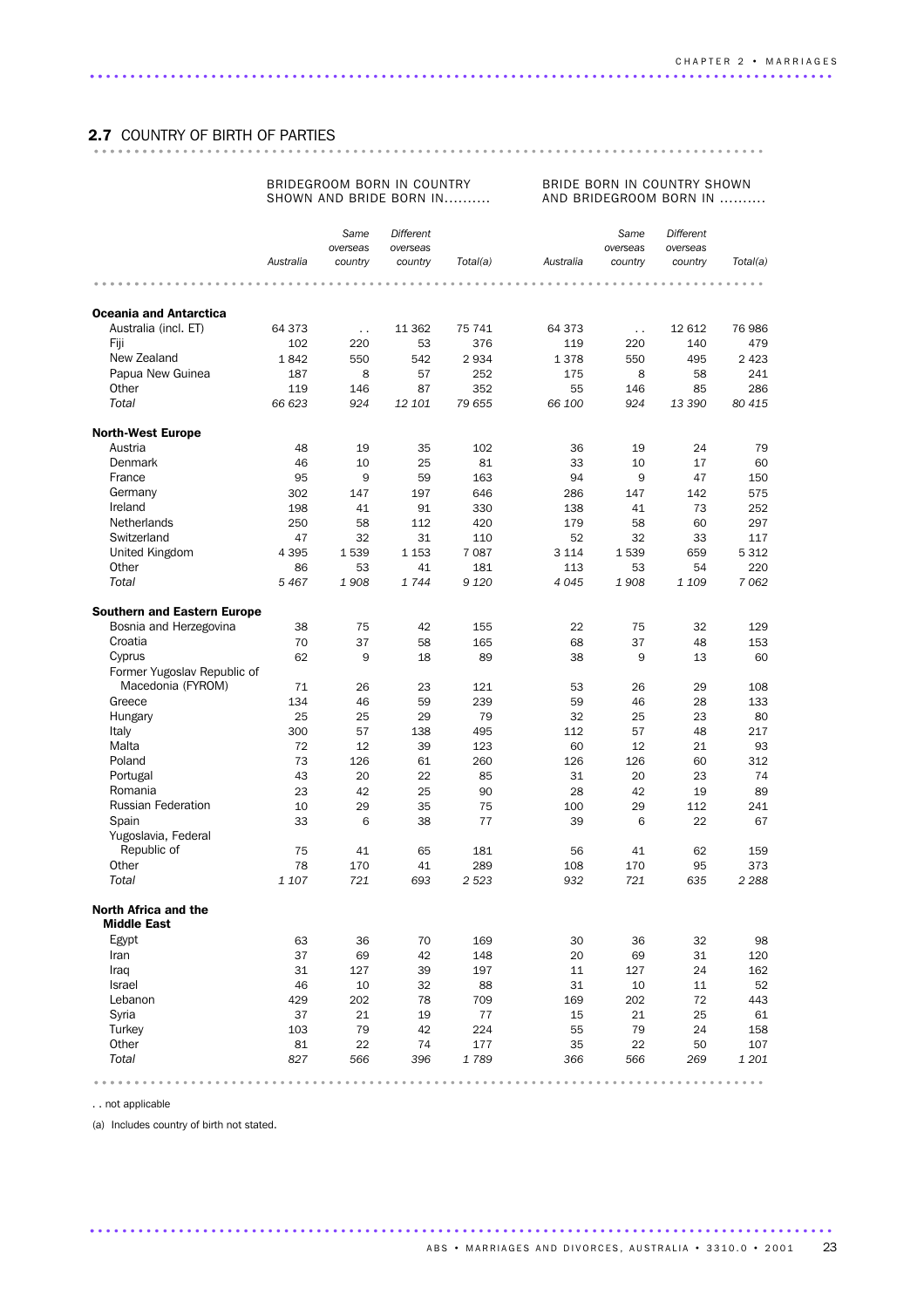# 2.7 COUNTRY OF BIRTH OF PARTIES *continued* ................................................................................... ..........

### BRIDEGROOM BORN IN COUNTRY SHOWN AND BRIDE BORN IN.........

BRIDE BORN IN COUNTRY SHOWN AND BRIDEGROOM BORN IN ..........

|                                  |                | Same<br>overseas | Different<br>overseas |          |           | Same<br>overseas | Different<br>overseas |          |
|----------------------------------|----------------|------------------|-----------------------|----------|-----------|------------------|-----------------------|----------|
|                                  | Australia      | country          | country               | Total(a) | Australia | country          | country               | Total(a) |
|                                  |                |                  |                       |          |           |                  |                       |          |
| <b>South-East Asia</b>           |                |                  |                       |          |           |                  |                       |          |
| Cambodia                         | 18             | 79               | 63                    | 160      | 29        | 79               | 42                    | 150      |
| Indonesia                        | 62             | 246              | 63                    | 371      | 184       | 246              | 198                   | 628      |
| Laos                             | 13             | 38               | 28                    | 79       | 21        | 38               | 44                    | 103      |
| Malaysia                         | 144            | 123              | 219                   | 486      | 267       | 123              | 229                   | 619      |
| Philippines                      | 95             | 354              | 68                    | 518      | 571       | 354              | 318                   | 1 2 4 3  |
| Singapore                        | 85             | 38               | 71                    | 194      | 142       | 38               | 97                    | 277      |
| Thailand                         | 16             | 80               | 36                    | 132      | 299       | 80               | 240                   | 619      |
| Viet Nam                         | 64             | 1 2 2 9          | 184                   | 1477     | 166       | 1 2 2 9          | 241                   | 1636     |
| Other                            | 22             | 101              | 45                    | 168      | 34        | 101              | 40                    | 175      |
| Total                            | 519            | 2 2 8 8          | 777                   | 3 5 8 5  | 1713      | 2 2 8 8          | 1 4 4 9               | 5450     |
| <b>North-East Asia</b>           |                |                  |                       |          |           |                  |                       |          |
| China (excl. SARs & Taiwan)      | 36             | 689              | 185                   | 910      | 234       | 689              | 340                   | 1 2 6 3  |
| Hong Kong (SAR of China)         | 55             | 157              | 194                   | 406      | 85        | 157              | 158                   | 400      |
| Japan                            | 33             | 178              | 24                    | 235      | 279       | 178              | 166                   | 623      |
| Korea, Republic of (South)       | 12             | 246              | 28                    | 286      | 96        | 246              | 91                    | 433      |
| Other                            | $\overline{7}$ | 73               | 54                    | 134      | 39        | 73               | 78                    | 190      |
| Total                            | 143            | 1 3 4 3          | 485                   | 1971     | 733       | 1 3 4 3          | 833                   | 2909     |
| <b>Southern and Central Asia</b> |                |                  |                       |          |           |                  |                       |          |
| India                            | 226            | 188              | 237                   | 651      | 114       | 188              | 99                    | 401      |
| Pakistan                         | 40             | 21               | 75                    | 136      | 12        | 21               | 7                     | 40       |
| Sri Lanka                        | 101            | 139              | 60                    | 300      | 56        | 139              | 41                    | 236      |
| Other                            | 36             | 87               | 69                    | 192      | 27        | 87               | 66                    | 180      |
| Total                            | 403            | 435              | 441                   | 1 2 7 9  | 209       | 435              | 213                   | 857      |
| <b>Americas</b>                  |                |                  |                       |          |           |                  |                       |          |
| Argentina                        | 47             | 14               | 37                    | 98       | 37        | 14               | 29                    | 80       |
| Canada                           | 301            | 37               | 74                    | 413      | 273       | 37               | 86                    | 396      |
| Caribbean                        | 25             | 3                | 15                    | 41       | 14        | 3                | 6                     | 21       |
| Central America                  | 44             | 27               | 33                    | 104      | 47        | 27               | 47                    | 121      |
| Chile                            | 63             | 61               | 57                    | 181      | 67        | 61               | 62                    | 190      |
| United States of America         | 633            | 86               | 218                   | 937      | 479       | 86               | 174                   | 739      |
| Uruguay                          | 35             | 10               | 23                    | 68       | 38        | 10               | 19                    | 67       |
| Other                            | 100            | 61               | 67                    | 228      | 144       | 61               | 106                   | 311      |
| Total                            | 1 2 4 8        | 297              | 524                   | 2070     | 1 0 9 9   | 297              | 529                   | 1925     |
| <b>Sub-Saharan Africa</b>        |                |                  |                       |          |           |                  |                       |          |
| Kenya                            | 36             | 9                | 20                    | 65       | 34        | 9                | 21                    | 64       |
| <b>Mauritius</b>                 | 44             | 28               | 34                    | 106      | 37        | 28               | 35                    | 100      |
| South Africa                     | 349            | 98               | 113                   | 560      | 338       | 98               | 118                   | 554      |
| Zimbabwe                         | 69             |                  | 24                    | 94       | 55        |                  | 25                    | 81       |
| Other                            | 150            | 72               | 87                    | 309      | 74        | 72               | 63                    | 209      |
| Total                            | 648            | 208              | 278                   | 1 1 3 4  | 538       | 208              | 262                   | 1008     |
| Other and not stated             |                |                  |                       | 4        |           |                  |                       | 15       |
| <b>Total</b>                     | 76 985         | 8690             | 17439                 | 103 130  | 75 735    | 8690             | 18 689                | 103 130  |
|                                  |                |                  |                       |          |           |                  |                       |          |

............................................................................................ .

(a) Includes country of birth not stated.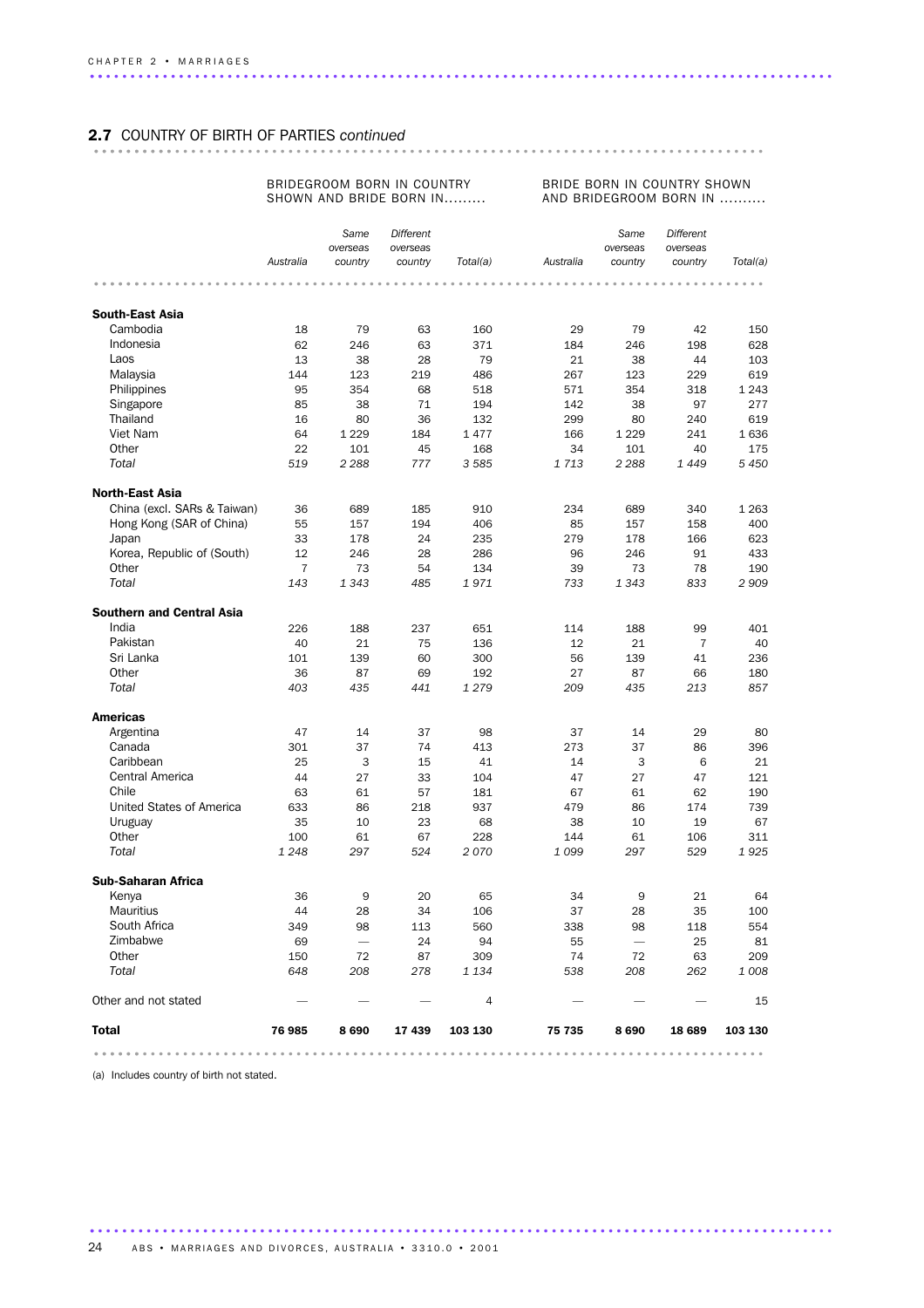# 2.8 COUNTRY OF BIRTH OF BRIDEGROOM, Age at marriage .......................................................................................... ...

### AGE OF BRIDEGROOM (YEARS)......................................................

|                                            | 19 and<br>under          | $20 - 24$      | $25 - 29$ | $30 - 34$ | $35 - 39$      | $40 - 44$                | $45 - 49$                | 50 and<br>over | Total   | Median<br>age |
|--------------------------------------------|--------------------------|----------------|-----------|-----------|----------------|--------------------------|--------------------------|----------------|---------|---------------|
|                                            | no.                      | no.            | no.       | no.       | no.            | no.                      | no.                      | no.            | no.     | years         |
|                                            |                          |                |           |           |                |                          |                          |                |         |               |
| <b>Oceania and Antarctica</b>              |                          |                |           |           |                |                          |                          |                |         |               |
| Australia (incl. ET)                       | 407                      | 11 440         | 26 165    | 16 4 61   | 8047           | 4 7 7 2                  | 3 1 2 1                  | 5 3 2 8        | 75 741  | 30.0          |
| Fiji                                       | 10                       | 97             | 109       | 60        | 40             | 30                       | 12                       | 18             | 376     | 28.4          |
| New Zealand                                | 18                       | 295            | 791       | 665       | 450            | 294                      | 166                      | 255            | 2934    | 32.5          |
| Papua New Guinea                           | $\overline{\phantom{0}}$ | 27             | 87        | 85        | 28             | 18                       | $\overline{\phantom{0}}$ | 5              | 252     | 30.6          |
| Other                                      | 5                        | 61             | 106       | 61        | 51             | 36                       | 19                       | 13             | 352     | 30.3          |
| Total                                      | 440                      | 11920          | 27 258    | 17 332    | 8616           | 5 1 5 0                  | 3 3 2 0                  | 5619           | 79 655  | 30.0          |
| <b>North-West Europe</b>                   |                          |                |           |           |                |                          |                          |                |         |               |
| Austria                                    |                          | 6              | 10        | 19        | 16             | $\overline{7}$           | 8                        | 36             | 102     | 40.5          |
| <b>Denmark</b>                             | $\qquad \qquad$          | 5              | 15        | 20        | 11             | 8                        | $\overline{4}$           | 17             | 81      | n.p.          |
| France                                     |                          | $\overline{7}$ | 38        | 46        | 27             | 13                       | 5                        | 27             | 163     | 34.0          |
| Germany                                    | 3                        | 32             | 94        | 132       | 104            | 53                       | 47                       | 183            | 646     | 37.9          |
| Ireland                                    | $\overline{\phantom{0}}$ | 20             | 89        | 88        | 45             | 25                       | 17                       | 46             | 330     | 32.9          |
| <b>Netherlands</b>                         | $\overline{\phantom{0}}$ | 18             | 67        | 63        | 43             | 30                       | 38                       | 161            | 420     | 43.1          |
| Switzerland                                | $\overline{\phantom{0}}$ | 6              | 20        | 38        | 24             | 14                       | $\overline{\phantom{0}}$ | 8              | 110     | 33.7          |
| United Kingdom                             | $\overline{7}$           | 335            | 1 1 9 7   | 1653      | 1 3 6 2        | 750                      | 526                      | 1 2 5 7        | 7 0 8 7 | 36.1          |
| Other                                      |                          | $\overline{7}$ | 49        | 49        | 24             | 15                       | 8                        | 29             | 181     | 33.8          |
| Total                                      | 9                        | 436            | 1579      | 2 1 0 8   | 1656           | 915                      | 653                      | 1764           | 9 1 2 0 | 36.1          |
| <b>Southern and Eastern Europe</b>         |                          |                |           |           |                |                          |                          |                |         |               |
| Bosnia and Herzegovina                     | 3                        | 35             | 34        | 35        | 21             | 11                       | $\overline{7}$           | 9              | 155     | 30.6          |
| Croatia                                    |                          | 19             | 27        | 37        | 20             | 15                       | 9                        | 37             | 165     | 34.9          |
| Cyprus                                     | $\overline{\phantom{0}}$ | 11             | 24        | 24        | 8              | 6                        | $\overline{7}$           | 8              | 89      | n.p.          |
| Former Yugoslav Republic of                |                          |                |           |           |                |                          |                          |                |         |               |
| Macedonia (FYROM)                          |                          | 15             | 29        | 38        | 18             | 6                        | 3                        | 11             | 121     | 31.8          |
| Greece                                     | 3                        | 11             | 35        | 38        | 51             | 24                       | 22                       | 57             | 239     | 38.2          |
| Hungary                                    | $\overline{\phantom{0}}$ | 5              | 12        | 10        | 3              | 5                        | 15                       | 29             | 79      | n.p.          |
| Italy                                      | 3                        | 24             | 65        | 67        | 79             | 59                       | 39                       | 160            | 495     | 40.7          |
| Malta                                      | $\overline{\phantom{0}}$ | 5              | 18        | 6         | 13             | 12                       | 19                       | 50             | 123     | 47.5          |
| Poland                                     | 3                        | 29             | 65        | 34        | 23             | 21                       | 35                       | 50             | 260     | 34.7          |
| Portugal                                   | $\overline{\phantom{0}}$ | 12             | 36        | 9         | 9              | 8                        | $\overline{4}$           | $\overline{7}$ | 85      | n.p.          |
| Romania                                    | 3                        | 18             | 22        | 10        | 10             | 11                       | 8                        | 8              | 90      | n.p.          |
| <b>Russian Federation</b>                  | $\overline{\phantom{0}}$ | 12             | 12        | 12        | 10             | 9                        | 5                        | 14             | 75      | n.p.          |
| Spain                                      | $\qquad \qquad$          | 6              | 22        | 11        | 10             | 9                        | $\overline{\phantom{0}}$ | 17             | 77      | n.p.          |
| Yugoslavia, Federal                        |                          |                |           |           |                |                          |                          |                |         |               |
| Republic of                                |                          | 14             | 31        | 50        | 24             | 15                       | 12                       | 35             | 181     | 34.3          |
| Other                                      |                          | 35             | 66        | 33        | 38             | 25                       | 23                       | 69             | 289     | 36.5          |
| Total                                      | 16                       | 251            | 498       | 414       | 337            | 236                      | 210                      | 561            | 2 5 23  | 36.2          |
| North Africa and the<br><b>Middle East</b> |                          |                |           |           |                |                          |                          |                |         |               |
| Egypt                                      | 3                        | 21             | 30        | 40        | 22             | 20                       | 10                       | 25             | 169     | 34.2          |
| Iran                                       | 3                        | 19             | 29        | 37        | 31             | 21                       | 4                        | 6              | 148     | 33.4          |
| Iraq                                       |                          | 22             | 73        | 57        | 21             | 9                        | $\overline{7}$           | $\overline{7}$ | 197     | 30.2          |
| Israel                                     | $\overline{\phantom{0}}$ | 16             | 35        | 17        | 6              | 4                        | 5                        | $\overline{4}$ | 88      | n.p.          |
| Lebanon                                    | 13                       | 207            | 240       | 115       | 68             | 24                       | 8                        | 34             | 709     | 27.5          |
| Syria                                      | $\overline{\phantom{0}}$ | 17             | 22        | 21        | $\overline{7}$ | $\overline{\phantom{0}}$ | 4                        |                | 77      | n.p.          |
| Turkey                                     | $\overline{4}$           | 37             | 72        | 42        | 36             | 14                       | 6                        | 13             | 224     | 29.9          |
| Other                                      | 3                        | 34             | 62        | 25        | 27             | 13                       | 6                        | $\overline{7}$ | 177     | 29.0          |
| Total                                      | 26                       | 373            | 563       | 354       | 218            | 107                      | 50                       | 98             | 1789    | 29.3          |
|                                            |                          |                |           |           |                |                          |                          |                |         |               |

............................................................................................ .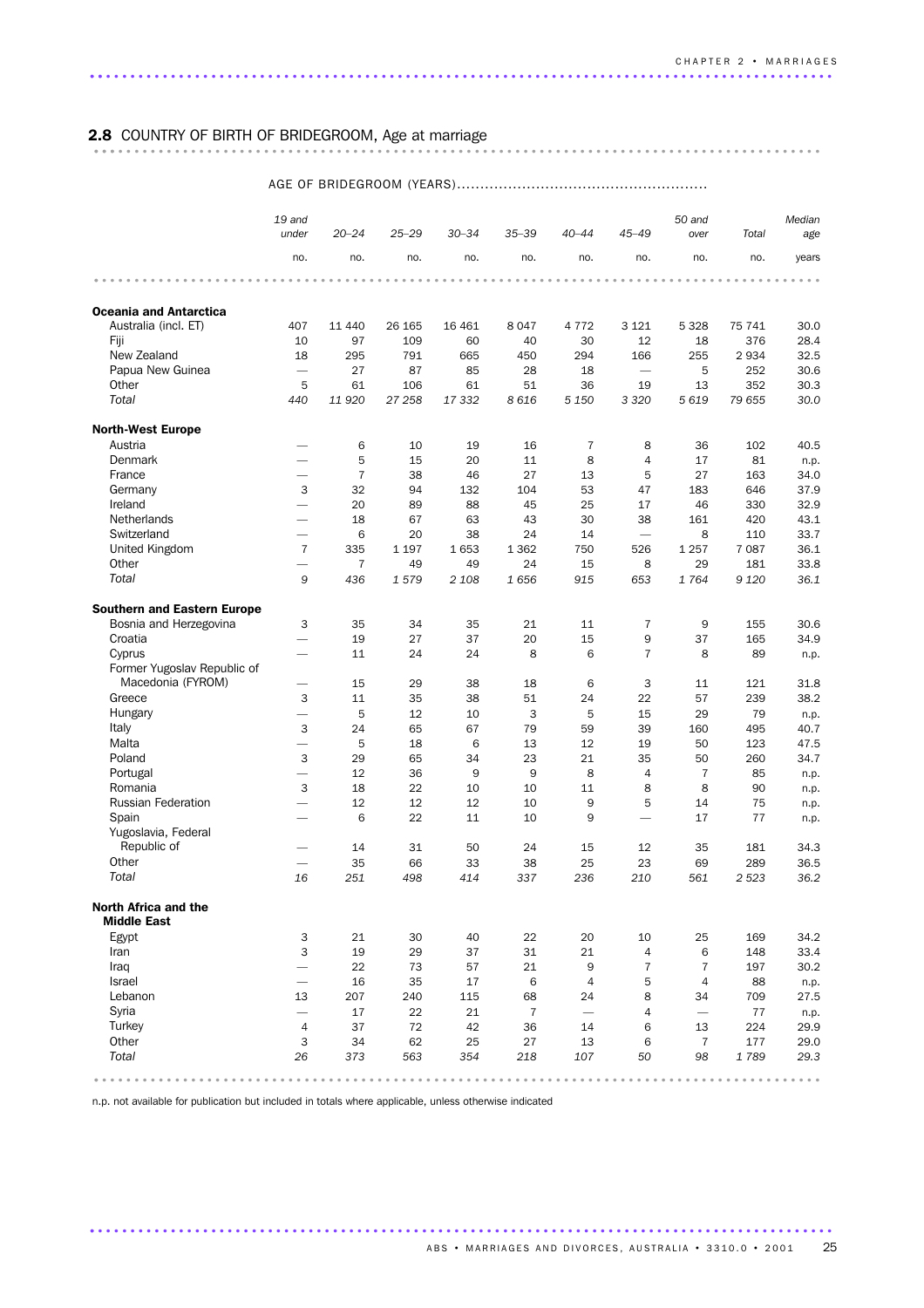# 2.8 COUNTRY OF BIRTH OF BRIDEGROOM, Age at marriage *continued* .......................................................................................... ...

|                                  | 19 and                          |           |                |                                                                       |                     |                            |                                                                           | 50 and                   |         | Median |
|----------------------------------|---------------------------------|-----------|----------------|-----------------------------------------------------------------------|---------------------|----------------------------|---------------------------------------------------------------------------|--------------------------|---------|--------|
|                                  | under                           | $20 - 24$ | $25 - 29$      | $30 - 34$                                                             | $35 - 39$           | $40 - 44$                  | $45 - 49$                                                                 | over                     | Total   | age    |
|                                  | no.                             | no.       | no.            | no.                                                                   | no.                 | no.                        | no.                                                                       | no.                      | no.     | years  |
|                                  |                                 |           |                | $\begin{array}{cccccccccccccc} 0 & 0 & 0 & 0 & 0 & 0 & 0 \end{array}$ | $- - - - - - - - -$ | $\alpha = \alpha - \alpha$ | $\begin{array}{cccccccccccccc} a & a & a & a & a & a & a & a \end{array}$ |                          |         |        |
| <b>South-East Asia</b>           |                                 |           |                |                                                                       |                     |                            |                                                                           |                          |         |        |
| Cambodia                         | 3                               | 29        | 55             | 34                                                                    | 12                  | 6                          | 8                                                                         | 13                       | 160     | 28.8   |
| Indonesia                        | 6                               | 70        | 138            | 72                                                                    | 33                  | 12                         | 16                                                                        | 24                       | 371     | 28.8   |
| Laos                             | $\overline{\phantom{0}}$        | 8         | 21             | 25                                                                    | 13                  | 4                          | $\overline{\phantom{0}}$                                                  | 6                        | 79      | n.p.   |
| Malaysia                         | 3                               | 57        | 176            | 104                                                                   | 52                  | 33                         | 25                                                                        | 36                       | 486     | 30.4   |
| Philippines                      | 6                               | 90        | 184            | 106                                                                   | 46                  | 35                         | 17                                                                        | 34                       | 518     | 29.3   |
| Singapore                        | $\overline{\phantom{0}}$        | 20        | 79             | 47                                                                    | 22                  | 14                         | 6                                                                         | 6                        | 194     | 29.9   |
| Thailand                         | 6                               | 31        | 33             | 27                                                                    | 13                  | 9                          | 8                                                                         | 5                        | 132     | 29.4   |
| Viet Nam                         | 26                              | 242       | 543            | 310                                                                   | 172                 | 89                         | 53                                                                        | 42                       | 1477    | 29.3   |
| Other                            |                                 | 18        | 50             | 42                                                                    | 26                  | 19                         | 3                                                                         | 10                       | 168     | 31.7   |
| Total                            | 50                              | 565       | 1 2 7 9        | 767                                                                   | 389                 | 221                        | 138                                                                       | 176                      | 3 5 8 5 | 29.6   |
| <b>North-East Asia</b>           |                                 |           |                |                                                                       |                     |                            |                                                                           |                          |         |        |
| China (excl. SARs & Taiwan)      | 19                              | 74        | 185            | 197                                                                   | 173                 | 116                        | 65                                                                        | 81                       | 910     | 34.4   |
| Hong Kong (SAR of China)         | 5                               | 52        | 141            | 90                                                                    | 62                  | 22                         | 11                                                                        | 23                       | 406     | 30.3   |
| Japan                            |                                 | 16        | 106            | 70                                                                    | 26                  | 4                          | 9                                                                         | $\overline{4}$           | 235     | 29.8   |
| Korea, Republic of (South)       | 3                               | 22        | 105            | 63                                                                    | 28                  | 23                         | 10                                                                        | 34                       | 286     | 30.7   |
| Other                            | 3                               | 33        | 64             | 20                                                                    | 8                   | 3                          |                                                                           | 3                        | 134     | 27.4   |
| Total                            | 27                              | 197       | 601            | 440                                                                   | 297                 | 168                        | 96                                                                        | 145                      | 1971    | 31.5   |
| <b>Southern and Central Asia</b> |                                 |           |                |                                                                       |                     |                            |                                                                           |                          |         |        |
| India                            | 17                              | 163       | 199            | 118                                                                   | 61                  | 33                         | 17                                                                        | 43                       | 651     | 28.5   |
| Pakistan                         |                                 | 23        | 53             | 26                                                                    | 19                  | 8                          |                                                                           | 5                        | 136     | 29.3   |
| Sri Lanka                        | $\overline{\phantom{0}}$        | 41        | 96             | 82                                                                    | 33                  | 16                         | 16                                                                        | 16                       | 300     | 30.5   |
| Other                            | 5                               | 55        | 56             | 36                                                                    | 19                  | 9                          | 9                                                                         | 3                        | 192     | 28.4   |
| Total                            | 22                              | 282       | 404            | 262                                                                   | 132                 | 66                         | 44                                                                        | 67                       | 1 2 7 9 | 29.1   |
| <b>Americas</b>                  |                                 |           |                |                                                                       |                     |                            |                                                                           |                          |         |        |
| Argentina                        |                                 | 15        | 29             | 19                                                                    | 16                  | 4                          | 6                                                                         | 9                        | 98      | n.p.   |
| Canada                           | 3                               | 45        | 133            | 93                                                                    | 59                  | 31                         | 24                                                                        | 25                       | 413     | 30.9   |
| Caribbean                        | $\overline{\phantom{0}}$        | 3         | $\overline{7}$ | 10                                                                    | 9                   | 5                          | $\overline{4}$                                                            | 3                        | 41      | n.p.   |
| Central America                  | 3                               | 31        | 38             | 15                                                                    | 5                   | $\overline{7}$             | 5                                                                         | $\overline{\phantom{0}}$ | 104     | 27.1   |
| Chile                            | 3                               | 22        | 59             | 35                                                                    | 13                  | 17                         | 8                                                                         | 24                       | 181     | 30.4   |
| United States of America         | 6                               | 127       | 193            | 199                                                                   | 135                 | 98                         | 66                                                                        | 113                      | 937     | 33.4   |
| Uruguay                          | $\overline{\phantom{m}}$        | 5         | 22             | 16                                                                    | 8                   | 5                          | 3                                                                         | 9                        | 68      | n.p.   |
| Other                            | $\overbrace{\qquad \qquad }^{}$ | 36        | 52             | 49                                                                    | 37                  | 23                         | 13                                                                        | 17                       | 228     | 32.4   |
| Total                            | 16                              | 284       | 533            | 436                                                                   | 282                 | 190                        | 129                                                                       | 200                      | 2070    | 31.9   |
| <b>Sub-Saharan Africa</b>        |                                 |           |                |                                                                       |                     |                            |                                                                           |                          |         |        |
| Kenya                            |                                 | 9         | 13             | 18                                                                    | 11                  | 7                          |                                                                           | 5                        | 65      | n.p.   |
| <b>Mauritius</b>                 |                                 | 13        | 18             | 21                                                                    | 26                  | 10                         | 6                                                                         | 12                       | 106     | 35.3   |
| South Africa                     |                                 | 70        | 222            | 131                                                                   | 41                  | 26                         | 24                                                                        | 45                       | 560     | 29.5   |
| Zimbabwe                         | $\overline{\phantom{0}}$        | 14        | 36             | 22                                                                    | 9                   | 7                          | 5                                                                         |                          | 94      | n.p.   |
| Other                            | 3                               | 26        | 85             | 83                                                                    | 53                  | 33                         | 16                                                                        | 11                       | 309     | 32.1   |
| Total                            | 3                               | 132       | 374            | 275                                                                   | 140                 | 83                         | 53                                                                        | 74                       | 1 1 3 4 | 30.9   |
| Other and not stated             |                                 |           |                | 3                                                                     |                     |                            |                                                                           |                          | 4       | n.p.   |
| <b>Total</b>                     | 609                             | 14 440    | 33 091         | 22 390                                                                | 12 067              | 7 1 3 6                    | 4693                                                                      | 8704                     | 103 130 | 30.6   |
|                                  |                                 |           |                |                                                                       |                     |                            |                                                                           |                          |         |        |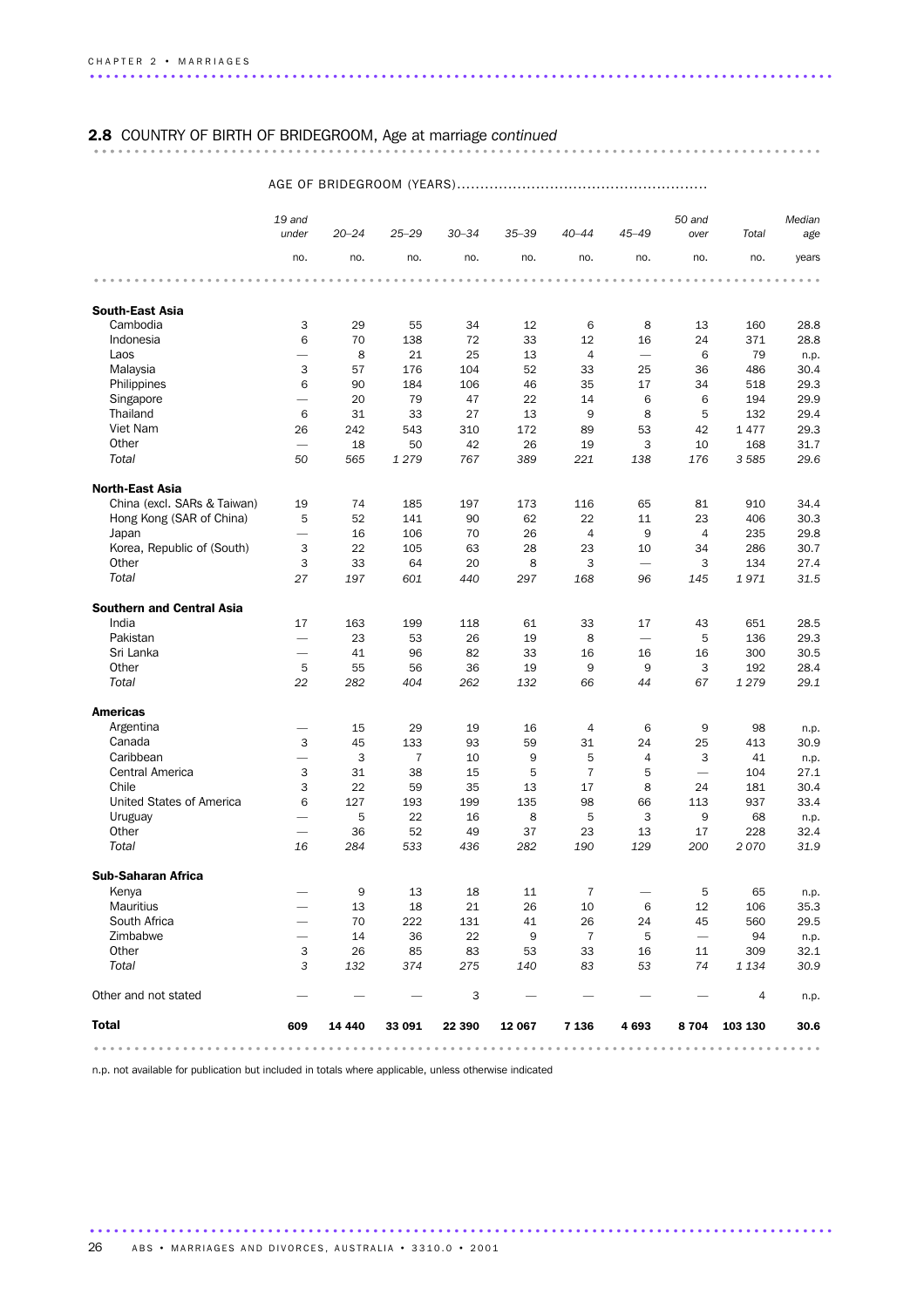# 2.9 COUNTRY OF BIRTH OF BRIDE, Age at marriage .......................................................................................... ...

AGE OF BRIDE (YEARS)................................................................

|                                            | 19 and<br>under               | $20 - 24$ | $25 - 29$ | $30 - 34$                 | $35 - 39$                 | $40 - 44$      | $45 - 49$      | 50 and<br>over           | Total     | Median<br>age |
|--------------------------------------------|-------------------------------|-----------|-----------|---------------------------|---------------------------|----------------|----------------|--------------------------|-----------|---------------|
|                                            | no.                           | no.       | no.       | no.                       | no.                       | no.            | no.            | no.                      | no.       | years         |
|                                            |                               |           |           |                           |                           |                |                |                          |           |               |
| <b>Oceania and Antarctica</b>              |                               |           |           |                           |                           |                |                |                          |           |               |
| Australia (incl. ET)                       | 1895                          | 19 3 68   | 26 7 23   | 13814                     | 5946                      | 3 4 1 9        | 2 4 5 4        | 3 3 6 7                  | 76 986    | 28.1          |
| Fiji                                       | 57                            | 136       | 82        | 71                        | 53                        | 42             | 27             | 11                       | 479       | 27.1          |
| New Zealand                                | 49                            | 402       | 717       | 497                       | 316                       | 178            | 121            | 143                      | 2 4 2 3   | 30.4          |
| Papua New Guinea                           | 3                             | 40        | 104       | 50                        | 20                        | 12             | 7              | 5                        | 241       | 28.5          |
| Other                                      | 16                            | 68        | 67        | 58                        | 36                        | 26             | 9              | 6                        | 286       | 29.5          |
| Total                                      | 2020                          | 20 014    | 27 693    | 14 490                    | 6371                      | 3677           | 2618           | 3532                     | 80 415    | 28.1          |
| <b>North-West Europe</b>                   |                               |           |           |                           |                           |                |                |                          |           |               |
| Austria                                    | 3                             | 12        | 18        | 10                        | 10                        | 11             | 4              | 13                       | 79        | n.p.          |
| Denmark                                    | $\overline{\phantom{0}}$      | 6         | 16        | 16                        | 8                         | 3              | $\overline{4}$ | 6                        | 60        | n.p.          |
| France                                     |                               | 16        | 51        | 37                        | 14                        | 12             | 3              | 16                       | 150       | 31.2          |
| Germany                                    | $\overline{4}$                | 35        | 129       | 135                       | 77                        | 49             | 39             | 107                      | 575       | 34.3          |
| Ireland                                    |                               | 24        | 92        | 58                        | 30                        | 17             | 12             | 18                       | 252       | 30.8          |
| <b>Netherlands</b>                         | 3                             | 26        | 59        | 52                        | 19                        | 26             | 35             | 77                       | 297       | 38.1          |
| Switzerland                                | $\overline{\phantom{0}}$      | 13        | 36        | 30                        | 13                        | 10             | $\overline{7}$ | 8                        | 117       | 31.4          |
| United Kingdom                             | 20                            | 505       | 1 1 1 8   | 1 1 6 0                   | 883                       | 496            | 413            | 717                      | 5 3 1 2   | 34.3          |
| Other                                      | $\overline{\phantom{0}}$      | 27        | 70        | 48                        | 28                        | 15             | 10             | 21                       | 220       | 31.3          |
| Total                                      | 32                            | 664       | 1589      | 1546                      | 1082                      | 639            | 527            | 983                      | 7062      | 34.0          |
| <b>Southern and Eastern Europe</b>         |                               |           |           |                           |                           |                |                |                          |           |               |
| Bosnia and Herzegovina                     | 11                            | 54        | 25        | 12                        | 12                        | 5              | 4              | 6                        | 129       | 25.0          |
| Croatia                                    | 5                             | 37        | 22        | 32                        | 16                        | 17             | 12             | 12                       | 153       | 32.4          |
| Cyprus                                     |                               | 10        | 24        | 9                         | 3                         | 4              | 5              | 5                        | 60        | n.p.          |
| Former Yugoslav Republic of                |                               |           |           |                           |                           |                |                |                          |           |               |
| Macedonia (FYROM)                          | 8                             | 36        | 16        | 25                        | 4                         | 8              | 4              | $\overline{7}$           | 108       | 27.5          |
| Greece                                     | 3<br>$\overline{\phantom{0}}$ | 10        | 16        | 21                        | 20                        | 21             | 12             | 30                       | 133       | 38.8          |
| Hungary                                    |                               | 9         | 24        | $\overline{7}$            | 5                         | 4              | 8              | 22                       | 80        | n.p.          |
| Italy<br>Malta                             | 3<br>$\overline{\phantom{0}}$ | 15<br>9   | 34<br>18  | 44<br>$\overline{7}$      | 29<br>11                  | 26<br>15       | 24<br>13       | 43<br>20                 | 217<br>93 | 36.6          |
| Poland                                     | 3                             | 67        | 100       | 33                        | 18                        | 27             | 22             | 43                       | 312       | n.p.<br>29.2  |
| Portugal                                   | $\overline{\phantom{0}}$      | 27        | 18        | 11                        | 8                         | 3              | 5              |                          | 74        | n.p.          |
| Romania                                    | 8                             | 24        | 16        | 15                        | $\mathsf g$               | 5              | 5              | $\overline{7}$           | 89        | n.p.          |
| <b>Russian Federation</b>                  | 11                            | 50        | 46        | 40                        | 32                        | 26             | 16             | 20                       | 241       | 31.9          |
| Spain                                      |                               | 10        | 28        | 15                        | 6                         | 4              | 3              | 3                        | 67        | n.p.          |
| Yugoslavia, Federal                        |                               |           |           |                           |                           |                |                |                          |           |               |
| Republic of                                | 10                            | 17        | 39        | 26                        | 21                        | 16             | 9              | 21                       | 159       | 31.6          |
| Other                                      | 11                            | 86        | 103       | 51                        | 32                        | 25             | 27             | 38                       | 373       | 29.3          |
| Total                                      | 74                            | 461       | 529       | 348                       | 226                       | 206            | 169            | 275                      | 2 2 8 8   | 31.1          |
| North Africa and the<br><b>Middle East</b> |                               |           |           |                           |                           |                |                |                          |           |               |
| Egypt                                      | 5                             | 28        | 17        | 14                        | 10                        | 9              | 4              | 11                       | 98        | n.p.          |
| Iran                                       | $\overline{7}$                | 29        | 28        | 21                        | 21                        | 6              | 3              | 5                        | 120       | 29.3          |
| Iraq                                       | 25                            | 62        | 35        | 16                        | 10                        | $\overline{7}$ | 5              | $\overline{\phantom{0}}$ | 162       | 24.6          |
| Israel                                     | 4                             | 15        | 16        | $\overline{7}$            | $\ensuremath{\mathsf{3}}$ | 3              | 4              | $\overline{\phantom{0}}$ | 52        | n.p.          |
| Lebanon                                    | 154                           | 82        | 81        | 57                        | 30                        | 20             | 12             | $\overline{7}$           | 443       | 24.1          |
| Syria                                      | 18                            | 17        | 8         | $\ensuremath{\mathsf{3}}$ | 6                         | 4              | 4              | $\overline{\phantom{0}}$ | 61        | n.p.          |
| Turkey                                     | 30                            | 36        | 32        | 31                        | 12                        | 8              | 5              | $\overline{4}$           | 158       | 27.5          |
| Other                                      | 25                            | 24        | 30        | 15                        | $\overline{7}$            | 3              | 3              | 3                        | 107       | 25.6          |
| Total                                      | 268                           | 293       | 247       | 164                       | 99                        | 57             | 40             | 33                       | 1 201     | 25.7          |
|                                            |                               |           |           |                           |                           |                |                |                          |           |               |

............................................................................................ .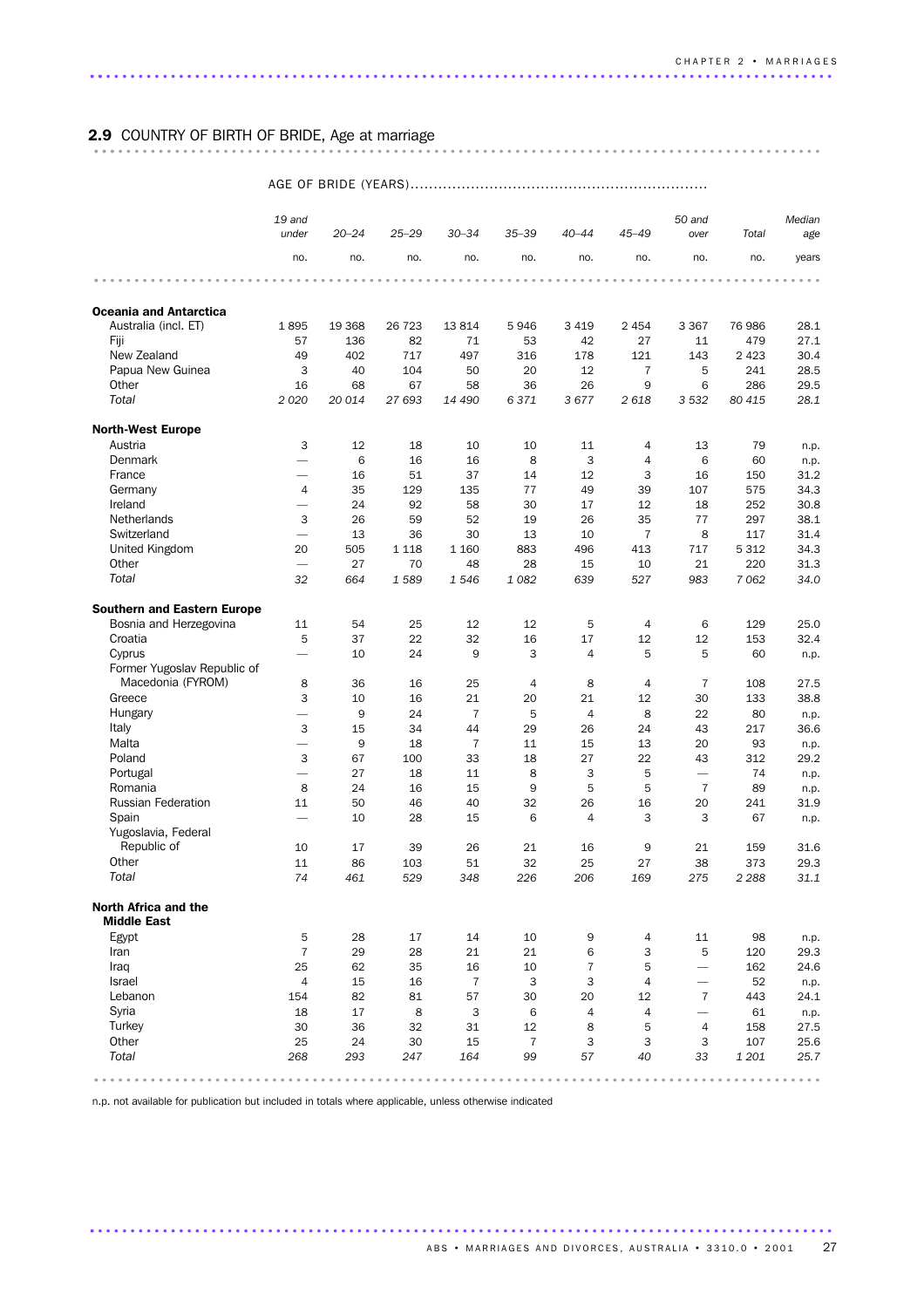# 2.9 COUNTRY OF BIRTH OF BRIDE, Age at marriage *continued* .......................................................................................... ...

### AGE OF BRIDE (YEARS)................................................................

|                                  | 19 and                   |           |           |                |                |                          |                          | 50 and                   |         | Median |
|----------------------------------|--------------------------|-----------|-----------|----------------|----------------|--------------------------|--------------------------|--------------------------|---------|--------|
|                                  | under                    | $20 - 24$ | $25 - 29$ | $30 - 34$      | $35 - 39$      | $40 - 44$                | $45 - 49$                | over                     | Total   | age    |
|                                  | no.                      | no.       | no.       | no.            | no.            | no.                      | no.                      | no.                      | no.     | years  |
|                                  |                          |           |           |                |                |                          |                          |                          |         |        |
| <b>South-East Asia</b>           |                          |           |           |                |                |                          |                          |                          |         |        |
| Cambodia                         | 12                       | 40        | 49        | 21             | 11             | 8                        | 6                        | 3                        | 150     | 27.3   |
| Indonesia                        | 13                       | 196       | 225       | 91             | 37             | 31                       | 19                       | 16                       | 628     | 27.2   |
| Laos                             |                          | 31        | 43        | 15             | 3              | $\overline{4}$           | $\overline{4}$           | 3                        | 103     | 27.1   |
| Malaysia                         | 9                        | 123       | 212       | 118            | 57             | 55                       | 22                       | 23                       | 619     | 29.0   |
| Philippines                      | 21                       | 203       | 313       | 215            | 168            | 138                      | 81                       | 104                      | 1 2 4 3 | 31.8   |
| Singapore                        | $\overline{7}$           | 41        | 122       | 51             | 20             | 12                       | 14                       | 10                       | 277     | 28.7   |
| Thailand                         | 23                       | 102       | 161       | 151            | 87             | 57                       | 25                       | 13                       | 619     | 30.7   |
| Viet Nam                         | 103                      | 453       | 571       | 257            | 112            | 68                       | 40                       | 32                       | 1636    | 26.9   |
| Other<br>Total                   | $\overline{4}$           | 37        | 60        | 42             | 13             | 11                       | 3                        | 5                        | 175     | 28.4   |
|                                  | 193                      | 1 2 2 6   | 1756      | 961            | 508            | 384                      | 214                      | 208                      | 5 4 5 0 | 28.5   |
| <b>North-East Asia</b>           |                          |           |           |                |                |                          |                          |                          |         |        |
| China (excl. SARs & Taiwan)      | 40                       | 147       | 288       | 260            | 224            | 166                      | 90                       | 48                       | 1 2 6 3 | 32.7   |
| Hong Kong (SAR of China)         | 15                       | 59        | 144       | 90             | 44             | 33                       | 12                       | 3                        | 400     | 29.1   |
| Japan                            | 3                        | 74        | 307       | 150            | 51             | 22                       | 6                        | 10                       | 623     | 28.8   |
| Korea, Republic of (South)       | 5                        | 62        | 176       | 95             | 34             | 25                       | 17                       | 19                       | 433     | 29.0   |
| Other                            | $\overline{7}$           | 59        | 83        | 27             | 5              | $\overline{7}$           | $\overline{\phantom{0}}$ |                          | 190     | 26.7   |
| Total                            | 70                       | 401       | 998       | 622            | 358            | 253                      | 127                      | 80                       | 2 9 0 9 | 29.9   |
| <b>Southern and Central Asia</b> |                          |           |           |                |                |                          |                          |                          |         |        |
| India                            | 11                       | 103       | 120       | 67             | 33             | 20                       | 17                       | 30                       | 401     | 28.0   |
| Pakistan                         | 6                        | 15        | 6         | 3              | 3              | $\overline{\phantom{0}}$ | $\overline{4}$           | 3                        | 40      | n.p.   |
| Sri Lanka                        | 6                        | 64        | 80        | 33             | 23             | 15                       | 8                        | $\overline{7}$           | 236     | 27.7   |
| Other                            | 19                       | 63        | 48        | 18             | 16             | 8                        | $\overline{4}$           | 4                        | 180     | 25.7   |
| Total                            | 42                       | 245       | 254       | 121            | 75             | 44                       | 33                       | 43                       | 857     | 27.4   |
| <b>Americas</b>                  |                          |           |           |                |                |                          |                          |                          |         |        |
| Argentina                        | $\overline{\phantom{0}}$ | 18        | 29        | 15             | 5              |                          | $\overline{\phantom{0}}$ | 10                       | 80      | n.p.   |
| Canada                           | $\overline{7}$           | 72        | 100       | 89             | 60             | 32                       | 17                       | 19                       | 396     | 30.6   |
| Caribbean                        | $\overline{\phantom{0}}$ | 3         | 8         | $\overline{4}$ | 4              | 3                        | $\overline{\phantom{0}}$ | 3                        | 21      | n.p.   |
| Central America                  | 10                       | 43        | 34        | 13             | $\overline{7}$ | 6                        | 5                        | 3                        | 121     | 26.3   |
| Chile                            | $\overline{7}$           | 26        | 59        | 42             | 17             | 14                       | 11                       | 14                       | 190     | 30.2   |
| United States of America         | 27                       | 118       | 155       | 162            | 91             | 66                       | 58                       | 62                       | 739     | 31.8   |
| Uruguay                          | $\overline{\phantom{0}}$ | 9         | 20        | 19             | 5              | 5                        | 3                        | 6                        | 67      | n.p.   |
| Other                            | $\overline{4}$           | 54        | 106       | 60             | 38             | 14                       | 20                       | 15                       | 311     | 29.6   |
| Total                            | 55                       | 341       | 511       | 404            | 227            | 141                      | 115                      | 131                      | 1925    | 30.4   |
| <b>Sub-Saharan Africa</b>        |                          |           |           |                |                |                          |                          |                          |         |        |
| Kenya                            | 3                        | 17        | 14        | 6              | 7              | 9                        | 4                        | 6                        | 64      | n.p.   |
| Mauritius                        | 5                        | 28        | 22        | 14             | 11             | 10                       | 6                        | 4                        | 100     | 29.1   |
| South Africa                     | $\overline{7}$           | 113       | 214       | 103            | 41             | 25                       | 20                       | 31                       | 554     | 28.6   |
| Zimbabwe                         | 3                        | 16        | 32        | 14             | 8              | 5                        | 3                        | $\overline{\phantom{0}}$ | 81      | n.p.   |
| Other                            | 6                        | 31        | 75        | 50             | 24             | 12                       | 5                        | 6                        | 209     | 29.5   |
| Total                            | 22                       | 205       | 357       | 187            | 91             | 61                       | 37                       | 48                       | 1 0 0 8 | 28.8   |
| Other and not stated             | 3                        | 3         | 4         | 3              | 3              |                          |                          | 3                        | 15      | n.p.   |
| <b>Total</b>                     | 2 7 7 8                  | 23 853    | 33 938    | 18 845         | 9038           | 5462                     | 3881                     | 5 3 3 5                  | 103 130 | 28.6   |
|                                  |                          |           |           |                |                |                          |                          |                          |         |        |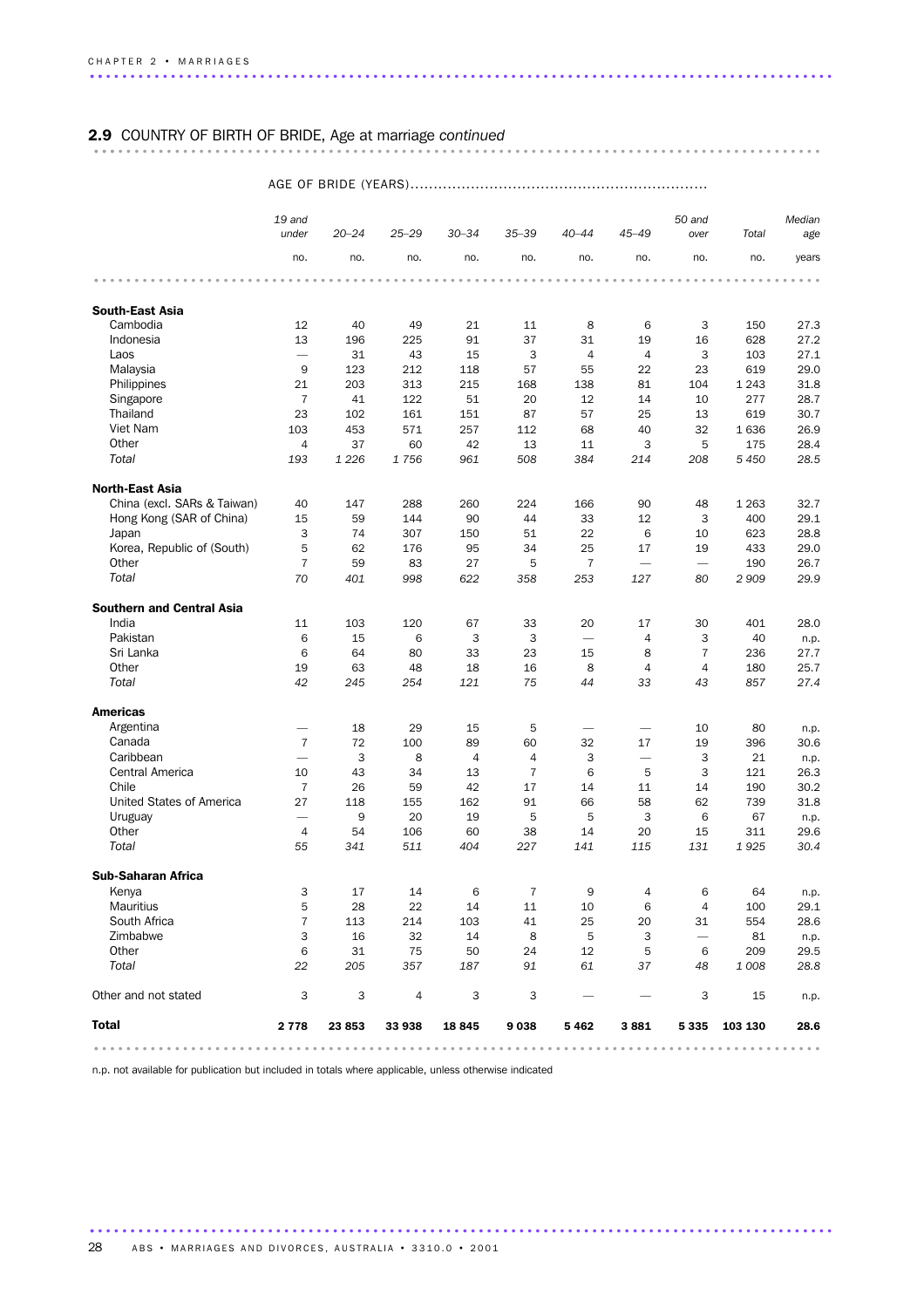# 2.10 COUNTRY OF BIRTH OF BRIDEGROOM, Duration of residence ................................................................................... ..........

|                                    | $O - 9$     | $10 - 19$     | $20 - 29$      | $30 - 39$                | 40 and<br>over                 | Not                      | Not<br>stated applicable | Total         | Median<br>duration |
|------------------------------------|-------------|---------------|----------------|--------------------------|--------------------------------|--------------------------|--------------------------|---------------|--------------------|
|                                    | no.         | no.           | no.            | no.                      | no.                            | no.                      | no.                      | no.           | years              |
|                                    |             |               |                |                          |                                |                          |                          |               |                    |
| <b>Oceania and Antarctica</b>      |             |               |                |                          |                                |                          |                          |               |                    |
| Australia (incl. ET)               | 3           |               |                |                          |                                | 3                        | 75 738                   | 75 741        | n.p.               |
| Fiji                               | 176         | 118           | 43             | $\overline{7}$           | 3                              | 29                       | $\overline{\phantom{0}}$ | 376           | 9.7                |
| New Zealand                        | 1 1 8 5     | 883           | 553            | 125                      | 22                             | 166                      | $\overline{\phantom{0}}$ | 2934          | 12.0               |
| Papua New Guinea                   | 27          | 35            | 118            | 37                       | 5                              | 30                       |                          | 252           | 25.2               |
| Other<br>Total                     | 212<br>1601 | 72<br>1 1 0 8 | 29<br>743      | 3<br>172                 | $\overline{\phantom{0}}$<br>32 | 34<br>261                | 75 738                   | 352<br>79 655 | 6.1<br>n.p.        |
|                                    |             |               |                |                          |                                |                          |                          |               |                    |
| <b>North-West Europe</b>           |             |               |                |                          |                                |                          |                          |               |                    |
| Austria                            | 35          | 12            | 9              | 18                       | 25                             | 3                        |                          | 102           | 25.5               |
| Denmark                            | 32          | 16            | 18             | 9                        | 3                              | 3                        | $\overline{\phantom{0}}$ | 81            | n.p.               |
| France                             | 75          | 19            | 26             | 30                       | 5                              | 8                        | $\overline{\phantom{0}}$ | 163           | 10.8               |
| Germany                            | 246         | 86            | 79             | 67                       | 125                            | 43                       | $\overline{\phantom{0}}$ | 646           | 18.0               |
| Ireland                            | 177         | 56            | 42             | 25                       | 11                             | 19                       | $\overline{\phantom{0}}$ | 330           | 6.5                |
| <b>Netherlands</b>                 | 133         | 39            | 41             | 60                       | 128                            | 19                       |                          | 420           | 25.9               |
| Switzerland                        | 66          | 14            | 11             | 8                        | 3                              | 9                        | $\overline{\phantom{0}}$ | 110           | 1.9                |
| United Kingdom                     | 2545        | 943           | 1374           | 1 4 0 9                  | 452                            | 364                      | $\overline{\phantom{0}}$ | 7 0 8 7       | 19.2               |
| Other                              | 113         | 12            | 15             | 21                       | 13                             | $\overline{7}$           |                          | 181           | 1.4                |
| Total                              | 3 4 2 2     | 1 1 9 7       | 1615           | 1647                     | 764                            | 475                      |                          | 9 1 2 0       | 18.4               |
| <b>Southern and Eastern Europe</b> |             |               |                |                          |                                |                          |                          |               |                    |
| Bosnia and Herzegovina             | 113         | 6             | 7              | 13                       | $\overline{\phantom{0}}$       | 15                       | $\overline{\phantom{0}}$ | 155           | 5.6                |
| Croatia                            | 56          | 17            | 19             | 46                       | 19                             | 8                        | $\overline{\phantom{0}}$ | 165           | 23.2               |
| Cyprus                             | 13          | 11            | 38             | 6                        | 5                              | 16                       | $\overline{\phantom{0}}$ | 89            | n.p.               |
| Former Yugoslav Republic of        |             |               |                |                          |                                |                          |                          |               |                    |
| Macedonia (FYROM)                  | 23          | 27            | 28             | 26                       | 3                              | 15                       | $\overline{\phantom{0}}$ | 121           | 22.2               |
| Greece                             | 39          | 15            | 59             | 74                       | 26                             | 26                       | $\overline{\phantom{0}}$ | 239           | 29.4               |
| Hungary                            | 14          | 15            | 10             | 3                        | 31                             | 6                        | $\overline{\phantom{0}}$ | 79            | n.p.               |
| Italy                              | 106         | 27            | 72             | 136                      | 110                            | 44                       | $\overline{\phantom{0}}$ | 495           | 31.3               |
| Malta                              | 5           | 16            | 24             | 32                       | 36                             | 10                       |                          | 123           | 35.6               |
| Poland                             | 60          | 114           | 45             | 13                       | 15                             | 13                       |                          | 260           | 16.9               |
| Portugal                           | 15          | 32            | 25             | 8                        | $\overline{\phantom{0}}$       | 5                        | $\overline{\phantom{0}}$ | 85            | n.p.               |
| Romania                            | 27          | 45            | 10             | $\overline{\phantom{0}}$ | 3                              | 6                        | $\overline{\phantom{0}}$ | 90            | n.p.               |
| <b>Russian Federation</b>          | 54          | 5             | 9              | 3                        | 3                              | $\overline{\phantom{a}}$ | $\overline{\phantom{0}}$ | 75            | n.p.               |
| Spain                              | 15          | 14            | 20             | 14                       | 3                              | 11                       |                          | 77            | n.p.               |
| Yugoslavia, Federal                |             |               |                |                          |                                |                          |                          |               |                    |
| Republic of                        | 53          | 17            | 30             | 56                       | 10                             | 15                       | $\overline{\phantom{0}}$ | 181           | 27.6               |
| Other                              | 121         | 50            | 43             | 29                       | 30                             | 16                       |                          | 289           | 12.3               |
| Total                              | 714         | 411           | 439            | 459                      | 292                            | 208                      | $\overline{\phantom{0}}$ | 2 5 23        | 20.4               |
| North Africa and the               |             |               |                |                          |                                |                          |                          |               |                    |
| <b>Middle East</b>                 |             |               |                |                          |                                |                          |                          |               |                    |
| Egypt                              | 72          | 28            | 17             | 25                       | 9                              | 18                       |                          | 169           | 11.5               |
| Iran                               | 60          | 62            | 13             | 5                        | $\overline{\phantom{0}}$       | 8                        | $\overline{\phantom{0}}$ | 148           | 11.4               |
| Iraq                               | 156         | 17            | 8              | $\overline{5}$           | $\overline{\phantom{0}}$       | 11                       |                          | 197           | 5.7                |
| Israel                             | 49          | 15            | 8              | 5                        | 4                              | $\overline{7}$           |                          | 88            | n.p.               |
| Lebanon                            | 335         | 105           | 120            | 41                       | $\overline{\phantom{0}}$       | 107                      | $\overline{\phantom{0}}$ | 709           | 5.9                |
| Syria                              | 48          | 6             | $\overline{7}$ | 5                        | $\overline{\phantom{0}}$       | 11                       | $\overline{\phantom{0}}$ | 77            | n.p.               |
| Turkey                             | 78          | 46            | 47             | 24                       | $\overline{\phantom{0}}$       | 27                       | $\overline{\phantom{0}}$ | 224           | 13.2               |
| Other<br>Total                     | 114         | 22            | 13             | 9                        | 4                              | 15                       |                          | 177           | 3.9                |
|                                    | 912         | 301           | 233            | 119                      | 20                             | 204                      | $\overline{\phantom{0}}$ | 1789          | 6.8                |

............................................................................................ .

### DURATION OF RESIDENCE (YEARS)...................................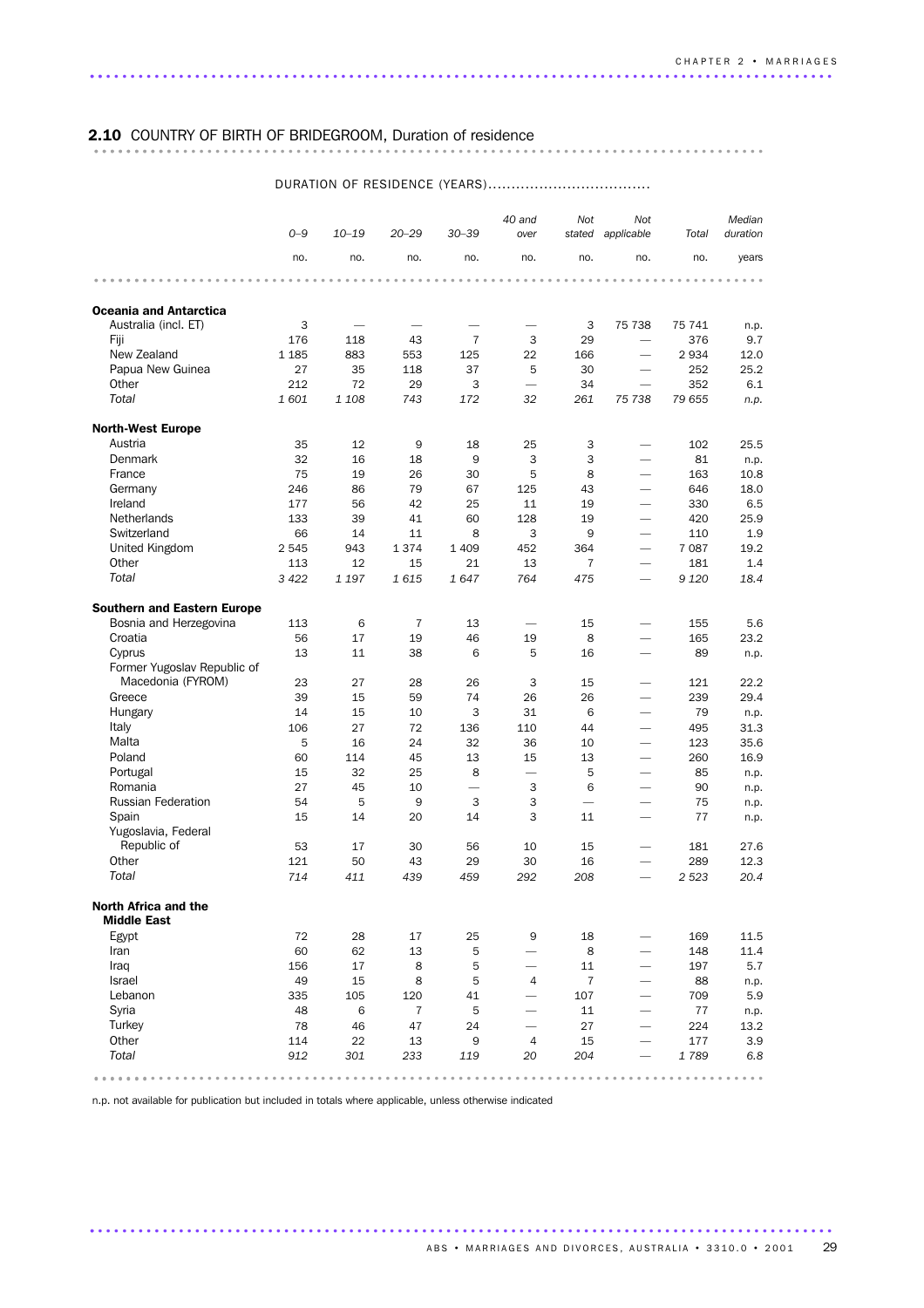# 2.10 COUNTRY OF BIRTH OF BRIDEGROOM, Duration of residence *continued* ................................................................................... ..........

### *0–9 10–19 20–29 30–39 40 and over Not stated applicable Total Not Median duration* no. no. no. no. no. no. no. no. years ................................................................................... ....... South-East Asia Cambodia 59 68 20 — — 13 — 160 14.5 Indonesia 216 65 37 4 10 39 — 371 6.2 Laos 16 26 32 — — 5 — 79 n.p. Malaysia 149 165 107 42 5 18 — 486 14.1 Philippines 219 180 68 5 — 46 — 518 10.8 Singapore 67 42 60 13 3 10 — 194 14.8 Thailand 71 32 12 3 — 14 — 132 7.6 Viet Nam 495 621 289 4 — 68 — 1 477 12.7 Other 93 33 24 10 — 7 — 168 6.8 *Total 1 385 1 232 649 81 18 220 — 3 585 11.9* North-East Asia China (excl. SARs & Taiwan) 466 337 31 8 10 58 — 910 8.5 Hong Kong (SAR of China) 143 147 73 12 3 29 — 406 12.2 Japan 197 17 8 4 3 7 — 235 0.8 Korea, Republic of (South)  $157$  84 31 3 - 11 - 286 7.9 Other 70 51 5 — — 6 — 134 8.7 *Total 1 033 636 148 28 15 111 — 1 971 8.2* Southern and Central Asia India 412 80 62 45 8 44 — 651 3.8 Pakistan 98 21 5 3 — 10 — 136 4.0 Sri Lanka 152 70 36 20 4 18 — 300 7.3 Other 144 16 13 4 — 15 — 192 4.1 *Total 806 187 116 71 12 87 — 1 279 4.6* Americas Argentina 23 18 50 3 — 4 — 98 n.p. Canada 259 44 59 21 5 25 — 413 1.5 Caribbean 22 5 7 3 — 4 — 41 n.p. Central America 41 52 3 3 — 6 — 104 11.1 Chile 34 64 59 11 — 13 — 181 16.8 United States of America 690 62 83 23 10 69 — 937 0.8 Uruguay 6 11 35 9 — 7 — 68 n.p. Other 137 31 30 8 — 21 — 228 4.0 *Total 1 212 287 325 81 16 149 — 2 070 2.5* Sub-Saharan Africa Kenya 29 10 12 11 — 3 — 65 n.p. Mauritius 31 31 10 27 — 6 — 106 15.3 South Africa 226 149 128 20 — 35 — 560 13.3 Zimbabwe 32 36 18 3 — 6 — 94 n.p. Other 174 49 35 25 — 25 — 309 4.8 *Total 492 275 203 85 4 75 — 1 134 11.6* Other and not stated  $\begin{array}{ccccccccccc} -&-&-&-&-&-&-&3&-&4&\dotsp. \end{array}$ Total 11 577 5 635 4 471 2 743 1 173 1 793 75 738 103 130 (a) 11.8 ................................................................................... .......

### DURATION OF RESIDENCE (YEARS)....................................

n.p. not available for publication but included in totals where applicable, unless otherwise indicated

(a) Excludes Australia (incl. ET).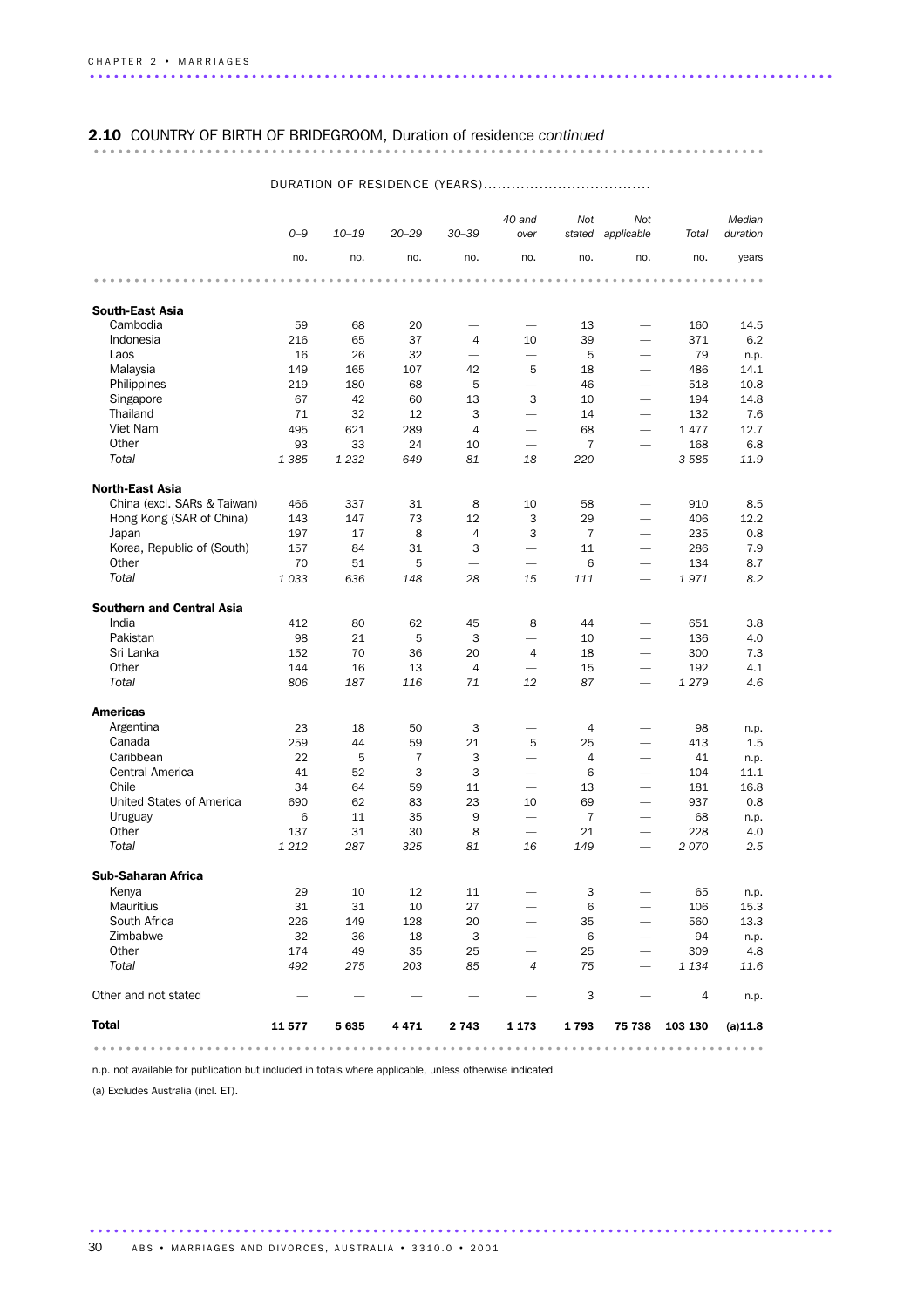# 2.11 COUNTRY OF BIRTH OF BRIDE, Duration of residence ................................................................................... ..........

### *0–9 10–19 20–29 30–39 40 and over Not stated applicable Total Not Median duration* no. no. no. no. no. no. no. no. years ................................................................................... ....... Oceania and Antarctica Australia (incl. FT)  $\begin{array}{cccc} 3 & - & - & - & - & 3 & 76982 & 76986 & n.p. \end{array}$ Fiji 247 151 30 6 — 44 — 479 7.9 New Zealand 922 761 461 80 17 182 — 2 423 12.4 Papua New Guinea 32 42 107 19 6 35 — 241 22.4 Other 163 61 24 7 — 30 — 286 6.3 *Total 1 365 1 015 622 113 25 293 76 982 80 415 n.p.* North-West Europe Austria 36 5 11 11 13 3 — 79 n.p. Denmark 30 14 5 6 3 3 — 60 n.p. France 74 17 33 12 3 12 — 150 6.5 Germany 251 87 70 50 79 38 — 575 12.8 Ireland 127 62 29 13 7 14 — 252 6.9 Netherlands 99 41 37 28 71 21 - 297 19.8<br>Switzerland 78 12 12 5 3 7 - 117 1.1 Switzerland 78 12 12 5 3 7 — 117 1.1 United Kingdom 1 765 840 1 149 984 251 323 — 5 312 19.3 Other 147 12 15 25 8 13 — 220 1.5 *Total 2 607 1 090 1 361 1 134 437 433 — 7 062 17.6* Southern and Eastern Europe Bosnia and Herzegovina 98 8 7 6 — 10 — 129 5.3 Croatia 71 14 16 37 5 10 — 153 11.5 Cyprus 8 11 24 — 3 12 — 60 n.p. Former Yugoslav Republic of Macedonia (FYROM) 28 25 25 15 — 14 — 108 15.7 Greece 18 18 15 23 46 13 18 — 133 30.2 Hungary 32 16 6 5 13 8 — 80 n.p. Italy 40 14 45 48 44 26 — 217 29.5 Malta 7 14 24 19 21 8 — 93 n.p. Poland 137 96 31 11 8 29 — 312 11.1 Portugal 15 34 16 5 — 4 — 74 n.p. Romania 31 45 3 — — 9 — 89 n.p. Russian Federation 195 15 7 – – 24 – 241 1.0 Spain 18 15 18 10 — 6 — 67 n.p. Yugoslavia, Federal Republic of 64 21 23 28 — 22 — 159 13.5 Other 233 56 26 15 9 34 — 373 2.8 *Total 995 399 294 247 119 234 — 2 288 11.0* North Africa and the Middle East Egypt 20 27 14 19 7 11 — 98 n.p. Iran 49 53 10 — — 7 — 120 10.9 Iraq 128 14 6 3 — 11 — 162 3.4 Israel 21 14 10 3 — 4 — 52 n.p. Lebanon 174 106 72 21 — 70 — 443 11.0 Syria 32 14 4 — — 10 — 61 n.p. Turkey 63 29 27 13 — 26 — 158 12.1 Other 59 30 5 3 — 9 — 107 5.3 *Total 546 287 148 64 8 148 — 1 201 9.1*  $\text{Total} \quad 546 \quad 287 \quad 148 \quad 64 \quad 8 \quad 148 \quad - \quad 1201 \quad 9.1$

### DURATION OF RESIDENCE (YEARS)....................................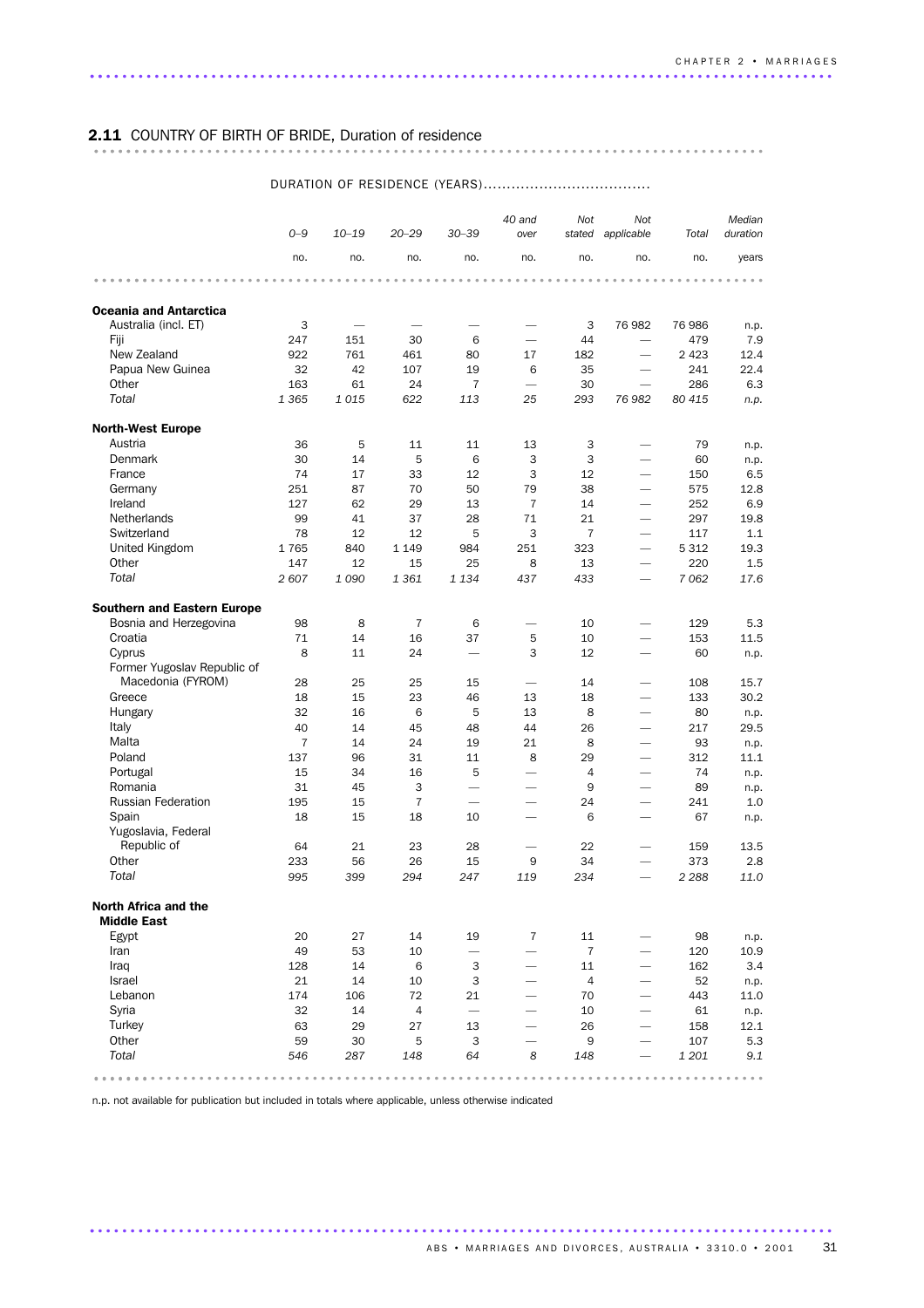# 2.11 COUNTRY OF BIRTH OF BRIDE, Duration of residence *continued* ................................................................................... ..........

|                                  | $O - 9$        | $10 - 19$ | $20 - 29$ | $30 - 39$                | 40 and<br>over           | Not             | Not<br>stated applicable | Total          | Median<br>duration |
|----------------------------------|----------------|-----------|-----------|--------------------------|--------------------------|-----------------|--------------------------|----------------|--------------------|
|                                  | no.            | no.       | no.       | no.                      | no.                      | no.             | no.                      | no.            | years              |
|                                  |                |           |           |                          |                          |                 |                          |                |                    |
| <b>South-East Asia</b>           |                |           |           |                          |                          |                 |                          |                |                    |
| Cambodia                         | 69             | 57        | 15        |                          |                          | 9               | $\overline{\phantom{0}}$ | 150            | 11.3               |
| Indonesia                        | 492            | 59        | 15        |                          | 3                        | 58              | $\overline{\phantom{0}}$ | 628            | 2.9                |
| Laos                             | 27             | 25        | 42        |                          | $\overline{\phantom{0}}$ | 9               | $\overline{\phantom{0}}$ | 103            | 19.1               |
| Malaysia                         | 283            | 155       | 92        | 31                       | 3                        | 55              | $\overline{\phantom{0}}$ | 619            | 9.9                |
| Philippines                      | 679            | 332       | 88        | 5                        | $\overline{\phantom{0}}$ | 138             | $\overline{\phantom{0}}$ | 1 2 4 3        | 5.5                |
| Singapore                        | 136            | 47        | 54        | 10                       | 3                        | 27              | $\overline{\phantom{0}}$ | 277            | 7.2                |
| Thailand                         | 451            | 66        | 27        | $\overline{4}$           | $\overline{\phantom{0}}$ | 70              | $\overline{\phantom{0}}$ | 619            | 1.0                |
| Viet Nam                         | 718            | 564       | 243       | 5                        | $\overline{\phantom{0}}$ | 105             | $\overline{\phantom{0}}$ | 1636           | 10.4               |
| Other                            | 95             | 46        | 22        | 3                        |                          | 9               |                          | 175            | 7.2                |
| Total                            | 2950           | 1 3 5 1   | 598       | 58                       | 13                       | 480             | $\overline{\phantom{0}}$ | 5 4 5 0        | 6.3                |
| <b>North-East Asia</b>           |                |           |           |                          |                          |                 |                          |                |                    |
| China (excl. SARs & Taiwan)      | 929            | 195       | 15        | 6                        | 3                        | 115             | $\overline{\phantom{0}}$ | 1 2 6 3        | 2.8                |
| Hong Kong (SAR of China)         | 195            | 116       | 51        | 6                        | 3                        | 29              |                          | 400            | 9.2                |
| Japan                            | 542            | 26        | 6         | 3                        | 3                        | 45              | $\overline{\phantom{0}}$ | 623            | 1.5                |
| Korea, Republic of (South)       | 313            | 58        | 30        | 5                        | $\overline{\phantom{0}}$ | 27              | $\overline{\phantom{0}}$ | 433            | 2.7                |
| Other                            | 126            | 41        |           | $\overline{\phantom{0}}$ | $\overline{\phantom{0}}$ | 20              | $\overline{\phantom{0}}$ | 190            | 4.9                |
| Total                            | 2 1 0 5        | 436       | 104       | 21                       | $\overline{7}$           | 236             | $\overline{\phantom{0}}$ | 2 9 0 9        | 2.9                |
| <b>Southern and Central Asia</b> |                |           |           |                          |                          |                 |                          |                |                    |
| India                            | 218            | 60        | 43        | 31                       | 9                        | 40              | -                        | 401            | 4.1                |
| Pakistan                         | 18             | 12        | 8         | 3                        |                          | $\qquad \qquad$ | $\overline{\phantom{0}}$ | 40             | n.p.               |
| Sri Lanka                        | 107            | 78        | 27        | 6                        |                          | 17              | $\overline{\phantom{0}}$ | 236            | 10.3               |
| Other                            | 126            | 30        | 15        |                          |                          | 8               | $\overline{\phantom{0}}$ | 180            | 3.1                |
| Total                            | 469            | 180       | 93        | 40                       | 10                       | 65              |                          | 857            | 5.4                |
| <b>Americas</b>                  |                |           |           |                          |                          |                 |                          |                |                    |
| Argentina                        | 21             | 21        | 27        | 3                        |                          | 8               |                          | 80             | n.p.               |
| Canada                           | 247            | 40        | 57        | 18                       |                          | 33              |                          | 396            | 1.9                |
| Caribbean                        | 10             | 3         | 5         | 3                        | $\overline{\phantom{0}}$ |                 | $\overline{\phantom{0}}$ | 21             | n.p.               |
| Central America                  | 41             | 66        | 3         | $\overline{\phantom{0}}$ | $\overline{\phantom{0}}$ | 9               | $\overline{\phantom{0}}$ | 121            | 11.0               |
| Chile                            | 47             | 68        | 53        | 9                        | 3                        | 12              | $\overline{\phantom{0}}$ | 190            | 15.3               |
| United States of America         | 513            | 61        | 78        | 26                       | 7                        | 54              | $\overline{\phantom{0}}$ | 739            | 0.9                |
| Uruguay                          | 7              | 11        | 44        | $\overline{\phantom{0}}$ |                          | 3               |                          | 67             | n.p.               |
| Other                            | 222            | 31        | 22        | 3                        | $\overline{\phantom{0}}$ | 33              | $\overline{\phantom{0}}$ | 311            | 1.6                |
| Total                            | 1 108          | 300       | 289       | 65                       | 10                       | 153             | $\overline{\phantom{0}}$ | 1925           | 2.5                |
| <b>Sub-Saharan Africa</b>        |                |           |           |                          |                          |                 |                          |                |                    |
| Kenya                            | 27             | 11        | 13        |                          |                          | 3               |                          | 64             |                    |
| <b>Mauritius</b>                 | 31             | 35        | 10        | 16                       | $\overline{\phantom{m}}$ | 8               |                          | 100            | n.p.<br>14.6       |
| South Africa                     | 220            | 156       | 113       | 17                       | 5                        | 43              |                          | 554            | 13.4               |
| Zimbabwe                         | 20             | 33        | 22        | 3                        |                          | $\overline{4}$  | $\overline{\phantom{0}}$ | 81             |                    |
| Other                            | 105            | 40        | 30        | 5                        | $\overline{4}$           | 25              | $\overline{\phantom{0}}$ | 209            | n.p.<br>7.4        |
| Total                            | 403            | 275       | 188       | 49                       | 10                       | 83              |                          | 1 0 0 8        | 13.2               |
| Other and not stated             | $\overline{4}$ | 3         |           |                          |                          | 8               |                          | 15             | n.p.               |
| <b>Total</b>                     | 12 552         | 5 3 3 5   | 3697      | 1791                     | 640                      | 2 1 3 3         |                          | 76 982 103 130 | (a) 8.7            |
|                                  |                |           |           |                          |                          |                 |                          |                |                    |

............................................................................................ .

### DURATION OF RESIDENCE (YEARS)....................................

n.p. not available for publication but included in totals where applicable, unless otherwise indicated

(a) Excludes Australia (incl. ET).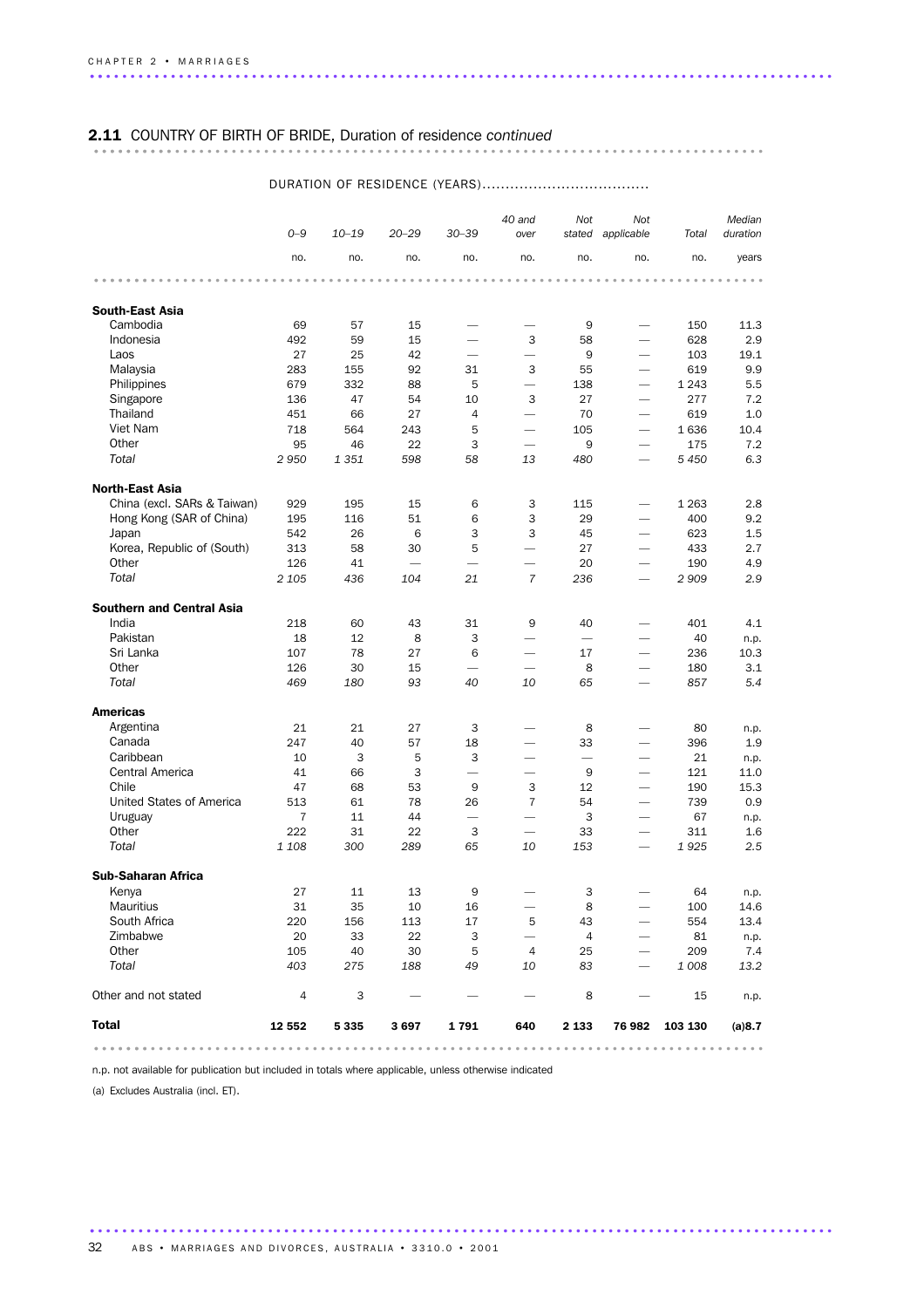# 2.12 SUMMARY(a), Selected countries of birth of bridegroom .......................................................................................... ...

|                                                                           |       | Australia            | China (excl.<br>SARs & |            |            | Hong Kong<br>(SAR of |            |            |            |  |
|---------------------------------------------------------------------------|-------|----------------------|------------------------|------------|------------|----------------------|------------|------------|------------|--|
|                                                                           |       | (incl. ET)           | Taiwan)                | Germany    | Greece     | China)               | India      | Ireland    | Italy      |  |
|                                                                           |       |                      |                        |            |            |                      |            |            |            |  |
| <b>Marriages registered</b>                                               | no.   | 75 741               | 910                    | 646        | 239        | 406                  | 651        | 330        | 495        |  |
| Population                                                                | '000  | n.y.a.               | n.y.a.                 | n.y.a.     | n.y.a.     | n.y.a.               | n.y.a.     | n.y.a.     | n.y.a.     |  |
| Marriage rate                                                             | rate  | n.y.a.               | n.y.a.                 | n.y.a.     | n.y.a.     | n.y.a.               | n.y.a.     | n.y.a.     | n.y.a.     |  |
| Marriages performed by<br>Ministers of religion                           |       |                      |                        |            |            |                      |            |            |            |  |
| Number                                                                    | no.   | 38 173               | 81                     | 154        | 135        | 130                  | 195        | 169        | 228        |  |
| Proportion                                                                | %     | 50.4                 | 8.9                    | 23.8       | 56.5       | 32.0                 | 30.0       | 51.2       | 46.1       |  |
| Civil celebrants                                                          |       |                      |                        |            |            |                      |            |            |            |  |
| Number                                                                    | no.   | 37 568               | 829                    | 492        | 104        | 276                  | 456        | 161        | 267        |  |
| Proportion                                                                | $\%$  | 49.6                 | 91.1                   | 76.2       | 43.5       | 68.0                 | 70.0       | 48.8       | 53.9       |  |
| Bridegrooms born in country shown<br>marrying brides born in<br>Australia |       |                      |                        |            |            |                      |            |            |            |  |
| Number                                                                    | no.   | 64 373               | 36                     | 302        | 134        | 55                   | 226        | 198        | 300        |  |
| Proportion                                                                | %     | 85.0                 | 4.0                    | 46.7       | 56.1       | 13.5                 | 34.7       | 60.0       | 60.6       |  |
| Same overseas country                                                     |       |                      |                        |            |            |                      |            |            |            |  |
| Number                                                                    | no.   | $\ddot{\phantom{0}}$ | 689                    | 147        | 46         | 157                  | 188        | 41         | 57         |  |
| Proportion                                                                | %     | $\ddot{\phantom{a}}$ | 75.7                   | 22.8       | 19.2       | 38.7                 | 28.9       | 12.4       | 11.5       |  |
| Other overseas country                                                    |       |                      |                        |            |            |                      |            |            |            |  |
| Number                                                                    | no.   | 11 362               | 185                    | 197        | 59         | 194                  | 237        | 91         | 138        |  |
| Proportion                                                                | %     | 15.0                 | 20.3                   | 30.5       | 24.7       | 47.8                 | 36.4       | 27.6       | 27.9       |  |
| Marital status at marriage                                                |       |                      |                        |            |            |                      |            |            |            |  |
| Never married                                                             | no.   | 59 098               | 544                    | 372        | 117        | 343                  | 534        | 249        | 246        |  |
| Widowed                                                                   | no.   | 1 3 0 8              | 17                     | 30         | 14         | 5                    | 16         | 11         | 34         |  |
| <b>Divorced</b>                                                           | no.   | 15 335               | 349                    | 244        | 108        | 58                   | 101        | 70         | 215        |  |
| Total                                                                     | no.   | 75 741               | 910                    | 646        | 239        | 406                  | 651        | 330        | 495        |  |
| Median age                                                                |       |                      |                        |            |            |                      |            |            |            |  |
| Never married                                                             | years | 28.4                 | 30.1                   | 32.6       | 32.7       | 29.1                 | 27.0       | 30.7       | 32.8       |  |
| Widowed                                                                   | years | 62.0                 | $(b)$ n.p.             | $(b)$ n.p. | $(b)$ n.p. | $(b)$ n.p.           | $(b)$ n.p. | $(b)$ n.p. | $(b)$ n.p. |  |
| <b>Divorced</b>                                                           | years | 42.6                 | 41.7                   | 52.0       | 47.2       | $(b)$ n.p.           | 41.7       | $(b)$ n.p. | 50.2       |  |
| Total                                                                     | years | 30.0                 | 34.4                   | 37.9       | 38.2       | 30.3                 | 28.5       | 32.9       | 40.7       |  |
| Median duration of residence                                              | years | $\ddot{\phantom{0}}$ | 8.5                    | 18.0       | 29.4       | 12.2                 | 3.8        | 6.5        | 31.3       |  |
|                                                                           |       |                      |                        |            |            |                      |            |            |            |  |

............................................................................................ .

. . not applicable

n.y.a. not yet available

n.p. not available for publication but included in totals where applicable, unless otherwise indicated

(a) See Glossary for definitions of terms used.

(b) Not statistically reliable due to the small numbers involved.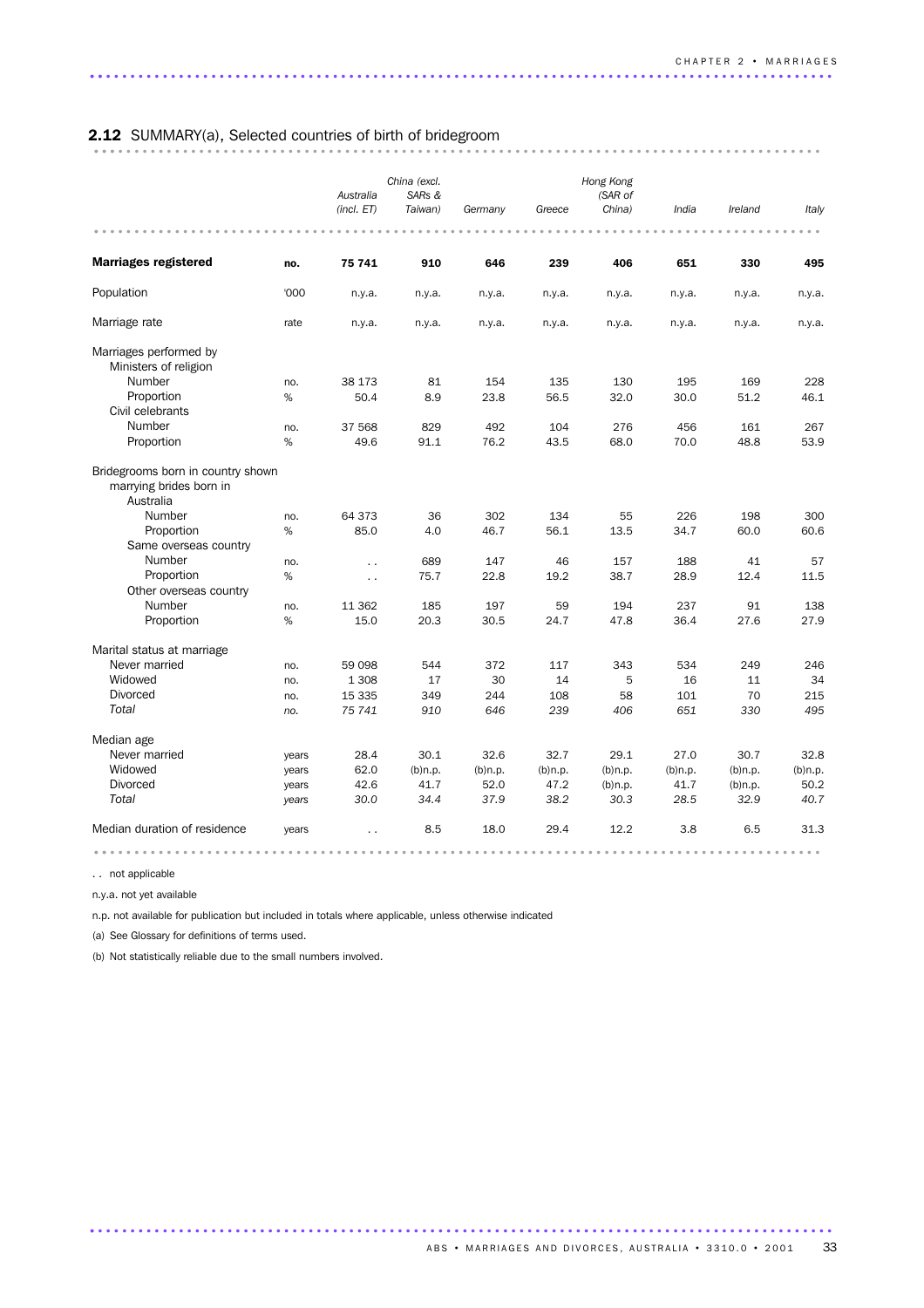# 2.12 SUMMARY(a), Selected countries of birth of bridegroom *continued* ........................................................................................... ..

|                                                                           |       | Lebanon        | Malaysia   | New<br>Zealand |            | Philippines South Africa | Kingdom | <b>United</b> United States<br>of America | Viet Nam   |
|---------------------------------------------------------------------------|-------|----------------|------------|----------------|------------|--------------------------|---------|-------------------------------------------|------------|
| <b>Marriages registered</b>                                               | no.   | 709            | 486        | 2934           | 518        | 560                      | 7087    | 937                                       | 1477       |
| Population                                                                | '000  | n.y.a.         | n.y.a.     | n.y.a.         | n.y.a.     | n.y.a.                   | n.y.a.  | n.y.a.                                    | n.y.a.     |
| Marriage rate                                                             | rate  | n.y.a.         | n.y.a.     | n.y.a.         | n.y.a.     | n.y.a.                   | n.y.a.  | n.y.a.                                    | n.y.a.     |
| Marriages performed by<br>Ministers of religion                           |       |                |            |                |            |                          |         |                                           |            |
| Number                                                                    | no.   | 597            | 184        | 1054           | 228        | 309                      | 2 1 4 9 | 364                                       | 382        |
| Proportion                                                                | %     | 84.2           | 37.9       | 35.9           | 44.0       | 55.2                     | 30.3    | 38.8                                      | 25.9       |
| Civil celebrants                                                          |       |                |            |                |            |                          |         |                                           |            |
| Number                                                                    | no.   | 112            | 302        | 1880           | 290        | 251                      | 4938    | 573                                       | 1095       |
| Proportion                                                                | %     | 15.8           | 62.1       | 64.1           | 56.0       | 44.8                     | 69.7    | 61.2                                      | 74.1       |
| Bridegrooms born in country shown<br>marrying brides born in<br>Australia |       |                |            |                |            |                          |         |                                           |            |
| Number                                                                    | no.   | 429            | 144        | 1842           | 95         | 349                      | 4 3 9 5 | 633                                       | 64         |
| Proportion<br>Same overseas country                                       | %     | 60.5           | 29.6       | 62.8           | 18.3       | 62.3                     | 62.0    | 67.6                                      | 4.3        |
| Number                                                                    | no.   | 202            | 123        | 550            | 354        | 98                       | 1539    | 86                                        | 1 2 2 9    |
| Proportion                                                                | %     | 28.5           | 25.3       | 18.7           | 68.3       | 17.5                     | 21.7    | 9.2                                       | 83.2       |
| Other overseas country                                                    |       |                |            |                |            |                          |         |                                           |            |
| Number                                                                    | no.   | 78             | 219        | 542            | 68         | 113                      | 1 1 5 3 | 218                                       | 184        |
| Proportion                                                                | %     | 11.0           | 45.1       | 18.5           | 13.1       | 20.2                     | 16.3    | 23.3                                      | 12.5       |
| Marital status at marriage                                                |       |                |            |                |            |                          |         |                                           |            |
| Never married                                                             | no.   | 585            | 382        | 2 1 0 2        | 417        | 449                      | 4 0 5 9 | 589                                       | 1 2 5 2    |
| Widowed                                                                   | no.   | $\overline{4}$ | 12         | 44             | 11         | 12                       | 295     | 24                                        | 9          |
| <b>Divorced</b>                                                           | no.   | 120            | 92         | 788            | 90         | 99                       | 2 7 3 3 | 324                                       | 216        |
| Total                                                                     | no.   | 709            | 486        | 2934           | 518        | 560                      | 7087    | 937                                       | 1477       |
| Median age                                                                |       |                |            |                |            |                          |         |                                           |            |
| Never married                                                             | years | 26.6           | 28.8       | 29.8           | 28.0       | 28.3                     | 31.8    | 29.6                                      | 28.4       |
| Widowed                                                                   | years | $(b)$ n.p.     | $(b)$ n.p. | $(b)$ n.p.     | $(b)$ n.p. | $(b)$ n.p.               | 63.4    | $(b)$ n.p.                                | $(b)$ n.p. |
| <b>Divorced</b>                                                           | years | 36.7           | $(b)$ n.p. | 43.5           | $(b)$ n.p. | $(b)$ n.p.               | 44.8    | 42.6                                      | 37.1       |
| Total                                                                     | years | 27.5           | 30.4       | 32.5           | 29.3       | 29.5                     | 36.1    | 33.4                                      | 29.3       |
| Median duration of residence                                              | years | 5.9            | 14.1       | 12.0           | 10.8       | 13.3                     | 19.2    | 0.8                                       | 12.7       |
|                                                                           |       |                |            |                |            |                          |         |                                           |            |

............................................................................................ .

n.y.a. not yet available

n.p. not available for publication but included in totals where applicable, unless otherwise indicated

(a) See Glossary for definitions of terms used.

(b) Not statistically reliable due to the small numbers involved.

34 ABS • MARRIAGES AND DIVORCES, AUSTRALIA • 3310.0 • 2001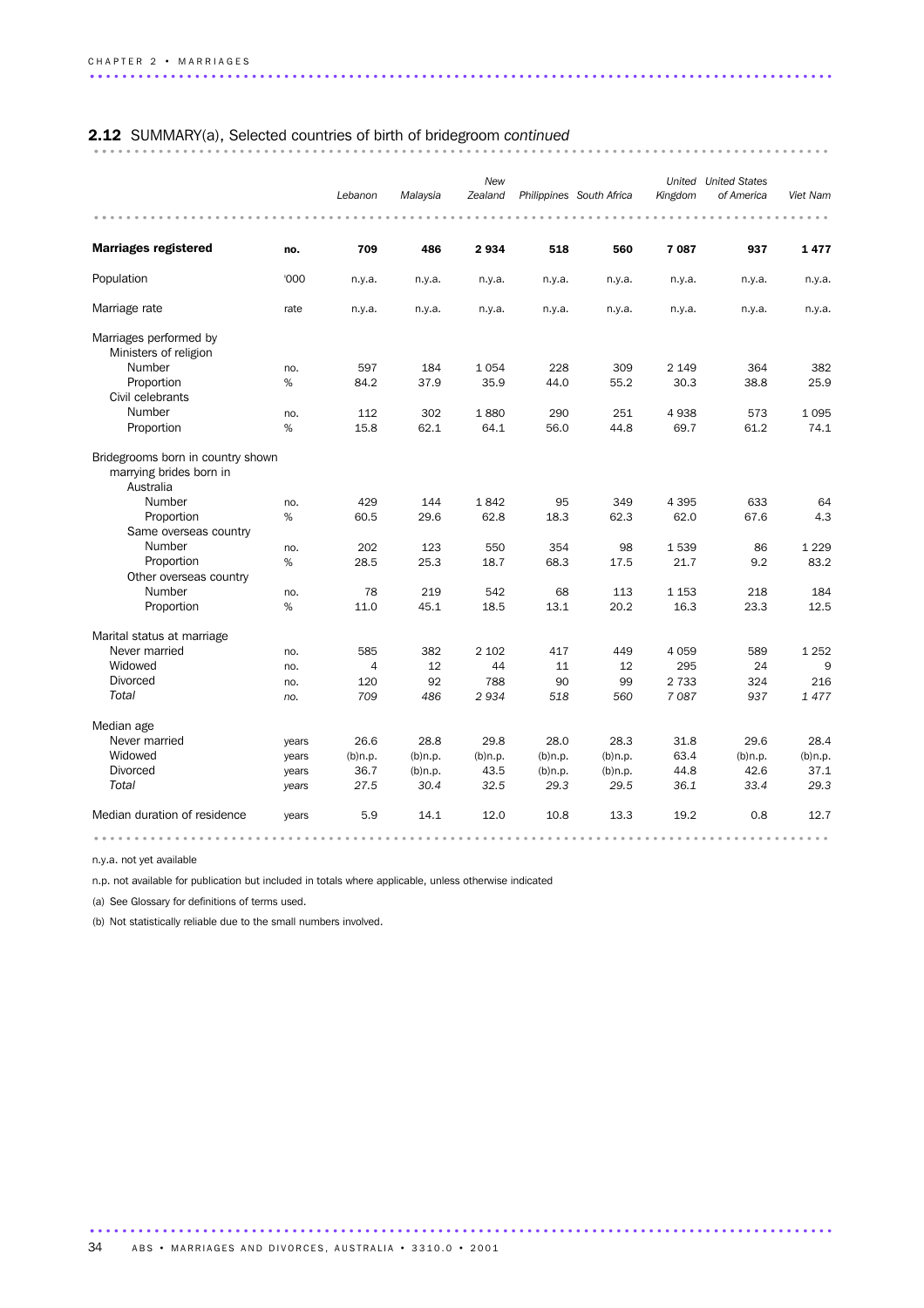# 2.13 SUMMARY(a), Selected countries of birth of bride ........................................................................................... ..

|                                                                           |       | Australia<br>(incl. ET) | China (excl.<br>SARs &<br>Taiwan) | Germany    | Greece     | Hong Kong<br>(SAR of<br>China) | India      | Ireland        | Italy      |
|---------------------------------------------------------------------------|-------|-------------------------|-----------------------------------|------------|------------|--------------------------------|------------|----------------|------------|
|                                                                           |       |                         |                                   |            |            |                                |            |                |            |
| <b>Marriages registered</b>                                               | no.   | 76 986                  | 1 2 6 3                           | 575        | 133        | 400                            | 401        | 252            | 217        |
| Population                                                                | '000  | n.y.a.                  | n.y.a.                            | n.y.a.     | n.y.a.     | n.y.a.                         | n.y.a.     | n.y.a.         | n.y.a.     |
| Marriage rate                                                             | rate  | n.y.a.                  | n.y.a.                            | n.y.a.     | n.y.a.     | n.y.a.                         | n.y.a.     | n.y.a.         | n.y.a.     |
| Marriages performed by<br>Ministers of religion                           |       |                         |                                   |            |            |                                |            |                |            |
| Number                                                                    | no.   | 39 4 21                 | 141                               | 139        | 85         | 132                            | 151        | 109            | 91         |
| Proportion                                                                | %     | 51.2                    | 11.2                              | 24.2       | 63.9       | 33.0                           | 37.7       | 43.3           | 41.9       |
| Civil celebrants                                                          |       |                         |                                   |            |            |                                |            |                |            |
| Number                                                                    | no.   | 37 565                  | 1 1 2 2                           | 436        | 48         | 268                            | 250        | 143            | 126        |
| Proportion                                                                | $\%$  | 48.8                    | 88.8                              | 75.8       | 36.1       | 67.0                           | 62.3       | 56.7           | 58.1       |
| Brides born in country shown<br>marrying bridegrooms born in<br>Australia |       |                         |                                   |            |            |                                |            |                |            |
| Number                                                                    | no.   | 64 373                  | 234                               | 286        | 59         | 85                             | 114        | 138            | 112        |
| Proportion                                                                | $\%$  | 83.6                    | 18.5                              | 49.7       | 44.4       | 21.3                           | 28.4       | 54.8           | 51.6       |
| Same overseas country                                                     |       |                         |                                   |            |            |                                |            |                |            |
| Number                                                                    | no.   | $\ddot{\phantom{1}}$    | 689                               | 147        | 46         | 157                            | 188        | 41             | 57         |
| Proportion                                                                | %     | $\ddotsc$               | 54.6                              | 25.6       | 34.6       | 39.3                           | 46.9       | 16.3           | 26.3       |
| Other overseas country                                                    |       |                         |                                   |            |            |                                |            |                |            |
| Number                                                                    | no.   | 12 612                  | 340                               | 142        | 28         | 158                            | 99         | 73             | 48         |
| Proportion                                                                | %     | 16.4                    | 26.9                              | 24.7       | 21.1       | 39.5                           | 24.7       | 29.0           | 22.1       |
| Marital status at marriage                                                |       |                         |                                   |            |            |                                |            |                |            |
| Never married                                                             | no.   | 61073                   | 673                               | 342        | 54         | 351                            | 300        | 197            | 110        |
| Widowed                                                                   | no.   | 1468                    | 30                                | 28         | 12         | 3                              | 9          | $\overline{7}$ | 15         |
| <b>Divorced</b>                                                           | no.   | 14 4 45                 | 560                               | 205        | 67         | 47                             | 92         | 48             | 92         |
| Total                                                                     | no.   | 76 986                  | 1 2 6 3                           | 575        | 133        | 400                            | 401        | 252            | 217        |
| Median age                                                                |       |                         |                                   |            |            |                                |            |                |            |
| Never married                                                             | years | 26.7                    | 28.0                              | 30.4       | 29.8       | 28.6                           | 26.2       | 28.9           | 31.1       |
| Widowed                                                                   | years | 54.5                    | $(b)$ n.p.                        | $(b)$ n.p. | $(b)$ n.p. | $(b)$ n.p.                     | $(b)$ n.p. | $(b)$ n.p.     | $(b)$ n.p. |
| <b>Divorced</b>                                                           | years | 39.1                    | 38.6                              | 46.2       | $(b)$ n.p. | $(b)$ n.p.                     | $(b)$ n.p. | $(b)$ n.p.     | $(b)$ n.p. |
| Total                                                                     | years | 28.1                    | 32.7                              | 34.3       | 38.8       | 29.1                           | 28.0       | 30.8           | 36.6       |
| Median duration of residence                                              | years |                         | 2.8                               | 12.8       | 30.2       | 9.2                            | 4.1        | 6.9            | 29.5       |
|                                                                           |       |                         |                                   |            |            |                                |            |                |            |

............................................................................................ .

. . not applicable

n.y.a. not yet available

n.p. not available for publication but included in totals where applicable, unless otherwise indicated

(a) See Glossary for definitions of terms used.

(b) Not statistically reliable due to the small numbers involved.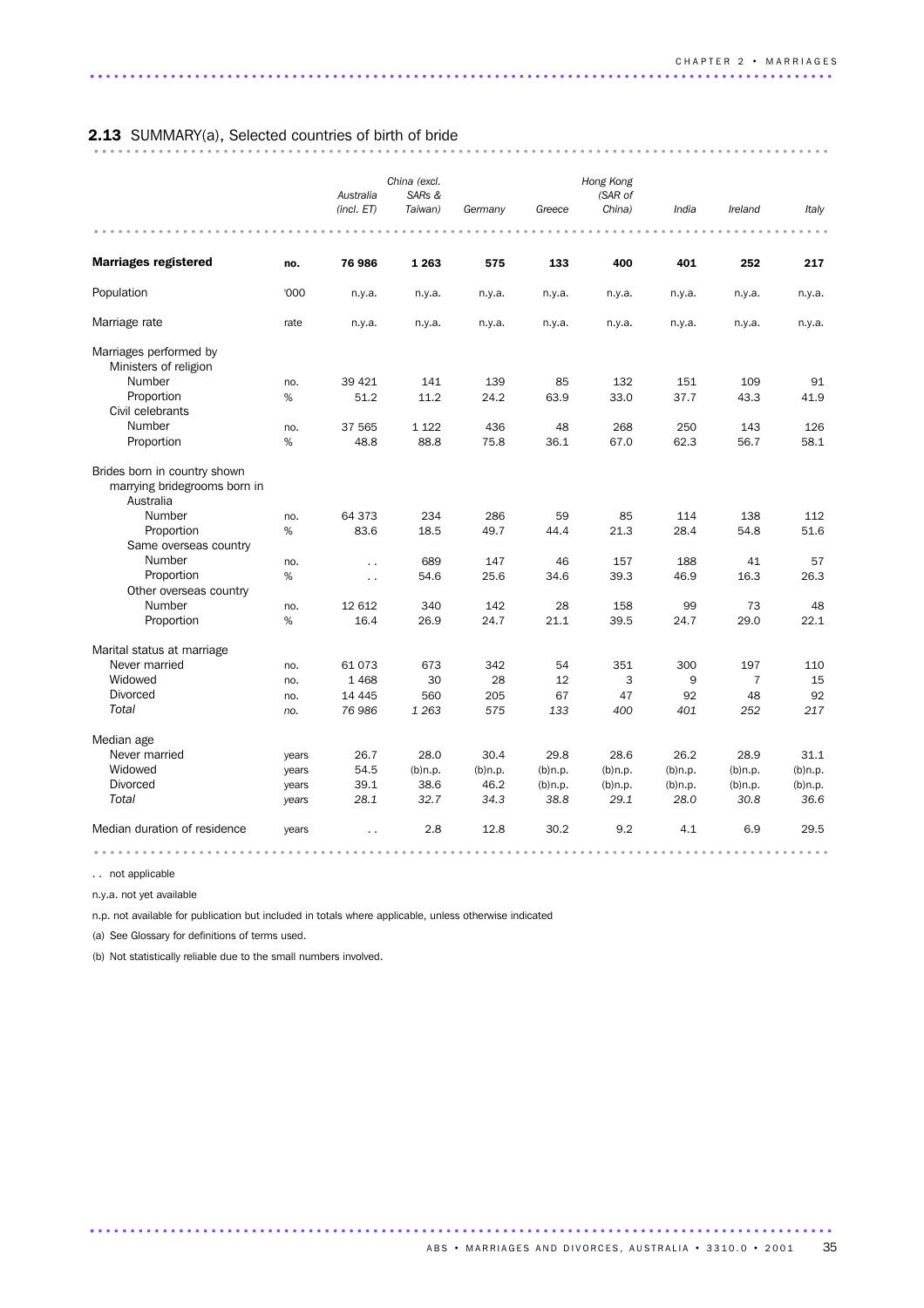# 2.13 SUMMARY(a), Selected countries of birth of bride *continued* ........................................................................................... ..

|                                                                                                                                      |                 | Lebanon            | Malaysia           | New<br>Zealand      |                    | Philippines South Africa | Kingdom                 | <b>United</b> United States<br>of America | Viet Nam               |
|--------------------------------------------------------------------------------------------------------------------------------------|-----------------|--------------------|--------------------|---------------------|--------------------|--------------------------|-------------------------|-------------------------------------------|------------------------|
| <b>Marriages registered</b>                                                                                                          | no.             | 443                | 619                | 2423                | 1 2 4 3            | 554                      | 5 3 1 2                 | 739                                       | 1636                   |
| Population                                                                                                                           | '000            | n.y.a.             | n.y.a.             | n.y.a.              | n.y.a.             | n.y.a.                   | n.y.a.                  | n.y.a.                                    | n.y.a.                 |
| Marriage rate                                                                                                                        | rate            | n.y.a.             | n.v.a.             | n.y.a.              | n.y.a.             | n.y.a.                   | n.y.a.                  | n.y.a.                                    | n.y.a.                 |
| Marriages performed by<br>Ministers of religion                                                                                      |                 |                    |                    |                     |                    |                          |                         |                                           |                        |
| Number                                                                                                                               | no.             | 372                | 219                | 797                 | 424                | 292                      | 1 4 9 5                 | 243                                       | 424                    |
| Proportion                                                                                                                           | %               | 84.0               | 35.4               | 32.9                | 34.1               | 52.7                     | 28.1                    | 32.9                                      | 25.9                   |
| Civil celebrants                                                                                                                     |                 |                    |                    |                     |                    |                          |                         |                                           |                        |
| Number                                                                                                                               | no.             | 71                 | 400                | 1626                | 819                | 262                      | 3817                    | 496                                       | 1 2 1 2                |
| Proportion                                                                                                                           | %               | 16.0               | 64.6               | 67.1                | 65.9               | 47.3                     | 71.9                    | 67.1                                      | 74.1                   |
| Brides born in country shown<br>marrying bridegrooms born in<br>Australia<br>Number<br>Proportion<br>Same overseas country<br>Number | no.<br>%<br>no. | 169<br>38.1<br>202 | 267<br>43.1<br>123 | 1378<br>56.9<br>550 | 571<br>45.9<br>354 | 338<br>61.0<br>98        | 3 1 1 4<br>58.6<br>1539 | 479<br>64.8<br>86                         | 166<br>10.1<br>1 2 2 9 |
| Proportion                                                                                                                           | %               | 45.6               | 19.9               | 22.7                | 28.5               | 17.7                     | 29.0                    | 11.6                                      | 75.1                   |
| Other overseas country                                                                                                               |                 |                    |                    |                     |                    |                          |                         |                                           |                        |
| Number                                                                                                                               | no.             | 72                 | 229                | 495                 | 318                | 118                      | 659                     | 174                                       | 241                    |
| Proportion                                                                                                                           | %               | 16.3               | 37.0               | 20.4                | 25.6               | 21.3                     | 12.4                    | 23.5                                      | 14.7                   |
| Marital status at marriage                                                                                                           |                 |                    |                    |                     |                    |                          |                         |                                           |                        |
| Never married                                                                                                                        | no.             | 345                | 504                | 1 7 1 4             | 835                | 436                      | 2943                    | 422                                       | 1 3 6 1                |
| Widowed                                                                                                                              | no.             | 11                 | 14                 | 66                  | 107                | 10                       | 228                     | 19                                        | 22                     |
| <b>Divorced</b>                                                                                                                      | no.             | 87                 | 101                | 643                 | 301                | 108                      | 2 1 4 1                 | 298                                       | 253                    |
| Total                                                                                                                                | no.             | 443                | 619                | 2 4 2 3             | 1 2 4 3            | 554                      | 5312                    | 739                                       | 1636                   |
| Median age                                                                                                                           |                 |                    |                    |                     |                    |                          |                         |                                           |                        |
| Never married                                                                                                                        | years           | 21.1               | 27.8               | 28.1                | 28.1               | 27.3                     | 29.6                    | 27.4                                      | 26.0                   |
| Widowed                                                                                                                              | years           | $(b)$ n.p.         | $(b)$ n.p.         | $(b)$ n.p.          | 50.8               | $(b)$ n.p.               | 60.6                    | $(b)$ n.p.                                | $(b)$ n.p.             |
| <b>Divorced</b>                                                                                                                      | years           | $(b)$ n.p.         | 39.3               | 39.5                | 40.0               | 39.5                     | 42.2                    | 39.8                                      | 31.6                   |
| Total                                                                                                                                | years           | 24.1               | 29.0               | 30.4                | 31.8               | 28.6                     | 34.3                    | 31.8                                      | 26.9                   |
| Median duration of residence                                                                                                         | years           | 11.0               | 9.9                | 12.4                | 5.5                | 13.4                     | 19.3                    | 0.9                                       | 10.4                   |
|                                                                                                                                      |                 |                    |                    |                     |                    |                          |                         |                                           |                        |

n.y.a. not yet available

n.p. not available for publication but included in totals where applicable, unless otherwise indicated

(a) See Glossary for definitions of terms used.

(b) Not statistically reliable due to the small numbers involved.

............................................................................................ . ABS • MARRIAGES AND DIVORCES, AUSTRALIA • 3310.0 • 2001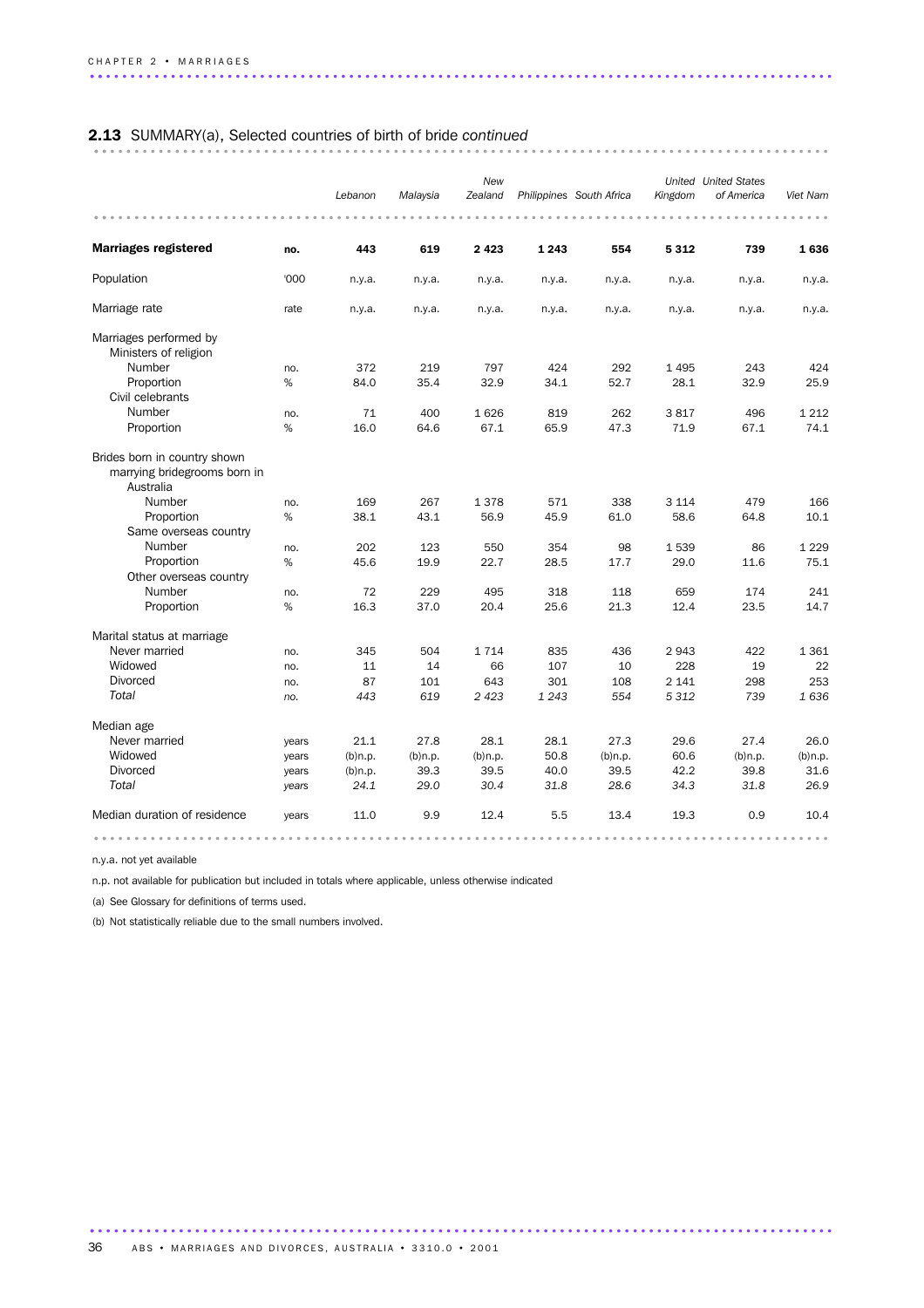|                                   |       |         | BRIDEGROOM |         | <b>BRIDE</b> |          |         |  |
|-----------------------------------|-------|---------|------------|---------|--------------|----------|---------|--|
| Interval to remarriage<br>(years) |       | Widowed | Divorced   | Total   | Widowed      | Divorced | Total   |  |
|                                   |       |         |            |         |              |          |         |  |
| 0                                 | no.   | 41      | 3 3 4 8    | 3 3 8 9 | 42           | 2 7 0 3  | 2 7 4 5 |  |
| 1                                 | no.   | 269     | 4 2 4 4    | 4513    | 173          | 3690     | 3863    |  |
| $\overline{2}$                    | no.   | 367     | 2914       | 3 2 8 1 | 250          | 2 6 6 1  | 2911    |  |
| 3                                 | no.   | 284     | 2 2 4 3    | 2527    | 254          | 2078     | 2 3 3 2 |  |
| 4                                 | no.   | 234     | 1716       | 1950    | 203          | 1706     | 1909    |  |
| 5                                 | no.   | 160     | 1456       | 1616    | 206          | 1463     | 1 6 6 9 |  |
| 6                                 | no.   | 131     | 1 1 6 2    | 1 2 9 3 | 154          | 1 1 2 7  | 1 2 8 1 |  |
| $\overline{7}$                    | no.   | 96      | 935        | 1031    | 135          | 954      | 1 0 8 9 |  |
| 8                                 | no.   | 79      | 790        | 869     | 116          | 794      | 910     |  |
| 9                                 | no.   | 64      | 649        | 713     | 123          | 678      | 801     |  |
| $10 - 14$                         | no.   | 197     | 1993       | 2 1 9 0 | 351          | 2 0 0 3  | 2 3 5 4 |  |
| $15 - 19$                         | no.   | 87      | 825        | 912     | 159          | 979      | 1 1 3 8 |  |
| $20 - 24$                         | no.   | 33      | 398        | 431     | 84           | 455      | 539     |  |
| $25 - 29$                         | no.   | 13      | 134        | 147     | 40           | 139      | 179     |  |
| 30 and over                       | no.   | 12      | 39         | 51      | 28           | 61       | 89      |  |
| Not stated                        | no.   | 17      | 351        | 368     | 18           | 289      | 307     |  |
| <b>Total</b>                      | no.   | 2 0 8 4 | 23 197     | 25 281  | 2 3 3 6      | 21 780   | 24 116  |  |
| Median interval to remarriage     | years | 4.3     | 3.4        | 3.5     | 6.2          | 3.8      | 4.0     |  |
|                                   |       |         |            |         |              |          |         |  |

### 2.14 REMARRIAGES, Previous marital status and interval to remarriage ..................................................................... ........................

# 2.15 REMARRIAGES, Previous marital status and number of children(a) ............................................................. ................................

|                    |         | BRIDEGROOM |         |         | BRIDE    |         |  |  |  |
|--------------------|---------|------------|---------|---------|----------|---------|--|--|--|
| Number of children | Widowed | Divorced   | Total   | Widowed | Divorced | Total   |  |  |  |
|                    |         |            |         |         |          |         |  |  |  |
| 0                  | 1839    | 15 0 95    | 16 934  | 1 915   | 14 133   | 16 048  |  |  |  |
| $\mathbf{1}$       | 125     | 4 1 6 4    | 4 2 8 9 | 246     | 4 10 6   | 4 3 5 2 |  |  |  |
| $\overline{2}$     | 84      | 2933       | 3017    | 124     | 2633     | 2 7 5 7 |  |  |  |
| 3                  | 17      | 747        | 764     | 31      | 694      | 725     |  |  |  |
| 4                  | 5       | 139        | 144     | 10      | 137      | 147     |  |  |  |
| 5 or more          | 3       | 25         | 27      | 3       | 33       | 34      |  |  |  |
| Not stated         | 12      | 94         | 106     | 9       | 44       | 53      |  |  |  |
| <b>Total</b>       | 2084    | 23 197     | 25 281  | 2 3 3 6 | 21 780   | 24 116  |  |  |  |
|                    |         |            |         |         |          |         |  |  |  |

............................................................................................ .

(a) Children of previous marriages, aged under 16 years.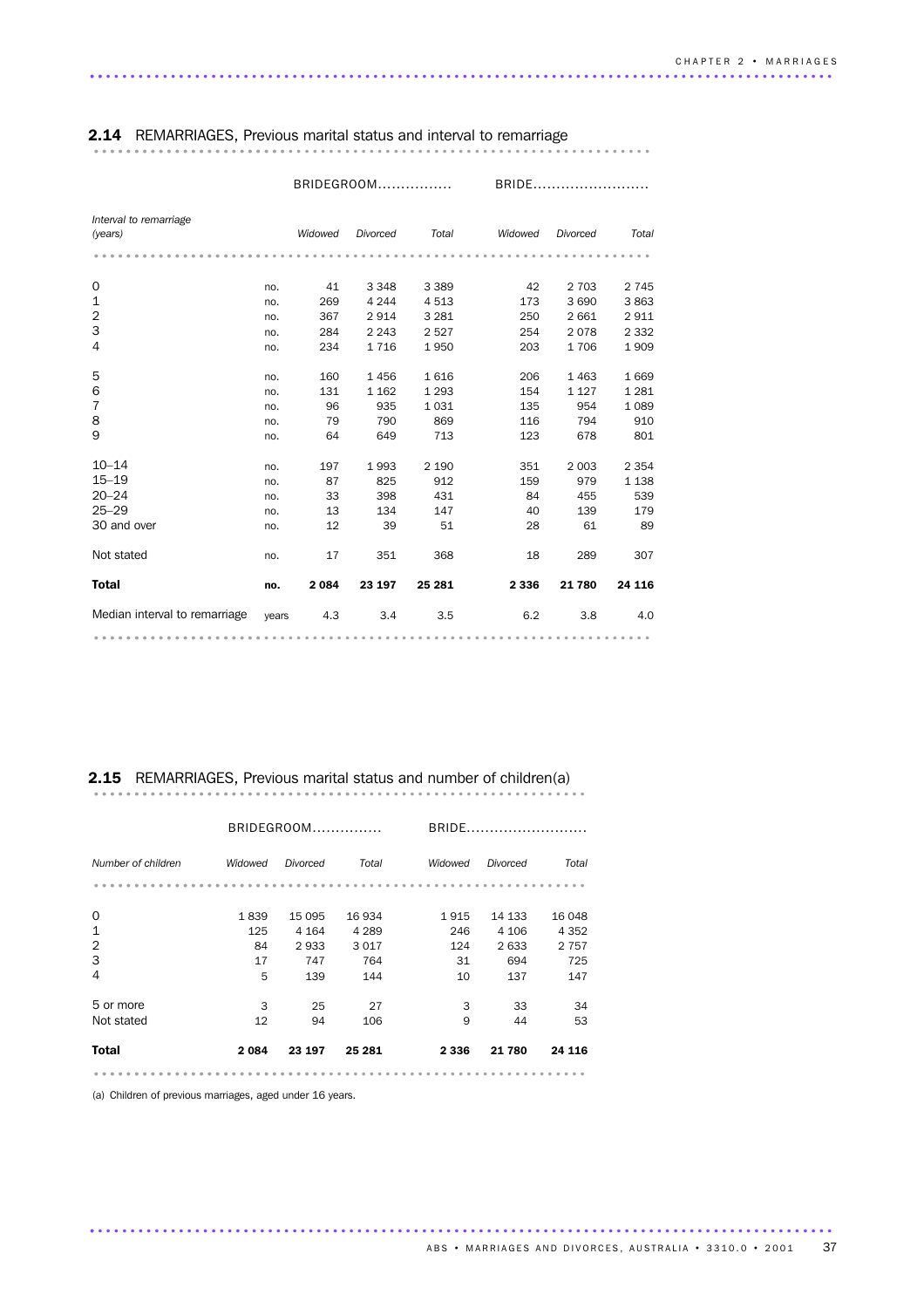### 2.16 PREVIOUS MARITAL STATUS, Category of celebrant, Number registered ...................................................................................... .......

|                             |     | BRIDEGROOM       |         |          |         | <b>BRIDE</b>     |         |                 |              |  |
|-----------------------------|-----|------------------|---------|----------|---------|------------------|---------|-----------------|--------------|--|
|                             |     | Never<br>married | Widowed | Divorced | Total   | Never<br>married | Widowed | <b>Divorced</b> | <b>Total</b> |  |
|                             |     |                  |         |          |         |                  |         |                 |              |  |
| Ministers of religion(a)    |     |                  |         |          |         |                  |         |                 |              |  |
| <b>Buddhism</b>             | no. | 43               |         | 14       | 57      | 48               |         | 8               | 57           |  |
| Christianity                |     |                  |         |          |         |                  |         |                 |              |  |
| Anglican                    | no. | 8 3 5 4          | 179     | 1581     | 10 114  | 8 7 6 3          | 160     | 1 1 9 1         | 10 114       |  |
| <b>Baptist</b>              | no. | 1427             | 63      | 397      | 1887    | 1447             | 67      | 373             | 1887         |  |
| Catholic                    | no. | 15 604           | 188     | 573      | 16 3 65 | 15 685           | 195     | 485             | 16 3 65      |  |
| <b>Churches of Christ</b>   | no. | 729              | 32      | 249      | 1 0 1 0 | 770              | 28      | 212             | 1010         |  |
| Jehovah's Witnesses         | no. | 372              | 14      | 63       | 449     | 374              | 8       | 67              | 449          |  |
| Latter Day Saints           | no. | 338              | 11      | 105      | 454     | 333              | 15      | 106             | 454          |  |
| Lutheran                    | no. | 733              | 20      | 172      | 925     | 744              | 25      | 156             | 925          |  |
| Orthodox                    | no. | 2 2 9 3          | 13      | 321      | 2 6 2 7 | 2 3 6 2          | 16      | 249             | 2627         |  |
| Pentecostal                 | no. | 1492             | 46      | 462      | 2 0 0 0 | 1512             | 40      | 448             | 2 0 0 0      |  |
| Presbyterian and Reformed   | no. | 910              | 24      | 197      | 1 1 3 1 | 941              | 21      | 169             | 1 1 3 1      |  |
| <b>Salvation Army</b>       | no. | 411              | 32      | 172      | 615     | 401              | 28      | 186             | 615          |  |
| Seventh-day Adventist       | no. | 240              | 17      | 65       | 322     | 241              | 14      | 67              | 322          |  |
| <b>Uniting Church</b>       | no. | 4 3 2 3          | 146     | 1 1 9 0  | 5659    | 4514             | 150     | 995             | 5659         |  |
| Other Christian groups      | no. | 1858             | 62      | 529      | 2 4 4 9 | 1883             | 61      | 505             | 2 4 4 9      |  |
| <b>Total Christian</b>      | no. | 39 0 84          | 847     | 6076     | 46 007  | 39 970           | 828     | 5 2 0 9         | 46 007       |  |
| Islam                       | no. | 1 1 3 4          | 11      | 172      | 1317    | 1 1 3 0          | 14      | 173             | 1317         |  |
| Judaism                     | no. | 268              | 6       | 42       | 316     | 276              | 8       | 32              | 316          |  |
| Other religious groups      | no. | 483              | 15      | 177      | 675     | 490              | 21      | 164             | 675          |  |
| Total ministers of religion | no. | 41 012           | 879     | 6481     | 48 372  | 41914            | 872     | 5 5 8 6         | 48 372       |  |
| <b>Civil celebrants</b>     |     |                  |         |          |         |                  |         |                 |              |  |
| Official registrars         | no. | 4 7 5 4          | 188     | 2 3 9 4  | 7 3 3 6 | 4 7 6 1          | 210     | 2 3 6 5         | 7 3 3 6      |  |
| Other civil celebrants      | no. | 32 083           | 1017    | 14 3 22  | 47 422  | 32 339           | 1 2 5 4 | 13829           | 47 422       |  |
| Total civil celebrants      | no. | 36837            | 1 2 0 5 | 16716    | 54 758  | 37 100           | 1464    | 16 194          | 54 758       |  |
| <b>All celebrants</b>       | no. | 77849            | 2 0 8 4 | 23 197   | 103 130 | 79 014           | 2 3 3 6 | 21 780          | 103 130      |  |
|                             |     |                  |         |          |         |                  |         |                 |              |  |

(a) Registers of ministers of religion are maintained by states and territories under the authority of the *Marriage Act 1961*. Data on religious marriage rites are classified to the *Australian Standard Classification of Religious Groups, 1996* (ASCRG, cat. no. 1266.0).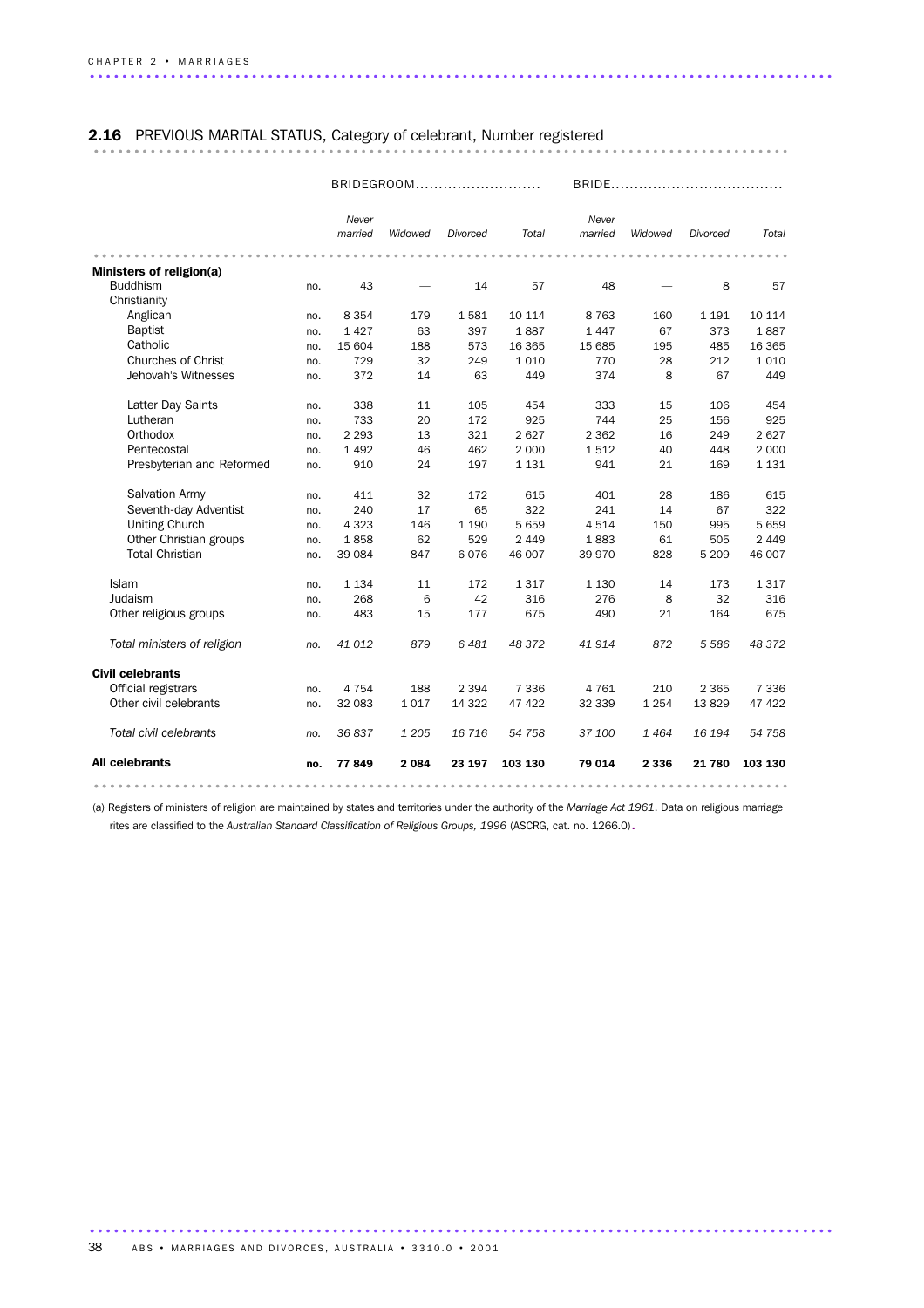### 2.17 PREVIOUS MARITAL STATUS, Category of celebrant, Proportion ...................................................................................... ......

|                                             |      |                  |         | BRIDEGROOM |       |                  |         |                 |       |
|---------------------------------------------|------|------------------|---------|------------|-------|------------------|---------|-----------------|-------|
|                                             |      | Never<br>married | Widowed | Divorced   | Total | Never<br>married | Widowed | <b>Divorced</b> | Total |
|                                             |      |                  |         |            |       |                  |         |                 |       |
| Ministers of religion(a)<br><b>Buddhism</b> | %    | 0.1              |         |            | 0.1   |                  |         |                 |       |
| Christianity                                |      |                  |         | 0.1        |       | 0.1              |         |                 | 0.1   |
| Anglican                                    | $\%$ | 10.7             | 8.6     | 6.8        | 9.8   | 11.1             | 6.8     | 5.5             | 9.8   |
| <b>Baptist</b>                              | %    | 1.8              | 3.0     | 1.7        | 1.8   | 1.8              | 2.9     | 1.7             | 1.8   |
| Catholic                                    | %    | 20.0             | 9.0     | 2.5        | 15.9  | 19.9             | 8.3     | 2.2             | 15.9  |
| <b>Churches of Christ</b>                   | %    | 0.9              | 1.5     | 1.1        | 1.0   | 1.0              | 1.2     | 1.0             | 1.0   |
| Jehovah's Witnesses                         | %    | 0.5              | 0.7     | 0.3        | 0.4   | 0.5              | 0.3     | 0.3             | 0.4   |
|                                             |      |                  |         |            |       |                  |         |                 |       |
| Latter Day Saints                           | $\%$ | 0.4              | 0.5     | 0.5        | 0.4   | 0.4              | 0.6     | 0.5             | 0.4   |
| Lutheran                                    | %    | 0.9              | 1.0     | 0.7        | 0.9   | 0.9              | 1.1     | 0.7             | 0.9   |
| Orthodox                                    | $\%$ | 2.9              | 0.6     | 1.4        | 2.5   | 3.0              | 0.7     | 1.1             | 2.5   |
| Pentecostal                                 | $\%$ | 1.9              | 2.2     | 2.0        | 1.9   | 1.9              | 1.7     | 2.1             | 1.9   |
| Presbyterian and Reformed                   | %    | 1.2              | 1.2     | 0.8        | 1.1   | 1.2              | 0.9     | 0.8             | 1.1   |
| Salvation Army                              | %    | 0.5              | 1.5     | 0.7        | 0.6   | 0.5              | 1.2     | 0.9             | 0.6   |
| Seventh-day Adventist                       | %    | 0.3              | 0.8     | 0.3        | 0.3   | 0.3              | 0.6     | 0.3             | 0.3   |
| <b>Uniting Church</b>                       | %    | 5.6              | 7.0     | 5.1        | 5.5   | 5.7              | 6.4     | 4.6             | 5.5   |
| Other Christian groups                      | %    | 2.4              | 3.0     | 2.3        | 2.4   | 2.4              | 2.6     | 2.3             | 2.4   |
| <b>Total Christian</b>                      | %    | 50.2             | 40.6    | 26.2       | 44.6  | 50.6             | 35.4    | 23.9            | 44.6  |
| Islam                                       | %    | 1.5              | 0.5     | 0.7        | 1.3   | 1.4              | 0.6     | 0.8             | 1.3   |
| Judaism                                     | %    | 0.3              | 0.3     | 0.2        | 0.3   | 0.3              | 0.3     | 0.1             | 0.3   |
| Other religious groups                      | %    | 0.6              | 0.7     | 0.8        | 0.7   | 0.6              | 0.9     | 0.8             | 0.7   |
| Total ministers of religion                 | %    | 52.7             | 42.2    | 27.9       | 46.9  | 53.0             | 37.3    | 25.6            | 46.9  |
| <b>Civil celebrants</b>                     |      |                  |         |            |       |                  |         |                 |       |
| Official registrars                         | %    | 6.1              | 9.0     | 10.3       | 7.1   | 6.0              | 9.0     | 10.9            | 7.1   |
| Other civil celebrants                      | %    | 41.2             | 48.8    | 61.7       | 46.0  | 40.9             | 53.7    | 63.5            | 46.0  |
| Total civil celebrants                      | %    | 47.3             | 57.8    | 72.1       | 53.1  | 47.0             | 62.7    | 74.4            | 53.1  |
| <b>All celebrants</b>                       | %    | 100.0            | 100.0   | 100.0      | 100.0 | 100.0            | 100.0   | 100.0           | 100.0 |
|                                             |      |                  |         |            |       |                  |         |                 |       |

(a) Registers of ministers of religion are maintained by states and territories under the authority of the *Marriage Act 1961*. Data on religious marriage rites are classified to the *Australian Standard Classification of Religious Groups, 1996* (ASCRG, cat. no. 1266.0).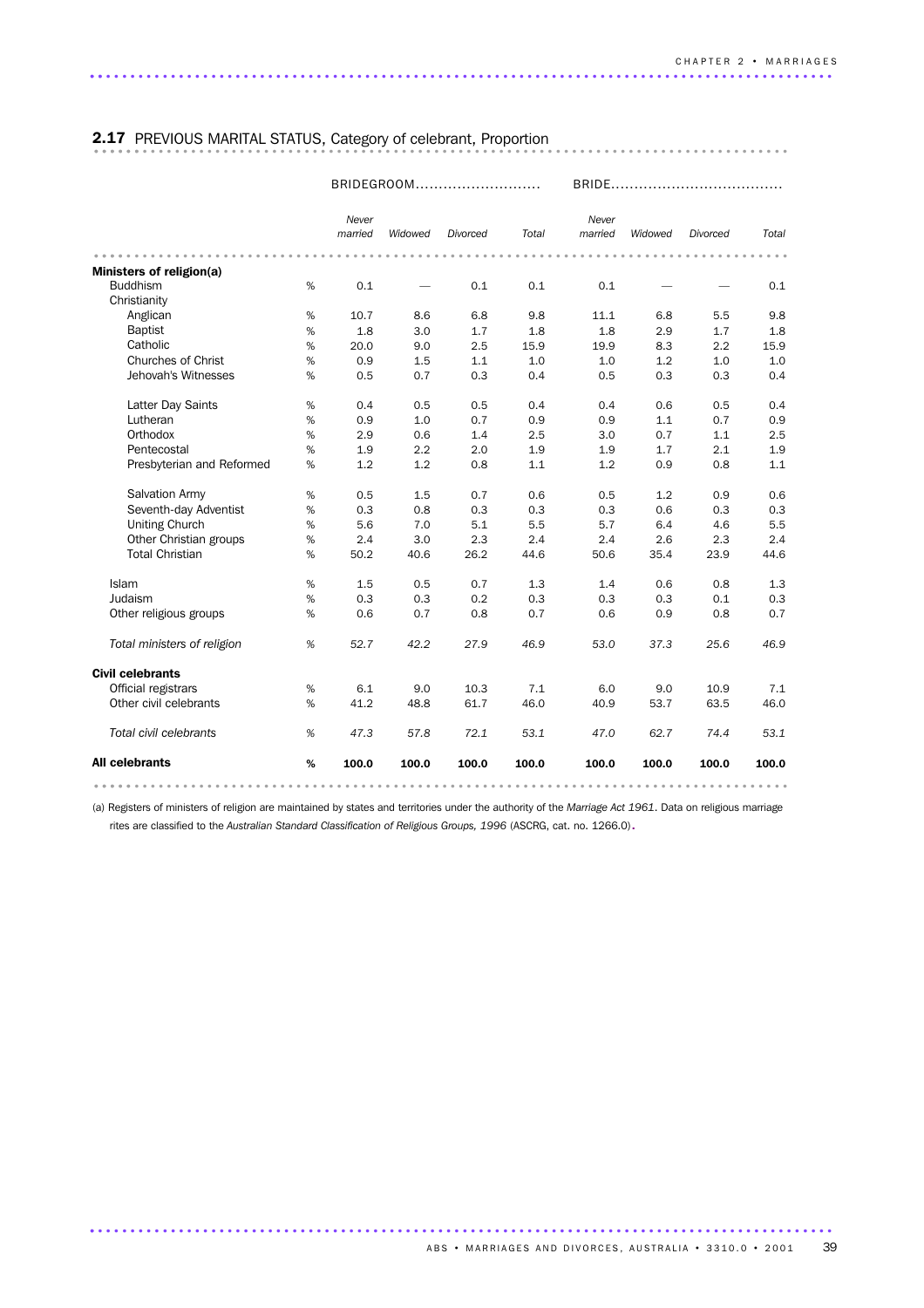# 2.18 SUMMARY(a), States and territories ..................................................................................... ........

|                                                 |      | <b>NSW</b> | Vic.    | Qld           | <b>SA</b> | <b>WA</b> | Tas.    | NT   | <b>ACT</b> | Aust.   |
|-------------------------------------------------|------|------------|---------|---------------|-----------|-----------|---------|------|------------|---------|
|                                                 |      |            |         | ALL MARRIAGES |           |           |         |      |            |         |
| <b>Marriages registered</b>                     | no.  | 36 109     | 24 953  | 20 314        | 7434      | 9785      | 2 1 8 2 | 781  | 1572       | 103 130 |
| Crude marriage rate                             | rate | 5.5        | 5.2     | 5.6           | 4.9       | 5.1       | 4.6     | 3.9  | 4.9        | 5.3     |
| Previous marital status                         |      |            |         |               |           |           |         |      |            |         |
| First marriage both partners                    | no.  | 24 7 28    | 17 292  | 13 000        | 4 8 0 4   | 6 2 7 3   | 1 3 3 7 | 493  | 1 0 6 0    | 68 987  |
| First marriage one partner                      | no.  | 6497       | 4 3 4 4 | 3865          | 1 3 6 7   | 1937      | 437     | 164  | 278        | 18889   |
| Remarriage both partners                        | no.  | 4884       | 3 3 1 7 | 3449          | 1 2 6 3   | 1575      | 408     | 124  | 234        | 15 254  |
| Marriages performed by<br>Ministers of religion |      |            |         |               |           |           |         |      |            |         |
| Number                                          | no.  | 18 193     | 12 112  | 8 6 6 5       | 3670      | 3841      | 913     | 214  | 764        | 48 372  |
| Proportion                                      | %    | 50.4       | 48.5    | 42.7          | 49.4      | 39.3      | 41.8    | 27.4 | 48.6       | 46.9    |
| Civil celebrants                                |      |            |         |               |           |           |         |      |            |         |
| Number                                          | no.  | 17916      | 12841   | 11 649        | 3 7 6 4   | 5944      | 1 2 6 9 | 567  | 808        | 54 758  |
| Proportion                                      | %    | 49.6       | 51.5    | 57.3          | 50.6      | 60.7      | 58.2    | 72.6 | 51.4       | 53.1    |
|                                                 |      |            |         |               |           |           |         |      |            |         |

(a) See Glossary for definitions of terms used.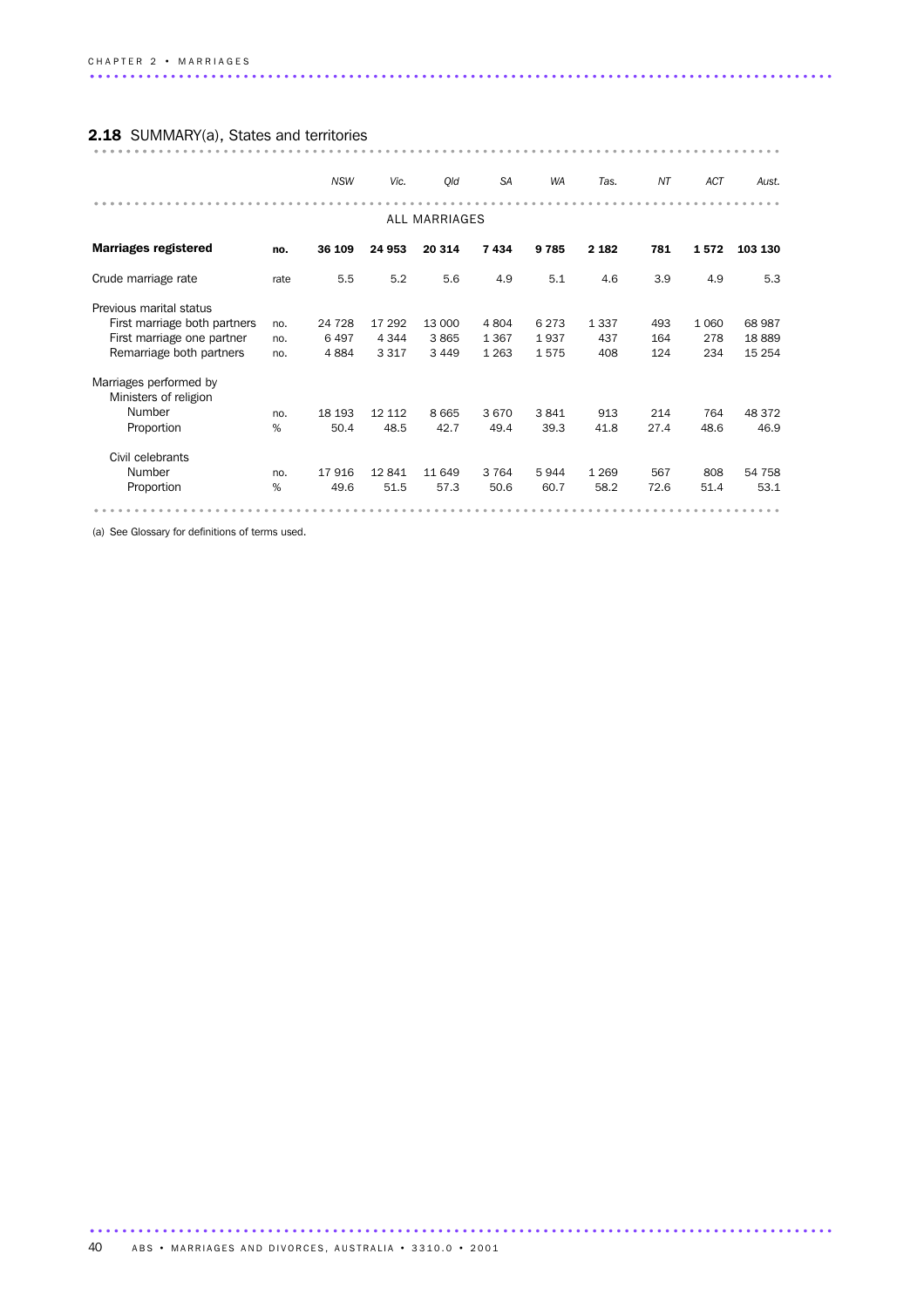### 2.18 SUMMARY(a), States and territories *continued* .................................................................................... .

|                                |       | <b>NSW</b> | Vic.    | Qld               | SA      | WA      | Tas.       | ΝT         | ACT        | Aust.         |
|--------------------------------|-------|------------|---------|-------------------|---------|---------|------------|------------|------------|---------------|
|                                |       |            |         |                   |         |         |            |            |            |               |
|                                |       |            |         | <b>BRIDEGROOM</b> |         |         |            |            |            |               |
| Age-specific marriage rates(b) |       |            |         |                   |         |         |            |            |            |               |
| Age group (years)              |       |            |         |                   |         |         |            |            |            |               |
| 19 and under                   | rate  | 1.0        | 0.7     | 1.0               | 0.5     | 0.8     | 0.7        | 0.5        | 1.0        | 0.9           |
| $20 - 24$                      | rate  | 24.2       | 18.8    | 24.8              | 21.1    | 18.7    | 21.9       | 12.2       | 17.7       | 21.8          |
| $25 - 29$                      | rate  | 49.6       | 48.4    | 47.9              | 45.6    | 41.7    | 43.3       | 21.2       | 41.0       | 47.2          |
| $30 - 34$                      | rate  | 30.9       | 31.4    | 31.7              | 29.3    | 30.1    | 28.9       | 17.3       | 25.2       | 30.6          |
| $35 - 39$                      | rate  | 16.5       | 16.0    | 17.2              | 14.7    | 16.4    | 16.0       | 12.3       | 13.8       | 16.2          |
| $40 - 44$                      | rate  | 9.9        | 9.0     | 10.8              | 8.4     | 10.0    | 10.3       | 9.5        | 7.1        | 9.7           |
| $45 - 49$                      | rate  | 6.6        | 6.6     | 7.5               | 7.0     | 7.3     | 7.3        | 7.5        | 6.3        | 6.9           |
| 50 and over                    | rate  | 3.1        | 2.8     | 3.9               | 3.3     | 3.6     | 3.2        | 3.5        | 3.8        | 3.3           |
| Marital status at marriage     |       |            |         |                   |         |         |            |            |            |               |
| Never married                  | no.   | 27 781     | 19 303  | 14 843            | 5 4 6 5 | 7 1 7 6 | 1547       | 566        | 1 1 6 8    | 77849         |
| Widowed                        | no.   | 654        | 500     | 420               | 195     | 206     | 63         | 11         | 35         | 2 0 8 4       |
| <b>Divorced</b>                | no.   | 7674       | 5 1 5 0 | 5 0 5 1           | 1774    | 2 4 0 3 | 572        | 204        | 369        | 23 197        |
| Total                          | no.   | 36 109     | 24 953  | 20 314            | 7434    | 9785    | 2 1 8 2    | 781        |            | 1 572 103 130 |
| Median age at marriage         |       |            |         |                   |         |         |            |            |            |               |
| Never married                  | years | 28.6       | 28.9    | 28.5              | 28.7    | 29.0    | 28.7       | 29.5       | 28.1       | 28.7          |
| Widowed                        | years | 62.4       | 61.5    | 62.1              | 61.9    | 61.3    | $(c)$ n.p. | $(c)$ n.p. | $(c)$ n.p. | 61.9          |
| <b>Divorced</b>                | years | 42.7       | 42.7    | 43.3              | 44.0    | 43.4    | 43.6       | 44.1       | 42.8       | 43.1          |
| Total                          | years | 30.3       | 30.5    | 30.6              | 30.8    | 31.3    | 31.2       | 32.1       | 30.1       | 30.6          |
|                                |       |            |         |                   |         |         |            |            |            |               |
|                                |       |            |         | <b>BRIDE</b>      |         |         |            |            |            |               |
|                                |       |            |         |                   |         |         |            |            |            |               |
| Age-specific marriage rates(b) |       |            |         |                   |         |         |            |            |            |               |
| Age group (years)              |       |            |         |                   |         |         |            |            |            |               |
| 19 and under                   | rate  | 5.5        | 3.5     | 4.2               | 3.0     | 3.1     | 3.0        | 3.0        | 3.3        | 4.2           |
| $20 - 24$                      | rate  | 41.0       | 32.9    | 39.8              | 37.2    | 33.3    | 36.7       | 21.1       | 28.7       | 37.1          |
| $25 - 29$                      | rate  | 49.3       | 48.7    | 48.7              | 48.5    | 46.0    | 44.2       | 22.8       | 39.1       | 48.0          |
| $30 - 34$                      | rate  | 25.6       | 25.6    | 25.9              | 23.4    | 25.5    | 23.6       | 18.3       | 21.7       | 25.3          |
| $35 - 39$                      | rate  | 11.9       | 11.7    | 12.3              | 12.1    | 12.4    | 11.4       | 10.8       | 11.2       | 12.0          |
| $40 - 44$                      | rate  | 7.5        | 6.6     | 8.1               | 6.8     | 7.8     | 6.9        | 6.8        | 5.7        | 7.3           |
| $45 - 49$                      | rate  | 5.5        | 5.1     | 6.3               | 6.0     | 5.8     | 6.3        | 5.0        | 4.5        | 5.6           |
| 50 and over                    | rate  | 1.6        | 1.6     | 2.3               | 1.9     | 2.1     | 1.9        | 2.8        | 2.0        | 1.8           |
| Marital status at marriage     |       |            |         |                   |         |         |            |            |            |               |
| Never married                  | no.   | 28 172     | 19625   | 15 0 22           | 5 5 1 0 | 7 3 0 7 | 1564       | 584        | 1 2 3 0    | 79 014        |
| Widowed                        | no.   | 712        | 502     | 522               | 229     | 243     | 81         | 19         | 28         | 2 3 3 6       |
| Divorced                       | no.   | 7 2 2 5    | 4826    | 4 7 7 0           | 1695    | 2 2 3 5 | 537        | 178        | 314        | 21 780        |
| Total                          | no.   | 36 109     | 24 953  | 20 314            | 7 4 3 4 | 9785    | 2 1 8 2    | 781        |            | 1 572 103 130 |
| Median age at marriage         |       |            |         |                   |         |         |            |            |            |               |
| Never married                  | years | 26.7       | 27.3    | 26.6              | 26.8    | 27.1    | 26.7       | 27.9       | 26.9       | 26.9          |
| Widowed                        | years | 53.7       | 54.5    | 54.6              | 57.6    | 52.4    | $(c)$ n.p. | $(c)$ n.p. | $(c)$ n.p. | 54.4          |
| <b>Divorced</b>                | years | 39.0       | 39.4    | 39.6              | 40.1    | 39.9    | 40.1       | 38.9       | 40.2       | 39.5          |
| Total                          | years | 28.3       | 28.7    | 28.6              | 28.7    | 29.0    | 29.0       | 29.9       | 28.3       | 28.6          |
|                                |       |            |         |                   |         |         |            |            |            |               |
|                                |       |            |         |                   |         |         |            |            |            |               |

n.p. not available for publication but included in totals where applicable, unless otherwise indicated

(a) See Glossary for definitions of terms used.

(b) Per 1,000 males or females, respectively, at 30 June. Males and females under 15 years are excluded from the population.

............................................................................................ .

(c) Not statistically reliable due to the small numbers involved.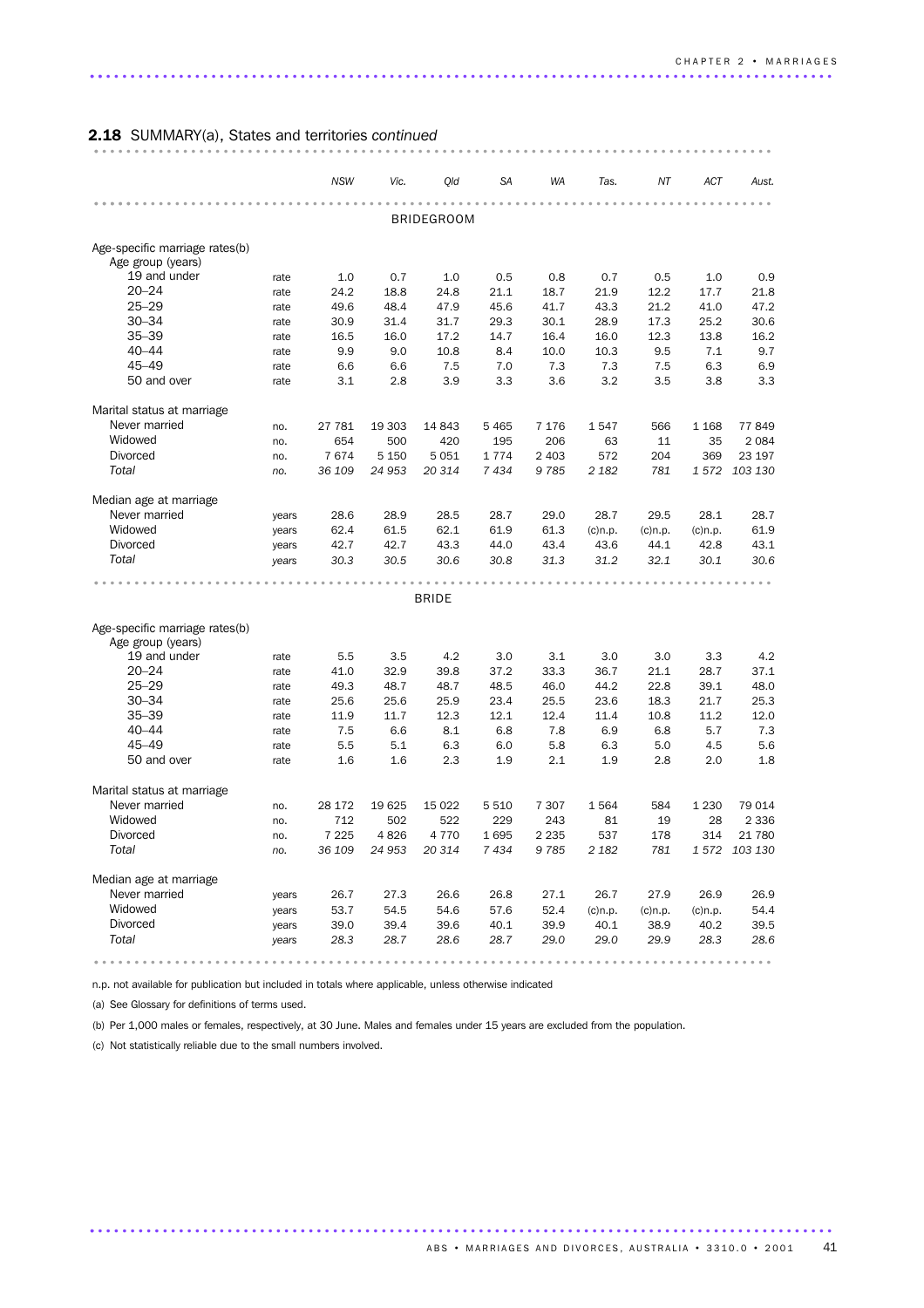#### 2.19 MARRIAGES REGISTERED

|--|--|--|--|

| Selected<br>years | <b>NSW</b> | Vic.    | Old     | <b>SA</b> | <b>WA</b> | Tas.    | ΝT  | ACT  | Aust.   |
|-------------------|------------|---------|---------|-----------|-----------|---------|-----|------|---------|
|                   |            |         |         |           |           |         |     |      |         |
| 1981              | 40 679     | 28 648  | 18 305  | 10 25 2   | 10 111    | 3515    | 719 | 1676 | 113 905 |
| 1986              | 41 319     | 29 390  | 18 030  | 9878      | 10 379    | 3 3 0 2 | 759 | 1856 | 114 913 |
| 1991              | 39 594     | 28 535  | 19844   | 9 3 9 2   | 10 659    | 3 0 6 9 | 890 | 1886 | 113869  |
| 1996              | 35 716     | 26 0 74 | 20 913  | 8011      | 10 294    | 2654    | 787 | 1654 | 106 103 |
| 1997              | 36 679     | 25 45 6 | 20 868  | 7945      | 10 456    | 2672    | 786 | 1873 | 106 735 |
| 1998              | 39 136     | 26 372  | 21 257  | 8022      | 10 705    | 2 5 9 9 | 815 | 1692 | 110 598 |
| 1999              | 41 0 16    | 27 252  | 22 4 16 | 8 2 3 7   | 10 197    | 2 4 9 9 | 885 | 1814 | 114 316 |
| 2000              | 39 323     | 26852   | 22 842  | 8 2 2 7   | 11 000    | 2 5 8 9 | 861 | 1735 | 113 429 |
| 2001              | 36 109     | 24 953  | 20 314  | 7434      | 9 7 8 5   | 2 1 8 2 | 781 | 1572 | 103 130 |
|                   |            |         |         |           |           |         |     |      |         |

# 2.20 CRUDE MARRIAGE RATES(a) ................................................................... ..........................

| Selected<br>years | <b>NSW</b> | Vic. | Qld | <b>SA</b> | <b>WA</b> | Tas. | ΝT  | ACT | Aust. |
|-------------------|------------|------|-----|-----------|-----------|------|-----|-----|-------|
|                   |            |      |     |           |           |      |     |     |       |
| 1981              | 7.8        | 7.3  | 7.8 | 7.8       | 7.8       | 8.2  | 5.8 | 7.4 | 7.6   |
| 1986              | 7.5        | 7.1  | 6.9 | 7.1       | 7.1       | 7.4  | 4.9 | 7.2 | 7.2   |
| 1991              | 6.7        | 6.5  | 6.7 | 6.5       | 6.5       | 6.6  | 5.4 | 6.5 | 6.6   |
| 1996              | 5.8        | 5.7  | 6.3 | 5.4       | 5.8       | 5.6  | 4.3 | 5.4 | 5.8   |
| 1997              | 5.8        | 5.5  | 6.1 | 5.4       | 5.8       | 5.6  | 4.2 | 6.0 | 5.8   |
| 1998              | 6.2        | 5.7  | 6.2 | 5.4       | 5.8       | 5.5  | 4.3 | 5.5 | 5.9   |
| 1999              | 6.4        | 5.8  | 6.4 | 5.5       | 5.5       | 5.3  | 4.6 | 5.8 | 6.0   |
| 2000              | 6.1        | 5.6  | 6.4 | 5.5       | 5.8       | 5.5  | 4.4 | 5.6 | 5.9   |
| 2001              | 5.5        | 5.2  | 5.6 | 4.9       | 5.1       | 4.6  | 3.9 | 4.9 | 5.3   |
|                   |            |      |     |           |           |      |     |     |       |

(a) Per 1,000 population.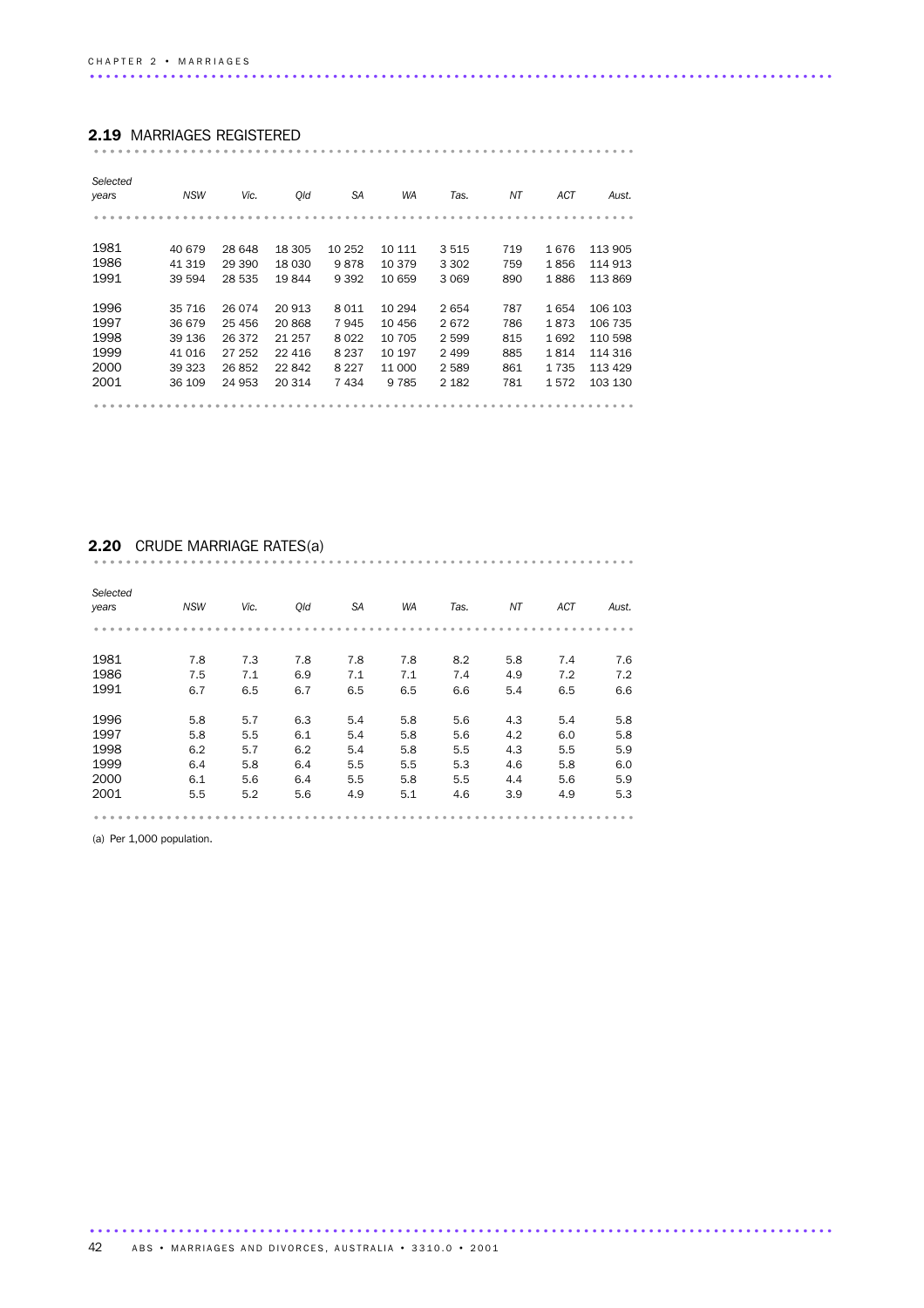#### *Marital status of bride NSW Vic. Qld SA WA Tas. NT ACT Aust.* ...................................................................... ................... BRIDEGROOM — NEVER MARRIED Never married 24 728 17 292 13 000 4 804 6 273 1 337 493 1 060 68 987<br>Widowed 143 101 89 35 48 15 4 – 435 Widowed 143 101 89 35 48 15 4 — 435<br>Divorced 2910 1910 1754 626 855 195 69 108 8427 Divorced 2 910 1 910 1 754 626 855 195 69 108 8 427 *Total 27 781 19 303 14 843 5 465 7 176 1 547 566 1 168 77 849* ...................................................................... ........... BRIDEGROOM — WIDOWED Never married 105 80 66 24 29 9 - 3 316<br>Widowed 215 158 143 71 69 27 7 13 703 Widowed 215 158 143 71 69 27 7 13 703 Divorced 334 262 211 100 108 27 3 20 1 065 *Total 654 500 420 195 206 63 11 35 2 084* ...................................................................... . BRIDEGROOM — DIVORCED Never married 3 339 2 253 1 956 682 1 005 2 18 90 168 9 711<br>Widowed 3 354 243 290 123 126 20 0 Widowed 354 243 290 123 126 39 8 15 1 198 Divorced 3 981 2 654 2 805 969 1 272 315 106 186 12 288 *Total 7 674 5 150 5 051 1 774 2 403 572 204 369 23 197* ...................................................................... . BRIDEGROOM — TOTAL Never married 28 172 19 625 15 022 5 510 7 307 1 564 584 1 230 79 014<br>Widowed 712 502 522 229 243 81 19 28 2 336<br>Divorced 7 225 4 826 4 770 1 695 2 235 537 178 314 21 780 Widowed 712 502 522 229 243 81 19 28 2 336 Divorced 7 225 4 826 4 770 1 695 2 235 537 178 314 21 780 Total 36 109 24 953 20 314 7 434 9 785 2 182 781 1 572 103 130 ...................................................................... ...............

### 2.21 PREVIOUS MARITAL STATUS ...................................................................... .......................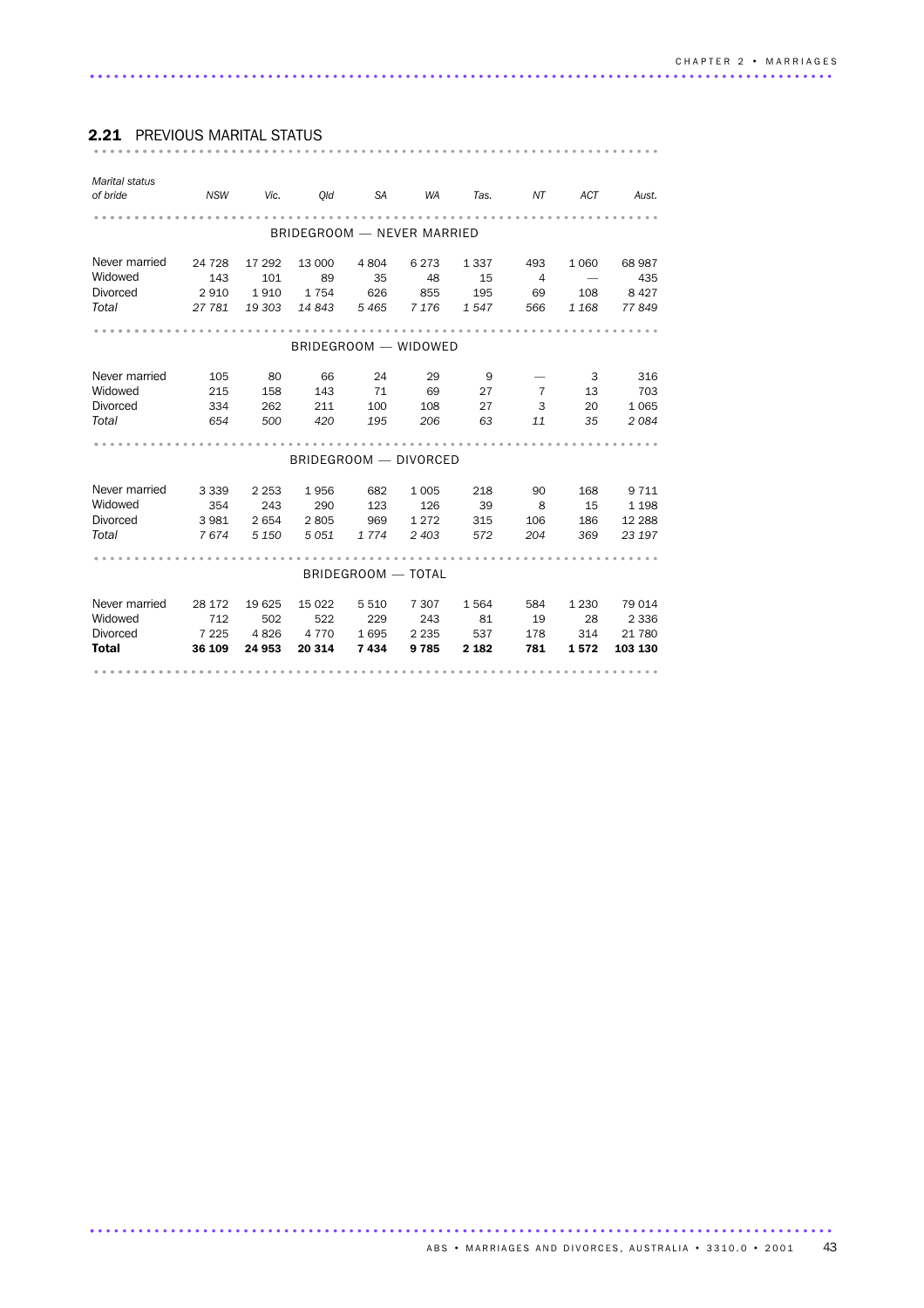### 2.22 CATEGORY OF CELEBRANT, Number registered ................................................................................... ..........

|                             |     | <b>NSW</b> | Vic.    | Old                      | <b>SA</b>                | <b>WA</b> | Tas.    | NΤ                       | <b>ACT</b>               | Aust.        |
|-----------------------------|-----|------------|---------|--------------------------|--------------------------|-----------|---------|--------------------------|--------------------------|--------------|
|                             |     |            |         |                          |                          |           |         |                          |                          |              |
| Ministers of religion(a)    |     |            |         |                          |                          |           |         |                          |                          |              |
| <b>Buddhism</b>             | no. | 20         | 6       | 16                       |                          | 9         |         |                          | 5                        | 57           |
| Christianity                |     |            |         |                          |                          |           |         |                          |                          |              |
| Anglican                    | no. | 4 2 9 9    | 2 0 6 3 | 1 7 1 4                  | 611                      | 933       | 274     | 28                       | 192                      | 10 114       |
| <b>Baptist</b>              | no. | 588        | 392     | 483                      | 156                      | 161       | 73      | 16                       | 18                       | 1887         |
| Catholic                    | no. | 6 2 6 3    | 4 6 8 5 | 2 4 9 0                  | 1026                     | 1 3 3 0   | 213     | 61                       | 297                      | 16 3 65      |
| <b>Churches of Christ</b>   | no. | 198        | 280     | 213                      | 120                      | 163       | 26      | 3                        | 8                        | 1010         |
| Jehovah's Witnesses         | no. | 111        | 98      | 126                      | 35                       | 67        | 6       | 3                        | 5                        | 449          |
| Latter Day Saints           | no. | 206        | 77      | 69                       | 27                       | 54        | 13      | $\overline{\phantom{0}}$ | $\overline{7}$           | 454          |
| Lutheran                    | no. | 78         | 144     | 294                      | 343                      | 49        | 5       | 3                        | 9                        | 925          |
| Orthodox                    | no. | 1051       | 1 1 6 4 | 116                      | 171                      | 86        | 3       | 18                       | 18                       | 2627         |
| Pentecostal                 | no. | 584        | 395     | 592                      | 172                      | 153       | 61      | 14                       | 29                       | 2 0 0 0      |
| Presbyterian and Reformed   | no. | 560        | 199     | 241                      | 16                       | 51        | 22      | $\overline{\phantom{0}}$ | 42                       | 1 1 3 1      |
| Salvation Army              | no. | 200        | 116     | 138                      | 50                       | 70        | 14      | 10                       | 17                       | 615          |
| Seventh-day Adventist       | no. | 129        | 61      | 79                       | 12                       | 31        | 6       | 3                        | $\overline{\phantom{0}}$ | 322          |
| <b>Uniting Church</b>       | no. | 1918       | 1 3 5 5 | 1 1 6 3                  | 741                      | 294       | 94      | 38                       | 56                       | 5659         |
| Other Christian groups      | no. | 740        | 384     | 772                      | 134                      | 271       | 86      | 20                       | 42                       | 2 4 4 9      |
| <b>Total Christian</b>      | no. | 16 9 25    | 11 4 13 | 8 4 9 0                  | 3614                     | 3 7 1 3   | 896     | 214                      | 742                      | 46 007       |
| Islam                       | no. | 840        | 322     | 47                       | 23                       | 73        | 3       |                          | 9                        | 1 3 1 7      |
| Judaism                     | no. | 122        | 179     | $\overline{\phantom{0}}$ | $\overline{\phantom{0}}$ | 12        |         |                          | 3                        | 316          |
| Other religious groups      | no. | 286        | 192     | 110                      | 32                       | 34        | 14      |                          | $\overline{7}$           | 675          |
| Total ministers of religion | no. | 18 193     | 12 112  | 8665                     | 3670                     | 3841      | 913     | 214                      | 764                      | 48 372       |
| <b>Civil celebrants</b>     |     |            |         |                          |                          |           |         |                          |                          |              |
| Official registrars         | no. | 2 3 6 6    | 2 1 8 6 | 1 3 8 2                  | 424                      | 780       | 81      | 116                      |                          | 7 3 3 6      |
| Other civil celebrants      | no. | 15 550     | 10 655  | 10 267                   | 3 3 4 0                  | 5 1 6 4   | 1 1 8 8 | 451                      | 807                      | 47 422       |
| Total civil celebrants      | no. | 17916      | 12841   | 11 649                   | 3 7 6 4                  | 5944      | 1 2 6 9 | 567                      | 808                      | 54 758       |
| <b>All celebrants</b>       | no. | 36 109     | 24 953  | 20 314                   | 7434                     | 9785      | 2 1 8 2 | 781                      |                          | 1572 103 130 |
|                             |     |            |         |                          |                          |           |         |                          |                          |              |

a) Registers of ministers of religion are maintained by states and territories under the authority of the *Marriage Act 1961*. Data on religious

............................................................................................ .

marriage rites are classified to the *Australian Standard Classification of Religious Groups, 1996* (ASCRG, cat. no. 1266.0).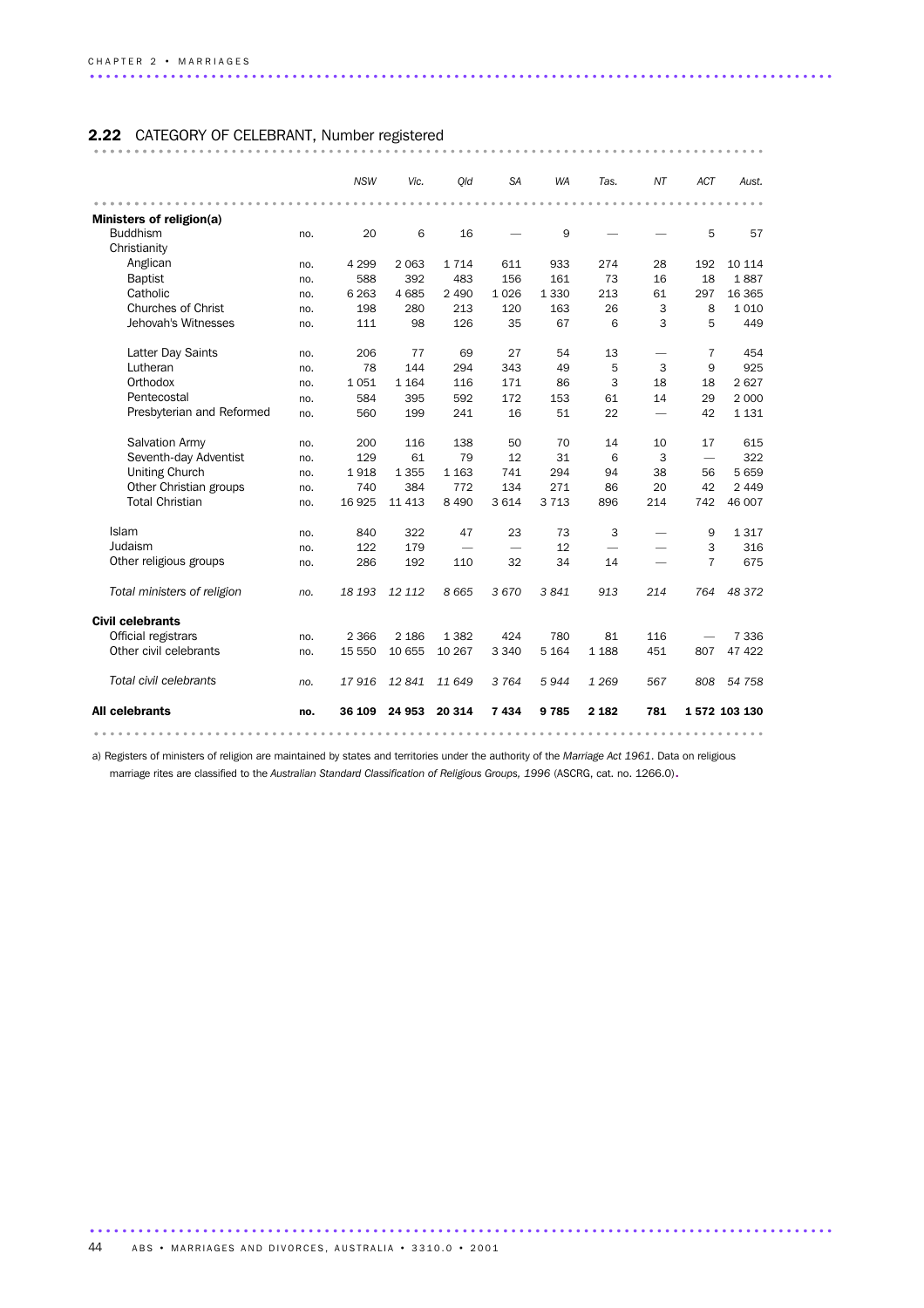### 2.23 CATEGORY OF CELEBRANT, Proportion ................................................................................... .........

|                             |      | <b>NSW</b> | Vic.  | Old                      | <b>SA</b> | <b>WA</b> | Tas.                     | NT                       | <b>ACT</b>               | Aust. |
|-----------------------------|------|------------|-------|--------------------------|-----------|-----------|--------------------------|--------------------------|--------------------------|-------|
|                             |      |            |       |                          |           |           |                          |                          |                          |       |
| Ministers of religion(a)    |      |            |       |                          |           |           |                          |                          |                          |       |
| <b>Buddhism</b>             | %    | 0.1        |       | 0.1                      |           | 0.1       |                          |                          | 0.3                      | 0.1   |
| Christianity                |      |            |       |                          |           |           |                          |                          |                          |       |
| Anglican                    | %    | 11.9       | 8.3   | 8.4                      | 8.2       | 9.5       | 12.6                     | 3.6                      | 12.2                     | 9.8   |
| <b>Baptist</b>              | %    | 1.6        | 1.6   | 2.4                      | 2.1       | 1.6       | 3.3                      | 2.0                      | 1.1                      | 1.8   |
| Catholic                    | %    | 17.3       | 18.8  | 12.3                     | 13.8      | 13.6      | 9.8                      | 7.8                      | 18.9                     | 15.9  |
| <b>Churches of Christ</b>   | %    | 0.5        | 1.1   | 1.0                      | 1.6       | 1.7       | 1.2                      | 0.4                      | 0.5                      | 1.0   |
| Jehovah's Witnesses         | %    | 0.3        | 0.4   | 0.6                      | 0.5       | 0.7       | 0.3                      | 0.4                      | 0.3                      | 0.4   |
| Latter Day Saints           | %    | 0.6        | 0.3   | 0.3                      | 0.4       | 0.6       | 0.6                      |                          | 0.4                      | 0.4   |
| Lutheran                    | %    | 0.2        | 0.6   | 1.4                      | 4.6       | 0.5       | 0.2                      | 0.4                      | 0.6                      | 0.9   |
| Orthodox                    | %    | 2.9        | 4.7   | 0.6                      | 2.3       | 0.9       | 0.1                      | 2.3                      | 1.1                      | 2.5   |
| Pentecostal                 | $\%$ | 1.6        | 1.6   | 2.9                      | 2.3       | 1.6       | 2.8                      | 1.8                      | 1.8                      | 1.9   |
| Presbyterian and Reformed   | %    | 1.6        | 0.8   | 1.2                      | 0.2       | 0.5       | 1.0                      |                          | 2.7                      | 1.1   |
| <b>Salvation Army</b>       | %    | 0.6        | 0.5   | 0.7                      | 0.7       | 0.7       | 0.6                      | 1.3                      | 1.1                      | 0.6   |
| Seventh-day Adventist       | %    | 0.4        | 0.2   | 0.4                      | 0.2       | 0.3       | 0.3                      | 0.4                      | $\overline{\phantom{0}}$ | 0.3   |
| <b>Uniting Church</b>       | $\%$ | 5.3        | 5.4   | 5.7                      | 10.0      | 3.0       | 4.3                      | 4.9                      | 3.6                      | 5.5   |
| Other Christian groups      | %    | 2.0        | 1.5   | 3.8                      | 1.8       | 2.8       | 3.9                      | 2.6                      | 2.7                      | 2.4   |
| <b>Total Christian</b>      | %    | 46.9       | 45.7  | 41.8                     | 48.6      | 37.9      | 41.1                     | 27.4                     | 47.2                     | 44.6  |
| Islam                       | %    | 2.3        | 1.3   | 0.2                      | 0.3       | 0.7       | 0.1                      |                          | 0.6                      | 1.3   |
| Judaism                     | %    | 0.3        | 0.7   | $\overline{\phantom{0}}$ |           | 0.1       | $\overline{\phantom{0}}$ |                          | 0.2                      | 0.3   |
| Other religious groups      | %    | 0.8        | 0.8   | 0.5                      | 0.4       | 0.3       | 0.6                      | $\overline{\phantom{0}}$ | 0.4                      | 0.7   |
| Total ministers of religion | %    | 50.4       | 48.5  | 42.7                     | 49.4      | 39.3      | 41.8                     | 27.4                     | 48.6                     | 46.9  |
| <b>Civil celebrants</b>     |      |            |       |                          |           |           |                          |                          |                          |       |
| Official registrars         | $\%$ | 6.6        | 8.8   | 6.8                      | 5.7       | 8.0       | 3.7                      | 14.9                     | 0.1                      | 7.1   |
| Other civil celebrants      | %    | 43.1       | 42.7  | 50.5                     | 44.9      | 52.8      | 54.4                     | 57.7                     | 51.3                     | 46.0  |
| Total civil celebrants      | %    | 49.6       | 51.5  | 57.3                     | 50.6      | 60.7      | 58.2                     | 72.6                     | 51.4                     | 53.1  |
| <b>All celebrants</b>       | %    | 100.0      | 100.0 | 100.0                    | 100.0     | 100.0     | 100.0                    | 100.0                    | 100.0                    | 100.0 |
|                             |      |            |       |                          |           |           |                          |                          |                          |       |

a) Registers of ministers of religion are maintained by states and territories under the authority of the *Marriage Act 1961*. Data on religious

............................................................................................ .

marriage rites are classified to the *Australian Standard Classification of Religious Groups, 1996* (ASCRG, cat. no. 1266.0).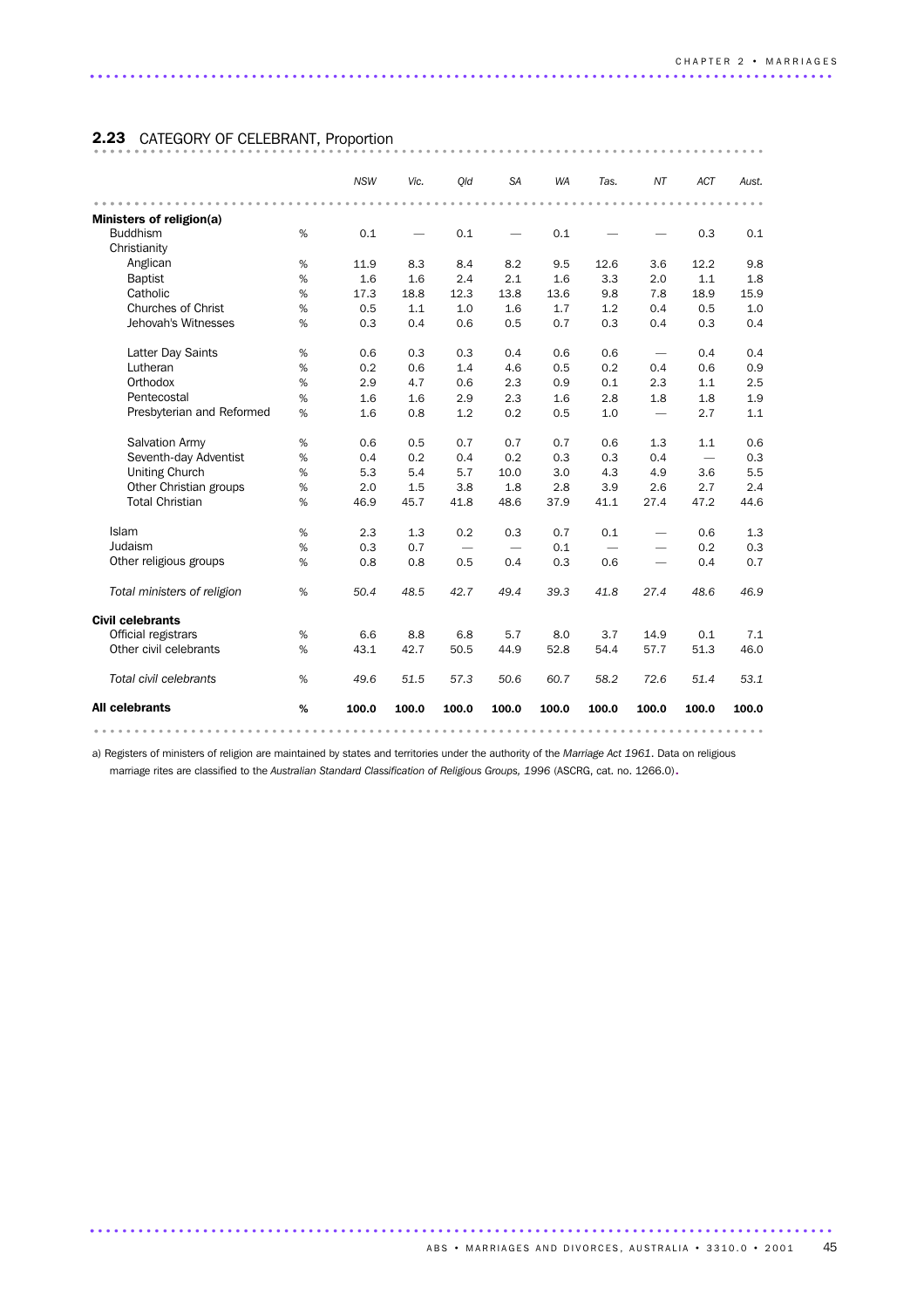### 2.24 COHABITATION PRIOR TO REGISTERED MARRIAGE, Summary(a), States and territories

|                                                 |      | <b>NSW</b> | Vic.    | Qld                  | <b>SA</b> | WA      | Tas.    | NT   | ACT     | Aust.    |
|-------------------------------------------------|------|------------|---------|----------------------|-----------|---------|---------|------|---------|----------|
|                                                 |      |            |         | <b>ALL MARRIAGES</b> |           |         |         |      |         |          |
| <b>Marriages registered</b>                     | no.  | 24 557     | 17 358  | 15935                | 5339      | 7543    | 1699    | 653  | 1 1 6 0 | 74 244   |
| Crude marriage rate                             | rate | 3.7        | 3.6     | 4.4                  | 3.5       | 4.0     | 3.6     | 3.3  | 3.6     | 3.8      |
| Previous marital status                         |      |            |         |                      |           |         |         |      |         |          |
| First marriage both partners                    | no.  | 15861      | 11 471  | 10 0 79              | 3 3 1 9   | 4694    | 1 0 3 3 | 416  | 766     | 47 639   |
| First marriage one partner                      | no.  | 4986       | 3 3 1 7 | 3 1 3 9              | 1075      | 1577    | 352     | 133  | 229     | 14 808   |
| Remarriage both partners                        | no.  | 3 7 1 0    | 2570    | 2 7 1 7              | 945       | 1 2 7 2 | 314     | 104  | 165     | 11 7 9 7 |
| Marriages performed by<br>Ministers of religion |      |            |         |                      |           |         |         |      |         |          |
| Number                                          | no.  | 9995       | 6 7 2 1 | 5729                 | 2 1 3 8   | 2 3 5 6 | 601     | 161  | 485     | 28 186   |
| Proportion                                      | %    | 40.7       | 38.7    | 36.0                 | 40.0      | 31.2    | 35.4    | 24.7 | 41.8    | 38.0     |
| Civil celebrants                                |      |            |         |                      |           |         |         |      |         |          |
| Number                                          | no.  | 14 562     | 10 637  | 10 206               | 3 2 0 1   | 5 1 8 7 | 1 0 9 8 | 492  | 675     | 46 058   |
| Proportion                                      | %    | 59.3       | 61.3    | 64.0                 | 60.0      | 68.8    | 64.6    | 75.3 | 58.2    | 62.0     |
|                                                 |      |            |         |                      |           |         |         |      |         |          |

(a) See Glossary for definitions of terms used.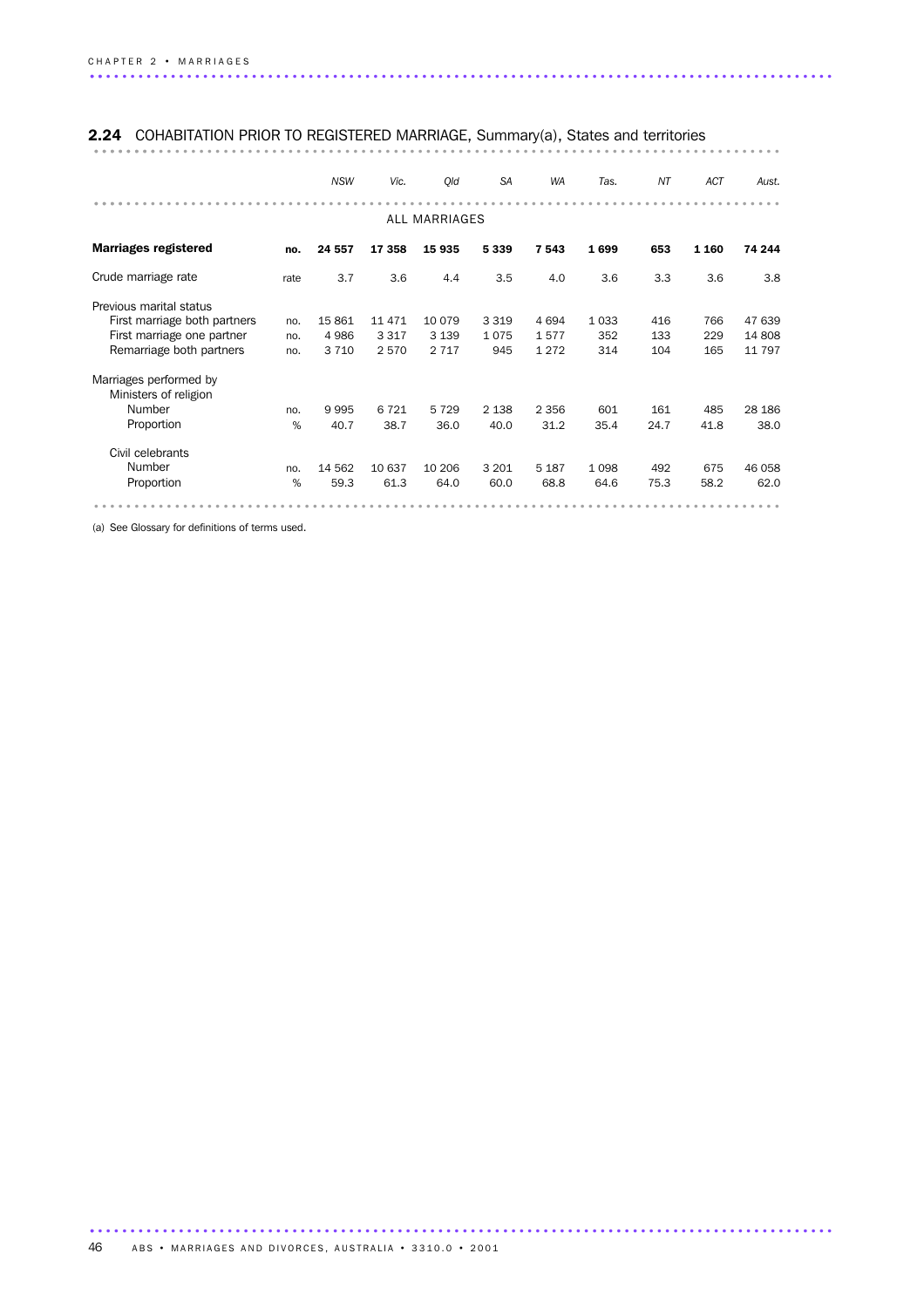|                                                     |       | <b>NSW</b> | Vic.    | Qld               | <b>SA</b>  | <b>WA</b> | Tas.       | NT             | <b>ACT</b> | Aust.  |  |  |  |  |  |
|-----------------------------------------------------|-------|------------|---------|-------------------|------------|-----------|------------|----------------|------------|--------|--|--|--|--|--|
|                                                     |       |            |         |                   |            |           |            |                |            |        |  |  |  |  |  |
|                                                     |       |            |         | <b>BRIDEGROOM</b> |            |           |            |                |            |        |  |  |  |  |  |
| Age-specific marriage rates(b)<br>Age group (years) |       |            |         |                   |            |           |            |                |            |        |  |  |  |  |  |
| 19 and under                                        | rate  | 0.6        | 0.4     | 0.6               | 0.2        | 0.5       | 0.2        | 0.3            | 0.4        | 0.5    |  |  |  |  |  |
| $20 - 24$                                           | rate  | 13.8       | 10.9    | 17.2              | 13.0       | 11.9      | 14.6       | 9.4            | 11.4       | 13.4   |  |  |  |  |  |
| $25 - 29$                                           | rate  | 31.8       | 32.2    | 38.2              | 32.5       | 32.2      | 34.2       | 18.3           | 31.4       | 33.0   |  |  |  |  |  |
| $30 - 34$                                           | rate  | 22.5       | 23.1    | 26.5              | 21.8       | 24.7      | 24.0       | 14.2           | 19.5       | 23.4   |  |  |  |  |  |
| $35 - 39$                                           | rate  | 12.6       | 11.9    | 14.3              | 11.5       | 13.3      | 13.4       | 10.9           | 11.1       | 12.7   |  |  |  |  |  |
| $40 - 44$                                           | rate  | 7.4        | 6.9     | 8.7               | 6.6        | 8.1       | 8.6        | 8.3            | 4.9        | 7.5    |  |  |  |  |  |
| $45 - 49$                                           | rate  | 5.1        | 5.2     | 6.1               | 5.7        | 5.8       | 6.1        | 6.8            | 4.9        | 5.5    |  |  |  |  |  |
| 50 and over                                         | rate  | 2.2        | 2.0     | 2.8               | 2.2        | 2.7       | 2.1        | 2.6            | 2.5        | 2.3    |  |  |  |  |  |
| Marital status at marriage                          |       |            |         |                   |            |           |            |                |            |        |  |  |  |  |  |
| Never married                                       | no.   | 18 2 22    | 13 0 11 | 11 589            | 3842       | 5445      | 1 2 1 0    | 477            | 855        | 54 651 |  |  |  |  |  |
| Widowed                                             | no.   | 358        | 257     | 220               | 95         | 113       | 29         | $\overline{7}$ | 17         | 1096   |  |  |  |  |  |
| <b>Divorced</b>                                     | no.   | 5977       | 4 0 9 0 | 4 1 2 6           | 1 4 0 2    | 1985      | 460        | 169            | 288        | 18 497 |  |  |  |  |  |
| Total                                               | no.   | 24 557     | 17 358  | 15 935            | 5 3 3 9    | 7 5 4 3   | 1699       | 653            | 1 160      | 74 244 |  |  |  |  |  |
| Median age at marriage                              |       |            |         |                   |            |           |            |                |            |        |  |  |  |  |  |
| Never married                                       | years | 29.1       | 29.3    | 28.8              | 29.0       | 29.4      | 29.2       | 29.7           | 28.4       | 29.1   |  |  |  |  |  |
| Widowed                                             | years | 59.1       | 56.9    | 58.8              | $(c)$ n.p. | 59.0      | $(c)$ n.p. | $(c)$ n.p.     | $(c)$ n.p. | 58.8   |  |  |  |  |  |
| <b>Divorced</b>                                     | years | 42.4       | 42.8    | 42.8              | 43.7       | 42.9      | 43.7       | 44.2           | 42.2       | 42.8   |  |  |  |  |  |
| Total                                               | years | 31.0       | 31.1    | 30.8              | 31.2       | 31.7      | 31.5       | 32.2           | 30.2       | 31.1   |  |  |  |  |  |
|                                                     |       |            |         |                   |            |           |            |                |            |        |  |  |  |  |  |
|                                                     |       |            |         | <b>BRIDE</b>      |            |           |            |                |            |        |  |  |  |  |  |
| Age-specific marriage rates(b)                      |       |            |         |                   |            |           |            |                |            |        |  |  |  |  |  |
| Age group (years)                                   |       |            |         |                   |            |           |            |                |            |        |  |  |  |  |  |
| 19 and under                                        | rate  | 3.2        | 2.1     | 2.6               | 1.4        | 1.8       | 1.7        | 1.5            | 1.6        | 2.4    |  |  |  |  |  |
| $20 - 24$                                           | rate  | 24.1       | 19.6    | 29.1              | 23.9       | 23.0      | 26.0       | 16.5           | 19.5       | 23.6   |  |  |  |  |  |
| $25 - 29$                                           | rate  | 33.3       | 33.8    | 39.8              | 35.8       | 36.7      | 36.1       | 20.4           | 30.3       | 35.0   |  |  |  |  |  |
| $30 - 34$                                           | rate  | 19.5       | 19.5    | 21.7              | 18.0       | 20.8      | 20.3       | 16.0           | 17.5       | 19.9   |  |  |  |  |  |
| $35 - 39$                                           | rate  | 9.0        | 8.9     | 9.9               | 9.5        | 10.1      | 9.1        | 8.8            | 8.0        | 9.3    |  |  |  |  |  |
| $40 - 44$                                           | rate  | 5.6        | 5.0     | 6.5               | 5.4        | 5.9       | 5.7        | 6.0            | 4.3        | 5.6    |  |  |  |  |  |
| $45 - 49$                                           | rate  | 4.2        | 4.0     | 4.9               | 5.0        | 4.8       | 4.9        | 4.2            | 3.6        | 4.4    |  |  |  |  |  |
| 50 and over                                         | rate  | 1.1        | 1.1     | 1.6               | 1.2        | 1.6       | 1.2        | 2.1            | 1.3        | 1.2    |  |  |  |  |  |
| Marital status at marriage                          |       |            |         |                   |            |           |            |                |            |        |  |  |  |  |  |
| Never married                                       | no.   | 18 4 8 6   | 13 248  | 11 708            | 3871       | 5520      | 1 2 0 8    | 488            | 906        | 55 435 |  |  |  |  |  |
| Widowed                                             | no.   | 416        | 285     | 307               | 134        | 163       | 45         | 12             | 16         | 1378   |  |  |  |  |  |
| <b>Divorced</b>                                     | no.   | 5655       | 3825    | 3920              | 1 3 3 4    | 1860      | 446        | 153            | 238        | 17 431 |  |  |  |  |  |
| Total                                               | no.   | 24 557     | 17 358  | 15 935            | 5 3 3 9    | 7 5 4 3   | 1699       | 653            | 1 160      | 74 244 |  |  |  |  |  |
| Median age at marriage                              |       |            |         |                   |            |           |            |                |            |        |  |  |  |  |  |
| Never married                                       | years | 27.3       | 27.7    | 26.9              | 27.2       | 27.5      | 27.0       | 28.3           | 27.3       | 27.3   |  |  |  |  |  |
| Widowed                                             | years | 50.6       | 50.5    | 50.8              | 54.5       | 50.1      | $(c)$ n.p. | $(c)$ n.p.     | $(c)$ n.p. | 50.9   |  |  |  |  |  |
| Divorced                                            | years | 38.7       | 39.2    | 39.3              | 39.9       | 39.6      | 39.6       | 39.0           | 39.6       | 39.2   |  |  |  |  |  |
| Total                                               | years | 29.0       | 29.3    | 28.8              | 29.1       | 29.4      | 29.3       | 30.0           | 28.5       | 29.1   |  |  |  |  |  |
|                                                     |       |            |         |                   |            |           |            |                |            |        |  |  |  |  |  |

2.24 COHABITATION PRIOR TO REGISTERED MARRIAGE, Summary(a), States and territories continued

n.p. not available for publication but included in totals where applicable, unless otherwise indicated

(a) See Glossary for definitions of terms used.

(b) Per 1,000 males or females, respectively, at 30 June. Males and females under 15 years are excluded from the population.

............................................................................................ .

(c) Not statistically reliable due to the small numbers involved.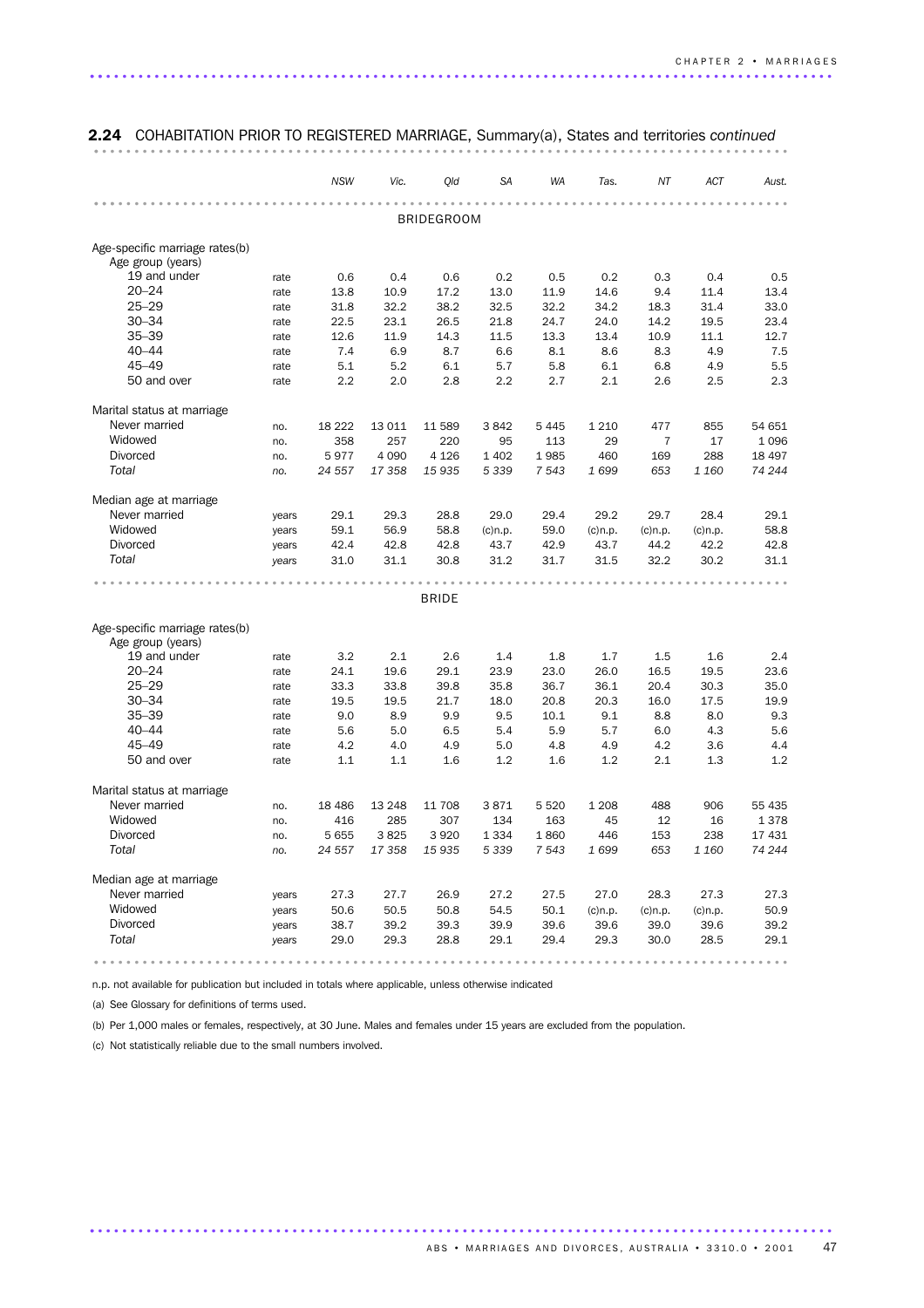C H A P T E R 3 D I V O R C E S ...........................................

DIVORCES GRANTED

There were 55,300 divorces granted in Australia in 2001, the highest number granted in the last 20 years. This was a increase of 11% on the number of divorces granted in 2000 (49,900). It was also an increase of 21% on the number granted 10 years ago, and a 34% increase on the number granted 20 years ago.

#### DIVORCES GRANTED



#### FAMILY COURT AND FEDERAL MAGISTRATES SERVICE

The Family Court of Australia has administered divorce under the *Family Law Act 1975* since 1976. In September 2000 the Federal Magistrates Service was established to provide a simpler and accessible service for litigants and to ease the workload of both the Family Court of Australia and the Federal Court of Australia. The introduction of the Federal Magistrates Service may have had some influence on the increase in divorces granted in 2001.

In 2001, the first full year of operation, 51% of all divorces granted were dealt with by the Federal Magistrates Service. All states and territories, with the exception of Western Australia, had a high proportion of cases administered by the Federal Magistrates Service. The Northern Territory had the highest proportion (76%), while Queensland had the lowest (45%). The Federal Magistrates Service was not introduced in Western Australia and all decrees granted in that state were dealt with by the Family Court.

#### DIVORCES GRANTED, Family Court and Federal Magistrates Service .......................................................................................... .. *NSW Vic. Qld SA WA Tas. NT ACT Aust.* .......................................................................................... ... Family Court no. 5 777 5 586 6 591 2 278 5 351 690 109 651 27 033 Federal Magistrates Service no. 10 280 8 136 5 494 2 267 - 749 338 1 033 28 297 Total no. 16 057 13 722 12 085 4 545 5 351 1 439 447 1 684 55 330 Family Court % 36.0 40.7 54.5 50.1 100.0 47.9 24.4 38.7 48.9 Federal Magistrates Service % 64.0 59.3 45.5 49.9 — 52.1 75.6 61.3 51.1 Total % 100.0 100.0 100.0 100.0 100.0 100.0 100.0 100.0 100.0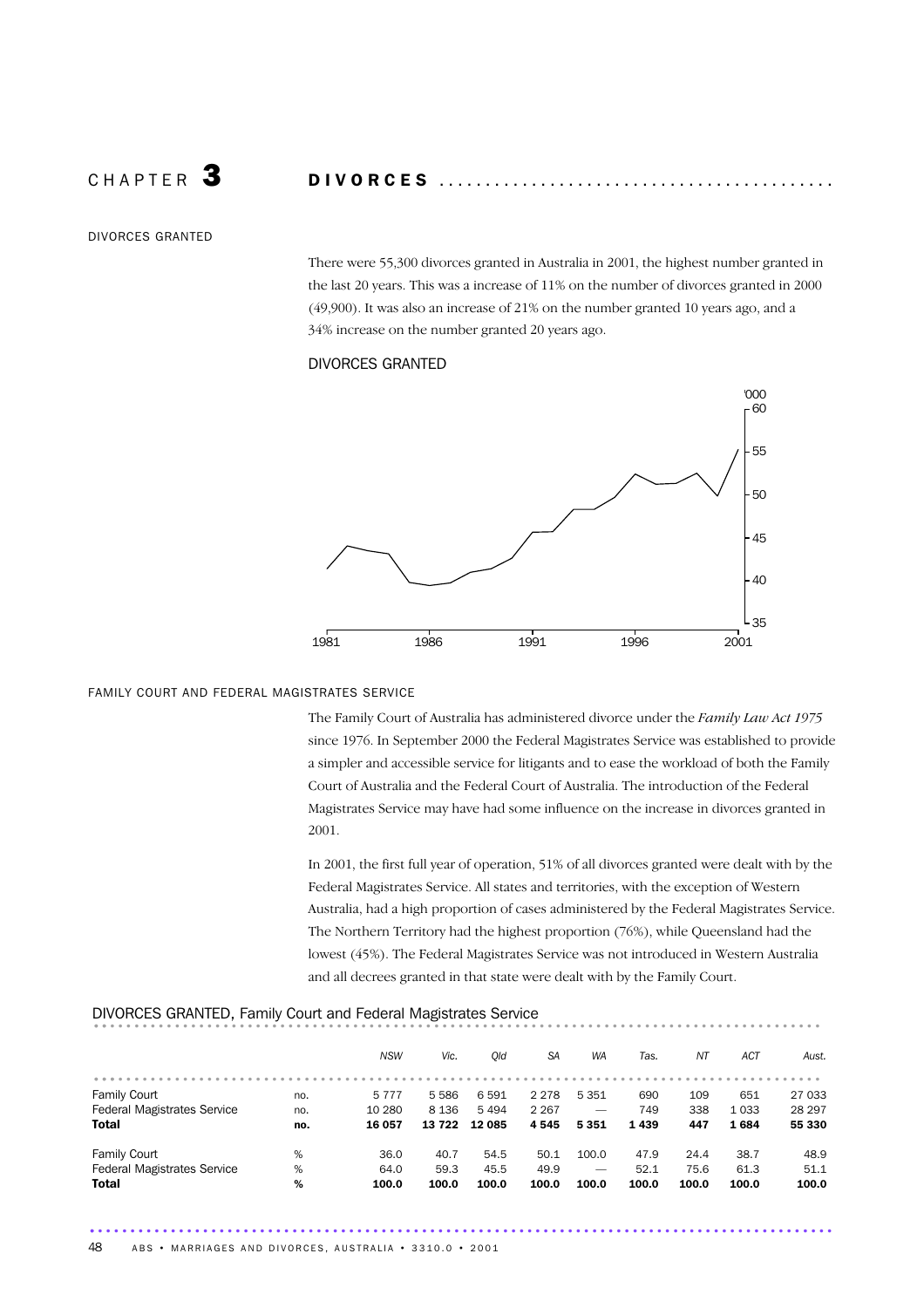#### DIVORCE TRENDS

As the estimated resident population of Australia by marital status is not yet available for 2001 the latest rates recorded are for 2000. The rate of 12.0 divorces per 1,000 currently married men or women in 2000 was below the 1999 rate (12.7 per 1,000 men or women), but an increase from the 1990 rate (10.9).

# DIVORCE RATES, Married population<br>..............................

|                |         | Males Females |  |
|----------------|---------|---------------|--|
| Selected years | rate(a) | rate(a)       |  |
|                |         |               |  |
| 1976(b)        | 18.9    | 18.8          |  |
| 1985           | 10.9    | 10.9          |  |
| 1990           | 10.9    | 10.9          |  |
| 1995           | 12.2    | 12.3          |  |
| 2000           | 12.0    | 12.0          |  |
|                |         |               |  |
|                |         |               |  |

(a) Per 1,000 currently married males or females.

(b) *Family Law Act* introduced 1976.

The crude divorce rate (the number of divorces per 1,000 total population) in 2001 was 2.8 per 1,000. This was an increase on the 2000 rate (2.6 per 1,000), slightly higher than the crude divorce rate 10 years ago (2.6 per 1,000) and the same as the rate 20 years ago (2.8 per 1,000).

#### INTERNATIONAL COMPARISON

Of the countries selected for comparison (see table 3.2) the United States of America had the highest crude divorce rate (4.2 divorces per 1,000 population), followed by the United Kingdom (2.9) and Australia (2.8). Chile had the lowest crude divorce rate (0.4), followed by Italy and Turkey (each 0.5).

LIKELIHOOD TO DIVORCE

Analysis of a net nuptiality table indicates that the expectation to divorce is increasing. if a newly-born group of babies was exposed to 1997–1999 rates (marriage, widowing, divorce, remarriage and mortality), 32% of their marriages would end in divorce. This is an increase on the proportion expected if 1990–1992 rates were applied (29%) and if 1985–1987 rates were applied (28%) (see Special Article 'Lifetime Marriage Formation and Marriage Dissolution in Australia' p. 84 in *Marriages and Divorces, Australia, 2000* (cat. no. 3310.0)).

#### AGE AT DIVORCE

The median age at divorce (the age at which there are as many people divorcing above the age as there are below it) continued to increase for both men and women in 2001. The median age at divorce for men was 41.8 years, up from 38.4 years in 1991 and 35.5 years in 1981. For women, the median age at divorce increased to 39.1 years in 2001, up from 35.5 years in 1991 and 32.8 years in 1981. The rise in the median age at divorce is associated with increasing age at first marriage (see Chapter 2) and to some extent the increase in the interval between marriage and divorce.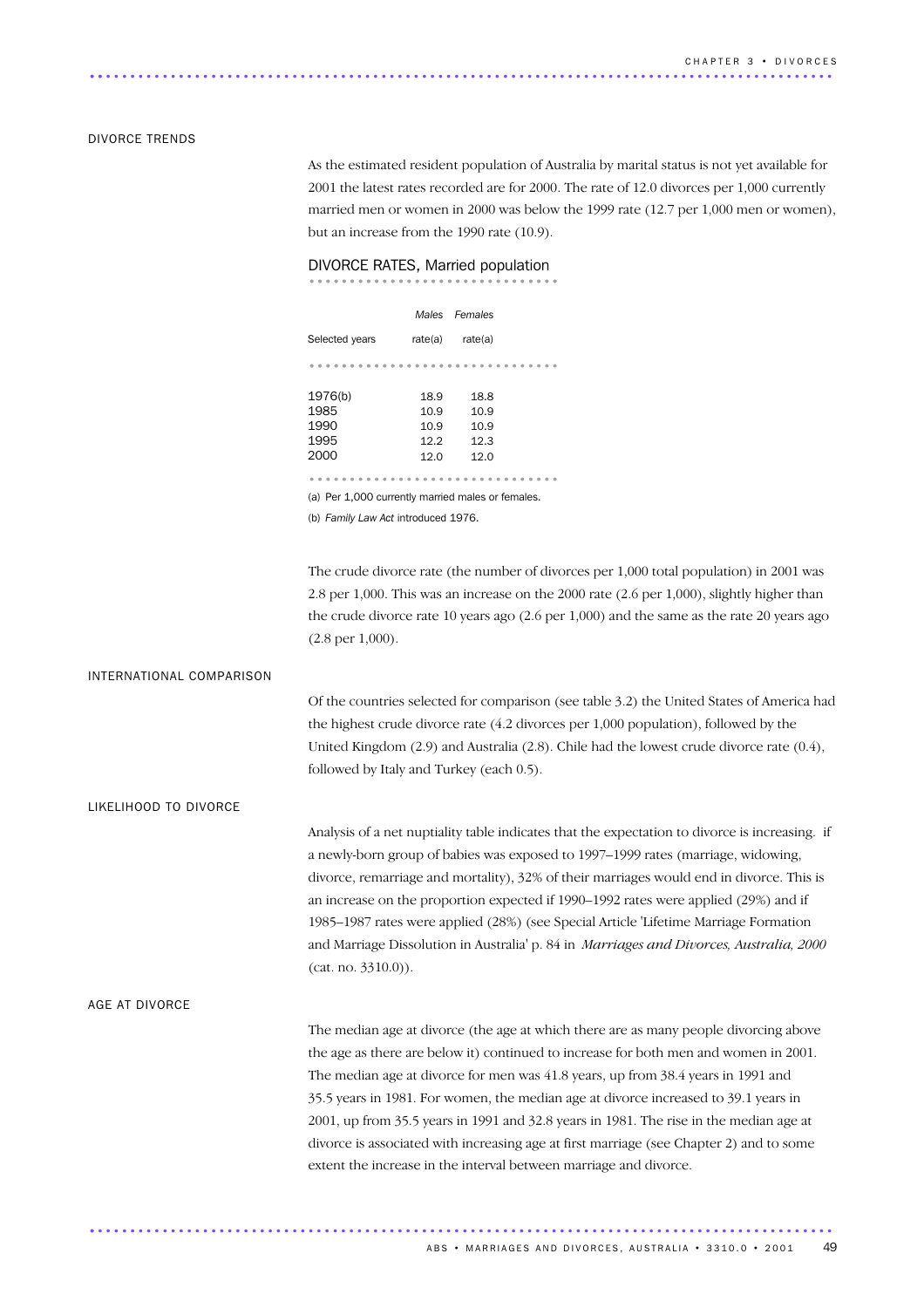



Men aged 30–34 years divorcing women aged 30–34 years (8%) and men aged 35–39 years divorcing women aged 35–39 years (8%) were the most common relative ages of parties divorcing in 2001. A further 7% of divorces were to men aged 40–44 years divorcing women aged 40–44 years.

Twenty years ago the peak number of divorces was among couples where both partners were aged 25–29 years (12%), followed by couples where both partners were aged 30–34 years (10%). A further 10% were males aged 30–34 years divorcing females aged 25–29 years.

While age-specific divorce rates per married population are not yet available for 2001, rates for 2000 increased in nearly all age groups for men and women when compared with 1990. For men, those aged 30–34 years experienced the highest divorce rate in 2000 (21.1 per 1,000), while for women those aged 25–29 years had the highest rate (21.8 per 1,000). Over the 10 year period 1990–2000 divorce rates have increased most for men aged 60 years and over (up 35%) and for women aged 55–59 years (up 44%).

#### DURATION OF MARRIAGE FOR DIVORCING COUPLES

To divorce

Duration of marriage is the interval between the date of marriage and the date the divorce was made absolute. Over time the median duration of marriage has increased, from 10.2 years in 1981 to 11.8 years in 2001.

In 2001, 17% of couples had divorced within the first five years of marriage, while a further 26% had divorced in the following five-year period. The most common single interval between marriage and divorce was between five and six years (6%).

#### To separation

The median duration of marriage to the time the parties separated has also increased over the last twenty years, from 7.5 years in 1981 to 8.3 years in 2001.

Of the couples who divorced in 2001, 34% were separated within the first five years of marriage and a further 22% were separated in the next five years. The most common single interval between marriage and separation was between two and three years (8%).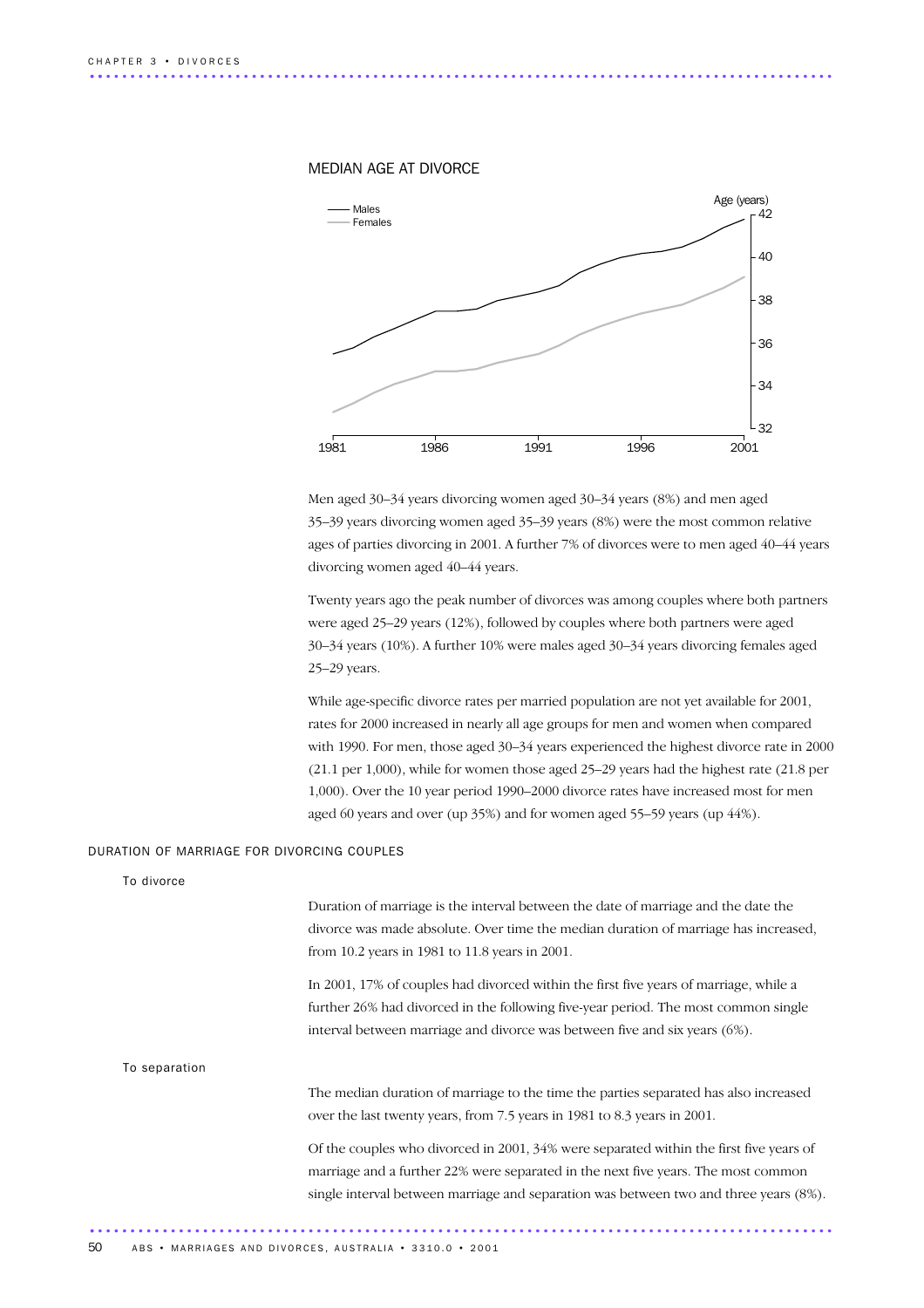

#### DURATION OF MARRIAGE TO SEPARATION

#### APPLICANT FOR DIVORCE

In 2001, as in previous years, more women (47%) than men (30%) lodged applications for divorce. The remainder of divorces granted in 2001 (23%) were the result of joint applications.

The proportion of female only applicants for divorce declined as length of marriage increased, while the proportion of male only applicants increased with length of marriage.

#### CHILDREN OF DIVORCING PARTNERS

Over the last twenty years the proportion of divorces where children were involved has fallen. In 1981, 61% of divorces involved children under 18 years. By 1991 this proportion had fallen to 54%, and by 2001 to 51%.

However, because the number of divorces has increased over this twenty-year period (by 34%), the actual number of children (under 18 years) involved in divorce has increased. In 1981 there were 49,600 children involved in divorce, by 1991 this number had declined to 46,700 children, but by 2001 had increased to 53,400.

In 36% of the 28,300 divorces that involved children in 2001, the age of the youngest child was between 5 years and 9 years. In nearly two-thirds of the divorces involving children, the age of the youngest child was under 10 years.

#### COUNTRY OF BIRTH OF PARTIES DIVORCING

The proportion of divorces granted to couples born in Australia has decreased over the last twenty years. In 1981, 63% of divorces granted were to couples where both partners were born in Australia. By 2001 this proportion had declined to 58%. Divorces to couples born in the same overseas country comprised 13% of divorces granted in 2001 (up from 11% in 1981), while 29% of divorces were granted to couples who had chosen partners from a different country (up from 26% in 1981). Of this last group, 42% were overseas-born men divorcing Australian-born women, and 34% were overseas-born women divorcing Australian-born men.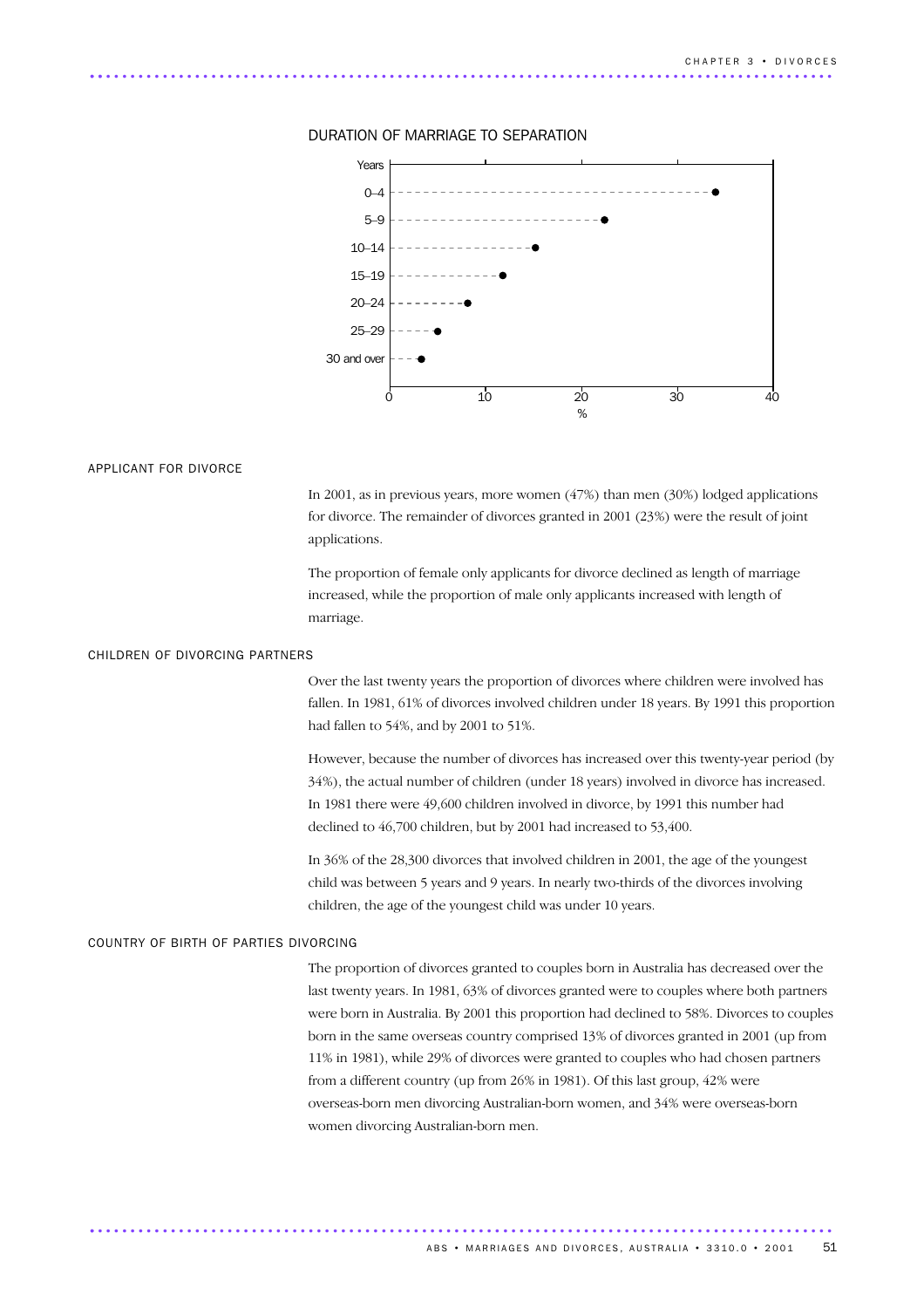# 3.1 SUMMARY(a), Selected years .....................................................................................

|                                                                                        |                     | 1981                           | 1991                         | 1996                       | 1997                       | 1998                     | 1999                     | 2000                     | 2001                       |
|----------------------------------------------------------------------------------------|---------------------|--------------------------------|------------------------------|----------------------------|----------------------------|--------------------------|--------------------------|--------------------------|----------------------------|
|                                                                                        |                     |                                | ALL DIVORCES                 |                            |                            |                          |                          |                          |                            |
| <b>Divorces granted</b>                                                                | no.                 | 41 412                         | 45 652                       | 52 466                     | 51 288                     | 51 370                   | 52 566                   | 49 906                   | 55 330                     |
| Crude divorce rate                                                                     | rate                | 2.8                            | 2.6                          | 2.9                        | 2.8                        | 2.7                      | 2.8                      | 2.6                      | 2.8                        |
| Median duration of marriage                                                            | years               | 10.2                           | 10.3                         | 11.0                       | 11.1                       | 11.2                     | 11.3                     | 11.6                     | 11.8                       |
| Median interval between marriage<br>and final separation                               | years               | 7.5                            | 7.4                          | 7.6                        | 7.7                        | 7.8                      | 7.9                      | 8.2                      | 8.3                        |
| Divorces involving children<br>Number<br>Proportion of total divorces<br>Average issue | no.<br>%<br>average | 25 285<br>61.1<br>2.0          | 24 734<br>54.2<br>1.9        | 28 138<br>53.6<br>1.9      | 27 694<br>54.0<br>1.9      | 27 447<br>53.4<br>1.9    | 28 331<br>53.9<br>1.9    | 26 295<br>52.7<br>1.9    | 28 345<br>51.2<br>1.9      |
| Applicant<br>Husband<br>Wife<br>Joint                                                  | no.<br>no.<br>no.   | 17 049<br>24 3 63<br>$\cdot$ . | 16 4 27<br>22 066<br>7 1 5 9 | 17 005<br>24 155<br>11 306 | 15 987<br>25 041<br>10 260 | 16 004<br>25 380<br>9986 | 16 235<br>26 353<br>9978 | 15 348<br>24 595<br>9963 | 16 608<br>26 035<br>12 687 |
|                                                                                        |                     |                                |                              |                            |                            |                          |                          |                          |                            |

. . not applicable

(a) See Glossary for definitions of terms used.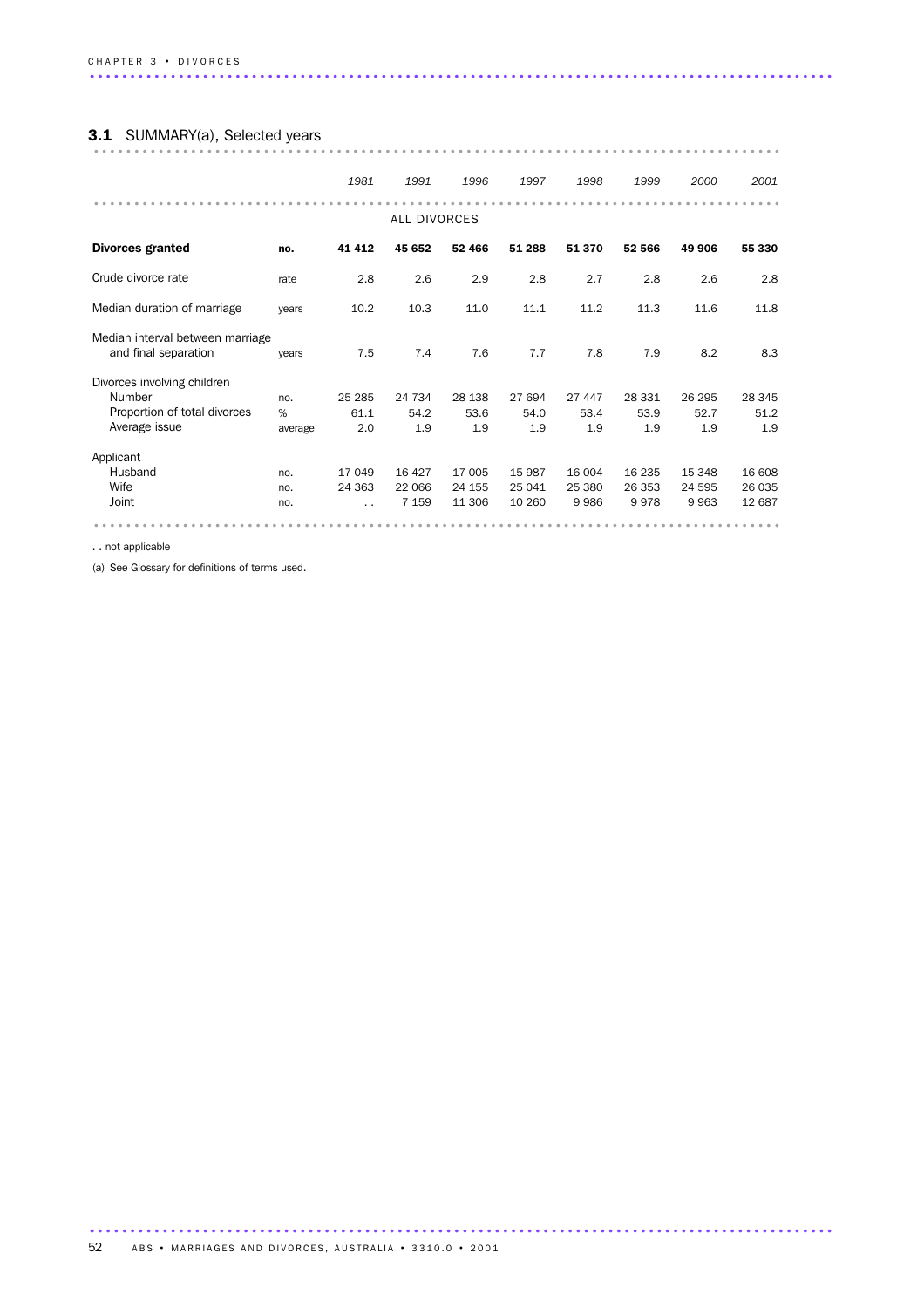### 3.1 SUMMARY(a), Selected years *continued* .....................................................................................

|                                                                                      |       | 1981   | 1991    | 1996 | 1997 | 1998 | 1999 | 2000 | 2001 |  |  |  |  |  |
|--------------------------------------------------------------------------------------|-------|--------|---------|------|------|------|------|------|------|--|--|--|--|--|
|                                                                                      |       |        | HUSBAND |      |      |      |      |      |      |  |  |  |  |  |
|                                                                                      |       |        |         |      |      |      |      |      |      |  |  |  |  |  |
| Age-specific divorce rates(b)                                                        |       |        |         |      |      |      |      |      |      |  |  |  |  |  |
| Age group (years)                                                                    |       |        |         |      |      |      |      |      |      |  |  |  |  |  |
| 24 and under                                                                         | rate  | 2.2    | 1.1     | 0.8  | 0.7  | 0.6  | 0.6  | 0.5  | 0.5  |  |  |  |  |  |
| $25 - 29$                                                                            | rate  | 13.8   | 9.1     | 8.0  | 7.4  | 7.0  | 6.7  | 5.7  | 6.2  |  |  |  |  |  |
| $30 - 34$                                                                            | rate  | 15.0   | 13.1    | 13.0 | 12.9 | 12.7 | 12.9 | 11.6 | 12.4 |  |  |  |  |  |
| $35 - 39$                                                                            | rate  | 13.6   | 13.0    | 13.8 | 13.2 | 13.3 | 13.3 | 12.7 | 13.6 |  |  |  |  |  |
| $40 - 44$                                                                            | rate  | 11.6   | 11.9    | 13.0 | 12.6 | 12.5 | 12.8 | 12.0 | 13.3 |  |  |  |  |  |
| $45 - 49$                                                                            | rate  | 9.3    | 10.2    | 11.6 | 11.1 | 11.0 | 11.2 | 10.8 | 12.0 |  |  |  |  |  |
| $50 - 54$                                                                            | rate  | 7.0    | 7.4     | 9.2  | 8.9  | 8.7  | 9.1  | 9.0  | 9.8  |  |  |  |  |  |
| 55 and over                                                                          | rate  | 2.6    | 2.4     | 3.1  | 3.1  | 3.1  | 3.2  | 3.1  | 3.5  |  |  |  |  |  |
| Marital status at marriage                                                           |       |        |         |      |      |      |      |      |      |  |  |  |  |  |
| Never married                                                                        | no.   | 37 019 | 37820   | n.a. | n.a. | n.a. | n.a. | n.a. | n.a. |  |  |  |  |  |
| Widowed                                                                              | no.   | 496    | 402     | n.a. | n.a. | n.a. | n.a. | n.a. | n.a. |  |  |  |  |  |
| <b>Divorced</b>                                                                      | no.   | 3897   | 7 4 3 0 | n.a. | n.a. | n.a. | n.a. | n.a. | n.a. |  |  |  |  |  |
| Total                                                                                | no.   | 41 412 | 45 652  | n.a. | n.a. | n.a. | n.a. | n.a. | n.a. |  |  |  |  |  |
| Median age of divorcee                                                               |       |        |         |      |      |      |      |      |      |  |  |  |  |  |
| At marriage                                                                          | years | 23.5   | 24.8    | 25.8 | 25.8 | 26.0 | 26.2 | 26.4 | 26.5 |  |  |  |  |  |
| At final separation                                                                  | years | 32.9   | 35.5    | 36.9 | 37.0 | 37.2 | 37.6 | 38.1 | 38.4 |  |  |  |  |  |
| At decree made absolute                                                              | years | 35.5   | 38.4    | 40.2 | 40.3 | 40.5 | 40.9 | 41.4 | 41.8 |  |  |  |  |  |
|                                                                                      |       |        |         |      |      |      |      |      |      |  |  |  |  |  |
| <b>WIFE</b>                                                                          |       |        |         |      |      |      |      |      |      |  |  |  |  |  |
|                                                                                      |       |        |         |      |      |      |      |      |      |  |  |  |  |  |
| Age-specific divorce rates(b)                                                        |       |        |         |      |      |      |      |      |      |  |  |  |  |  |
| Age group (years)                                                                    |       |        |         |      |      |      |      |      |      |  |  |  |  |  |
| 24 and under                                                                         | rate  | 4.8    | 2.5     | 1.9  | 1.8  | 1.6  | 1.3  | 1.2  | 1.3  |  |  |  |  |  |
| $25 - 29$                                                                            | rate  | 16.6   | 12.9    | 12.2 | 11.4 | 11.0 | 10.8 | 9.6  | 10.0 |  |  |  |  |  |
| $30 - 34$                                                                            | rate  | 14.3   | 13.6    | 14.4 | 14.0 | 14.2 | 14.1 | 13.4 | 14.2 |  |  |  |  |  |
| $35 - 39$                                                                            | rate  | 12.7   | 12.4    | 13.5 | 13.3 | 13.2 | 13.7 | 12.8 | 13.8 |  |  |  |  |  |
| $40 - 44$                                                                            | rate  | 10.2   | 10.9    | 12.3 | 11.7 | 11.7 | 12.3 | 11.6 | 12.8 |  |  |  |  |  |
| $45 - 49$                                                                            | rate  | 7.6    | 8.6     | 9.9  | 9.4  | 9.5  | 9.8  | 9.5  | 10.5 |  |  |  |  |  |
| $50 - 54$                                                                            | rate  | 5.1    | 5.2     | 7.0  | 6.9  | 6.8  | 6.8  | 6.8  | 7.4  |  |  |  |  |  |
| 55 and over                                                                          | rate  | 1.4    | 1.1     | 1.6  | 1.5  | 1.5  | 1.6  | 1.6  | 1.8  |  |  |  |  |  |
| Marital status at marriage                                                           |       |        |         |      |      |      |      |      |      |  |  |  |  |  |
| Never married                                                                        | no.   | 36 910 | 38 0 79 | n.a. | n.a. | n.a. | n.a. | n.a. | n.a. |  |  |  |  |  |
| Widowed                                                                              | no.   | 666    | 558     | n.a. | n.a. | n.a. | n.a. | n.a. | n.a. |  |  |  |  |  |
| <b>Divorced</b>                                                                      | no.   | 3836   | 7015    | n.a. | n.a. | n.a. | n.a. | n.a. | n.a. |  |  |  |  |  |
| Total                                                                                | no.   | 41 412 | 45 652  | n.a. | n.a. | n.a. | n.a. | n.a. | n.a. |  |  |  |  |  |
| Median age of divorcee                                                               |       |        |         |      |      |      |      |      |      |  |  |  |  |  |
| At marriage<br>22.3<br>23.2<br>23.3<br>23.5<br>23.7<br>23.8<br>24.0<br>20.9<br>years |       |        |         |      |      |      |      |      |      |  |  |  |  |  |
| At final separation                                                                  | years | 30.2   | 32.7    | 34.1 | 34.3 | 34.5 | 34.9 | 35.3 | 35.7 |  |  |  |  |  |
| At decree made absolute                                                              | years | 32.8   | 35.5    | 37.4 | 37.6 | 37.8 | 38.2 | 38.6 | 39.1 |  |  |  |  |  |
|                                                                                      |       |        |         |      |      |      |      |      |      |  |  |  |  |  |

n.a. not available

(a) See Glossary for definitions of terms used.

(b) Per 1,000 males or females, respectively, at 30 June. Males under 18 years and females under 16 years are excluded from the population.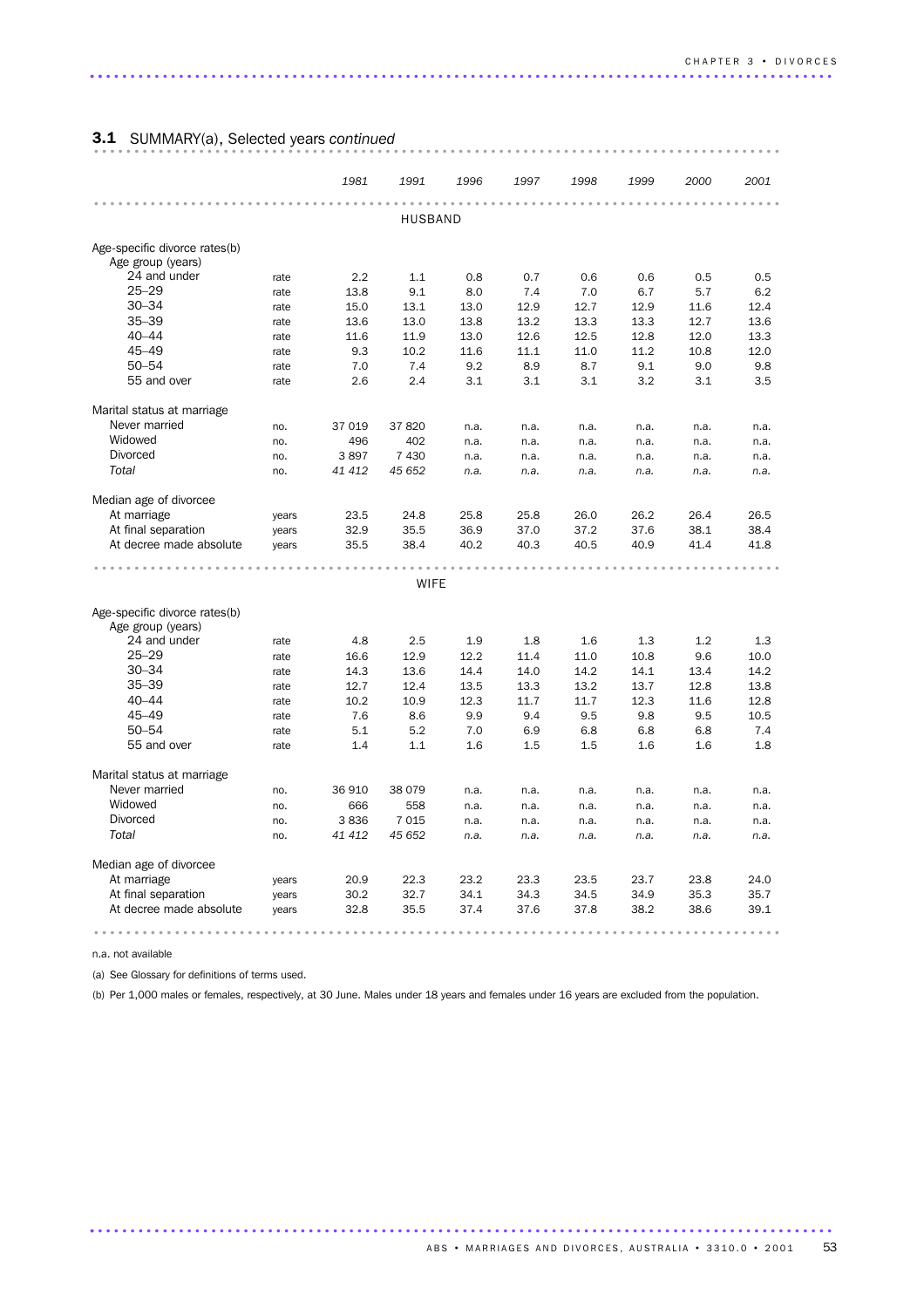#### 3.2 INTERNATIONAL COMPARISON OF DIVORCES

|                            | Reference<br>year | <b>Number</b> | Crude rate(a) |
|----------------------------|-------------------|---------------|---------------|
| Selected countries         | year              | no.           | rate          |
|                            |                   |               |               |
| <b>Australia</b>           | 2001              | 55 330        | 2.8           |
| Canada                     | 1997              | 67 408        | 2.3           |
| Chile                      | 1998              | 6 2 6 9       | 0.4           |
| France                     | 1997              | 116 158       | 2.0           |
| Germany                    | 1997              | 187 802       | 2.3           |
| Greece                     | 1998              | 9500          | 0.9           |
| Hong Kong (SAR of China)   | 1999              | 13 408        | 2.0           |
| Indonesia                  | 1986              | 131 886       | 0.8           |
| Italy                      | 1995              | 27 038        | 0.5           |
| Japan                      | 1998              | 243 183       | 1.9           |
| Korea, Republic of (South) | 1998              | 98 531        | 2.1           |
| Netherlands                | 1999              | 31 000        | 2.0           |
| New Zealand                | 1998              | 10 037        | 2.7           |
| Poland                     | 1999              | 42 0 20       | 1.1           |
| Singapore                  | 1999              | 5084          | 1.3           |
| Sweden                     | 1997              | 21 009        | 2.4           |
| Thailand                   | 1995              | 53 560        | 0.9           |
| Turkey                     | 1998              | 32 167        | 0.5           |
| United Kingdom             | 1996              | 171 310       | 2.9           |
| United States of America   | 1998              | 1 135 000     | 4.2           |
| Yugoslavia                 | 1997              | 7947          | 0.8           |
|                            |                   |               |               |

(a) Per 1,000 population.

*Source: United Nations Demographic Yearbook*, *1999* and earlier issues.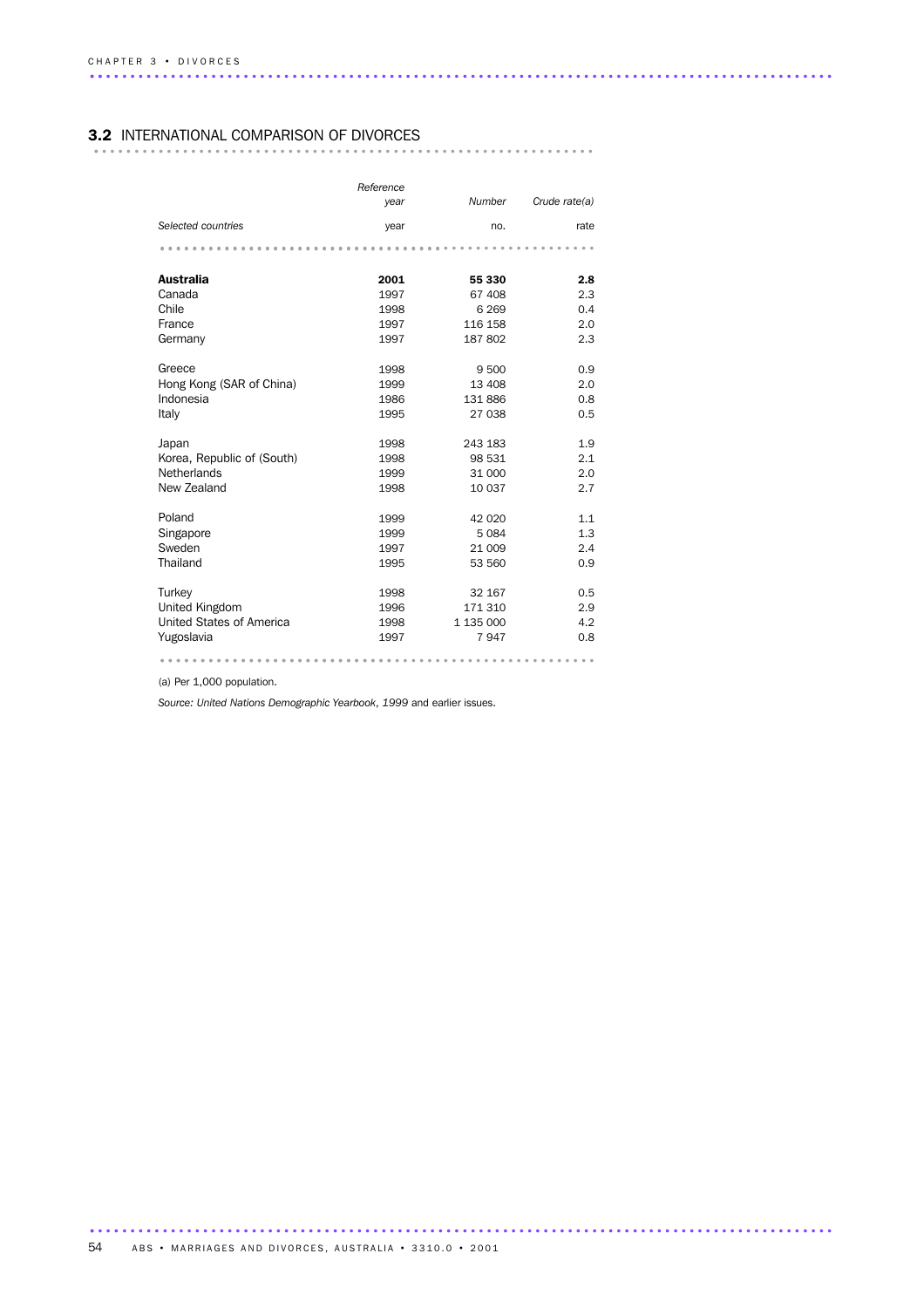### 3.3 AGE-SPECIFIC DIVORCE RATES(a) ............................................................................ ................

#### *24 and under(b) 25–29 30–34 35–39 40–44 45–49 50–54 55–59 60 and over Total* ................................................................... ......... HUSBAND 1976(c) 17.9 31.6 28.9 24.0 21.2 18.6 15.0 11.1 5.0 18.9 1981 13.9 22.4 18.9 16.2 13.5 10.9 8.3 5.4 2.3 11.9 1986 12.1 18.6 17.1 14.8 13.4 11.2 8.3 5.4 2.1 10.7 1991 10.6 20.5 19.7 17.0 14.7 12.5 9.0 5.9 2.2 11.6 1996 13.4 21.6 21.2 19.1 16.7 14.5 11.3 7.5 2.8 12.8 1997 14.3 21.3 21.6 18.6 16.5 14.0 11.0 7.6 2.7 12.5 1998 13.8 21.1 21.7 19.0 16.6 14.1 10.9 7.5 2.7 12.4 1999 13.3 21.5 22.8 19.4 17.3 14.5 11.5 7.9 2.8 12.7 2000 12.0 19.1 21.1 18.8 16.5 14.2 11.4 7.5 2.7 12.0 2001 n.y.a. n.y.a. n.y.a. n.y.a. n.y.a. n.y.a. n.y.a. n.y.a. n.y.a. n.y.a. ................................................................... ......... WIFE 1976(c) 22.7 31.5 26.9 22.1 19.3 16.0 12.6 8.8 4.0 18.8 1981 18.0 22.0 16.9 14.8 11.8 8.9 6.3 4.1 1.7 11.9 1986 16.0 18.6 15.9 13.8 12.0 9.6 6.0 3.7 1.5 10.6 1991 16.0 18.6 15.9 13.8 12.0 9.6 6.0 3.7 1.5 10.6<br>1991 16.1 21.5 18.3 15.6 13.5 10.6 6.5 3.8 1.4 11.5 1996 17.6 23.4 20.4 17.5 15.7 12.6 8.9 5.1 2.0 12.9 1997 19.0 23.0 20.2 17.5 15.2 12.1 8.8 5.3 1.7 12.5 1998 18.6 22.9 20.8 17.6 15.2 12.3 8.8 5.2 1.8 12.4 1999 17.0 23.8 21.3 18.6 16.2 12.9 8.8 5.4 1.8 12.7 2000 16.1 21.8 20.5 17.5 15.4 12.6 9.0 5.2 1.8 12.0 2001 n.y.a. n.y.a. n.y.a. n.y.a. n.y.a. n.y.a. n.y.a. n.y.a. n.y.a. n.y.a. ................................................................... ......

AGE GROUP (YEARS)...............................................................

n.y.a. not yet available

(a) Per 1,000 married males or females respectively, at 30 June for each year shown.

(b) For the purpose of calculating rates in this column, married persons aged between 15 and 24 years have been included in the denominator.

(c) *Family Law Act* introduced 1976.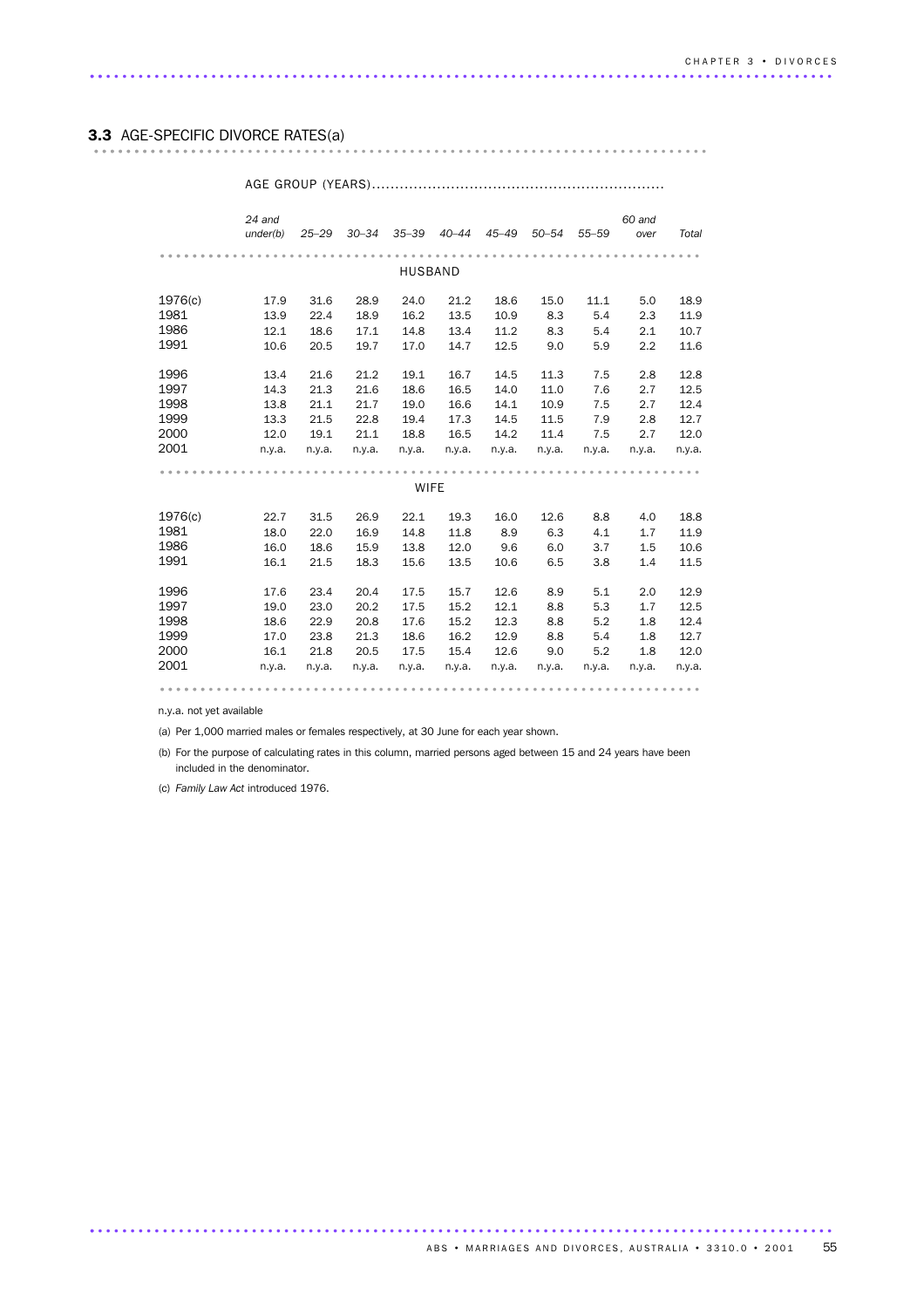### 3.4 AGE OF DIVORCING PARTIES AT DATE OF MARRIAGE ........................................................................ .....................

| 55 330  |
|---------|
| 328     |
| 1623    |
| 1 3 9 1 |
| 2 2 7 6 |
| 4 0 3 4 |
| 7942    |
| 16 376  |
| 19 451  |
| 1909    |
|         |
| Total   |
|         |
|         |

AGE GROUP OF WIFE (YEARS)..........................................................

# 3.5 AGE OF DIVORCING PARTIES AT DATE DECREE MADE ABSOLUTE ............................................................................... ..............

| Age group<br>of husband<br>(years) | $24$ and<br>under | $25 - 29$ | $30 - 34$ | $35 - 39$ | $40 - 44$ | $45 - 49$ | $50 - 54$ | $55 - 59$ | 60 and<br>over | Not<br>stated | Total   |  |  |  |  |
|------------------------------------|-------------------|-----------|-----------|-----------|-----------|-----------|-----------|-----------|----------------|---------------|---------|--|--|--|--|
|                                    |                   |           |           |           |           |           |           |           |                |               |         |  |  |  |  |
| 24 and under                       | 339               | 138       | 15        | 4         | 4         |           |           |           |                | 6             | 506     |  |  |  |  |
| $25 - 29$                          | 720               | 2 7 4 0   | 711       | 93        | 30        | 8         |           |           |                | 30            | 4 3 3 4 |  |  |  |  |
| $30 - 34$                          | 272               | 2849      | 4 5 9 8   | 943       | 216       | 55        | 19        | 3         |                | 33            | 8987    |  |  |  |  |
| $35 - 39$                          | 75                | 858       | 3 5 5 9   | 4 1 9 8   | 1 0 0 4   | 220       | 69        | 18        | 10             | 47            | 10 058  |  |  |  |  |
| $40 - 44$                          | 22                | 249       | 1 0 9 2   | 3 4 3 9   | 3889      | 769       | 164       | 35        | 8              | 44            | 9 7 1 1 |  |  |  |  |
| 45–49                              | 5                 | 76        | 345       | 1083      | 2921      | 2979      | 529       | 97        | 17             | 46            | 8098    |  |  |  |  |
| $50 - 54$                          | 8                 | 38        | 97        | 374       | 963       | 2 2 8 6   | 2 1 6 7   | 341       | 81             | 40            | 6 3 9 5 |  |  |  |  |
| $55 - 59$                          | 4                 | 13        | 44        | 114       | 285       | 585       | 1 2 9 6   | 931       | 172            | 16            | 3 4 6 0 |  |  |  |  |
| 60 and over                        | 3                 | 15        | 44        | 66        | 153       | 272       | 493       | 879       | 1 4 8 6        | 44            | 3 4 5 5 |  |  |  |  |
| Not stated                         | 16                | 48        | 50        | 42        | 30        | 28        | 27        | 9         | 11             | 65            | 326     |  |  |  |  |
| <b>Total</b>                       | 1464              | 7024      | 10 555    | 10 356    | 9495      | 7 202     | 4764      | 2 3 1 3   | 1786           | 371           | 55 330  |  |  |  |  |
|                                    |                   |           |           |           |           |           |           |           |                |               |         |  |  |  |  |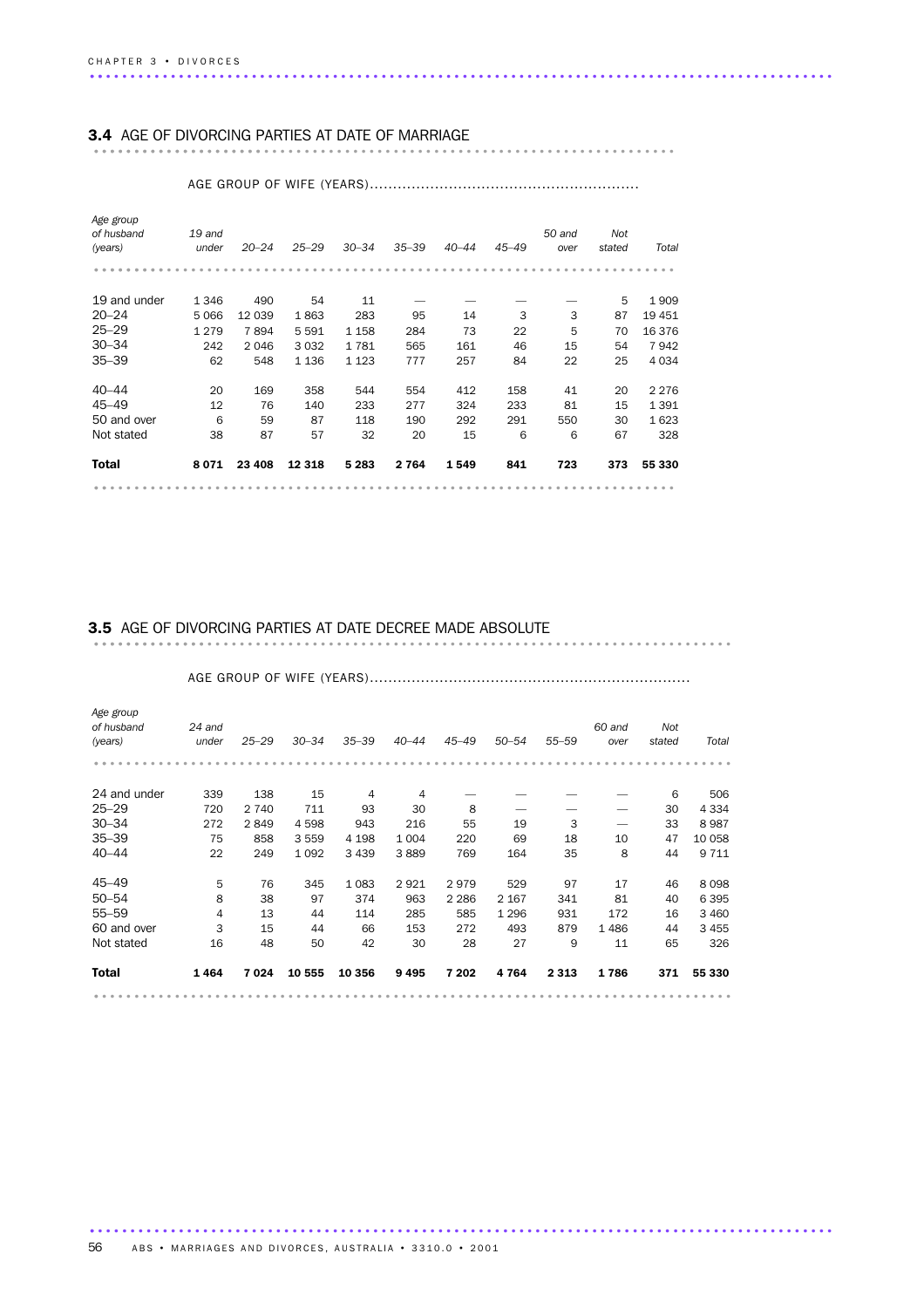### 3.6 AGE AT DATE OF FINAL SEPARATION, Duration of marriage to separation ...................................................................................... .......

#### AGE GROUP (YEARS)......................................................................................... *Duration of marriage to separation (years) 19 and under 20–24 25–29 30–34 35–39 40–44 45–49 50–54 55–59 60 and over Not stated Total* ...................................................................................... ... HUSBAND Under 1 54 612 955 616 397 268 187 136 58 122 70 3 475 1 15 556 1 233 766 436 282 169 105 62 72 34 3 730 2 — 418 1 436 1 087 593 353 209 133 80 80 38 4 428 3 — 192 1 277 1 015 526 318 207 123 66 78 32 3 834 4 — 94 993 993 565 308 161 115 56 61 18 3 364 5 — 34 737 982 554 271 170 120 55 67 18 3 008 6 — 9 477 946 578 304 165 100 53 48 11 2 691 7 — — 296 888 563 275 134 89 43 56 5 2 349 8 — — 158 858 615 275 155 74 41 54 13 2 243 9 — — 84 707 667 319 157 90 43 46 6 2 119 10 — — 28 566 635 315 201 79 37 49 7 1 917 11 — — 6 385 658 330 161 91 47 44 4 1 726 12 — — 3 264 700 372 157 77 49 42 7 1 671 13 ——— 167 669 371 178 98 37 29 3 1 551 14 ——— 90 663 428 186 92 45 39 6 1 549 15 ——— 27 597 511 205 88 50 37 3 1 518 16 ——— 7 473 501 174 112 31 33 6 1 337 17 ——— 3 364 546 225 94 38 37 — 1 307 18 ———— 195 599 253 94 40 32 4 1 217

 ———— 102 583 283 104 31 22 4 1 129 ———— 37 542 306 115 41 32 — 1 074 ———— 12 434 339 114 29 26 6 960 ———— 3 329 371 122 40 22 4 889 ————— 204 415 131 42 23 4 819 ————— 101 474 144 32 13 — 766 ————— 44 389 190 35 21 3 680 ————— 11 341 217 59 22 — 652 —————— 223 263 44 22 — 554 —————— 115 278 57 16 — 468 —————— 54 260 65 24 — 404 30 and over —————— 26 540 644 630 5 1 845 Not stated — — — — — — 3 — 56 Total 70 1 915 7 684 10 365 10 600 9 194 6 790 4 388 2 051 1 899 374 55 330 ...................................................................................... ...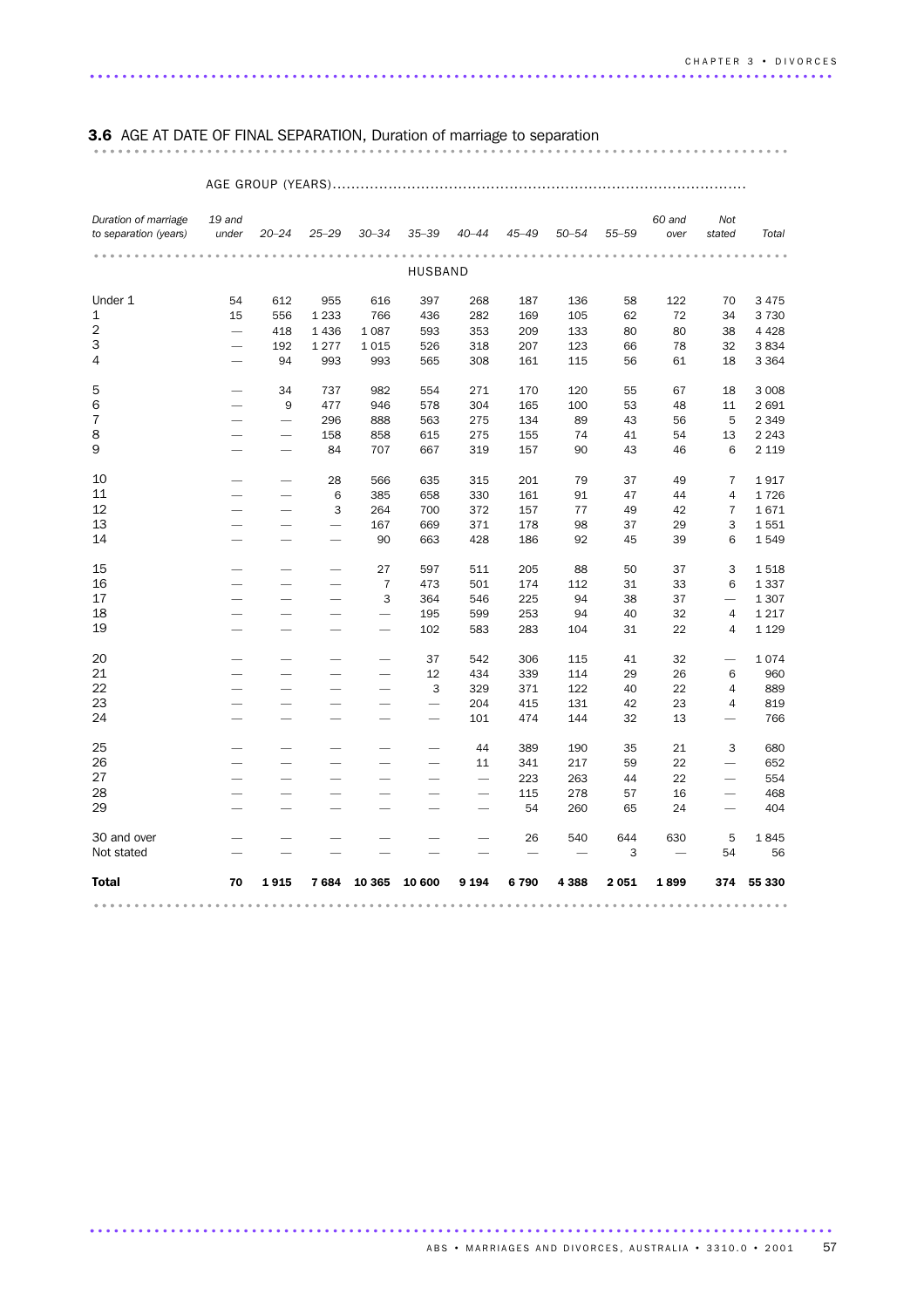### 3.6 AGE AT DATE OF FINAL SEPARATION, Duration of marriage to separation *continued* ...................................................................................... .......

### AGE GROUP (YEARS)..........................................................................................

| Duration of marriage  | 19 and                   |                          |                          |                          |            |                   |                     |                          |           | 60 and   | Not                      |                  |
|-----------------------|--------------------------|--------------------------|--------------------------|--------------------------|------------|-------------------|---------------------|--------------------------|-----------|----------|--------------------------|------------------|
| to separation (years) | under                    | $20 - 24$                | $25 - 29$                | $30 - 34$                | $35 - 39$  | $40 - 44$         | $45 - 49$           | $50 - 54$                | $55 - 59$ | over     | stated                   | Total            |
|                       |                          |                          |                          |                          |            |                   |                     |                          |           |          |                          |                  |
|                       |                          |                          |                          |                          | WIFE       |                   |                     |                          |           |          |                          |                  |
| Under 1               | 202                      | 945                      | 910                      | 494                      | 328        | 224               | 157                 | 69                       | 40        | 44       | 62                       | 3 4 7 5          |
| $1\,$                 | 72                       | 1017                     | 1 2 5 9                  | 569                      | 324        | 217               | 114                 | 65                       | 28        | 27       | 38                       | 3730             |
| 2                     | 17                       | 940                      | 1613                     | 831                      | 431        | 245               | 169                 | 93                       | 38        | 26       | 25                       | 4 4 2 8          |
| 3                     | 3                        | 594                      | 1502                     | 766                      | 438        | 235               | 144                 | 64                       | 37        | 22       | 30                       | 3834             |
| 4                     |                          | 323                      | 1 3 3 7                  | 855                      | 374        | 205               | 123                 | 72                       | 35        | 15       | 25                       | 3 3 6 4          |
| 5                     |                          |                          |                          |                          |            |                   |                     |                          |           |          |                          |                  |
|                       |                          | 153<br>61                | 1091<br>910              | 881<br>859               | 408<br>433 | 202<br>215        | 118<br>98           | 71<br>54                 | 40<br>27  | 28<br>20 | 16<br>14                 | 3 0 0 8<br>2 691 |
| 6<br>7                | $\overline{\phantom{0}}$ | 10                       | 694                      | 842                      | 424        | 180               | 88                  |                          | 24        | 22       |                          | 2 3 4 9          |
| 8                     |                          | 5                        | 484                      | 897                      | 474        | 187               | 92                  | 51<br>49                 | 24        | 19       | 14<br>12                 | 2 2 4 3          |
| 9                     |                          | $\overline{\phantom{0}}$ | 299                      | 945                      | 476        | 213               | 95                  | 40                       | 20        | 20       | 11                       | 2 1 1 9          |
|                       |                          |                          |                          |                          |            |                   |                     |                          |           |          |                          |                  |
| 10                    |                          | -                        | 169                      | 779                      | 555        | 219               | 99                  | 46                       | 32        | 14       | 4                        | 1917             |
| 11                    |                          |                          | 69                       | 680                      | 512        | 233               | 128                 | 55                       | 21        | 22       | 6                        | 1726             |
| 12                    |                          |                          | 23                       | 590                      | 627        | 240               | 106                 | 42                       | 21        | 16       | 6                        | 1671             |
| 13                    | $\overline{\phantom{a}}$ | -                        | 13                       | 455                      | 625        | 275               | 96                  | 49                       | 22        | 11       | 5                        | 1551             |
| 14                    |                          |                          |                          | 359                      | 685        | 299               | 113                 | 42                       | 31        | 15       | 4                        | 1549             |
|                       |                          |                          |                          |                          |            |                   |                     |                          |           |          |                          |                  |
| 15                    |                          |                          | $\overline{\phantom{0}}$ | 180                      | 786        | 336               | 115                 | 54                       | 27        | 12       | 8                        | 1518             |
| 16                    |                          |                          |                          | 103                      | 718        | 322               | 111                 | 42                       | 17        | 15       | 9                        | 1 3 3 7          |
| 17                    |                          |                          | -                        | 26                       | 663        | 392               | 135                 | 51                       | 21        | 14       | 5                        | 1 3 0 7          |
| 18                    | -                        |                          | -                        | 8                        | 524        | 445               | <b>16m</b>          | 51                       | 12        | 12       | 4                        | 1 2 1 7          |
| 19                    |                          |                          |                          | $\overline{4}$           | 378        | 517               | 152                 | 45                       | 13        | 15       | 5                        | 1 1 2 9          |
| 20                    |                          |                          |                          |                          | 237        | 559               | 177                 | 55                       | 22        | 16       | $\overline{7}$           | 1074             |
| 21                    |                          |                          |                          |                          | 109        | 583               | 187                 | 46                       | 18        | 8        | 9                        | 960              |
| 22                    |                          |                          |                          |                          | 38         | 531               | 230                 | 54                       | 19        | 6        | 11                       | 889              |
| 23                    |                          |                          | -                        | $\overline{\phantom{0}}$ | 12         | 444               | 279                 | 50                       | 16        | 13       | 5                        | 819              |
| 24                    |                          |                          |                          |                          |            | 326               | 358                 | 59                       | 13        | 6        | $\overline{4}$           | 766              |
|                       |                          |                          |                          |                          |            |                   |                     |                          |           |          |                          |                  |
| 25                    |                          |                          |                          |                          |            | 203               | 382                 | 71                       | 15        | 9        | $\overline{\phantom{0}}$ | 680              |
| 26                    |                          |                          |                          |                          |            | 94                | 443                 | 82                       | 21        | 8        | $\overline{4}$           | 652              |
| 27                    |                          |                          |                          |                          |            | 26                | 368                 | 124                      | 22        | 9        | 5                        | 554              |
| 28                    | $\overline{\phantom{0}}$ |                          |                          |                          | -          | 8                 | 265                 | 165                      | 22        | 8        | $\overline{\phantom{0}}$ | 468              |
| 29                    | $\overline{\phantom{0}}$ |                          |                          |                          |            |                   | 170                 | 193                      | 30        | 6        | 3                        | 404              |
| 30 and over           |                          |                          |                          |                          |            |                   | 155                 | 779                      | 501       | 399      | 11                       | 1845             |
| Not stated            |                          |                          |                          |                          |            |                   |                     |                          | 3         |          | 54                       | 56               |
|                       |                          |                          |                          |                          |            |                   |                     |                          |           |          |                          |                  |
| <b>Total</b>          | 293                      | 4 0 4 9                  | 10 374                   | 11 124                   | 10 579     | 8 1 7 7           | 5428                | 2 7 8 3                  | 1 2 3 0   | 877      | 416                      | 55 330           |
|                       |                          |                          |                          |                          |            | $- - - - - - - -$ | $-0$ $-0$ $-0$ $-0$ | $-0$ $-0$ $-0$ $-0$ $-0$ |           |          |                          |                  |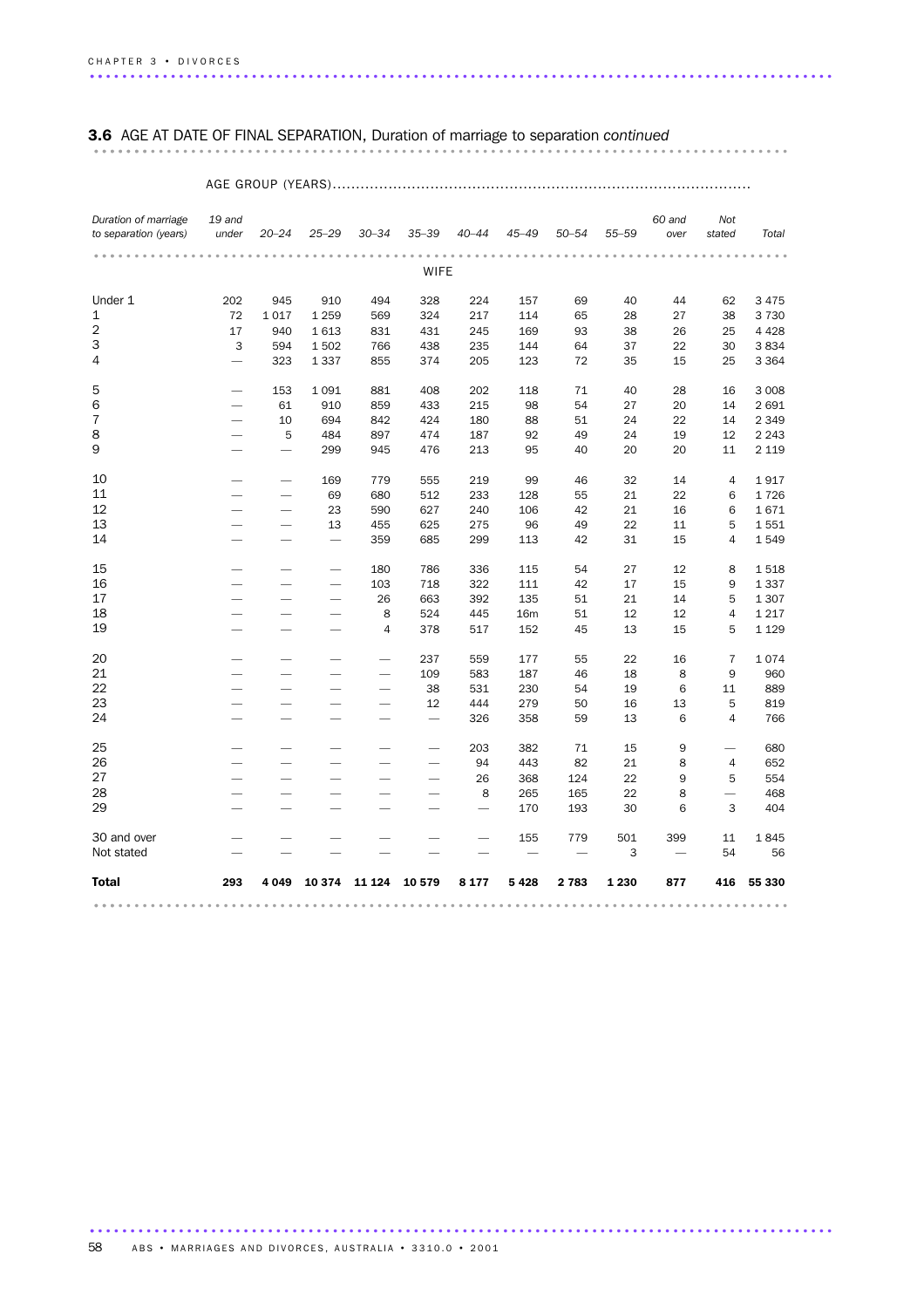### 3.7 AGE AT DATE DECREE MADE ABSOLUTE, Duration of marriage to divorce ...................................................................................... .......

#### AGE GROUP (YEARS).......................................................................................... *Duration of marriage 24 and to divorce (years) under 25–29 30–34 35–39 40–44 45–49 50–54 55–59 60–64 65 and over Not stated Total* ...................................................................................... ... HUSBAND 59 169 131 69 52 32 27 12 16 25 7 599 189 661 543 293 194 127 107 56 27 59 27 2 283 142 850 846 464 245 167 103 71 32 50 24 2 994 80 831 1 038 538 297 199 123 76 50 44 19 3 295 24 759 1 098 637 368 199 153 68 45 49 26 3 426 11 509 1 141 642 325 176 132 60 40 45 26 3 107 3 289 1 028 670 361 207 136 85 49 46 21 2 893 — 146 934 697 414 206 131 65 35 36 21 2 685 — 73 713 709 374 194 143 68 39 42 13 2 368 — 34 589 799 428 194 120 78 36 23 18 2 319 — 11 422 852 443 201 126 72 41 41 12 2 221 — — 278 769 471 225 142 77 37 42 12 2 053 — — 129 665 500 250 152 55 32 33 8 1 825 — — 66 621 445 240 131 76 41 36 4 1 660 — — 23 545 590 290 132 75 38 24 8 1 725 — — 7 453 597 293 175 84 36 31 10 1 686 ——— 302 648 283 140 85 37 37 3 1 535 ——— 196 639 374 169 60 25 32 3 1 499 ——— 87 624 390 162 74 19 25 5 1 386 ——— 37 544 396 178 84 34 29 7 1 309 ——— 11 426 427 197 59 22 23 4 1 169 ——— 3 349 424 211 66 28 21 4 1 105 ———— 202 503 207 73 34 35 6 1 060 ———— 108 514 225 69 34 25 — 977 ———— 47 485 252 83 27 17 3 914 ———— 15 438 282 77 28 24 — 866 ———— 3 303 397 91 18 17 4 832 ———— 3 198 399 93 32 16 3 744 ————— 104 451 115 28 24 — 723 30 and over ————— 59 1 092 1 352 836 708 22 4 069 Not stated  $\qquad \qquad -\qquad \qquad -\qquad \qquad -\qquad \qquad -\qquad \qquad -\qquad \qquad -\qquad \qquad -\qquad \qquad -\qquad \qquad -\qquad \qquad -\qquad \qquad -\qquad \qquad 3$ Total 506 4 334 8 987 10 058 9 711 8 098 6 395 3 460 1 796 1 659 326 55 330 ...................................................................................... ...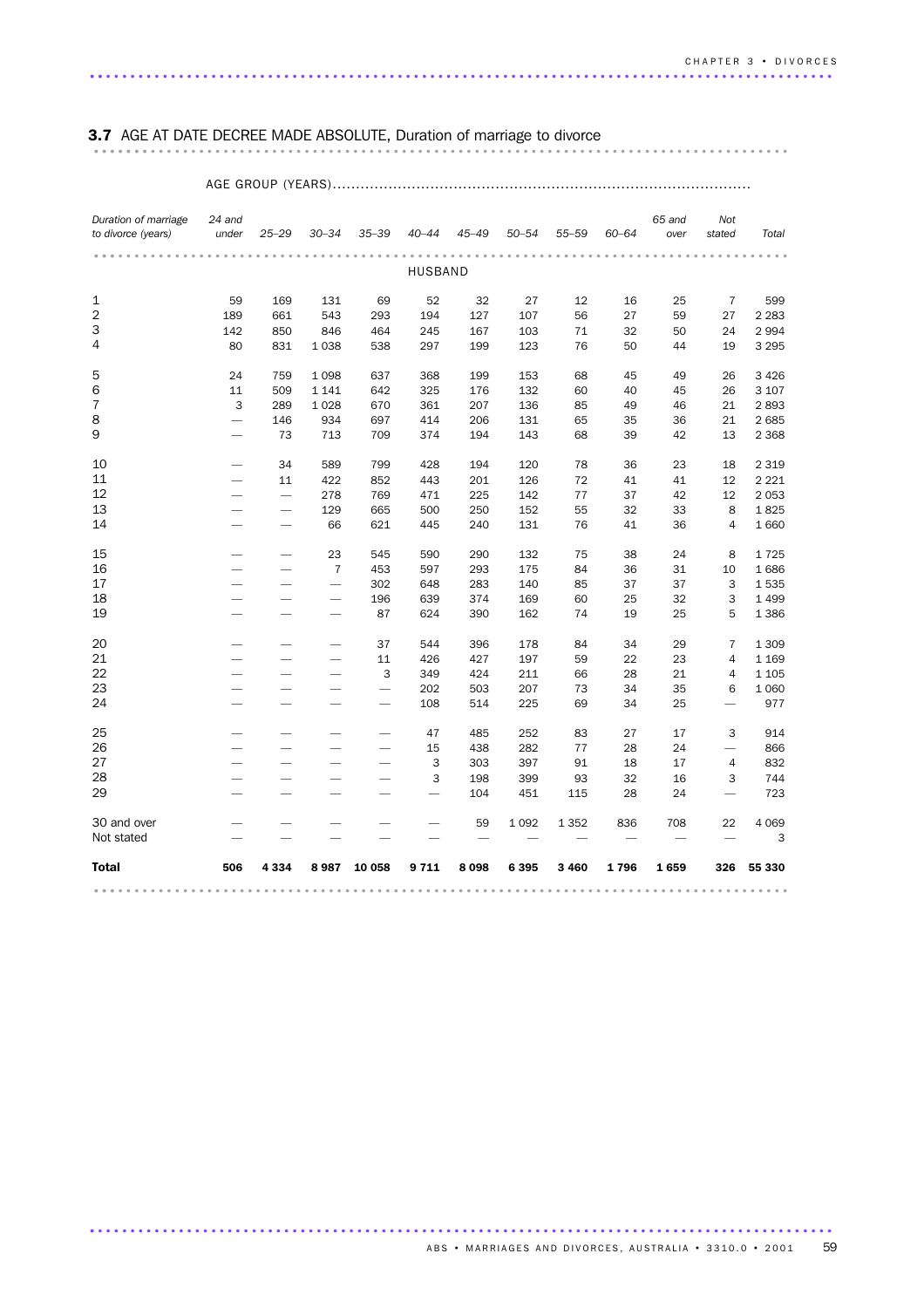### 3.7 AGE AT DATE DECREE MADE ABSOLUTE, Duration of marriage to divorce *continued* ...................................................................................... .......

### AGE GROUP (YEARS)..........................................................................................

| Duration of marriage<br>to divorce (years) | 24 and<br>under          | $25 - 29$                | $30 - 34$                | $35 - 39$                | $40 - 44$   | $45 - 49$ | $50 - 54$ | $55 - 59$      | $60 - 64$ | 65 and<br>over | Not<br>stated  | Total   |
|--------------------------------------------|--------------------------|--------------------------|--------------------------|--------------------------|-------------|-----------|-----------|----------------|-----------|----------------|----------------|---------|
|                                            |                          |                          |                          |                          |             |           |           |                |           |                |                |         |
|                                            |                          |                          |                          |                          | <b>WIFE</b> |           |           |                |           |                |                |         |
| 1                                          | 122                      | 186                      | 106                      | 58                       | 51          | 29        | 14        | $\overline{4}$ | 13        | 6              | 10             | 599     |
| 2                                          | 417                      | 770                      | 454                      | 234                      | 156         | 85        | 64        | 24             | 17        | 23             | 39             | 2 2 8 3 |
| 3                                          | 397                      | 1 1 1 4                  | 661                      | 332                      | 230         | 107       | 64        | 34             | 20        | 16             | 19             | 2 9 9 4 |
| 4                                          | 297                      | 1 1 7 6                  | 856                      | 391                      | 231         | 162       | 86        | 43             | 18        | 10             | 25             | 3 2 9 5 |
| 5                                          | 173                      | 1 1 6 9                  | 1011                     | 464                      | 261         | 147       | 105       | 45             | 19        | 12             | 20             | 3 4 2 6 |
| 6                                          | 47                       | 992                      | 1051                     | 456                      | 245         | 137       | 78        | 47             | 19        | 11             | 24             | 3 107   |
| 7                                          | $\overline{7}$           | 678                      | 1 0 6 8                  | 503                      | 269         | 166       | 97        | 49             | 22        | 18             | 16             | 2893    |
| 8                                          | 3                        | 455                      | 1 0 9 8                  | 543                      | 269         | 136       | 79        | 49             | 18        | 13             | 22             | 2 6 8 5 |
| 9                                          |                          | 266                      | 963                      | 567                      | 269         | 117       | 101       | 34             | 21        | 17             | 13             | 2 3 6 8 |
| 10                                         |                          | 146                      | 923                      | 657                      | 302         | 132       | 85        | 44             | 9         | $\overline{7}$ | 13             | 2 3 1 9 |
| 11                                         | $\overline{\phantom{0}}$ | 42                       | 794                      | 706                      | 349         | 145       | 90        | 42             | 25        | 12             | 16             | 2 2 2 1 |
| 12                                         |                          | 20                       | 645                      | 696                      | 364         | 158       | 90        | 35             | 22        | 12             | 11             | 2 0 5 3 |
| 13                                         | $\overline{\phantom{0}}$ | 9                        | 403                      | 708                      | 382         | 167       | 79        | 36             | 22        | $\overline{7}$ | 12             | 1825    |
| 14                                         |                          | $\overline{\phantom{0}}$ | 258                      | 717                      | 353         | 154       | 87        | 42             | 22        | 17             | 10             | 1 6 6 0 |
| 15                                         |                          | $\overline{\phantom{0}}$ | 156                      | 767                      | 449         | 180       | 98        | 44             | 19        | 10             | 3              | 1725    |
| 16                                         |                          | $\overline{\phantom{0}}$ | 70                       | 711                      | 501         | 202       | 119       | 47             | 15        | 13             | 8              | 1686    |
| 17                                         |                          | -                        | 30                       | 641                      | 501         | 190       | 88        | 47             | 22        | 11             | 5              | 1535    |
| 18                                         | $\overline{\phantom{0}}$ |                          | 6                        | 523                      | 567         | 257       | 81        | 34             | 18        | 9              | 4              | 1 4 9 9 |
| 19                                         |                          |                          | $\overline{\phantom{0}}$ | 356                      | 638         | 257       | 84        | 26             | 9         | 5              | 9              | 1 3 8 6 |
| 20                                         |                          |                          |                          | 199                      | 648         | 291       | 97        | 31             | 26        | 9              | 8              | 1 309   |
| 21                                         |                          |                          |                          | 83                       | 647         | 278       | 104       | 30             | 10        | 10             | $\overline{7}$ | 1 1 6 9 |
| 22                                         |                          |                          |                          | 33                       | 595         | 280       | 114       | 41             | 18        | 11             | 13             | 1 1 0 5 |
| 23                                         |                          |                          |                          | 8                        | 458         | 385       | 129       | 46             | 11        | 15             | 8              | 1 0 6 0 |
| 24                                         |                          |                          | $\overline{\phantom{0}}$ | 3                        | 344         | 429       | 130       | 42             | 15        | 9              | 5              | 977     |
| 25                                         |                          |                          |                          | -                        | 232         | 481       | 141       | 35             | 11        | 8              | 6              | 914     |
| 26                                         | $\overline{\phantom{0}}$ |                          |                          |                          | 126         | 545       | 141       | 29             | 10        | 15             | —              | 866     |
| 27                                         | $\overline{\phantom{0}}$ |                          |                          | $\overline{\phantom{0}}$ | 46          | 547       | 173       | 46             | 6         | 8              | 6              | 832     |
| 28                                         |                          |                          |                          |                          | 12          | 421       | 234       | 52             | 12        | 8              | 5              | 744     |
| 29                                         |                          |                          |                          |                          |             | 324       | 318       | 54             | 11        | 14             | 3              | 723     |
| 30 and over                                |                          |                          |                          |                          |             | 293       | 1594      | 1 1 8 0        | 539       | 431            | 32             | 4 0 6 9 |
| Not stated                                 |                          |                          |                          |                          |             |           |           |                |           |                |                | 3       |
| <b>Total</b>                               | 1464                     | 7024                     | 10 555                   | 10 356                   | 9495        | 7 202     | 4764      | 2 3 1 3        | 1019      | 767            | 371            | 55 330  |
|                                            |                          |                          |                          |                          |             |           |           |                |           |                |                |         |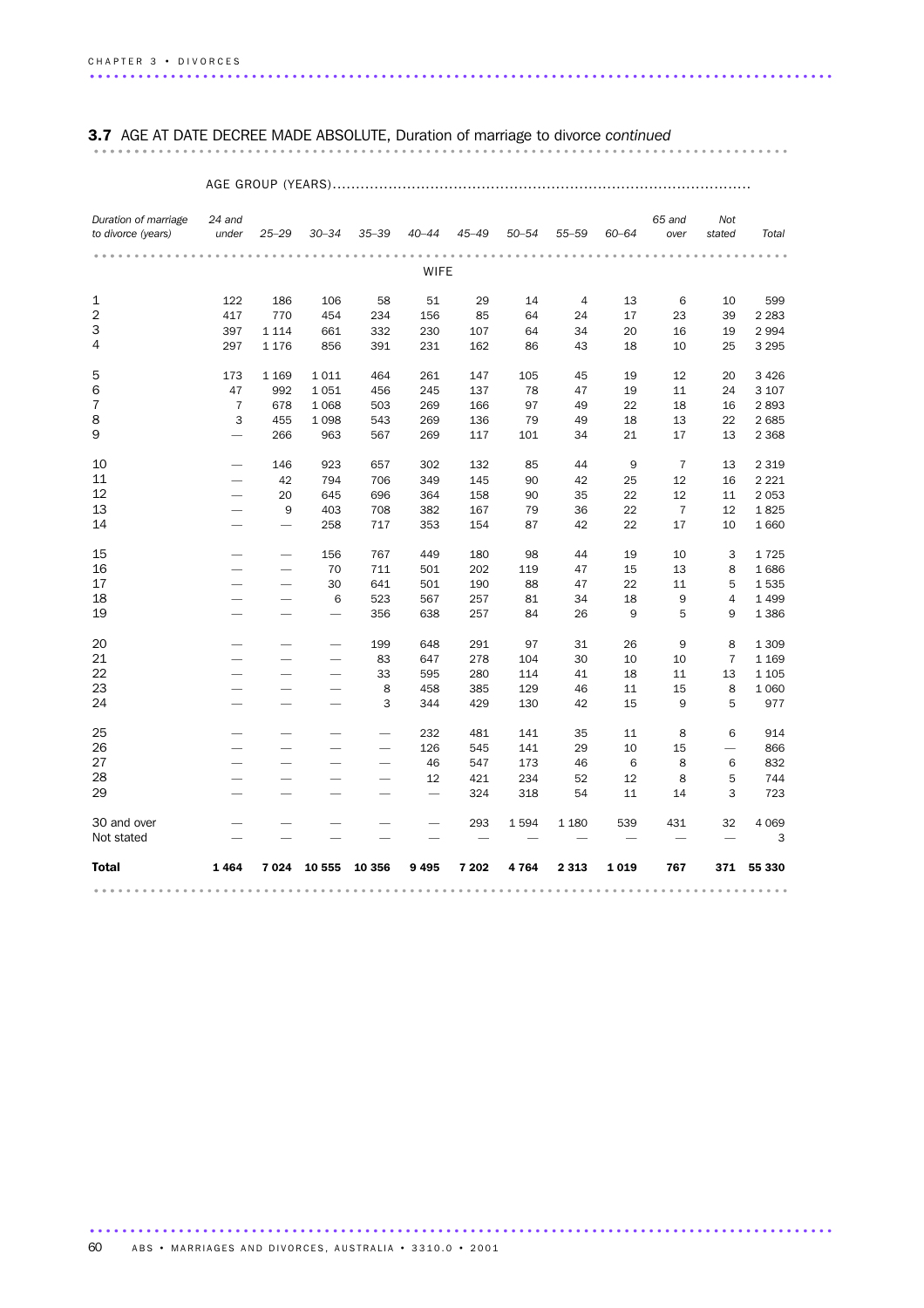### 3.8 DURATION OF MARRIAGE TO DIVORCE, Applicant ..................................

| Duration of<br>marriage (years) | Husband | Wife    | Joint  | Total   |
|---------------------------------|---------|---------|--------|---------|
|                                 |         |         |        |         |
| 1                               | 201     | 285     | 113    | 599     |
| $\overline{2}$                  | 648     | 1 1 4 4 | 491    | 2 2 8 3 |
| 3                               | 747     | 1414    | 833    | 2994    |
| 4                               | 852     | 1559    | 884    | 3 2 9 5 |
| 5                               | 822     | 1671    | 933    | 3 4 2 6 |
| 6                               | 781     | 1495    | 831    | 3 1 0 7 |
| $\overline{7}$                  | 743     | 1425    | 725    | 2893    |
| 8                               | 728     | 1 3 0 6 | 651    | 2685    |
| 9                               | 655     | 1 1 5 6 | 557    | 2 3 6 8 |
| 10                              | 608     | 1 2 0 6 | 505    | 2 3 1 9 |
| 11                              | 637     | 1 1 5 5 | 429    | 2 2 2 1 |
| 12                              | 552     | 1 1 0 2 | 399    | 2053    |
| 13                              | 509     | 943     | 373    | 1825    |
| 14                              | 533     | 821     | 306    | 1660    |
| 15                              | 506     | 891     | 328    | 1725    |
| 16                              | 507     | 856     | 323    | 1686    |
| 17                              | 503     | 757     | 275    | 1535    |
| 18                              | 490     | 709     | 300    | 1 4 9 9 |
| 19                              | 465     | 657     | 264    | 1 3 8 6 |
| 20                              | 420     | 613     | 276    | 1 3 0 9 |
| 21                              | 393     | 543     | 233    | 1 1 6 9 |
| 22                              | 381     | 475     | 249    | 1 1 0 5 |
| 23                              | 371     | 431     | 258    | 1 0 6 0 |
| 24                              | 343     | 389     | 245    | 977     |
| 25                              | 314     | 373     | 227    | 914     |
| 26                              | 306     | 310     | 250    | 866     |
| 27                              | 303     | 318     | 211    | 832     |
| 28                              | 262     | 287     | 195    | 744     |
| 29                              | 310     | 244     | 169    | 723     |
| 30 and over                     | 1716    | 1499    | 854    | 4 0 6 9 |
| Not stated                      | 3       |         |        | 3       |
| Total                           | 16 608  | 26 035  | 12 687 | 55 330  |
|                                 |         |         |        |         |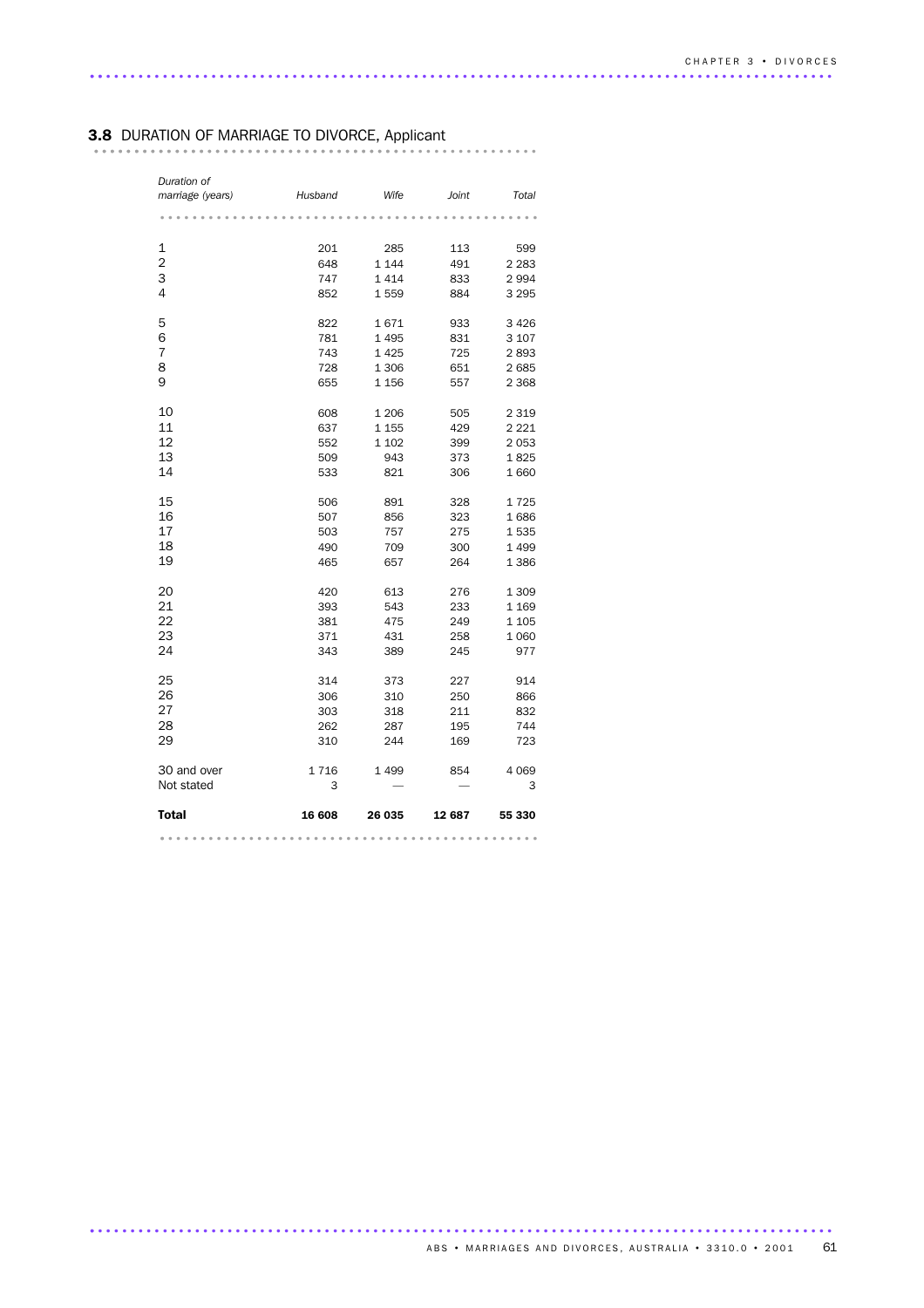### 3.9 COUNTRY OF BIRTH OF PARTIES .................................................................................... .........

#### HUSBAND BORN IN COUNTRY SHOWN AND WIFE BORN IN....................................

WIFE BORN IN COUNTRY SHOWN AND HUSBAND BORN IN ...................................

|                                    | Australia | Same<br>overseas<br>country | Different<br>overseas<br>country | Total(a)  | Australia     | Same<br>overseas<br>country | Different<br>overseas<br>country | Total(a)  |
|------------------------------------|-----------|-----------------------------|----------------------------------|-----------|---------------|-----------------------------|----------------------------------|-----------|
|                                    |           | .                           |                                  | $- - - -$ | 0.0.0.0.0.0.0 | .                           |                                  |           |
|                                    |           |                             |                                  |           |               |                             |                                  |           |
| <b>Oceania and Antarctica</b>      |           |                             |                                  |           |               |                             |                                  |           |
| Australia (incl. ET)               | 32 139    | $\ddotsc$                   | 5 4 4 8                          | 37 696    | 32 139        | $\ddot{\phantom{a}}$        | 6 6 9 3                          | 38 932    |
| Fiji                               | 64        | 153                         | 30                               | 249       | 74            | 153                         | 68                               | 295       |
| New Zealand                        | 682       | 561                         | 253                              | 1 4 9 9   | 590           | 561                         | 271                              | 1426      |
| Papua New Guinea<br>Other          | 70        | $\overline{4}$              | 15                               | 90        | 87            | $\overline{4}$              | 28                               | 120       |
|                                    | 43        | 71                          | 37                               | 151       | 23            | 71                          | 41                               | 135       |
| Total                              | 32 998    | 789                         | 5783                             | 39 685    | 32 913        | 789                         | 7 101                            | 40 908    |
| <b>North-West Europe</b>           |           |                             |                                  |           |               |                             |                                  |           |
| Austria                            | 32        | 6                           | 25                               | 64        | 26            | 6                           | 21                               | 53        |
| Denmark                            | 25        | $\overline{4}$              | 9                                | 38        | 26            | $\overline{4}$              | 5                                | 35        |
| France                             | 52        | 15                          | 25                               | 92        | 30            | 15                          | 34                               | 79        |
| Germany                            | 266       | 74                          | 135                              | 477       | 190           | 74                          | 117                              | 383       |
| Ireland                            | 99        | 46                          | 77                               | 222       | 57            | 46                          | 46                               | 149       |
| <b>Netherlands</b>                 | 206       | 46                          | 91                               | 346       | 144           | 46                          | 60                               | 250       |
| Switzerland                        | 24        | 12                          | 29                               | 65        | 31            | 12                          | 13                               | 57        |
| United Kingdom                     | 2 7 4 3   | 1410                        | 649                              | 4813      | 2 1 1 7       | 1410                        | 539                              | 4076      |
| Other                              | 56        | 13                          | 28                               | 97        | 57            | 13                          | 37                               | 108       |
| Total                              | 3 503     | 1626                        | 1068                             | 6 2 1 4   | 2678          | 1626                        | 872                              | 5 1 9 0   |
| <b>Southern and Eastern Europe</b> |           |                             |                                  |           |               |                             |                                  |           |
| Bosnia and Herzegovina             | 5         | 28                          | 12                               | 45        | 3             | 28                          | 18                               | 49        |
| Croatia                            | 44        | 54                          | 46                               | 144       | 30            | 54                          | 27                               | 111       |
| Cyprus                             | 24        | 15                          | 16                               | 56        | 14            | 15                          | 29                               | 58        |
| Former Yugoslav Republic of        |           |                             |                                  |           |               |                             |                                  |           |
| Macedonia (FYROM)                  | 40        | 51                          | 21                               | 112       | 12            | 51                          | 20                               | 83        |
| Greece                             | 152       | 122                         | 56                               | 331       | 61            | 122                         | 46                               | 231       |
| Hungary                            | 31        | 46                          | 30                               | 108       | 21            | 46                          | 14                               | 81        |
| Italy                              | 294       | 157                         | 113                              | 566       | 131           | 157                         | 52                               | 341       |
| Malta                              | 87        | 46                          | 33                               | 167       | 45            | 46                          | 27                               | 118       |
| Poland                             | 40        | 137                         | 34                               | 213       | 40            | 137                         | 56                               | 233       |
| Portugal                           | 19        | 18                          | 12                               | 49        | 6             | 18                          | 15                               | 39        |
| Romania                            | 16        | 56                          | 17                               | 89        | 3             | 56                          | 19                               | 78        |
| <b>Russian Federation</b>          | 4         | 44                          | $\overline{7}$                   | 55        | 26            | 44                          | 48                               | 118       |
| Spain                              | 19        | 21                          | 19                               | 59        | 19            | 21                          | 18                               | 58        |
| Yugoslavia, Federal                |           |                             |                                  |           |               |                             |                                  |           |
| Republic of                        | 89        | 141                         | 60                               | 290       | 44            | 141                         | 39                               | 224       |
| Other                              | 39        | 144                         | 53                               | 237       | 33            | 144                         | 34                               | 212       |
| Total                              | 903       | 1080                        | 529                              | 2 5 2 1   | 488           | 1080                        | 462                              | 2034      |
| North Africa and the               |           |                             |                                  |           |               |                             |                                  |           |
| <b>Middle East</b>                 |           |                             |                                  |           |               |                             |                                  |           |
| Egypt                              | 61        | 43                          | 47                               | 152       | 24            | 43                          | 17                               | 85        |
| Iran                               | 16        | 58                          | 31                               | 105       | 5             | 58                          | 8                                | 71        |
| Iraq                               | 10        | 38                          | 13                               | 61        | $\mathsf 3$   | 38                          | 15                               | 56        |
| Israel                             | 28        | $\overline{7}$              | 20                               | 55        | 12            | $\overline{7}$              | 11                               | 30        |
| Lebanon                            | 128       | 179                         | 47                               | 354       | 34            | 179                         | 40                               | 253       |
| Syria                              | 11        | $\overline{7}$              | 23                               | 41        | 3             | $\overline{7}$              | 15                               | 24        |
| Turkey                             | 46        | 146                         | 25                               | 218       | 16            | 146                         | 16                               | 178       |
| Other                              | 52        | 21                          | 44                               | 118       | 10            | 21                          | 23                               | 54        |
| Total                              | 352       | 499                         | 250                              | 1 1 0 4   | 106           | 499                         | 145                              | 751       |
|                                    |           |                             |                                  |           |               |                             |                                  | $-0.0000$ |

. . not applicable

(a) Includes country of birth not stated.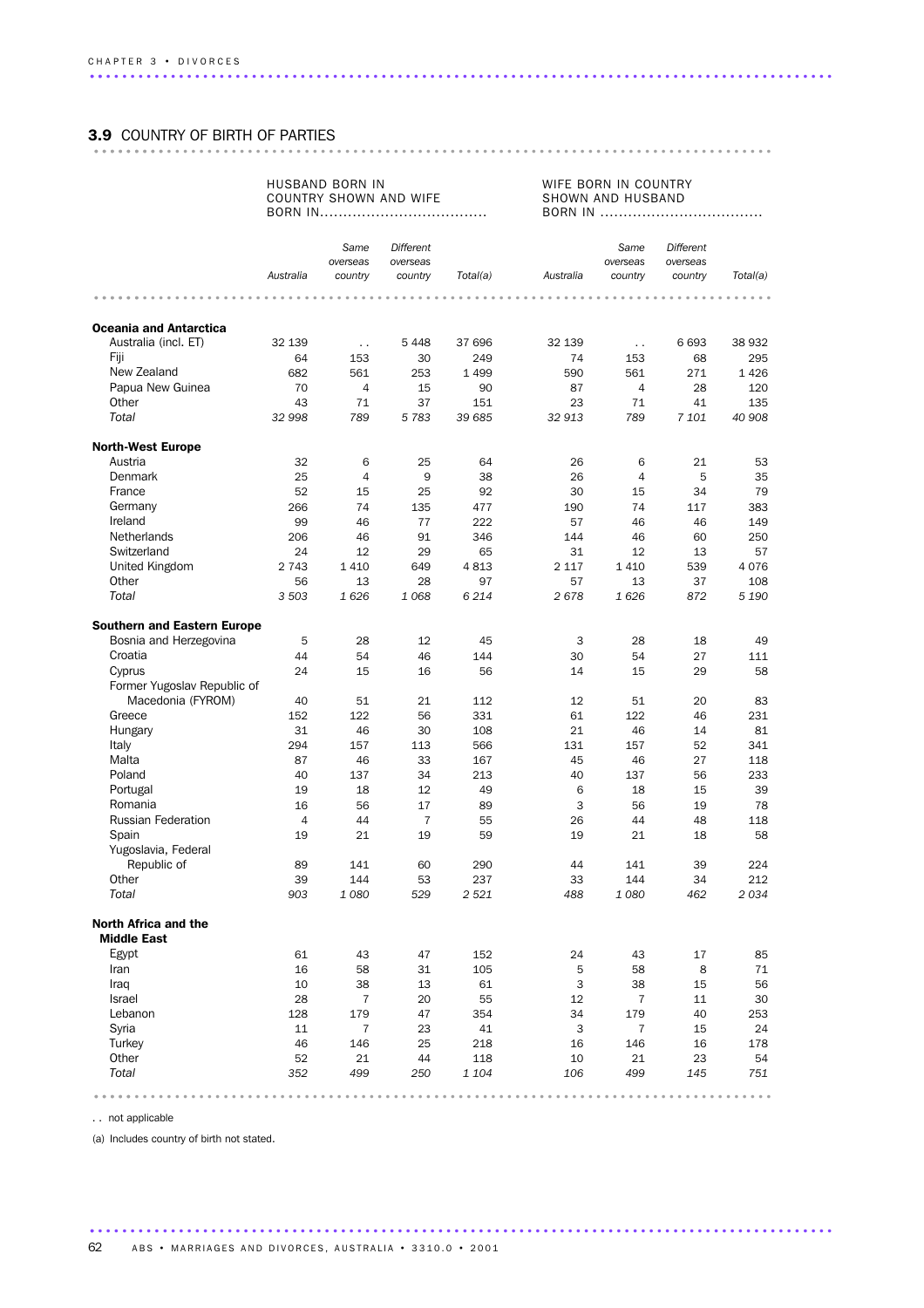# 3.9 COUNTRY OF BIRTH OF PARTIES *continued* .................................................................................... .........

#### HUSBAND BORN IN COUNTRY SHOWN AND WIFE BORN IN...................................

WIFE BORN IN COUNTRY SHOWN AND HUSBAND BORN IN ...................................

|                                    |                | Same<br>overseas | Different<br>overseas |          |                | Same<br>overseas | Different<br>overseas |          |
|------------------------------------|----------------|------------------|-----------------------|----------|----------------|------------------|-----------------------|----------|
|                                    | Australia      | country          | country               | Total(a) | Australia      | country          | country               | Total(a) |
|                                    |                |                  |                       |          |                |                  |                       |          |
|                                    |                |                  |                       |          |                |                  |                       |          |
| <b>South-East Asia</b><br>Cambodia | 3              | 107              | 25                    | 136      | 6              | 107              | 29                    | 143      |
| Indonesia                          | 47             | 34               | 27                    | 109      | 47             | 34               | 51                    | 132      |
| Laos                               | 3              | 16               | 17                    | 37       | 6              | 16               | 14                    | 36       |
| Malaysia                           | 68             | 63               | 67                    | 198      | 104            | 63               | 74                    | 241      |
| Philippines                        | 34             | 250              | 19                    | 305      | 340            | 250              | 184                   | 777      |
| Singapore                          | 32             | 11               | 40                    | 83       | 40             | 11               | 41                    | 92       |
| Thailand                           | $\overline{7}$ | 27               | 9                     | 43       | 84             | 27               | 68                    | 182      |
| Viet Nam                           | 20             | 983              | 91                    | 1 0 9 4  | 23             | 983              | 89                    | 1 0 9 8  |
| Other                              | 16             | 25               | 27                    | 69       | 11             | 25               | 22                    | 58       |
| Total                              | 230            | 1 516            | 322                   | 2074     | 661            | 1516             | 572                   | 2 7 5 9  |
|                                    |                |                  |                       |          |                |                  |                       |          |
| <b>North-East Asia</b>             |                |                  |                       |          |                |                  |                       |          |
| China (excl. SARs & Taiwan)        | 32             | 841              | 102                   | 976      | 80             | 841              | 194                   | 1 1 1 8  |
| Hong Kong (SAR of China)           | 27             | 62               | 67                    | 156      | 20             | 62               | 57                    | 140      |
| Japan                              | 20             | 14               | 15                    | 49       | 47             | 14               | 38                    | 99       |
| Korea, Republic of (South)         | 3              | 61               | 6                     | 70       | 13             | 61               | 14                    | 88       |
| Other                              | 3              | 12               | 12                    | 27       | $\overline{7}$ | 12               | 21                    | 40       |
| Total                              | 85             | 990              | 202                   | 1 2 7 8  | 167            | 990              | 324                   | 1485     |
| <b>Southern and Central Asia</b>   |                |                  |                       |          |                |                  |                       |          |
| India                              | 80             | 114              | 92                    | 287      | 46             | 114              | 51                    | 213      |
| Pakistan                           | 18             | 8                | 33                    | 59       | 6              | 8                | $\overline{4}$        | 18       |
| Sri Lanka                          | 36             | 89               | 22                    | 147      | 19             | 89               | 15                    | 124      |
| Other                              | 8              | 25               | 12                    | 45       | 9              | 25               | $\overline{7}$        | 41       |
| Total                              | 142            | 236              | 159                   | 538      | 80             | 236              | 77                    | 396      |
| <b>Americas</b>                    |                |                  |                       |          |                |                  |                       |          |
| Argentina                          | 19             | 30               | 25                    | 74       | 17             | 30               | 19                    | 66       |
| Canada                             | 94             | 13               | 32                    | 139      | 77             | 13               | 39                    | 129      |
| Caribbean                          | 10             | 3                | 9                     | 21       | 8              | 3                | 7                     | 17       |
| Central America                    | 14             | 35               | 10                    | 59       | 9              | 35               | 11                    | 55       |
| Chile                              | 31             | 117              | 22                    | 170      | 18             | 117              | 29                    | 165      |
| United States of America           | 184            | 29               | 69                    | 283      | 157            | 29               | 73                    | 261      |
| Uruguay                            | 14             | 38               | 19                    | 71       | 11             | 38               | 16                    | 65       |
| Other                              | 29             | 39               | 40                    | 108      | 41             | 39               | 30                    | 111      |
| Total                              | 395            | 303              | 226                   | 925      | 338            | 303              | 224                   | 869      |
| <b>Sub-Saharan Africa</b>          |                |                  |                       |          |                |                  |                       |          |
| Kenya                              | 17             | 4                | 5                     | 26       | 11             | 4                | 11                    | 26       |
| Mauritius                          | 26             | 28               | 22                    | 76       | 17             | 28               | 22                    | 68       |
| South Africa                       | 107            | 92               | 62                    | 262      | 75             | 92               | 68                    | 235      |
| Zimbabwe                           | 16             | 7                | 19                    | 42       | 17             | 7                | 26                    | 50       |
| Other                              | 58             | 99               | 59                    | 220      | 36             | 99               | 47                    | 182      |
| Total                              | 224            | 230              | 167                   | 626      | 156            | 230              | 174                   | 561      |
| Other and not stated               |                |                  |                       | 365      |                |                  |                       | 377      |
| <b>Total</b>                       | 38 832         | 7 2 6 9          | 8706                  | 55 330   | 37 587         | 7 269            | 9951                  | 55 330   |
|                                    |                |                  |                       |          |                |                  |                       |          |

............................................................................................ .

(a) Includes country of birth not stated.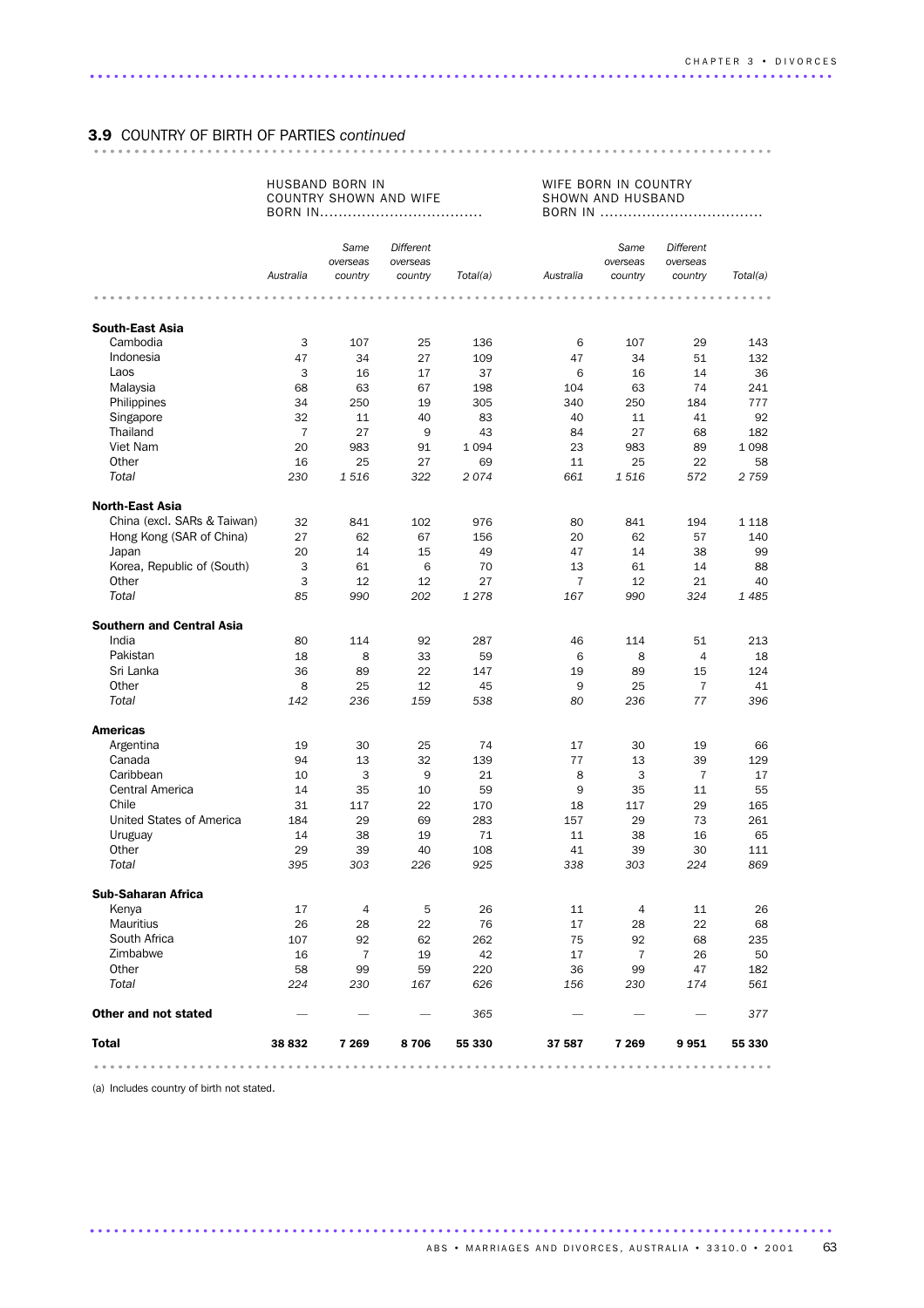### 3.10 COUNTRY OF BIRTH OF HUSBAND, Duration of marriage ................................................................................... ..........

#### DURATION OF MARRIAGE (YEARS).................................... *0–4 5–9 10–14 15–19 20–24 25–29 30 and over Total(a) duration Median* no. no. no. no. no. no. no. no. years ................................................................................... ....... Oceania and Antarctica Australia (incl. ET) 5 947 10 016 7 029 5 528 3 890 2 728 2 557 37 696 11.8 Fiji 83 87 32 20 18 8 — 249 7.0 New Zealand 253 409 310 230 134 93 70 1 499 11.3 Papua New Guinea 17 33 11 11 11 5 3 90 n.p. Other 27 51 33 16 10 8 6 151 9.7 *Total 6 327 10 596 7 415 5 805 4 063 2 842 2 636 39 685 11.7* North-West Europe Austria 3 11 11 13 6 7 13 64 n.p. Denmark 6 9 9 3 3 3 6 38 n.p. France 2010 15 31 15 14 8 4 5 92 n.p. Germany 65 94 60 65 56 53 84 477 16.6 Ireland 32 51 40 17 30 31 21 222 12.8 Netherlands 23 50 49 61 50 46 67 346 19.2 Switzerland 13 13 13 11 9 10 3 6 65 n.p. United Kingdom 543 1 077 965 750 535 443 500 4 813 13.9 Other 9 30 16 12 10 9 11 97 n.p. *Total 709 1 366 1 176 943 708 599 713 6 214 14.3* Southern and Eastern Europe Bosnia and Herzegovina  $11$   $12$   $9$   $3$   $4$   $3$   $5$   $45$  n.p. Croatia 16 28 21 17 18 18 26 144 16.8 Cyprus 11 11 11 11 4 4 4 56 n.p. Former Yugoslav Republic of Macedonia (FYROM) 31 32 13 17 9 5 5 112 8.3 Greece 39 45 59 39 53 37 59 331 18.1 Hungary 19 13 13 14 11 13 25 108 18.8 Italy 54 74 81 65 78 92 122 566 20.8 Malta 15 19 20 20 30 29 34 167 21.1 Poland 36 30 38 33 34 25 17 213 15.5 Portugal 10 7 10 9 5 5 3 49 n.p. Romania 21 20 18 19 6 3 3 89 n.p. Russian Federation **12** 13 11 11 4 3 3 55 n.p. Spain 6 14 11 4 8 7 9 59 n.p. Yugoslavia, Federal Republic of 39 54 47 41 32 29 48 290 15.6 Other 60 42 32 28 28 15 32 237 12.4 *Total 380 414 394 329 324 286 394 2 521 15.9* North Africa and the Middle East Egypt 39 29 20 20 15 14 15 152 12.3 Iran 35 20 15 11 17 5 — 105 8.9 Iraq 24 16 12 3 3 — — 61 n.p. Israel 8 15 10 7 6 6 3 55 n.p. Lebanon 96 95 69 38 24 16 16 354 8.8 Syria 13 10 7 6 — 3 3 41 n.p. Turkey 47 60 45 30 26 6 4 218 10.1 Other 27 42 22 6 7 7 7 118 8.4 *Total 289 287 200 121 99 58 50 1 104 9.4* ................................................................................... .......

n.p. not available for publication but included in totals where applicable, unless otherwise indicated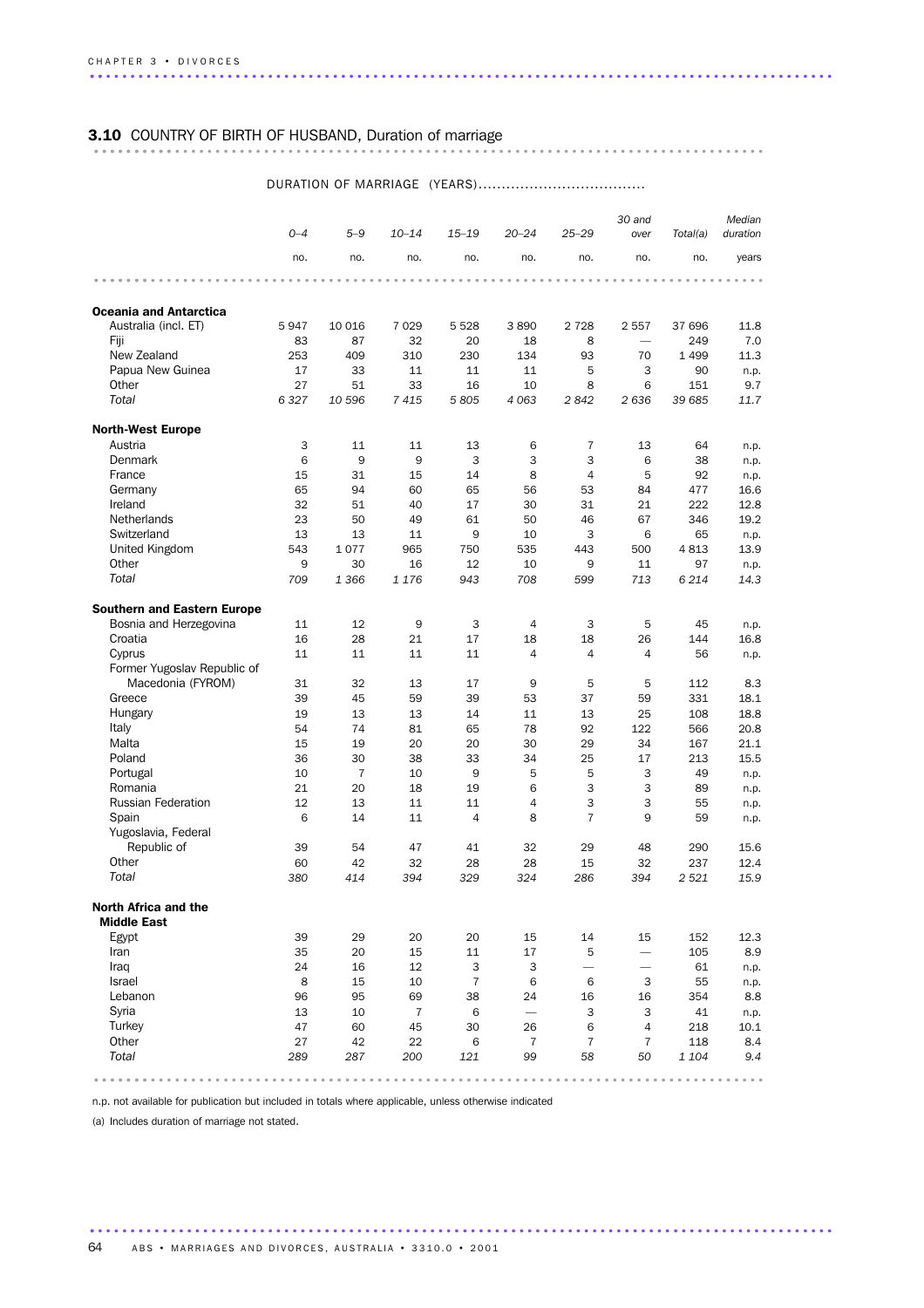# 3.10 COUNTRY OF BIRTH OF HUSBAND, Duration of marriage *continued* ................................................................................... ..........

|                                  | $O - 4$ | $5 - 9$                 | $10 - 14$                | $15 - 19$                | $20 - 24$                | $25 - 29$                | 30 and<br>over           | Total(a) | Median<br>duration |
|----------------------------------|---------|-------------------------|--------------------------|--------------------------|--------------------------|--------------------------|--------------------------|----------|--------------------|
|                                  | no.     | no.                     | no.                      | no.                      | no.                      | no.                      | no.                      | no.      | years              |
|                                  |         |                         |                          |                          |                          |                          |                          |          |                    |
| <b>South-East Asia</b>           |         |                         |                          |                          |                          |                          |                          |          |                    |
| Cambodia                         | 42      | 51                      | 10                       | 13                       | 10                       | $\overline{\phantom{0}}$ | 8                        | 136      | 6.3                |
| Indonesia                        | 19      | 29                      | 21                       | 16                       | 11                       | 3                        | 10                       | 109      | 11.5               |
| Laos                             | 10      | 13                      | $\overline{4}$           | 5                        | 3                        | 3                        | $\overline{\phantom{0}}$ | 37       | n.p.               |
| Malaysia                         | 30      | 48                      | 42                       | 35                       | 25                       | 13                       | 5                        | 198      | 12.4               |
| Philippines                      | 82      | 86                      | 62                       | 29                       | 18                       | 16                       | 11                       | 305      | 8.8                |
| Singapore                        | 24      | 26                      | 9                        | 12                       | 6                        | 5                        | 3                        | 83       | n.p.               |
| Thailand                         | 18      | 14                      | $\overline{4}$           | 6                        | 3                        | $\overline{\phantom{0}}$ | $\overline{\phantom{0}}$ | 43       | n.p.               |
| Viet Nam                         | 308     | 513                     | 103                      | 64                       | 48                       | 33                       | 25                       | 1 0 9 4  | 6.1                |
| Other                            | 12      | 21                      | 8                        | $\overline{7}$           | 8                        | $\overline{7}$           | 6                        | 69       | n.p.               |
| Total                            | 545     | 801                     | 263                      | 187                      | 129                      | 82                       | 66                       | 2074     | 7.0                |
| <b>North-East Asia</b>           |         |                         |                          |                          |                          |                          |                          |          |                    |
| China (excl. SARs & Taiwan)      | 298     | 293                     | 148                      | 120                      | 49                       | 21                       | 47                       | 976      | 6.8                |
| Hong Kong (SAR of China)         | 39      | 48                      | 19                       | 24                       | 13                       | 9                        | $\overline{4}$           | 156      | 8.4                |
| Japan                            | 8       | 21                      | 8                        | 6                        |                          | 5                        | 3                        | 49       | n.p.               |
| Korea, Republic of (South)       | 26      | 21                      | 10                       | 3                        | $\overline{7}$           |                          | 3                        | 70       | n.p.               |
| Other                            | 8       | 12                      | $\overline{\phantom{0}}$ | 3                        | $\overline{\phantom{0}}$ |                          | 4                        | 27       | n.p.               |
| Total                            | 379     | 395                     | 185                      | 156                      | 69                       | 36                       | 58                       | 1 2 7 8  | 7.1                |
| <b>Southern and Central Asia</b> |         |                         |                          |                          |                          |                          |                          |          |                    |
| India                            | 81      | 69                      | 35                       | 32                       | 31                       | 21                       | 18                       | 287      | 9.4                |
| Pakistan                         | 18      | 20                      | 11                       | 3                        | 3                        |                          | $\overline{4}$           | 59       | n.p.               |
| Sri Lanka                        | 34      | 34                      | 24                       | 11                       | 16                       | 21                       | 7                        | 147      | 10.7               |
| Other                            | 17      | 12                      | $\overline{4}$           | 6                        | 3                        | 3                        |                          | 45       | n.p.               |
| Total                            | 150     | 135                     | 74                       | 52                       | 53                       | 45                       | 29                       | 538      | 9.3                |
| <b>Americas</b>                  |         |                         |                          |                          |                          |                          |                          |          |                    |
| Argentina                        | 18      | 12                      | 8                        | 7                        | 7                        | 9                        | 13                       | 74       | n.p.               |
| Canada                           | 23      | 40                      | 31                       | 18                       | 11                       | 12                       | $\overline{4}$           | 139      | 11.1               |
| Caribbean                        | 5       | 8                       | 3                        | $\overline{\phantom{0}}$ | 4                        | $\overline{\phantom{0}}$ | $\overline{\phantom{0}}$ | 21       | n.p.               |
| Central America                  | 9       | 17                      | 13                       | 6                        | 12                       | 3                        |                          | 59       | n.p.               |
| Chile                            | 26      | 40                      | 33                       | 25                       | 16                       | 13                       | 17                       | 170      | 13.1               |
| United States of America         | 63      | 87                      | 55                       | 37                       | 20                       | 8                        | 13                       | 283      | 9.6                |
| Uruguay                          | 9       | 13                      | 21                       | 6                        | 5                        | 8                        | 9                        | 71       | n.p.               |
| Other                            | 42      | 36                      | 10                       | 8                        | $\overline{4}$           | 3                        | 5                        | 108      | 6.1                |
| Total                            | 195     | 253                     | 174                      | 108                      | 79                       | 55                       | 61                       | 925      | 10.4               |
| <b>Sub-Saharan Africa</b>        |         |                         |                          |                          |                          |                          |                          |          |                    |
| Kenya                            | 3       | $\overline{\mathbf{3}}$ | $\overline{7}$           | - 5                      | $\overline{4}$           | 3                        | 3                        | 26       | n.p.               |
| Mauritius                        | 7       | 13                      | 21                       | 12                       | 11                       | 6                        | 6                        | 76       | n.p.               |
| South Africa                     | 47      | 50                      | 48                       | 35                       | 34                       | 27                       | 21                       | 262      | 13.5               |
| Zimbabwe                         | 8       | $\overline{4}$          | $\overline{7}$           | 11                       | $\overline{4}$           | 8                        | $\overline{\phantom{0}}$ | 42       | n.p.               |
| Other                            | 77      | 68                      | 39                       | 19                       | 9                        | $\overline{4}$           | $\overline{4}$           | 220      | 6.1                |
| Total                            | 142     | 138                     | 122                      | 82                       | 62                       | 48                       | 32                       | 626      | 11.3               |
| Other and not stated             | 55      | 94                      | 75                       | 48                       | 34                       | 28                       | 30                       | 365      | 11.7               |
| <b>Total</b>                     | 9 1 7 1 | 14 4 79                 | 10 078                   | 7831                     | 5 6 2 0                  | 4 0 7 9                  | 4 0 6 9                  | 55 330   | 11.8               |
|                                  |         |                         |                          |                          |                          |                          |                          |          |                    |

............................................................................................ .

#### DURATION OF MARRIAGE (YEARS).....................................

n.p. not available for publication but included in totals where applicable, unless otherwise indicated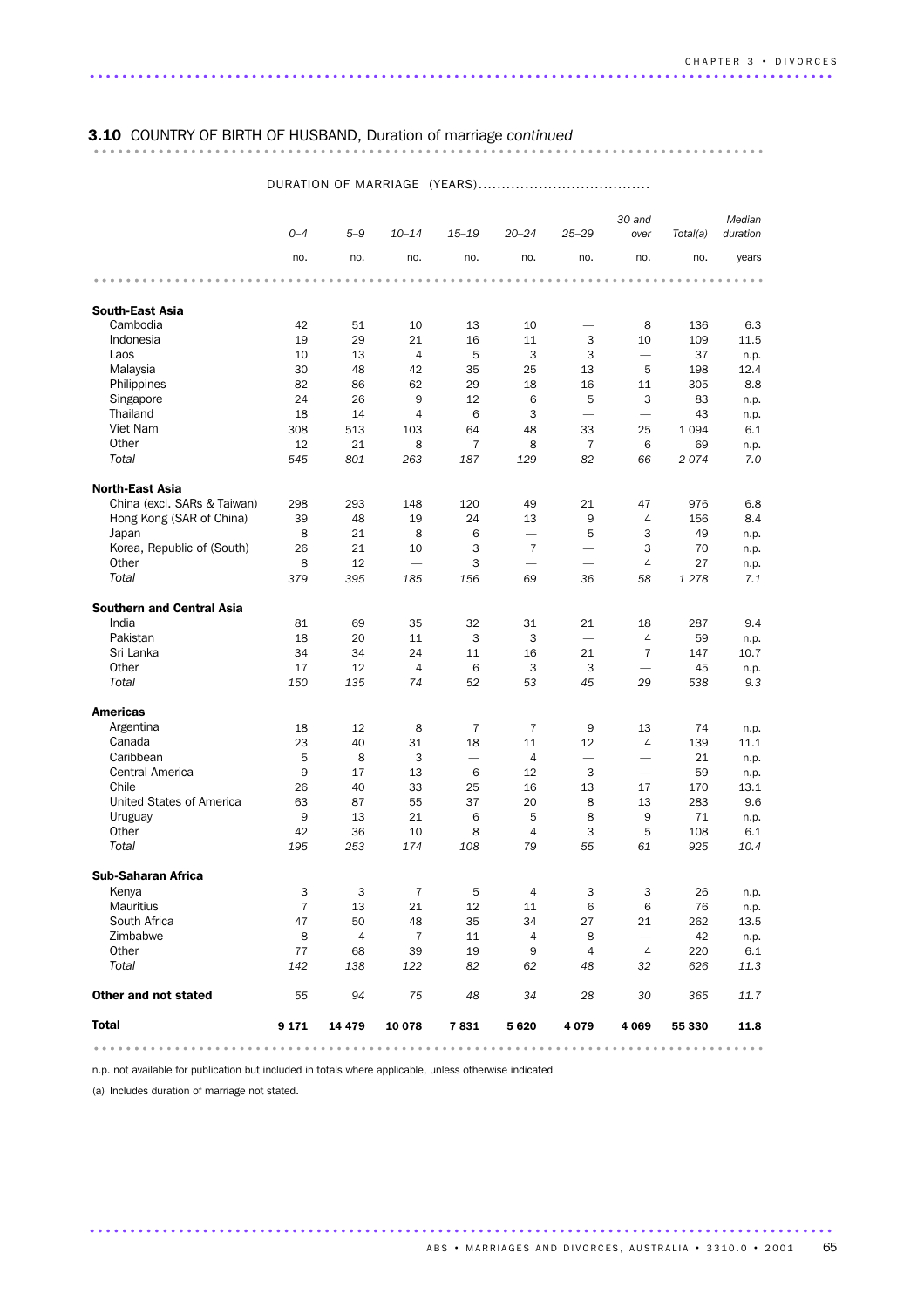### 3.11 COUNTRY OF BIRTH OF WIFE, Duration of marriage ................................................................................... ..........

#### DURATION OF MARRIAGE (YEARS)..................................... *0–4 5–9 10–14 15–19 20–24 25–29 30 and over Total(a) Median duration* no. no. no. no. no. no. no. no. years ................................................................................... ....... Oceania and Antarctica Australia (incl. ET) 6 173 10 284 7 193 5 643 4 026 2 906 2 706 38 932 11.8 Fiji 101 94 52 18 21 7 — 295 6.8 New Zealand 214 418 286 219 125 84 80 1 426 11.5 Papua New Guinea 24 43 24 15 6 6 3 120 8.7 Other 26 39 28 12 15 9 6 135 10.4 *Total 6 538 10 878 7 583 5 907 4 193 3 012 2 796 40 908 11.8* North-West Europe Austria 12 7 6 4 9 5 10 53 n.p. Denmark 5 11 4 5 4 3 5 35 n.p. France 20 13 21 16 11 6 5 7 79 n.p. Germany 57 63 56 55 41 40 71 383 17.1 Ireland 21 27 32 16 19 21 13 149 13.1 Netherlands 18 48 35 29 30 29 61 250 18.8 Switzerland 9 16 11 7 6 5 3 57 n.p. United Kingdom 387 842 822 670 521 383 451 4 076 14.9 Other 16 27 21 15 7 12 10 108 11.6 *Total 538 1 062 1 003 812 643 501 631 5 190 15.0* Southern and Eastern Europe Bosnia and Herzegovina 10 12 10 4 6 3 5 49 n.p.<br>Croatia 18 16 17 11 13 19 17 11 16.7 Croatia 18 16 17 11 13 19 17 111 16.7 Cyprus 7 10 10 9 7 7 8 58 n.p. Former Yugoslav Republic of Macedonia (FYROM) 20 21 16 11 7 3 6 83 n.p. Greece 16 33 38 30 37 25 52 231 19.6 Hungary 12 15 11 16 5 8 14 81 n.p. Italy 20 49 38 54 43 51 86 341 21.4 Malta 5 19 16 14 18 17 29 118 21.4 Poland 35 44 40 31 36 28 19 233 14.8 Portugal 4 7 10 5 5 5 3 39 n.p. Romania 24 20 9 13 7 3 3 78 n.p. Russian Federation 51 31 12 16 5 — 3 118 5.6 Spain 6 13 10 8 7 7 7 58 n.p. Yugoslavia, Federal Republic of 29 36 46 29 23 25 36 224 15.2 Other 61 46 29 21 19 10 26 212 9.8 *Total 318 372 312 272 238 210 312 2 034 15.3* North Africa and the Middle East Egypt 13 12 13 14 13 9 11 85 n.p. Iran 20 8 12 10 15 4 — 71 n.p. Iraq 23 14 10 — 3 5 — 56 n.p. Israel 47663 — 3 30 n.p. Lebanon 55 62 48 30 22 17 19 253 10.7 Syria 4 7 4 3 3 4 3 24 n.p. Turkey 33 40 39 29 25 8 4 178 11.2 Other 11 11 17 11 4 3 5 4 54 n.p. *Total 163 167 143 95 85 53 45 751 11.1* ................................................................................... .......

n.p. not available for publication but included in totals where applicable, unless otherwise indicated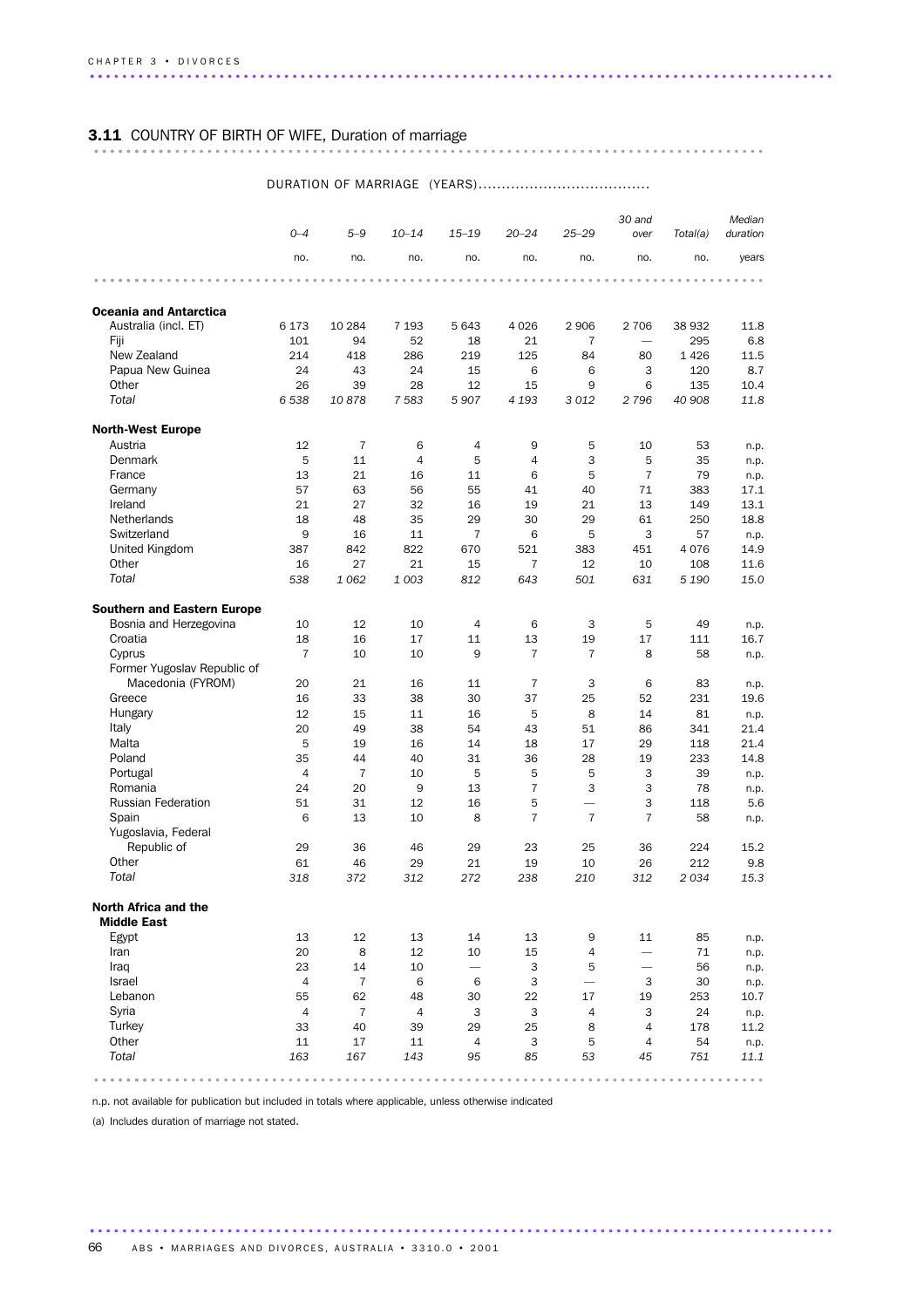### 3.11 COUNTRY OF BIRTH OF WIFE, Duration of marriage *continued* ................................................................................... ..........

|                                  |                          |                |                |                |                          |                          | 30 and                   |           | Median       |
|----------------------------------|--------------------------|----------------|----------------|----------------|--------------------------|--------------------------|--------------------------|-----------|--------------|
|                                  | $O - 4$                  | $5 - 9$        | $10 - 14$      | $15 - 19$      | $20 - 24$                | $25 - 29$                | over                     | Total(a)  | duration     |
|                                  | no.                      | no.            | no.            | no.            | no.                      | no.                      | no.                      | no.       | years        |
|                                  |                          |                |                |                |                          |                          |                          |           |              |
| <b>South-East Asia</b>           |                          |                |                |                |                          |                          |                          |           |              |
| Cambodia                         | 42                       | 53             | 11             | 14             | 11                       |                          | 10                       | 143       | 6.1          |
| Indonesia                        | 38                       | 40             | 18             | 13             | 16                       | 3                        | $\overline{4}$           | 132       | 7.3          |
| Laos                             | 11                       | 11             | 6              | 3              | 3                        | 3                        | $\overline{\phantom{0}}$ | 36        | n.p.         |
| Malaysia                         | 36                       | 65             | 51             | 37             | 25                       | 19                       | 8                        | 241       | 12.0         |
| Philippines                      | 168                      | 237            | 175            | 122            | 42                       | 21                       | 11                       | 777       | 9.6          |
| Singapore                        | 24                       | 25             | 14             | 14             | 9                        | $\overline{4}$           | 3                        | 92        | n.p.         |
| Thailand                         | 56                       | 65             | 42             | 9              | 10                       | $\overline{\phantom{0}}$ |                          | 182       | 7.8          |
| Viet Nam                         | 324                      | 513            | 90             | 65             | 49                       | 34                       | 23                       | 1098      | 6.0          |
| Other<br>Total                   | 9                        | 12             | 10             | 10             | 8                        | $\overline{\phantom{0}}$ | $\overline{7}$           | 58        | n.p.         |
|                                  | 708                      | 1021           | 417            | 287            | 172                      | 88                       | 65                       | 2 7 5 9   | 7.5          |
| <b>North-East Asia</b>           |                          |                |                |                |                          |                          |                          |           |              |
| China (excl. SARs & Taiwan)      | 373                      | 356            | 165            | 118            | 45                       | 20                       | 41                       | 1 1 1 8   | 6.4          |
| Hong Kong (SAR of China)         | 28                       | 41             | 15             | 24             | 20                       | 9                        | 3                        | 140       | 10.3         |
| Japan                            | 29                       | 44             | 15             | 5              | 3                        | 4                        | $\overline{\phantom{0}}$ | 99        | n.p.         |
| Korea, Republic of (South)       | 32                       | 30             | 11             | 3              | 9                        | 3                        | 3                        | 88        | n.p.         |
| Other                            | 10                       | 13             | 7              | 4              | 3                        | $\overline{\phantom{0}}$ | $\overline{4}$           | 40        | n.p.         |
| Total                            | 472                      | 484            | 213            | 153            | 78                       | 35                       | 50                       | 1485      | 6.9          |
| <b>Southern and Central Asia</b> |                          |                |                |                |                          |                          |                          |           |              |
| India                            | 51                       | 46             | 30             | 35             | 21                       | 14                       | 16                       | 213       | 12.0         |
| Pakistan                         | $\overline{4}$           | 5              | 7              |                | $\overline{\phantom{0}}$ |                          | 3                        | 18        | n.p.         |
| Sri Lanka                        | 24                       | 23             | 22             | 13             | 15                       | 19                       | 8                        | 124       | 13.4         |
| Other                            | 20                       | 8              | 3              | $\overline{7}$ | 3                        | 3                        | $\overline{\phantom{0}}$ | 41        | n.p.         |
| Total                            | 99                       | 82             | 61             | 55             | 38                       | 35                       | 26                       | 396       | 11.5         |
| <b>Americas</b>                  |                          |                |                |                |                          |                          |                          |           |              |
| Argentina                        | 16                       | 6              | 14             | 4              | 3                        | 7                        | 16                       | 66        | n.p.         |
| Canada                           | 22                       | 37             | 33             | 16             | 10                       | 5                        | 6                        | 129       | 10.7         |
| Caribbean                        | $\overline{\phantom{0}}$ | $\overline{7}$ |                | 5              | $\overline{\phantom{0}}$ | 3                        | $\overline{\phantom{0}}$ | 17        | n.p.         |
| Central America                  | 10                       | 12             | 12             | 7              | 11                       | 3                        |                          | 55        | n.p.         |
| Chile                            | 24                       | 35             | 30             | 27             | 18                       | 13                       | 18                       | 165       | 14.1         |
| United States of America         | 54                       | 62             | 57             | 40             | 20                       | 12                       | 16                       | 261       | 11.3         |
| Uruguay                          | 11                       | 13             | 15             | $\overline{7}$ | 3                        | 8                        | 9                        | 65        | n.p.         |
| Other                            | 27                       | 30             | 18             | 10             | 10                       | 11                       | 5                        | 111       | 9.8          |
| Total                            | 166                      | 202            | 179            | 116            | 75                       | 61                       | 70                       | 869       | 11.6         |
| <b>Sub-Saharan Africa</b>        |                          |                |                |                |                          |                          |                          |           |              |
|                                  |                          |                |                |                |                          |                          |                          | 26        |              |
| Kenya<br><b>Mauritius</b>        | 4<br>9                   | 6<br>14        | $\overline{7}$ | 9              | 9                        |                          | 3                        |           | n.p.         |
| South Africa                     | 40                       | 47             | 11<br>32       | 40             | 30                       | 10<br>28                 | 6<br>18                  | 68<br>235 | n.p.<br>14.8 |
| Zimbabwe                         | 6                        | - 6            | 9              | 12             | 6                        | 9                        |                          | 50        |              |
| Other                            | 57                       | 44             | 38             | 18             | 14                       | - 6                      | 5                        | 182       | n.p.<br>7.9  |
| Total                            | 116                      | 117            | 97             | 83             | 60                       | 54                       | 34                       | 561       | 12.1         |
| Other and not stated             | 53                       | 94             | 70             | 51             | 38                       | 30                       | 40                       | 377       | 13.3         |
| <b>Total</b>                     | 9 1 7 1                  | 14 479         | 10 078         | 7 831          | 5 6 2 0                  | 4 0 7 9                  | 4 0 6 9                  | 55 330    | 11.8         |
|                                  |                          |                |                |                |                          |                          |                          |           |              |

............................................................................................ .

#### DURATION OF MARRIAGE (YEARS).....................................

n.p. not available for publication but included in totals where applicable, unless otherwise indicated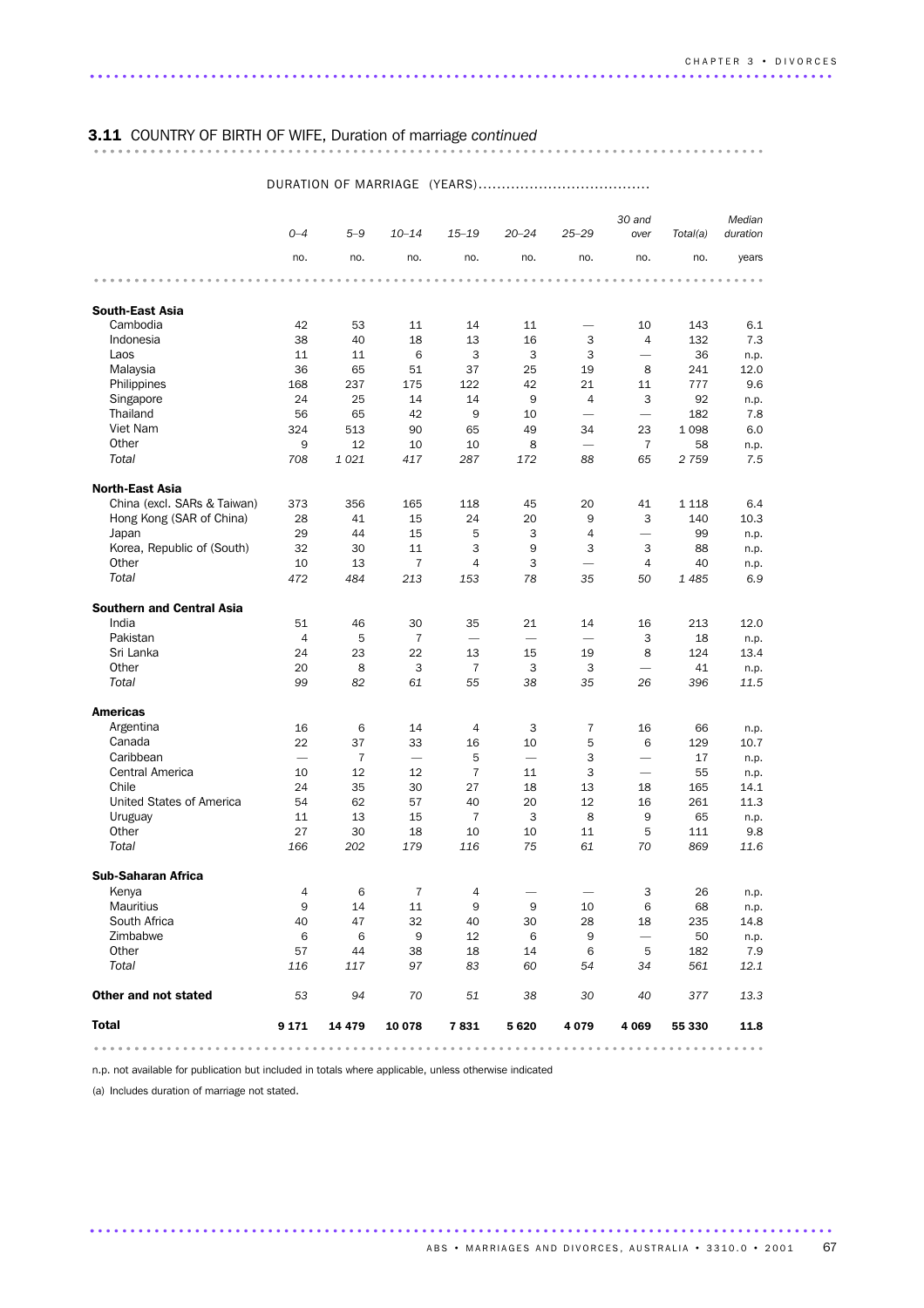# 3.12 SUMMARY(a), Selected countries of birth of husband ................................................................................... ..........

|                                                                        |         | Australia<br>(incl. ET) | China  | Germany | Greece | Hong<br>Kong | India  | Ireland | Italy  |
|------------------------------------------------------------------------|---------|-------------------------|--------|---------|--------|--------------|--------|---------|--------|
| <b>Divorces granted</b>                                                | no.     | 37 696                  | 976    | 477     | 331    | 156          | 287    | 222     | 566    |
| Population                                                             | '000    | n.y.a.                  | n.y.a. | n.y.a.  | n.y.a. | n.y.a.       | n.y.a. | n.y.a.  | n.y.a. |
| Divorce rate                                                           | rate    | n.y.a.                  | n.y.a. | n.y.a.  | n.y.a. | n.y.a.       | n.y.a. | n.y.a.  | n.y.a. |
| Husbands born in country shown<br>divorcing wives born in<br>Australia |         |                         |        |         |        |              |        |         |        |
| Number                                                                 | no.     | 32 139                  | 32     | 266     | 152    | 27           | 80     | 99      | 294    |
| Proportion                                                             | %       | 85.3                    | 3.3    | 55.8    | 45.9   | 17.3         | 27.9   | 44.6    | 51.9   |
| Same overseas country                                                  |         |                         |        |         |        |              |        |         |        |
| Number                                                                 | no.     | $\ddot{\phantom{0}}$    | 841    | 74      | 122    | 62           | 114    | 46      | 157    |
| Proportion                                                             | %       | $\ddot{\phantom{0}}$    | 86.2   | 15.5    | 36.9   | 39.7         | 39.7   | 20.7    | 27.7   |
| Other overseas country                                                 |         |                         |        |         |        |              |        |         |        |
| Number                                                                 | no.     | 5 4 4 8                 | 102    | 135     | 56     | 67           | 92     | 77      | 113    |
| Proportion                                                             | %       | 14.5                    | 10.5   | 28.3    | 16.9   | 42.9         | 32.1   | 34.7    | 20.0   |
| Median duration of marriage                                            | years   | 11.8                    | 6.8    | 16.6    | 18.1   | 8.4          | 9.4    | 12.8    | 20.8   |
| Median interval between marriage                                       |         |                         |        |         |        |              |        |         |        |
| and final separation                                                   | years   | 8.4                     | 4.5    | 12.2    | 13.5   | 5.2          | 6.2    | 9.3     | 16.9   |
| Divorces involving children                                            |         |                         |        |         |        |              |        |         |        |
| Number                                                                 | no.     | 20 416                  | 393    | 176     | 159    | 62           | 121    | 96      | 215    |
| Percentage of total divorces                                           | %       | 54.2                    | 40.3   | 36.9    | 48.0   | 39.7         | 42.2   | 43.2    | 38.0   |
| Average issue                                                          | average | 1.9                     | 1.4    | 1.7     | 1.8    | 1.5          | 1.6    | 1.8     | 1.7    |
| Applicant                                                              |         |                         |        |         |        |              |        |         |        |
| Husband                                                                | no.     | 11 290                  | 235    | 153     | 113    | 32           | 99     | 59      | 204    |
| Wife                                                                   | no.     | 18 082                  | 317    | 217     | 169    | 60           | 130    | 111     | 269    |
| Joint                                                                  | no.     | 8 3 2 4                 | 424    | 107     | 49     | 64           | 58     | 52      | 93     |
| Median age                                                             |         |                         |        |         |        |              |        |         |        |
| At marriage                                                            | years   | 26.0                    | 31.0   | 29.9    | 26.5   | 28.4         | 27.8   | 27.1    | 26.7   |
| At final separation                                                    | years   | 37.8                    | 39.8   | 47.5    | 43.3   | 38.9         | 38.1   | 39.6    | 46.8   |
| At decree made absolute                                                | years   | 41.2                    | 42.2   | 52.0    | 46.9   | 41.7         | 42.1   | 44.1    | 51.2   |
|                                                                        |         |                         |        |         |        |              |        |         |        |

. . not applicable

n.y.a. not yet available

(a) See Glossary for definitions of terms used.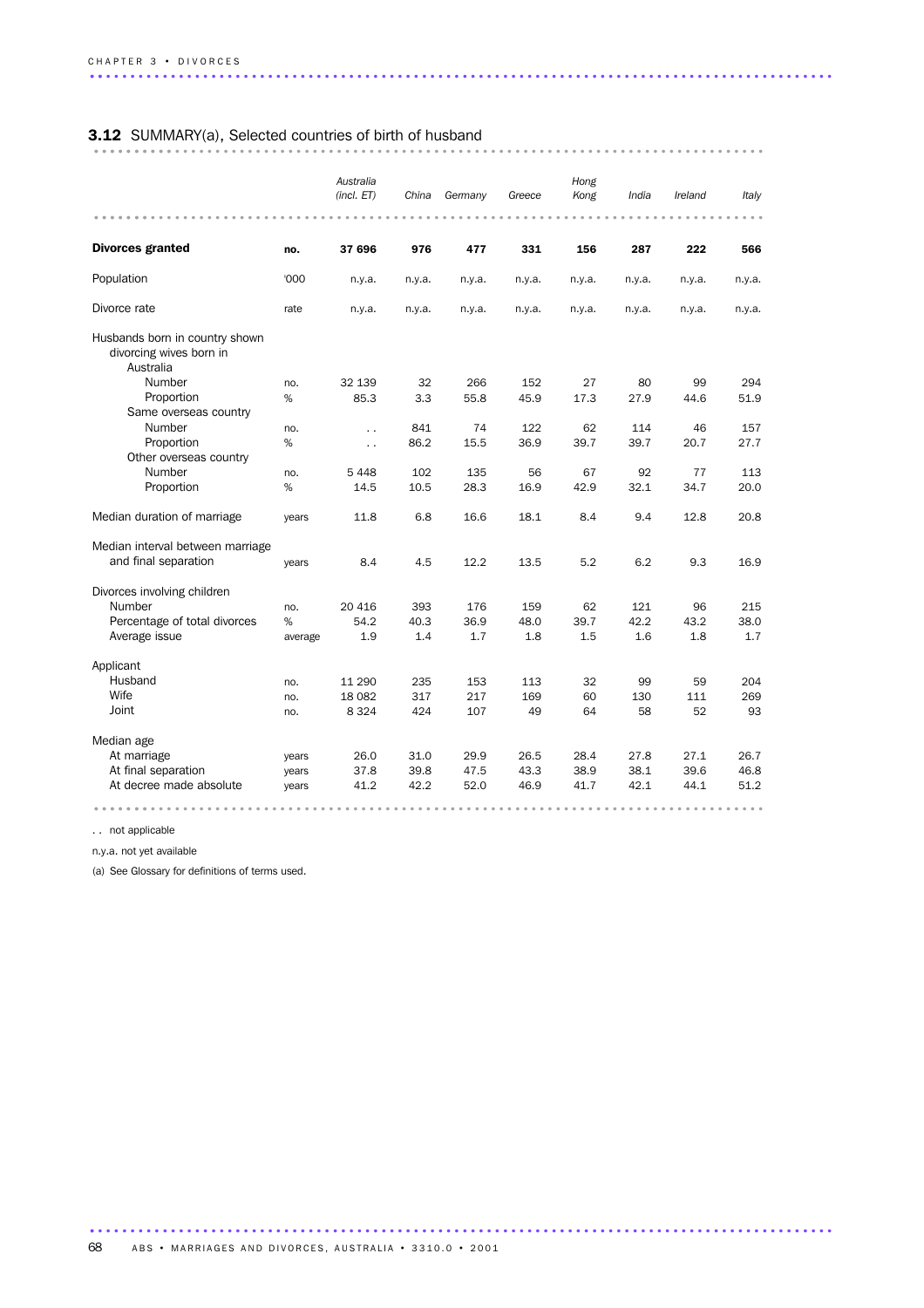# 3.12 SUMMARY(a), Selected countries of birth of husband *continued* ................................................................................... ..........

|                                                                        |         | Lebanon | Malaysia | New<br>Zealand | Philip-<br>pines | South<br>Africa | United<br>Kingdom | United<br>States of<br>America | Viet<br>Nam |
|------------------------------------------------------------------------|---------|---------|----------|----------------|------------------|-----------------|-------------------|--------------------------------|-------------|
|                                                                        |         |         |          |                |                  |                 |                   |                                |             |
| <b>Divorces granted</b>                                                | no.     | 354     | 198      | 1499           | 305              | 262             | 4813              | 283                            | 1094        |
| Population                                                             | '000    | n.y.a.  | n.y.a.   | n.y.a.         | n.y.a.           | n.y.a.          | n.y.a.            | n.y.a.                         | n.y.a.      |
| Divorce rate                                                           | rate    | n.y.a.  | n.y.a.   | n.y.a.         | n.y.a.           | n.y.a.          | n.y.a.            | n.y.a.                         | n.y.a.      |
| Husbands born in country shown<br>divorcing wives born in<br>Australia |         |         |          |                |                  |                 |                   |                                |             |
| Number                                                                 | no.     | 128     | 68       | 682            | 34               | 107             | 2 7 4 3           | 184                            | 20          |
| Proportion                                                             | %       | 36.2    | 34.3     | 45.5           | 11.1             | 40.8            | 57.0              | 65.0                           | 1.8         |
| Same overseas country                                                  |         |         |          |                |                  |                 |                   |                                |             |
| Number                                                                 | no.     | 179     | 63       | 561            | 250              | 92              | 1 4 1 0           | 29                             | 983         |
| Proportion                                                             | $\%$    | 50.6    | 31.8     | 37.4           | 82.0             | 35.1            | 29.3              | 10.2                           | 89.9        |
| Other overseas country                                                 |         |         |          |                |                  |                 |                   |                                |             |
| Number                                                                 | no.     | 47      | 67       | 253            | 19               | 62              | 649               | 69                             | 91          |
| Proportion                                                             | %       | 13.3    | 33.8     | 16.9           | 6.2              | 23.7            | 13.5              | 24.4                           | 8.3         |
| Median duration of marriage                                            | years   | 8.8     | 12.4     | 11.3           | 8.8              | 13.5            | 13.9              | 9.6                            | 6.1         |
| Median interval between marriage                                       |         |         |          |                |                  |                 |                   |                                |             |
| and final separation                                                   | years   | 6.0     | 9.1      | 7.5            | 5.4              | 10.6            | 10.5              | 6.2                            | 3.7         |
| Divorces involving children                                            |         |         |          |                |                  |                 |                   |                                |             |
| Number                                                                 | no.     | 174     | 99       | 788            | 153              | 119             | 2 2 4 3           | 124                            | 372         |
| Percentage of total divorces                                           | %       | 49.2    | 50.0     | 52.6           | 50.2             | 45.4            | 46.6              | 43.8                           | 34.0        |
| Average issue                                                          | average | 2.1     | 1.9      | 2.0            | 1.9              | 1.8             | 1.9               | 1.6                            | 1.7         |
| Applicant                                                              |         |         |          |                |                  |                 |                   |                                |             |
| Husband                                                                | no.     | 116     | 42       | 428            | 90               | 68              | 1417              | 75                             | 304         |
| Wife                                                                   | no.     | 180     | 93       | 713            | 164              | 112             | 2 1 2 1           | 133                            | 517         |
| Joint                                                                  | no.     | 58      | 63       | 358            | 51               | 82              | 1 2 7 5           | 75                             | 273         |
| Median age                                                             |         |         |          |                |                  |                 |                   |                                |             |
| At marriage                                                            | years   | 26.3    | 27.6     | 27.4           | 27.1             | 26.6            | 27.6              | 28.7                           | 27.9        |
| At final separation                                                    | years   | 34.1    | 39.9     | 38.4           | 35.6             | 41.8            | 41.3              | 37.9                           | 35.0        |
| At decree made absolute                                                | years   | 36.9    | 42.9     | 41.8           | 39.4             | 45.4            | 44.8              | 41.9                           | 38.0        |
|                                                                        |         |         |          |                |                  |                 |                   |                                |             |

............................................................................................ .

n.y.a. not yet available

(a) See Glossary for definitions of terms used.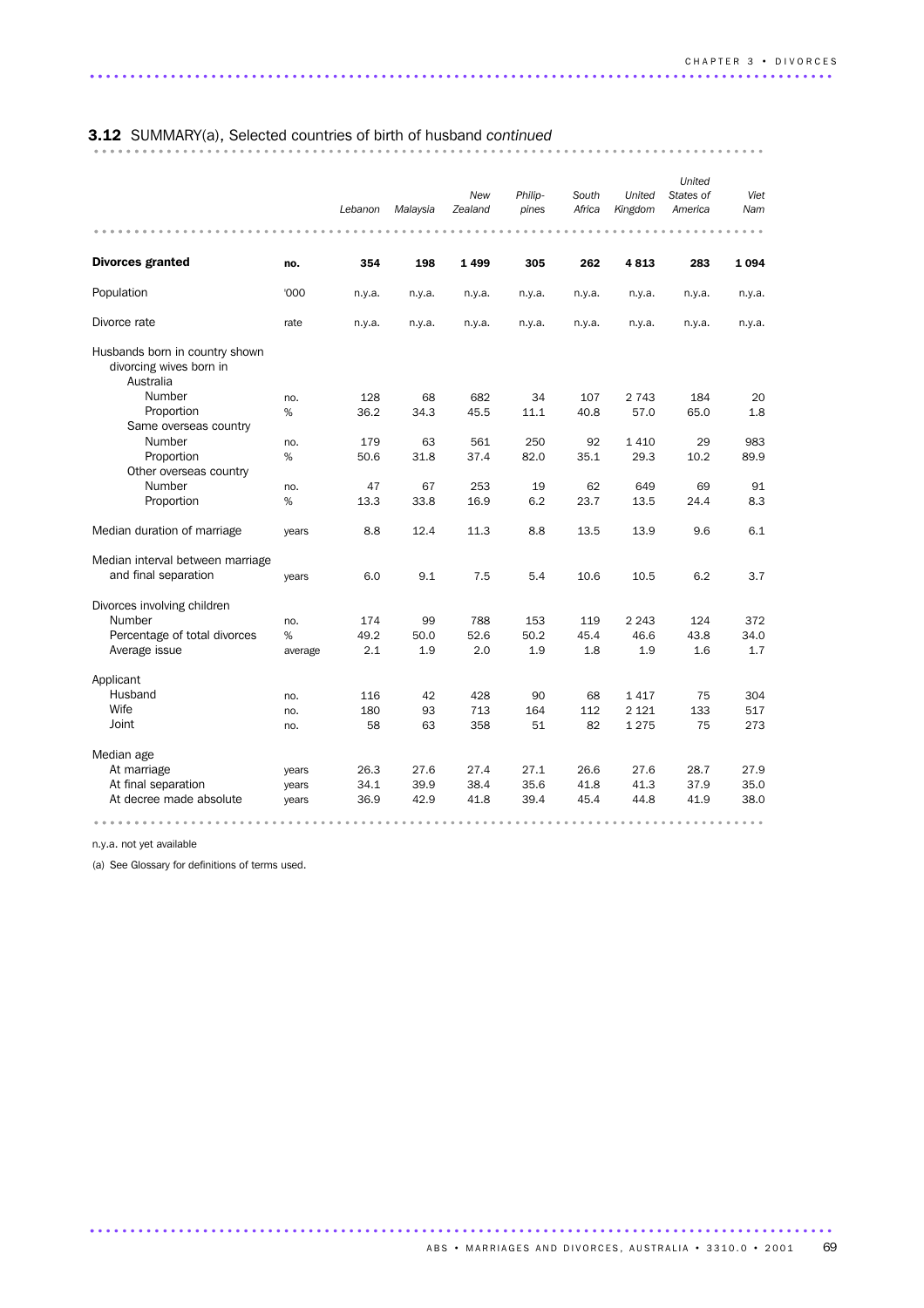# 3.13 SUMMARY(a), Selected countries of birth of wife ................................................................................... ..........

|                                                                        |                | Australia<br>(incl. ET) | China   | Germany | Greece | Hong<br>Kong | India  | Ireland | Italy  |
|------------------------------------------------------------------------|----------------|-------------------------|---------|---------|--------|--------------|--------|---------|--------|
| <b>Divorces granted</b>                                                | no.            | 38 932                  | 1 1 1 8 | 383     | 231    | 140          | 213    | 149     | 341    |
| Population                                                             | '000           | n.y.a.                  | n.y.a.  | n.y.a.  | n.y.a. | n.y.a.       | n.y.a. | n.y.a.  | n.y.a. |
| Divorce rate                                                           | rate           | n.y.a.                  | n.y.a.  | n.y.a.  | n.y.a. | n.y.a.       | n.y.a. | n.y.a.  | n.y.a. |
| Wives born in country shown<br>divorcing husbands born in<br>Australia |                |                         |         |         |        |              |        |         |        |
| Number                                                                 | no.            | 32 139                  | 80      | 190     | 61     | 20           | 46     | 57      | 131    |
| Proportion                                                             | %              | 82.6                    | 7.2     | 49.6    | 26.4   | 14.3         | 21.6   | 38.3    | 38.4   |
| Same overseas country                                                  |                |                         |         |         |        |              |        |         |        |
| Number                                                                 | no.            | $\ddot{\phantom{0}}$    | 841     | 74      | 122    | 62           | 114    | 46      | 157    |
| Proportion                                                             | %              | $\ddot{\phantom{a}}$    | 75.2    | 19.3    | 52.8   | 44.3         | 53.5   | 30.9    | 46.0   |
| Other overseas country                                                 |                |                         |         |         |        |              |        |         |        |
| Number                                                                 | no.            | 6 6 9 3                 | 194     | 117     | 46     | 57           | 51     | 46      | 52     |
| Proportion                                                             | %              | 17.2                    | 17.4    | 30.5    | 19.9   | 40.7         | 23.9   | 30.9    | 15.2   |
| Median duration of marriage                                            | years          | 11.8                    | 6.4     | 17.1    | 19.6   | 10.3         | 12.0   | 13.1    | 21.4   |
| Median interval between marriage                                       |                |                         |         |         |        |              |        |         |        |
| and final separation                                                   | years          | 8.4                     | 4.0     | 12.5    | 15.4   | 7.6          | 7.8    | 9.8     | 17.3   |
| Divorces involving children                                            |                |                         |         |         |        |              |        |         |        |
| Number                                                                 | no.            | 20 938                  | 427     | 136     | 87     | 57           | 90     | 67      | 134    |
| Percentage of total divorces                                           | %              | 53.8                    | 38.2    | 35.5    | 37.7   | 40.7         | 42.3   | 45.0    | 39.3   |
| Average issue                                                          | average        | 1.9                     | 1.3     | 1.6     | 1.8    | 1.5          | 1.7    | 1.8     | 1.7    |
| Applicant                                                              |                |                         |         |         |        |              |        |         |        |
| Husband                                                                | no.            | 11 337                  | 288     | 115     | 102    | 32           | 77     | 44      | 149    |
| Wife                                                                   | no.            | 18 958                  | 359     | 172     | 96     | 54           | 82     | 63      | 127    |
| Joint                                                                  | no.            | 8 6 3 5                 | 471     | 96      | 33     | 54           | 54     | 42      | 65     |
| Median age                                                             |                |                         |         |         |        |              |        |         |        |
| At marriage                                                            |                | 23.7                    | 28.1    | 26.1    | 22.8   | 25.5         | 24.9   | 24.4    | 23.0   |
| At final separation                                                    | years          | 35.2                    | 36.4    | 43.4    | 41.1   | 36.7         | 35.2   | 37.9    | 42.9   |
| At decree made absolute                                                | years<br>years | 38.6                    | 38.6    | 47.9    | 43.8   | 40.5         | 39.1   | 42.4    | 47.3   |
|                                                                        |                |                         |         |         |        |              |        |         |        |
|                                                                        |                |                         |         |         |        |              |        |         |        |

. . not applicable

n.y.a. not yet available

(a) See Glossary for definitions of terms used.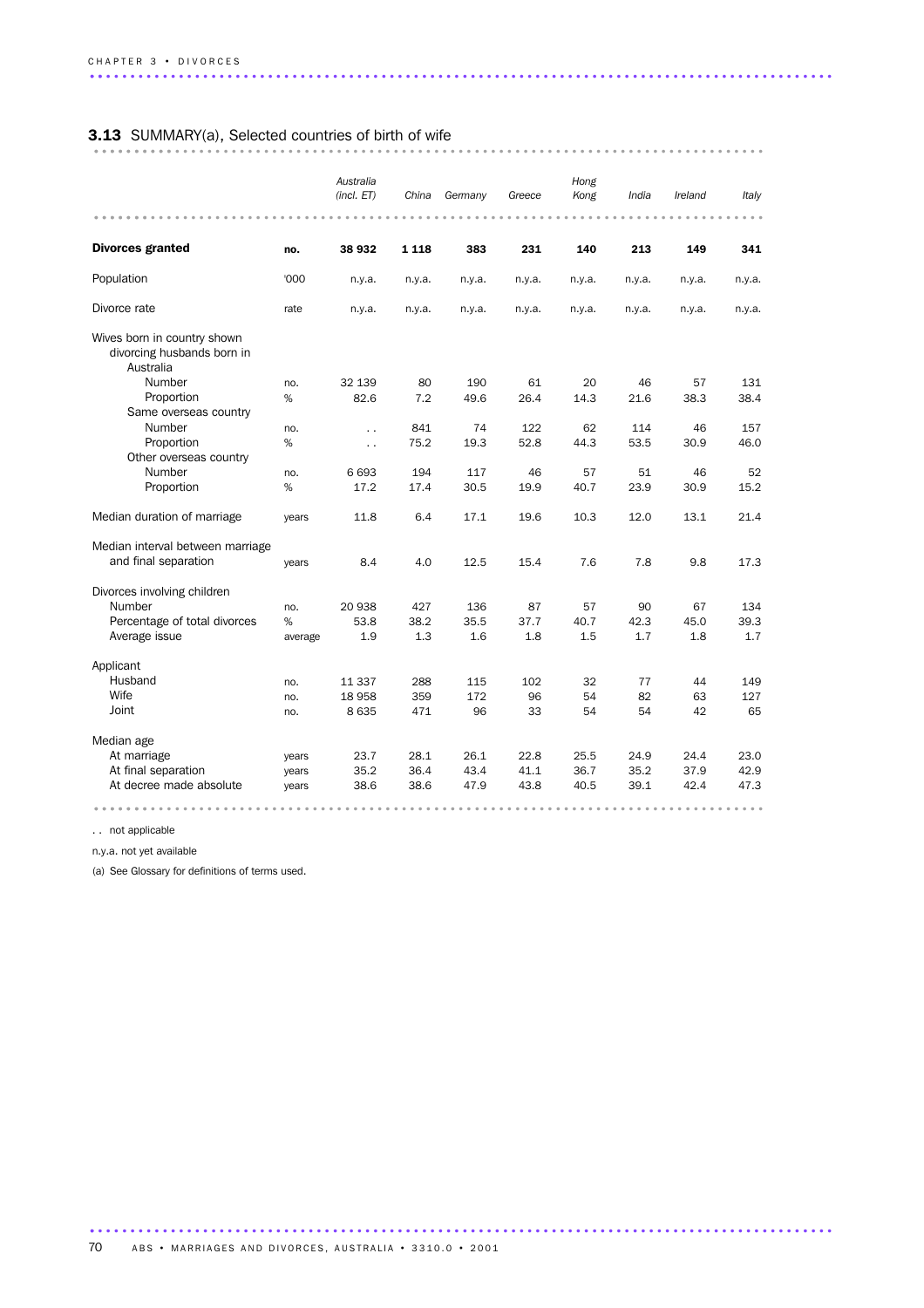# 3.13 SUMMARY(a), Selected countries of birth of wife *continued* .................................................................................. ...........

|                                                                        |         | Lebanon | Malaysia | New<br>Zealand | Philip-<br>pines | South<br>Africa | United<br>Kingdom | United<br>States of<br>America | Viet<br>Nam |
|------------------------------------------------------------------------|---------|---------|----------|----------------|------------------|-----------------|-------------------|--------------------------------|-------------|
|                                                                        |         |         |          |                |                  |                 |                   |                                |             |
| <b>Divorces granted</b>                                                | no.     | 253     | 241      | 1426           | 777              | 235             | 4076              | 261                            | 1098        |
| Population                                                             | '000    | n.y.a.  | n.y.a.   | n.y.a.         | n.y.a.           | n.y.a.          | n.y.a.            | n.y.a.                         | n.y.a.      |
| Divorce rate                                                           | rate    | n.y.a.  | n.y.a.   | n.y.a.         | n.y.a.           | n.y.a.          | n.y.a.            | n.y.a.                         | n.y.a.      |
| Wives born in country shown<br>divorcing husbands born in<br>Australia |         |         |          |                |                  |                 |                   |                                |             |
| Number                                                                 | no.     | 34      | 104      | 590            | 340              | 75              | 2 1 1 7           | 157                            | 23          |
| Proportion                                                             | %       | 13.4    | 43.2     | 41.4           | 43.8             | 31.9            | 51.9              | 60.2                           | 2.1         |
| Same overseas country                                                  |         |         |          |                |                  |                 |                   |                                |             |
| Number                                                                 | no.     | 179     | 63       | 561            | 250              | 92              | 1410              | 29                             | 983         |
| Proportion                                                             | %       | 70.8    | 26.1     | 39.3           | 32.2             | 39.1            | 34.6              | 11.1                           | 89.5        |
| Other overseas country                                                 |         |         |          |                |                  |                 |                   |                                |             |
| Number                                                                 | no.     | 40      | 74       | 271            | 184              | 68              | 539               | 73                             | 89          |
| Proportion                                                             | %       | 15.8    | 30.7     | 19.0           | 23.7             | 28.9            | 13.2              | 28.0                           | 8.1         |
| Median duration of marriage                                            | years   | 10.7    | 12.0     | 11.5           | 9.6              | 14.8            | 14.9              | 11.3                           | 6.0         |
| Median interval between marriage                                       |         |         |          |                |                  |                 |                   |                                |             |
| and final separation                                                   | years   | 7.5     | 8.5      | 7.7            | 6.1              | 11.7            | 11.4              | 8.1                            | 3.7         |
| Divorces involving children                                            |         |         |          |                |                  |                 |                   |                                |             |
| Number                                                                 | no.     | 114     | 118      | 771            | 375              | 111             | 1995              | 101                            | 372         |
| Percentage of total divorces                                           | %       | 45.1    | 49.0     | 54.1           | 48.3             | 47.2            | 48.9              | 38.7                           | 33.9        |
| Average issue                                                          | average | 2.2     | 1.7      | 1.9            | 1.8              | 1.7             | 1.9               | 1.9                            | 1.7         |
| Applicant                                                              |         |         |          |                |                  |                 |                   |                                |             |
| Husband                                                                | no.     | 102     | 74       | 429            | 295              | 64              | 1 1 5 8           | 87                             | 299         |
| Wife                                                                   | no.     | 113     | 91       | 667            | 347              | 97              | 1878              | 92                             | 520         |
| Joint                                                                  | no.     | 38      | 76       | 330            | 135              | 74              | 1 0 4 0           | 82                             | 279         |
| Median age                                                             |         |         |          |                |                  |                 |                   |                                |             |
| At marriage                                                            | years   | 21.6    | 25.5     | 24.7           | 26.9             | 24.2            | 24.6              | 26.6                           | 24.2        |
| At final separation                                                    | years   | 33.1    | 37.5     | 35.5           | 36.1             | 38.6            | 38.8              | 38.3                           | 30.2        |
| At decree made absolute                                                | years   | 36.5    | 40.8     | 39.0           | 39.3             | 42.0            | 42.3              | 41.2                           | 32.7        |
|                                                                        |         |         |          |                |                  |                 |                   |                                |             |

............................................................................................ .

n.y.a. not yet available

(a) See Glossary for definitions of terms used.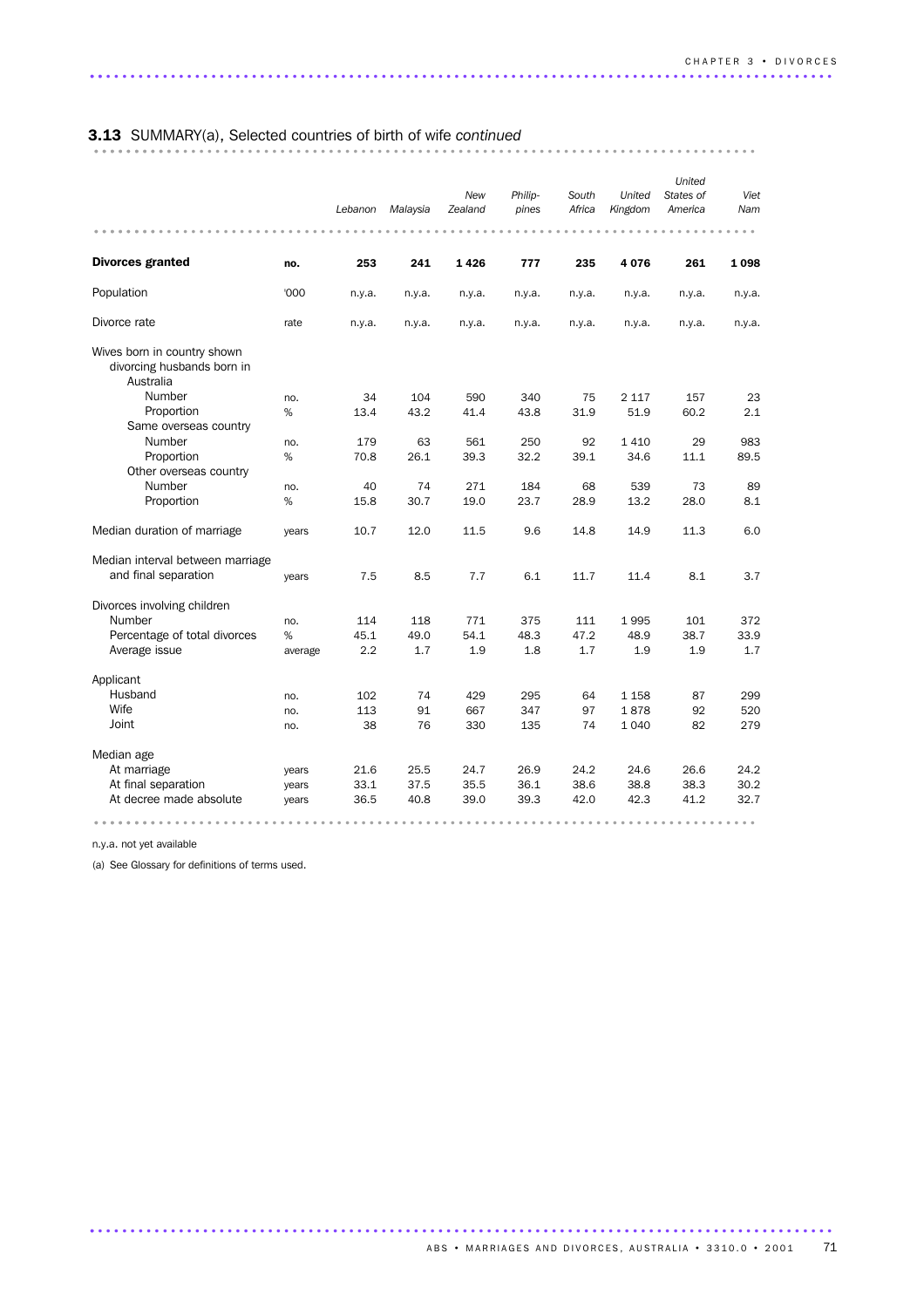### 3.14 NUMBER OF CHILDREN OF THE MARRIAGE(a) ....................................................................... ......................

| $\Omega$ | $\mathbf{1}$ | $\overline{2}$ | 3       | 4       | 5 and<br>over | Total<br>divorces | Total<br>children | Average<br>number of<br>children(b) |
|----------|--------------|----------------|---------|---------|---------------|-------------------|-------------------|-------------------------------------|
| no.      | no.          | no.            | no.     | no.     | no.           | no.               | no.               | average                             |
|          |              |                |         |         |               |                   |                   |                                     |
|          |              |                |         |         |               |                   |                   |                                     |
| 16 127   | 8898         | 10 621         | 4 1 4 1 | 1 2 3 1 | 394           | 41 412            | 49 616            | 1.962                               |
| 15887    | 8373         | 10 168         | 3756    | 998     | 235           | 39 417            | 45 231            | 1.922                               |
| 20918    | 9 1 6 7      | 10 567         | 3848    | 970     | 182           | 45 652            | 46 708            | 1.888                               |
|          |              |                |         |         |               |                   |                   |                                     |
| 24 328   | 10 921       | 11803          | 4057    | 1 1 1 6 | 241           | 52 466            | 52 455            | 1.864                               |
| 23 594   | 10 661       | 11 565         | 4 2 1 5 | 1026    | 227           | 51 2 28           | 51 742            | 1.868                               |
| 23 923   | 10 3 84      | 11 590         | 4 1 6 3 | 1076    | 234           | 51 370            | 51 602            | 1.880                               |
| 24 235   | 10 522       | 12 213         | 4 2 0 1 | 1 1 6 3 | 232           | 52 566            | 53 444            | 1.886                               |
| 23 611   | 9807         | 11 239         | 3977    | 1053    | 219           | 49 906            | 49 612            | 1.887                               |
| 26 985   | 10 650       | 12078          | 4 2 2 8 | 1 1 2 9 | 260           | 55 330            | 53 396            | 1.884                               |
|          |              |                |         |         |               |                   |                   |                                     |
|          |              |                |         |         |               |                   |                   |                                     |

#### NUMBER OF CHILDREN..............................

(a) Children aged under 18 years at time of application for divorce.

(b) Per divorce involving one or more children.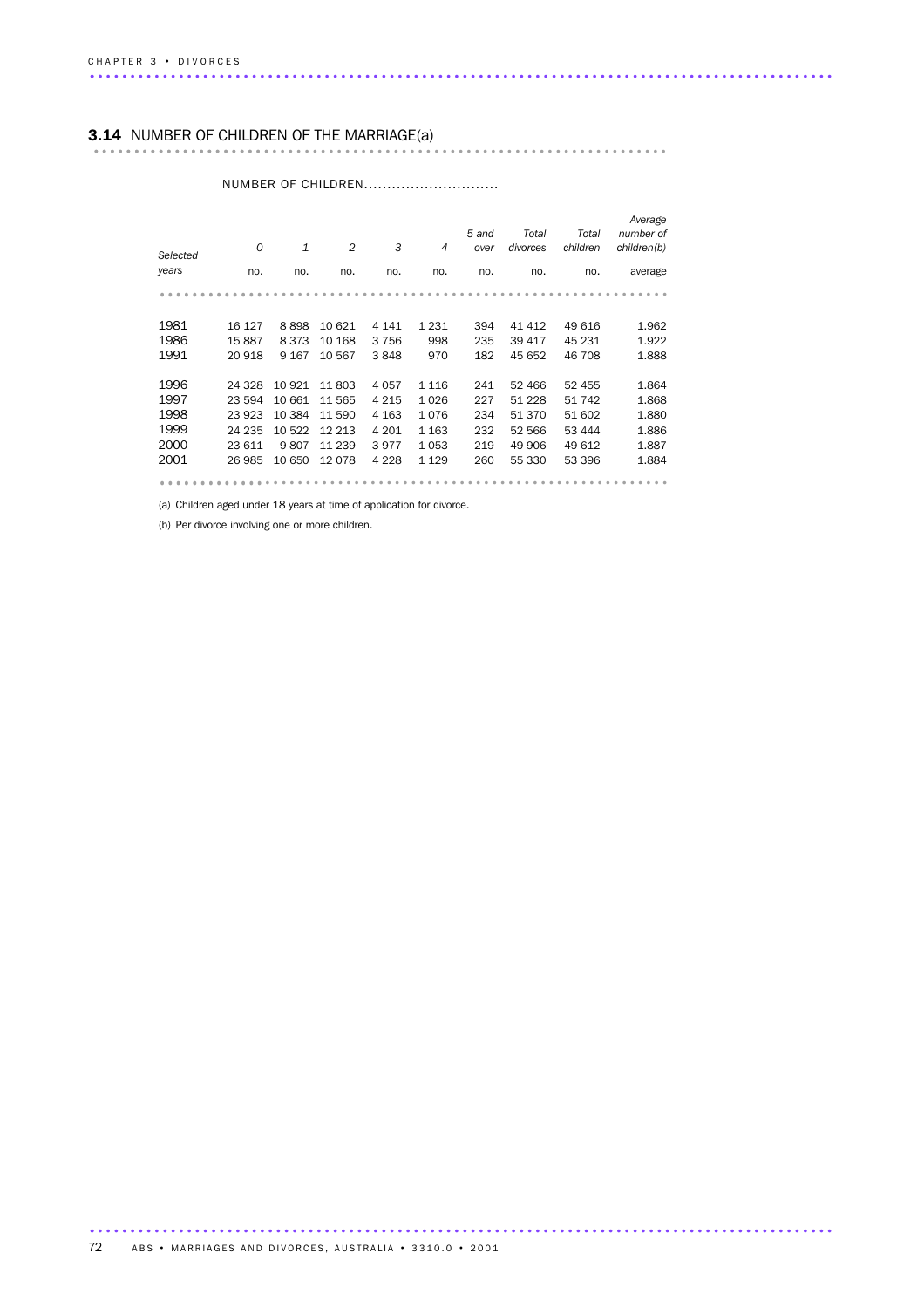## 3.15 NUMBER OF CHILDREN OF THE MARRIAGE(a), Duration of marriage ........................................................................ .....................

| Duration of<br>marriage<br>(years) | $\Omega$<br>no. | $\mathbf{1}$<br>no. | $\overline{2}$<br>no. | 3<br>no. | $\overline{4}$<br>no. | 5 and<br>over<br>no.     | Total<br>divorces<br>no. | Total<br>children<br>no. | Average<br>number of<br>children(b)<br>average |
|------------------------------------|-----------------|---------------------|-----------------------|----------|-----------------------|--------------------------|--------------------------|--------------------------|------------------------------------------------|
|                                    |                 |                     |                       |          |                       |                          |                          |                          |                                                |
|                                    |                 |                     |                       |          |                       |                          |                          |                          |                                                |
| 1                                  | 478             | 78                  | 33                    | 8        |                       |                          | 599                      | 176                      | 1.455                                          |
| $\overline{2}$                     | 1681            | 360                 | 185                   | 44       | 11                    | 3                        | 2 2 8 3                  | 916                      | 1.522                                          |
| 3                                  | 2 0 8 1         | 524                 | 287                   | 75       | 23                    | $\overline{4}$           | 2994                     | 1440                     | 1.577                                          |
| 4                                  | 2 1 1 3         | 682                 | 372                   | 94       | 28                    | 6                        | 3 2 9 5                  | 1851                     | 1.566                                          |
|                                    |                 |                     |                       |          |                       |                          |                          |                          |                                                |
| 5                                  | 2015            | 716                 | 527                   | 134      | 27                    | 7                        | 3426                     | 2 3 1 6                  | 1.641                                          |
| 6                                  | 1642            | 695                 | 575                   | 144      | 38                    | 13                       | 3 1 0 7                  | 2 5 0 2                  | 1.708                                          |
| $\overline{7}$                     | 1 3 5 8         | 651                 | 650                   | 175      | 47                    | 12                       | 2893                     | 2 7 2 6                  | 1.776                                          |
| 8                                  | 1 1 2 7         | 575                 | 739                   | 184      | 53                    | 7                        | 2685                     | 2855                     | 1.832                                          |
| 9                                  | 892             | 522                 | 696                   | 206      | 42                    | 10                       | 2 3 6 8                  | 2 7 5 0                  | 1.863                                          |
|                                    |                 |                     |                       |          |                       |                          |                          |                          |                                                |
| $10 - 14$                          | 2936            | 1877                | 3533                  | 1316     | 350                   | 66                       | 10 0 78                  | 14 633                   | 2.049                                          |
| $15 - 19$                          | 1738            | 1 3 6 6             | 2878                  | 1 3 4 0  | 406                   | 103                      | 7831                     | 13 330                   | 2.188                                          |
| $20 - 24$                          | 2 1 5 6         | 1615                | 1 2 9 2               | 445      | 87                    | 25                       | 5 6 20                   | 6015                     | 1.736                                          |
| $25 - 29$                          | 2 9 0 4         | 823                 | 281                   | 54       | 12                    | 5                        | 4079                     | 1621                     | 1.380                                          |
| 30 and over                        | 3863            | 165                 | 29                    | 9        | 3                     | $\overline{\phantom{0}}$ | 4 0 6 9                  | 262                      | 1.272                                          |
| Not stated                         |                 |                     |                       |          |                       |                          | 3                        | 3                        | n.p.                                           |
| <b>Total</b>                       | 26 985          | 10 650              | 12078                 | 4 2 2 8  | 1 1 2 9               | 260                      | 55 330                   | 53 396                   | 1.884                                          |

#### NUMBER OF CHILDREN...............................

n.p. not available for publication but included in totals where applicable, unless otherwise indicated

................................................................ ............

............................................................................................ .

(a) Children aged under 18 years at time of application for divorce.

(b) Per divorce involving one or more children.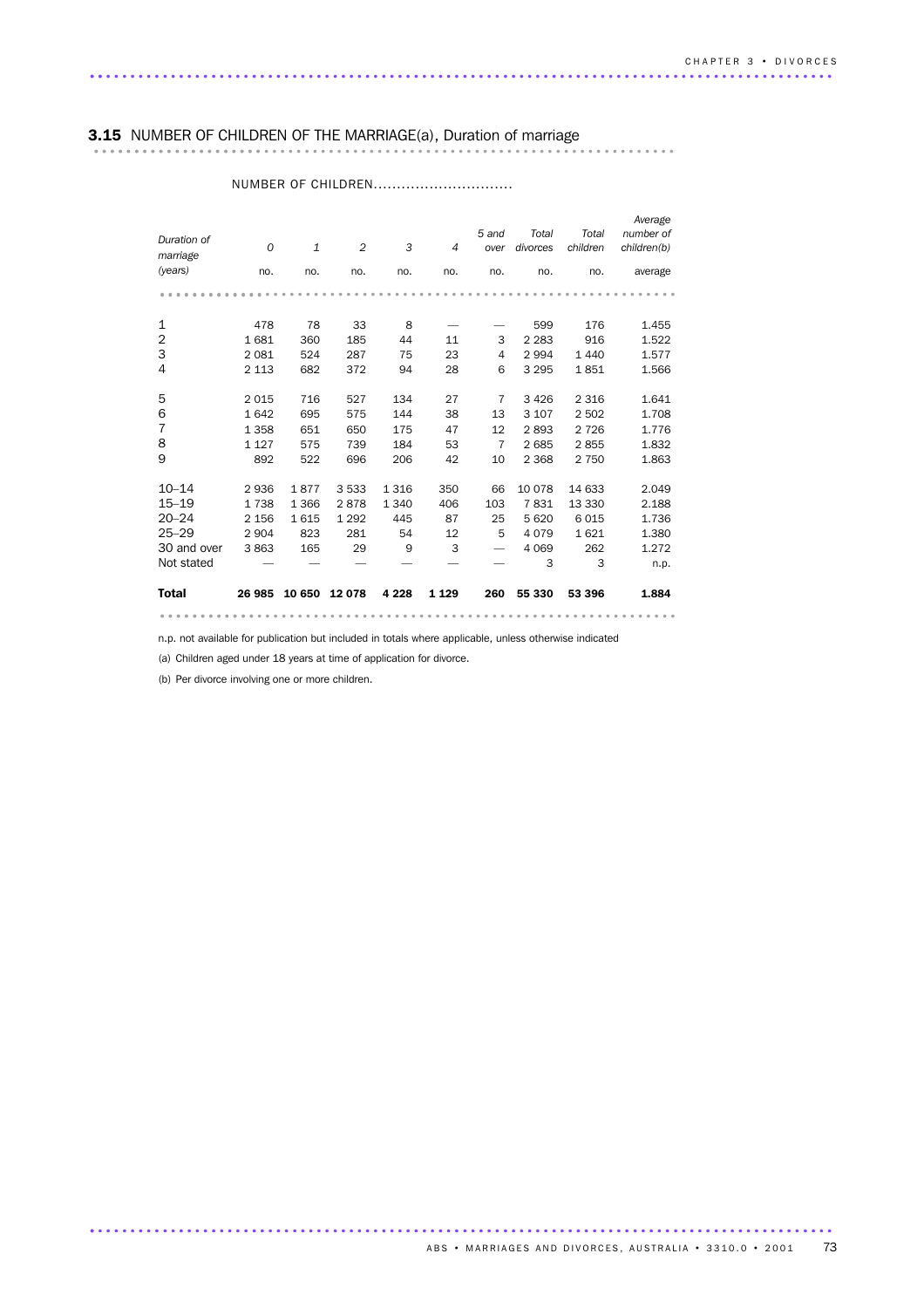### 3.16 NUMBER OF CHILDREN OF THE MARRIAGE(a), Age of youngest child

| Age of                    | $\overline{O}$ | $\mathbf{1}$ | $\overline{2}$ | 3              | $\overline{4}$ | 5 and<br>over | Total<br>divorces |
|---------------------------|----------------|--------------|----------------|----------------|----------------|---------------|-------------------|
| youngest child<br>(years) | no.            | no.          | no.            | no.            | no.            | no.           | no.               |
|                           |                |              |                |                |                |               |                   |
| 0                         | 26 985         | 74           | 102            | 47             | 16             | 9             | 27 233            |
| 1                         |                | 371          | 387            | 145            | 43             | 14            | 960               |
| 2                         |                | 663          | 737            | 286            | 105            | 27            | 1818              |
| 3                         |                | 831          | 871            | 358            | 119            | 42            | 2 2 2 1           |
| 4                         |                | 796          | 999            | 411            | 135            | 29            | 2 3 7 0           |
| 5                         |                | 735          | 1070           | 414            | 129            | 32            | 2 3 8 0           |
| 6                         |                | 645          | 976            | 448            | 130            | 30            | 2 2 2 9           |
| $\overline{7}$            |                | 567          | 916            | 396            | 119            | 30            | 2 0 2 8           |
| 8                         |                | 517          | 905            | 371            | 106            | 18            | 1917              |
| 9                         |                | 426          | 881            | 336            | 71             | 18            | 1732              |
| 10                        |                | 434          | 765            | 356            | 75             | 4             | 1634              |
| 11                        |                | 425          | 752            | 274            | 39             | 3             | 1 4 9 2           |
| 12                        |                | 438          | 760            | 197            | 29             |               | 1 4 2 5           |
| 13                        |                | 441          | 724            | 111            | 8              | 3             | 1 2 8 7           |
| 14                        |                | 575          | 662            | 55             | 3              |               | 1 2 9 5           |
| 15                        |                | 836          | 448            | 19             | 3              |               | 1 3 0 5           |
| 16                        |                | 1 0 0 1      | 108            | $\overline{4}$ |                |               | 1 1 1 4           |
| 17                        |                | 875          | 15             |                |                |               | 890               |
| <b>Total</b>              | 26 985         | 10 650       | 12 078         | 4 2 2 8        | 1 1 2 9        | 260           | 55 330            |
|                           |                |              |                |                |                |               |                   |

### NUMBER OF CHILDREN...............................

(a) Children aged under 18 years at time of application for divorce.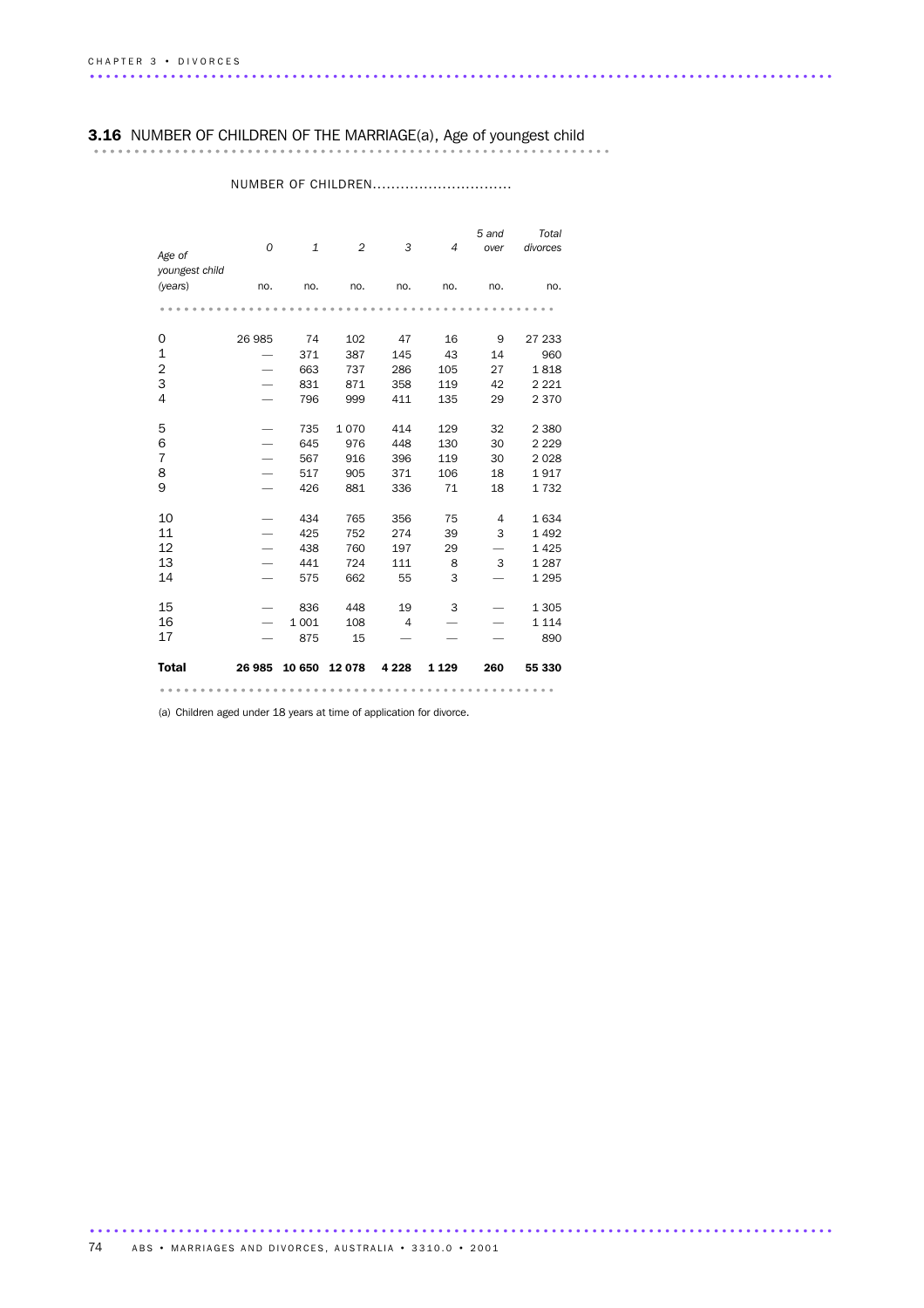### 3.17 SUMMARY(a), States and territories

|                                                          |         | <b>NSW</b> | Vic.    | Qld          | <b>SA</b> | <b>WA</b> | Tas. | NT   | ACT  | Aust.  |
|----------------------------------------------------------|---------|------------|---------|--------------|-----------|-----------|------|------|------|--------|
|                                                          |         |            |         | ALL DIVORCES |           |           |      |      |      |        |
| <b>Divorces granted</b>                                  | no.     | 16 057     | 13722   | 12 085       | 4545      | 5 3 5 1   | 1439 | 447  | 1684 | 55 330 |
| Crude divorce rate                                       | rate    | 2.4        | 2.8     | 3.3          | 3.0       | 2.8       | 3.0  | 2.2  | (b)  | 2.8    |
| Median duration of marriage                              | years   | 10.9       | 11.9    | 11.8         | 12.6      | 12.6      | 13.3 | 10.3 | 12.3 | 11.8   |
| Median interval between marriage<br>and final separation | years   | 7.5        | 8.5     | 8.3          | 9.1       | 9.2       | 9.7  | 7.1  | 8.8  | 8.3    |
| Divorces involving children                              |         |            |         |              |           |           |      |      |      |        |
| Number                                                   | no.     | 7 306      | 7 1 6 9 | 6 600        | 2 4 5 1   | 2 9 0 5   | 809  | 211  | 894  | 28 345 |
| Proportion of total divorces                             | %       | 45.5       | 52.2    | 54.6         | 53.9      | 54.3      | 56.2 | 47.2 | 53.1 | 51.2   |
| Average issue                                            | average | 1.9        | 1.9     | 1.9          | 1.9       | 1.9       | 1.9  | 1.9  | 1.9  | 1.9    |
| Applicant                                                |         |            |         |              |           |           |      |      |      |        |
| Husband                                                  | no.     | 4988       | 4 2 1 1 | 3 5 4 0      | 1 3 3 4   | 1473      | 420  | 127  | 515  | 16 608 |
| Wife                                                     | no.     | 7 2 9 4    | 6372    | 6027         | 2 2 7 1   | 2 5 1 0   | 715  | 162  | 684  | 26 035 |
| Joint                                                    | no.     | 3775       | 3 1 3 9 | 2518         | 940       | 1 3 6 8   | 304  | 158  | 485  | 12 687 |
|                                                          |         |            |         |              |           |           |      |      |      |        |

(a) See Glossary for definitions of terms used.

(b) Many divorces registered in the Australian Capital Territory involve applicants normally resident in areas surrounding the Australian Capital Territory. See paragraph 17 of the Explanatory Notes.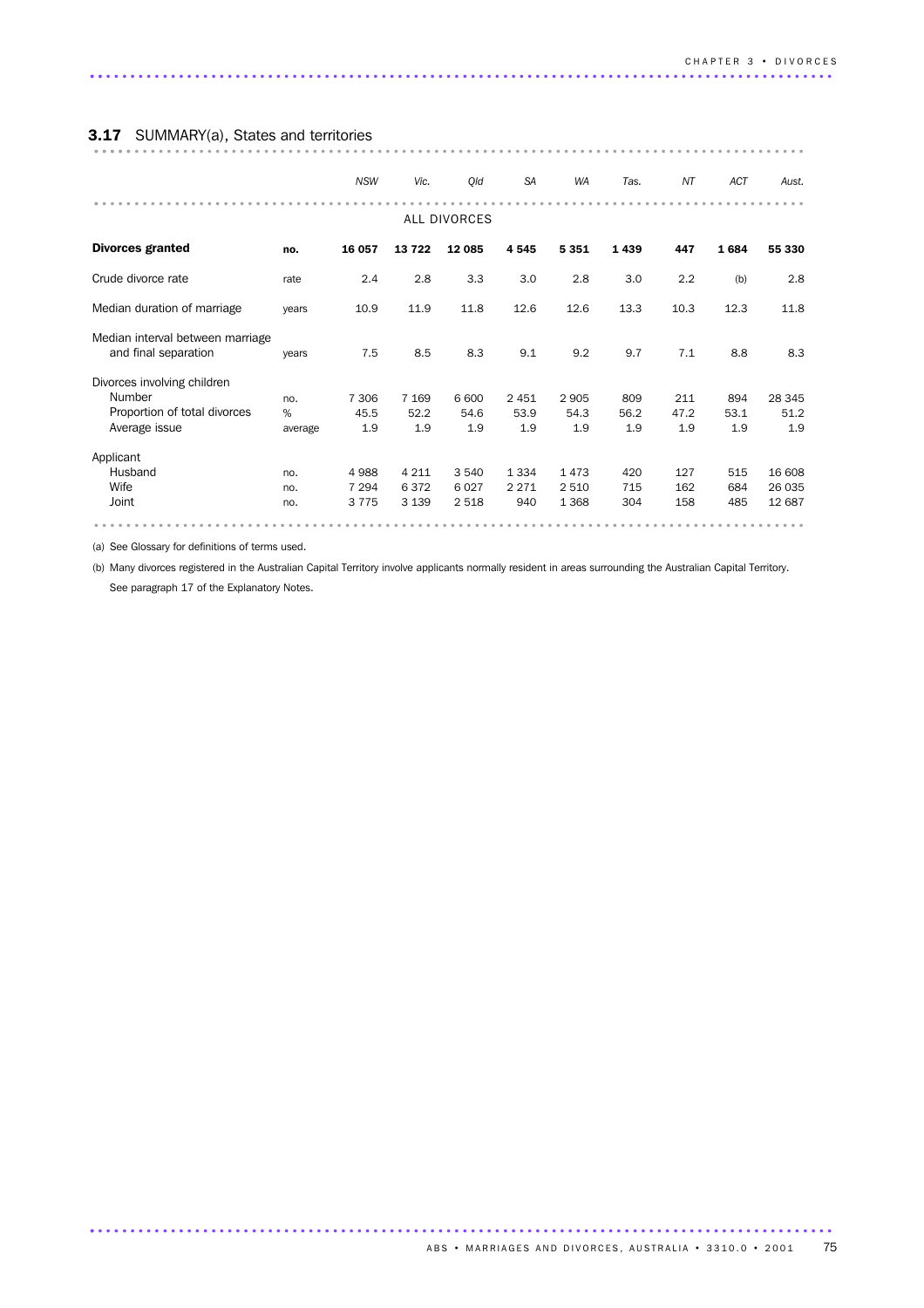### 3.17 SUMMARY(a), States and territories *continued* .................................................................................... .

|                                   |       | <b>NSW</b> | Vic. | Old         | SA   | <b>WA</b> | Tas. | ΝT         | <b>ACT</b> | Aust.       |  |
|-----------------------------------|-------|------------|------|-------------|------|-----------|------|------------|------------|-------------|--|
|                                   |       |            |      |             |      |           |      |            |            |             |  |
| <b>HUSBAND</b>                    |       |            |      |             |      |           |      |            |            |             |  |
| Age-specific divorce rates(b)     |       |            |      |             |      |           |      |            |            |             |  |
| Age group (years)                 |       |            |      |             |      |           |      |            |            |             |  |
| 24 and under                      | rate  | 0.5        | 0.5  | 0.7         | 0.6  | 0.4       | 0.6  | 0.4        | (c)        | 0.5         |  |
| $25 - 29$                         | rate  | 5.6        | 6.2  | 7.7         | 6.1  | 5.2       | 7.1  | 4.5        | (c)        | 6.2         |  |
| $30 - 34$                         | rate  | 10.9       | 12.5 | 14.7        | 12.8 | 11.0      | 12.8 | 8.3        | (c)        | 12.4        |  |
| $35 - 39$                         | rate  | 11.8       | 13.9 | 15.9        | 14.2 | 13.0      | 15.6 | 9.3        | (c)        | 13.6        |  |
| $40 - 44$                         | rate  | 11.1       | 13.4 | 15.5        | 14.2 | 13.1      | 16.8 | 10.7       | (c)        | 13.3        |  |
| $45 - 49$                         | rate  | 10.2       | 12.3 | 13.5        | 12.9 | 12.4      | 13.1 | 8.1        | (c)        | 12.0        |  |
| $50 - 54$                         | rate  | 8.2        | 9.7  | 11.6        | 10.8 | 10.1      | 10.4 | 7.2        | (c)        | 9.8         |  |
| 55 and over                       | rate  | 2.8        | 3.3  | 4.4         | 3.5  | 3.7       | 3.2  | 3.8        | (c)        | 3.5         |  |
| Median age of divorcee            |       |            |      |             |      |           |      |            |            |             |  |
| At marriage                       | years | 26.8       | 26.3 | 26.5        | 26.3 | 26.5      | 25.8 | 27.0       | 26.1       | 26.5        |  |
| At final separation               | years | 38.1       | 38.2 | 38.6        | 38.9 | 39.1      | 39.1 | 37.5       | 38.6       | 38.4        |  |
| At decree made absolute           | years | 41.5       | 41.6 | 42.0        | 42.4 | 42.5      | 42.2 | 40.7       | 41.9       | 41.8        |  |
|                                   |       |            |      |             |      |           |      |            |            |             |  |
|                                   |       |            |      | <b>WIFE</b> |      |           |      |            |            |             |  |
| Age-specific divorce rates(b)     |       |            |      |             |      |           |      |            |            |             |  |
| Age group (years)<br>24 and under |       |            |      |             |      |           | 1.1  |            |            |             |  |
| $25 - 29$                         | rate  | 1.2        | 1.2  | 1.4         | 1.3  | 1.2       |      | 1.2<br>7.3 | (c)        | 1.3<br>10.0 |  |
| $30 - 34$                         | rate  | 9.0        | 9.4  | 12.3        | 10.8 | 8.7       | 11.3 |            | (c)        |             |  |
| $35 - 39$                         | rate  | 12.8       | 14.1 | 16.2        | 15.2 | 13.4      | 14.9 | 11.6       | (c)        | 14.2        |  |
|                                   | rate  | 11.5       | 14.1 | 16.5        | 15.1 | 13.9      | 15.1 | 8.0        | (c)        | 13.8        |  |
| $40 - 44$                         | rate  | 11.2       | 12.6 | 14.3        | 13.6 | 12.8      | 15.1 | 11.1       | (c)        | 12.8        |  |
| $45 - 49$                         | rate  | 8.6        | 10.5 | 12.3        | 11.4 | 11.6      | 12.6 | 7.0        | (c)        | 10.5        |  |
| $50 - 54$                         | rate  | 6.2        | 7.3  | 8.6         | 7.9  | 7.6       | 7.5  | 7.5        | (c)        | 7.4         |  |
| 55 and over                       | rate  | 1.4        | 1.8  | 2.4         | 1.9  | 1.8       | 1.9  | 2.0        | (c)        | 1.8         |  |
| Median age of divorcee            |       |            |      |             |      |           |      |            |            |             |  |
| At marriage                       | years | 24.3       | 24.0 | 23.9        | 23.9 | 23.8      | 23.6 | 23.9       | 23.7       | 24.0        |  |
| At final separation               | years | 35.4       | 35.6 | 35.7        | 36.3 | 36.3      | 36.9 | 33.6       | 36.0       | 35.7        |  |
| At decree made absolute           | years | 38.7       | 38.9 | 39.0        | 39.7 | 39.7      | 40.2 | 36.9       | 39.6       | 39.1        |  |
|                                   |       |            |      |             |      |           |      |            |            |             |  |

(a) See Glossary for definitions of terms used.

(b) Per 1,000 males or females, respectively, at 30 June. Males under 18 years and females under 16 years are excluded from the population.

(c) Many divorces registered in the Australian Capital Territory involve applicants normally resident in areas surrounding the Australian Capital Territory. See paragraph 17 of the Explanatory Notes.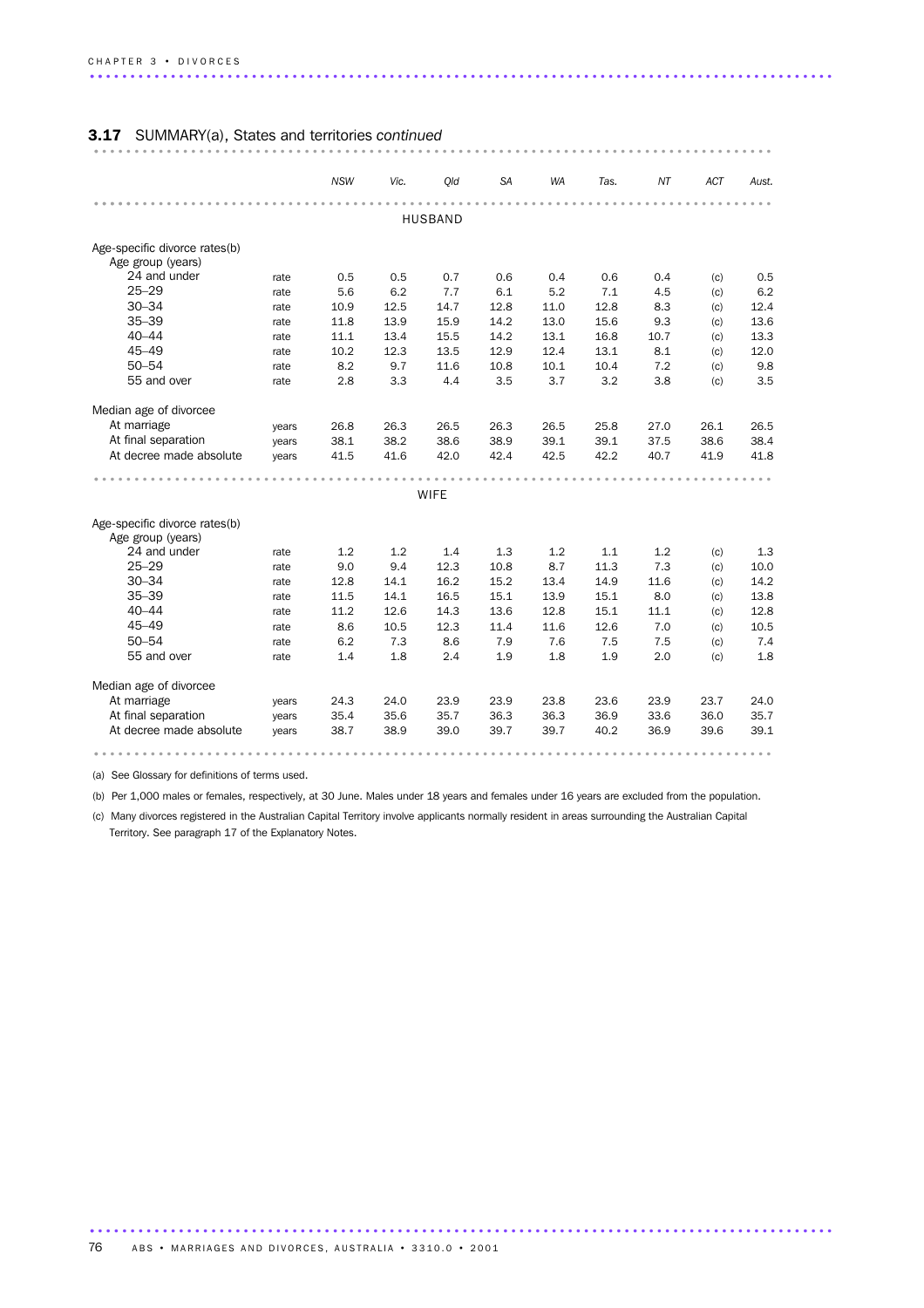### 3.18 DIVORCES GRANTED ................................................................... ..........................

| Selected<br>years | <b>NSW</b> | Vic.     | Old    | SA      | WA      | Tas.    | NΤ  | ACT  | Aust.  |
|-------------------|------------|----------|--------|---------|---------|---------|-----|------|--------|
|                   |            |          |        |         |         |         |     |      |        |
|                   |            |          |        |         |         |         |     |      |        |
| 1981              | 14 512     | 9 7 6 9  | 6470   | 4 1 3 2 | 3481    | 1 1 3 9 | 393 | 1516 | 41 412 |
| 1986              | 11 661     | 9670     | 7 042  | 3 7 7 6 | 4 0 0 1 | 1 2 4 5 | 381 | 1641 | 39 417 |
| 1991              | 13 151     | 11 134   | 8934   | 4 2 1 5 | 4 4 4 6 | 1 3 8 3 | 419 | 1970 | 45 652 |
|                   |            |          |        |         |         |         |     |      |        |
| 1996              | 15 984     | 12 4 9 1 | 10 996 | 4 3 5 8 | 4959    | 1582    | 486 | 1610 | 52 466 |
| 1997              | 14 655     | 12 4 63  | 11 744 | 4 1 1 5 | 5046    | 1 3 2 1 | 416 | 1528 | 51 288 |
| 1998              | 14 987     | 12 307   | 11 349 | 4 159   | 5 2 6 8 | 1 3 2 2 | 457 | 1521 | 51 370 |
| 1999              | 15 470     | 12742    | 11 467 | 4 3 0 1 | 5 301   | 1 3 9 1 | 409 | 1485 | 52 566 |
| 2000              | 14 756     | 12 401   | 10 092 | 4 0 3 6 | 5 2 7 6 | 1 3 2 9 | 455 | 1561 | 49 906 |
| 2001              | 16 057     | 13722    | 12 085 | 4545    | 5 3 5 1 | 1439    | 447 | 1684 | 55 330 |
|                   |            |          |        |         |         |         |     |      |        |

# 3.19 CRUDE DIVORCE RATES(a) ................................................................... ..........................

| Selected<br>years | <b>NSW</b> | Vic. | Old | <b>SA</b> | <b>WA</b> | Tas. | ΝT  | ACT(b) | Aust. |
|-------------------|------------|------|-----|-----------|-----------|------|-----|--------|-------|
|                   |            |      |     |           |           |      |     |        |       |
|                   |            |      |     |           |           |      |     |        |       |
| 1981              | 2.8        | 2.5  | 2.8 | 3.1       | 2.7       | 2.7  | 3.2 | (b)    | 2.8   |
| 1986              | 2.1        | 2.3  | 2.7 | 2.7       | 2.7       | 2.8  | 2.5 | (b)    | 2.5   |
| 1991              | 2.2        | 2.5  | 3.0 | 2.9       | 2.7       | 3.0  | 2.5 | (b)    | 2.6   |
|                   |            |      |     |           |           |      |     |        |       |
| 1996              | 2.6        | 2.7  | 3.3 | 3.0       | 2.8       | 3.3  | 2.7 | (b)    | 2.9   |
| 1997              | 2.3        | 2.7  | 3.5 | 2.8       | 2.8       | 2.8  | 2.2 | (b)    | 2.8   |
| 1998              | 2.4        | 2.6  | 3.3 | 2.8       | 2.9       | 2.8  | 2.4 | (b)    | 2.7   |
| 1999              | 2.4        | 2.7  | 3.3 | 2.9       | 2.8       | 3.0  | 2.1 | (b)    | 2.8   |
| 2000              | 2.3        | 2.6  | 2.8 | 2.7       | 2.8       | 2.8  | 2.3 | (b)    | 2.6   |
| 2001              | 2.4        | 2.8  | 3.3 | 3.0       | 2.8       | 3.0  | 2.2 | (b)    | 2.8   |
|                   |            |      |     |           |           |      |     |        |       |

(a) Per 1,000 population.

(b) Many divorces registered in the Australian Capital Territory involve applicants normally resident

in areas surrounding the Australian Capital Territory. See paragraph 17 of the Explanatory Notes.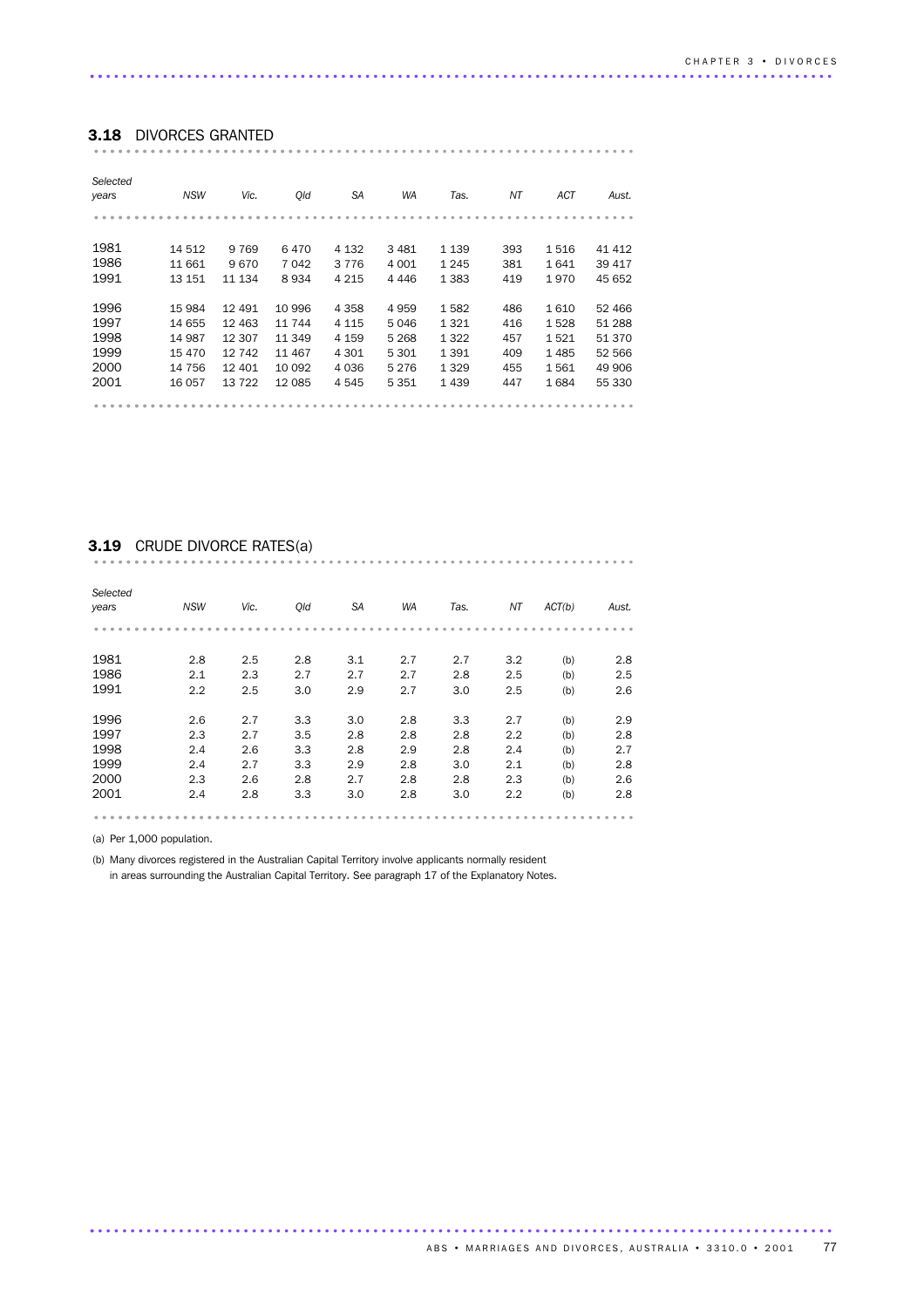# CHAPTER 4 MARITAL STATUS OF THE POPULATION

#### POPULATION DATA AT 30 JUNE 2001

|                      | The estimated resident population (ERP) by marital status at 30 June 2001 is not yet<br>available. The total population, aged 15 years and over, was 15.5 million people at<br>30 June 2001. The latest available marital status estimates are at 30 June 2000. The<br>marital status data in this chapter has been reproduced from Marriages and Divorces,<br>Australia, 2000 (cat. no. 3310.0).                                                                                                                   |
|----------------------|---------------------------------------------------------------------------------------------------------------------------------------------------------------------------------------------------------------------------------------------------------------------------------------------------------------------------------------------------------------------------------------------------------------------------------------------------------------------------------------------------------------------|
|                      | Total ERP at 30 June 2001 is available and has been included in table 4.4.                                                                                                                                                                                                                                                                                                                                                                                                                                          |
| <b>INTRODUCTION</b>  |                                                                                                                                                                                                                                                                                                                                                                                                                                                                                                                     |
|                      | The population aged 15 years and over (that is the population used in marital status<br>estimates) at June 2000 was 15,235,800 persons. It was comprised of 4,851,400 never<br>married, 8,322,800 married, 932,000 widowed and 1,129,600 divorced persons.                                                                                                                                                                                                                                                          |
| <b>NEVER MARRIED</b> |                                                                                                                                                                                                                                                                                                                                                                                                                                                                                                                     |
|                      | Between 1976 and 2000 the proportion of the population, aged 15 years and over, who<br>were never married increased from 25% to 32%. The largest increase for men was in the<br>age group 25-29 years (27% to 69%) and for women was in the age group 20-24 years<br>$(40\% \text{ to } 87\%).$                                                                                                                                                                                                                     |
| MARRIED              |                                                                                                                                                                                                                                                                                                                                                                                                                                                                                                                     |
|                      | In contrast to the never married, the proportion of the population, aged 15 years and<br>over, who were in a registered marriage declined from 65% to 55%. For men the largest<br>decline was in the age group 25-29 years (72% to 30%) while for women the largest<br>decline was in the $20-24$ years age group (59% to $12\%$ ). The declines in these married<br>age groups for men and women mirror the increases shown by never married men and<br>women.                                                     |
| WIDOWED              |                                                                                                                                                                                                                                                                                                                                                                                                                                                                                                                     |
|                      | In 1976 the proportion of people, aged 15 years and over, who were widowed was 7%<br>compared with 6% in 2000. With the exception of women in the age group 85 and over<br>the proportion of widowed men and women decreased in all age groups. The largest<br>decrease for men was in the age groups 80-84 years and 85 years and over (35% to 25%<br>and 51% to 41%, respectively) while for women the largest decrease was in the age<br>groups 65-69 and 70-74 years (35% to 23% and 48% to 36%, respectively). |
| <b>DIVORCED</b>      |                                                                                                                                                                                                                                                                                                                                                                                                                                                                                                                     |
|                      | Between 1976 and 2000 the proportion of the population, aged 15 years and over, who<br>were divorced increased from 2% to 7%. Divorced men in all age groups above 25–29<br>years increased as a proportion of the population, while for women the increase was for<br>all age groups above 20-24 years. The largest increase for both men and women was in<br>the age group 50-54 years (3% to 13% and 4% to 15%, respectively).                                                                                   |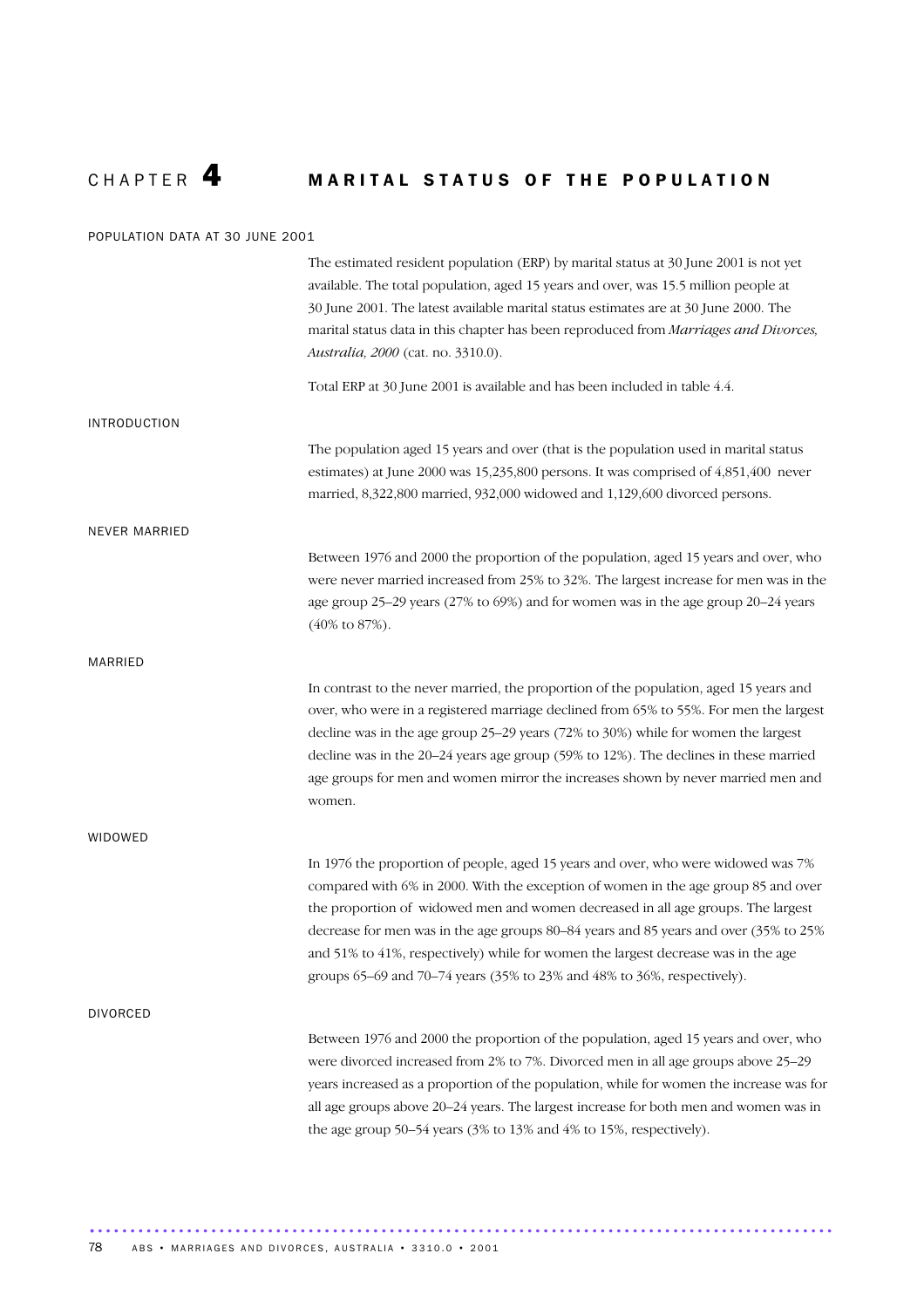|                   | Never   |                |                  |     |             |
|-------------------|---------|----------------|------------------|-----|-------------|
|                   | married | Married        | Widowed Divorced |     | Total       |
|                   | %       | %              | %                | %   | '000        |
|                   |         |                |                  |     |             |
|                   |         | MALES          |                  |     |             |
| 1976              | 29.6    | 65.7           | 2.6              | 2.1 | 5 0 9 1.5   |
| 1990              | 33.7    | 59.2           | 2.4              | 4.7 | 6584.7      |
| 2000p             | 35.5    | 55.4           | 2.4              | 6.7 | 7 5 2 6.5   |
|                   |         |                |                  |     |             |
|                   |         | <b>FEMALES</b> |                  |     |             |
| 1976              | 21.2    | 65.1           | 11.2             | 2.5 | 5 1 5 4 . 5 |
| 1990              | 26.0    | 58.2           | 10.1             | 5.7 | 6 7 2 5.4   |
| 2000p             | 28.3    | 53.9           | 9.8              | 8.1 | 7 709.3     |
|                   |         |                |                  |     |             |
|                   |         | <b>PERSONS</b> |                  |     |             |
| 1976              | 25.4    | 65.4           | 6.9              | 2.3 | 10 246.0    |
| 1990              | 29.8    | 58.7           | 6.3              | 5.2 | 13 310.1    |
| 2000 <sub>p</sub> | 31.8    | 54.6           | 6.1              | 7.4 | 15 235.8    |
|                   |         |                |                  |     |             |

# MARITAL STATUS OF THE POPULATION(a), at 30 June ................................................... .................

p preliminary figure or series subject to revision

(a) Aged 15 years and over.

#### MEDIAN AGE

The ageing of the population has meant that between 1976 and 2000 the median age of the population has increased. The ageing of the population is the inevitable result of fertility remaining at low levels over a long period of time associated with increasing life expectancy. Of the population aged 15 years and over, the median age of the never married population increased by nearly four years for both males and females. For the other marital status groups the median ages also rose. For married and widowed males each median age rose by around 5 years while for females the rises were each around 6 years. Between 1976 and 2000 the median age of divorced men increased by 3 years and divorced women by 5 years.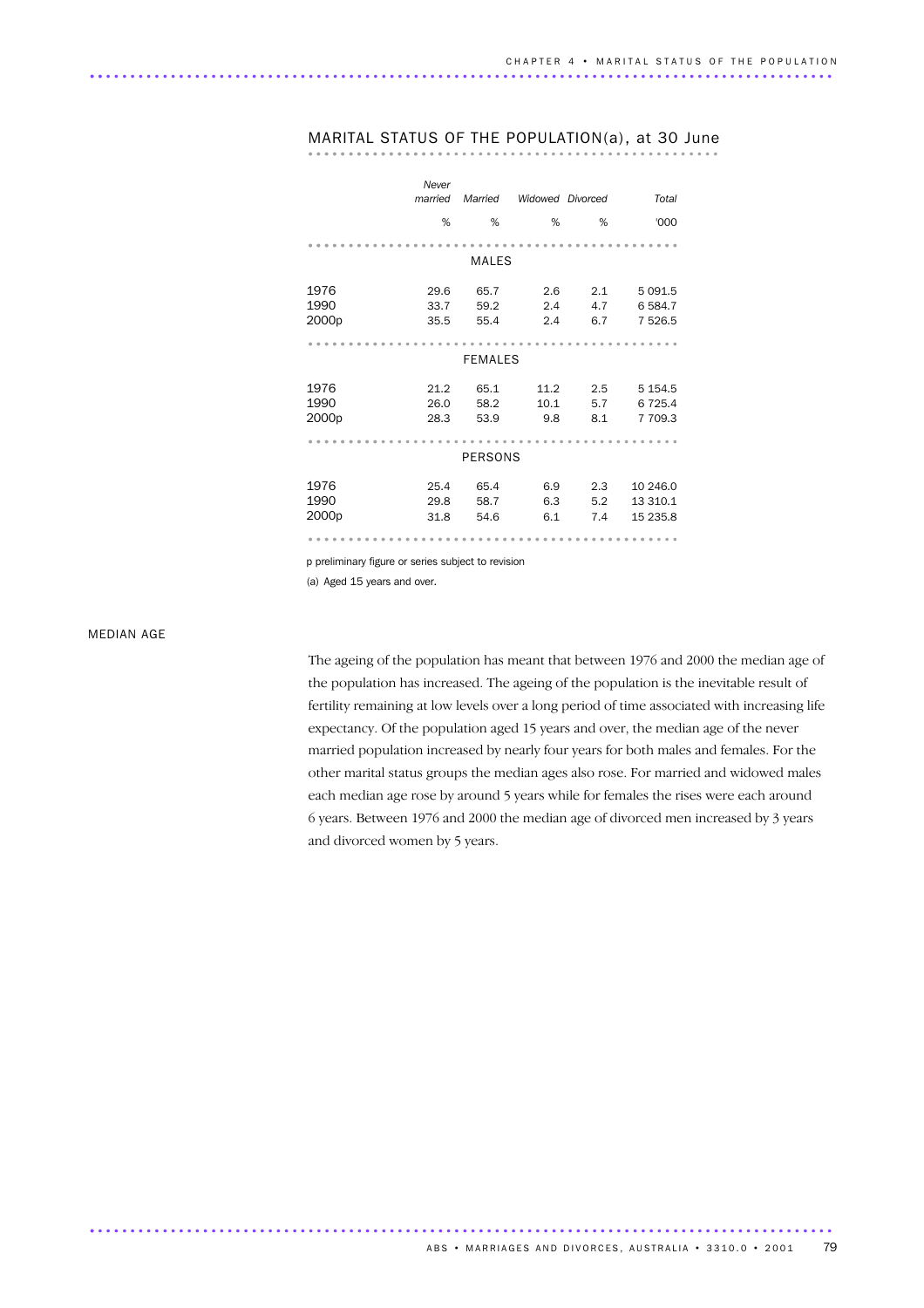|                   | Never<br>married | Married        | Widowed | Divorced | Total |
|-------------------|------------------|----------------|---------|----------|-------|
|                   | years            | years          | years   | years    | years |
|                   |                  |                |         |          |       |
|                   |                  | <b>MALES</b>   |         |          |       |
| 1976              | 21.1             | 43.7           | 70.6    | 45.9     | 37.3  |
| 1990              | 23.2             | 45.2           | 72.0    | 45.4     | 38.6  |
| 2000 <sub>p</sub> | 24.9             | 48.9           | 75.8    | 49.2     | 41.2  |
|                   |                  |                |         |          |       |
|                   |                  | <b>FEMALES</b> |         |          |       |
| 1976              | 19.7             | 40.2           | 70.1    | 43.5     | 38.9  |
| 1990              | 21.8             | 42.6           | 72.9    | 44.1     | 39.6  |
| 2000p             | 23.6             | 46.1           | 76.1    | 48.3     | 42.3  |
|                   |                  |                |         |          |       |
|                   |                  | <b>PERSONS</b> |         |          |       |
| 1976              | 20.5             | 42.0           | 70.2    | 44.6     | 38.1  |
| 1990              | 22.6             | 43.9           | 72.8    | 44.6     | 39.1  |
| 2000 <sub>p</sub> | 24.3             | 47.5           | 76.1    | 48.7     | 41.7  |
|                   |                  |                |         |          |       |

# MEDIAN AGE OF THE POPULATION(a), at 30 June ............................................... .....................

p preliminary figure or series subject to revision

(a) Aged 15 years and over.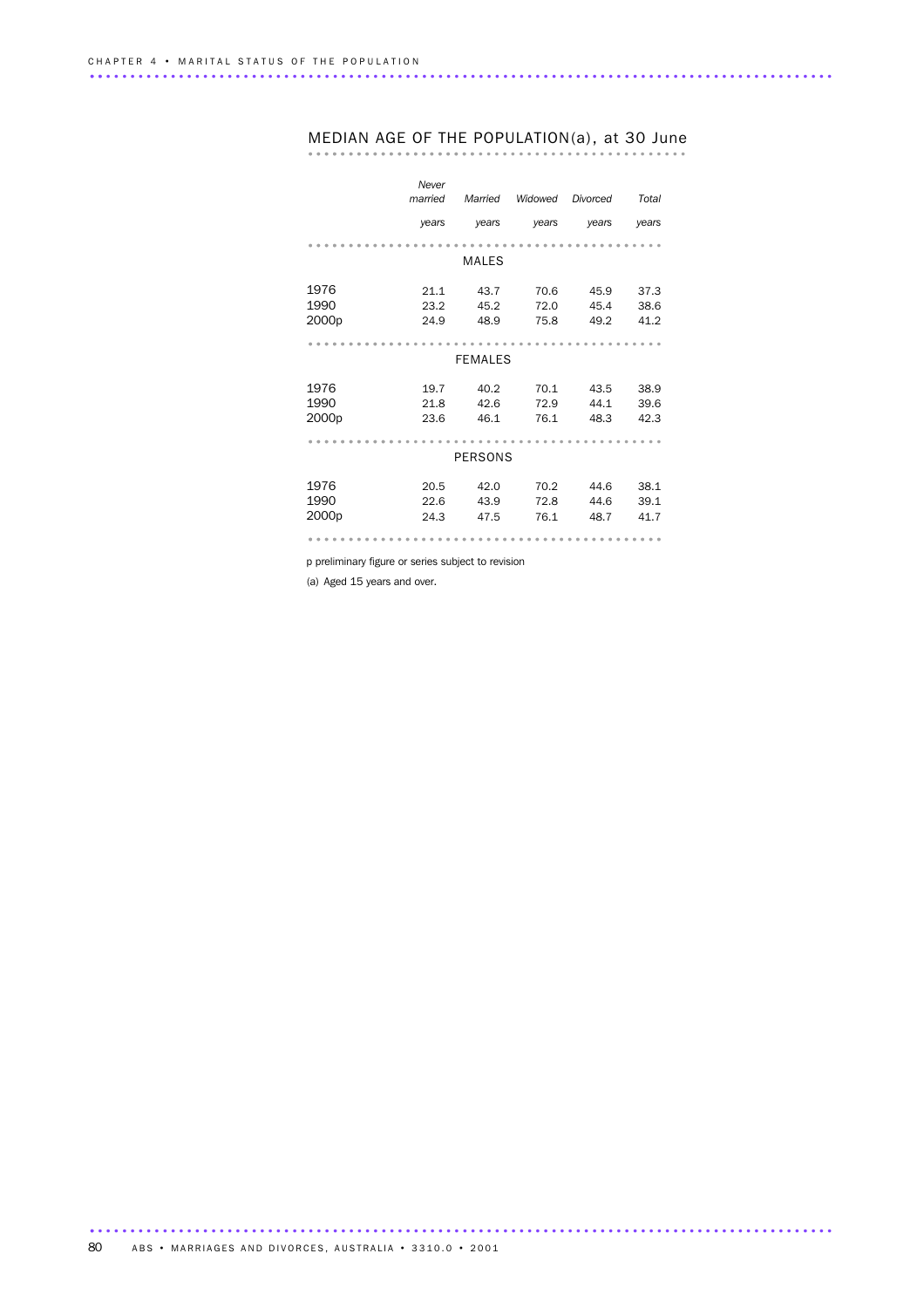# 4.1 ESTIMATED RESIDENT POPULATION, Aged 15 years and over ............................................................... ..............................

### MARITAL STATUS...................................

|                   | Never         |               |         |           |            |
|-------------------|---------------|---------------|---------|-----------|------------|
| 30 June           | married       | Married       | Widowed | Divorced  | Total      |
|                   |               |               |         |           |            |
|                   |               | <b>MALES</b>  |         |           |            |
|                   |               |               |         |           |            |
| 1976              | 1 508 196     | 3 344 351     | 134 254 | 104 651   | 5 091 452  |
| 1985              | 1936 192      | 3 645 715     | 143 322 | 249 600   | 5974829    |
| 1990              | 2 2 16 7 38   | 3 898 576     | 160 018 | 309 393   | 6 584 725  |
|                   |               |               |         |           |            |
| 1995              | 2 376 361     | 4 059 136     | 171 626 | 393 097   | 7 000 220  |
| 1996              | 2 426 008     | 4 088 018     | 173 546 | 415 394   | 7 102 966  |
| 1997              | 2 486 211     | 4 104 172     | 175 133 | 439 307   | 7 204 823  |
| 1998              | 2 549 714     | 4 123 807     | 176 696 | 460 092   | 7 310 309  |
| 1999r             | 2 610 663     | 4 143 073     | 178 351 | 483 336   | 7 415 423  |
| 2000p             | 2 671 370     | 4 170 608     | 179 382 | 505 161   | 7 526 521  |
|                   |               |               |         |           |            |
|                   |               | FEMALES       |         |           |            |
|                   |               |               |         |           |            |
| 1976              | 1 0 9 4 7 5 3 | 3 3 5 4 9 0 6 | 576 117 | 128 760   | 5 154 536  |
| 1985              | 1 473 920     | 3 657 713     | 649 411 | 306 898   | 6 087 942  |
| 1990              | 1751644       | 3 912 483     | 677867  | 383 415   | 6725409    |
|                   |               |               |         |           |            |
| 1995              | 1910194       | 4 048 275     | 732 725 | 492 226   | 7 183 420  |
| 1996              | 1956858       | 4073644       | 745 527 | 520 404   | 7 296 433  |
| 1997              | 2 013 074     | 4 089 977     | 748 598 | 548 138   | 7 399 787  |
| 1998              | 2 069 820     | 4 108 362     | 749 495 | 572 600   | 7 500 277  |
| 1999r             | 2 124 842     | 4 126 312     | 751 197 | 599 193   | 7 601 544  |
| 2000 <sub>p</sub> | 2 180 043     | 4 152 217     | 752 597 | 624 396   | 7709253    |
|                   |               |               |         |           |            |
|                   |               | PERSONS       |         |           |            |
|                   |               |               |         |           |            |
| 1976              | 2 602 949     | 6 699 257     | 710 371 | 233 411   | 10 245 988 |
| 1985              | 3 410 112     | 7 303 428     | 792 733 | 556 498   | 12 062 771 |
| 1990              | 3 968 382     | 7811059       | 837 885 | 692 808   | 13 310 134 |
|                   |               |               |         |           |            |
| 1995              | 4 286 555     | 8 107 411     | 904 351 | 885 323   | 14 183 640 |
| 1996              | 4 382 866     | 8 161 662     | 919 073 | 935 798   | 14 399 399 |
| 1997              | 4 499 285     | 8 194 149     | 923 731 | 987 445   | 14 604 610 |
| 1998              | 4 619 534     | 8 2 3 2 1 6 9 | 926 191 | 1 032 692 | 14 810 586 |
| 1999r             | 4 735 505     | 8 2 6 3 3 8 5 | 929 548 | 1 082 529 | 15 016 967 |
| 2000p             | 4 851 413     | 8 3 2 8 2 5   | 931 979 | 1 129 557 | 15 235 774 |
|                   |               |               |         |           |            |
|                   |               |               |         |           |            |

r revised

p preliminary figure or series subject to revision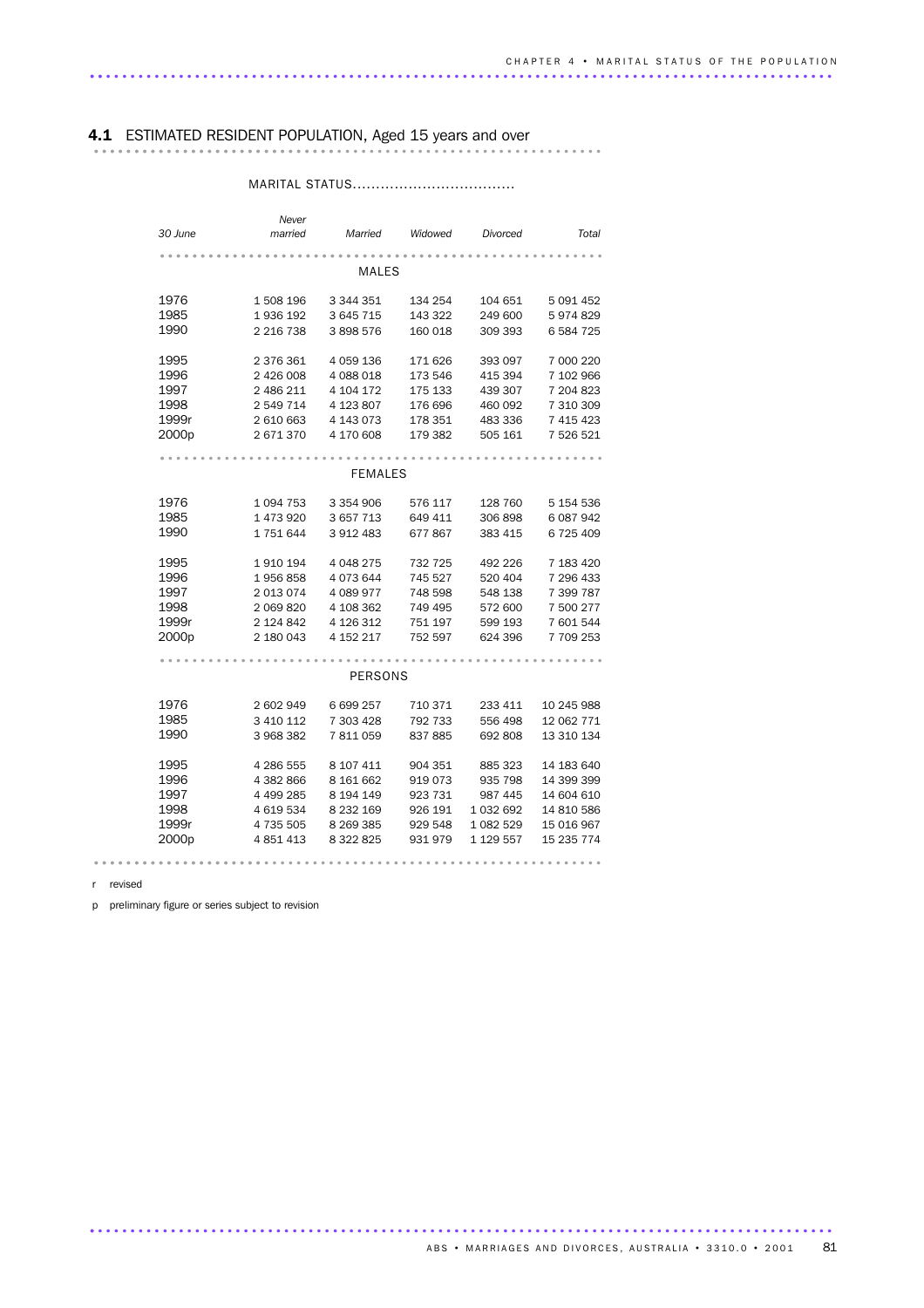## 4.2 ESTIMATED RESIDENT POPULATION, Percentage distribution .................................................................................... .........

|              | NEVER<br>MARRIED MARRIED WIDOWED DIVORCED |         |                         |                         |               |               |                 |               | <b>TOTAL</b> |         |
|--------------|-------------------------------------------|---------|-------------------------|-------------------------|---------------|---------------|-----------------|---------------|--------------|---------|
|              | Males                                     | Females | Males                   | Females                 | Males         | Females       | Males           | Females       | Males        | Females |
| Age (years)  | %                                         | $\%$    | %                       | %                       | %             | %             | %               | $\%$          | %            | $\%$    |
|              |                                           |         |                         |                         | 30 JUNE 1976  |               |                 |               |              |         |
|              |                                           |         |                         |                         |               |               |                 |               |              |         |
| 14 and under | 100.00                                    | 100.00  | $\sim 100$              | $\sim 100$ km s $^{-1}$ | $\sim$ $\sim$ | $\sim 100$    | $\sim$ 10 $\pm$ | $\sim 10$     | 100.00       | 100.00  |
| $15 - 19$    | 98.97                                     | 92.61   | 1.01                    | 7.35                    | 0.01          | 0.02          | 0.01            | 0.03          | 100.00       | 100.00  |
| $20 - 24$    | 67.45                                     | 40.23   | 32.13                   | 58.55                   | 0.04          | 0.17          | 0.38            | 1.06          | 100.00       | 100.00  |
| $25 - 29$    | 26.52                                     | 13.03   | 71.50                   | 83.77                   | 0.10          | 0.38          | 1.88            | 2.83          | 100.00       | 100.00  |
| $30 - 34$    | 13.57                                     | 6.94    | 83.60                   | 88.82                   | 0.18          | 0.73          | 2.65            | 3.52          | 100.00       | 100.00  |
| $35 - 39$    | 10.02                                     | 5.05    | 86.90                   | 89.82                   | 0.33          | 1.42          | 2.75            | 3.71          | 100.00       | 100.00  |
| $40 - 44$    | 9.19                                      | 4.46    | 87.24                   | 89.06                   | 0.64          | 2.70          | 2.93            | 3.78          | 100.00       | 100.00  |
| 45–49        | 9.30                                      | 4.54    | 86.37                   | 86.81                   | 1.18          | 4.87          | 3.15            | 3.78          | 100.00       | 100.00  |
| $50 - 54$    | 8.57                                      | 4.79    | 85.94                   | 82.66                   | 2.13          | 8.94          | 3.36            | 3.61          | 100.00       | 100.00  |
| $55 - 59$    | 8.14                                      | 5.43    | 85.40                   | 76.16                   | 3.28          | 15.01         | 3.17            | 3.39          | 100.00       | 100.00  |
| $60 - 64$    | 8.14                                      | 6.46    | 83.55                   | 66.50                   | 5.52          | 24.11         | 2.80            | 2.92          | 100.00       | 100.00  |
| 65-69        | 8.27                                      | 8.09    | 80.39                   | 54.06                   | 8.93          | 35.46         | 2.42            | 2.38          | 100.00       | 100.00  |
| 70-74        | 8.54                                      | 9.71    | 75.35                   | 40.11                   | 14.13         | 48.44         | 1.98            | 1.73          | 100.00       | 100.00  |
| $75 - 79$    | 8.83                                      | 10.37   | 66.73                   | 26.68                   | 22.91         | 61.69         | 1.52            | 1.26          | 100.00       | 100.00  |
| 80-84        | 8.01                                      | 11.26   | 55.54                   | 16.00                   | 35.40         | 71.91         | 1.05            | 0.84          | 100.00       | 100.00  |
| 85 and over  | 7.73                                      | 12.66   | 40.53                   | 7.95                    | 50.87         | 78.90         | 0.86            | 0.50          | 100.00       | 100.00  |
| All ages     | 49.04                                     | 42.01   | 47.56                   | 47.92                   | 1.91          | 8.23          | 1.49            | 1.84          | 100.00       | 100.00  |
|              |                                           |         |                         |                         |               |               |                 |               |              |         |
|              |                                           |         |                         |                         | 30 JUNE 1990  |               |                 |               |              |         |
| 14 and under | 100.00                                    | 100.00  | $\sim 100$ km s $^{-1}$ | $\sim 100$              | $\sim$ $\sim$ | $\sim$ $\sim$ | $\sim$ 10 $\pm$ | $\sim$ $\sim$ | 100.00       | 100.00  |
| $15 - 19$    | 97.78                                     | 96.56   | 1.87                    | 3.09                    | 0.18          | 0.19          | 0.17            | 0.16          | 100.00       | 100.00  |
| $20 - 24$    | 86.83                                     | 72.23   | 12.61                   | 26.64                   | 0.21          | 0.33          | 0.35            | 0.79          | 100.00       | 100.00  |
| $25 - 29$    | 51.78                                     | 33.91   | 45.81                   | 61.82                   | 0.26          | 0.48          | 2.15            | 3.79          | 100.00       | 100.00  |
| $30 - 34$    | 27.11                                     | 16.89   | 67.71                   | 75.73                   | 0.33          | 0.71          | 4.85            | 6.67          | 100.00       | 100.00  |
| $35 - 39$    | 15.37                                     | 9.49    | 77.13                   | 80.40                   | 0.41          | 1.08          | 7.09            | 9.02          | 100.00       | 100.00  |
| $40 - 44$    | 10.10                                     | 6.24    | 81.18                   | 81.59                   | 0.59          | 1.80          | 8.12            | 10.38         | 100.00       | 100.00  |
| $45 - 49$    | 8.33                                      | 5.09    | 82.35                   | 81.28                   | 0.90          | 3.21          | 8.42            | 10.42         | 100.00       | 100.00  |
| $50 - 54$    | 7.72                                      | 4.57    | 82.87                   | 80.18                   | 1.43          | 6.01          | 7.99            | 9.23          | 100.00       | 100.00  |
| $55 - 59$    | 7.98                                      | 4.58    | 82.44                   | 76.82                   | 2.47          | 10.75         | 7.12            | 7.85          | 100.00       | 100.00  |
| $60 - 64$    | 8.04                                      | 4.64    | 81.48                   | 70.27                   | 4.25          | 18.52         | 6.24            | 6.57          | 100.00       | 100.00  |
| 65-69        | 7.33                                      | 5.05    | 80.48                   | 61.52                   | 7.06          | 28.24         | 5.13            | 5.19          | 100.00       | 100.00  |
| 70-74        | 7.15                                      | 5.82    | 77.66                   | 48.88                   | 11.16         | 41.31         | 4.03            | 3.99          | 100.00       | 100.00  |
| $75 - 79$    | 7.04                                      | 7.00    | 72.53                   | 36.02                   | 17.15         | 53.98         | 3.28            | 3.00          | 100.00       | 100.00  |
| 80-84        | 6.89                                      | 8.38    | 64.19                   | 23.01                   | 26.29         | 66.17         | 2.64            | 2.44          | 100.00       | 100.00  |
| 85 and over  | 8.00                                      | 11.06   | 48.47                   | 11.61                   | 41.33         | 75.27         | 2.20            | 2.06          | 100.00       | 100.00  |
| All ages     | 48.68                                     | 41.85   | 45.80                   | 45.74                   | 1.88          | 7.92          | 3.64            | 4.48          | 100.00       | 100.00  |
|              |                                           |         |                         |                         |               |               |                 |               |              |         |

............................................................................................ .

.. not applicable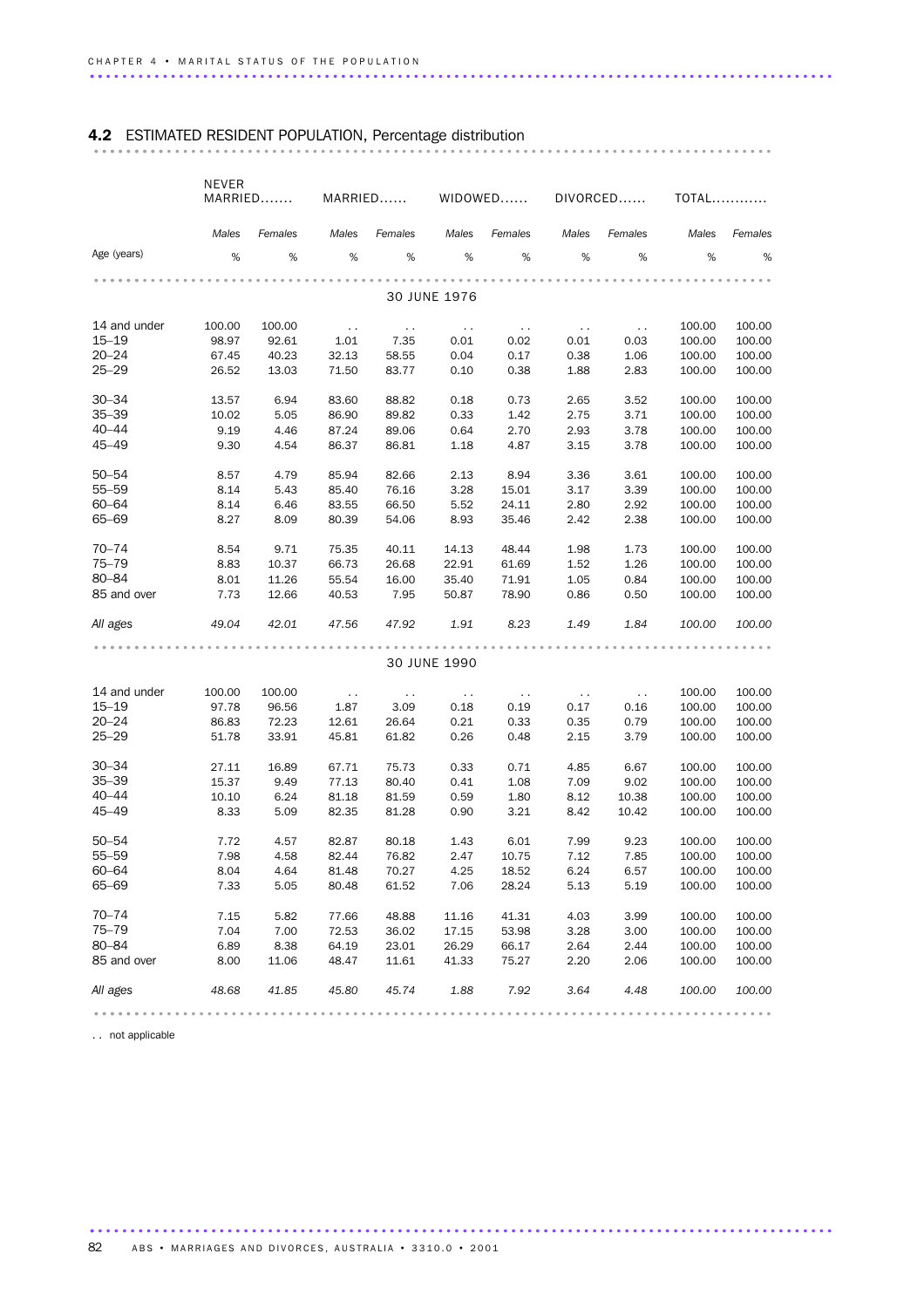### NEVER MARRIED....... MARRIED...... WIDOWED...... DIVORCED...... TOTAL............ Age (years) *Males Females Males Females Males Females Males Females Males Females* %% %% %% %% %% .................................................................................... ...... 30 JUNE 2000 (preliminary) 14 and under 100.00 100.00 . . . . . . . . . . . . 100.00 100.00 15–19 99.85 99.42 0.13 0.56 0.01 0.01 0.01 0.01 100.00 100.00 20–24 94.49 87.05 5.34 12.49 0.04 0.08 0.13 0.39 100.00 100.00 25–29 68.57 52.80 29.76 43.97 0.07 0.19 1.60 3.05 100.00 100.00 30–34 39.67 27.06 55.12 65.50 0.15 0.40 5.06 7.04 100.00 100.00 24.19 16.16 67.53 72.76 0.24 0.75 40–44 16.12 10.75 73.13 75.05 0.40 1.30 10.34 12.90 100.00 100.00 45–49 10.88 7.20 76.25 75.67 0.70 2.23 12.17 14.91 100.00 100.00 50–54 7.75 4.90 78.56 76.08 1.08 3.90 12.61 15.13 100.00 100.00 55–59 6.49 4.05 79.96 74.90 1.82 7.31 11.73 13.74 100.00 100.00 60–64 6.10 3.62 80.72 71.74 3.11 13.48 10.07 11.16 100.00 100.00 65–69 6.02 3.55 80.18 64.21 5.54 23.30 8.26 8.94 100.00 100.00 70–74 6.06 3.78 78.09 53.32 9.29 36.08 6.56 6.82 100.00 100.00 75–79 5.43 4.14 74.26 40.17 15.34 50.66 4.97 5.03 100.00 100.00 80–84 5.00 4.76 66.33 25.57 24.95 66.24 3.72 3.43 100.00 100.00 85 and over 5.23 6.17 51.64 11.99 40.54 79.92 2.59 1.93 100.00 100.00 *All ages 49.10 42.52 43.73 43.17 1.88 7.82 5.30 6.49 100.00 100.00* .................................................................................... ......

### 4.2 ESTIMATED RESIDENT POPULATION, Percentage distribution *continued* .................................................................................... .........

. . not applicable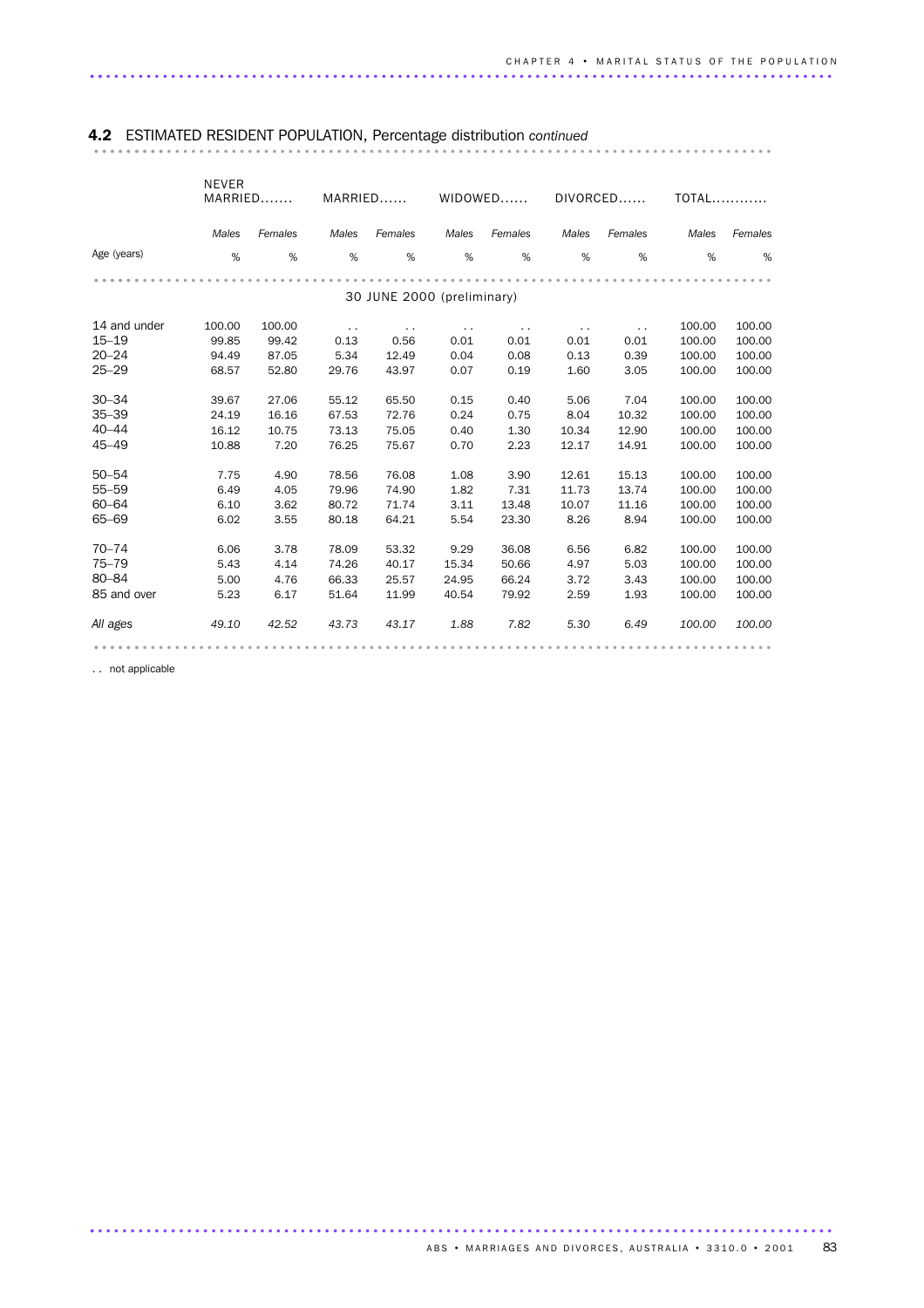## 4.3 ESTIMATED RESIDENT POPULATION, 30 June 2000 (preliminary) ........................................................................................ .....

|--|

#### MALES............................................... FEMALES............................................

|              |     | Never     |         |                                                                           |                |                     | Never         |                                                                   |                          |                |                                                                   |
|--------------|-----|-----------|---------|---------------------------------------------------------------------------|----------------|---------------------|---------------|-------------------------------------------------------------------|--------------------------|----------------|-------------------------------------------------------------------|
| Age (years)  |     | married   |         | Married Widowed Divorced                                                  |                | Total               | married       |                                                                   | Married Widowed Divorced |                | Total                                                             |
|              |     |           |         |                                                                           |                |                     |               |                                                                   |                          |                |                                                                   |
|              |     |           |         |                                                                           |                |                     |               |                                                                   |                          |                |                                                                   |
|              |     |           |         |                                                                           |                |                     |               |                                                                   |                          |                |                                                                   |
| 14 and under | no. | 2 011 294 | $\sim$  | . .                                                                       |                | . . 2011294         | 1 909 969     | $\sim$                                                            | $\sim$                   |                | . . 1909969                                                       |
|              |     |           |         |                                                                           |                |                     |               |                                                                   |                          |                |                                                                   |
| 15           |     |           | 7       | 3                                                                         |                |                     |               |                                                                   |                          |                | 130 218                                                           |
|              | no. | 135 858   |         |                                                                           | $\overline{2}$ | 135 870             | 130 201       | 14                                                                | $\overline{\mathbf{c}}$  | 1              |                                                                   |
| 16           | no. | 137 211   | 24      | 3                                                                         | 2              | 137 240             | 131 130       | 28                                                                | 3                        | $\mathbf{1}$   | 131 162                                                           |
| 17           | no. | 139 325   | 40      | 3                                                                         | 4              | 139 372             | 132 152       | 113                                                               | 4                        | $\overline{2}$ | 132 271                                                           |
| 18           | no. | 139 060   | 126     | $\sqrt{2}$                                                                | 9              | 139 197             | 131 026       | 762                                                               | 6                        | $\overline{2}$ | 131 796                                                           |
| 19           | no. | 138 220   | 705     | 36                                                                        | 57             | 139 018             | 129 745       | 2 737                                                             | 67                       | 58             | 132 607                                                           |
|              |     |           |         |                                                                           |                |                     |               |                                                                   |                          |                |                                                                   |
| 20           | no. | 136 611   | 1472    | 39                                                                        | 53             | 138 175             | 125 776       | 5 2 6 4                                                           | 49                       | 91             | 131 180                                                           |
| 21           |     |           | 3 2 5 9 |                                                                           |                |                     | 122 778       | 9 3 3 0                                                           |                          |                | 132 379                                                           |
|              | no. | 135 454   |         | 42                                                                        | 85             | 138 840             |               |                                                                   | 76                       | 195            |                                                                   |
| 22           | no. | 132 206   | 5985    | 52                                                                        | 126            | 138 369             | 117 148       | 15 049                                                            | 104                      | 385            | 132 686                                                           |
| 23           | no. | 129 230   | 10 136  | 62                                                                        | 233            | 139 661             | 111 555       | 22 171                                                            | 153                      | 681            | 134 560                                                           |
| 24           | no. | 123 429   | 16 248  | 79                                                                        | 441            | 140 197             | 102 371       | 31 331                                                            | 144                      | 1 2 1 9        | 135 065                                                           |
|              |     |           |         |                                                                           |                |                     |               |                                                                   |                          |                |                                                                   |
| 25           | no. | 118 638   | 23 800  | 89                                                                        | 761            | 143 288             | 94 782        | 41826                                                             | 203                      | 2 0 0 8        | 138 819                                                           |
| 26           | no. | 109 520   | 33 116  | 85                                                                        | 1 3 5 8        | 144 079             | 85 0 72       | 52 170                                                            | 223                      | 3027           | 140 492                                                           |
| 27           |     |           |         |                                                                           |                |                     |               |                                                                   |                          |                |                                                                   |
|              | no. | 101 821   | 43 710  | 109                                                                       | 2 0 9 0        | 147 730             | 76 484        | 64 678                                                            | 249                      | 4 2 9 8        | 145 709                                                           |
| 28           | no. | 93 605    | 55 379  | 119                                                                       | 3 2 7 0        | 152 373             | 69 101        | 76 900                                                            | 353                      | 5842           | 152 196                                                           |
| 29           | no. | 85 445    | 64 915  | 149                                                                       | 4 3 6 9        | 154 878             | 61 436        | 86 587                                                            | 349                      | 7 1 4 3        | 155 515                                                           |
|              |     |           |         |                                                                           |                |                     |               |                                                                   |                          |                |                                                                   |
| 30           | no. | 71 308    | 69 115  | 145                                                                       | 5 3 9 3        | 145 961             | 49 628        | 87 636                                                            | 420                      | 8 2 7 2        | 145 956                                                           |
| 31           | no. | 62 716    | 75 177  | 179                                                                       | 6372           | 144 444             | 43 056        | 92 020                                                            | 493                      | 9 1 2 2        | 144 691                                                           |
| 32           |     | 54 602    | 78 936  | 197                                                                       | 7 2 1 5        | 140 950             | 37 030        | 93 461                                                            | 539                      | 9993           | 141 023                                                           |
|              | no. |           |         |                                                                           |                |                     |               |                                                                   |                          |                |                                                                   |
| 33           | no. | 48 456    | 81802   | 234                                                                       | 8 1 0 4        | 138 596             | 33 133        | 94 622                                                            | 666                      | 10 798         | 139 219                                                           |
| 34           | no. | 44 707    | 86 539  | 283                                                                       | 8878           | 140 407             | 29823         | 98 710                                                            | 763                      | 11927          | 141 223                                                           |
|              |     |           |         |                                                                           |                |                     |               |                                                                   |                          |                |                                                                   |
| 35           | no. | 40 885    | 91 548  | 264                                                                       | 9871           | 142 568             | 27 787        | 102 041                                                           | 847                      | 12977          | 143 652                                                           |
| 36           | no. | 39 294    | 97825   | 322                                                                       | 11 276         | 148 717             | 26 170        | 107 286                                                           | 991                      | 14 7 58        | 149 205                                                           |
| 37           | no. | 36 007    | 102 504 | 385                                                                       | 12 184         | 151 080             | 24 0 21       | 110 806                                                           | 1 1 1 6                  | 15 5 82        | 151 525                                                           |
| 38           |     |           |         |                                                                           |                |                     |               |                                                                   |                          |                |                                                                   |
|              | no. | 33 193    | 104 956 | 406                                                                       | 12 840         | 151 395             | 22 345        | 111 455                                                           | 1 2 5 4                  | 16 4 54        | 151 508                                                           |
| 39           | no. | 31 349    | 107 717 | 433                                                                       | 13879          | 153 378             | 20 769        | 113 503                                                           | 1447                     | 17 551         | 153 270                                                           |
|              |     |           |         |                                                                           |                |                     |               |                                                                   |                          |                |                                                                   |
| 40           | no. | 27 770    | 106 629 | 499                                                                       | 14 180         | 149 078             | 18 541        | 112 807                                                           | 1532                     | 17 5 64        | 150 444                                                           |
| 41           | no. | 24 837    | 106 105 | 504                                                                       | 14 4 84        | 145 930             | 17 037        | 108 827                                                           | 1696                     | 18 3 21        | 145 881                                                           |
| 42           | no. | 23 0 24   | 105 662 | 566                                                                       | 14 941         | 144 193             | 15 2 24       | 109 449                                                           | 1835                     | 18832          | 145 340                                                           |
| 43           | no. | 21 099    | 104 759 | 634                                                                       | 15 306         | 141 798             | 13 9 54       | 106 636                                                           | 2 0 6 8                  | 19 049         | 141 707                                                           |
| 44           |     |           | 104 569 |                                                                           |                | 140 593             |               | 105 414                                                           |                          |                |                                                                   |
|              | no. | 19 584    |         | 708                                                                       | 15 7 32        |                     | 13 0 26       |                                                                   | 2 2 9 2                  | 19 561         | 140 293                                                           |
|              |     |           |         |                                                                           |                |                     |               |                                                                   |                          |                |                                                                   |
| 45           | no. | 17 148    | 102 674 | 746                                                                       | 15 995         | 136 563             | 11 767        | 104 066                                                           | 2 4 3 1                  | 19844          | 138 108                                                           |
| 46           | no. | 16 015    | 103 910 | 839                                                                       | 16 172         | 136 936             | 10 681        | 104 578                                                           | 2 7 3 2                  | 20 26 3        | 138 254                                                           |
| 47           | no. | 14 654    | 103 321 | 960                                                                       | 16 697         | 135 632             | 9498          | 102 964                                                           | 3 0 0 2                  | 20 356         | 135 820                                                           |
| 48           | no. | 12 783    | 99819   | 1 0 0 5                                                                   | 16 223         | 129 830             | 8 4 4 6       | 97 779                                                            | 3 1 9 6                  | 19 600         | 129 021                                                           |
| 49           |     |           |         |                                                                           |                |                     |               |                                                                   |                          |                |                                                                   |
|              | no. | 12 367    | 101 588 | 1 1 1 4                                                                   | 16 536         | 131 605             | 7977          | 99 147                                                            | 3629                     | 20 114         | 130 867                                                           |
|              |     |           |         |                                                                           |                |                     |               |                                                                   |                          |                |                                                                   |
| 50           | no. | 11 246    | 100 958 | 1 1 9 3                                                                   | 16 613         | 130 010             | 7 0 3 9       | 97 451                                                            | 4 0 0 3                  | 19 702         | 128 195                                                           |
| 51           | no. | 10 149    | 99 4 88 | 1 2 6 2                                                                   | 16 003         | 126 902             | 6404          | 94 250                                                            | 4 2 8 7                  | 19 048         | 123 989                                                           |
| 52           | no. | 9936      | 101 995 | 1372                                                                      | 16 450         | 129 753             | 6068          | 96 223                                                            | 4 8 5 2                  | 18 983         | 126 126                                                           |
| 53           | no. | 9623      | 106 043 | 1449                                                                      | 16 662         | 133 777             | 5857          | 97 823                                                            | 5 3 0 9                  | 19 174         | 128 163                                                           |
| 54           | no. | 7958      | 87 630  | 1519                                                                      | 13 922         | 111 029             | 4678          | 81 049                                                            | 5475                     | 15 9 21        | 107 123                                                           |
|              |     |           |         |                                                                           |                |                     |               |                                                                   |                          |                |                                                                   |
|              |     |           |         |                                                                           |                |                     |               |                                                                   |                          |                |                                                                   |
| 55           | no. | 7479      | 86 440  | 1574                                                                      | 13 174         | 108 667             | 4 4 8 5       | 79 272                                                            | 5884                     | 15 4 7 7       | 105 118                                                           |
| 56           | no. | 6869      | 83 061  | 1692                                                                      | 12 393         | 104 015             | 4 150         | 75 927                                                            | 6425                     | 14 201         | 100 703                                                           |
| 57           | no. | 6019      | 75 557  | 1738                                                                      | 11 076         | 94 390              | 3 6 5 1       | 68 390                                                            | 6 7 8 5                  | 12479          | 91 305                                                            |
| 58           | no. | 5 7 3 4   | 73 612  | 1863                                                                      | 10 620         | 91829               | 3 4 6 9       | 66 382                                                            | 7 3 2 1                  | 11 669         | 88 841                                                            |
| 59           | no. | 5 4 9 7   | 70 646  | 1995                                                                      | 9871           | 88 009              | 3 3 3 8       | 63 232                                                            | 8 0 5 4                  | 10 964         | 85 588                                                            |
|              |     |           |         |                                                                           |                |                     |               |                                                                   |                          |                |                                                                   |
|              |     |           |         | $\begin{array}{cccccccccccccc} 0 & 0 & 0 & 0 & 0 & 0 & 0 & 0 \end{array}$ |                | $0 - 0 - 0 - 0 - 0$ | $0$ 0 0 0 0 0 | $\begin{array}{cccccccccccccc} 0 & 0 & 0 & 0 & 0 & 0 \end{array}$ |                          |                | $\begin{array}{cccccccccccccc} 0 & 0 & 0 & 0 & 0 & 0 \end{array}$ |

............................................................................................ .

. . not applicable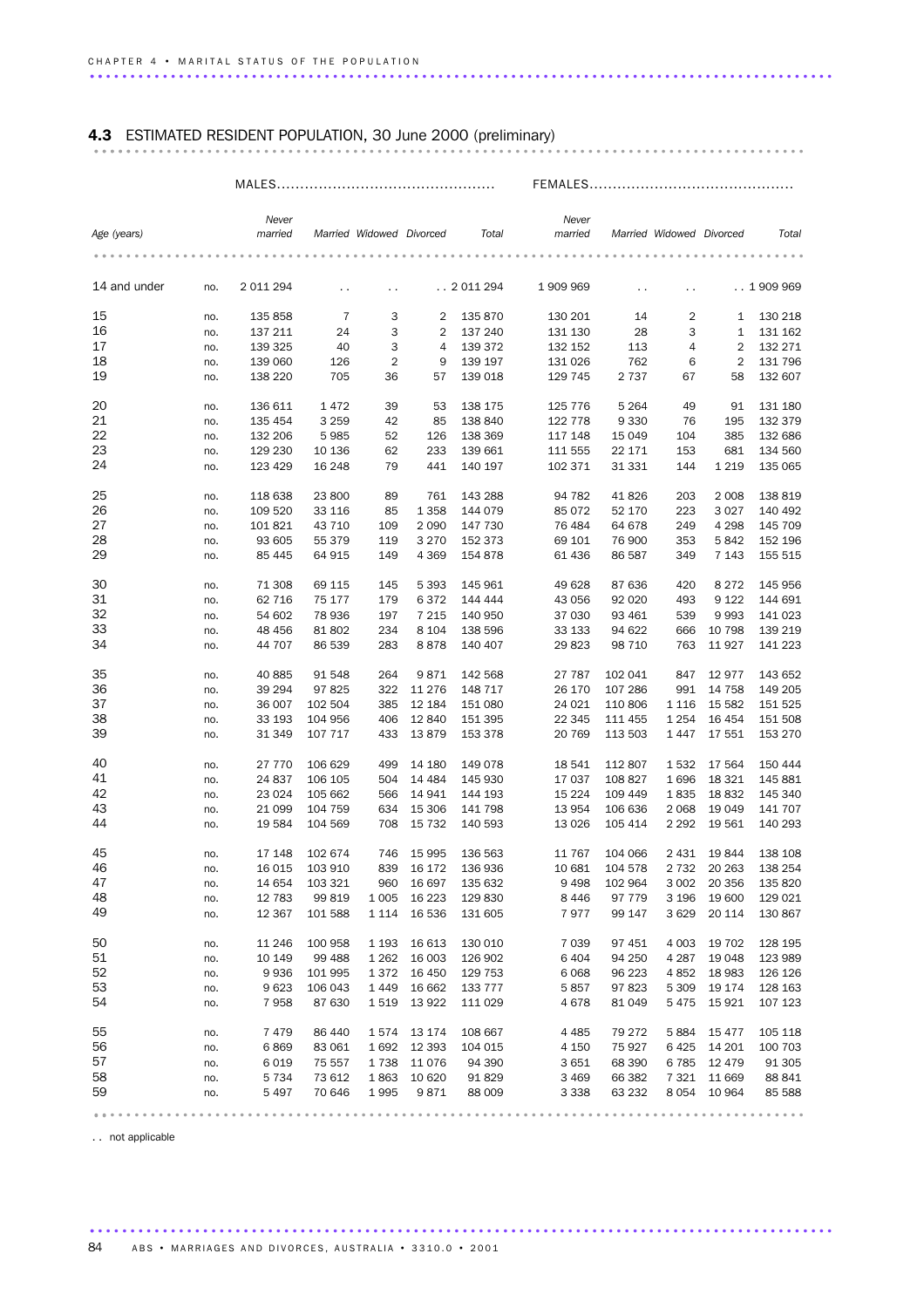## 4.3 ESTIMATED RESIDENT POPULATION, 30 June 2000 (preliminary) *continued* ........................................................................................... ..

|              |            | $MALES$          |                     |               |                |                           | FEMALES          |                                     |               |               |           |
|--------------|------------|------------------|---------------------|---------------|----------------|---------------------------|------------------|-------------------------------------|---------------|---------------|-----------|
|              |            |                  |                     |               |                |                           |                  |                                     |               |               |           |
| Age (years)  |            | Never<br>married | Married             | Widowed       | Divorced       | Total                     | Never<br>married | Married                             | Widowed       | Divorced      | Total     |
|              |            |                  |                     |               |                |                           |                  |                                     |               |               |           |
| 60           | no.        | 5 2 4 2          | 68 488              | 2072          | 9 1 6 9        | 84 971                    | 3 1 1 5          | 60 30 3                             | 8 9 8 4       | 9994          | 82 396    |
| 61           | no.        | 4 7 3 5          | 65 552              | 2 1 8 6       | 8 4 1 4        | 80 887                    | 2968             | 58 051                              | 9 5 0 5       | 9 2 4 5       | 79 769    |
| 62           | no.        | 4 9 0 1          | 63 165              | 2 4 3 9       | 7866           | 78 371                    | 2 7 6 5          | 56 522                              | 10 257        | 8832          | 78 376    |
| 63           |            | 4541             | 61 464              | 2697          | 7 3 5 7        | 76 059                    | 2673             | 53 7 7 2                            | 11 279        | 7916          | 75 640    |
| 64           | no.<br>no. | 4 4 8 5          | 57 526              | 2 7 8 7       | 6630           | 71 4 28                   | 2537             | 50 208                              | 12 3 8 9      | 7 3 7 4       | 72 508    |
|              |            |                  |                     |               |                |                           |                  |                                     |               |               |           |
| 65           | no.        | 3963             | 54 610              | 2920          | 5958           | 67 451                    | 2 4 6 9          | 47 4 23                             | 13 290        | 6947          | 70 129    |
| 66           | no.        | 3836             | 53 982              | 3 2 8 6       | 5786           | 66 890                    | 2 4 0 1          | 45 702                              | 14 294        | 6 3 1 8       | 68 715    |
| 67           | no.        | 3883             | 52 206              | 3 5 28        | 5 3 6 8        | 64 985                    | 2 3 8 4          | 43 958                              | 16 0 28       | 5981          | 68 351    |
| 68           | no.        | 3 9 9 0          | 51 319              | 3 9 9 7       | 5051           | 64 357                    | 2 3 9 8          | 41 594                              | 16 944        | 5803          | 66 739    |
| 69           | no.        | 4 1 8 5          | 52 506              | 4 5 6 5       | 5 0 9 0        | 66 346                    | 2586             | 42 818                              | 19810         | 5780          | 70 994    |
| 70           | no.        | 3957             | 49 440              | 4819          | 4544           | 62 760                    | 2524             | 39 152                              | 20 805        | 5 2 5 8       | 67 739    |
| 71           | no.        | 3 6 6 0          | 48 323              | 5071          | 4 2 5 7        | 61 311                    | 2 4 7 3          | 37 041                              | 22 393        | 4 800         | 66 707    |
| 72           |            |                  |                     | 5 3 3 7       |                | 58 973                    | 2 4 5 8          | 35 947                              |               |               | 66 563    |
|              | no.        | 3711             | 46 079              |               | 3846           |                           |                  |                                     | 23 710        | 4 4 4 8       |           |
| 73           | no.        | 3 3 2 7          | 43 813              | 5883          | 3 4 5 0        | 56 473                    | 2 4 4 5          | 32872                               | 25 1 29       | 4 1 65        | 64 611    |
| 74           | no.        | 3 1 6 4          | 41871               | 6 187         | 3 1 8 4        | 54 406                    | 2 5 8 4          | 31 168                              | 27 178        | 3871          | 64 801    |
| 75           | no.        | 2665             | 37 285              | 6 2 7 4       | 2 7 2 4        | 48 948                    | 2 4 3 6          | 27 0 79                             | 27 430        | 3 4 3 9       | 60 384    |
| 76           | no.        | 2599             | 35 290              | 6729          | 2 4 4 5        | 47 063                    | 2448             | 25 751                              | 29 0 29       | 3 1 6 5       | 60 393    |
| 77           | no.        | 2 3 4 3          | 32 452              | 6 700         | 2 0 9 5        | 43 590                    | 2 4 0 7          | 23 057                              | 29 261        | 2937          | 57 662    |
| 78           |            |                  |                     |               |                |                           |                  |                                     |               |               |           |
|              | no.        | 2 2 1 9          | 29 942              | 6880          | 1937           | 40 978                    | 2 3 1 8          | 20 7 7 6                            | 29 7 53       | 2 5 5 1       | 55 398    |
| 79           | no.        | 2 0 3 5          | 27 191              | 6908          | 1 6 6 3        | 37 797                    | 2 2 6 8          | 18 491                              | 29 740        | 2 3 3 3       | 52 832    |
| 80           | no.        | 1658             | 22 824              | 6696          | 1 3 2 9        | 32 507                    | 1976             | 14 980                              | 28 221        | 1843          | 47 0 20   |
| 81           | no.        | 1 2 5 3          | 16 437              | 5 7 7 3       | 924            | 24 387                    | 1798             | 10 0 78                             | 23 956        | 1 3 5 6       | 37 188    |
| 82           | no.        | 1084             | 14 686              | 5 7 7 5       | 830            | 22 3 7 5                  | 1751             | 8 7 1 3                             | 24 440        | 1 1 7 8       | 36 082    |
| 83           |            | 1 0 0 0          | 13 149              | 5 7 2 7       | 702            | 20 578                    | 1623             | 7489                                | 23 643        | 1 0 5 9       | 33 814    |
|              | no.        |                  |                     |               |                |                           |                  |                                     |               |               |           |
| 84           | no.        | 890              | 11 0 22             | 5 4 1 5       | 590            | 17917                     | 1701             | 6 2 6 9                             | 22 878        | 944           | 31 792    |
| 85 and over  | no.        | 4 1 0 3          | 40 479              | 31 7 7 9      | 2 0 3 0        | 78 391                    | 10 7 28          | 20 837                              | 138 922       | 3 3 5 0       | 173 837   |
| 14 and under | no.        | 2 011 294        | $\sim$ $\sim$       | $\sim$ $\sim$ | $\sim 10^{-1}$ | 2 011 294                 | 1 909 969        | $\sim$ $\sim$                       | $\sim$ $\sim$ | $\sim$ $\sim$ | 1 909 969 |
| $15 - 19$    | no.        | 689 674          | 902                 | 47            | 74             | 690 697                   | 654 254          | 3654                                | 82            | 64            | 658 054   |
| $20 - 24$    | no.        | 656 930          | 37 100              | 274           | 938            | 695 242                   | 579 628          | 83 145                              | 526           | 2571          | 665 870   |
| $25 - 29$    |            |                  |                     |               |                | 742 348                   |                  |                                     |               |               |           |
|              | no.        | 509 029          | 220 920             | 551           | 11848          |                           | 386 875          | 322 161                             | 1377          | 22 318        | 732 731   |
| $30 - 34$    | no.        | 281 789          | 391 569             | 1 0 3 8       | 35 962         | 710 358                   | 192 670          | 466 449                             | 2881          | 50 112        | 712 112   |
| $35 - 39$    | no.        | 180 728          | 504 550             | 1810          | 60 050         | 747 138                   | 121 092          | 545 091                             | 5 6 5 5       | 77 322        | 749 160   |
| $40 - 44$    | no.        | 116 314          | 527 724             | 2911          | 74 643         | 721 592                   | 77 782           | 543 133                             | 9423          | 93 327        | 723 665   |
| 45–49        | no.        | 72 967           | 511 312             | 4 6 6 4       | 81 623         | 670 566                   | 48 369           | 508 534                             | 14 990        | 100 177       | 672 070   |
| $50 - 54$    | no.        | 48 912           | 496 114             | 6 7 9 5       | 79 650         | 631 471                   | 30 046           | 466 796                             | 23 9 26       | 92 828        | 613 596   |
| $55 - 59$    | no.        | 31 598           | 389 316             | 8862          | 57 134         | 486 910                   | 19 0 93          | 353 203                             | 34 469        | 64 790        | 471 555   |
| 60-64        |            |                  |                     |               |                |                           |                  |                                     |               |               |           |
|              | no.        | 23 904           | 316 195             | 12 181        | 39 436         | 391 716                   | 14 0 58          | 278 856                             | 52 414        | 43 361        | 388 689   |
| 65-69        | no.        | 19857            | 264 623             | 18 29 6       | 27 253         | 330 029                   | 12 2 38          | 221 495                             | 80 366        | 30 829        | 344 928   |
| $70 - 74$    | no.        | 17819            | 229 526             | 27 297        | 19 281         | 293 923                   | 12 4 84          | 176 180                             | 119 215       | 22 542        | 330 421   |
| $75 - 79$    | no.        | 11861            | 162 160             | 33 491        | 10 864         | 218 376                   | 11877            | 115 154                             | 145 213       | 14 4 25       | 286 669   |
| 80-84        | no.        | 5885             | 78 118              | 29 386        | 4375           | 117 764                   | 8849             | 47 529                              | 123 138       | 6 3 8 0       | 185 896   |
| 85 and over  | no.        | 4 1 0 3          | 40 479              | 31 7 7 9      | 2 0 3 0        | 78 391                    | 10 7 28          | 20 837                              | 138 922       | 3 3 5 0       | 173 837   |
| <b>Total</b> | no.        |                  | 4 682 664 4 170 608 |               |                | 179 382 505 161 9 537 815 |                  | 4 090 012 4 152 217 752 597 624 396 |               |               | 9 619 222 |
| Median age   | years      | 17.4             | 48.9                | 75.8          | 49.2           | 34.4                      | 16.0             | 46.1                                | 76.1          | 48.3          | 35.9      |
|              |            |                  |                     |               |                |                           |                  |                                     |               |               | .         |
|              |            |                  |                     |               |                |                           |                  |                                     |               |               |           |

............................................................................................ .

. . not applicable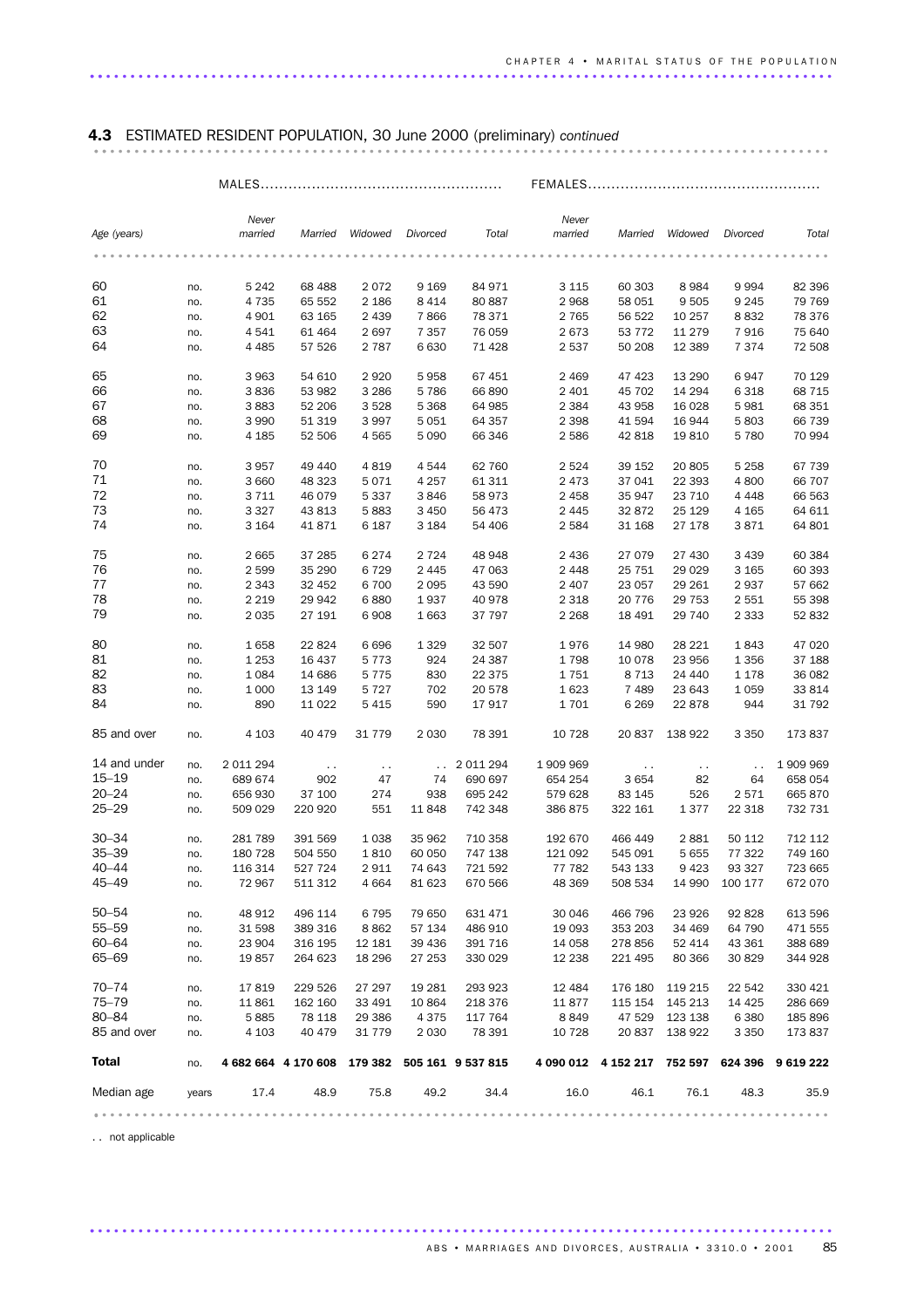## 4.4 ESTIMATED RESIDENT POPULATION(a) .......................................................................................... ...

| Selected years    | <b>NSW</b> | Vic.          | Old           | <b>SA</b>     | <b>WA</b> | Tas.    | ΝT      | ACT(b)  | Aust.(c)   |
|-------------------|------------|---------------|---------------|---------------|-----------|---------|---------|---------|------------|
|                   |            |               |               |               |           |         |         |         |            |
|                   |            |               |               |               |           |         |         |         |            |
| 1981              | 5 237 350  | 3949277       | 2 344 597     | 1 3 1 8 3 7 7 | 1 301 238 | 427 122 | 123 372 | 227 756 | 14 929 089 |
| 1986              | 5 533 249  | 4 161 497     | 2 623 482     | 1 382 506     | 1457917   | 446 495 | 154 433 | 258 937 | 16 018 516 |
| 1991              | 5899584    | 4 4 2 1 2 5 1 | 2962097       | 1 446 135     | 1 636 636 | 466 738 | 165 888 | 288844  | 17 287 173 |
|                   |            |               |               |               |           |         |         |         |            |
| 1996              | 6 204 7 28 | 4 560 155     | 3 338 690     | 1474253       | 1765256   | 474 443 | 181843  | 308 251 | 18 310 714 |
| 1997r             | 6 286 221  | 4 602 429     | 3 397 188     | 1481832       | 1796638   | 473826  | 187 386 | 309 477 | 18 537 862 |
| 1998r             | 6 360 877  | 4 649 814     | 3 4 5 4 1 4 0 | 1490829       | 1826827   | 472 466 | 190 882 | 310 994 | 18 759 580 |
| 1999r             | 6438641    | 4 700 702     | 3 508 571     | 1 499 204     | 1854413   | 472 020 | 194 155 | 313 762 | 18 984 157 |
| 2000r             | 6520176    | 4 759 034     | 3570272       | 1 506 802     | 1879894   | 472 083 | 197 401 | 316 990 | 19 225 331 |
| 2001 <sub>p</sub> | 6 609 304  | 4 822 663     | 3 635 121     | 1514854       | 1 906 114 | 472931  | 200 019 | 321 680 | 19 485 278 |
|                   |            |               |               |               |           |         |         |         |            |

r revised

p preliminary figure or series subject to revision

(a) For years prior to 1992 details relate to estimated mean resident population for year ended 31 December. For 1992 and later years details relate to the estimated population at 30 June.

(b) Excludes Jervis Bay Territory from 1 July 1993.

(c) Includes Other Territories from 1 July 1993. See paragraph 28 of the Explanatory Notes.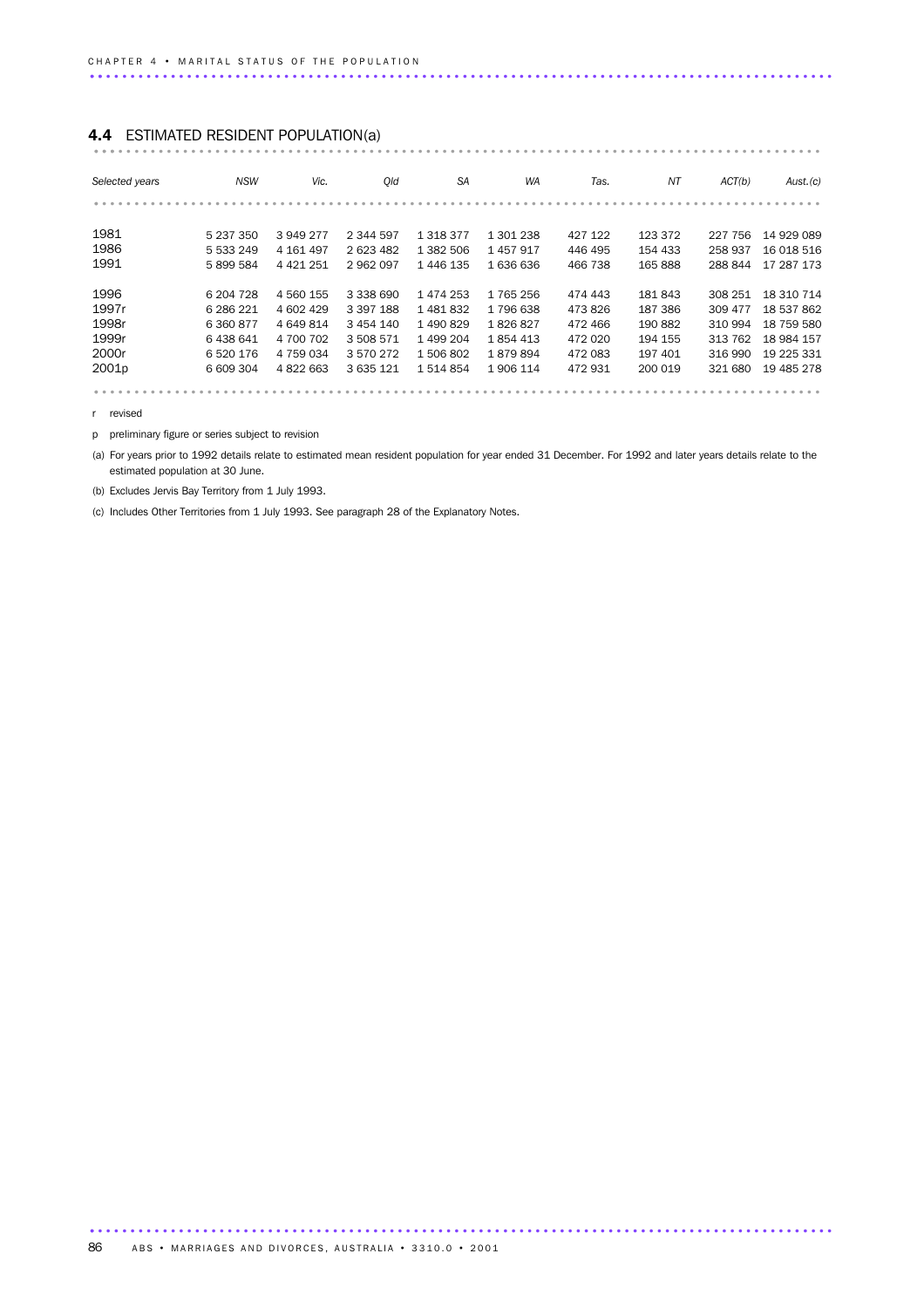### CHAPTER 5 SPECIAL ARTICLE: DIVORCED WOMEN AND THEIR SOCIOECONOMIC STATUS ..............

#### INTRODUCTION

The divorced population at a point in time is the net effect of divorces and remarriages after divorce which have taken place over the past few decades. The balance of these two components has led to an increasing population of divorced women in the Australian population<sup>1</sup>.

In 1981 there were 233,500 divorced women in Australia. This number has risen on a yearly basis. The latest estimate at June 2000 puts this figure at 624,400 women, an increase of 167% over the number in 1981.

At June 2000, 8% of the female population, aged 15 years and over, was divorced, having risen from 4% in 1981. While marital status projections of the population are not available, projections for the total female population indicate that by 2051 the female population, aged 15 years and over, will have grown to around 11 million (ABS 2000, Series II). Assuming the proportion of divorced females remains the same as in 2000 (8%) Australia could expect nearly 900,000 divorced females in the population in 2051. While this would appear to be a very modest estimate, a growing number of divorced women is likely to have socioeconomic implications for Australia over the next 50 years.

#### DIVORCED FEMALES(a), Proportion(b)



(a) Aged 15 years and over.

(b) Per 100 total female population.

The number of divorced women at a point in time is a 'pool' of those who were successful in their divorce and did not remarry or leave the country or die before the date of the population estimate. ............................................................................................ .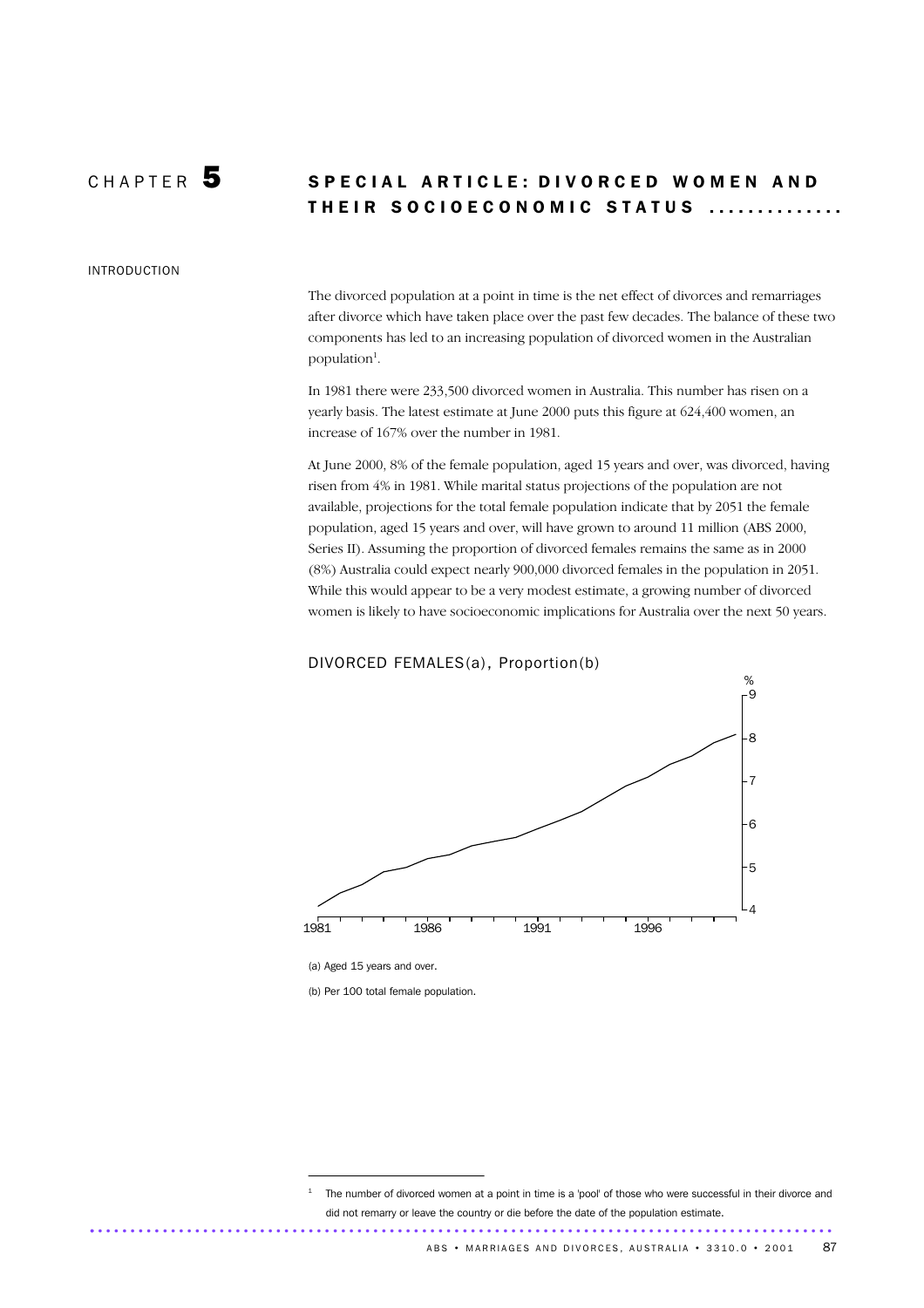#### DIVORCE TRENDS

Prior to 1945 the crude divorce rate remained below 1 divorce per 1,000 population. Subsequently the rate fluctuated but did not exceed 1.8 until 1976 when, with the introduction of the *Family Law Act 1975,* it reached the record level of 4.5 per 1,000 population. The rate then declined until 1979 as the backlog of applications was cleared, before fluctuating with a slight increase evident since 1987. The divorce rate was consistently higher in the 1980s and the 1990s than at any time before 1975. In 2000 the crude divorce rate was 2.6 divorces per 1,000 population.

### CRUDE DIVORCE RATES(a)(b)



<sup>(</sup>a) Per 1,000 population.

(b) In 1976 the *Family Law Act 1975* was introduced.

Over the last 20 years the divorce rate for married women has fluctuated, ranging from a high of 12.9 divorces per 1,000 married women (1996) to a low of 10.6 per 1,000 (1986 and 1987). In 2000 the divorce rate was 12.0.

#### DIVORCE RATES(a), Females

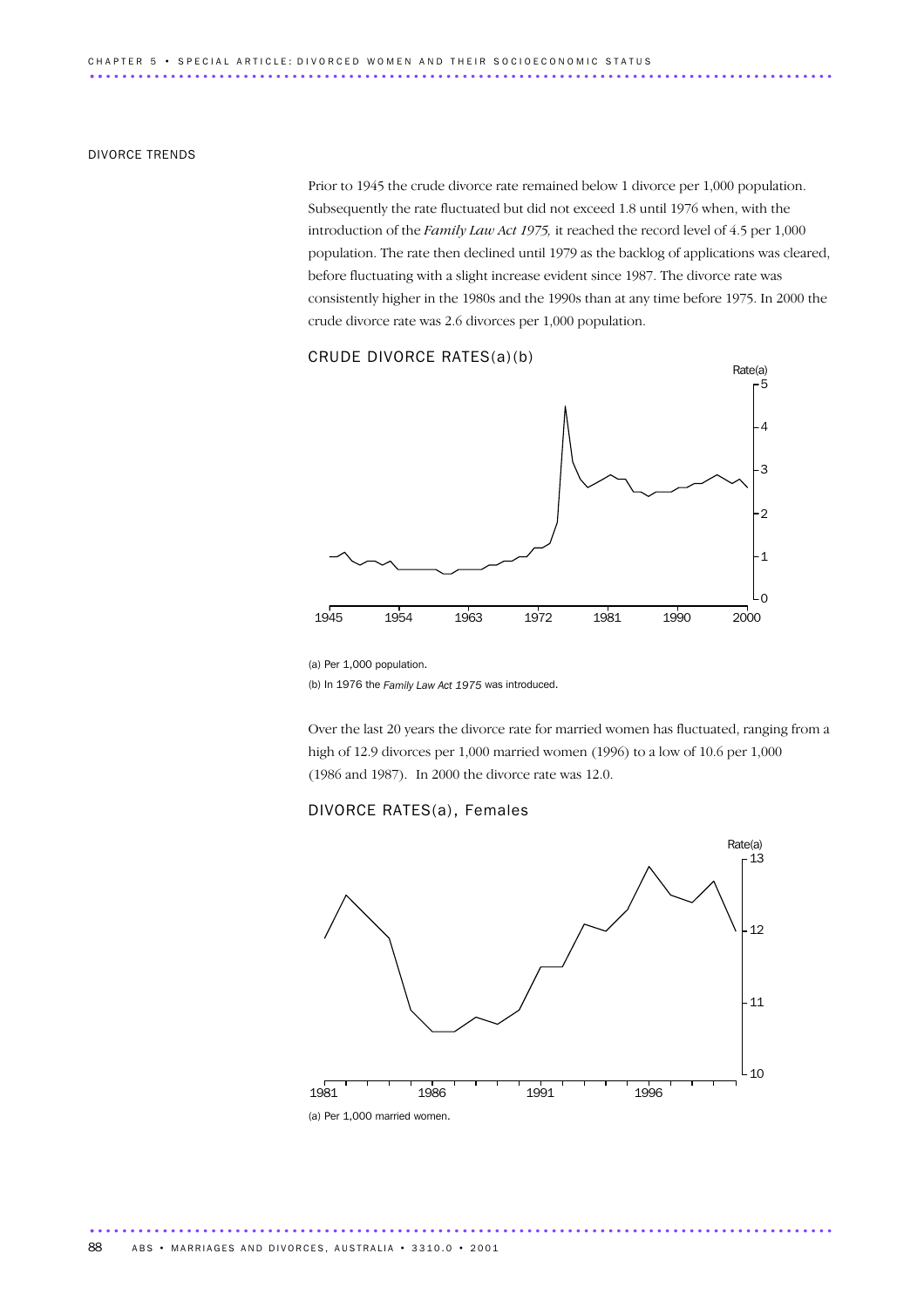#### REASONS FOR DIVORCE

Prior to the introduction of the *Family Law Act 1975* on 5 January 1976, single or multiple reasons were given by those seeking a dissolution of marriage. In 1975 there were 24,300 dissolutions of marriage granted. The major single reason given was desertion (8,900), followed by adultery (8,000), separation (3,400) and cruelty (2,600). In 1975, 64% of dissolutions granted had the wife as the petitioner.

The *Family Law Act 1975* allowed only one ground for divorce, an irretrievable breakdown in the marriage, measured as the separation of the spouses for at least one year. Today, the reasons men and women choose to divorce are complex, varied and interactive. Gigy and Kelly (1992, p. 186) observe that 'Whereas before, divorce was a solution more often limited to such stark and specific circumstances as desertion or chronic alcoholism, in the mid-80s, divorce appears to be most commonly sought because of a more general dissatisfaction with the emotional or affective deficiencies and tenor of the marital relationship'.

Wolcott and Hughes, 1999 examined the reasons perceived by divorced men and women to be the cause of their marriage breakdown. The study found that affective issues, such as communication problems, incompatability/drifted apart and extra marital affairs were the main reasons given by both men and women. Women were more likely than men to report abusive behaviours as the main reason for divorce. The study also found that the perceived reasons for divorce mentioned by respondents did not appear to be strongly associated with the selected demographic variables, such as education, employment and age at marriage.

Additionally, the Andrews' Report (1998) provided a summary of the most common themes for marriage breakdown presented in submissions to the House of Representatives Standing Committee on Legal and Constitutional Affairs. These included: unemployment and work related problems; high risk factors within marriages such as addictive behaviours, chronic illness, or death of a child; blended families; marriage and relationship breakdown in the family of origin; a redefinition of gender roles and the feminist agenda of equality; ambivalent or negative attitudes toward marriage; the growth of individualism; poor communication skills; poor parenting skills; domestic violence; pre-marital cohabitation; ease of divorce; geographical and social isolation of the family; and migration issues.

#### AGE DISTRIBUTION OF WOMEN DIVORCING IN A YEAR

Over the last 20 years the median age of women divorcing has increased. The median age is the age where there are as many women divorcing above the age as there are below it. In 1981 the median age at divorce was 32.8 years; by 2000 it had increased to 38.6 years. The main contributor to this increase is the rising age of women at first marriage. In 1981 the median age of women at first marriage was 22.1 years, rising to 26.7 years in 2000. The length of marriage during this period, while fluctuating, has tended slowly upwards. The median duration of marriage to divorce has increased from a low of 10.1 years in 1988 and 1990 to a high of 11.6 years in 2000.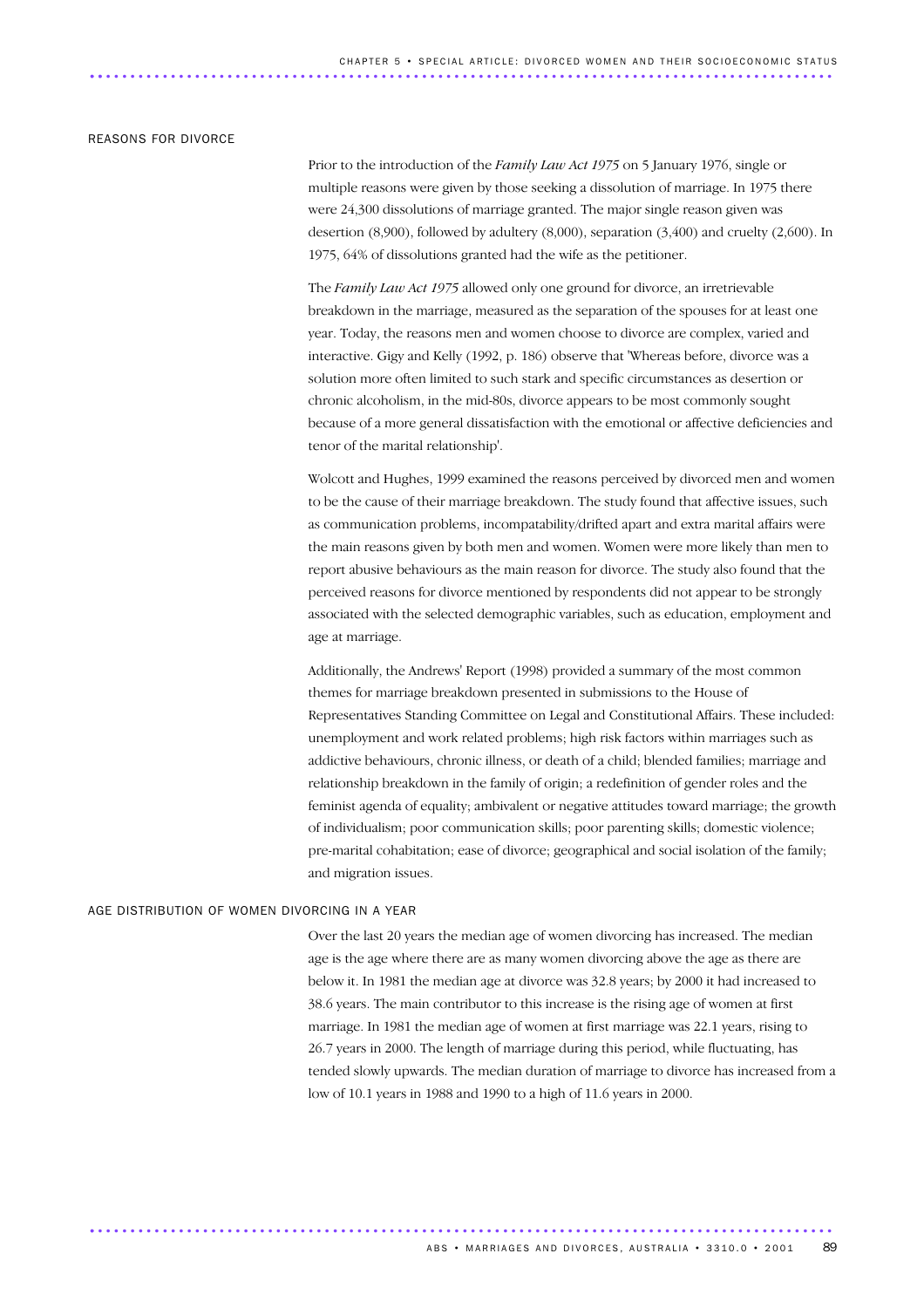

#### MEDIAN AGE OF FEMALES AT MARRIAGE AND DIVORCE

#### REMARRIAGE AFTER DIVORCE

Of the marriages that were registered between 1981 and 2000 the proportion of men and women remarrying who had previously been divorced, while fluctuating, increased marginally. During this period a lower proportion of women than men remarried after divorce. In 2000, 21% of women entering a registered marriage did so after previously being divorced. For men the comparative proportion was 23%.





(a) Per 100 annually registered marriages.

............................................................................................ .

Over the last 20 years remarriage rates for divorced women fell dramatically. When 1981 and 2000 are compared remarriage rates for divorced women fell in each age group. The two younger age groups (19 years and under and 20–24 years) fell by over 50% while all other age groups fell by between 31% and 48%.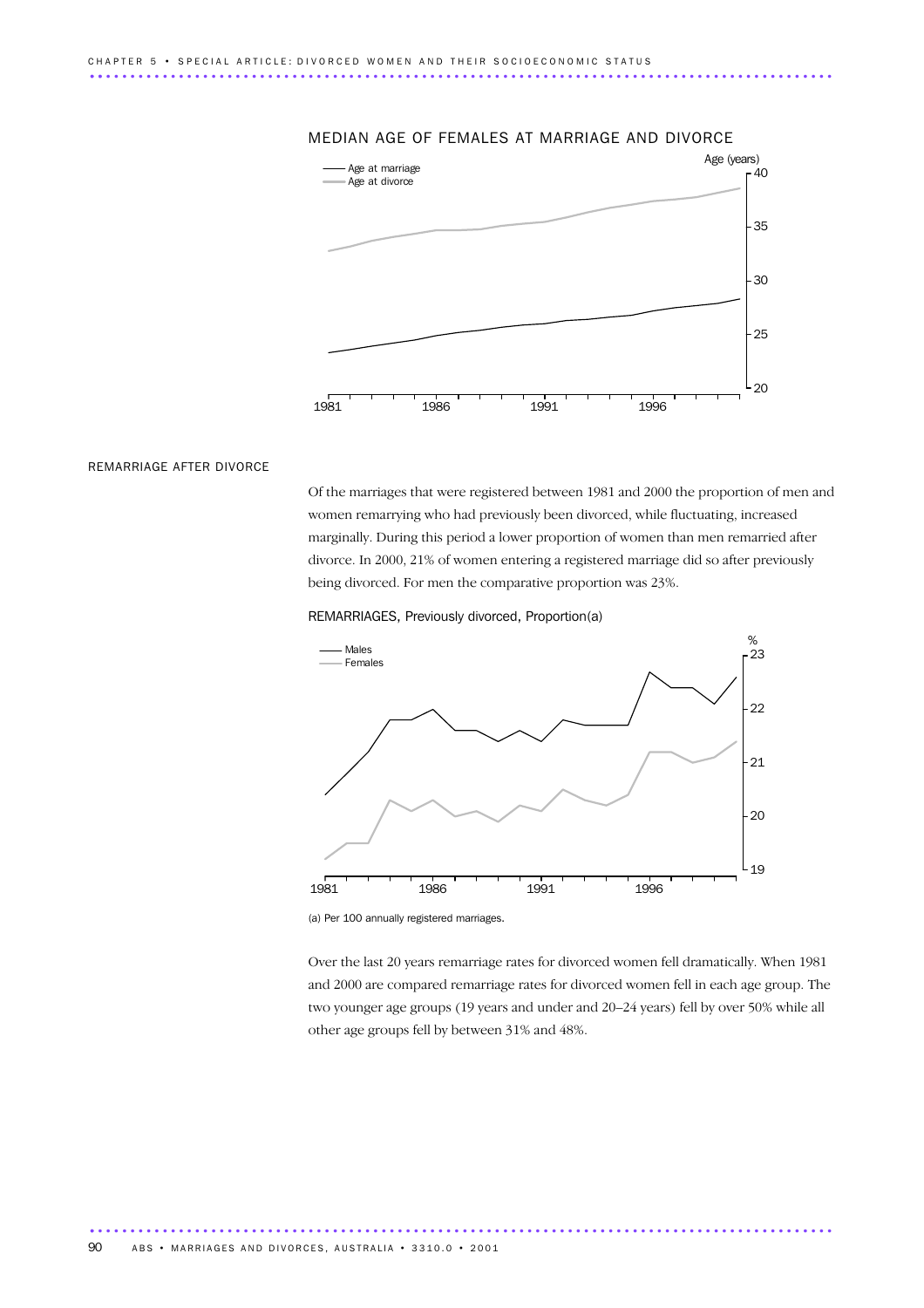|                   | 1981    | 2000    | PERCENTAGE<br>CHANGE |
|-------------------|---------|---------|----------------------|
| Age group (years) | rate(a) | rate(a) | %                    |
|                   |         |         |                      |
| 19 and under(b)   | 117.3   | 46.9    | $-60.0$              |
| $20 - 24$         | 237.2   | 112.4   | $-52.6$              |
| $25 - 29$         | 197.0   | 123.1   | $-37.5$              |
| $30 - 34$         | 142.2   | 98.2    | $-31.0$              |
| $35 - 39$         | 104.4   | 65.5    | $-37.3$              |
| $40 - 44$         | 83.3    | 43.7    | $-47.5$              |
| $45 - 49$         | 57.4    | 33.4    | $-41.9$              |
| $50 - 54$         | 40.2    | 23.6    | $-41.2$              |
| $55 - 59$         | 24.4    | 14.8    | $-39.2$              |
| 60 and over       | 10.0    | 5.3     | $-46.8$              |
| .                 |         |         | .                    |

# REMARRIAGE RATES(a) FOR DIVORCED FEMALES .............................................. ............

(a) Per 1,000 population of divorced females, of appropriate ages, at 30 June.

(b) For the purpose of calculating rates for this row, only females in the population aged between 15 and 19 years have been included in the

calculation.

A recent Australian Institute of Family Studies (AIFS) report (Hughes, 2000, p. 20) found that repartnering through a registered or de facto marriage is less likely among women than men following divorce. This is supported by an earlier study (Parker, 1999, p. 41) which found that while 65% of men who had experienced a relationship breakdown said they were interested in a new relationship, only 43% of women expressed the same interest. It is clear that many women are choosing not to repartner.

#### DIVORCED WOMEN AGED 15–54 YEARS

Over the last 20 years the pool of divorced women in the population, aged 15–54 years, has more than doubled (increasing from 181,600 in 1981 to 438,700 in 2000). However, the proportion of all divorced women who are aged 15–54 years has decreased from 78% in 1981 to 70% in 2000. For all age groups up to and including age group 35–39 years the proportion of women who were divorced in 2000 was less than in 1981. For the age groups 40–44 years and over the pattern reversed and the proportion divorcing in 2000 became greater at each age group than in 1981. In 2000 the proportion peaked at age group 45–49 years (16%). In 1981 the highest proportion was in the age group 30–34 years (16%). Divorced women, aged 15–54 years, up to 1981 may have remarried less as they may have been more likely to have had children.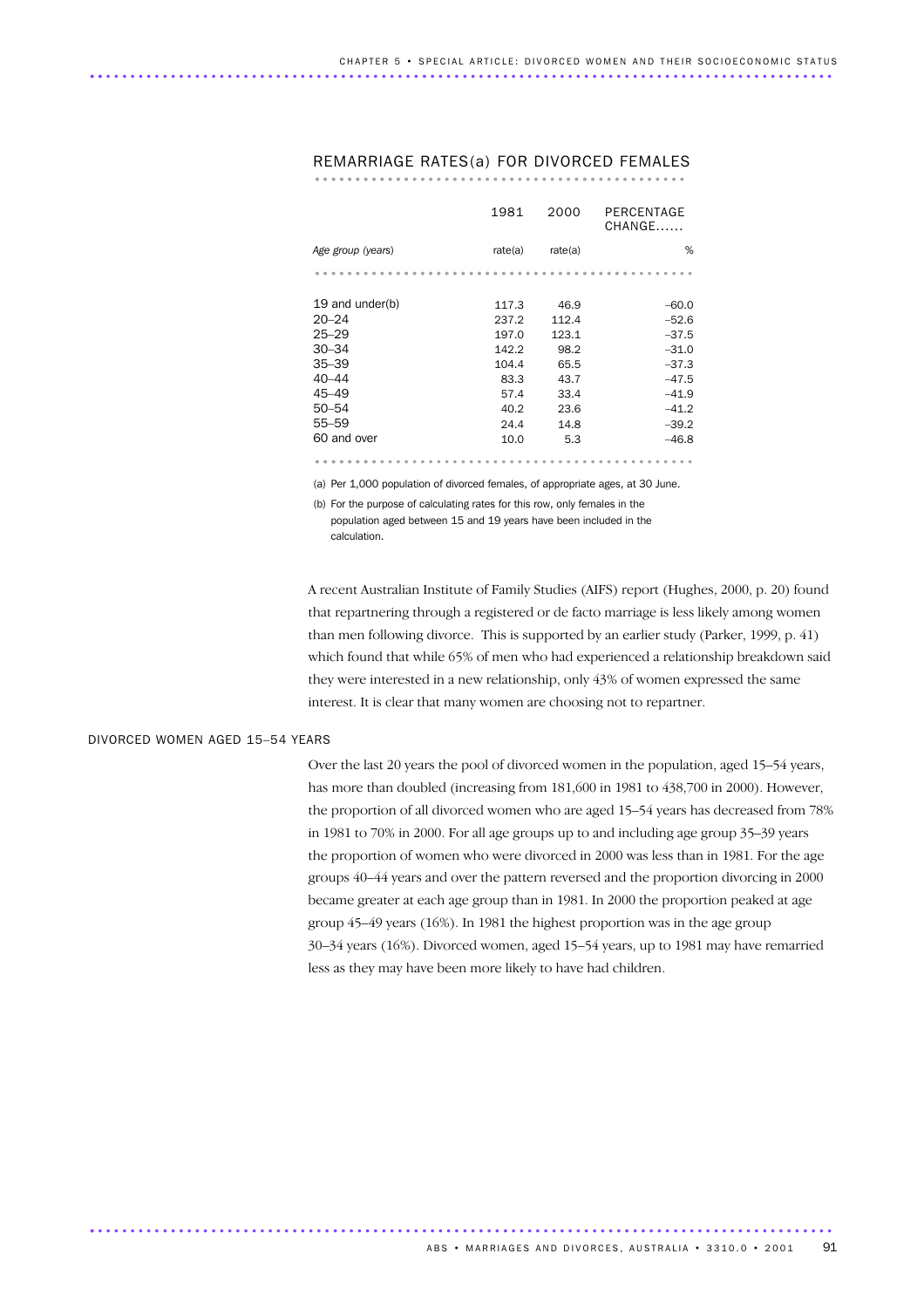#### DIVORCED FEMALES AGED 15 TO 54 YEARS, Proportion(a)



<sup>(</sup>a) Per 100 total divorced females.

#### DIVORCED WOMEN AGED 55 YEARS AND OVER

In line with the ageing of the population and the increase in the pool of divorced women in the population, the number of divorced women aged 55 years and over has increased from 51,900 in 1981 to 185,700 in 2000. In 1981, 22% of all divorced women compared with 30% in 2000 were aged 55 years and over. In each age group, the proportion divorced was higher in 2000 than in 1981.



DIVORCED FEMALES AGED 55 YEARS AND OVER, Proportion(a)

............................................................................................ .

#### COUNTRY OF BIRTH OF DIVORCED WOMEN

The 2001 Census of Population and Housing (2001 Census) found that women born in Australia comprised 69% of all divorced women. This was the same as the proportion for all women born in Australia at the 2001 Census (aged 15 years and over). For women born in countries other than Australia there were differences. Women who were born in the United Kingdom contributed 9% to the pool of divorced women while representing 7% of all women in the population. New Zealand born divorced women represented 3% of the divorced pool of women while representing 2% of women in the population.

<sup>(</sup>a) Per 100 total divorced females.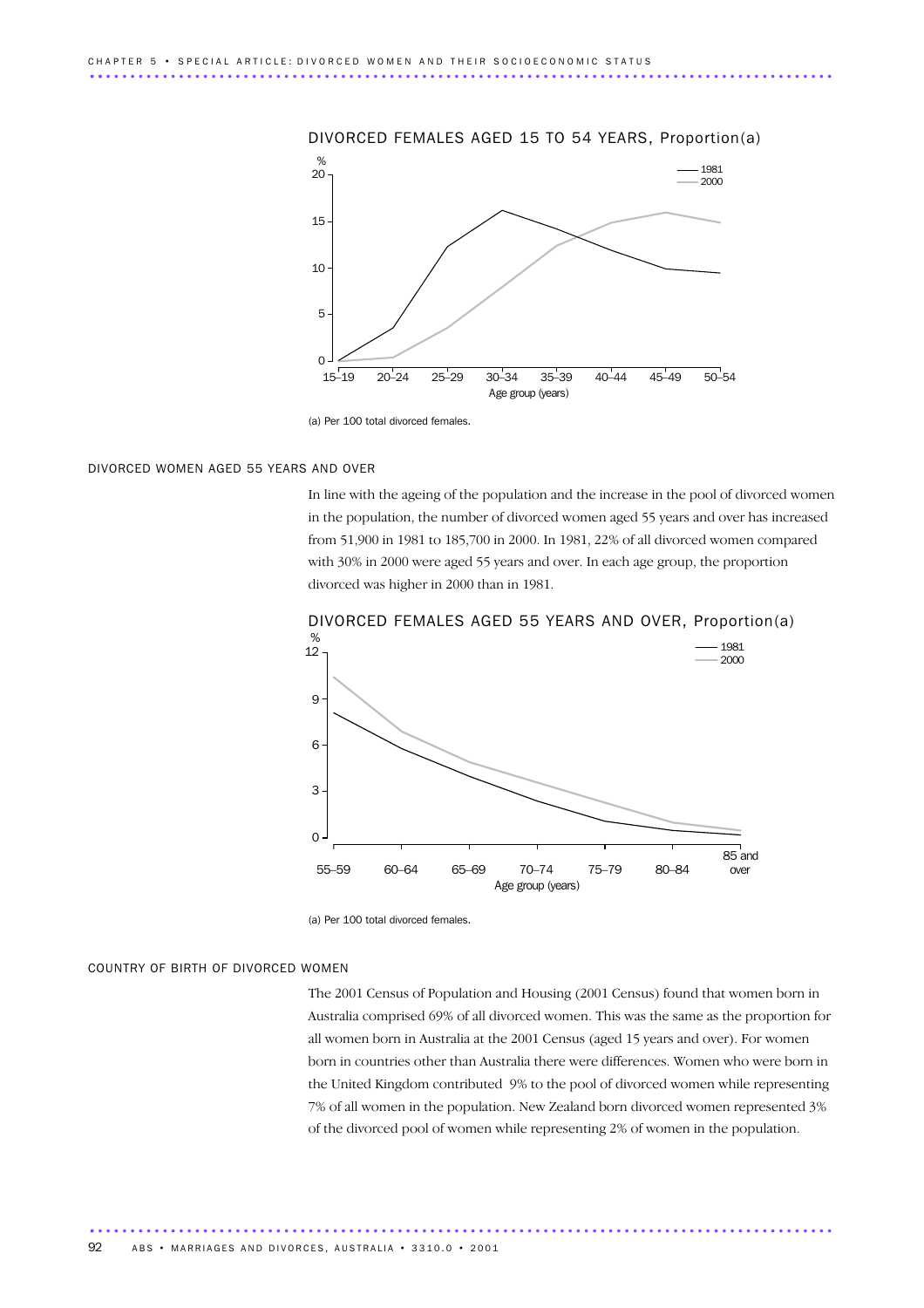#### COUNTRY OF BIRTH

............................................................... .........................................

|                               |      | DIVORCED FEMALES |                |                   | ALL FEMALES |                            |                      |
|-------------------------------|------|------------------|----------------|-------------------|-------------|----------------------------|----------------------|
|                               |      |                  |                | Total<br>15 years |             |                            | Total                |
| Country of birth              |      | vears            | 15-54 55 years | and over and over | years       | 15-54 55 years<br>and over | 15 years<br>and over |
|                               |      |                  |                |                   |             |                            |                      |
| Australia                     | %    | 70.0             | 65.8           | 68.7              | 71.7        | 63.8                       | 69.4                 |
| United Kingdom                | %    | 8.0              | 11.4           | 9.1               | 5.2         | 10.2                       | 6.6                  |
| New Zealand                   | %    | 3.0              | 2.1            | 2.7               | 2.4         | 1.2                        | 2.1                  |
| Germany                       | %    | 0.6              | 1.1            | 0.8               | 0.6         | 3.1                        | 1.4                  |
| Viet Nam                      | %    | 1.2              | 0.3            | 1.0               | 1.2         | 0.5                        | 1.0                  |
| China (excl. SARs and Taiwan) | %    | 1.0              | 0.5            | 0.9               | 1.0         | 0.8                        | 1.0                  |
| Italy                         | %    | 0.4              | 0.8            | 0.5               | 0.4         | 1.6                        | 0.8                  |
| <b>Netherlands</b>            | %    | 0.8              | 0.3            | 0.7               | 1.0         | 0.4                        | 0.8                  |
| Philippines                   | %    | 0.3              | 0.4            | 0.3               | 0.5         | 0.5                        | 0.5                  |
| Greece                        | %    | 0.5              | 1.2            | 0.7               | 0.3         | 1.0                        | 0.5                  |
| India                         | %    | 0.9              | 1.8            | 1.2               | 0.5         | 1.3                        | 0.7                  |
| Other countries               | %    | 9.3              | 9.3            | 9.3               | 10.8        | 9.4                        | 10.4                 |
| All countries(a)              | '000 | 427.3            | 192.2          | 619.5             | 5 3 9 4 . 9 | 2 2 0 3 .3                 | 7598.2               |
|                               |      |                  |                |                   |             |                            |                      |

(a) Includes country of birth not stated, inadequately described, at sea and not elsewhere classified. Excludes overseas visitors.

Source: ABS, 2001 Census.

#### LIVING ARRANGEMENTS OF DIVORCED WOMEN

The 2001 Census found that nearly 7.4 million women aged 15 years and over lived in occupied private dwellings; 78% in one family households and 13% in lone-person households. Of these women 607,000 (8%) were divorced; 60% living in one family households and 30% living in one-person households. All household types increased their representation of divorced women when compared with the 1996 Census of Population and Housing (1996 Census).

For women aged 15–54 years, 72% of those who were divorced lived in one family households (83% for all women) and 18% lived in lone-person households (7% for all women).

By comparison, women aged 55 years and over had a smaller proportion living in one family households and a higher proportion living in lone-person households. Only 34% of those who were divorced lived in one family households (64% for all women) while 56% lived in one-person households (28% for all women).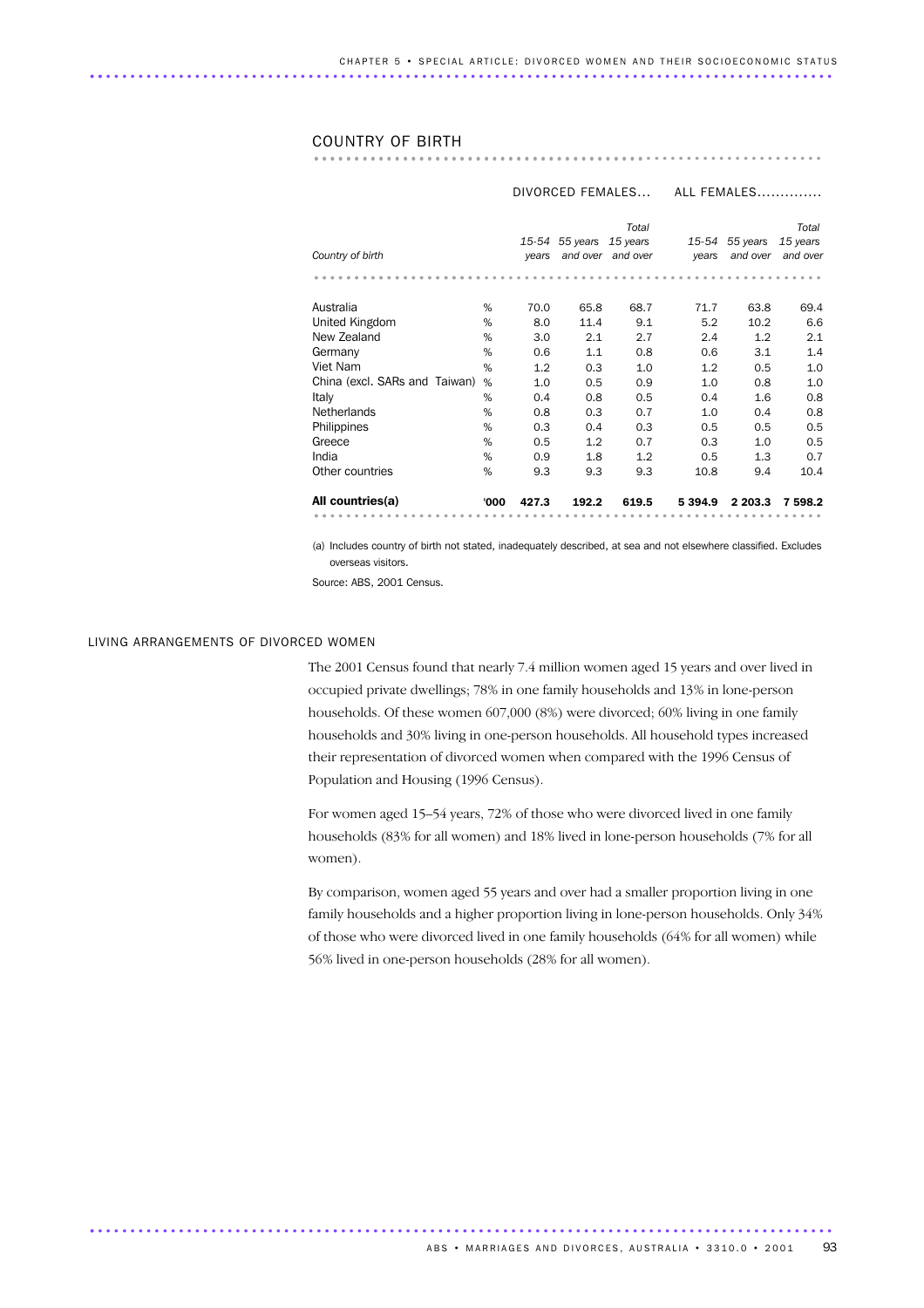HOUSEHOLD TYPE(a), Females(b) ......................................................... ...............................................

|                                          | One    | Two and                   | Lone   |       |          |           |  |  |  |  |  |
|------------------------------------------|--------|---------------------------|--------|-------|----------|-----------|--|--|--|--|--|
|                                          | family | three family              | person | Group | Other(c) | Total     |  |  |  |  |  |
| Registered marital<br>status             | %      | %                         | %      | %     | %        | '000      |  |  |  |  |  |
|                                          |        |                           |        |       |          |           |  |  |  |  |  |
|                                          |        |                           |        |       |          |           |  |  |  |  |  |
|                                          |        | 15-54 YEARS               |        |       |          |           |  |  |  |  |  |
| Never married                            | 73.4   | 2.0                       | 10.9   | 10.2  | 3.5      | 1987.0    |  |  |  |  |  |
| Married                                  | 93.8   | 2.4                       | 0.5    | 0.1   | 3.3      | 2 611.7   |  |  |  |  |  |
| Widowed                                  | 67.1   | 3.1                       | 23.7   | 3.4   | 2.7      | 57.7      |  |  |  |  |  |
| <b>Divorced</b>                          | 72.0   | 2.0                       | 18.1   | 5.0   | 2.9      | 421.3     |  |  |  |  |  |
| Separated                                | 76.6   | 3.0                       | 13.6   | 3.7   | 3.1      | 220.6     |  |  |  |  |  |
| Total(d)                                 | 83.4   | 2.2                       | 6.6    | 4.5   | 3.3      | 5 2 9 8.2 |  |  |  |  |  |
|                                          |        |                           |        |       |          |           |  |  |  |  |  |
|                                          |        | 55 YEARS AND OVER         |        |       |          |           |  |  |  |  |  |
| Never married                            | 28.4   | 0.7                       | 57.8   | 8.9   | 4.2      | 79.5      |  |  |  |  |  |
| Married                                  | 90.3   | 2.6                       | 1.4    | 0.1   | 5.6      | 1 152.9   |  |  |  |  |  |
| Widowed                                  | 29.1   | 0.8                       | 65.5   | 2.0   | 2.7      | 588.8     |  |  |  |  |  |
| Divorced                                 | 33.7   | 0.6                       | 56.4   | 6.2   | 3.0      | 185.8     |  |  |  |  |  |
| Separated                                | 42.4   | 1.3                       | 48.8   | 3.9   | 3.6      | 51.9      |  |  |  |  |  |
| Total(d)                                 | 64.1   | 1.8                       | 28.0   | 1.6   | 4.4      | 2 058.9   |  |  |  |  |  |
|                                          |        |                           |        |       |          |           |  |  |  |  |  |
|                                          |        | TOTAL (15 YEARS AND OVER) |        |       |          |           |  |  |  |  |  |
| Never married                            | 71.7   | 1.9                       | 12.7   | 10.1  | 3.5      | 2 0 6 6.4 |  |  |  |  |  |
| Married                                  | 92.7   | 2.4                       | 0.7    | 0.1   | 4.0      | 3 7 64.7  |  |  |  |  |  |
| Widowed                                  | 32.5   | 1.0                       | 61.7   | 2.1   | 2.7      | 646.5     |  |  |  |  |  |
| Divorced                                 | 60.3   | 1.6                       | 29.8   | 5.4   | 2.9      | 607.0     |  |  |  |  |  |
| Separated                                | 70.1   | 2.7                       | 20.3   | 3.8   | 3.2      | 272.5     |  |  |  |  |  |
| Total(d)                                 | 78.0   | 2.1                       | 12.6   | 3.7   | 3.6      | 7 357.2   |  |  |  |  |  |
|                                          |        |                           |        |       |          |           |  |  |  |  |  |
| (a) Includes occupied private dwellings. |        |                           |        |       |          |           |  |  |  |  |  |
| (b) Aged 15 years and over.              |        |                           |        |       |          |           |  |  |  |  |  |

(c) Includes visitors only, and other not classifiable.

(d) Excludes overseas visitors.

Source: ABS, 2001 Census.

Overall, lone-person households are on the increase in Australia. The medium series (Series B) of household projections, *Household and Family Projections* (ABS, 1999), indicates that lone-person households are projected to increase from 10% in 2001 to 12% in 2021. It is also projected that the proportion of females, aged under 55 years, living in lone-person households will fall (from 37% in 2001 to 30% in 2021) while the proportion of females, aged over 55 years, and living alone, will rise (from 63% in 2001 to 70% in 2021). It may be anticipated that these findings will be similar for divorced women.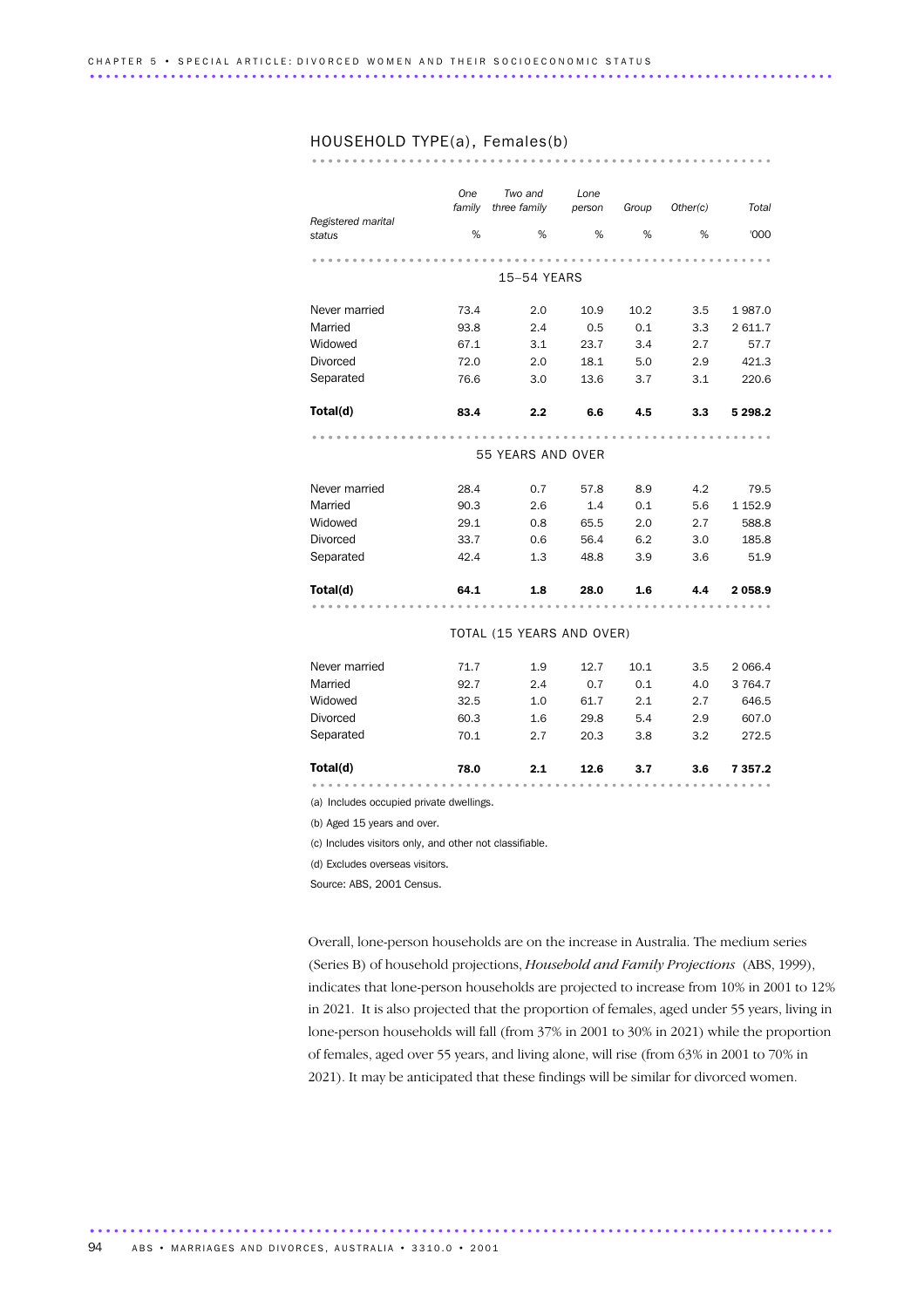#### EMPLOYMENT STATUS OF DIVORCED WOMEN

While 2001 Census information for employment status is not yet available, the 1996 Census found that divorced women in all households (52%) were more likely to be employed than women in general (48%) but were less likely to be employed than their male counterparts (60%).

For women aged 15–54 years in all households, divorced women (63%) and married women (63%) shared the highest participation in employment. By comparison, divorced men (72%) had a lower proportion employed than married men (86%).

For women aged 55 years and over in all households, those divorced (22%) had the highest proportion employed, followed by separated women (20%). Married men in this age group had the highest proportion employed (32%) followed by divorced men (31%). There was a considerable difference between the participation of divorced women (22%) and all women (13%) and divorced men (31%) and all men (29%).

# EMPLOYMENT STATUS, All households .............................................................. ..........................................

|                                                    |   | $MALES$        |                   |                            | FEMALES            |                      |                               |  |
|----------------------------------------------------|---|----------------|-------------------|----------------------------|--------------------|----------------------|-------------------------------|--|
| Employment status and registered<br>marital status |   | 15–54<br>years | 55 years 15 years | Total<br>and over and over | $15 - 54$<br>years | 55 years<br>and over | Total<br>15 years<br>and over |  |
| Proportion employed(a)                             |   |                |                   |                            |                    |                      |                               |  |
| Never married                                      | % | 62.3           | 23.7              | 60.6                       | 59.2               | 16.1                 | 57.5                          |  |
| Married                                            | % | 85.9           | 31.6              | 67.6                       | 62.7               | 17.2                 | 50.1                          |  |
| Widowed                                            | % | 60.4           | 10.0              | 15.9                       | 46.5               | 4.4                  | 8.5                           |  |
| Divorced                                           | % | 72.1           | 31.4              | 60.5                       | 62.9               | 21.7                 | 52.3                          |  |
| Separated                                          | % | 72.7           | 29.9              | 63.2                       | 53.7               | 19.7                 | 48.3                          |  |
| Total                                              | % | 74.5           | 29.3              | 63.5                       | 60.9               | 13.5                 | 48.4                          |  |
| Total employed                                     |   | '0003683.5     | 466.0             | 4 149.6                    | 3 0 68.8           | 244.6                | 3 3 1 3 . 4                   |  |
| Total at the 1996 Census(b)                        |   | '000 4 942.8   | 1589.4            | 6 532.3                    | 5038.6             | 1812.9               | 6851.5                        |  |
|                                                    |   |                |                   |                            |                    |                      |                               |  |

(a) Proportion employed in each marital status.

(b) Includes not stated. Excludes overseas visitors.

Source: ABS, 1996 Census.

Divorced women in lone-person households (43%) were more likely to be employed than women in general (32%) but were less likely to be employed than divorced males (53%).

For women aged 15–54 years living in lone-person households, never married women (78%) and divorced women (68%) had the highest participation in employment. For men in this age group the highest proportions were for those who were separated (77%) and never married (73%).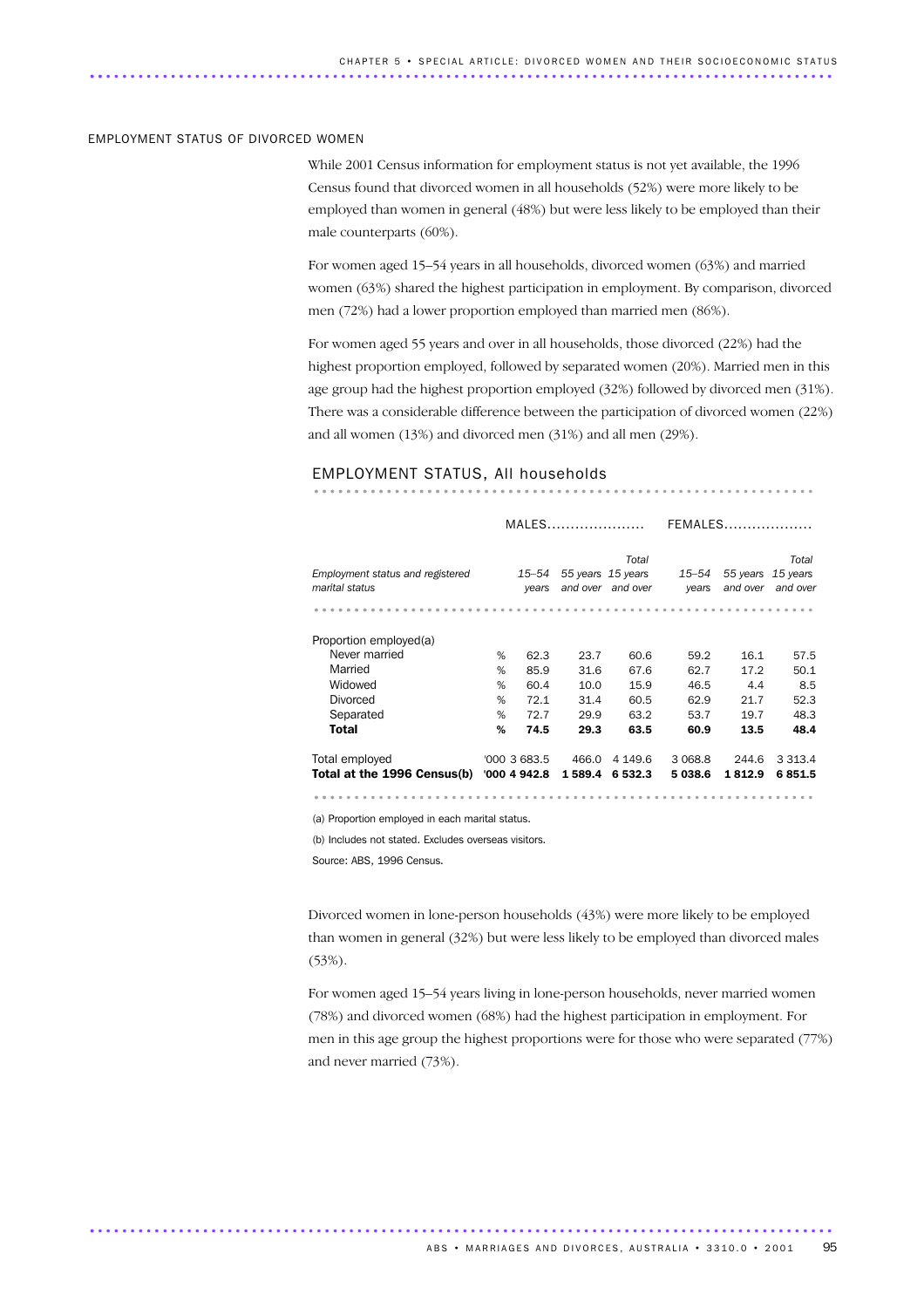#### EMPLOYMENT STATUS OF DIVORCED WOMEN *continued*

For women aged 55 years and over living in lone-person households, divorced women (20%) were the group with the highest representation in employment. This was considerably higher than for women in general (8%) but comparable with separated women (18%). Separated (28%) and divorced (27%) men were the most likely to be employed, showing a higher representation in employment than men in general (20%). There was a large difference between the participation of divorced women (20%) and all women (8%) and divorced men (27%) and all men (20%).

# EMPLOYMENT STATUS, Lone-person households .............................................................. ..........................................

|                                                    |      |                | MALES |                                                 | FEMALES        |                      |                               |  |
|----------------------------------------------------|------|----------------|-------|-------------------------------------------------|----------------|----------------------|-------------------------------|--|
| Employment status and registered<br>marital status |      | 15–54<br>years |       | Total<br>55 years 15 years<br>and over and over | 15–54<br>years | 55 years<br>and over | Total<br>15 years<br>and over |  |
|                                                    |      |                |       |                                                 |                |                      |                               |  |
| Proportion employed(a)                             |      |                |       |                                                 |                |                      |                               |  |
| Never married                                      | %    | 73.3           | 22.1  | 65.0                                            | 77.6           | 15.4                 | 66.1                          |  |
| Married                                            | %    | 71.9           | 24.5  | 50.0                                            | 58.0           | 11.0                 | 32.5                          |  |
| Widowed                                            | %    | 55.5           | 8.7   | 11.2                                            | 43.5           | 3.8                  | 5.4                           |  |
| <b>Divorced</b>                                    | %    | 71.5           | 27.5  | 53.4                                            | 68.4           | 19.7                 | 42.9                          |  |
| Separated                                          | %    | 77.4           | 27.9  | 61.9                                            | 67.0           | 18.0                 | 46.5                          |  |
| <b>Total</b>                                       | %    | 73.2           | 19.5  | 54.7                                            | 72.2           | 7.7                  | 31.8                          |  |
| Total employed                                     | '000 | 326.7          | 45.9  | 372.6                                           | 223.7          | 40.3                 | 264.1                         |  |
| Total at the 1996 Census(b)                        | '000 | 446.1          | 235.2 | 681.3                                           | 310.0          | 521.6                | 831.7                         |  |
|                                                    |      |                |       |                                                 |                |                      |                               |  |

(a) Proportion employed in each marital status.

(b) Includes not stated. Excludes overseas visitors.

Source: ABS, 1996 Census.

The high participation of divorced women in employment, whether they be in all households or lone-person households, may be because of an interrupted work history for raising children and/or the need to work to an older age to achieve financial independence or qualify for the aged pension. This could be the case for women aged 55 years and over in particular.

#### INCOMES OF DIVORCED WOMEN

Earning capacity is seen as a most important aspect of each spouse's personal resources on divorce (Weston and Smyth, 2000, p. 10). The 2001 Census found that divorced women receive a smaller weekly median income than their male counterparts but a larger median income than women in general. Divorced women receive a median weekly income of \$390 per week. This was below the income of divorced males (\$520) and above the income of all women (\$330). This pattern was the same for women aged 15–54 years and women aged 55 years and over although the variations were different.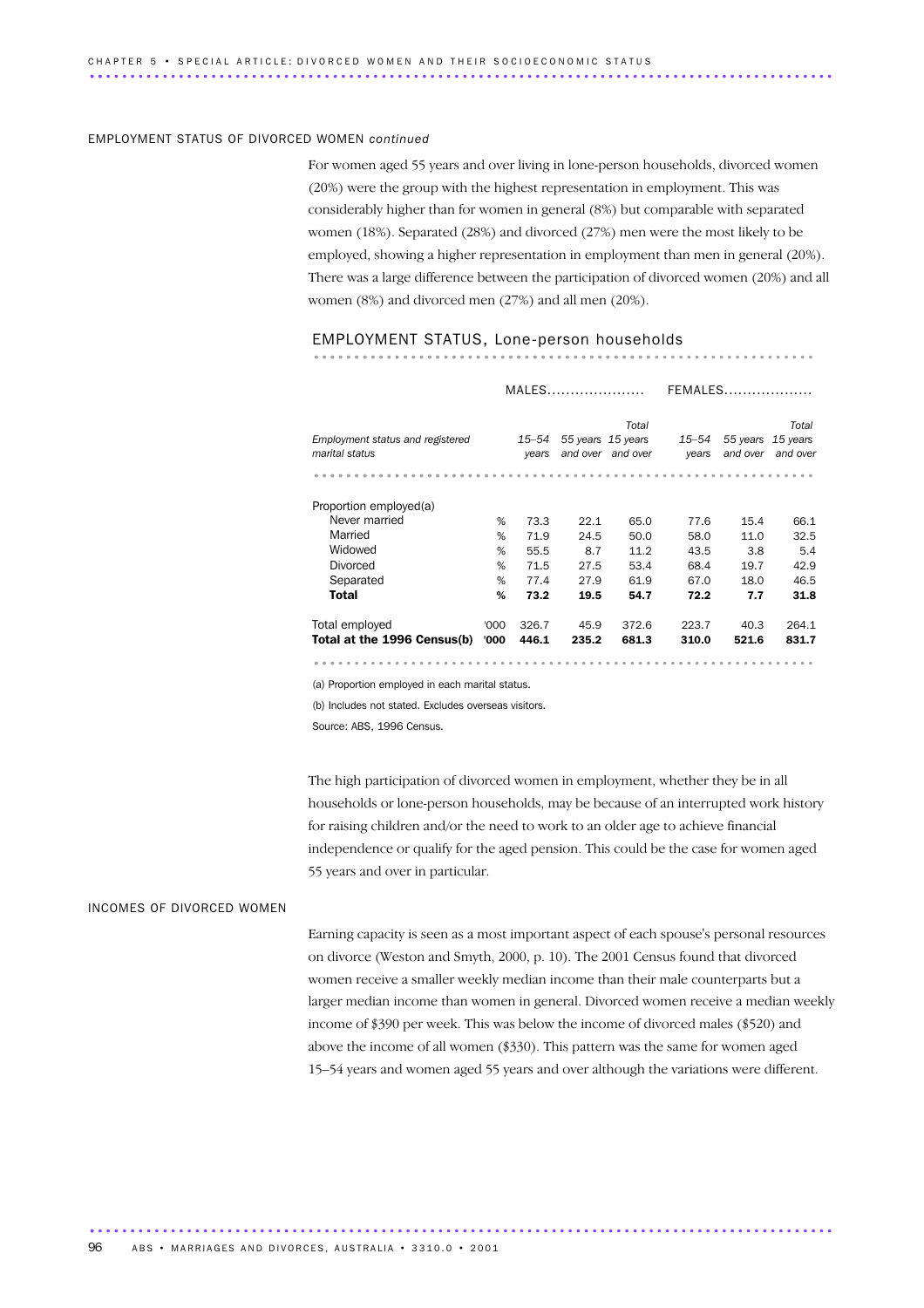# MEDIAN WEEKLY INCOMES(a)(b), All household types .............................................................. ..........................................

|                 |                                                                   | MALES |     |                    | FEMALES                          |     |  |  |
|-----------------|-------------------------------------------------------------------|-------|-----|--------------------|----------------------------------|-----|--|--|
|                 | Total<br>55 years 15 years<br>15–54<br>and over and over<br>years |       |     | $15 - 54$<br>years | 55 years<br>15 years<br>and over |     |  |  |
|                 | \$                                                                | \$    | \$  | \$                 | \$                               | \$  |  |  |
|                 |                                                                   |       |     |                    |                                  |     |  |  |
| Never married   | 433                                                               | 283   | 425 | 357                | 285                              | 353 |  |  |
| Married         | 763                                                               | 329   | 614 | 405                | 205                              | 328 |  |  |
| Widowed         | 564                                                               | 272   | 279 | 374                | 255                              | 258 |  |  |
| <b>Divorced</b> | 602                                                               | 296   | 516 | 455                | 264                              | 388 |  |  |
| Separated       | 613                                                               | 290   | 544 | 434                | 255                              | 399 |  |  |
| <b>Total</b>    | 601                                                               | 311   | 530 | 394                | 241                              | 327 |  |  |
|                 |                                                                   |       |     |                    |                                  |     |  |  |

(a) Individuals in occupied private dwellings. Excludes overseas visitors.

(b) Medians calculated for those in receipt of a stated income only.

Source: ABS, 2001 Census.

The 2001 Census found that the median weekly income of divorced women living in lone-person households compared with the incomes of all men and women followed a similar pattern to that of all households. For lone-person households the median weekly income of divorced women (\$300) was less than that of divorced men (\$450) while only marginally above that for all women (\$290).

# MEDIAN WEEKLY INCOMES(a)(b), Lone-person households .............................................................. ..........................................

|                 | MALES                                                                |     |     |                | <b>FEMALES</b>                   |                             |  |  |
|-----------------|----------------------------------------------------------------------|-----|-----|----------------|----------------------------------|-----------------------------|--|--|
|                 | Total<br>55 years 15 years<br>15-54<br>and over<br>and over<br>years |     |     | 15-54<br>years | 55 years<br>15 years<br>and over |                             |  |  |
|                 | \$                                                                   | \$  | \$  | \$             | \$                               | \$                          |  |  |
|                 |                                                                      |     |     |                |                                  |                             |  |  |
| Never married   | 573                                                                  | 285 | 528 | 592            | 294                              | 542                         |  |  |
| Married         | 706                                                                  | 323 | 510 | 474            | 250                              | 289                         |  |  |
| Widowed         | 514                                                                  | 276 | 278 | 344            | 261                              | 262                         |  |  |
| <b>Divorced</b> | 596                                                                  | 286 | 450 | 497            | 265                              | 296                         |  |  |
| Separated       | 661                                                                  | 288 | 542 | 479            | 258                              | 324                         |  |  |
| <b>Total</b>    | 589                                                                  | 283 | 472 | 550            | 263                              | 293                         |  |  |
| .               |                                                                      |     |     |                | $\bullet$<br>$ -$<br>٠           | $\circ$<br>$-$<br>$\bullet$ |  |  |

(a) Individuals in occupied private dwellings. Excludes overseas visitors.

(b) Medians calculated for those in receipt of a stated income only.

Source: ABS, 2001 Census.

About 10 years ago the AIFS suggested that mothers (and their children) were at considerable disadvantage compared to fathers in terms of their financial circumstances following marital dissolution (Weston, 1986, 1993, cited in Weston and Smyth, 2000, p. 10). A drastic fall in financial living standards was experienced by sole-parent families headed by mothers, and older divorced women living alone. Many remained financially disadvantaged. Men, by contrast, appeared to be as well off, or better off, than before they separated. Similar findings were evident in other developed countries (Holden and Smock 1991, cited in Weston and Smyth, 2000, p. 10).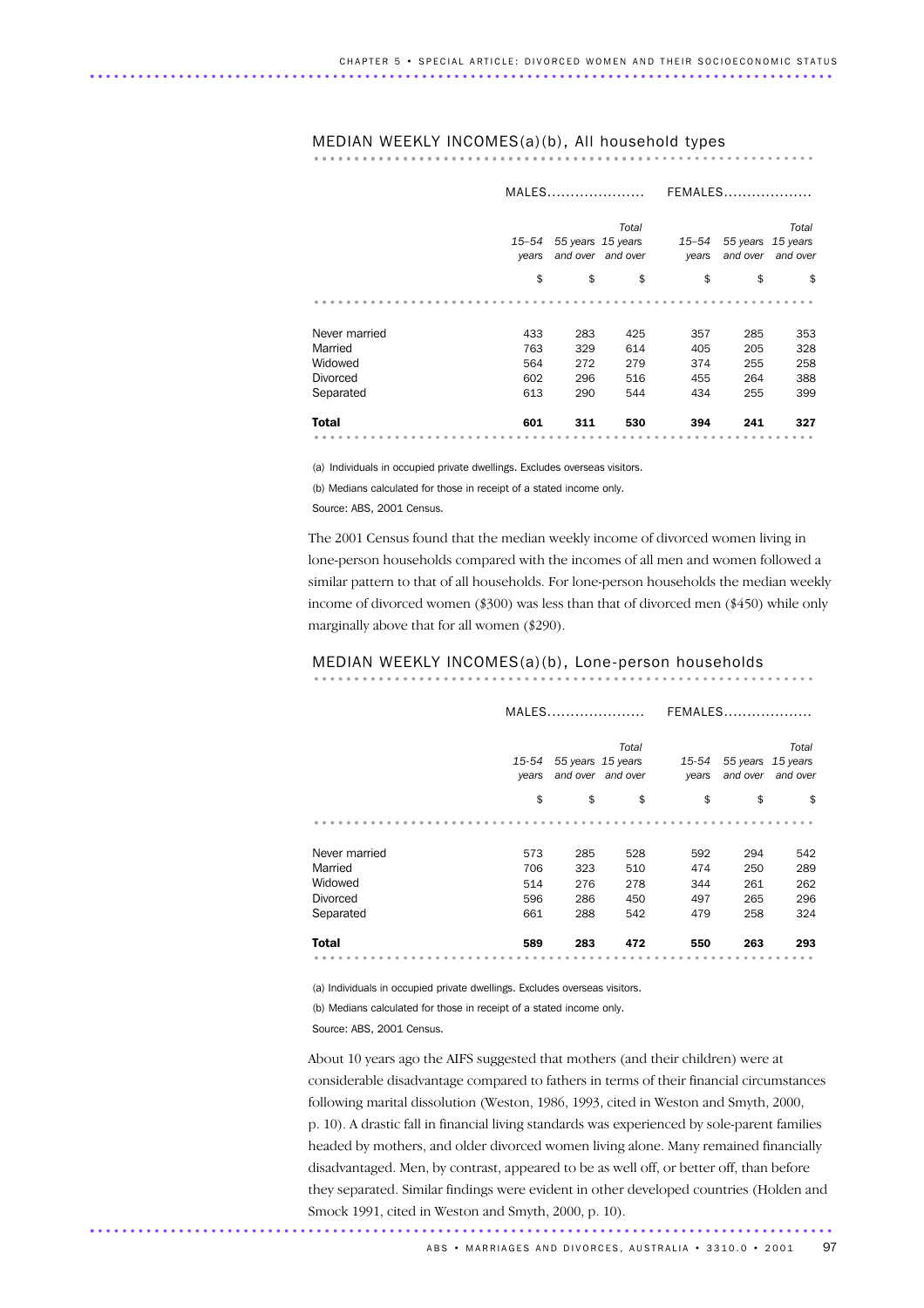#### SUPERANNUATION

Superannuation or retirement benefits are currently considered an important part of combined family assets earned by the couple during the marriage with the expectation of later sharing upon retirement. This was not always so as in the past it was common practice for superannuation (mainly financed from the male partner's wage) to be excluded from financial divorce settlements. It is now widely accepted, both in Australia and overseas, that 'pension-splitting' is the fairest and most effective way of dealing with superannuation on divorce (Dewar, Sheehan and Hughes, 1999, p. 5).

Compulsory superannuation, introduced in 1992, is paid by 90% of workers (Department of Health and Aged Care, 2000, p. 28). While this will assist in creating financial independence in the future for employed divorced women it will not be the complete solution to the financial disadvantage experienced by many women. This is because most superannuation schemes are linked to earnings from employment. This disadvantages women as many women are not in the workforce at all, are likely to have had an interrupted employment history and/or low income and may not have had the opportunity to accumulate sufficient superannuation benefits to guarantee financial independence. The report also states that 'superannuation assets are rising but it will take a long time for the public sector pension burden to wind down because many superannuants face low super payouts.' This is particularly relevant to women with little labour force involvement, particularly older women, as they can expect to remain reliant on public support, particularly the aged pension.

#### WHERE CHILDREN LIVE AFTER PARENTS SEPARATE

With separation and divorce comes the breakup of the family unit and the children generally live with one parent, usually the mother (AST, 1999, p. 42). In April 1997, there were 978,400 Australian children (aged under 18 years at time of the ABS Family Characteristics Survey, April 1997) who were living with one natural parent and who had the other natural parent living elsewhere. The vast majority of children (88%) lived with their natural mother in either one-parent families (68%) or in step or blended families  $(20\%)$ .

Children of all ages were more likely to live with their mother than their father and this was particularly so for younger children. In 1997, 96% of 0–4 year olds, 89% of 5–11 year olds and 82% of 12–17 year olds whose parents had separated were living with their mother.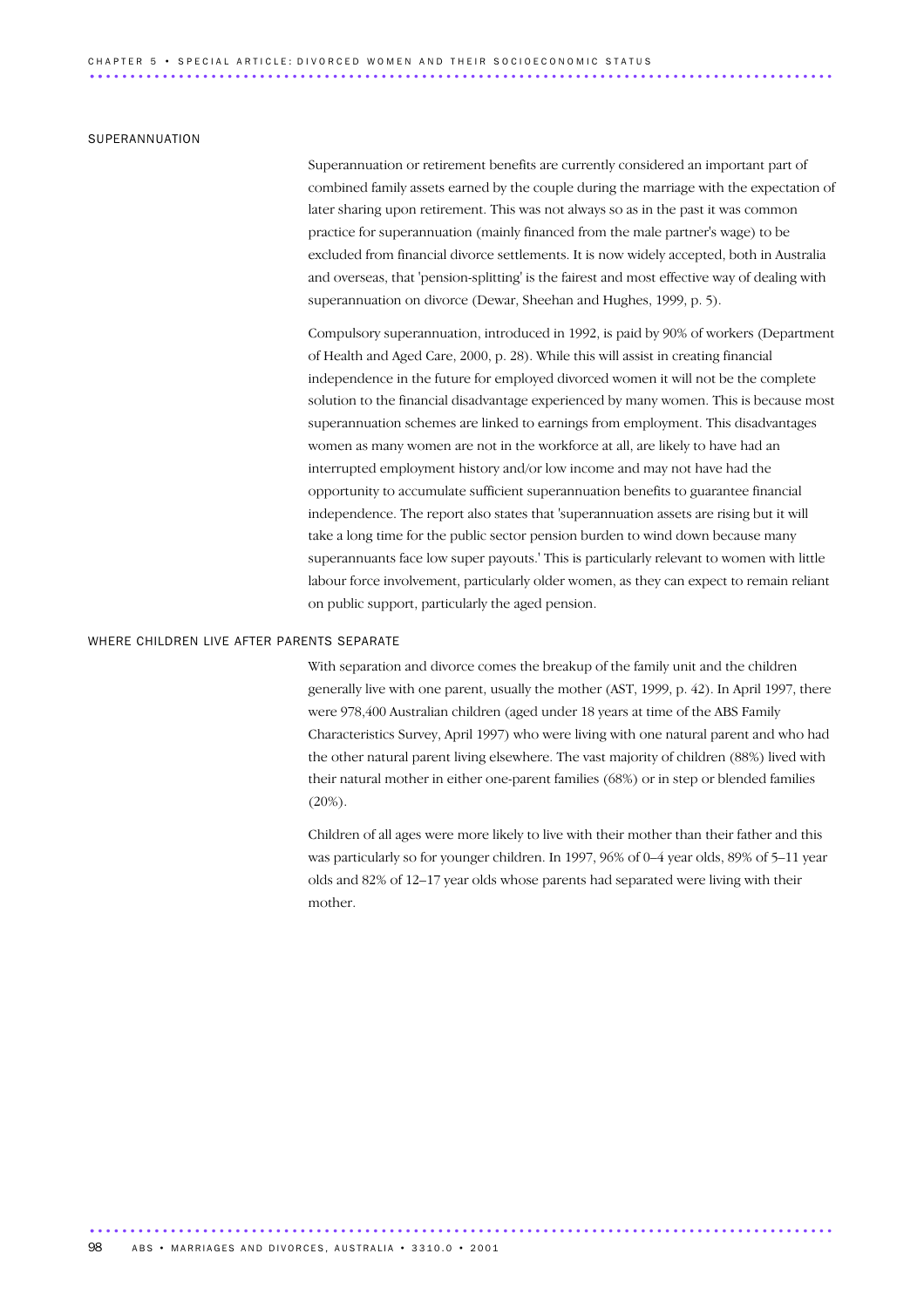# LIVING ARRANGEMENTS OF CHILDREN, April 1997 ....................................................

|                            | AGE OF CHILD (YEARS) |         |          |           |       |  |  |  |  |
|----------------------------|----------------------|---------|----------|-----------|-------|--|--|--|--|
| Age group (years)          |                      | $0 - 4$ | $5 - 11$ | $12 - 17$ | Total |  |  |  |  |
|                            |                      |         |          |           |       |  |  |  |  |
| Living with natural mother |                      |         |          |           |       |  |  |  |  |
| One-parent family          | %                    | 88.7    | 69.7     | 54.6      | 68.2  |  |  |  |  |
| Step-family                | %                    | 5.6     | 10.7     | 15.3      | 11.3  |  |  |  |  |
| <b>Blended family</b>      | %                    | $*1.5$  | 8.8      | 11.9      | 8.4   |  |  |  |  |
| Total                      | %                    | 95.9    | 89.2     | 81.8      | 87.9  |  |  |  |  |
| Living with natural father |                      |         |          |           |       |  |  |  |  |
| One-parent family          | %                    | 3.7     | 8.7      | 12.6      | 9.1   |  |  |  |  |
| Step-family                | %                    | $* *$   | $* *$    | 3.7       | 2.0   |  |  |  |  |
| <b>Blended family</b>      | %                    | $* *$   | $* *$    | 1.9       | 1.1   |  |  |  |  |
| Total                      | %                    | 4.1     | 10.8     | 18.2      | 12.1  |  |  |  |  |
| Total                      | '000                 | 207.9   | 409.8    | 360.8     | 978.4 |  |  |  |  |
|                            |                      |         |          |           |       |  |  |  |  |

\* Subject to high sampling variability.

\*\* Data suppressed due to unacceptably high sampling variability.

Source: ABS, Australian Social Trends, 1999 (cat. no. 4102.0).

............................................................................................ .

For additional information on children and their custodial parent see the special article *Divorces involving children* on page 101.

#### **CONCLUSION**

The proportion of divorced women in the population is increasing. While the pool of divorced women aged 15–54 years is increasing in number, it is decreasing as a proportion of the population. This is in part because of the decline in the number of marriages and hence a decline in the group at risk of divorce. For women aged 55 years and over, both the pool and proportion of divorced women are increasing. This is contributed to by the general ageing of the population and the smaller proportion of women than men choosing to remarry after previously being divorced.

While divorced women are represented in all household types, around 90% live in either one family households (60%) or lone-person households (30%). Women aged 15–54 tend to live in one family households (72%), while women aged 55 years and over tend to live in lone-person households (56%). As the population ages it can be expected that the number of lone-person households of divorced women will increase.

Divorced women are more likely to be employed than women in general but less likely to be employed than men. This is true for women aged 15–54 years and women aged 55 years and over. In line with employment participation the median weekly earnings of divorced women are less than men of any marital status, with the exception of widowed men. However, divorced women earn a higher median weekly income than most other groups of women. The exceptions were separated women in both lone-person and all households and never married women in lone-person households. Contributing to this is the high participation of divorced women in the female workforce, particularly at older ages.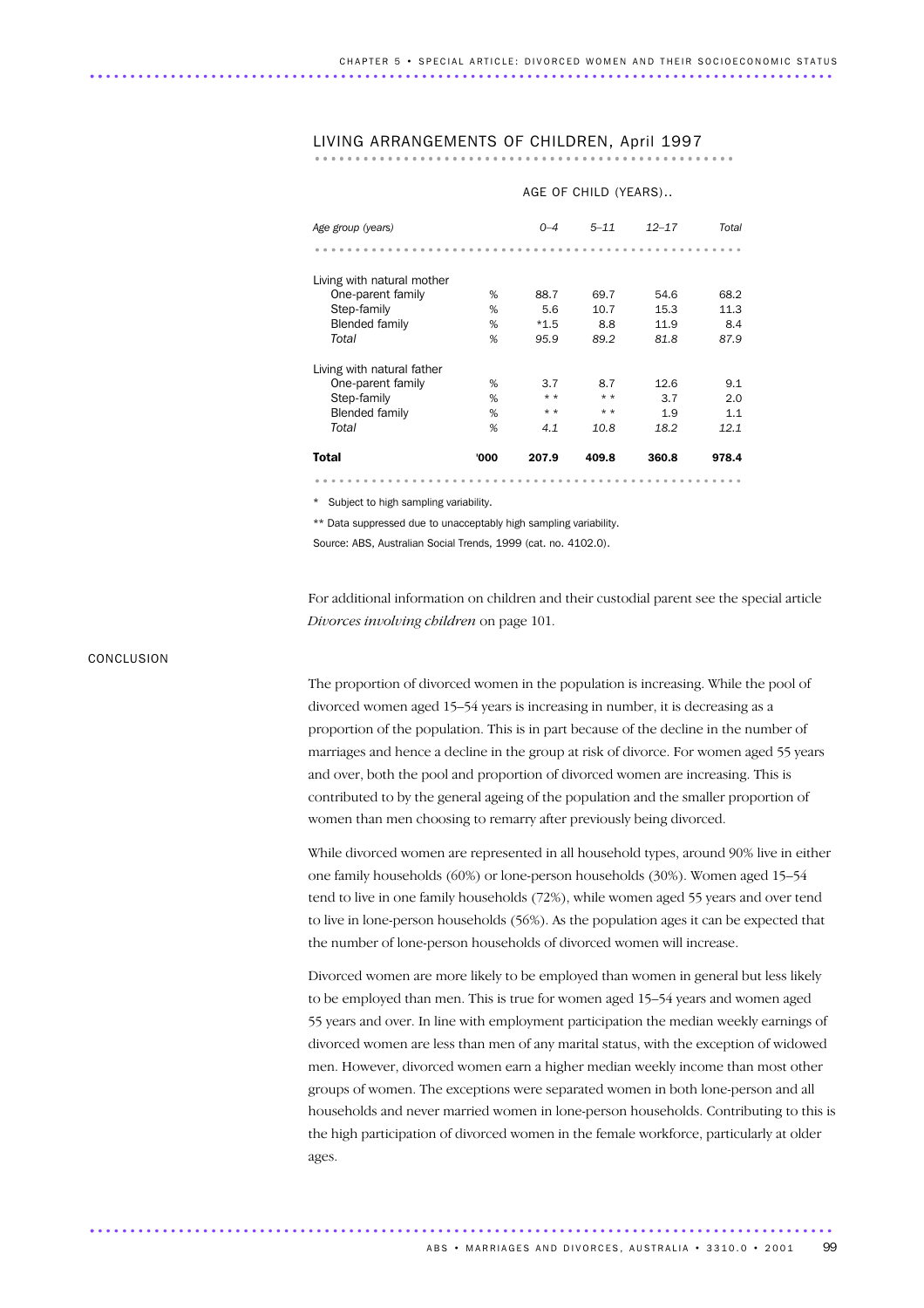#### CONCLUSION *continued*

With the increased participation of women in the workforce, particularly divorced women, and their compulsory contributions to superannuation, it can be expected that divorced women aged 15–54 years who have a continuous or long-term work history will become recipients of superannuation benefits to provide for later years. Women currently divorcing may also benefit from the acceptance of 'pension-splitting' as a way of dealing with superannuation on divorce. For divorced women aged 55 years and over who are likely to have had either an interrupted work history or little or no participation in the workforce, superannuation benefits would seem to be insufficient or non existent and these women are likely to remain dependent on public support.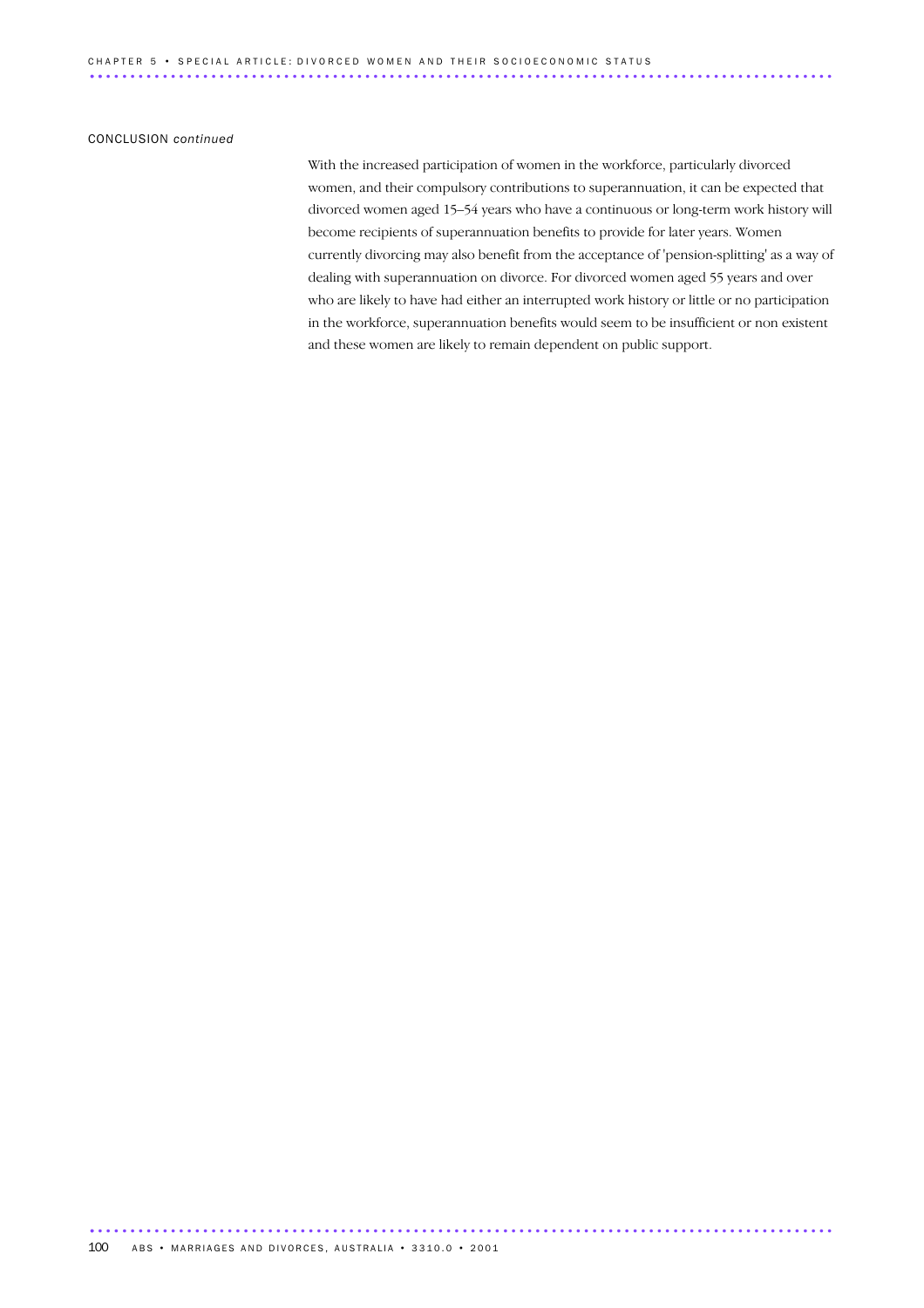### CHAPTER 6 SPECIAL ARTICLE: DIVORCES INVOLVING C H I L D R E N

#### INTRODUCTION

Each year there is a substantial number of children aged under 18 years whose parents divorce. Following divorce, some of these children live with just one parent, others go on to live with one parent and another step parent or in a blended family, of at least one step child and at least one natural child of the couple. Children from other relationships that have broken down (separation, separation pending divorce, defacto unions) do not form part of these statistics, but are of importance for their well-being. These children are considered later in this article.

#### DIVORCES INVOLVING CHILDREN

In 2001, there were 55,300 divorces granted, of which 51% (28,300) involved unmarried children under the age of 18 years. In that year the actual number of children involved amounted to 53,400. Under the *Family Law Act 1975* these children may include (in certain cases) adopted and exnuptial children and children from a former marriage.

Over the past two decades the proportion of divorces involving children aged under 18 years has been declining from a peak of 62% in 1982 and 1983 to a trough of 52% in 1994 and 51% in 2001.



DIVORCES INVOLVING CHILDREN AGED UNDER 18 YEARS

Although the proportion of divorces involving children aged under 18 years has been declining, the number of divorces involving children and the total number of children involved has fluctuated. In 1981 there were 49,600 children whose parents divorced in that year, increasing to 53,000 in 1982 before declining to a low of 43,300 in 1989. Since then there has been an average annual increase of 2% each year up to and including 1999 (53,400). Between 1999 and 2000, the number of children involved in divorce decreased by 7% but increased by 8% between 2000 and 2001.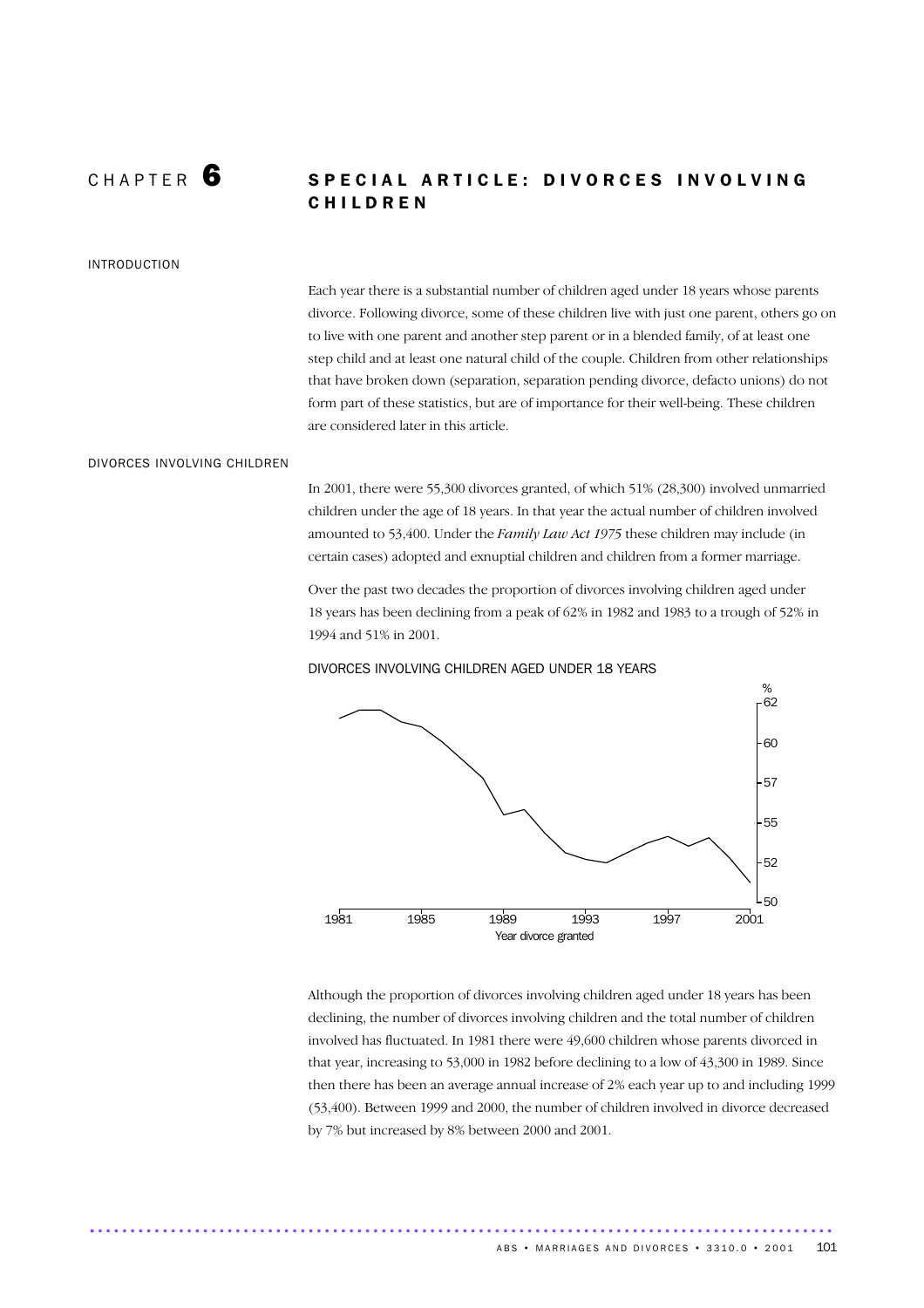### DIVORCES INVOLVING CHILDREN, Number of children involved 1981 1985 1989 1993 1997 2001 Year divorce granted  $^{000}_{-60}$ 20 28 36 44 52 No. of children aged under 18 years involved in divorce No. of divorces involving children under 18 years

### International comparison

Detailed information on divorces involving children is difficult to obtain for many countries, particularly for the same reference year. Of the selected countries, the proportion of divorces involving children varied quite substantially. Comparing these selected countries, New Zealand had the lowest proportion of divorces involving children (47%) while Norway (77%) and Sweden (63%) had the highest. However divorce statistics from New Zealand, and the United Kingdom, only include children aged under 16 years, not under 18 years like Australia, Sweden and Norway. Therefore if the New Zealand data included all children aged up to 18 years the proportion would be higher, similarly for the United Kingdom.

# DIVORCES INVOLVING CHILDREN, Selected countries ............................................................. ....

| Country        | Reference | Age of<br>children | Divorces involving children |      | Total<br>divorces | Children<br>involved(a) |
|----------------|-----------|--------------------|-----------------------------|------|-------------------|-------------------------|
|                | year      | years              | no.                         | %    | no.               | no.                     |
|                |           |                    |                             |      |                   |                         |
| Australia      | 2001      | under 18           | 28 345                      | 51.2 | 55 330            | 53 396                  |
| New Zealand    | 2001      | under 16           | 4529                        | 46.8 | 9677              | 8 7 4 6                 |
| United Kingdom | 1999      | under 16           | 79 298                      | 54.9 | 144 556           | 147 721                 |
| Canada         | 1995      | n.a.               | 37 673                      | 48.5 | 77 636            | 47 118                  |
| Sweden         | 1999      | under 18           | 13 27 2                     | 63.2 | 21 000            | 25 389                  |
| Norway         | 2000      | under 18           | 7 7 4 9                     | 77.1 | 10 053            | 10 327                  |
|                |           |                    |                             |      |                   |                         |

n.a. not available

(a) Estimated number of children involved, mainly ABS calculations. Data for Sweden would be an underestimate as the number of divorces involving 4 or more children have been rounded to 4.

Sources: New Zealand — Statistics New Zealand web site, Marriage and Divorce Statistics;

United Kingdom — Office for National Statistics web site;

............................................................................................ .

Canada — Statistics Canada, Divorces, 1995;

Sweden — Statistics Sweden web site;

Norway — Statistics Norway web site.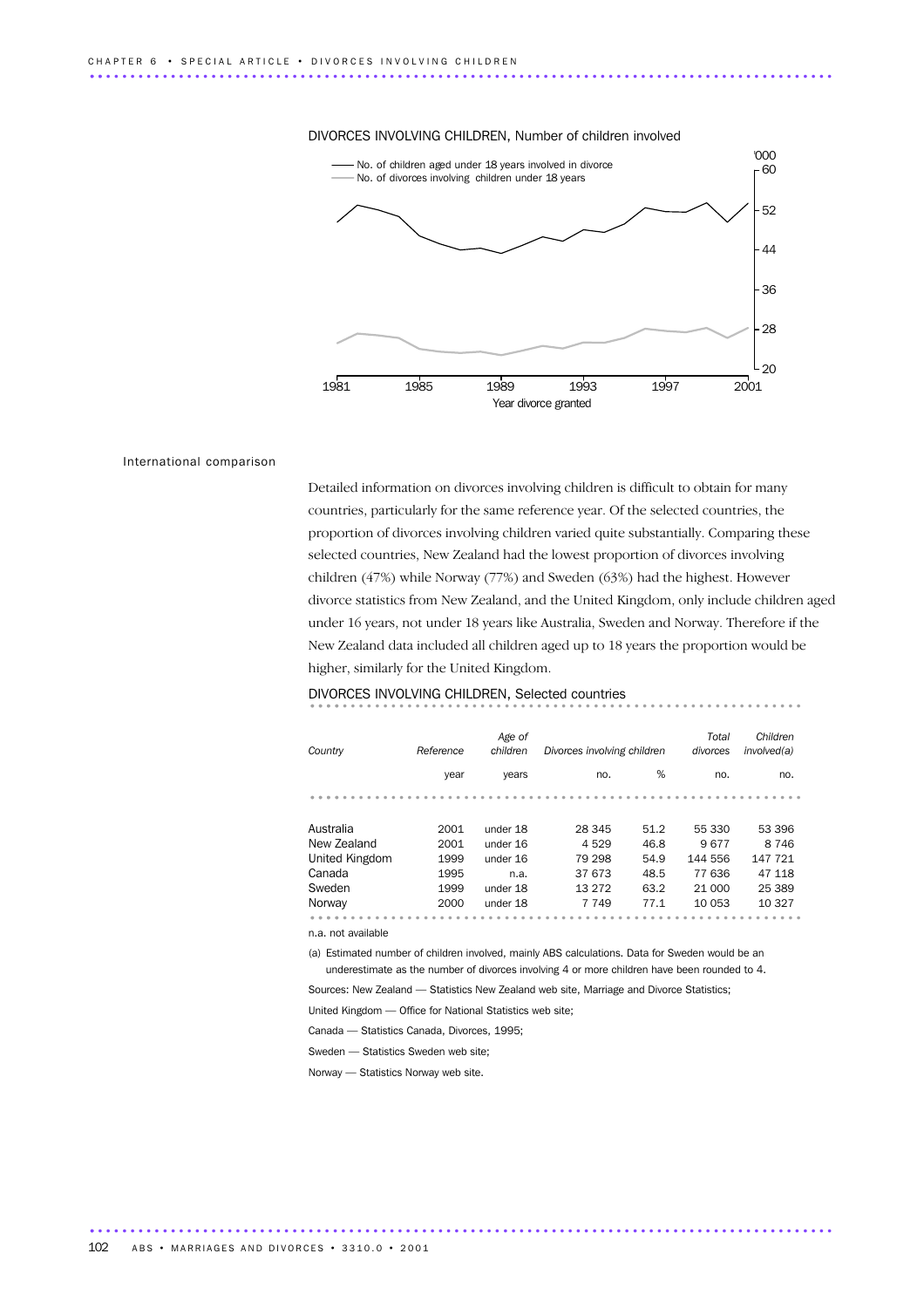#### Duration of marriage

Of the 28,300 couples whose divorce was granted in Australia during 2001 and who had children under 18 years of age, three quarters had been married less than 18 years. The median duration of marriage to divorce was 12.6 years.

Couples who did not have children aged under 18 years at the time of their divorce (49%) were more likely to divorce early in their marriage (the median duration of marriage of 10.1 years) than couples with children (median duration of marriage of 12.6 years). During 2001, 24% of divorces granted that did not involve children were to couples who had only been married for less than five years, compared to 10% of divorces that did involve children.





Applicant for divorce

During 2001, more women (47%) than men (30%) lodged applications for divorce. The remaining 23% were joint applications. The applicant for the divorce varied greatly depending on whether there were children involved or not. For divorces that involved children, more women (56%) than men (28%) were the applicant and joint applications were lower (17%). Meanwhile, for divorces where no children were involved, the applicants were fairly even; 38% were women, 33% were men and 29% were joint.

The applicants for divorces involving children also varied depending on duration of marriage. In 2001, for those who had been married for less than 18 years, applications made by women accounted for 59% of divorces involving children (compared to 47% for those married 18 years or more). A further 26% were made by men (compared to 33%) and 16% were joint applications (compared to 19%).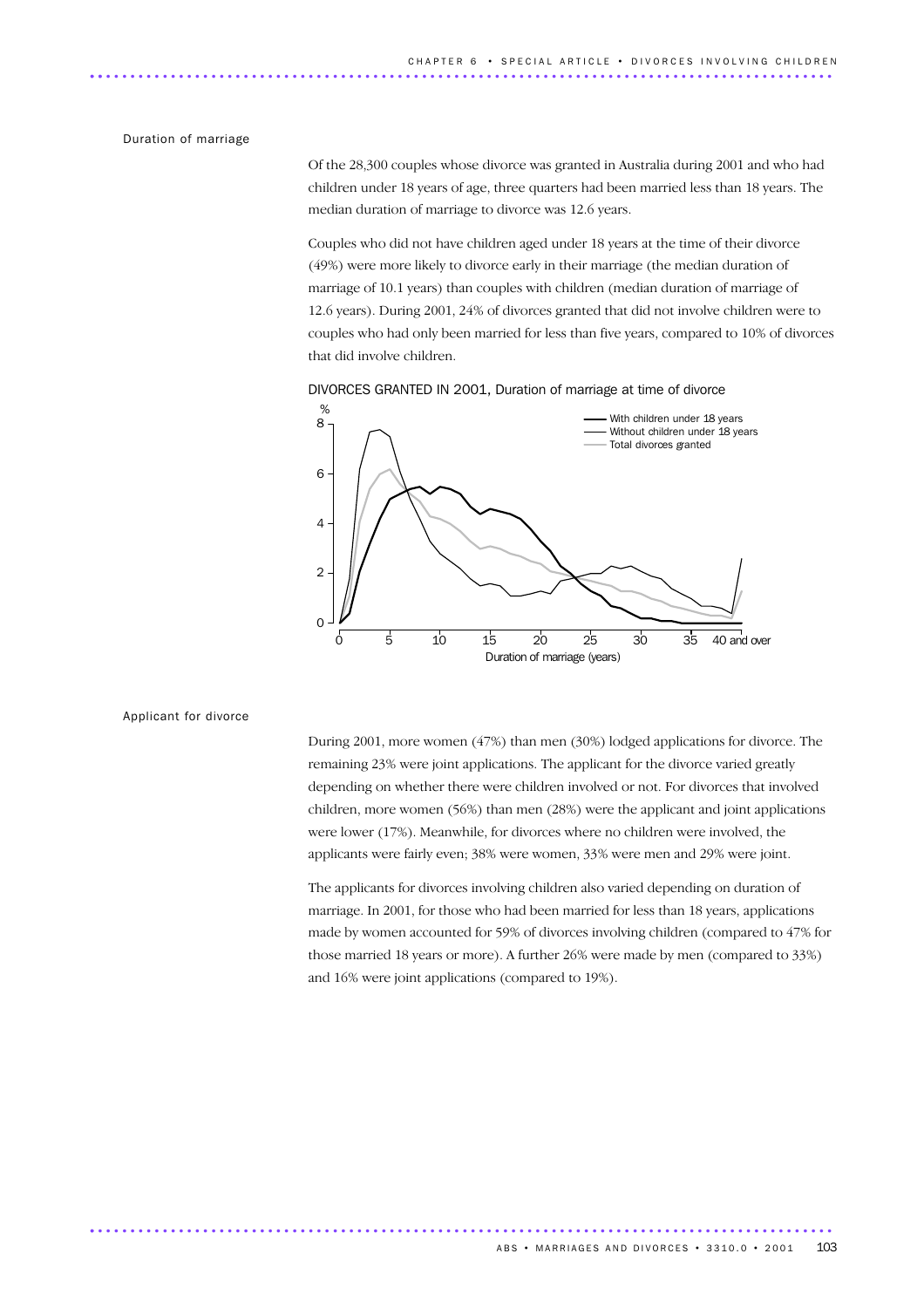

### APPLICANT FOR DIVORCE, With children under 18 years, Duration of marriage

#### Age of children and parents at divorce

Of all the divorces granted during 2001 that involved children aged under 18 years, in over a quarter of cases the youngest child was aged less than 5 years (27%), in a further 36% of cases the youngest child was aged between 5–9 years and 37% had the youngest child aged 10 years to under 18 years.

The peak age groups of divorcing couples with children aged under 18 years was 40–44 years for men (25%) and 35–39 years for women (27%). The age structure of men and women divorcing who have children aged under 18 years is different to the age structure of those divorcing without children. For men with no children who divorced during 2001, there were two distinct peak age groups, 30–34 years and 50–54 years, compared to the 35–45 years age group for those with children.





For women with no children aged under 18 years who divorced during 2001, the majority were aged between 25–34 years and 40–54 years, compared to 35–39 years for those with children aged under 18 years.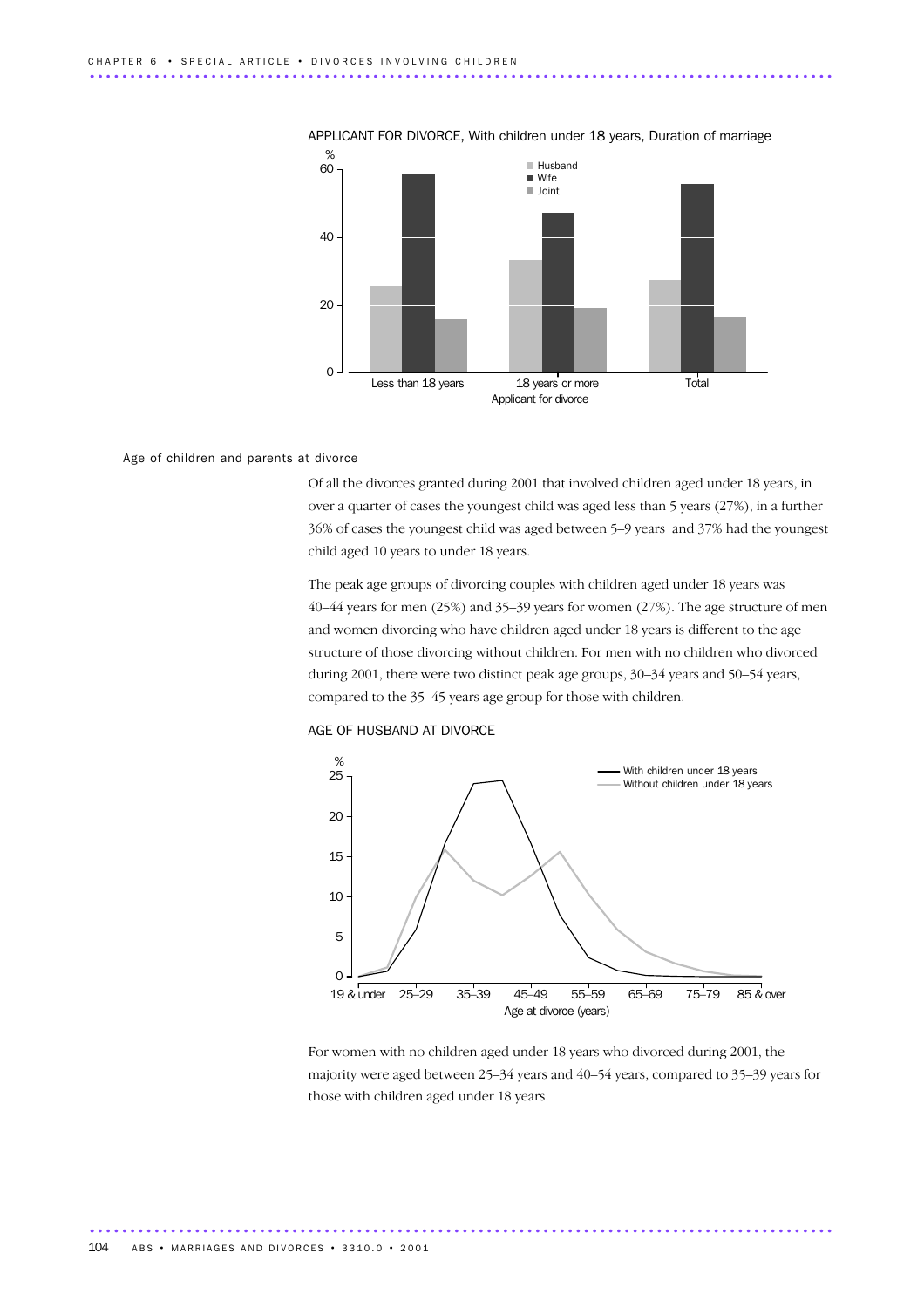

#### CHILDREN OF RELATIONSHIPS THAT HAVE BROKEN DOWN

The children of divorcing couples, or other relationships that have broken down (separation for example) year after year, form a 'pool' of children. In April 1997, the ABS conducted the Family Characteristics Survey (FCS) to obtain information on the composition of families and households. According to the survey, in 1997 there were 4.6 million children aged 0–17 years, of which 18% lived in one-parent families and 8% lived in step or blended families.

In total, there were 597,500 families involving 978,400 children living with only one natural parent in the family, with their other natural parent living elsewhere. Of those, 88% were living with their natural mother while 12% lived with their natural father in either a one–parent family or in a step or blended family.

The majority (97%) of children living with only one natural parent were in the sole care of that parent, the other 3% had shared caring arrangements of at least 30% of their time with each natural parent.

Children living with only one natural parent as a result of separation or divorce may have reduced contact with their other natural parent. Nearly one third (30%) of all children living with only one natural parent either had no or next to no contact with the other natural parent. In most cases (52%) the initial visiting arrangements with the other natural parent were arranged through a private agreement between the parties involved. However, in 17% of cases, arrangements involved mediation, counselling, consultation with lawyers and/or court proceedings.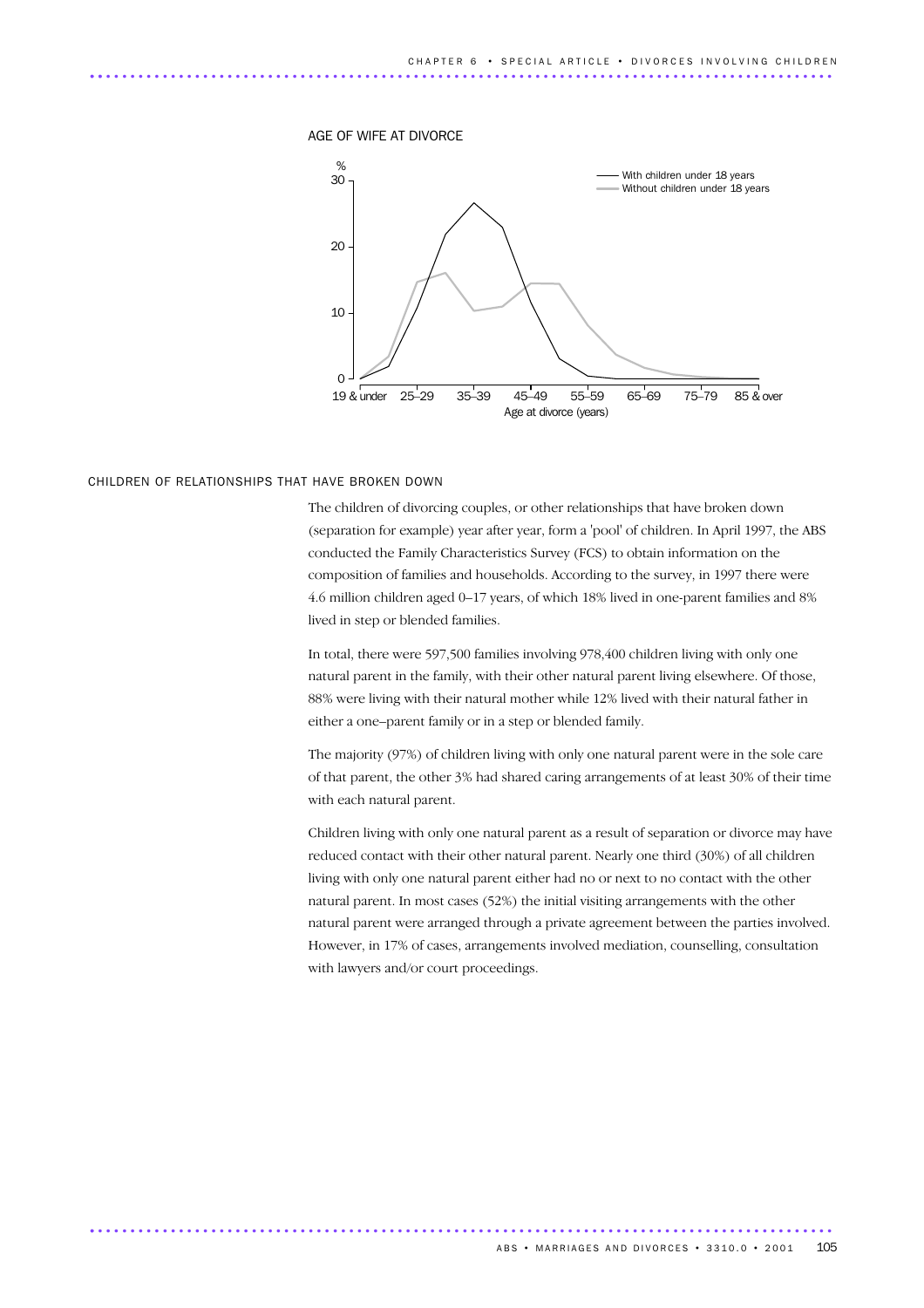#### NUMBER OF CHILDREN BY FAMILY TYPE



*Source:* ABS, *Family Characteristics, Australia, April 1997* (cat. no. 4442.0).

Child support $1$ 

The parent who has the child(ren) living with him/her after divorce or separation may require financial assistance from the other parent.

In 1988, the Child Support Agency within the Australian Taxation Office introduced the Child Support Scheme to ensure that adequate support is available for children of separated or divorced couples and that both parents share in the cost of supporting their children according to their capacity to pay (ABS, 1997). Only 26% of the families with a child who had a natural parent living elsewhere involved the Child Support Agency in determining their child support arrangements.

Of the 597,500 families who had a child with a natural parent living elsewhere, 41% received no child support from this parent, while 42% (252,900) received cash support and 16% received in-kind assistance of clothing, school fees, pocket money, health insurance or mortgage repayments. Of the families who did receive cash child support, 41% received some or all payments through the Child Support Agency and 54% received payments directly from the parent who lived elsewhere.

Approximately half (51%) of the families who received cash child support and stated the amount, received on average \$250 or less per month. A further 22% received between \$251 and \$400 and 23% received more than \$400 per month.

<sup>1</sup> *Source:* ABS, *Family Characteristics, Australia, April 1997* (Cat. no. 4442.0). ............................................................................................ .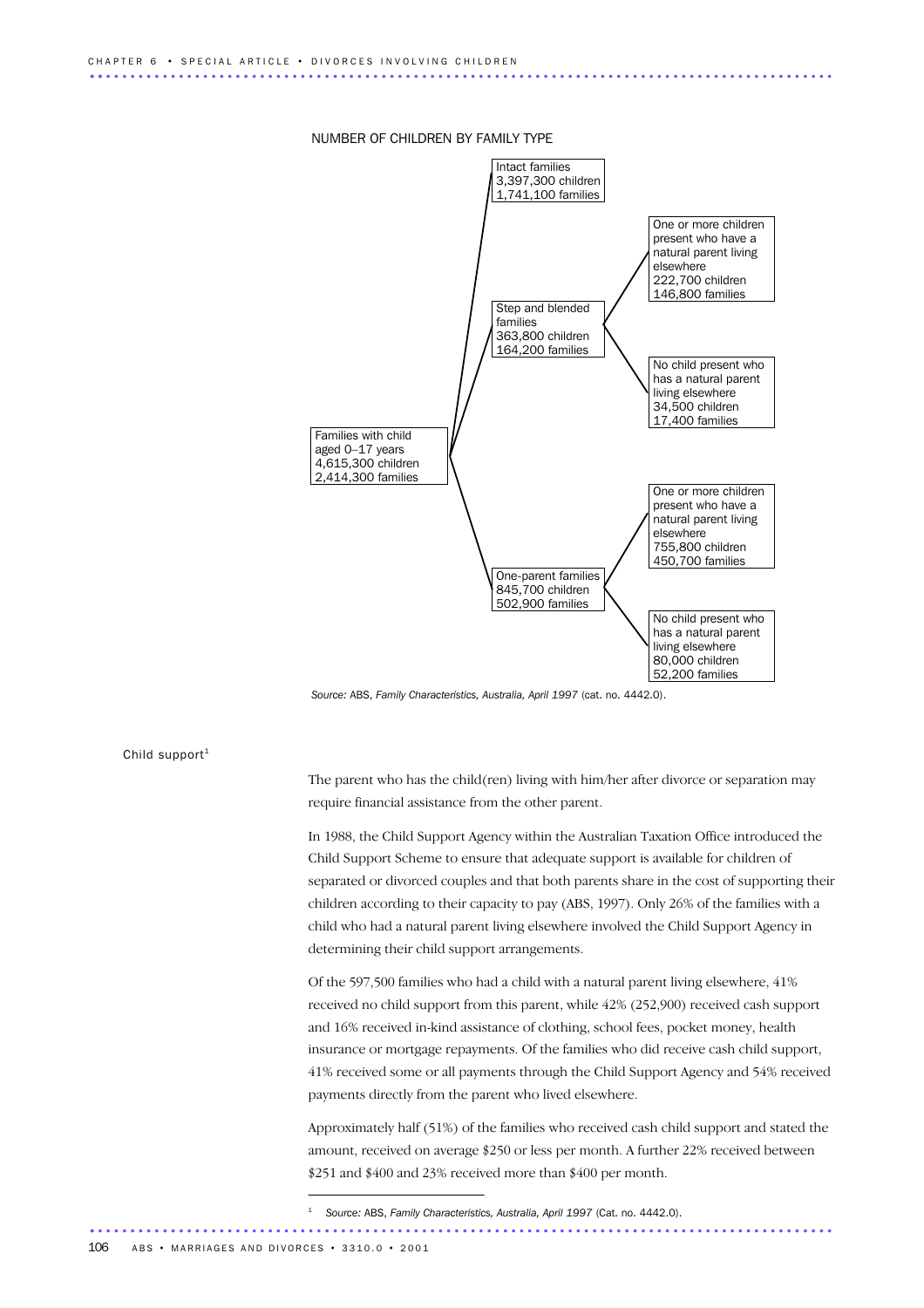CASH CHILD SUPPORT RECEIVED ................................... ...............

|                                                        | $FAMILIES$ |       |  |  |  |  |
|--------------------------------------------------------|------------|-------|--|--|--|--|
| Average monthly payment per child                      | '000       | %     |  |  |  |  |
|                                                        |            |       |  |  |  |  |
| $$1 - $50$                                             | 33.7       | 13.3  |  |  |  |  |
| \$51-\$100                                             | 44.7       | 17.7  |  |  |  |  |
| \$101-\$150                                            | 36.0       | 14.2  |  |  |  |  |
| \$151–\$200                                            | 38.4       | 15.2  |  |  |  |  |
| \$201–\$250                                            | 17.5       | 6.9   |  |  |  |  |
| \$251-\$300                                            | 22.3       | 8.8   |  |  |  |  |
| \$301-\$350                                            | 12.1       | 4.8   |  |  |  |  |
| \$351-\$400                                            | 12.8       | 5.1   |  |  |  |  |
| \$401-\$600                                            | 17.2       | 6.8   |  |  |  |  |
| \$601 and over                                         | 7.2        | 2.8   |  |  |  |  |
| Total(a)                                               | 252.9      | 100.0 |  |  |  |  |
|                                                        |            |       |  |  |  |  |
| (a) Includes a small number of 'not stated' responses. |            |       |  |  |  |  |

Source: Family Characteristics Survey, April 1997.

Children and the Family Law Act, 1975

The *Family Law Act, 1975* acknowledges that the welfare of children of divorcing couples is of paramount importance. Under the Act the court is required to give weight to the wishes of the children of divorcing couples as appropriate.

According to the Act, both parents are joint guardians and custodians of their children aged under 18 years, unless changed by order of the court. Further, the Family Court may not issue a decree absolute for divorce unless it is satisfied that proper arrangements have been made for the welfare of any children. In most cases, divorcing couples are able to agree on the custody and financial support of their children.

If divorcing parents are unable to resolve child care arrangements and maintenance issues (or agree on a Parenting Plan), the Family Law Act allows the Family Court to advise parents to bring in counsellors or mediators to assist.

Impact of separation or divorce on children

Inevitably, children are affected by the separation and divorce of their parents, emotionally, psychologically, economically and socially (Edgar and Harrison, 1983). Although there can be ill effects of divorce on children, sometimes it could also be harmful for children to live with continual parental conflict that does not necessarily result in divorce.

The emotional and psychological impact of separation or divorce on children is difficult to measure and varies greatly from case to case. Much depends on the reasons why the parents are parting and how the separation and/or divorce is handled by all involved. The temperament and age of child also affect the way in which children accept the environment and emotional changes associated with separation and divorce (AIFS, 1988, p. 7).

The Family Law Council concludes that after parental separation, most children want and need contact with both parents. Their long-term development, education, capacity to adjust and self esteem can be detrimentally affected by the long-term or permanent absence of a parent from their lives.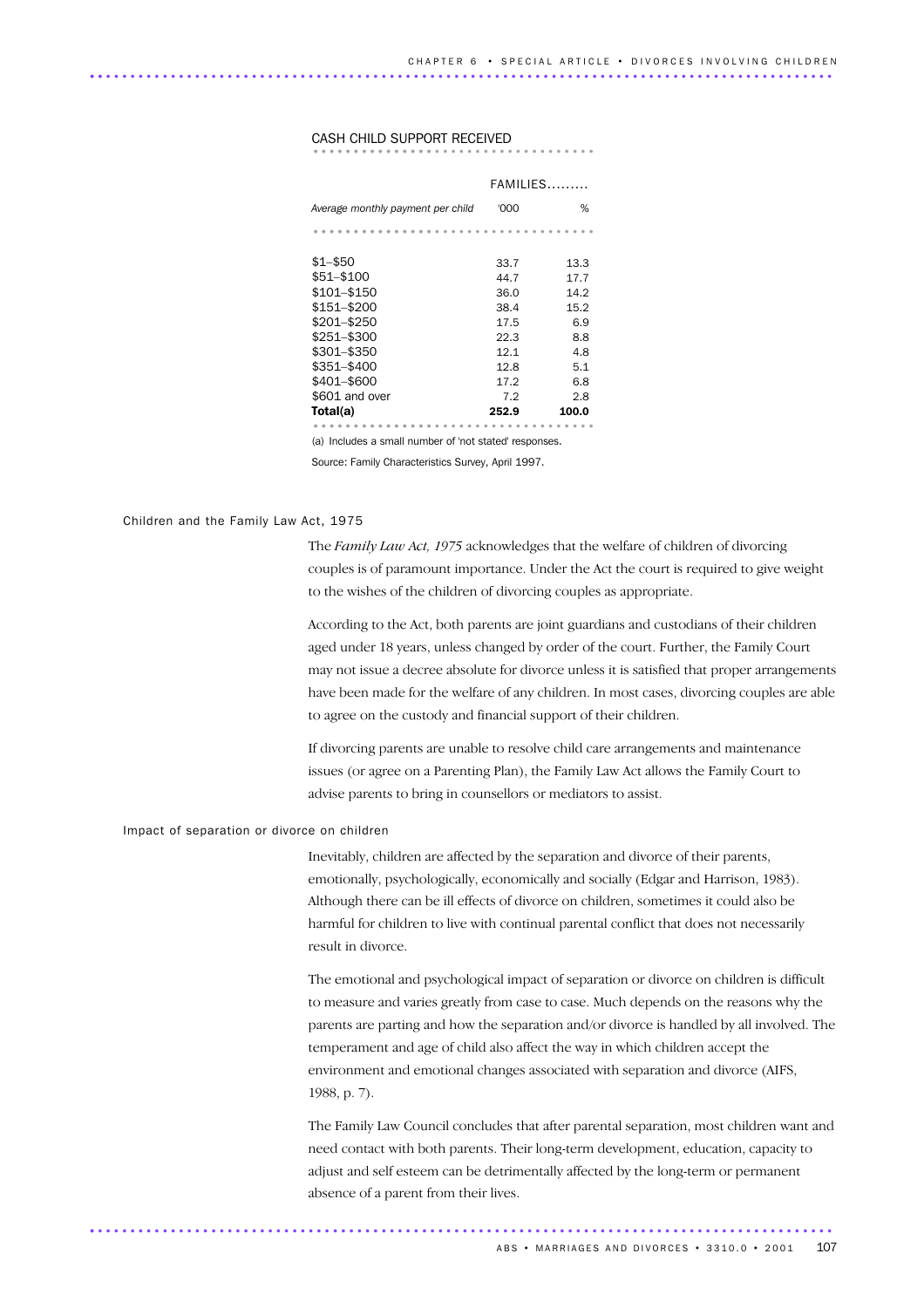#### Impact of separation or divorce on children *continued*

The wellbeing of children is generally advanced by their maintaining links with both parents as much as possible (Family Law Council, 1992, p. 1). There are exceptions of course where on-going contact with a parent can do more harm to the child, particularly in cases involving child or family abuse. Unresolved conflict between the parents could also lead to ongoing emotional and psychological problems.

Economic hardship is more common after couples with children separate or divorce as it usually involves the splitting of one household's assets and income into two households. More often than not this results in a reduction in the standard of living, particularly for the parent who has the child/ren living with them. According to the FCS, 88% of children who lived with only one natural parent lived with their mother. The introduction of the Child Support Scheme has helped to reduce this economic burden in some instances. However, the Child Support Scheme may have little or no influence in some cases where the non-resident parent may not have the capacity to provide financial support. For some women and children there are circumstances where child support would provide little, if any, shield from the economic fallout of divorce (AIFS, 2000).

Socially and psychologically, children of divorce face the changing status of their parents and their social roles, along with the changing power positions within the family which are altered significantly. When parents divorce they are severing not only their own agreement, but also all those complex links that make for alliances and coalitions within the family (Edgar and Harrison, 1983).

#### After parental divorce

After parental divorce comes the possibility of one or both parents remarrying, bringing the children of divorce into a step family. In some instances this introduces security, financial and/or emotional for the child/ren, or it could create further turmoil. Children in this situation could experience further disruption if this second marriage breaks down (AIFS, 1988, p. 10). According to the 1997 FCS, 4% of all families were step-families and 3% were blended families.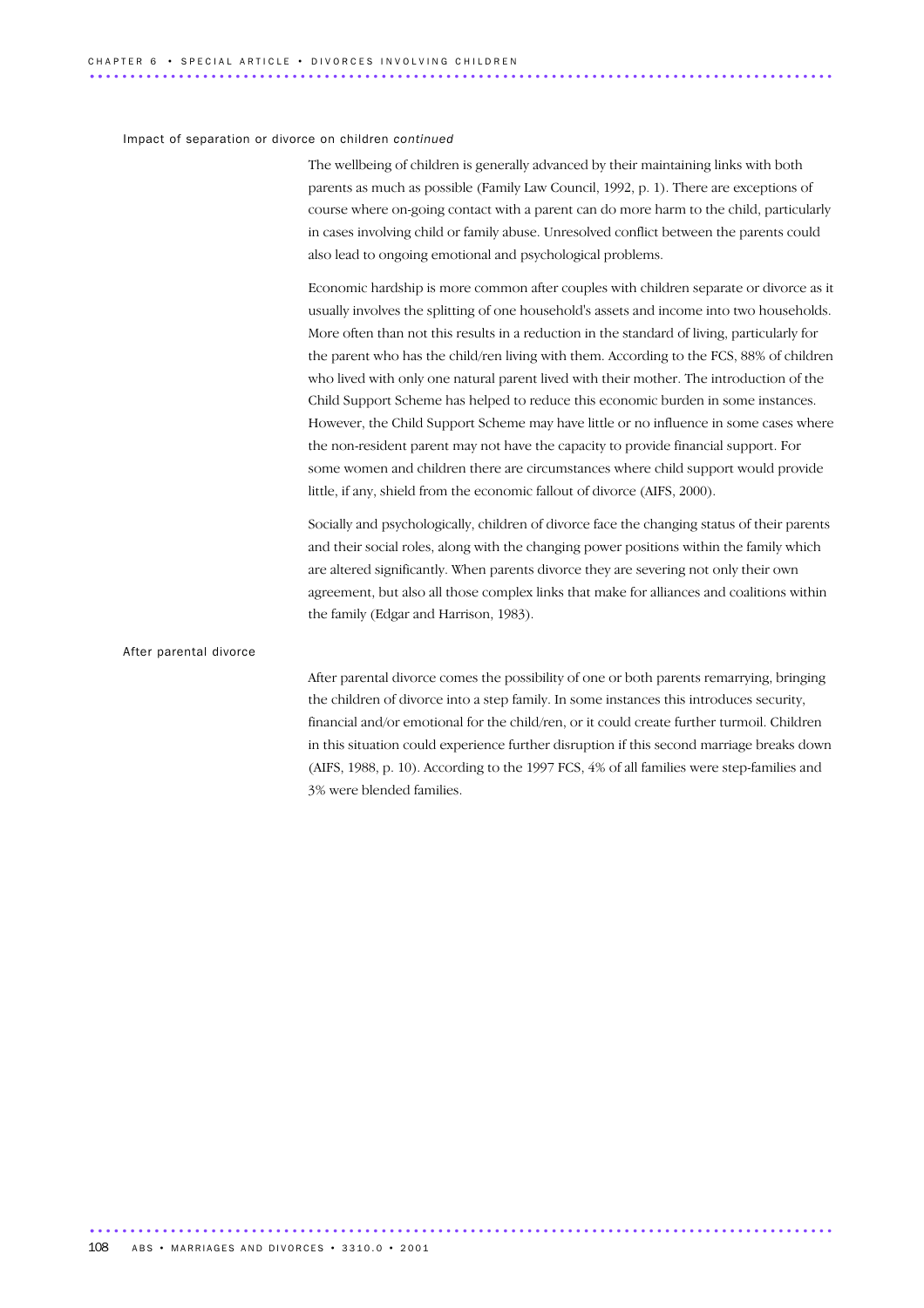#### INTRODUCTION

1 This publication brings together statistics and indicators for marriages and divorces registered in Australia. It also provides details of the marital status of the estimated resident population (ERP) of Australia.

2 A glossary is provided at the end of the publication detailing definitions of terminology used.

3 In this publication detailed statistics are provided for Australia and summary figures are given for states and territories.

#### MARRIAGES

**Statistics** 

4 The *Marriage Act 1961* came into full operation on 1 September 1961.

**5** Under the Act, marriages may be celebrated by a minister of religion registered as an authorised celebrant, by a district registrar or by other persons authorised by the Attorney-General. Notice of the intended marriage must be given to the celebrant at least one calendar month but within six calendar months before the marriage. A celebrant must transmit an official certificate of the marriage for registration to a district registrar in the state or territory in which the marriage took place. Marriages of overseas residents visiting Australia are included in these statistics.

6 From 20 June 1973, the minimum age at which a person may marry without parental consent was reduced from 21 to 18 years. Further amendment to the Marriage Act in 1991 designated the minimum age at which persons are legally free to marry to be 18 years. Persons between the age of 16 and 18 years may marry with parental or guardian consent and an order from a judge or magistrate. Any two persons under the age of 18 years may not marry each other.

7 Marriage statistics in this publication refer to marriages registered by the registrar in each state and territory during the year shown. There is usually an interval between the celebration and the registration of a marriage. As a result of the delay in registration some marriages celebrated in one year are not registered until the following year.

## PROPORTION OF MARRIAGES THAT OCCURRED IN THE REGISTRATION YEAR SHOWN ................................... ..............

*Year % Year %* ............................... ..... 1990 94.7 1996 96.4 1991 93.9 1997 94.4<br>1992 94.7 1998 95.1  $94.7$ 1993 96.1 1999 95.7<br>1994 97.5 2000 96.5 97.5 2000 96.5

1995 96.9 2001 95.6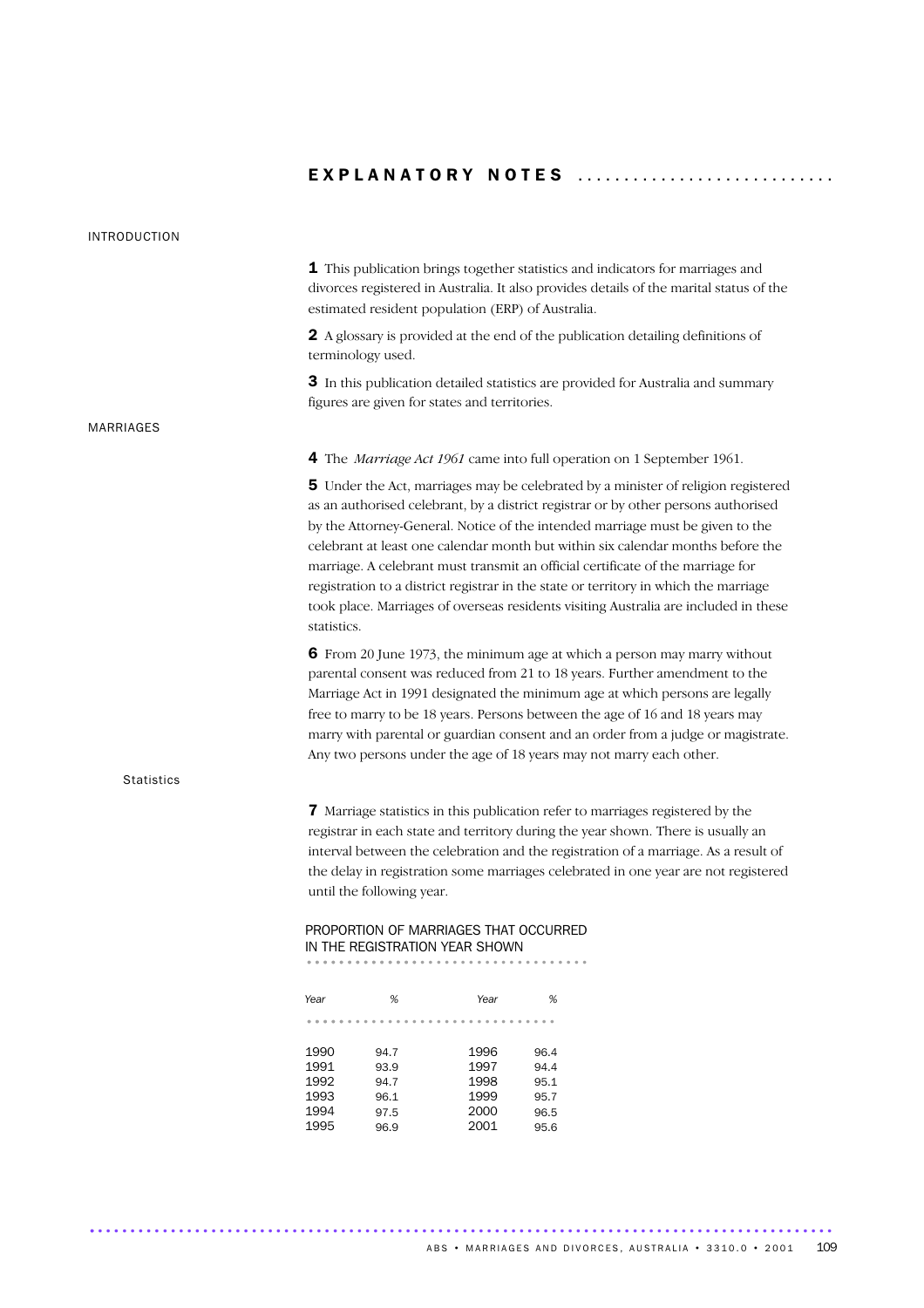#### Statistics *continued*

8 In 1984, there were abnormal delays in the registration of New South Wales marriages. These and subsequent delays in 1985 had been made up by 1986. The number of actual registrations and registrations adjusted for these delays and their effects on crude marriage rates for New South Wales and Australia are given in the following table.

............................................................................................ ..

...........................................................

|                                      | Actual<br>registrations | Actual crude<br>marriage rates | Adjusted number<br>of registrations | Adjusted crude<br>marriage rates |
|--------------------------------------|-------------------------|--------------------------------|-------------------------------------|----------------------------------|
|                                      |                         |                                |                                     |                                  |
| 1984                                 |                         |                                |                                     |                                  |
| New South Wales                      | 33 938                  | 6.3                            | 39 768                              | 7.4                              |
| Australia                            | 108 655                 | 7.0                            | 114 485                             | 7.4                              |
| 1985<br>New South Wales<br>Australia | 41 183<br>115 493       | 7.5<br>7.3                     | 39 441<br>113 751                   | 7.2<br>7.2                       |
| 1986                                 |                         |                                |                                     |                                  |
| New South Wales                      | 41 319                  | 7.5                            | 37 231                              | 6.7                              |
| Australia                            | 114 913                 | 7.2                            | 110 825                             | 6.9                              |
|                                      |                         |                                |                                     |                                  |

#### DIVORCES

9 The *Family Law Act 1975* came into operation throughout Australia on 5 January 1976, repealing the Matrimonial Causes legislation which had been operative since 1961. Under Family Law legislation the irretrievable breakdown of marriage is the only ground on which a divorce is granted. This ground is established by the husband and wife having lived apart for 12 months or more and there being no reasonable likelihood of reconciliation. Applications for nullity of marriage under Family Law legislation must be on the ground that the marriage is void because of failure to meet a legal requirement such as that neither party be already lawfully married to another person. There is no provision for judicial separation under Family Law legislation.

10 Successful applicants for a divorce under Family Law legislation are initially granted a decree nisi. This becomes absolute after one month unless it is rescinded, appealed against, or the Court has not declared its satisfaction as to proper arrangements having been made for the welfare of children involved.

**11** At the time of the introduction of the *Family Law Act* there were applications pending for divorce which had been previously filed under the Matrimonial Causes legislation. Family Law legislation provided that these cases could be continued under the superseded legislation or transferred and heard under the Family Law legislation. The ABS publication *Divorces, Australia, 1976* (cat. no. 3307.0) differentiated between those cases in which a divorce was granted under Matrimonial Causes legislation and those cases in which a divorce was granted under Family Law legislation. Such differentiation is not made for subsequent years.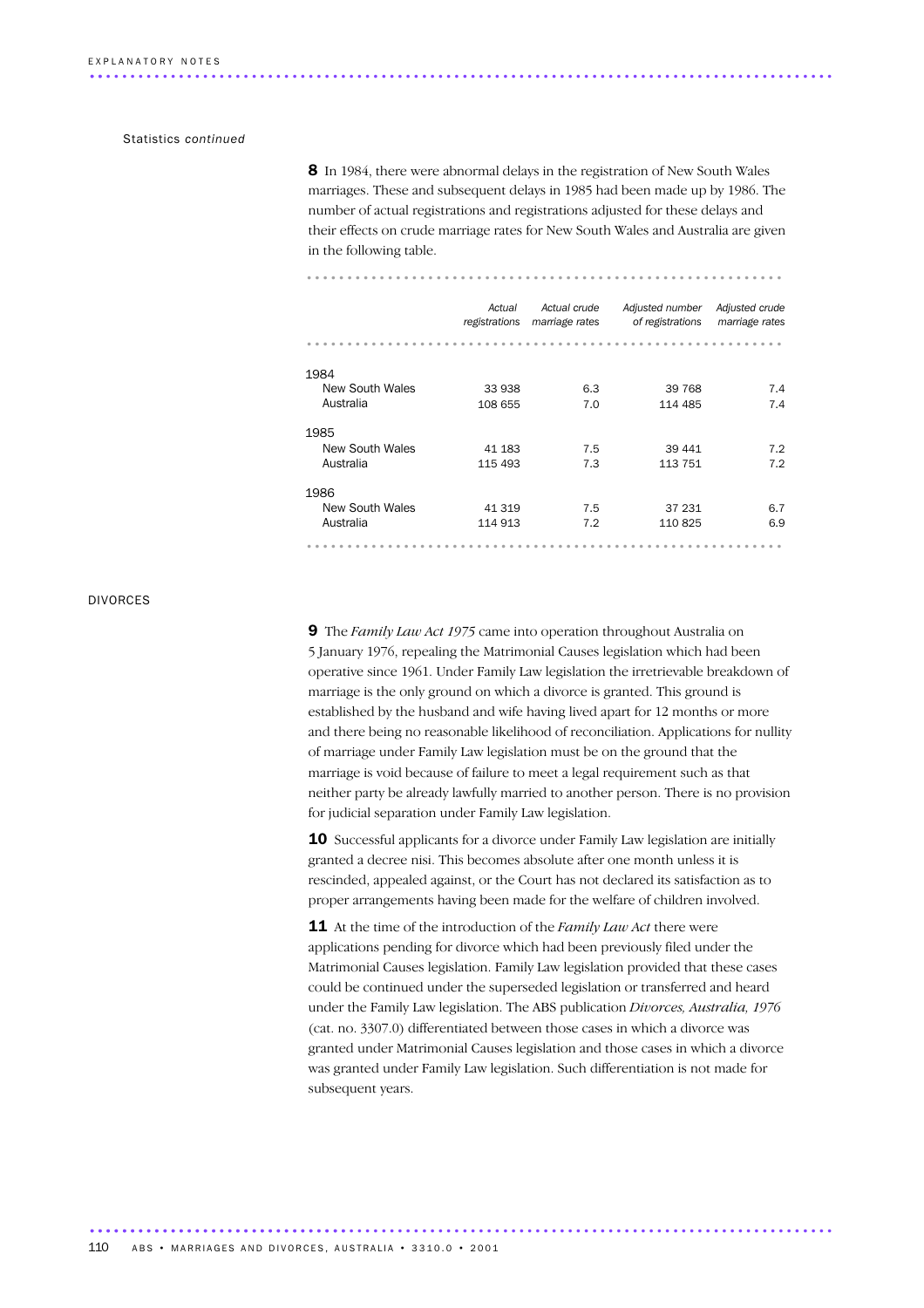#### DIVORCES *continued*

12 The Family Court of Australia introduced new divorce application forms in February 1995. With the introduction of these forms some data items that had been collected ceased to be available. The data items that are no longer available are:

- characteristics of the divorce
	- postcode and state of separation
	- rite of marriage

............................................................................................ ..

- number of children aged over 18 years
- characteristics of the husband and wife
	- previous marital status
	- number of previous marriages
	- occupation at separation
	- date of first arrival in Australia
	- duration of residence

#### **Statistics**

**13** The divorce statistics shown in this publication relate to calendar years and are compiled by the ABS from information supplied by Family Court Registries. Since September 2000 Family Court Registries have supplied data for both the Family Court of Australia and the newly formed Federal Magistrates Service in respect of each application which resulted in a decree absolute being granted. The Family Court of Australia and the Federal Magistrates Service are independent courts of justice that have concurrent jurisdiction in some areas of Federal Law, including Family Law. Data for finalised divorces are provided monthly, on tapes, to the ABS. Due to the opening of the Federal Magistrates Service and the transfer of cases that has occurred between the Family Court of Australia and the Federal Magistrates Service it is possible that the number of divorces granted in the year 2000 may include a small number of duplicate records. It is estimated by the Family Court of Australia that the numbers are statistically insignificant (about 0.02%).

14 In the interpretation of data it is important to bear in mind that the availability of judges and the complexity of the cases brought before them can affect the number of decrees made absolute or granted in any one year. A rise in numbers in one year may be due wholly or in part to the clearing of a backlog of cases from an earlier period. In addition, legislative changes and the expectation of new legislation, rules and practices may affect the number of applications.

# DIVORCES APPLIED FOR AND GRANTED IN THE SAME YEAR ............................................ .....

| Year      | %    | Year | %    |
|-----------|------|------|------|
|           |      |      |      |
| 1990      | 73.1 | 1996 | 72.7 |
| 1991      | 74.0 | 1997 | 72.9 |
| 1992      | 73.9 | 1998 | 75.8 |
| 1993      | 73.1 | 1999 | 75.0 |
| 1994      | 74.1 | 2000 | 74.9 |
| 1995      | 74.8 | 2001 | 74.6 |
| $- - - -$ |      |      |      |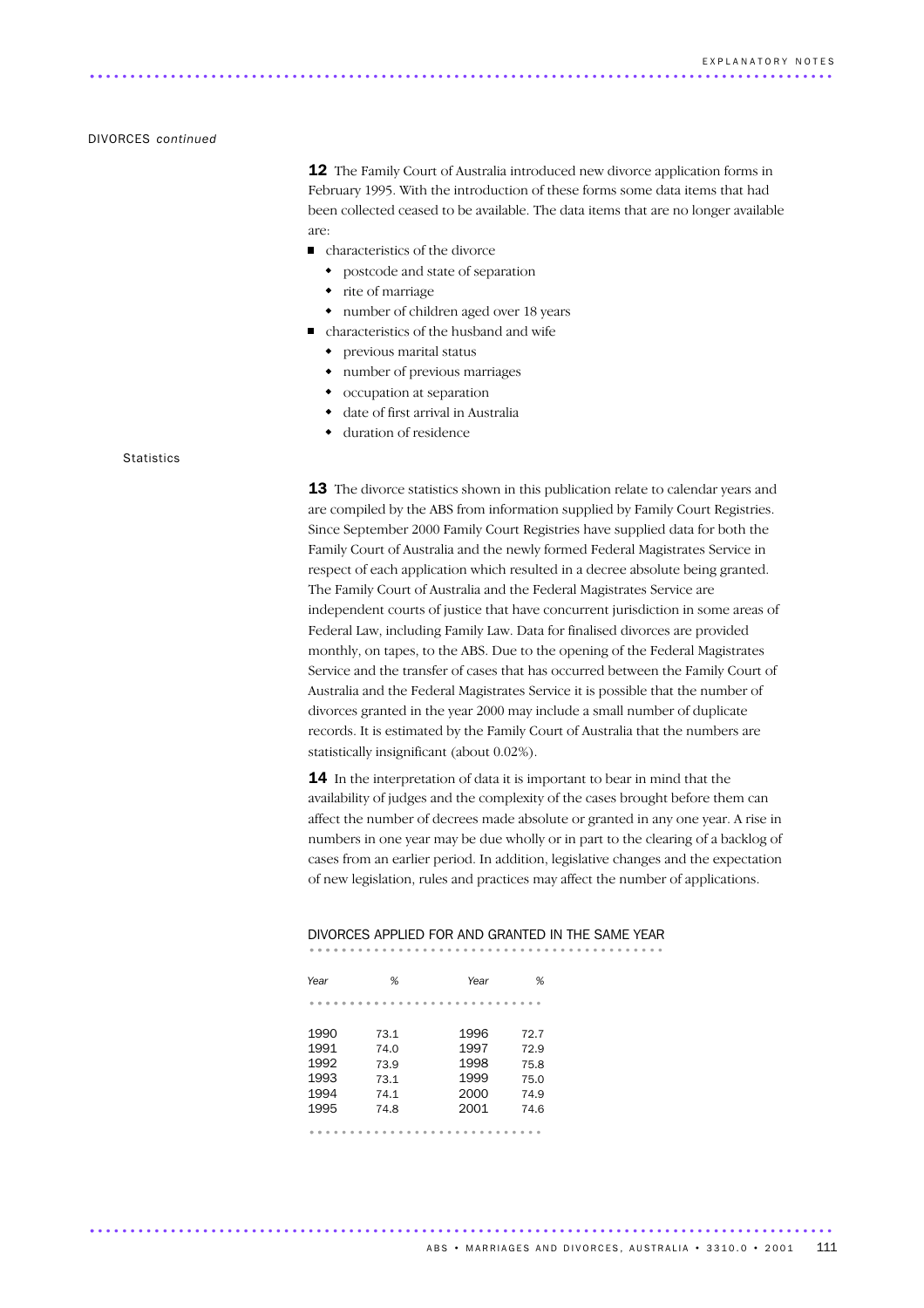State or territory of usual residence

**15** Details of divorce on a state or territory of usual residence at separation basis are considered to be a more accurate reflection of divorce for states and territories in Australia than are those provided on a state or territory of registration basis. These details are, however, only available for 1993 and 1994. State or territory of usual residence takes into account that some Family Courts have responsibility for hearing divorce cases relating to other states or territories. The Family Courts most affected are Brisbane and the Australian Capital Territory. The Brisbane Family Court, prior to 2000, heard divorce cases from areas surrounding Lismore and Coffs Harbour in New South Wales. During 2000, the divorce cases from areas surrounding Lismore and Coffs Harbour that would normally have been heard in the Brisbane Family Court were transferred to the Newcastle Family Court in New South Wales. The Australian Capital Territory Family Court hears cases from much of south-eastern New South Wales and part of Victoria. Another factor influencing the difference between state or territory of usual residence and state or territory of registration is that many applications are lodged at the nearest Family Court rather than the court in their state or territory of usual residence at separation.

16 Divorces of persons usually resident in Jervis Bay Territory cannot be identified separately from those divorces of persons usually resident in the area covered by the Jervis Bay postcode. Hence divorces of persons usually resident in Jervis Bay Territory have been included in New South Wales.

State or territory of registration

**17** The state and territory classification used in tables 3.17, 3.18 and 3.19 of this publication relates to state or territory of registration which is based on the location of the Family Court where the divorce is granted and registered. These figures can give a biased view of divorces in states and territories, as explained in the preceding paragraphs. Due to the large number of divorces granted in the Australian Capital Territory to usual residents of another state, the rates for the Australian Capital Territory are not representative of the Australian Capital Territory population.

#### ESTIMATED RESIDENT POPULATION (ERP)

18 This publication contains preliminary estimates of the resident population of Australia by marital status, age and sex at 30 June 2000, based on the 1996 Census of Population and Housing. These estimates are preliminary and will be revised when more accurate data for deaths, marriages, divorces and category jumping by marital status become available.

19 The ERP is the official population estimates series compiled according to the place of usual residence of the population.

20 Australia's population estimates for the period since 1971 are compiled according to the place of usual residence of the population. An explanation of the place of usual residence conceptual basis for population estimates is given in *Demographic Estimates and Projections: Concepts, Sources and Methods, Statistical Concepts Library,* available on ABS web site <http://www.abs.gov.au>. From the navigation bar select Themes; Demography; Concepts, Sources and **Methods**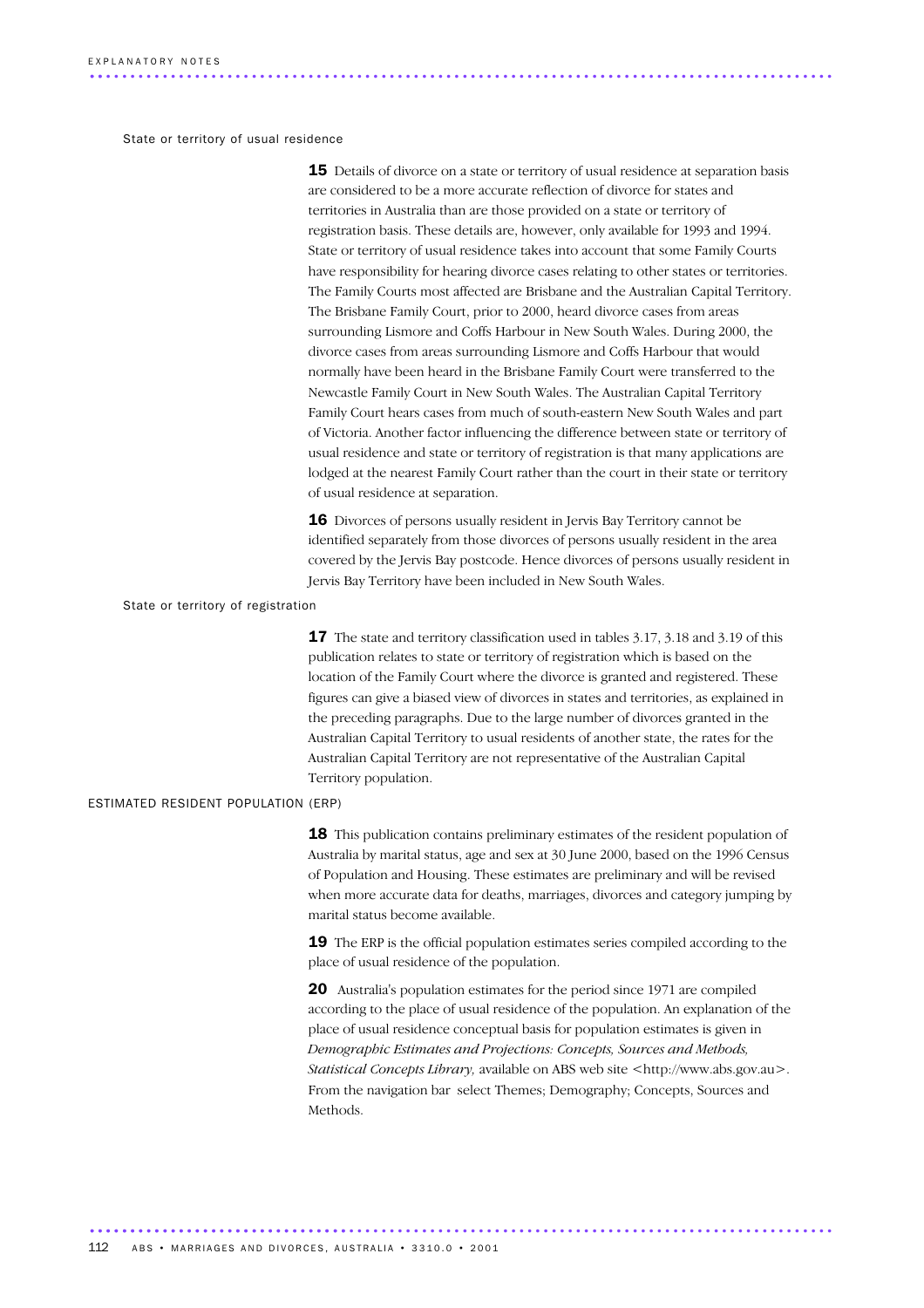#### Method of estimation

|                            | <b>21</b> The estimates of the population of Australia and the states and territories at<br>the date of the Census of Population and Housing are census counts based on<br>place of usual residence, adjusted for underenumeration and the number of<br>Australian residents estimated to have been temporarily overseas at the time of<br>the Census.                                                                                                                                                                                                                                                                                                             |
|----------------------------|--------------------------------------------------------------------------------------------------------------------------------------------------------------------------------------------------------------------------------------------------------------------------------------------------------------------------------------------------------------------------------------------------------------------------------------------------------------------------------------------------------------------------------------------------------------------------------------------------------------------------------------------------------------------|
|                            | 22 Post-censal estimates of the Australian population are obtained by adding to<br>the population at the beginning of each period components of natural increase<br>(on a usual residence basis) and net overseas migration. For states and territories,<br>account is also taken of estimated interstate movements involving a change of<br>usual residence. After each Census, estimates are made for the preceding<br>intercensal period by incorporating an additional quarterly adjustment<br>(intercensal discrepancy) to ensure that the total intercensal increase agrees with<br>the difference between the ERP at the two respective census dates.       |
|                            | 23 For marital status estimates, persons aged 14 years and under are<br>automatically classified as never married.                                                                                                                                                                                                                                                                                                                                                                                                                                                                                                                                                 |
|                            | 24 From July 1998, data on the marital status of overseas arrivals and departures<br>is derived from visa applications (only for certain visa classes) and is therefore not<br>available for Australian or New Zealand citizens. Marital status estimates for New<br>Zealand arrivals and departures are therefore based on the pre July 1998<br>experience.                                                                                                                                                                                                                                                                                                       |
| Reliability of estimates   |                                                                                                                                                                                                                                                                                                                                                                                                                                                                                                                                                                                                                                                                    |
|                            | 25 To meet the conflicting demand for accuracy and timeliness there are three<br>estimates of ERP. At the national and state/territory levels preliminary estimates<br>are available six months after the reference date, revised estimates are available<br>15 months after the end of the financial year and final estimates after the<br>following census. The estimates in this publication, with the exception of marital<br>status estimates, are preliminary for 2001, revised for 1997 to 2000 and final for<br>years prior to 1997. The marital status estimates are preliminary for 2000, revised<br>for 1997 to 1999 and final for years prior to 1997. |
|                            | 26 Single year age estimates are not shown for persons aged 85 years or older.<br>Estimates for each age up to 99 have, however, been calculated and are available<br>on request.                                                                                                                                                                                                                                                                                                                                                                                                                                                                                  |
| <b>GENERAL INFORMATION</b> |                                                                                                                                                                                                                                                                                                                                                                                                                                                                                                                                                                                                                                                                    |
| Reliability of estimates   |                                                                                                                                                                                                                                                                                                                                                                                                                                                                                                                                                                                                                                                                    |
|                            | 27 Statistics are shown in units without being rounded. However, accuracy<br>down to the last unit is not claimed and should not be assumed. This is<br>particularly the case for single year of age data.                                                                                                                                                                                                                                                                                                                                                                                                                                                         |
| States and territories     |                                                                                                                                                                                                                                                                                                                                                                                                                                                                                                                                                                                                                                                                    |
|                            | 28 As a result of an amendment, made in 1992, to the Acts Interpretation Act,<br>the Indian Ocean Territories of Christmas Island and the Cocos (Keeling) Islands<br>have been included as part of geographic Australia, hence another category of the<br>state and territory classification has been created. This category, known as Other<br>Territories, includes Christmas Island, the Cocos (Keeling) Islands and Jervis Bay<br>Territory.                                                                                                                                                                                                                   |
|                            |                                                                                                                                                                                                                                                                                                                                                                                                                                                                                                                                                                                                                                                                    |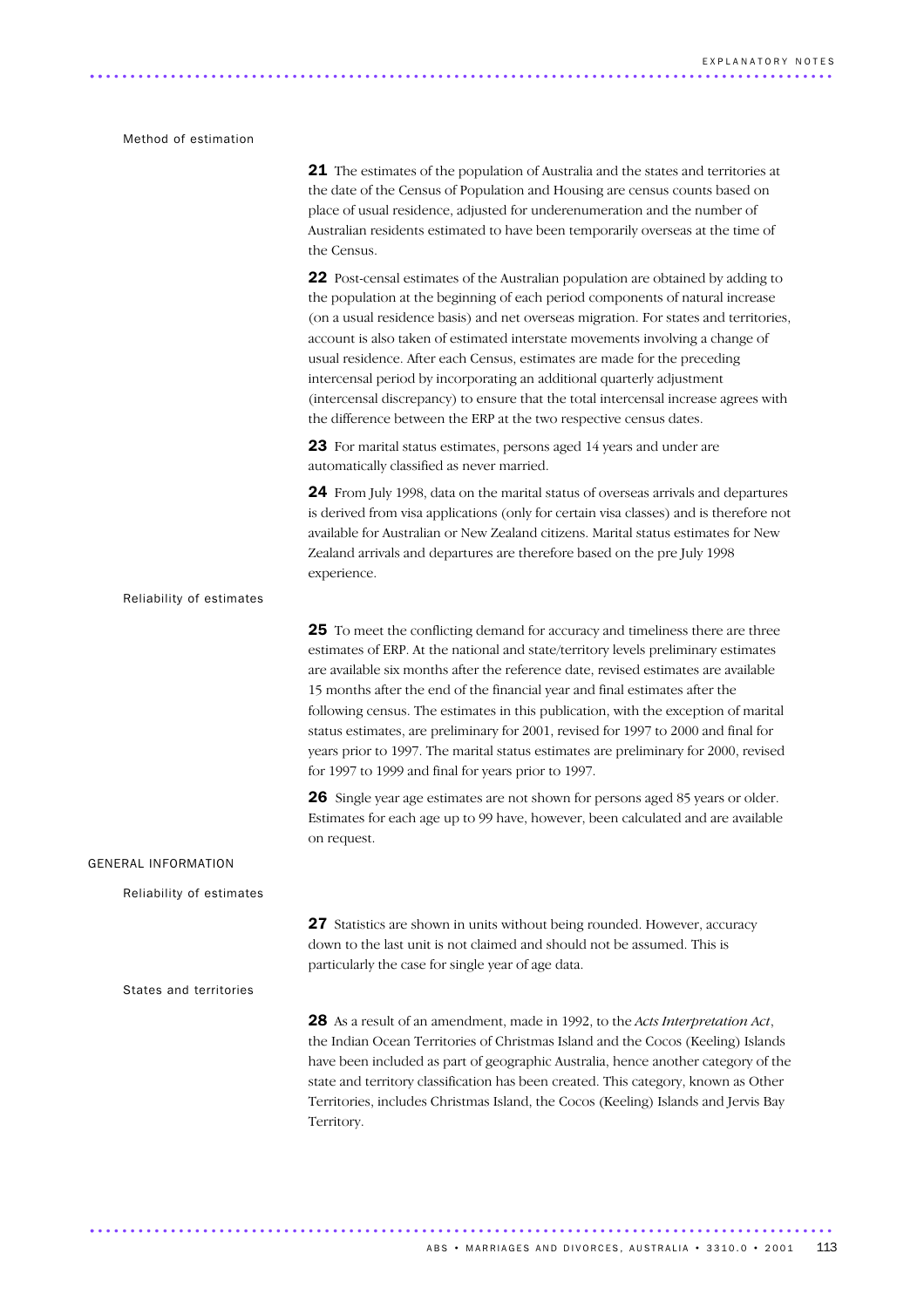| Country of birth                |                                                                                                                                                                                                                                                                                                                                                                                                                                                                                                                                                                                                                                                                                                                                                                                                                                                                                                                                                                                                                                                                                                                                                                                                                                                                                                                                                                                                                      |
|---------------------------------|----------------------------------------------------------------------------------------------------------------------------------------------------------------------------------------------------------------------------------------------------------------------------------------------------------------------------------------------------------------------------------------------------------------------------------------------------------------------------------------------------------------------------------------------------------------------------------------------------------------------------------------------------------------------------------------------------------------------------------------------------------------------------------------------------------------------------------------------------------------------------------------------------------------------------------------------------------------------------------------------------------------------------------------------------------------------------------------------------------------------------------------------------------------------------------------------------------------------------------------------------------------------------------------------------------------------------------------------------------------------------------------------------------------------|
|                                 | 29 The classification of countries in this publication is the Standard Australian<br>Classification of Countries (SACC). For more detailed information refer to the<br>ABS publication Standard Australian Classification of Countries (SACC)<br>(cat. no. 1269.0). The SACC is also available in electronic form: Standard<br>Australian Classification of Countries (SACC) — on Floppy Disk<br>(cat. no. 1269.0.15.001). This classification replaces the Australian Standard<br>Classification of Countries for Social Statistics (ASCCSS) used prior to 1999<br>(cat. no. 1269.0).                                                                                                                                                                                                                                                                                                                                                                                                                                                                                                                                                                                                                                                                                                                                                                                                                               |
| Suppression of small cells      |                                                                                                                                                                                                                                                                                                                                                                                                                                                                                                                                                                                                                                                                                                                                                                                                                                                                                                                                                                                                                                                                                                                                                                                                                                                                                                                                                                                                                      |
|                                 | 30 For Marriage and Divorce data, cells with small values have been randomised<br>to protect confidentiality.                                                                                                                                                                                                                                                                                                                                                                                                                                                                                                                                                                                                                                                                                                                                                                                                                                                                                                                                                                                                                                                                                                                                                                                                                                                                                                        |
| Related products                |                                                                                                                                                                                                                                                                                                                                                                                                                                                                                                                                                                                                                                                                                                                                                                                                                                                                                                                                                                                                                                                                                                                                                                                                                                                                                                                                                                                                                      |
|                                 | <b>31</b> Other ABS products which may be of interest are:<br>Australian Demographic Statistics, cat. no. 3101.0 - issued quarterly<br>Australian Historical Population Statistics, cat. no. 3105.0.65.001,<br><http: www.abs.gov.au="">. From the navigation bar select Themes;<br/>Demography; Australian Historical Population Statistics<br/>Australian Social Trends, cat. no. 4102.0 - issued annually<br/>Australian Standard Classification of Religious Groups (ASCRG) 1996,<br/>cat. no. 1266.0<br/>• Demographic Estimates and Projections: Concepts, Sources and Methods,<br/>Statistical Concepts Library, ABS web site <http: www.abs.gov.au="">. From<br/>the navigation bar select Themes; Demography; Concepts, Sources and<br/>Methods<br/>Divorces, Australia, cat. no. 3307.0 - issued annually to 1993<br/>Estimated Resident Population by Marital Status, Age and Sex,<br/>Australia, cat. no. 3220.0 - issued annually to 1993<br/>Family Characteristics, Australia cat. no. 4442.0 - issued 1997<br/>Marriages, Australia, cat. no. 3306.0 - issued annually to 1993<br/>• Population by Age and Sex, Australian States and Territories,<br/>cat. no. <math>3201.0</math> - issued annually<br/>• Population Projections, Australia, 1999 to 2101, cat. no. 3222.0 - issued<br/>August 2000<br/>Standard Classification of Countries (SACC), cat. no. 1269.0 - issued 1998</http:></http:> |
|                                 | 32 A compendium of demographic data for each state and territory is released<br>annually in state and territory specific publications, Demography<br>(cat. nos 3311.1-8). Should users require detailed state and territory data on<br>marriages, divorces or ERP prior to the release of these compendia please contact<br>the National Information and Referral Service (see back cover for details).                                                                                                                                                                                                                                                                                                                                                                                                                                                                                                                                                                                                                                                                                                                                                                                                                                                                                                                                                                                                              |
|                                 | 33 Current publications and other products released by the ABS are listed in the<br>Catalogue of Publications and Products (cat. no. 1101.0). The Catalogue is<br>available from any ABS office or the ABS web site <http:\\www.abs.gov.au>. The<br/>ABS also issues a daily Release Advice on the web site which details products to<br/>be released in the week ahead.</http:\\www.abs.gov.au>                                                                                                                                                                                                                                                                                                                                                                                                                                                                                                                                                                                                                                                                                                                                                                                                                                                                                                                                                                                                                     |
| Additional statistics available |                                                                                                                                                                                                                                                                                                                                                                                                                                                                                                                                                                                                                                                                                                                                                                                                                                                                                                                                                                                                                                                                                                                                                                                                                                                                                                                                                                                                                      |
|                                 | 34 As well as the statistics included in this and related publications, the ABS may<br>have other relevant data available on request. Inquiries should be made to the<br>National Information and Referral Service on 1300 135 070.                                                                                                                                                                                                                                                                                                                                                                                                                                                                                                                                                                                                                                                                                                                                                                                                                                                                                                                                                                                                                                                                                                                                                                                  |

............................................................................................ ................................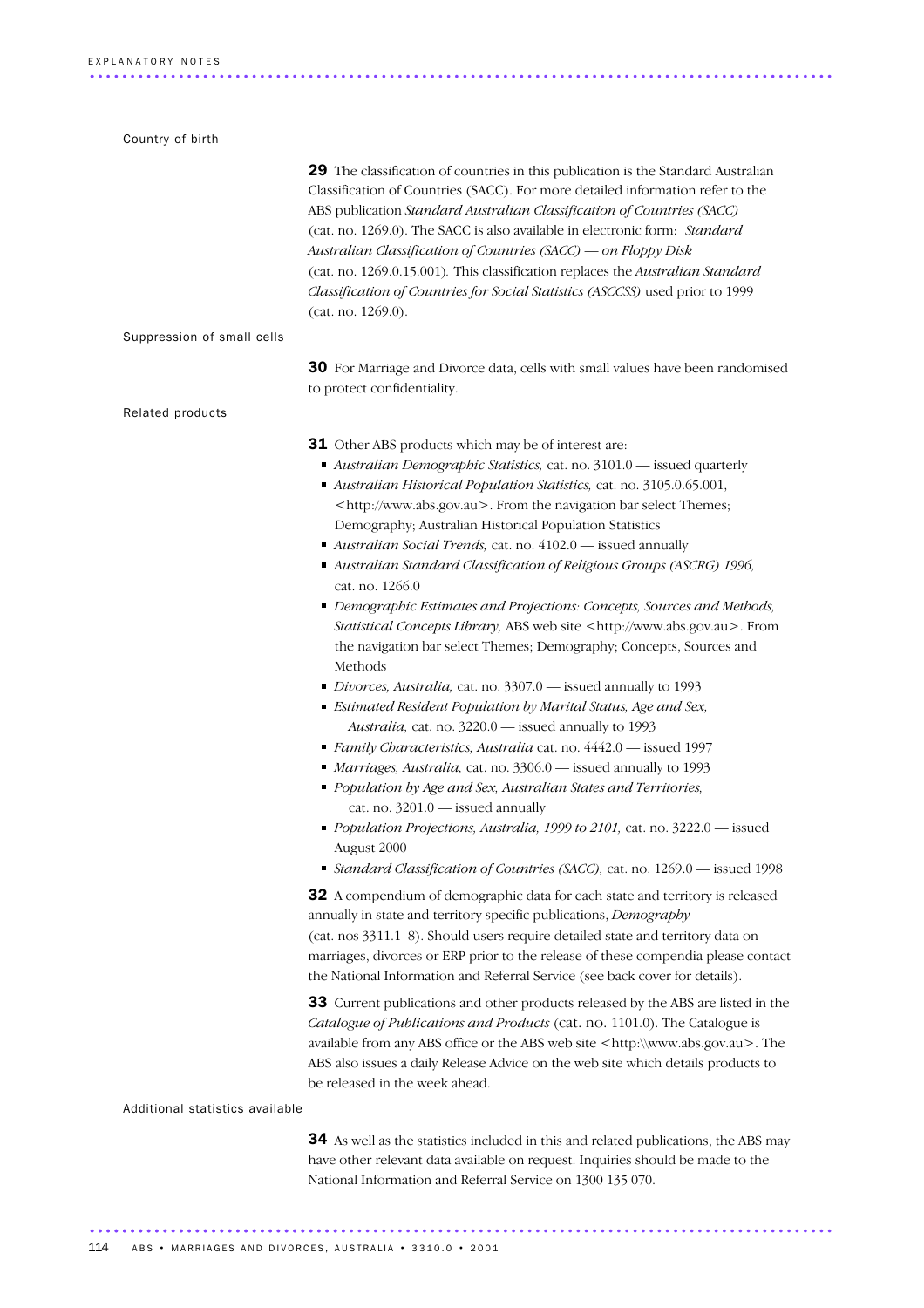# A P P E N D I X 1 CHARACTERISTICS AVAILABLE .................

#### MARRIAGES

#### Characteristics of the marriage

Category of celebrant (rites used) Date of marriage Month and year of registration State or territory of registration

#### Characteristics of the bridegroom and bride

Age at marriage Country of birth Country of birth of father Country of birth of mother Date of birth Number of children of previous marriages Number of children under 16 years Number of previous marriages Period of residence in Australia if born overseas Previous marital status Year of birth of youngest child Year of celebration of last marriage Year of first previous marriage Year of termination of last marriage

### DIVORCES

Characteristics of the divorce

| Age of children of the marriage under 18 years                               |
|------------------------------------------------------------------------------|
| Date of birth of children of the marriage under 18 years                     |
| Date of filing of application                                                |
| Date of final separation                                                     |
| Date of marriage                                                             |
| Duration of marriage until decree absolute                                   |
| Duration of marriage until separation                                        |
| Marriage place                                                               |
| Month and year of divorce                                                    |
| Number of children of the marriage under 18 years                            |
| Postcode and state or territory of separation (available 1993 and 1994 only) |
| Registry                                                                     |
| Sex of applicant                                                             |
| State or territory of registration                                           |
|                                                                              |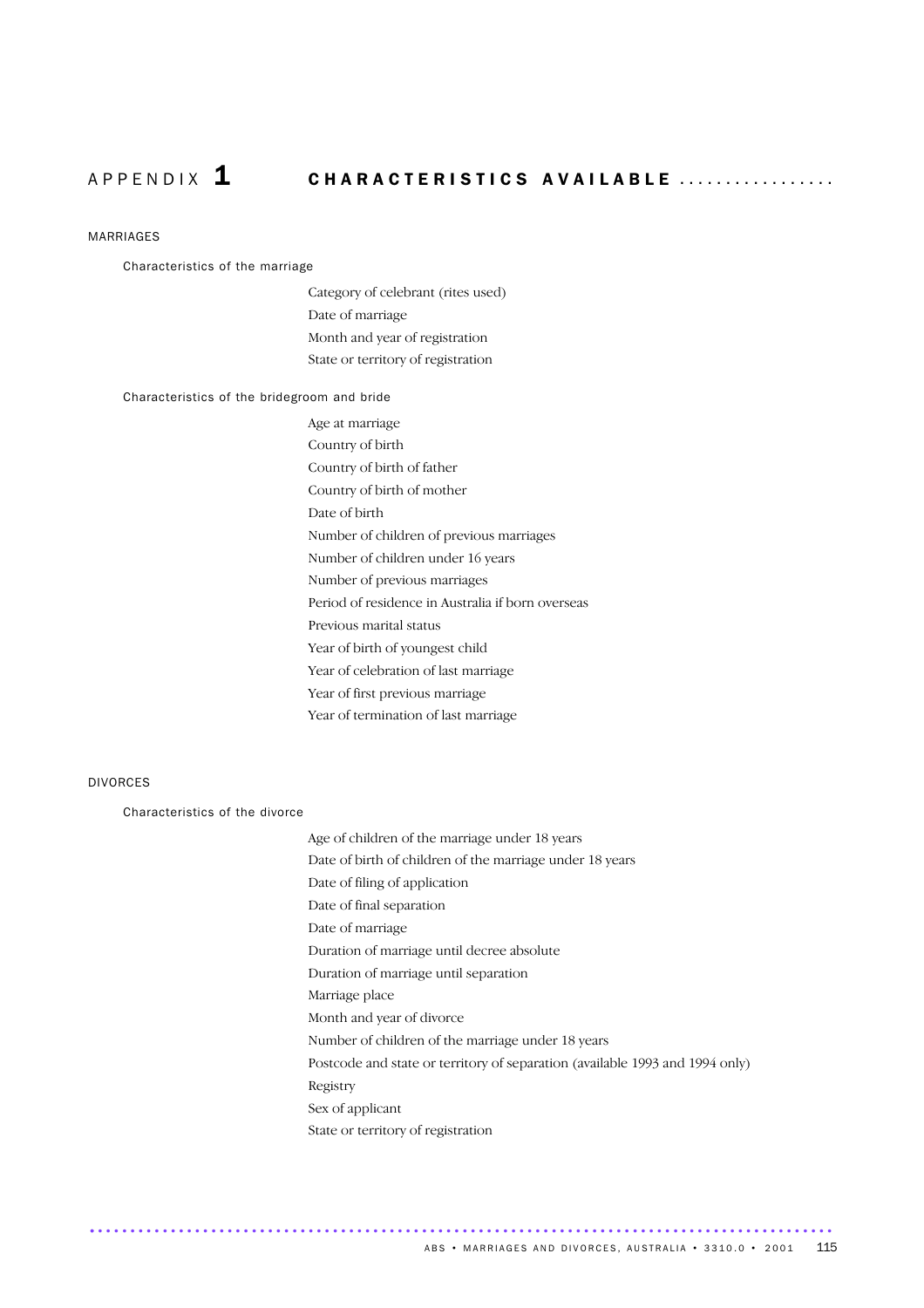#### DIVORCES *continued*

Characteristics of the husband and wife

Age at divorce Age at marriage Age at separation Country of birth Date of birth

#### ESTIMATED RESIDENT POPULATION

Aboriginal and Torres Strait Islander population Age Country of birth Marital status Sex State or territory of usual residence Statistical Local Area of usual residence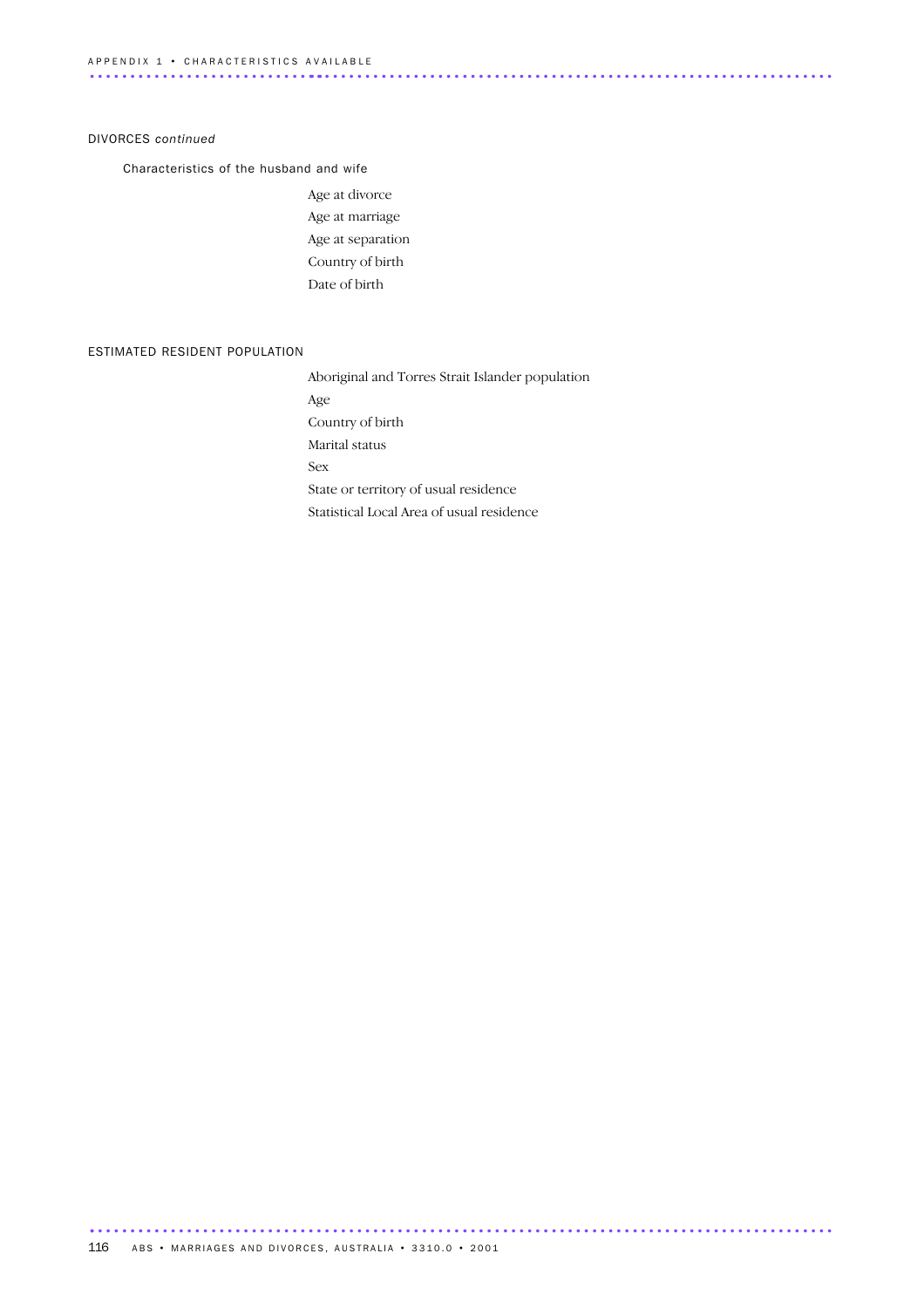# A P P E N D IX 2 SPECIAL ARTICLES LIST .......................

| MARRIAGES AND DIVORCES,  | Age at first marriage — reproduced from Australian Social Trends, (cat. no. 4102.0),               |
|--------------------------|----------------------------------------------------------------------------------------------------|
| AUSTRALIA                | edition 1996, p. 62                                                                                |
| (cat no. 3310.0)         | Couple relationships at the 1996 Census of Population and Housing, edition 1997, p. 95             |
|                          | Divorced women and their socioeconomic status, edition 2001, p. 87                                 |
|                          | Divorces by country of birth, edition 1999, p. 113                                                 |
|                          | Divorces involving children, edition 2001, p. 101                                                  |
|                          | Divorce in the nineties, edition 1999, p. 121                                                      |
|                          | Families in Australia, edition 1994, p. 15                                                         |
|                          | How many marriages end in divorce? Recent trends, edition 1994, p. 9                               |
|                          | Lifetime marriage formation and marriage dissolution patterns in Australia,<br>edition 2000, p. 84 |
|                          | Registered marriage trends through the twentieth century, edition 2000, p. 92                      |
|                          | Registered marital status and living arrangements, edition 1997, p. 85                             |
|                          | Remarriage trends of divorced people - reproduced from Australian Social Trends                    |
|                          | (1999), (cat. no. 4102.0), edition 1998, p. 70                                                     |
|                          | Trends in de facto partnering - reproduced from Australian Social Trends (1995),                   |
|                          | (cat. no. 4102.0), edition 1995, p. 67                                                             |
| AUSTRALIAN SOCIAL TRENDS | Adoptions, edition 1998, p. 33                                                                     |
| (cat no. 4102.0)         | Age at first marriage, edition 1997, p. 27                                                         |
|                          | Caring for children after parents separate, edition 1999, p. 42                                    |
|                          | Child care, edition 1998, p. 38                                                                    |
|                          | Child care, edition 1994, p. 47                                                                    |
|                          | Child care arrangements. edition 2001, p. 41                                                       |
|                          | Children in families, edition 1995, p. 29                                                          |
|                          | Cultural diversity within marriage, edition 2000, p. 52                                            |
|                          | Families and work, edition 1997, p. 30                                                             |
|                          | Family planning, edition 1998, p. 29                                                               |
|                          | Family support, edition 1995, p. 41                                                                |
|                          | Living with parents, edition 1994, p. 43                                                           |
|                          | Lone fathers with dependent children, edition 1994, p. 40                                          |
|                          | Looking after the children, edition 1999, p. 39                                                    |
|                          | One-parent families, edition 1997, p. 34                                                           |
|                          | People who live alone, edition 1996, p. 33                                                         |
|                          | People without partners, edition 2000, p. 3                                                        |
|                          | Principal carers and their caring roles, edition 1996, p. 44                                       |
|                          | Remarriage trends of divorced people, edition 1999, p. 45                                          |
|                          |                                                                                                    |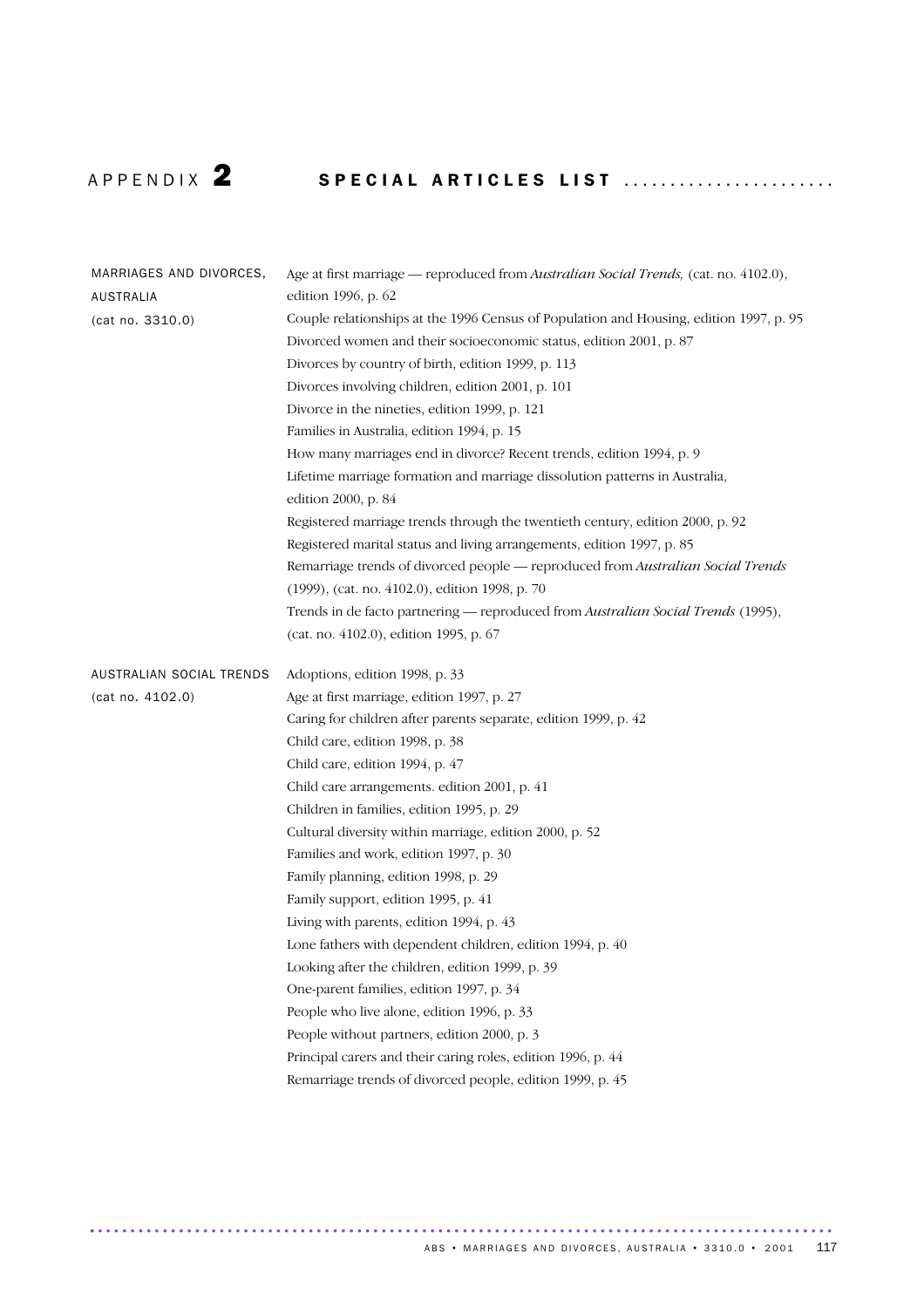| AUSTRALIAN SOCIAL TRENDS   | Rural families, edition 1998, p. 42                           |
|----------------------------|---------------------------------------------------------------|
| (cat no. 4102.0) continued | Trends in childlessness, edition 2002, p. 37                  |
|                            | Trends in de facto partnering, edition 1995, p. 38            |
|                            | Trends in fertility, edition 1996, p. 36                      |
|                            | Trends in marriage and divorce, edition 1996, p. 33           |
|                            | Young adults living in the parental home, edition 2000, p. 39 |
|                            |                                                               |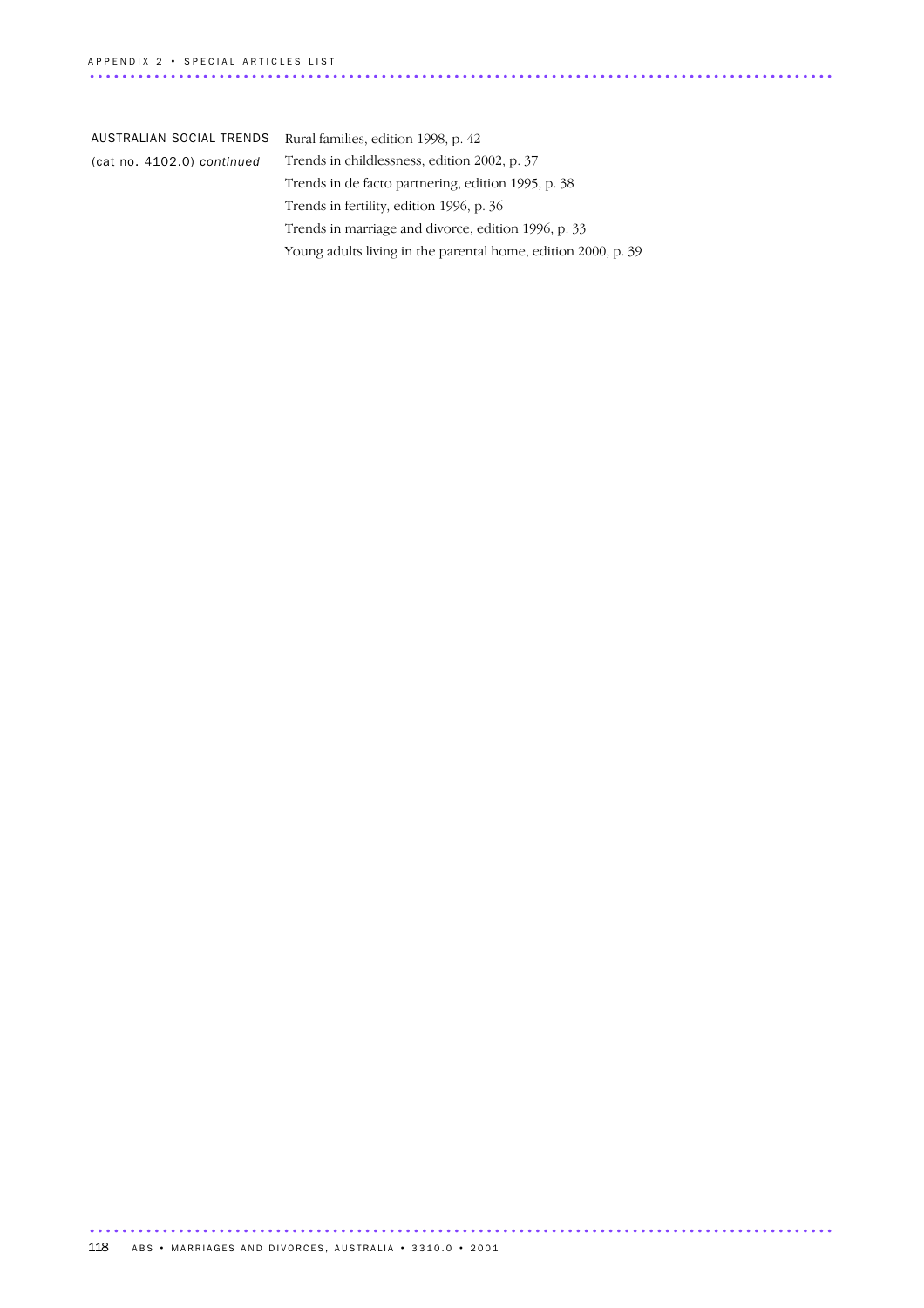# G L O S S A R Y ...........................................

| Age-specific divorce rates           | Because of the different purposes to which they are put, two different<br>populations may be used in the calculation of age-specific divorce rates:<br>• Per 1,000 population—this relates the number of divorces recorded in the<br>calendar year, by age at decree made absolute, to the estimated resident<br>population of the same age at 30 June. Males under 18 years and females<br>under 16 years are excluded from the population.<br>• Per 1,000 married population—this relates the number of divorces<br>recorded in a calendar year, by age at decree made absolute, to the<br>married population of the same age at 30 June. Those classified as<br>permanently separated are included in the married population. Males<br>and females under 15 years are excluded from the population.<br>Wherever used, the definition adopted is indicated.             |
|--------------------------------------|---------------------------------------------------------------------------------------------------------------------------------------------------------------------------------------------------------------------------------------------------------------------------------------------------------------------------------------------------------------------------------------------------------------------------------------------------------------------------------------------------------------------------------------------------------------------------------------------------------------------------------------------------------------------------------------------------------------------------------------------------------------------------------------------------------------------------------------------------------------------------|
| Age-specific first marriage<br>rates | Because of the different purposes to which they are put, two different<br>populations may be used in the calculation of age-specific first marriage rates:<br>$\blacksquare$ Per 1,000 population—this relates the number of first time marriages of<br>males or females registered in the calendar year, by age at marriage, to the<br>estimated resident population in the same age at 30 June. Males and<br>females aged under 15 years are excluded from the population.<br>Per 1,000 never married population—this relates the number of first time<br>٠<br>marriages of males or females registered in a calendar year, by age at<br>marriage, to the never married population of males or females of the same<br>age at 30 June. Males and females aged under 15 years are excluded from<br>the population.<br>Wherever used, the definition adopted is indicated. |
| Age-specific marriage rates          | Because of the different purposes to which they are put, two different<br>populations may be used in the calculation of age-specific marriage rates:<br>• Per 1,000 population—this relates the number of marriages of males or<br>females registered in a calendar year, by age at marriage, to the estimated<br>resident population in the same age. Males and females aged under<br>15 years are excluded from the population.<br>Per 1,000 not registered married population—this relates the number of<br>marriages of males or females registered in a calendar year, by age at<br>marriage, to the not registered married population of males or females of<br>the same age at 30 June. Males and females aged under 15 years are<br>excluded from the population.<br>Wherever used, the definition adopted is indicated.                                          |
| Age-specific remarriage rates        | Age-specific remarriage rates are the number of remarrying males or females<br>registered in the calendar year, by age at marriage, per 1,000 widowed and<br>divorced estimated resident population of the same sex and age at 30 June.<br>Males and females aged under 15 years are excluded from the population.                                                                                                                                                                                                                                                                                                                                                                                                                                                                                                                                                        |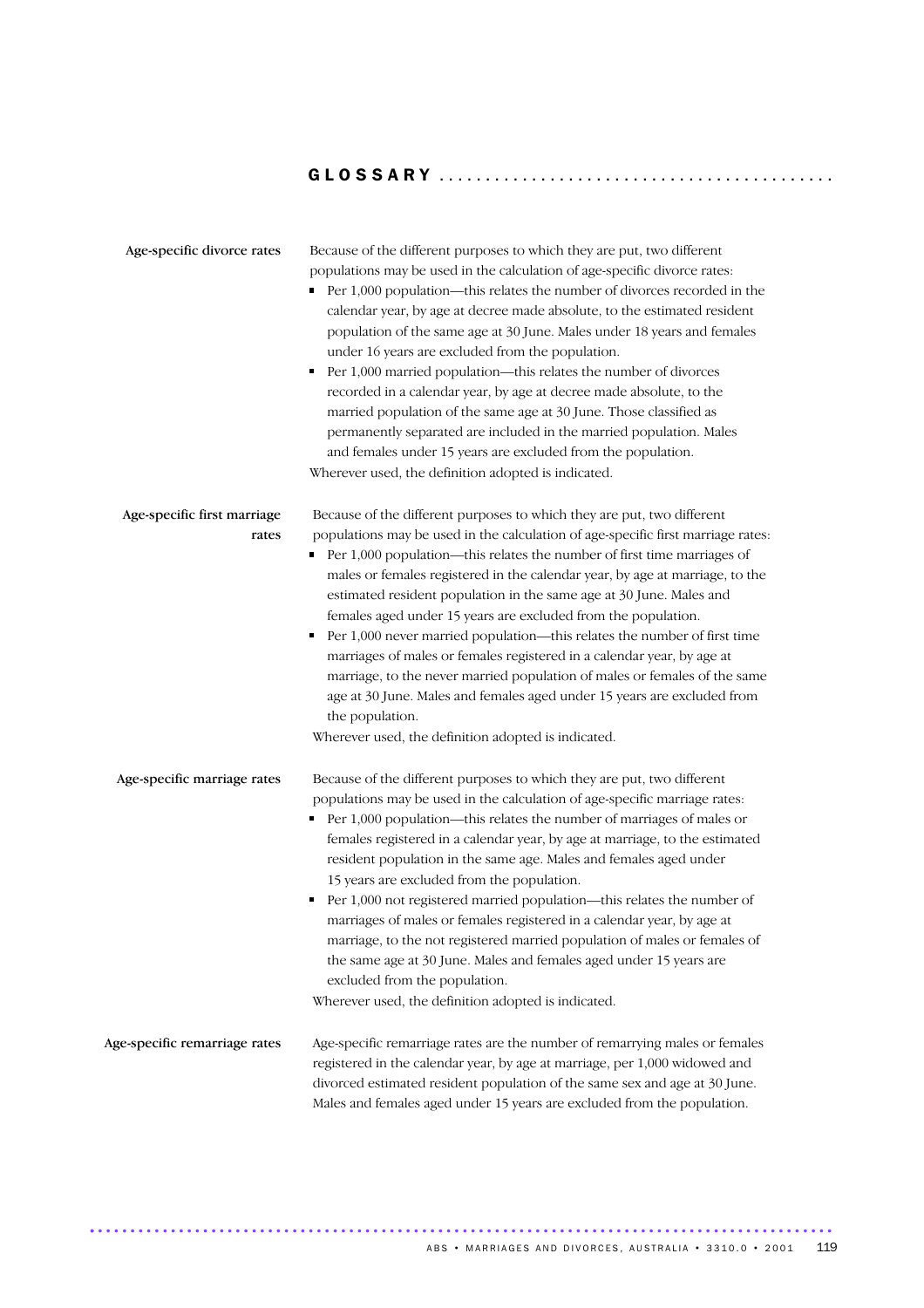| Children (divorce collection)            | Children in the divorce collection are unmarried children of the marriage who<br>were aged under 18 years at the time of application for divorce. Under the<br>Family Law Act 1975 (Cwlth) these may include (in certain cases) adopted and<br>exnuptial children and children from a former marriage. Children who are<br>married or aged 18 years or more are not subject to custody and guardianship<br>orders and are excluded.                                                         |
|------------------------------------------|---------------------------------------------------------------------------------------------------------------------------------------------------------------------------------------------------------------------------------------------------------------------------------------------------------------------------------------------------------------------------------------------------------------------------------------------------------------------------------------------|
| Children (marriage collection)           | Children in the marriage collection refer to persons under 16 years of age<br>born from previous marriages.                                                                                                                                                                                                                                                                                                                                                                                 |
| Cohabiting couples                       | Cohabiting couples refer to males and females, both aged at least 15 years, who<br>are in a registered or de facto marriage and are usually resident in the same<br>household.                                                                                                                                                                                                                                                                                                              |
| Crude divorce rate                       | The crude divorce rate is the number of decrees absolute granted during the<br>calendar year per 1,000 estimated resident population at 30 June. For years<br>prior to 1992, the crude divorce rate was based on the mean estimated resident<br>population for the calendar year. In the interpretation of this rate, it must be<br>kept in mind that a large and varying proportion of the population used in the<br>denominator is unmarried or is below the minimum age of marriage.     |
| Crude marriage rate                      | The crude marriage rate is the number of marriages registered during the<br>calendar year per 1,000 estimated resident population at 30 June. For years<br>prior to 1992, the crude marriage rate was based on the mean estimated<br>resident population for the calendar year. In the interpretation of this rate, it<br>must be kept in mind that a large and varying proportion of the population used<br>in the denominator is below the minimum age of marriage or is already married. |
| Date of final separation                 | The date of final separation is the date, given on the application for divorce,<br>from which the period of living apart is calculated for the purpose of<br>establishing grounds for divorce. In determining the date of final separation, a<br>single period of resumed cohabitation of less than three months may be<br>ignored, provided the periods of living apart before and after resumed<br>cohabitation amount to a total of 12 months or more.                                   |
| Divorce                                  | Decree absolute of dissolution of marriage.                                                                                                                                                                                                                                                                                                                                                                                                                                                 |
| Duration of marriage                     | Duration of marriage is the interval measured in completed years between the<br>date of marriage and the date of divorce.                                                                                                                                                                                                                                                                                                                                                                   |
| Duration of marriage until<br>separation | Duration of marriage until separation is the interval measured in completed<br>years between the date of marriage and the date of separation.                                                                                                                                                                                                                                                                                                                                               |
| Estimated resident population<br>(ERP)   | The official measure of the population of Australia is based on the concept of<br>residence. It refers to all people, regardless of nationality or citizenship, who<br>usually live in Australia, with the exception of foreign diplomatic personnel and<br>their families. It includes usual residents who are overseas for less than<br>12 months. It excludes overseas visitors who are in Australia for less than<br>12 months.                                                         |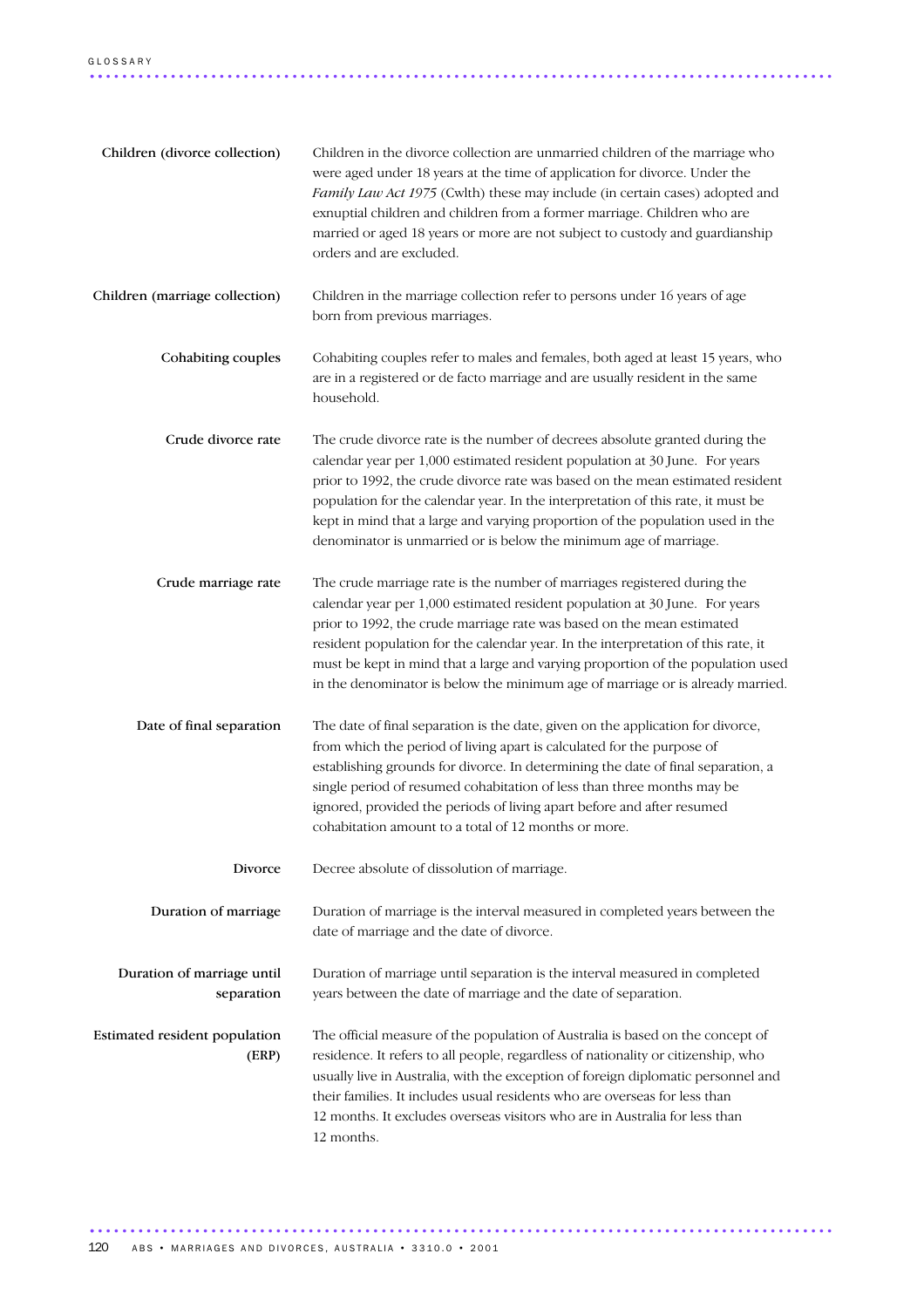| First marriage rates                     | First marriage rates are the number of males or females marrying for the first<br>time during the calendar year, per 1,000 population of never married males or<br>females aged 15 years and over at 30 June.                                                                                                                                                                                                                                                                                                                                                                                                                                                                                         |
|------------------------------------------|-------------------------------------------------------------------------------------------------------------------------------------------------------------------------------------------------------------------------------------------------------------------------------------------------------------------------------------------------------------------------------------------------------------------------------------------------------------------------------------------------------------------------------------------------------------------------------------------------------------------------------------------------------------------------------------------------------|
| Marital status                           | Two separate concepts of marital status are measured by the Australian Bureau<br>of Statistics. These are registered marital status and social marital status.                                                                                                                                                                                                                                                                                                                                                                                                                                                                                                                                        |
|                                          | Registered marital status refers to formally registered marriages and divorces.<br>Registered marital status is a person's relationship status in terms of whether he<br>or she has, or has had, a registered marriage with another person. Accordingly,<br>people are classified as either 'never married', 'married', widowed' or 'divorced.                                                                                                                                                                                                                                                                                                                                                        |
|                                          | Social marital status is the relationship status of an individual with reference to<br>another person who is usually resident in the household. A marriage exists when<br>two people live together as husband and wife, or partners, regardless of whether<br>the marriage is formalised through registration. Individuals are, therefore,<br>regarded as married if they are in a de facto marriage, or if they are living with<br>the person to whom they are registered as married. Under social marital status,<br>a person is classified as either 'married' or 'not married' with further<br>disaggregation of 'married' to distinguish 'registered married' from 'de facto<br>married' person. |
| Marriage                                 | Refers to registered marriages only. Under the Marriage Act 1961 (Cwlth), a<br>marriage may be celebrated by a minister of religion registered as an authorised<br>celebrant, by a district registrar or by other persons authorised by the<br>Attorney-General. Notice of the intended marriage must be given to the<br>celebrant at least one calendar month but within six calendar months before the<br>marriage. A celebrant must transmit an official certificate of the marriage for<br>registration in the state or territory in which the marriage took place.                                                                                                                               |
| Median value                             | For any distribution, the median value (age, duration, interval) is that value<br>which divides the relevant population into two equal parts, half falling below the<br>value and half exceeding it. Where the value for a particular record has not been<br>stated, that record is excluded from the calculation.                                                                                                                                                                                                                                                                                                                                                                                    |
| Remarriage rates                         | Remarriage rates are the number of remarrying males or females per<br>1,000 population of widowed and divorced males or females of the same age at<br>30 June. The rates are separately calculated for widowed or divorced males or<br>females by appropriately adjusting the numerator and denominator of the rates.                                                                                                                                                                                                                                                                                                                                                                                 |
| State or territory of<br>registration    | State or territory of registration refers to the state or territory in which the<br>marriage was registered or the divorce was granted. (For further information<br>about how this affects divorce statistics see paragraphs 15-17 of the<br>Explanatory Notes.)                                                                                                                                                                                                                                                                                                                                                                                                                                      |
| State or territory of usual<br>residence | State or territory of usual residence refers to the state or territory of usual<br>residence of the population for estimated resident population.                                                                                                                                                                                                                                                                                                                                                                                                                                                                                                                                                     |
| Total first marriage rate                | The total first marriage rate is obtained by summing age-specific first marriage<br>rates (calculated by using total population) and indicates the number of males<br>or females who will ever marry per 1,000 males or females in the population.<br>The population aged under 15 years is excluded from this calculation.                                                                                                                                                                                                                                                                                                                                                                           |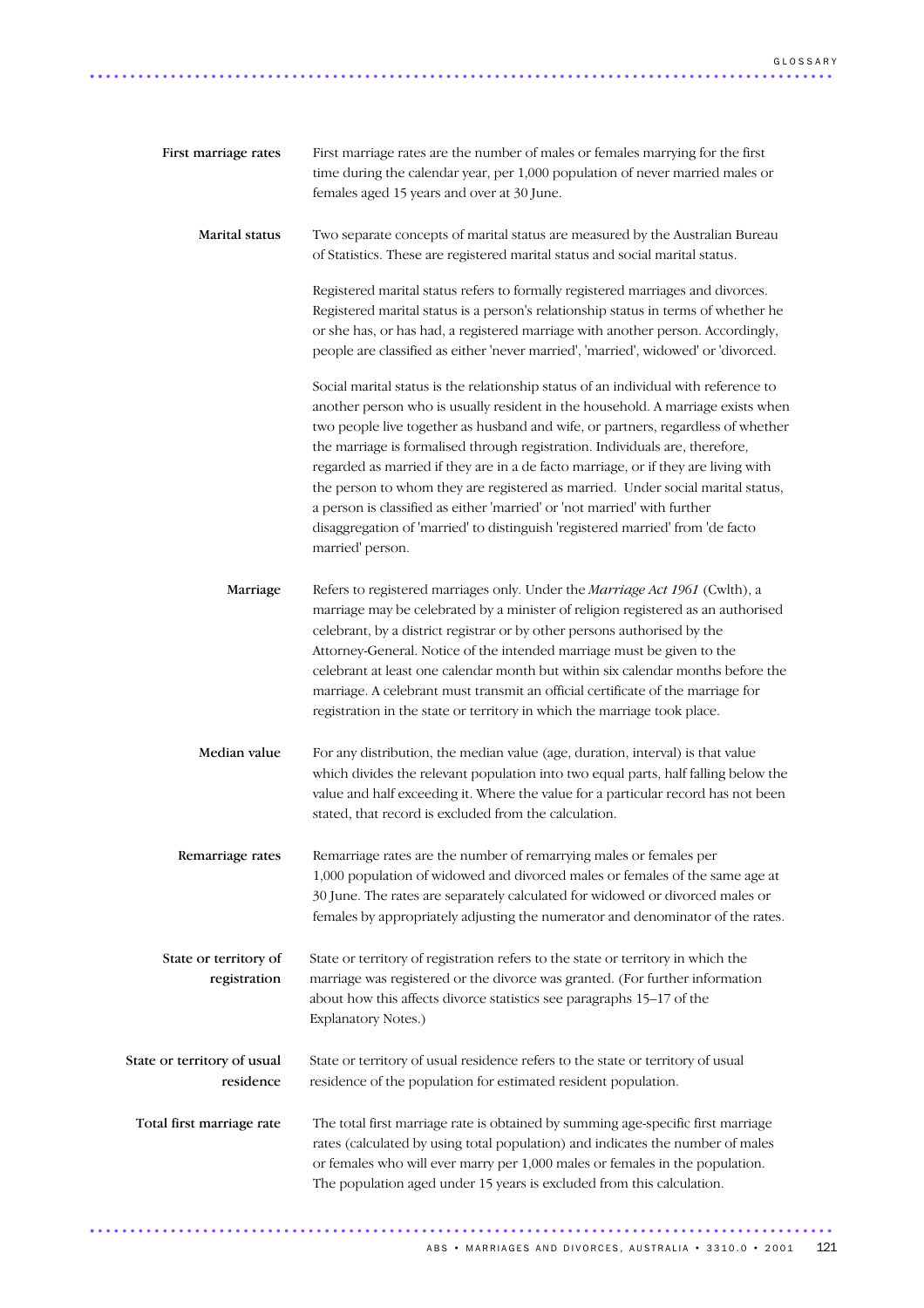| Year of occurrence   | Data presented on year of occurrence basis relate to the date the event<br>occurred.         |
|----------------------|----------------------------------------------------------------------------------------------|
| Year of registration | Data presented on year of registration basis relate to the date the event was<br>registered. |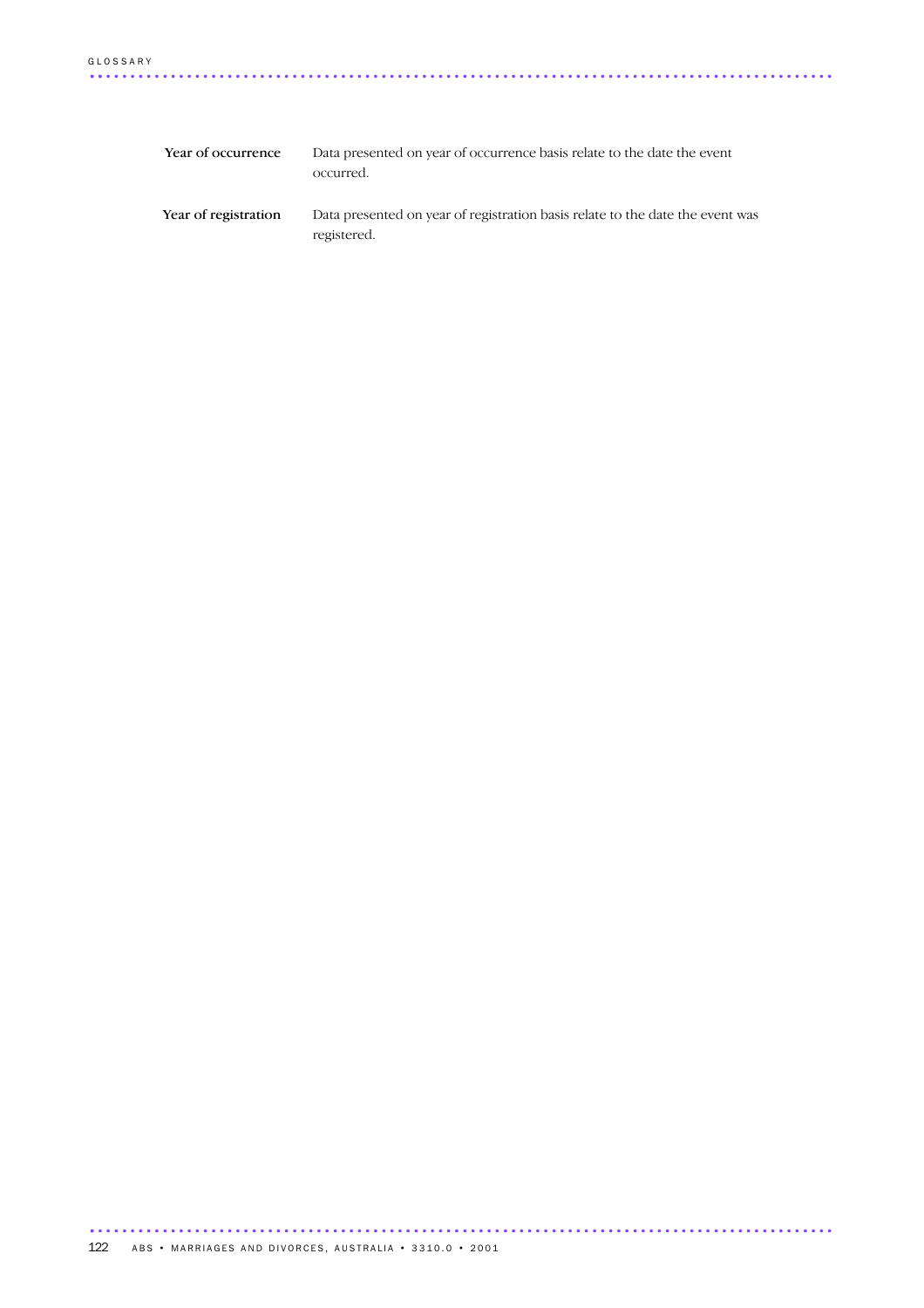#### B I B L I O G R A P H Y ....................................

- ABS, 1993, *Australia's Families—Selected Findings from the Survey of Families in Australia, March 1992 to May 1992*, cat. no. 4418.0, ABS, Canberra
- ABS, 1997, *Family Characteristics*, cat. no. 4442.0, ABS, Canberra
- ABS, 1999, *Household and Family Projections, 1996 to 2021*, cat. no. 3236.0, ABS, Canberra
- ABS, 2000*, Marriages and Divorces, Australia, 1999*, cat. no. 3310.0. ABS, Canberra.
- ABS, 2000, Series II, *Population Projections, Australia, 1999 to 2101*, cat. no. 3222.0, ABS, Canberra
- ABS, 2001, *Marriages and Divorces, Australia, 2000*, cat. no. 3310.0. ABS, Canberra.
- AIFS, 1988, Australian Institute of Family Studies, December 1988*, Family Matters, Newsletter No. 22.*
- AIFS, 2000, Smyth B. & Weston R., Australian Institute of Family Studies, December 2000, *Financial living standards after divorce, A recent snapshot*. Research Paper No. 23.
- AST, 1999, 'Caring for children after parents separate', *Australian Social Trends, 1999,*  cat. no. 4102.0, ABS, Canberra
- Andrews' Report (1998). See Australia, Parliament 1998.
- Australia, Parliament 1998, *To have and to hold*, a report of the inquiry into aspects of family services, House of Representative Standing Committee on Legal and Constitutional Affairs, CanPrint Communications Pty Limited, Parl. Paper 95, Canberra.
- Department of Health and Aged Care, 2000, *Ageing gracefully: an overview of the economic implications of Australia's ageing population profile*, Occasional Papers: New Series No. 10, Canberra.
- Dewar, Sheehan and Hughes, 1999, Dewar John, Sheehan Grania, and Hughes Jody, *Superannuation and divorce in Australia*, Working Paper No. 18, May 1999, Australian Institute of Family Studies, Melbourne.
- Edgar D. & Harrison M., *Children's Participation in Divorce*, Discussion paper no. 10, Australian Institute of Family Studies, 1983.
- Family Law Act 1975 No 53 of 1975, Consolidated to 7 November 2001.
- Family Law Council, April 1992, *Patterns of Parenting after separation*, A Report to the Minister for Justice and Consumer Affairs.
- Gigy L. and Kelly J., (1992) 'Reasons for Divorce: Perspectives of Divorcing Men and Women', *Journal of Divorce and Remarriage*, Vol. 18, No. 1/2 pp 169–187
- Hughes Jody, 2000, 'Repartnering after Divorce', *Family Matters Autumn 2000*, No. 55, Australian Institute of Family Studies, Melbourne.
- Parker Robyn, 1999, 'Repartnering following relationship breakdown', *Family Matters Winter 1999*, No. 53 Australian Institute of Family Studies, Melbourne.
- Weston R. (1993) 'Income Circumstances of Parents and Children: a Longitudinal View', in K. Funder, M Harrison & R. Weston (eds), *Settling Down: Pathways of Parents After Divorce,* Australian Institute of Family Studies, Melbourne.*.*
- Weston Ruth and Smyth Bruce (2000), 'Financial Living Standards After Divorce' in *Family Matters*, No. 55 Autumn 2000, Australian Institute of Family Studies, Melbourne*.*
- Wolcott I. and Hughes J., 1999, 'Towards understanding the reasons for divorce', Working Paper No. 20, June 1999, Australian Institute of Family Studies, Melbourne. ............................................................................................ .